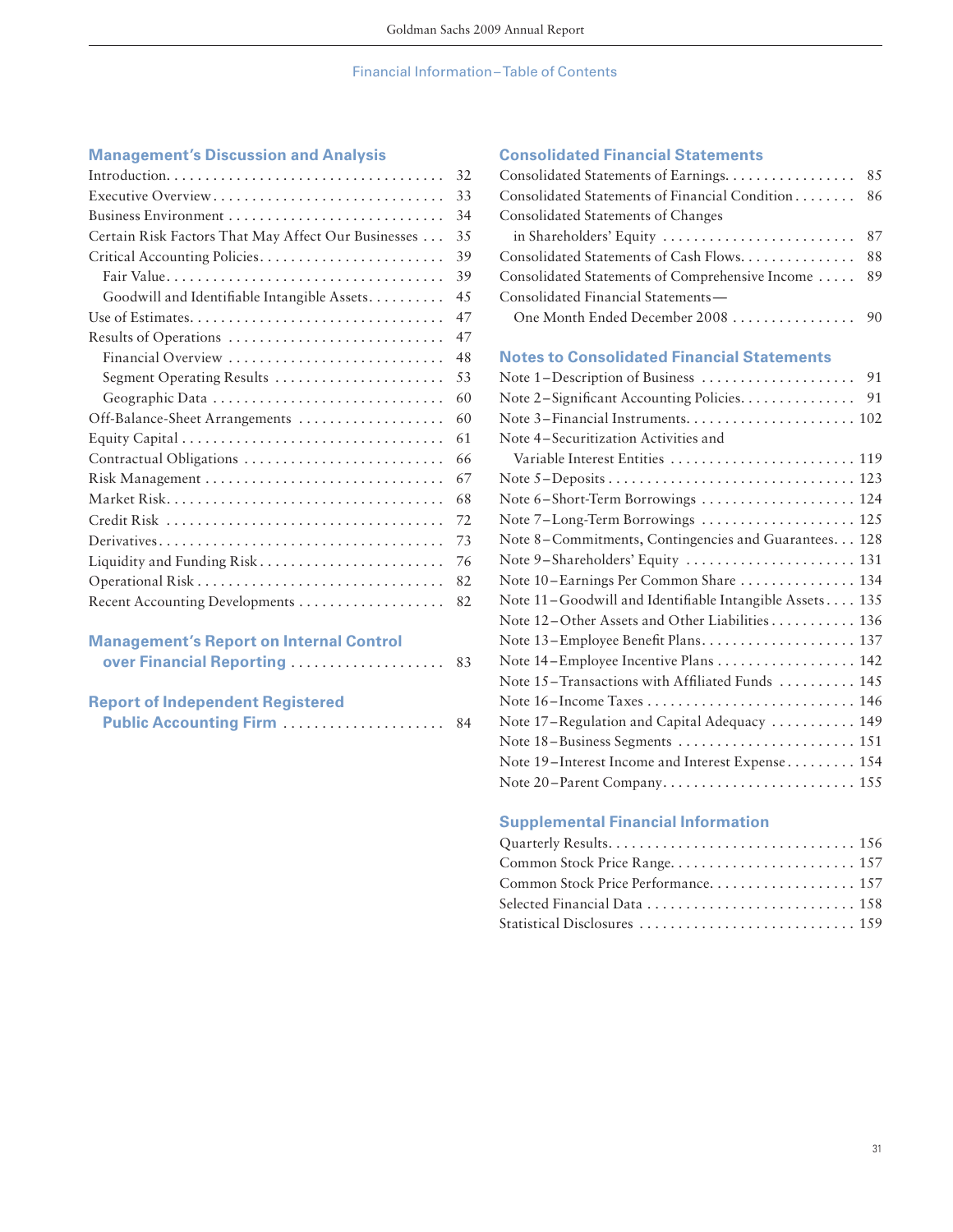## Introduction

The Goldman Sachs Group, Inc. (Group Inc.) is a leading global investment banking, securities and investment management firm that provides a wide range of financial services to a substantial and diversified client base that includes corporations, financial institutions, governments and high-net-worth individuals. Founded in 1869, the firm is headquartered in New York and maintains offices in London, Frankfurt, Tokyo, Hong Kong and other major financial centers around the world.

Our activities are divided into three segments:

- **Investment Banking**. We provide a broad range of investment banking services to a diverse group of corporations, financial institutions, investment funds, governments and individuals.
- **Trading and Principal Investments**. We facilitate client transactions with a diverse group of corporations, financial institutions, investment funds, governments and individuals through market making in, trading of and investing in fixed income and equity products, currencies, commodities and derivatives on these products. We also take proprietary positions on certain of these products. In addition, we engage in market-making activities on equities and options exchanges, and we clear client transactions on major stock, options and futures exchanges worldwide. In connection with our merchant banking and other investing activities, we make principal investments directly and through funds that we raise and manage.
- Asset Management and Securities Services. We provide investment and wealth advisory services and offer investment products (primarily through separately managed accounts and commingled vehicles, such as mutual funds and private investment funds) across all major asset classes to a diverse group of institutions and individuals worldwide and provide prime brokerage services, financing services and securities lending services to institutional clients, including hedge funds, mutual funds, pension funds and foundations, and to highnet-worth individuals worldwide.

When we use the terms "Goldman Sachs," "the firm," "we," "us" and "our," we mean Group Inc., a Delaware corporation, and its consolidated subsidiaries. References herein to our Annual Report on Form 10-K are to our Annual Report on Form 10-K for the fiscal year ended December 31, 2009.

In connection with becoming a bank holding company, we were required to change our fiscal year-end from November to December. This change in our fiscal year-end resulted in a one-month transition period that began on November 29, 2008 and ended on December 26, 2008. Financial information for this fiscal transition period is included in the consolidated financial statements, notes to consolidated financial statements and supplemental financial information. In April 2009, the Board of Directors of Group Inc. (the Board) approved a change in our fiscal year-end from the last Friday of December to December 31. Fiscal 2009 began on December 27, 2008 and ended on December 31, 2009.

All references to 2009, 2008 and 2007, unless specifically stated otherwise, refer to our fiscal years ended, or the dates, as the context requires, December 31, 2009, November 28, 2008 and November 30, 2007, respectively, and any reference to a future year refers to a fiscal year ending on December 31 of that year. All references to December 2008, unless specifically stated otherwise, refer to our fiscal one month ended, or the date, as the context requires, December 26, 2008. Certain reclassifications have been made to previously reported amounts to conform to the current presentation.

In this discussion, we have included statements that may constitute "forward-looking statements" within the meaning of the safe harbor provisions of the U.S. Private Securities Litigation Reform Act of 1995. Forward-looking statements are not historical facts but instead represent only our beliefs regarding future events, many of which, by their nature, are inherently uncertain and outside our control. These statements include statements other than historical information or statements of current condition and may relate to our future plans and objectives and results, among other things, and may also include statements about the objectives and effectiveness of our risk management and liquidity policies, statements about trends in or growth opportunities for our businesses, statements about our future status, activities or reporting under U.S. or non-U.S. banking and financial regulation, and statements about our investment banking transaction backlog. By identifying these statements for you in this manner, we are alerting you to the possibility that our actual results and financial condition may differ, possibly materially, from the anticipated results and financial condition indicated in these forward-looking statements. Important factors that could cause our actual results and financial condition to differ from those indicated in these forward-looking statements include, among others, those discussed below under "— Certain Risk Factors That May Affect Our Businesses" as well as "Risk Factors" in Part I, Item 1A of our Annual Report on Form 10-K and "Cautionary Statement Pursuant to the U.S. Private Securities Litigation Reform Act of 1995" in Part I, Item 1 of our Annual Report on Form 10-K.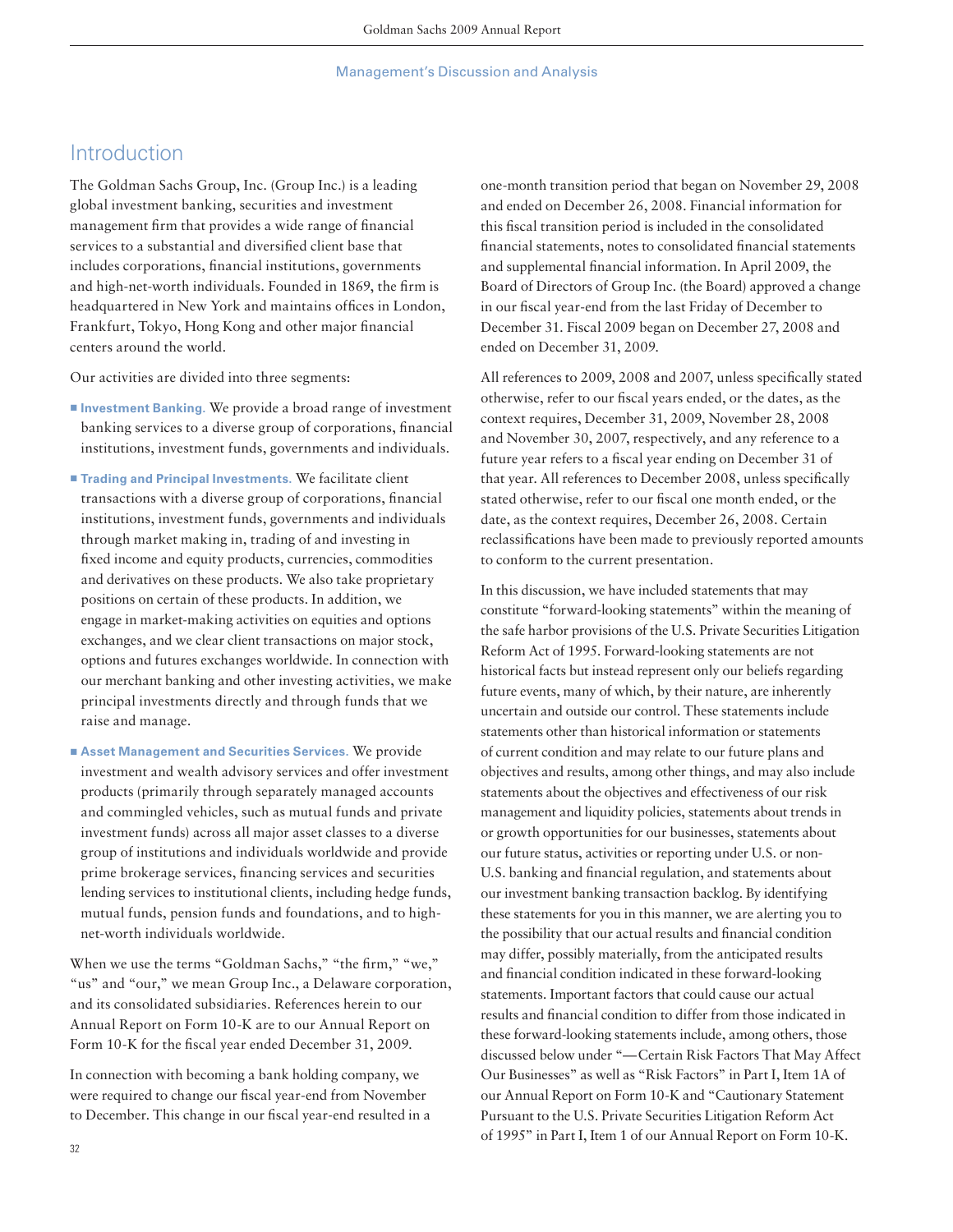## Executive Overview

Our diluted earnings per common share were \$22.13 for the year ended December 31, 2009, compared with \$4.47 for the year ended November 28, 2008. Return on average common shareholders' equity  $(ROE)^{(1)}$  was 22.5% for 2009. Net revenues for 2009 were \$45.17 billion, more than double the amount in 2008. Our ratio of compensation and benefits to net revenues for 2009 was 35.8% and represented our lowest annual ratio of compensation and benefits to net revenues. In addition, compensation was reduced by \$500 million to fund a charitable contribution to Goldman Sachs Gives, our donor-advised fund. This contribution of \$500 million was part of total commitments to charitable and small business initiatives during the year in excess of \$1 billion. During the twelve months ended December 31, 2009, book value per common share increased 23% to \$117.48 and tangible book value per common share<sup>(2)</sup> increased 27% to \$108.42. During the year, the firm repurchased the preferred stock and associated warrant that were issued to the U.S. Department of the Treasury (U.S. Treasury) pursuant to the U.S. Treasury's TARP Capital Purchase Program. The firm's cumulative payments to the U.S. Treasury related to this program totaled \$11.42 billion, including the return of the U.S. Treasury's \$10.0 billion investment, \$318 million in preferred dividends and \$1.1 billion related to the warrant repurchase. In addition, in 2009 the firm completed a public offering of common stock for proceeds of \$5.75 billion. Our Tier 1 capital ratio under Basel  $I^{(3)}$  was 15.0% as of December 31, 2009 and our Tier 1 common ratio under Basel  $I^{(3)}$  was 12.2% as of December 31, 2009.

- <sup>(2)</sup> Tangible common shareholders' equity equals total shareholders' equity less preferred stock, goodwill and identifiable intangible assets. Tangible book value per common share is computed by dividing tangible common shareholders' equity by the number of common shares outstanding, including restricted stock units (RSUs) granted to employees with no future service requirements. We believe that tangible common shareholders' equity is meaningful because it is one of the measures that we and investors use to assess capital adequacy. See "— Equity Capital — Capital Ratios and Metrics" below for further information regarding tangible common shareholders' equity.
- (3) As a bank holding company, we are subject to consolidated regulatory capital requirements administered by the Board of Governors of the Federal Reserve System (Federal Reserve Board). We are reporting our Tier 1 capital ratios calculated in accordance with the regulatory capital requirements currently applicable to bank holding companies, which are based on the Capital Accord of the Basel Committee on Banking Supervision (Basel **I**). The Tier 1 capital ratio equals Tier 1 capital divided by total risk-weighted assets (RWAs). The Tier 1 common ratio equals Tier 1 capital less preferred stock and junior subordinated debt issued to trusts, divided by RWAs. See "— Equity Capital — Consolidated Capital Requirements" below for further information regarding our capital ratios.

Net revenues in Trading and Principal Investments were significantly higher compared with 2008, reflecting a very strong performance in Fixed Income, Currency and Commodities (FICC) and significantly improved results in Principal Investments, as well as higher net revenues in Equities. During 2009, FICC operated in an environment characterized by strong client-driven activity, particularly in more liquid products. In addition, asset values generally improved and corporate credit spreads tightened significantly for most of the year. Net revenues in FICC were significantly higher compared with 2008, reflecting particularly strong performances in credit products, mortgages and interest rate products, which were each significantly higher than 2008. Net revenues in commodities were also particularly strong and were slightly higher than 2008, while net revenues in currencies were strong, but lower than a particularly strong 2008. During 2009, mortgages included a loss of approximately \$1.5 billion (excluding hedges) on commercial mortgage loans. Results in 2008 were negatively impacted by asset writedowns across non-investment-grade credit origination activities, corporate debt, private and public equities, and residential and commercial mortgage loans and securities. The increase in Principal Investments reflected gains on corporate principal investments and our investment in the ordinary shares of Industrial and Commercial Bank of China Limited (ICBC) compared with net losses in 2008. In 2009, results in Principal Investments included a gain of \$1.58 billion related to our investment in the ordinary shares of ICBC, a gain of \$1.31 billion from corporate principal investments and a loss of \$1.76 billion from real estate principal investments. Net revenues in Equities for 2009 reflected strong results in the client franchise businesses. However, results in the client franchise businesses were lower than a strong 2008 and included significantly lower commissions. Results in principal strategies were positive compared with losses in 2008. During 2009, Equities operated in an environment characterized by a significant increase in global equity prices, favorable market opportunities and a significant decline in volatility levels.

Net revenues in Asset Management and Securities Services decreased significantly compared with 2008, reflecting significantly lower net revenues in Securities Services, as well as lower net revenues in Asset Management. The decrease in Securities Services primarily reflected the impact of lower customer balances, reflecting lower hedge fund industry assets and reduced leverage. The decrease in Asset Management primarily reflected the impact of changes in the composition of assets managed, principally due to equity market depreciation

<sup>(1)</sup> ROE is computed by dividing net earnings applicable to common shareholders by average monthly common shareholders' equity. See "— Results of Operations — Financial Overview" below for further information regarding our calculation of ROE.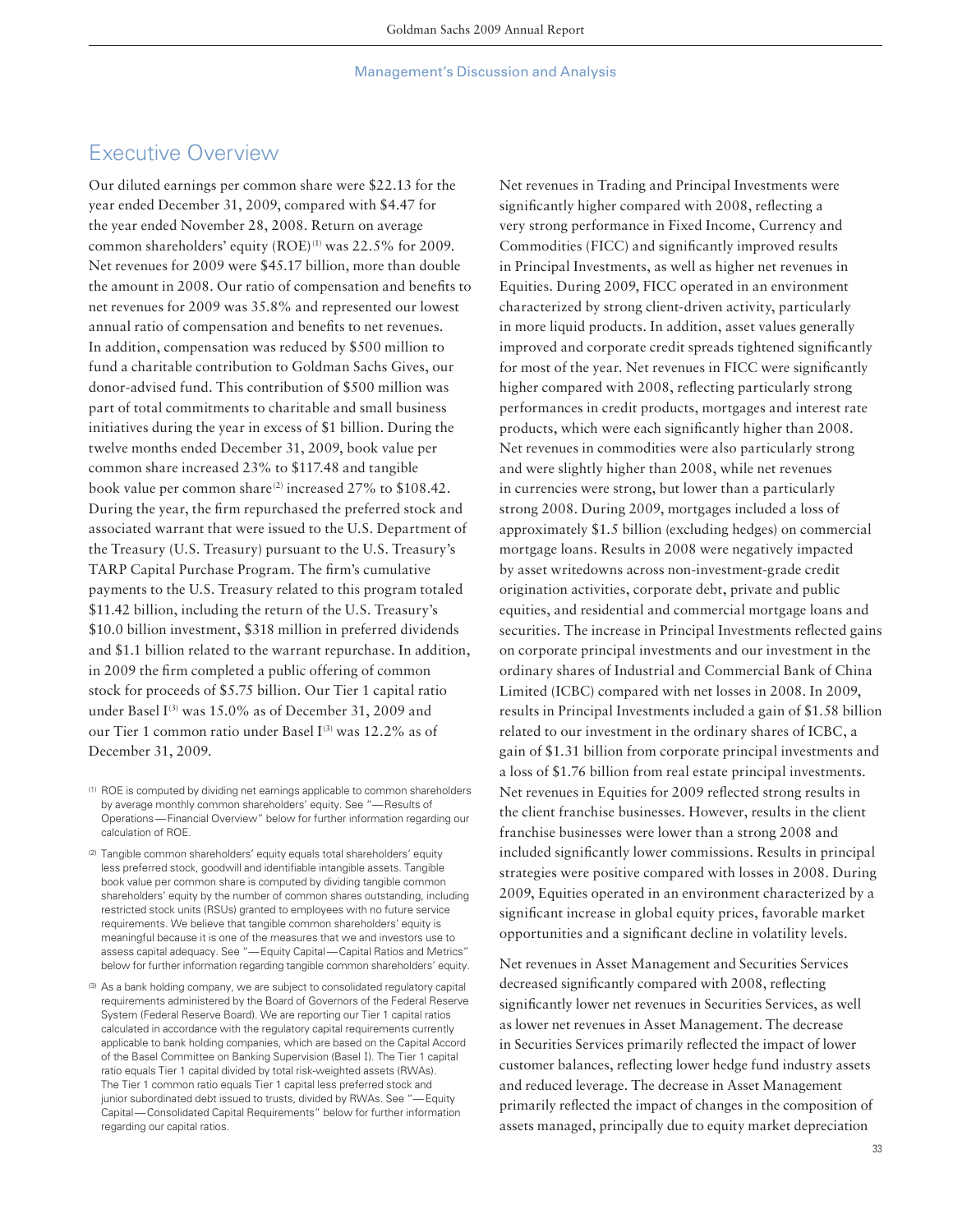during the fourth quarter of 2008, as well as lower incentive fees. During the year ended December 31, 2009, assets under management increased \$73 billion to \$871 billion, due to \$76 billion of market appreciation, primarily in fixed income and equity assets, partially offset by \$3 billion of net outflows. Outflows in money market assets were offset by inflows in fixed income assets.

Net revenues in Investment Banking decreased compared with 2008, reflecting significantly lower net revenues in Financial Advisory, partially offset by higher net revenues in our Underwriting business. The decrease in Financial Advisory reflected a decline in industry-wide completed mergers and acquisitions. The increase in Underwriting reflected higher net revenues in equity underwriting, primarily reflecting an increase in industry-wide equity and equity-related offerings. Net revenues in debt underwriting were slightly lower than in 2008. Our investment banking transaction backlog increased significantly during the twelve months ended December 31, 2009.<sup>(1)</sup>

Our business, by its nature, does not produce predictable earnings. Our results in any given period can be materially affected by conditions in global financial markets, economic conditions generally and other factors. For a further discussion of the factors that may affect our future operating results, see "— Certain Risk Factors That May Affect Our Businesses" below as well as "Risk Factors" in Part I, Item 1A of our Annual Report on Form 10-K.

# Business Environment

Our financial performance is highly dependent on the environment in which our businesses operate. During 2009, the economies of the U.S., Europe and Japan experienced a recession. Business activity across a wide range of industries and regions was greatly reduced, reflecting a reduction in consumer spending and low levels of liquidity across credit markets. In addition, unemployment continued to rise in 2009. However, economic conditions became generally more favorable during the second half of the year as real gross domestic product (GDP) growth turned positive in most major economies and growth in emerging markets improved. In addition, equity and credit markets were characterized by increasing asset prices, lower volatility and improved liquidity during the last nine months of the year. For a further discussion of how market conditions affect our businesses, see "— Certain Risk Factors That May Affect Our Businesses" below as well as "Risk Factors" in Part I, Item 1A of our Annual Report on Form 10-K. A further discussion of the business environment in 2009 is set forth below.

**Global.** The global economy weakened during 2009, as evidenced by declines in real GDP in the major economies. In addition, economic growth in emerging markets slowed during the year, especially among those economies most reliant upon international trade. Volatility levels across fixed income and equity markets declined during the year and corporate credit spreads generally tightened, particularly in the second half of the year. In addition, global equity markets increased significantly during our fiscal year. The U.S. Federal Reserve, The Bank of Japan and The People's Bank of China left interest rates unchanged during 2009, while central banks in the Eurozone and the United Kingdom lowered interest rates during the first half of the year. After a significant decline in the second half of calendar year 2008, the price of crude oil increased significantly during 2009. The U.S. dollar weakened against the British pound and the Euro, but strengthened against the Japanese yen. In investment banking, industry-wide mergers and acquisitions activity remained weak, while industry-wide debt offerings and equity and equity-related offerings increased significantly compared with 2008.

**United States.** Real GDP in the U.S. declined by an estimated 2.4% in calendar year 2009, compared with an increase of 0.4% in 2008. The recession in the U.S., which started near the beginning of our 2008 fiscal year, appeared to end in the third quarter of 2009, as real GDP increased during the second half of the year. Exports declined significantly in the first half of the year, but improved during the second half of the year. Consumer expenditure declined during 2009, despite significant support from the federal government's fiscal stimulus package. Business and consumer confidence improved during the year, but remained at low levels. The rate of inflation decreased during the year, reflecting an increase in unemployment and significant excess production capacity, which caused downward pressure on wages and prices. The U.S. Federal Reserve maintained its federal funds rate at a target range of zero to 0.25% during the year. In addition, the Federal Reserve purchased significant amounts of mortgagebacked securities, as well as U.S. Treasury and federal agency debt in order to improve liquidity and expand the availability of credit. The yield on the 10-year U.S. Treasury note increased by 169 basis points to 3.85% during our fiscal year. The NASDAQ Composite Index, the S&P 500 Index and the Dow Jones Industrial Average ended our fiscal year higher by 48%, 28% and 22%, respectively.

<sup>(1)</sup> Our investment banking transaction backlog represents an estimate of our future net revenues from investment banking transactions where we believe that future revenue realization is more likely than not.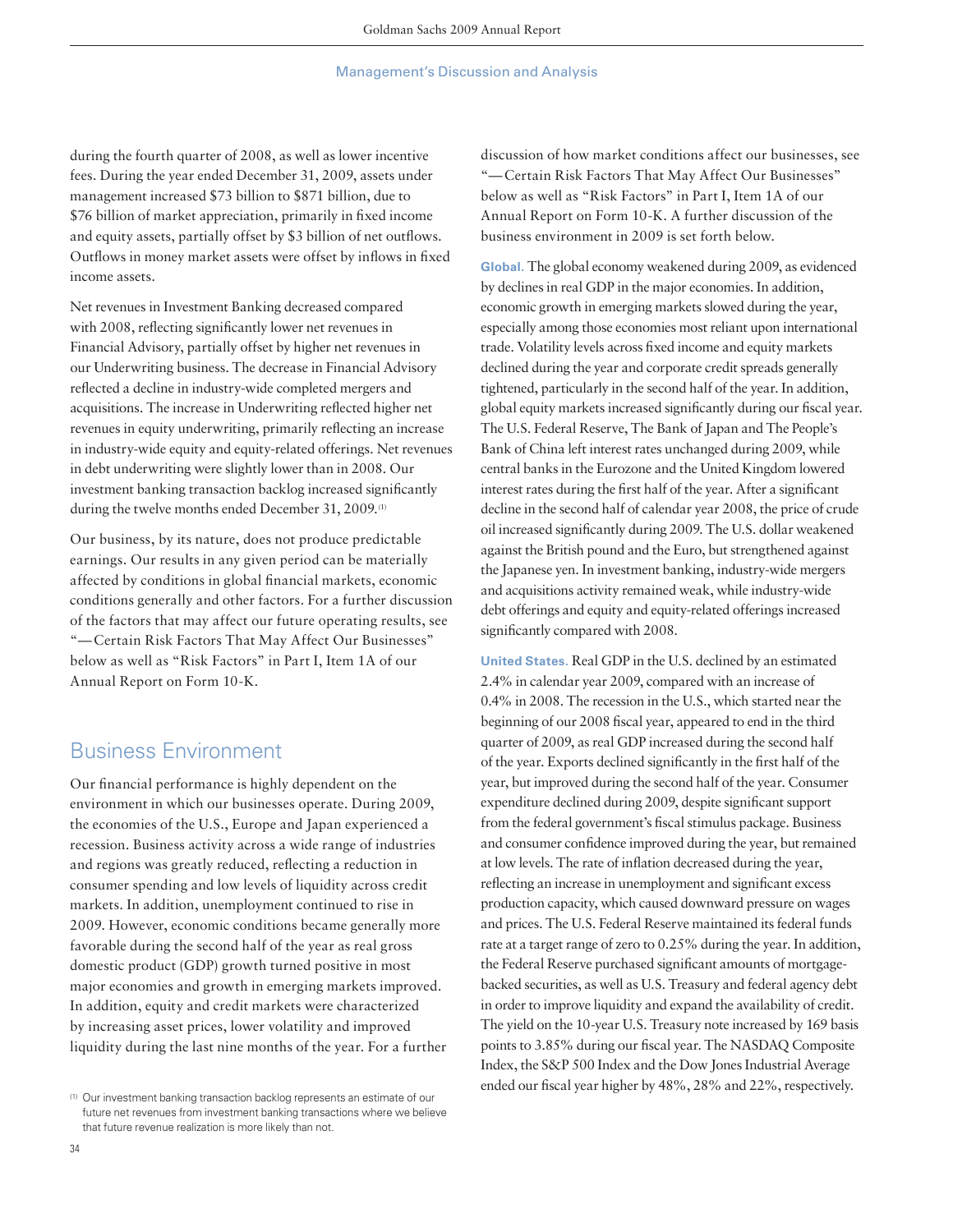**Europe.** Real GDP in the Eurozone economies declined by an estimated 4.0% in calendar year 2009, compared with an increase of 0.5% in 2008. Fixed investment, consumer expenditure and exports declined during 2009. However, surveys of business and consumer confidence improved during the year. Although employment levels declined in many economies, the largest decreases were in the countries that were most affected by the housing market decline. The rate of inflation declined during the year. In response to economic weakness and concerns about the health of the financial system, the European Central Bank lowered its main refinancing operations rate by 150 basis points to 1.00%. In the United Kingdom, real GDP declined by an estimated 4.8% for calendar year 2009, compared with an increase of 0.5% in 2008. Although real GDP declined significantly in the first half of the year, it appeared to increase during the fourth quarter of 2009. The Bank of England lowered its official bank rate during our fiscal year by a total of 150 basis points to 0.50%. Longterm government bond yields in both the Eurozone and the U.K. increased during our fiscal year. The Euro and British pound appreciated by 2% and 11%, respectively, against the U.S. dollar during our fiscal year. Major European equity markets ended our fiscal year significantly higher.

**Asia.** In Japan, real GDP decreased by an estimated 5.0% in calendar year 2009, compared with a decrease of 1.2% in 2008. Measures of business investment, consumer expenditures and exports declined. Measures of inflation also declined during 2009. The Bank of Japan maintained its target overnight call rate at 0.10% during the year, while the yield on 10-year Japanese government bond increased during our fiscal year. The yen depreciated by 2% against the U.S. dollar. The Nikkei 225 increased 21% during our fiscal year.

In China, real GDP growth was an estimated 8.7% in calendar year 2009, down from 9.6% in 2008. While exports declined during 2009, the impact on economic activity was mitigated by an increase in fixed investment and consumer spending, partially due to fiscal stimulus and strong credit expansion. Measures of inflation declined for most of 2009, but began to increase toward the end of the year. The People's Bank of China left its one-year benchmark lending rate unchanged at 5.31% during the year and maintained a broadly stable exchange rate against the U.S. dollar. The Shanghai Composite Index increased 77% during our fiscal year. Real GDP growth in India decreased slightly to an estimated 6.6% in calendar year 2009 from 6.7% in 2008. Industrial production and consumer spending increased during 2009. Exports declined significantly during 2009, but began to increase by the end of the year. The rate of wholesale inflation decreased

during the year. The Indian rupee strengthened against the U.S. dollar. Equity markets in Hong Kong, India and South Korea increased significantly during our fiscal year.

**Other Markets.** Real GDP in Brazil declined by an estimated 0.1% in calendar year 2009 compared with an increase of 5.1% in 2008. Although investment spending declined, an increase in commodity prices contributed to significant capital inflows, which helped support consumer spending. The Brazilian real strengthened against the U.S. dollar. In Russia, real GDP declined by an estimated 7.9% in calendar year 2009, compared with an increase of 5.6% in 2008. Low oil prices earlier in the year, as well as a tightening in credit availability, led to a significant decline in investment, consumption and exports. In addition, the Russian ruble depreciated against the U.S. dollar. Brazilian and Russian equity prices ended our fiscal year significantly higher.

## Certain Risk Factors That May Affect Our Businesses

We face a variety of risks that are substantial and inherent in our businesses, including market, liquidity, credit, operational, legal, regulatory and reputational risks. For a discussion of how management seeks to manage some of these risks, see "— Risk Management" below. A summary of the more important factors that could affect our businesses follows below. For a further discussion of these and other important factors that could affect our businesses, see "Risk Factors" in Part I, Item 1A of our Annual Report on Form 10-K.

**Market Conditions and Market Risk. Our financial** performance is highly dependent on the environment in which our businesses operate. A favorable business environment is generally characterized by, among other factors, high global GDP growth, transparent, liquid and efficient capital markets, low inflation, high business and investor confidence, stable geopolitical conditions, and strong business earnings. Unfavorable or uncertain economic and market conditions can be caused by: declines in economic growth, business activity or investor or business confidence; limitations on the availability or increases in the cost of credit and capital; increases in inflation, interest rates, exchange rate volatility, default rates or the price of basic commodities; outbreaks of hostilities or other geopolitical instability; corporate, political or other scandals that reduce investor confidence in capital markets; natural disasters or pandemics; or a combination of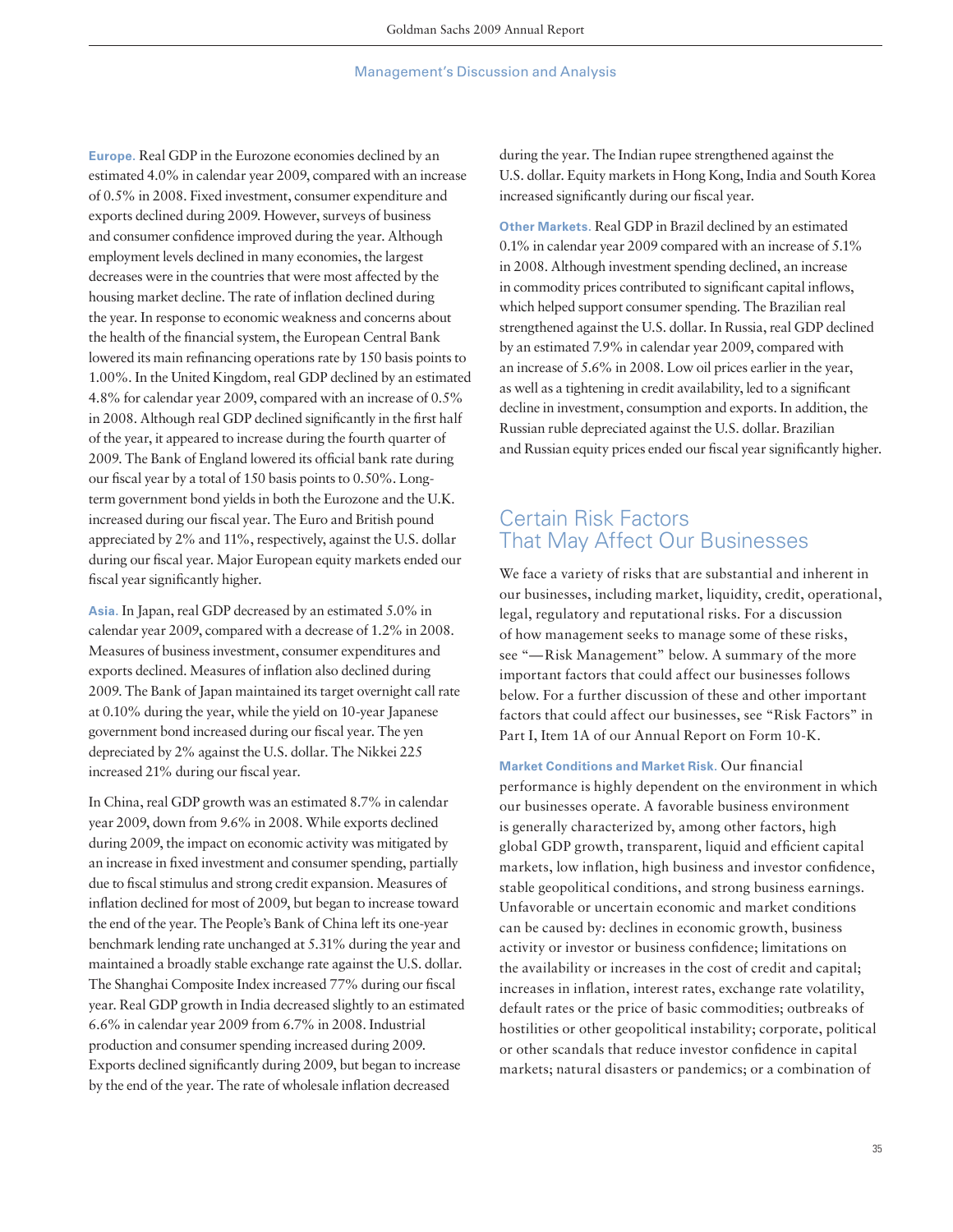these or other factors. Our businesses and profitability have been and may continue to be adversely affected by market conditions in many ways, including the following:

- Many of our businesses, such as our merchant banking businesses, our mortgages, leveraged loan and credit products businesses in our FICC segment, and our equity principal strategies business, have net "long" positions in debt securities, loans, derivatives, mortgages, equities (including private equity) and most other asset classes. In addition, many of our market-making and other businesses in which we act as a principal to facilitate our clients' activities, including our exchange-based market-making businesses, commit large amounts of capital to maintain trading positions in interest rate and credit products, as well as currencies, commodities and equities. Because nearly all of these investing and trading positions are marked-to-market on a daily basis, declines in asset values directly and immediately impact our earnings, unless we have effectively "hedged" our exposures to such declines. In certain circumstances (particularly in the case of leveraged loans and private equities or other securities that are not freely tradable or lack established and liquid trading markets), it may not be possible or economic to hedge such exposures and to the extent that we do so the hedge may be ineffective or may greatly reduce our ability to profit from increases in the values of the assets. Sudden declines and significant volatility in the prices of assets may substantially curtail or eliminate the trading markets for certain assets, which may make it very difficult to sell, hedge or value such assets. The inability to sell or effectively hedge assets reduces our ability to limit losses in such positions and the difficulty in valuing assets may require us to maintain additional capital and increase our funding costs.
- Our cost of obtaining long-term unsecured funding is directly related to our credit spreads. Credit spreads are influenced by market perceptions of our creditworthiness. Widening credit spreads, as well as significant declines in the availability of credit, have in the past adversely affected our ability to borrow on a secured and unsecured basis and may do so in the future. We fund ourselves on an unsecured basis by issuing long-term debt, promissory notes and commercial paper, by accepting deposits at our bank subsidiaries or by obtaining bank loans or lines of credit. We seek to finance many of our assets on a secured basis, including by entering into repurchase agreements.

Any disruptions in the credit markets may make it harder and more expensive to obtain funding for our businesses. If our available funding is limited or we are forced to fund our operations at a higher cost, these conditions may require us to curtail our business activities and increase our cost of funding, both of which could reduce our profitability, particularly in our businesses that involve investing, lending and taking principal positions, including market making.

- **Our investment banking business has been and may** continue to be adversely affected by market conditions. Poor economic conditions and other adverse geopolitical conditions can adversely affect and have adversely affected investor and CEO confidence, resulting in significant industry-wide declines in the size and number of underwritings and of financial advisory transactions, which could have an adverse effect on our revenues and our profit margins. In addition, our clients engaging in mergers and acquisitions often rely on access to the secured and unsecured credit markets to finance their transactions. A lack of available credit or an increased cost of credit can adversely affect the size, volume and timing of our clients' merger and acquisition transactions — particularly large transactions. Because a significant portion of our investment banking revenues is derived from our participation in large transactions, a decline in the number of large transactions would adversely affect our investment banking business.
- **Execution** Certain of our trading businesses depend on market volatility to provide trading and arbitrage opportunities, and decreases in volatility may reduce these opportunities and adversely affect the results of these businesses. On the other hand, increased volatility, while it can increase trading volumes and spreads, also increases risk as measured by VaR and may expose us to increased risks in connection with our market-making and proprietary businesses or cause us to reduce the size of these businesses in order to avoid increasing our VaR. Limiting the size of our market-making positions and investing businesses can adversely affect our profitability.
- We receive asset-based management fees based on the value of our clients' portfolios or investment in funds managed by us and, in some cases, we also receive incentive fees based on increases in the value of such investments. Declines in asset values reduce the value of our clients' portfolios or fund assets, which in turn reduce the fees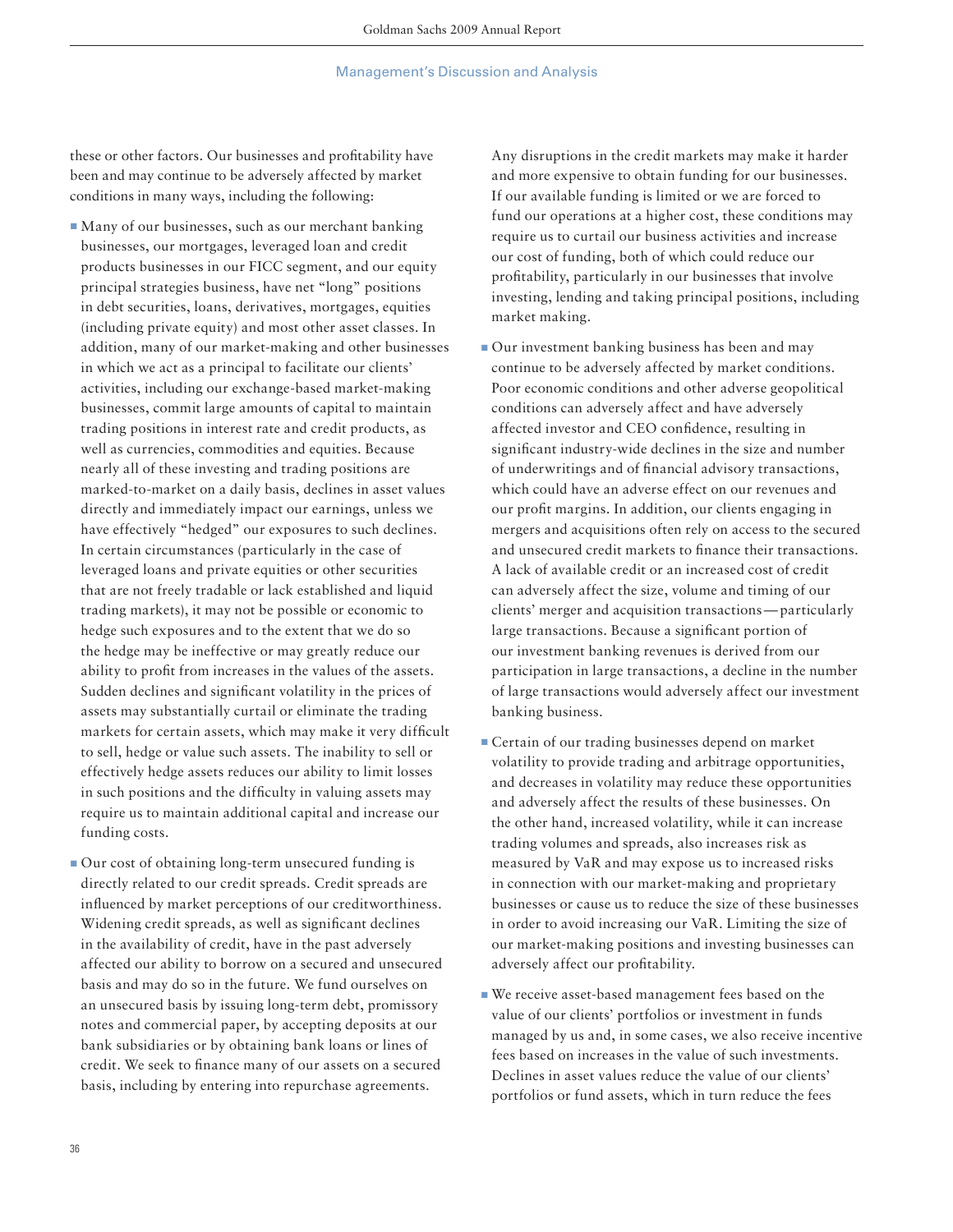we earn for managing such assets. Market uncertainty, volatility and adverse economic conditions, as well as declines in asset values, may cause our clients to transfer their assets out of our funds or other products or their brokerage accounts or affect our ability to attract new clients or additional assets from existing clients and result in reduced net revenues, principally in our asset management business. To the extent that clients do not withdraw their funds, they may invest them in products that generate less fee income.

■ Concentration of risk increases the potential for significant losses in our market-making, proprietary trading, investing, block trading, merchant banking, underwriting and lending businesses. This risk may increase to the extent we expand our market-making, trading, investing and lending businesses.

**Liquidity Risk.** Liquidity is essential to our businesses. Our liquidity may be impaired by an inability to access secured and/or unsecured debt markets, an inability to access funds from our subsidiaries, an inability to sell assets or redeem our investments, or unforeseen outflows of cash or collateral. This situation may arise due to circumstances that we may be unable to control, such as a general market disruption or an operational problem that affects third parties or us, or even by the perception among market participants that we, or other market participants, are experiencing greater liquidity risk.

The financial instruments that we hold and the contracts to which we are a party are complex, as we employ structured products to benefit our clients and ourselves, and these complex structured products often do not have readily available markets to access in times of liquidity stress. Our investing activities may lead to situations where the holdings from these activities represent a significant portion of specific markets, which could restrict liquidity for our positions. Further, our ability to sell assets may be impaired if other market participants are seeking to sell similar assets at the same time, as is likely to occur in a liquidity or other market crisis. In addition, financial institutions with which we interact may exercise set-off rights or the right to require additional collateral, including in difficult market conditions, which could further impair our access to liquidity.

Our credit ratings are important to our liquidity. A reduction in our credit ratings could adversely affect our liquidity and competitive position, increase our borrowing costs, limit our access to the capital markets or trigger our obligations under

certain bilateral provisions in some of our trading and collateralized financing contracts. Under these provisions, counterparties could be permitted to terminate contracts with Goldman Sachs or require us to post additional collateral. Termination of our trading and collateralized financing contracts could cause us to sustain losses and impair our liquidity by requiring us to find other sources of financing or to make significant cash payments or securities movements. For a discussion of the potential impact on Goldman Sachs of a reduction in our credit ratings, see "— Liquidity and Funding Risk — Credit Ratings" below.

Group Inc. has guaranteed the payment obligations of Goldman, Sachs & Co. (GS&Co.), Goldman Sachs Bank USA (GS Bank USA) and Goldman Sachs Bank (Europe) PLC (GS Bank Europe), subject to certain exceptions, and has pledged significant assets to GS Bank USA to support obligations to GS Bank USA. In addition, Group Inc. guarantees many of the obligations of its other consolidated subsidiaries on a transaction-by-transaction basis, as negotiated with counterparties. These guarantees may require Group Inc. to provide substantial funds or assets to its subsidiaries or their creditors or counterparties at a time when Group Inc. is in need of liquidity to fund its own obligations.

**Credit Risk.** We are exposed to the risk that third parties that owe us money, securities or other assets will not perform their obligations. These parties may default on their obligations to us due to bankruptcy, lack of liquidity, operational failure or other reasons. A failure of a significant market participant, or even concerns about a default by such an institution, could lead to significant liquidity problems, losses or defaults by other institutions, which in turn could adversely affect us. We are also subject to the risk that our rights against third parties may not be enforceable in all circumstances. In addition, deterioration in the credit quality of third parties whose securities or obligations we hold could result in losses and/or adversely affect our ability to rehypothecate or otherwise use those securities or obligations for liquidity purposes. A significant downgrade in the credit ratings of our counterparties could also have a negative impact on our results. While in many cases we are permitted to require additional collateral from counterparties that experience financial difficulty, disputes may arise as to the amount of collateral we are entitled to receive and the value of pledged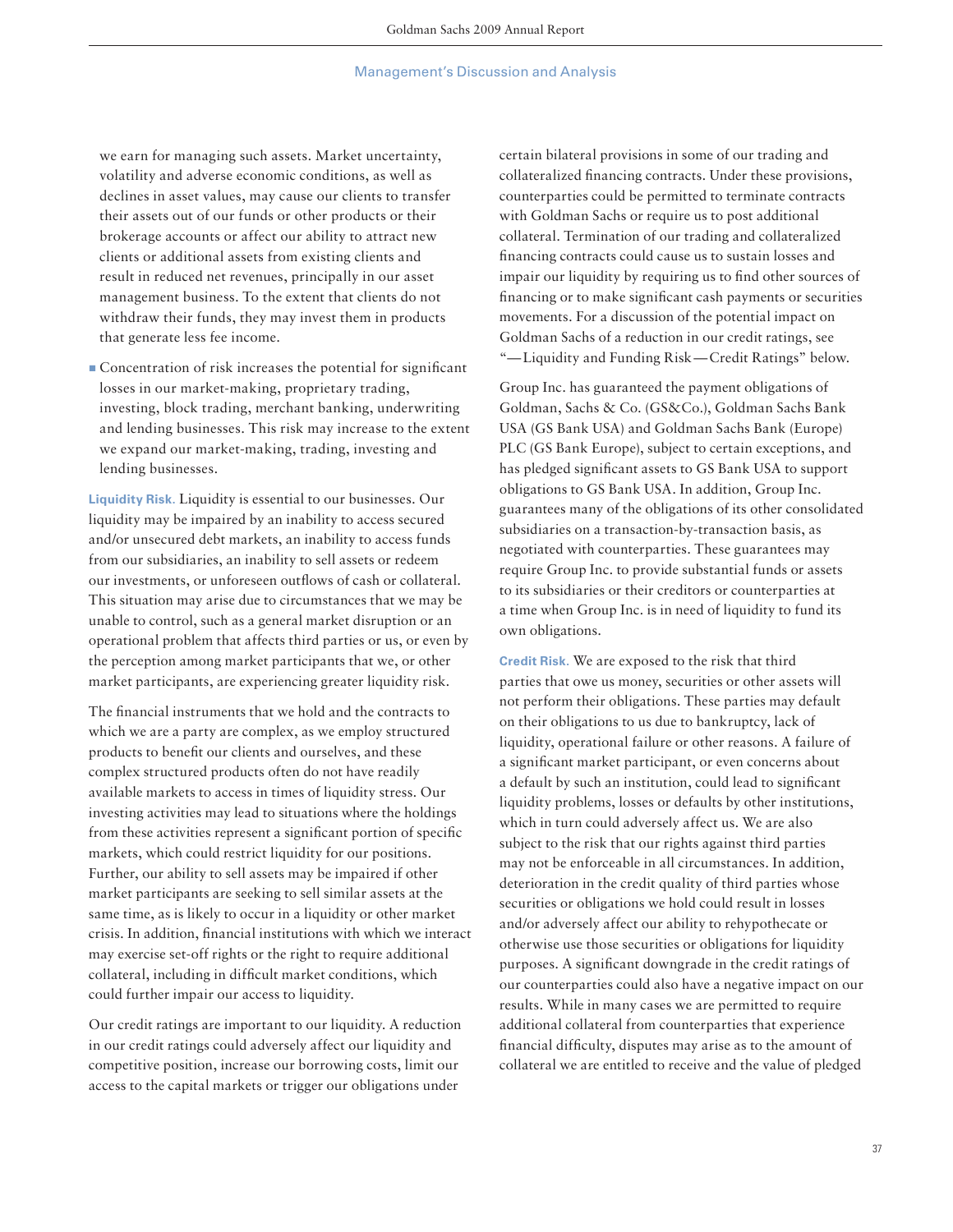assets. Default rates, downgrades and disputes with counterparties as to the valuation of collateral increase significantly in times of market stress and illiquidity.

Although we regularly review credit exposures to specific clients and counterparties and to specific industries, countries and regions that we believe may present credit concerns, default risk may arise from events or circumstances that are difficult to detect or foresee, particularly as new business initiatives and market developments lead us to transact with a broader array of clients and counterparties, as well as clearing houses and exchanges, and expose us to new asset classes and new markets.

We have experienced, due to competitive factors, pressure to extend and price credit at levels that may not always fully compensate us for the risks we take. In particular, corporate clients seek such commitments from financial services firms in connection with investment banking and other assignments.

**Operational Risk.** Our businesses are highly dependent on our ability to process and monitor, on a daily basis, a very large number of transactions, many of which are highly complex, across numerous and diverse markets in many currencies. These transactions, as well as the information technology services we provide to clients, often must adhere to clientspecific guidelines, as well as legal and regulatory standards. Despite the resiliency plans and facilities we have in place, our ability to conduct business may be adversely impacted by a disruption in the infrastructure that supports our businesses and the communities in which we are located. This may include a disruption involving electrical, communications, internet, transportation or other services used by us or third parties with which we conduct business.

Industry consolidation, whether among market participants or financial intermediaries, increases the risk of operational failure as disparate complex systems need to be integrated, often on an accelerated basis. Furthermore, the interconnectivity of multiple financial institutions with central agents, exchanges and clearing houses, and the increased centrality of these entities under proposed and potential regulation, increases the risk that an operational failure at one institution or entity may cause an industry-wide operational failure that could materially impact our ability to conduct business.

**Legal, Regulatory and Reputational Risk.** We are subject to extensive and evolving regulation in jurisdictions around the world. Several of our subsidiaries are subject to regulatory capital requirements and, as a bank holding company, we are

subject to minimum capital standards and a minimum Tier 1 leverage ratio on a consolidated basis. Our status as a bank holding company and the operation of our lending and other businesses through GS Bank USA subject us to additional regulation and limitations on our activities, as described in "Regulation — Banking Regulation" in Part I, Item 1 of our Annual Report on Form 10-K.

New regulations could impact our profitability in the affected jurisdictions, or even make it uneconomic for us to continue to conduct all or certain of our businesses in such jurisdictions, or could cause us to incur significant costs associated with changing our business practices, restructuring our businesses, moving all or certain of our businesses and our employees to other locations or complying with applicable capital requirements, including liquidating assets or raising capital in a manner that adversely increases our funding costs or otherwise adversely affects our shareholders and creditors. To the extent new laws or regulations or changes in enforcement of existing laws or regulations are imposed on a limited subset of financial institutions, this could adversely affect our ability to compete effectively with other institutions that are not affected in the same way.

A Financial Crisis Responsibility Fee to be assessed on the largest financial firms by the U.S. government was proposed on January 14, 2010. However, since this is still in the proposal stage and has not been approved by Congress, details surrounding the fee have not been finalized. We are currently evaluating the impact of the proposal on our results of operations. The impact of the proposal, if any, will be recorded when it is ultimately enacted.

Substantial legal liability or a significant regulatory action against us, or adverse publicity, governmental scrutiny or legal and enforcement proceedings regardless of the ultimate outcome, could have material adverse financial effects, cause significant reputational harm to us or adversely impact the morale and performance of our employees, which in turn could seriously harm our businesses and results of operations. We face significant legal risks in our businesses, and the volume of claims and amount of damages and penalties claimed in litigation and regulatory proceedings against financial institutions remain high. Our experience has been that legal claims by customers and clients increase in a market downturn and that employment-related claims increase in periods when we have reduced the total number of employees. For a discussion of how we account for our legal and regulatory exposures, see "— Use of Estimates" below.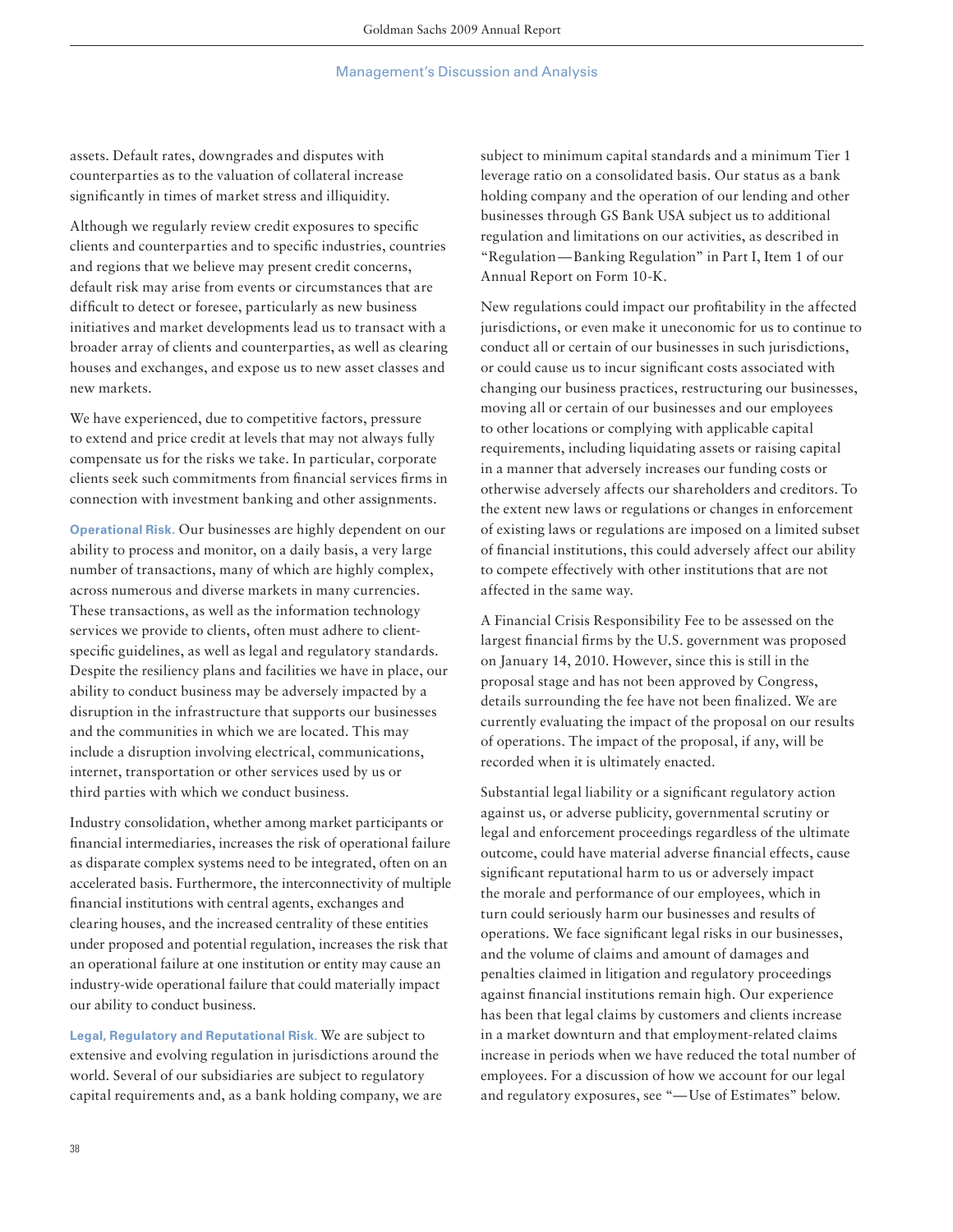# Critical Accounting Policies

## **Fair Value**

The use of fair value to measure financial instruments, with related gains or losses generally recognized in "Trading and principal investments" in our consolidated statements of earnings, is fundamental to our financial statements and our risk management processes and is our most critical accounting policy. The fair value of a financial instrument is the amount that would be received to sell an asset or paid to transfer a liability in an orderly transaction between market participants at the measurement date (i.e., the exit price). Financial assets are marked to bid prices and financial liabilities are marked to offer prices. Fair value measurements do not include transaction costs.

Substantially all trading assets and trading liabilities are reflected in our consolidated statements of financial condition at fair value. In determining fair value, we separate our trading assets, at fair value and trading liabilities, at fair value into two categories: cash instruments and derivative contracts, as set forth in the following table:

### **Trading Instruments by Category**

|                                                                                       | As of December 2009                                 |                                                        | As of November 2008                                   |                                                 |
|---------------------------------------------------------------------------------------|-----------------------------------------------------|--------------------------------------------------------|-------------------------------------------------------|-------------------------------------------------|
| (in millions)                                                                         | Trading<br>Assets, at<br><b>Fair Value</b>          | <b>Trading</b><br>Liabilities, at<br><b>Fair Value</b> | Trading<br>Assets, at<br><b>Fair Value</b>            | Trading<br>Liabilities, at<br><b>Fair Value</b> |
| Cash trading instruments<br><b>ICBC</b><br><b>SMFG</b><br>Other principal investments | \$244,124<br>$8.111^{(1)}$<br>933<br>$13.981^{(2)}$ | \$72,117<br>893(4)                                     | \$186.231<br>$5,496^{(1)}$<br>1.135<br>$15.126^{(2)}$ | \$57,143<br>$1,134^{(4)}$                       |
| Principal investments                                                                 | 23,025                                              | 893                                                    | 21,757                                                | 1,134                                           |
| Cash instruments<br>Exchange-traded<br>Over-the-counter                               | 267,149<br>6,831<br>68,422                          | 73,010<br>2,548<br>53,461                              | 207.988<br>6.164<br>124,173                           | 58,277<br>8,347<br>109,348                      |
| Derivative contracts                                                                  | 75,253(3)                                           | $56,009^{(5)}$                                         | 130.337(3)                                            | 117.695(5)                                      |
| Total                                                                                 | \$342,402                                           | \$129,019                                              | \$338,325                                             | \$175,972                                       |

(1) Includes interests of \$5.13 billion and \$3.48 billion as of December 2009 and November 2008, respectively, held by investment funds managed by Goldman Sachs. The fair value of our investment in the ordinary shares of ICBC, which trade on The Stock Exchange of Hong Kong, includes the effect of foreign exchange revaluation for which we maintain an economic currency hedge.

(2) The following table sets forth the principal investments (other than our investments in ICBC and Sumitomo Mitsui Financial Group, Inc. (SMFG)) included within the Principal Investments component of our Trading and Principal Investments segment:

| (in millions) |           | As of December 2009 |          |           | As of November 2008 |          |  |
|---------------|-----------|---------------------|----------|-----------|---------------------|----------|--|
|               | Corporate | <b>Real Estate</b>  | Total    | Corporate | <b>Real Estate</b>  | Total    |  |
| Private       | \$9.507   | \$1.325             | \$10,832 | \$10,726  | \$2,935             | \$13,661 |  |
| Public        | 3.091     | 58                  | 3.149    | 1.436     | 29                  | .465     |  |
| Total         | \$12,598  | \$1,383             | \$13,981 | \$12,162  | \$2,964             | \$15,126 |  |

(3) Net of cash received pursuant to credit support agreements of \$124.60 billion and \$137.16 billion as of December 2009 and November 2008, respectively.

(4) Represents an economic hedge on the shares of common stock underlying our investment in the convertible preferred stock of SMFG.

(5) Net of cash paid pursuant to credit support agreements of \$14.74 billion and \$34.01 billion as of December 2009 and November 2008, respectively.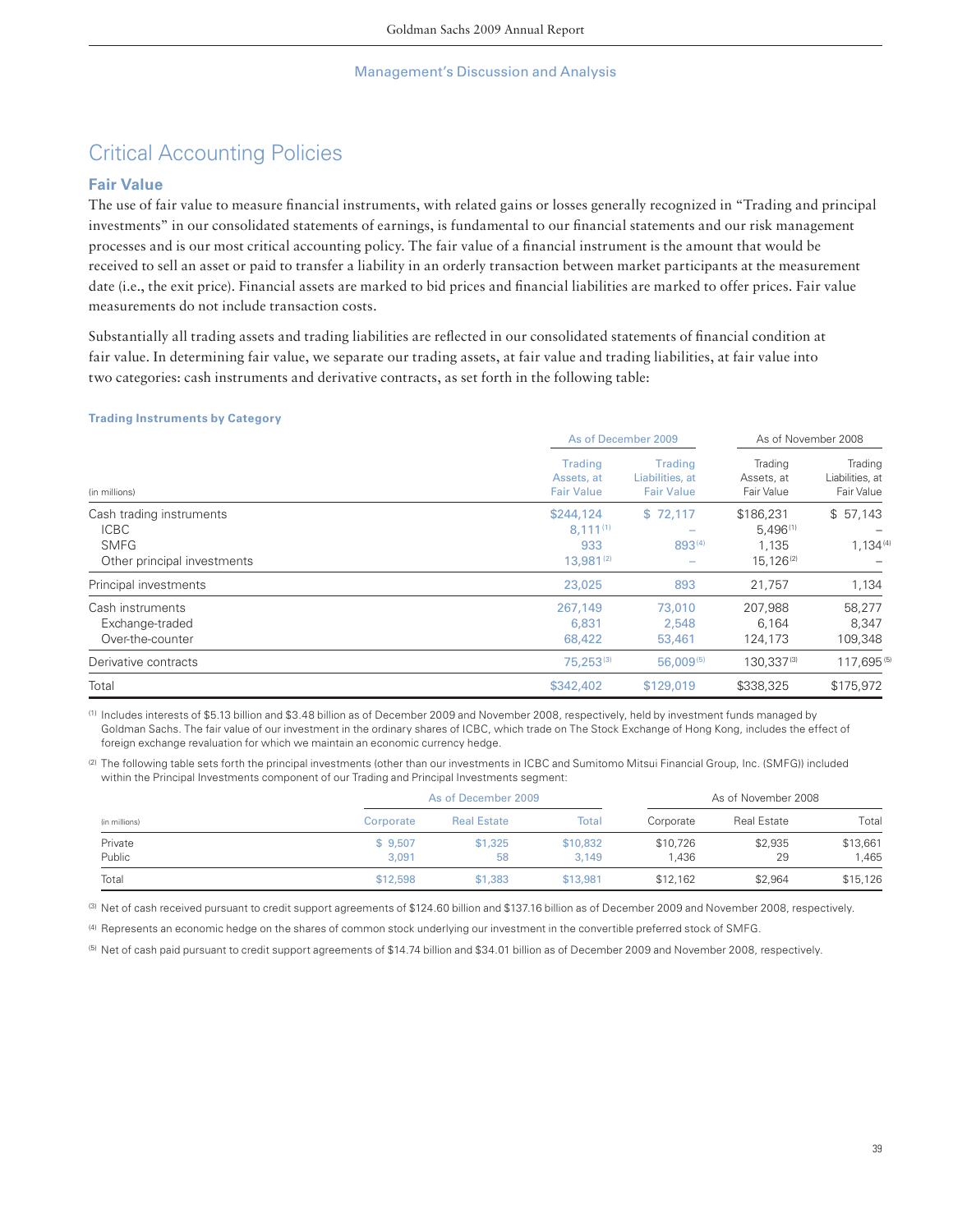**Cash Instruments.** Cash instruments include cash trading instruments, public principal investments and private principal investments.

■ Cash Trading Instruments. Our cash trading instruments (e.g., equity and debt securities) are generally valued using quoted market prices, broker or dealer quotations, or alternative pricing sources with reasonable levels of price transparency. The types of instruments valued based on quoted market prices in active markets include most government obligations, active listed equities and certain money market securities.

 The types of instruments that trade in markets that are not considered to be active, but are valued based on quoted market prices, broker or dealer quotations, or alternative pricing sources with reasonable levels of price transparency include most government agency securities, most corporate bonds, certain mortgage products, certain bank loans and bridge loans, less liquid listed equities, certain state, municipal and provincial obligations and certain money market securities and loan commitments.

 Certain cash trading instruments trade infrequently and therefore have little or no price transparency. Such instruments include private equity investments and real estate fund investments, certain bank loans and bridge loans (including certain mezzanine financing, leveraged loans arising from capital market transactions and other corporate bank debt), less liquid corporate debt securities and other debt obligations (including less liquid corporate bonds, distressed debt instruments and collateralized debt obligations (CDOs) backed by corporate obligations), less liquid mortgage whole loans and securities (backed by either commercial or residential real estate), and acquired portfolios of distressed loans. The transaction price is initially used as the best estimate of fair value. Accordingly, when a pricing model is used to value such an instrument, the model is adjusted so that the model value at inception equals the transaction price. This valuation is adjusted only when changes to inputs and assumptions are corroborated by evidence such as transactions in similar instruments, completed or pending third-party transactions in the underlying investment or comparable entities, subsequent rounds of financing, recapitalizations and other transactions across the capital structure, offerings in the equity or debt capital markets, and changes in financial ratios or cash flows.

 For positions that are not traded in active markets or are subject to transfer restrictions, valuations are adjusted to reflect illiquidity and/or non-transferability. Such adjustments are generally based on market evidence where available. In the absence of such evidence, management's best estimate is used.

■ Public Principal Investments. Our public principal investments held within the Principal Investments component of our Trading and Principal Investments segment tend to be large, concentrated holdings resulting from initial public offerings or other corporate transactions, and are valued based on quoted market prices. For positions that are not traded in active markets or are subject to transfer restrictions, valuations are adjusted to reflect illiquidity and/or non-transferability. Such adjustments are generally based on market evidence where available. In the absence of such evidence, management's best estimate is used.

 Our investment in the ordinary shares of ICBC is valued using the quoted market price adjusted for transfer restrictions. Under the original transfer restrictions, the ICBC shares we held would have become free from transfer restrictions in equal installments on April 28, 2009 and October 20, 2009. During the quarter ended March 2009, the shares became subject to new supplemental transfer restrictions. Under these new supplemental transfer restrictions, on April 28, 2009, 20% of the ICBC shares that we held became free from transfer restrictions and we completed the disposition of these shares during the second quarter of 2009. Our remaining ICBC shares are subject to transfer restrictions, which prohibit liquidation at any time prior to April 28, 2010.

 We also have an investment in the convertible preferred stock of SMFG. This investment is valued using a model that is principally based on SMFG's common stock price. During 2008, we converted one-third of our SMFG preferred stock investment into SMFG common stock, and delivered the common stock to close out one-third of our hedge position. As of December 2009, we remained hedged on substantially all of the common stock underlying our remaining investment in SMFG.

■ Private Principal Investments. Our private principal investments held within the Principal Investments component of our Trading and Principal Investments segment include investments in private equity, debt and real estate, primarily held through investment funds.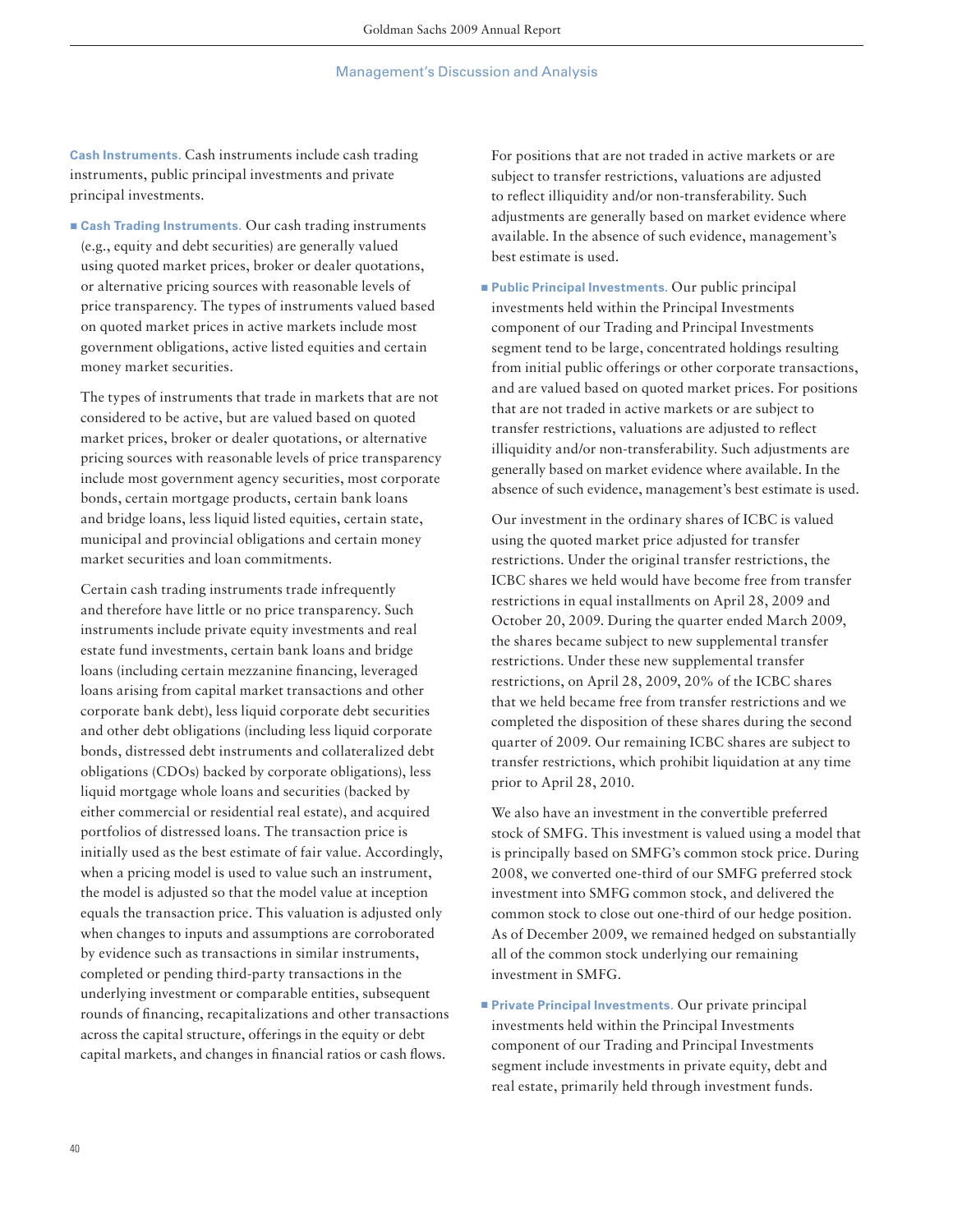By their nature, these investments have little or no price transparency. We value such instruments initially at transaction price and adjust valuations when evidence is available to support such adjustments. Such evidence includes recent third-party investments or pending transactions, third-party independent appraisals, transactions in similar instruments, discounted cash flow techniques, valuation multiples and public comparables.

**Derivative Contracts.** Derivative contracts can be exchangetraded or over-the-counter (OTC). We generally value exchange-traded derivatives using models which calibrate to market-clearing levels and eliminate timing differences between the closing price of the exchange-traded derivatives and their underlying instruments.

OTC derivatives are valued using market transactions and other market evidence whenever possible, including marketbased inputs to models, model calibration to market-clearing transactions, broker or dealer quotations, or alternative pricing sources with reasonable levels of price transparency. Where models are used, the selection of a particular model to value an OTC derivative depends upon the contractual terms of, and specific risks inherent in, the instrument, as well as the availability of pricing information in the market. We generally use similar models to value similar instruments. Valuation models require a variety of inputs, including contractual terms, market prices, yield curves, credit curves, measures of volatility, voluntary and involuntary prepayment rates, loss severity rates and correlations of such inputs. For OTC derivatives that trade in liquid markets, such as generic forwards, swaps and options, model inputs can generally be verified and model selection does not involve significant management judgment.

Certain OTC derivatives trade in less liquid markets with limited pricing information, and the determination of fair value for these derivatives is inherently more difficult. Where we do not have corroborating market evidence to support significant model inputs and cannot verify the model to market transactions, the transaction price is initially used as the best estimate of fair value. Accordingly, when a pricing model is used to value such an instrument, the model is adjusted so that the model value at inception equals the transaction price. Subsequent to initial recognition, we only update valuation inputs when corroborated by evidence such as similar market transactions, third-party pricing services and/or broker or dealer quotations, or other empirical market data. In circumstances where we cannot verify the model value to market transactions, it is possible that a different valuation model could produce a materially different estimate of fair value. See "— Derivatives" below for further information on our OTC derivatives.

When appropriate, valuations are adjusted for various factors such as liquidity, bid/offer spreads and credit considerations. Such adjustments are generally based on market evidence where available. In the absence of such evidence, management's best estimate is used.

**Controls Over Valuation of Financial Instruments.** A control infrastructure, independent of the trading and investing functions, is fundamental to ensuring that our financial instruments are appropriately valued at market-clearing levels (i.e., exit prices) and that fair value measurements are reliable and consistently determined.

We employ an oversight structure that includes appropriate segregation of duties. Senior management, independent of the trading and investing functions, is responsible for the oversight of control and valuation policies and for reporting the results of these policies to our Audit Committee. We seek to maintain the necessary resources to ensure that control functions are performed appropriately. We employ procedures for the approval of new transaction types and markets, price verification, review of daily profit and loss, and review of valuation models by personnel with appropriate technical knowledge of relevant products and markets. These procedures are performed by personnel independent of the trading and investing functions. For financial instruments where prices or valuations that require inputs are less observable, we employ, where possible, procedures that include comparisons with similar observable positions, analysis of actual to projected cash flows, comparisons with subsequent sales, reviews of valuations used for collateral management purposes and discussions with senior business leaders. See "— Market Risk" and "— Credit Risk" below for a further discussion of how we manage the risks inherent in our trading and principal investing businesses.

**Fair Value Hierarchy – Level 3.** The fair value hierarchy under Financial Accounting Standards Board Accounting Standards Codification (ASC) 820 prioritizes the inputs to valuation techniques used to measure fair value. The objective of a fair value measurement is to determine the price that would be received to sell an asset or paid to transfer a liability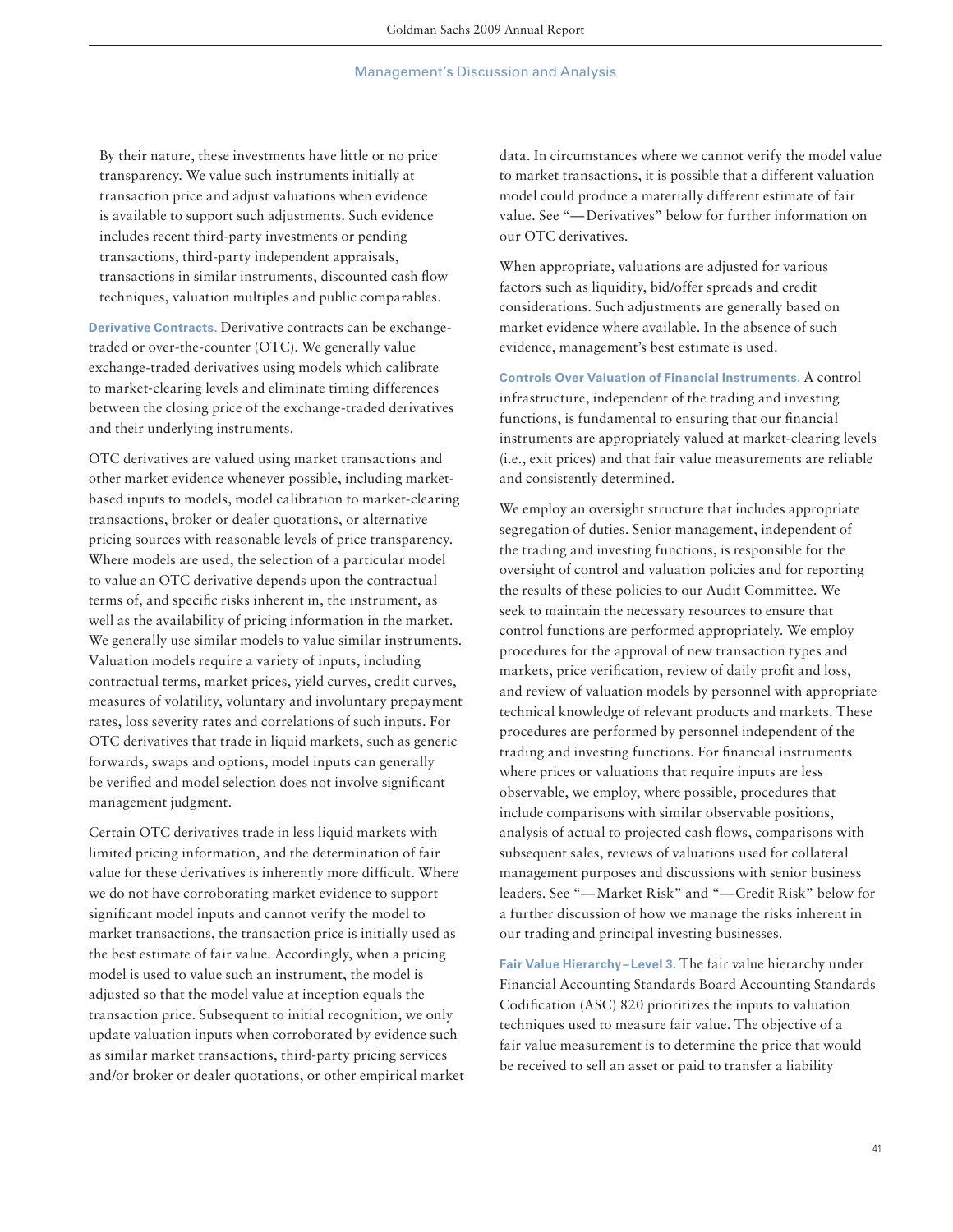in an orderly transaction between market participants at the measurement date (i.e., the exit price). The hierarchy gives the highest priority to unadjusted quoted prices in active markets for identical assets or liabilities (level 1 measurements) and the lowest priority to unobservable inputs (level 3 measurements). Assets and liabilities are classified in their entirety based on the lowest level of input that is significant to the fair value measurement.

Instruments that trade infrequently and therefore have little or no price transparency are classified within level 3 of the fair value hierarchy. We determine which instruments are classified within level 3 based on the results of our price verification process. This process is performed by personnel independent of our trading and investing functions who corroborate valuations to external market data (e.g., quoted market prices, broker or dealer quotations, third-party pricing vendors, recent trading activity and comparative analyses to similar instruments). Instruments with valuations which cannot be corroborated to external market data are classified within level 3 of the fair value hierarchy.

When broker or dealer quotations or third-party pricing vendors are used for valuation or price verification, greater priority is given to executable quotes. As part of our price verification process, valuations based on quotes are corroborated by comparison both to other quotes and to recent trading activity in the same or similar instruments. The number of quotes obtained varies by instrument and depends on the liquidity of the particular instrument. See Notes 2 and 3 to the consolidated financial statements for further information regarding fair value measurements.

**Valuation Methodologies for Level 3 Assets.** Instruments classified within level 3 of the fair value hierarchy are initially valued at transaction price, which is considered to be the best initial estimate of fair value. As time passes, transaction price becomes less reliable as an estimate of fair value and accordingly, we use other methodologies to determine fair value, which vary based on the type of instrument, as described below. Regardless of the methodology, valuation inputs and assumptions are only changed when corroborated by substantive evidence. Senior management in control functions, independent of the trading and investing functions, reviews all significant unrealized gains/losses, including the primary drivers of the change in value. Valuations are further corroborated by values realized upon sales of our level 3

assets. An overview of methodologies used to value our level 3 assets subsequent to the transaction date is as follows:

- ▪ **Equities and convertible debentures.** Substantially all of our level 3 equities and convertible debentures consist of private equity investments and real estate fund investments. For private equity investments, recent third-party investments or pending transactions are considered to be the best evidence for any change in fair value. In the absence of such evidence, valuations are based on one or more of the following methodologies, as appropriate and available: transactions in similar instruments, discounted cash flow techniques, third-party independent appraisals, valuation multiples and public comparables. Such evidence includes pending reorganizations (e.g., merger proposals, tender offers or debt restructurings); and significant changes in financial metrics (e.g., operating results as compared to previous projections, industry multiples, credit ratings and balance sheet ratios). Real estate fund investments are carried at net asset value per share. The underlying investments in the funds are generally valued using discounted cash flow techniques, for which the key inputs are the amount and timing of expected future cash flows, capitalization rates and valuation multiples.
- Bank loans and bridge loans and Corporate debt securities **and other debt obligations.** Valuations are generally based on discounted cash flow techniques, for which the key inputs are the amount and timing of expected future cash flows, market yields for such instruments and recovery assumptions. Inputs are generally determined based on relative value analyses, which incorporate comparisons both to credit default swaps that reference the same underlying credit risk and to other debt instruments for the same issuer for which observable prices or broker quotes are available.
- Loans and securities backed by commercial real estate. Loans and securities backed by commercial real estate are collateralized by specific assets and may be tranched into varying levels of subordination. Due to the nature of these instruments, valuation techniques vary by instrument. Methodologies include relative value analyses across different tranches, comparisons to transactions in both the underlying collateral and instruments with the same or substantially the same underlying collateral, market indices (such as the CMBX (1)), and credit default swaps, as well as discounted cash flow techniques.

<sup>(1)</sup> The CMBX and ABX are indices that track the performance of commercial mortgage bonds and subprime residential mortgage bonds, respectively.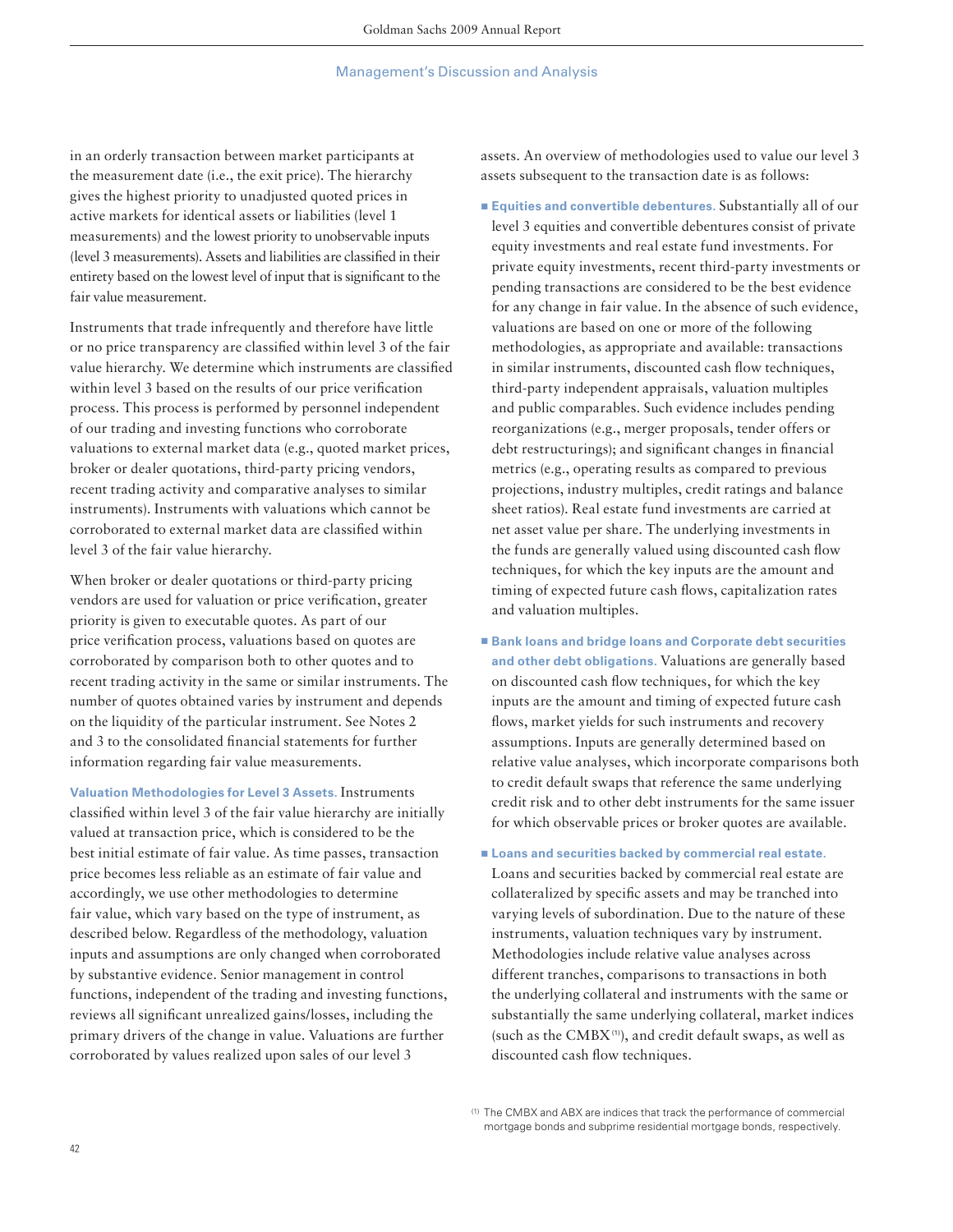■ Loans and securities backed by residential real estate.

Valuations are based on both proprietary and industry recognized models (including Intex and Bloomberg), and discounted cash flow techniques. In the recent market environment, the most significant inputs to the valuation of these instruments are rates and timing of delinquency, default and loss expectations, which are driven in part by housing prices. Inputs are determined based on relative value analyses, which incorporate comparisons to instruments with similar collateral and risk profiles, including relevant indices such as the ABX<sup>(1)</sup>.

■ **Loan portfolios.** Valuations are based on discounted cash flow techniques, for which the key inputs are the amount and timing of expected future cash flows and market yields for such instruments. Inputs are determined based on relative value analyses which incorporate comparisons to recent auction data for other similar loan portfolios.

(1) The CMBX and ABX are indices that track the performance of commercial mortgage bonds and subprime residential mortgage bonds, respectively.

■ Derivative contracts. Valuation models are calibrated to initial transaction price. Subsequent changes in valuations are based on observable inputs to the valuation models (e.g., interest rates, credit spreads, volatilities, etc.). Inputs are changed only when corroborated by market data. Valuations of less liquid OTC derivatives are typically based on level 1 or level 2 inputs that can be observed in the market, as well as unobservable inputs, such as correlations and volatilities.

Total level 3 assets were \$46.48 billion and \$66.19 billion as of December 2009 and November 2008, respectively. The decrease in level 3 assets as of December 2009 compared with November 2008 primarily reflected unrealized losses (principally on private equity investments and real estate fund investments, loans and securities backed by commercial real estate, and bank loans and bridge loans) and sales and paydowns (principally on loans and securities backed by commercial real estate, bank loans and bridge loans, and other debt obligations).

The following table sets forth the fair values of financial assets classified within level 3 of the fair value hierarchy:

#### **Level 3 Financial Assets at Fair Value**

|                                                                          | As of            |                  |  |
|--------------------------------------------------------------------------|------------------|------------------|--|
| (in millions)                                                            | December<br>2009 | November<br>2008 |  |
| Equities and convertible debentures <sup>(1)</sup>                       | \$11,871         | \$16,006         |  |
| Bank loans and bridge loans <sup>(2)</sup>                               | 9.560            | 11,957           |  |
| Corporate debt securities and other debt obligations <sup>(3)</sup>      | 5.584            | 7.596            |  |
| Mortgage and other asset-backed loans and securities:                    |                  |                  |  |
| Loans and securities backed by commercial real estate                    | 4.620            | 9,340            |  |
| Loans and securities backed by residential real estate                   | 1,880            | 2.049            |  |
| Loan portfolios <sup>(4)</sup>                                           | 1,364            | 4,118            |  |
| Cash instruments                                                         | 34,879           | 51,066           |  |
| Derivative contracts                                                     | 11,596           | 15,124           |  |
| Total level 3 assets at fair value                                       | 46,475           | 66.190           |  |
| Level 3 assets for which we do not bear economic exposure <sup>(5)</sup> | (3, 127)         | (6,616)          |  |
| Level 3 assets for which we bear economic exposure                       | \$43,348         | \$59,574         |  |

(1) Substantially all consists of private equity investments and real estate fund investments. Real estate investments were \$1.23 billion and \$2.62 billion as of December 2009 and November 2008, respectively.

(2) Includes certain mezzanine financing, leveraged loans arising from capital market transactions and other corporate bank debt.

(3) Includes \$741 million and \$804 million as of December 2009 and November 2008, respectively, of CDOs and collateralized loan obligations backed by corporate obligations.

(4) Consists of acquired portfolios of distressed loans, primarily backed by commercial and residential real estate collateral.

(5) We do not bear economic exposure to these level 3 assets as they are financed by nonrecourse debt, attributable to minority investors or attributable to employee interests in certain consolidated funds.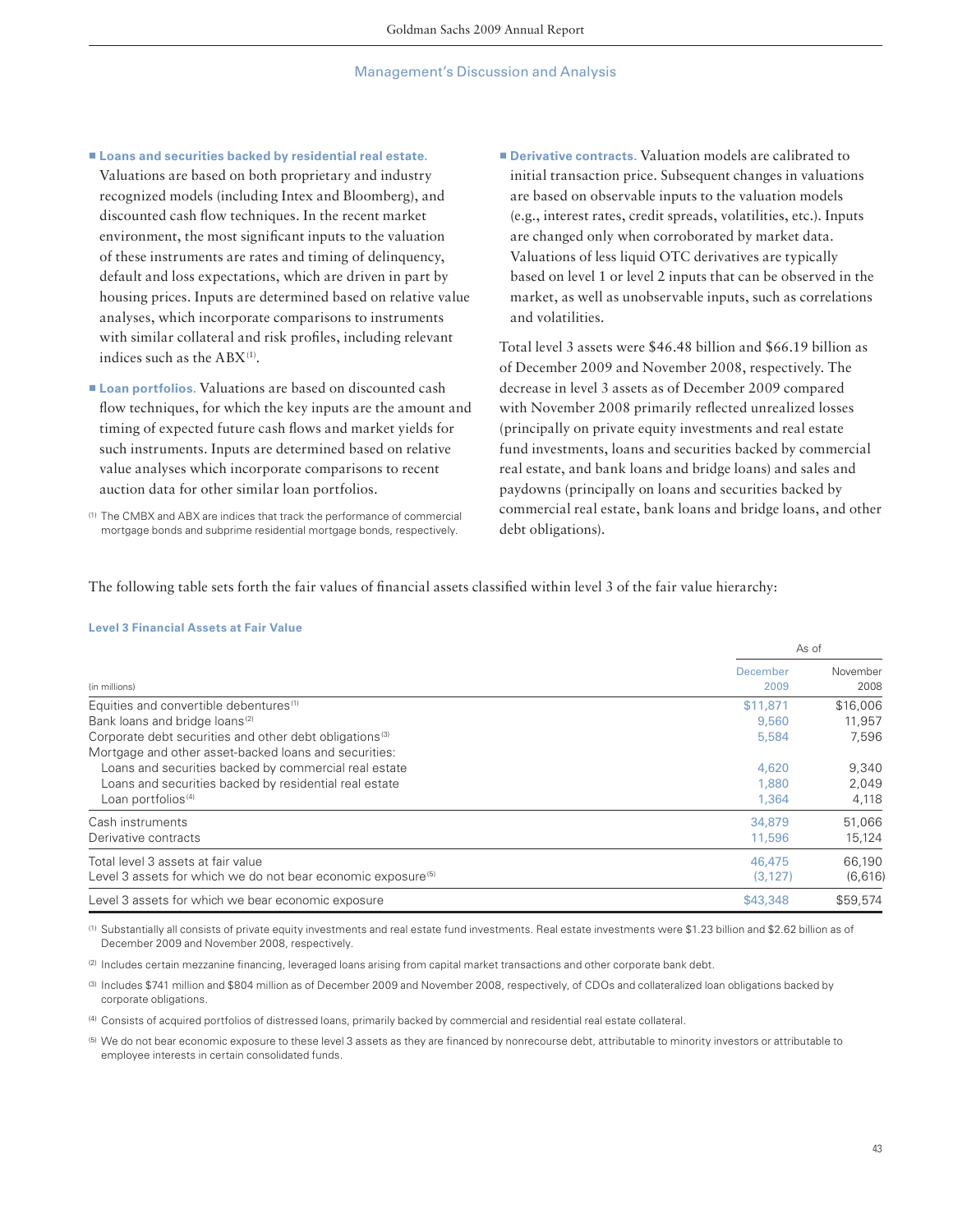**Loans and securities backed by residential real estate.** We securitize, underwrite and make markets in various types of residential mortgages, including prime, Alt-A and subprime. At any point in time, we may use cash instruments as well as derivatives to manage our long or short risk position in residential real estate. The following table sets forth the fair value of our long positions in prime, Alt-A and subprime mortgage cash instruments:

## **Long Positions in Loans and Securities Backed by Residential Real Estate**

|                         |                  | As of            |
|-------------------------|------------------|------------------|
| (in millions)           | December<br>2009 | November<br>2008 |
| Prime <sup>(1)</sup>    | \$2,483          | \$1,494          |
| Alt-A                   | 1.761            | 1,845            |
| Subprime <sup>(2)</sup> | 2,460            | 1,906            |
| Total <sup>(3)</sup>    | \$6,704          | \$5,245          |

(1) Excludes U.S. government agency-issued collateralized mortgage obligations of \$6.33 billion and \$4.27 billion as of December 2009 and November 2008, respectively. Also excludes U.S. government agencyissued mortgage pass-through certificates.

- (2) Includes \$381 million and \$228 million of CDOs backed by subprime mortgages as of December 2009 and November 2008, respectively.
- (3) Includes \$1.88 billion and \$2.05 billion of financial instruments (primarily loans and investment-grade securities, the majority of which were issued during 2006 and 2007) classified within level 3 of the fair value hierarchy as of December 2009 and November 2008, respectively.

### **Loans and securities backed by commercial real estate.** We

originate, securitize and syndicate fixed and floating rate commercial mortgages globally. At any point in time, we may use cash instruments as well as derivatives to manage our risk position in the commercial mortgage market. The following table sets forth the fair value of our long positions in loans and securities backed by commercial real estate by geographic region. The decrease in loans and securities backed by commercial real estate from November 2008 to December 2009 was primarily due to sales and paydowns.

## **Long Positions in Loans and Securities Backed by Commercial Real Estate by Geographic Region**

| (in millions)                                          | As of                  |                         |
|--------------------------------------------------------|------------------------|-------------------------|
|                                                        | December<br>2009       | November<br>2008        |
| Americas <sup>(1)</sup><br>EMEA <sup>(2)</sup><br>Asia | \$5,157<br>1,032<br>14 | \$7,433<br>3,304<br>157 |
| Total <sup>(3)</sup>                                   | \$6,203 <sup>(4)</sup> | $$10,894^{(5)}$         |

(1) Substantially all relates to the U.S.

(2) EMEA (Europe, Middle East and Africa).

(3) Includes \$4.62 billion and \$9.34 billion of financial instruments classified within level 3 of the fair value hierarchy as of December 2009 and November 2008, respectively.

- (4) Comprised of loans of \$4.70 billion and commercial mortgage-backed securities of \$1.50 billion as of December 2009, of which \$5.68 billion was floating rate and \$519 million was fixed rate.
- (5) Comprised of loans of \$9.23 billion and commercial mortgage-backed securities of \$1.66 billion as of November 2008, of which \$9.78 billion was floating rate and \$1.11 billion was fixed rate.

**Leveraged Lending Capital Market Transactions.** We arrange, extend and syndicate loans and commitments related to leveraged lending capital market transactions globally. The following table sets forth the notional amount of our leveraged lending capital market transactions by geographic region:

#### **Leveraged Lending Capital Market Transactions by Geographic Region**

|                         |               | As of December 2009 |                 | As of November 2008 |          |            |
|-------------------------|---------------|---------------------|-----------------|---------------------|----------|------------|
| (in millions)           | <b>Funded</b> | Unfunded            | Total           | Funded              | Unfunded | Total      |
| Americas <sup>(1)</sup> | \$1,029       | \$1,120             | \$2.149         | \$3,036             | \$1,735  | \$4,771    |
| <b>EMEA</b>             | 1,624         | 50                  | 1.674           | 2,294               | 259      | 2,553      |
| Asia                    | 600           | 27                  | 627             | 568                 | 73       | 641        |
| Total                   | \$3,253       | \$1,197             | $$4,450^{(2)}$$ | \$5,898             | \$2,067  | \$7,965(2) |

(1) Substantially all relates to the U.S.

(2) Represents the notional amount. We account for these transactions at fair value and our exposure was \$2.27 billion and \$5.53 billion as of December 2009 and November 2008, respectively.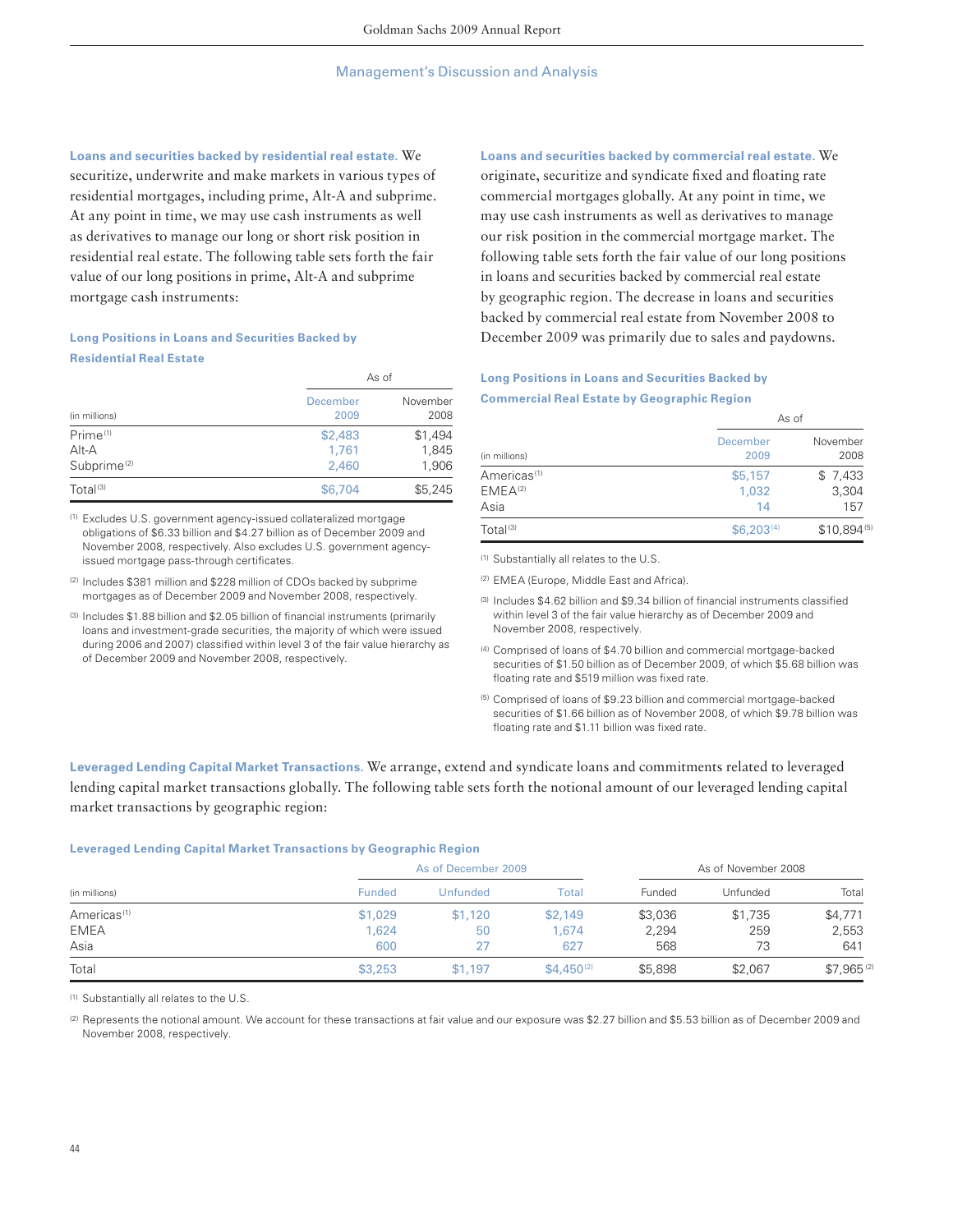## **Other Financial Assets and Financial Liabilities at Fair Value.**

In addition to trading assets, at fair value and trading liabilities, at fair value, we have elected to account for certain of our other financial assets and financial liabilities at fair value under ASC 815-15 and ASC 825-10 (i.e., the fair value option). The primary reasons for electing the fair value option are to reflect economic events in earnings on a timely basis, to mitigate volatility in earnings from using different measurement attributes and to address simplification and costbenefit considerations.

Such financial assets and financial liabilities accounted for at fair value include:

- **Exercise 1** certain unsecured short-term borrowings, consisting of all promissory notes and commercial paper and certain hybrid financial instruments;
- **Exertain other secured financings, primarily transfers** accounted for as financings rather than sales, debt raised through our William Street credit extension program and certain other nonrecourse financings;
- **Exercise 1** certain unsecured long-term borrowings, including prepaid physical commodity transactions and certain hybrid financial instruments:
- $\blacksquare$  resale and repurchase agreements;
- securities borrowed and loaned within Trading and Principal Investments, consisting of our matched book and certain firm financing activities;
- ▪certain deposits issued by our bank subsidiaries, as well as securities held by GS Bank USA;
- $\blacksquare$  certain receivables from customers and counterparties, including certain margin loans, transfers accounted for as secured loans rather than purchases and prepaid variable share forwards;
- **Exerche** certain insurance and reinsurance contracts and certain guarantees; and
- in general, investments acquired after November 24, 2006, when the fair value option became available, where we have significant influence over the investee and would otherwise apply the equity method of accounting. In certain cases, we apply the equity method of accounting to new investments that are strategic in nature or closely related to our principal business activities, where we have a significant degree of involvement in the cash flows or operations of the investee, or where cost-benefit considerations are less significant.

## **Goodwill and Identifiable Intangible Assets**

As a result of our acquisitions, principally SLK LLC (SLK) in 2000, The Ayco Company, L.P. (Ayco) in 2003 and our variable annuity and life insurance business in 2006, we have acquired goodwill and identifiable intangible assets. Goodwill is the cost of acquired companies in excess of the fair value of net assets, including identifiable intangible assets, at the acquisition date.

**Goodwill.** We test the goodwill in each of our operating segments, which are components one level below our three business segments, for impairment at least annually, by comparing the estimated fair value of each operating segment with its estimated net book value. We derive the fair value of each of our operating segments based on valuation techniques we believe market participants would use for each segment (observable average price-to-earnings multiples of our competitors in these businesses and price-to-book multiples). We derive the net book value of our operating segments by estimating the amount of shareholders' equity required to support the activities of each operating segment. Our last annual impairment test was performed during our 2009 fourth quarter and no impairment was identified.

During 2008 (particularly during the fourth quarter) and early 2009, the financial services industry and the securities markets generally were materially and adversely affected by significant declines in the values of nearly all asset classes and by a serious lack of liquidity. If there was a prolonged period of weakness in the business environment and financial markets, our businesses would be adversely affected, which could result in an impairment of goodwill in the future.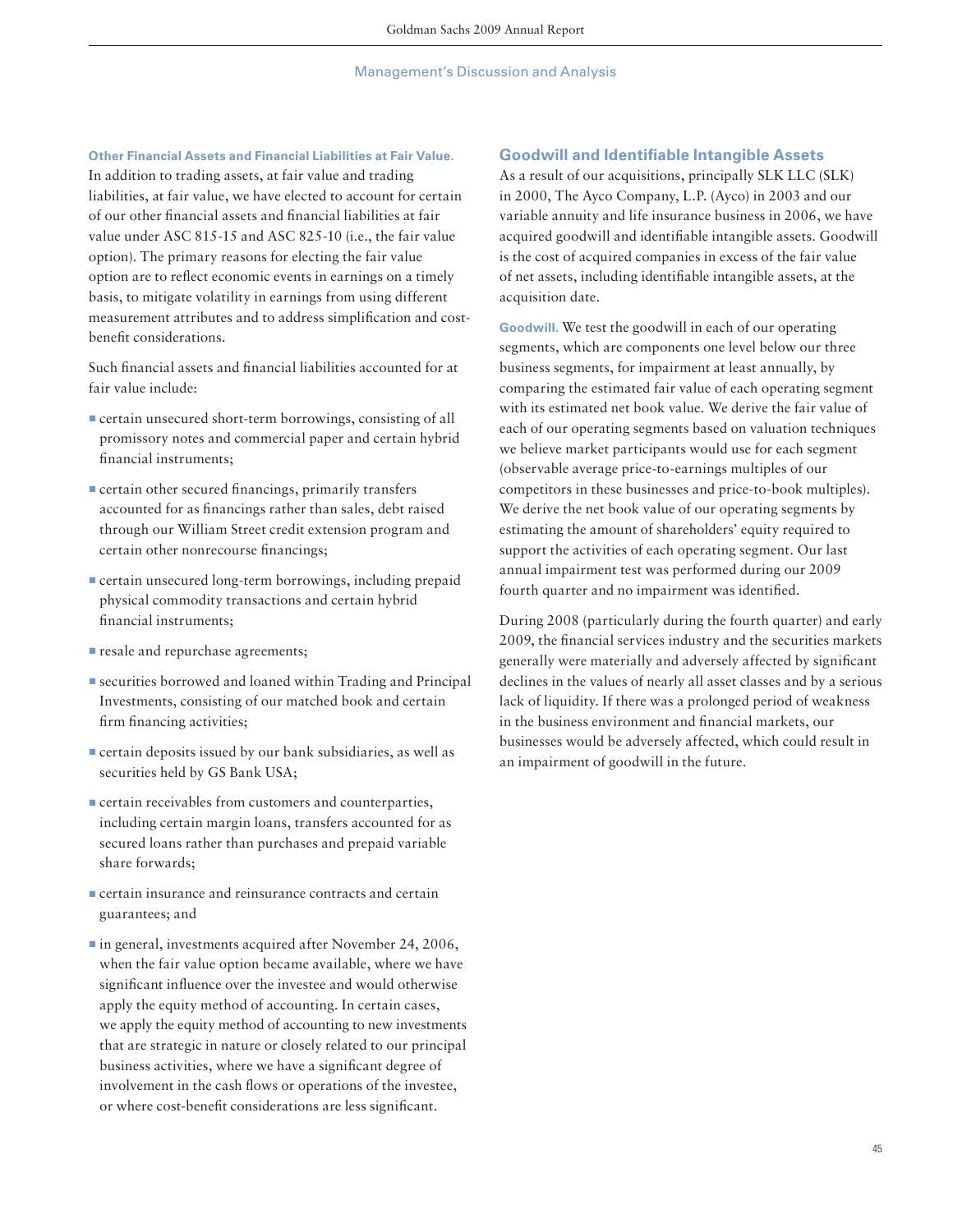The following table sets forth the carrying value of our goodwill by operating segment:

## **Goodwill by Operating Segment**

|                                          | As of                   |                  |  |
|------------------------------------------|-------------------------|------------------|--|
| (in millions)                            | <b>December</b><br>2009 | November<br>2008 |  |
| Investment Banking                       |                         |                  |  |
| Underwriting                             | \$125                   | \$<br>125        |  |
| Trading and Principal Investments        |                         |                  |  |
| <b>FICC</b>                              | 265                     | 247              |  |
| Equities <sup>(1)</sup>                  | 2,389                   | 2,389            |  |
| Principal Investments                    | 84                      | 80               |  |
| Asset Management and Securities Services |                         |                  |  |
| Asset Management <sup>(2)</sup>          | 563                     | 565              |  |
| Securities Services                      | 117                     | 117              |  |
| Total                                    | \$3,543                 | \$3,523          |  |

(1) Primarily related to SLK.

(2) Primarily related to Ayco.

Identifiable Intangible Assets. We amortize our identifiable intangible assets over their estimated lives or, in the case of insurance contracts, in proportion to estimated gross profits or premium revenues. Identifiable intangible assets are tested for impairment whenever events or changes in circumstances suggest that an asset's or asset group's carrying value may not be fully recoverable. An impairment loss, generally calculated as the difference between the estimated fair value and the carrying value of an asset or asset group, is recognized if the sum of the estimated undiscounted cash flows relating to the asset or asset group is less than the corresponding carrying value.

The following table sets forth the carrying value and range of estimated remaining lives of our identifiable intangible assets by major asset class:

## **Identifi able Intangible Assets by Asset Class**

|                                                                     | As of             |                                                                   |                   |  |
|---------------------------------------------------------------------|-------------------|-------------------------------------------------------------------|-------------------|--|
|                                                                     | December 2009     | November 2008                                                     |                   |  |
| (\$ in millions)                                                    | Carrying<br>Value | <b>Range of Estimated</b><br><b>Remaining Lives</b><br>(in years) | Carrying<br>Value |  |
| Customer lists <sup>(1)</sup>                                       | \$645             | $2 - 16$                                                          | 724<br>\$.        |  |
| New York Stock Exchange (NYSE) Designated Market Maker (DMM) rights | 420               | 12                                                                | 462               |  |
| Insurance-related assets <sup>(2)</sup>                             | 150               | 6                                                                 | 155               |  |
| Exchange-traded fund (ETF) lead market maker rights                 | 90                | 18                                                                | 95                |  |
| Other $(3)$                                                         | 72                | $2 - 16$                                                          | 93                |  |
| Total                                                               | \$1,377           |                                                                   | \$1,529           |  |

(1) Primarily includes our clearance and execution and NASDAQ customer lists related to SLK and financial counseling customer lists related to Ayco.

(2) Primarily includes the value of business acquired related to our insurance businesses.

(3) Primarily includes marketing-related assets and other contractual rights.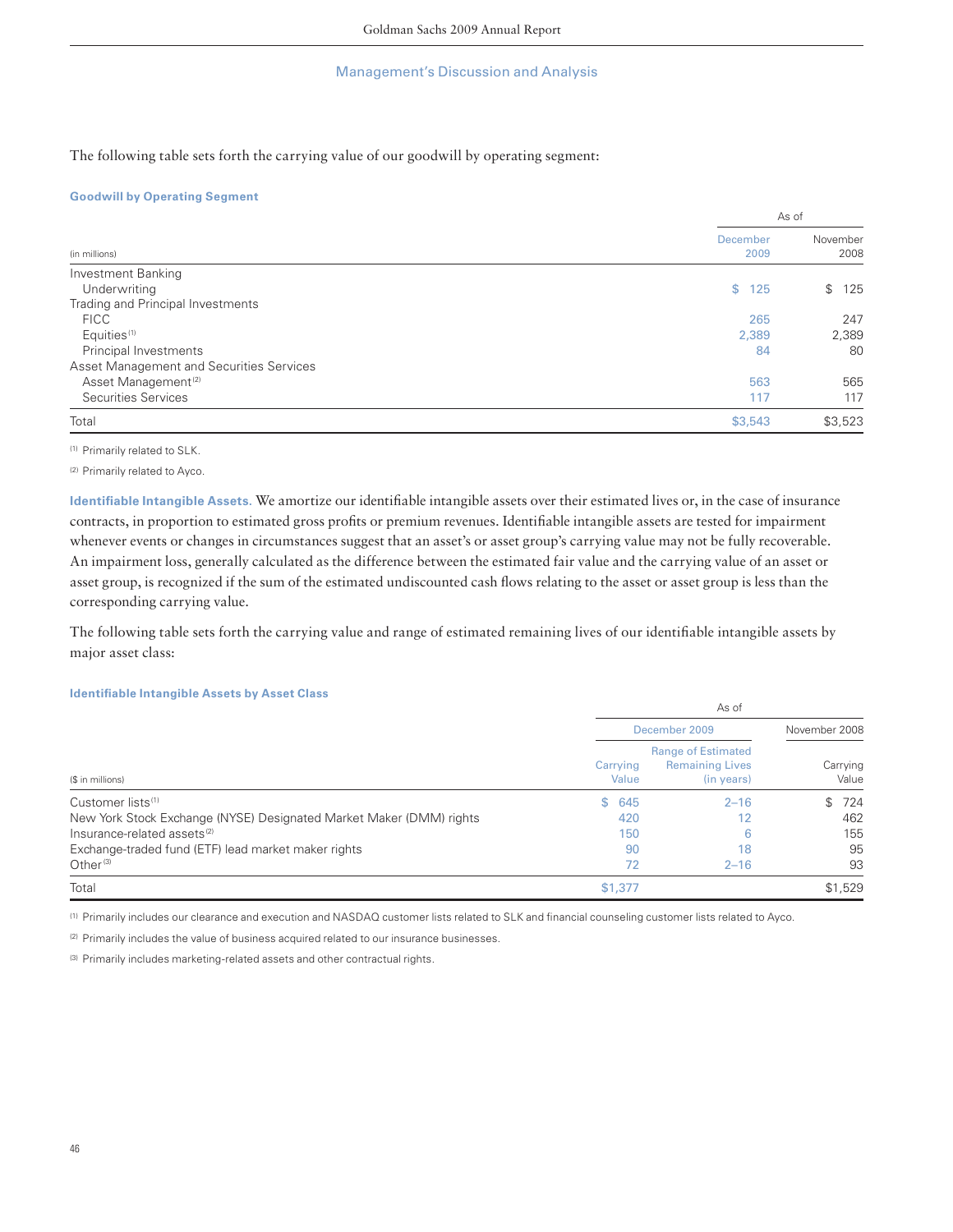A prolonged period of weakness in global equity markets could adversely impact our businesses and impair the value of our identifiable intangible assets. In addition, certain events could indicate a potential impairment of our identifiable intangible assets, including (i) changes in trading volumes or market structure that could adversely affect our exchangebased market-making businesses (see discussion below), (ii) an adverse action or assessment by a regulator or (iii) adverse actual experience on the contracts in our variable annuity and life insurance business.

In October 2008, the SEC approved the NYSE's proposal to create a new market model and redefine the role of NYSE DMMs. In June 2009, the NYSE successfully completed the rollout of new systems architecture that further reduces order completion time, which enables the NYSE to offer competitive execution speeds, while continuing to incorporate the price discovery provided by DMMs. Following solid performance during the first half of 2009, in the latter half of 2009, our DMM business was adversely impacted primarily by the lack of timely market data in the internal order/execution system of the NYSE (which, at times, results in DMMs making markets without real-time price information) and to a lesser extent, by lower trading volumes and lower volatility. In 2010, the NYSE is expected to address this market data issue. There can be no assurance that changes in these factors will result in sufficient cash flows to avoid impairment of our NYSE DMM rights in the future. In accordance with the requirements of ASC 360, we will be closely monitoring the performance of our DMM business to determine whether an impairment loss is required in the future. As of December 2009, the carrying value of our NYSE DMM rights was \$420 million. To the extent that there were to be an impairment in the future, it would result in a significant writedown in the carrying value of these DMM rights.

## Use of Estimates

The use of generally accepted accounting principles requires management to make certain estimates and assumptions. In addition to the estimates we make in connection with fair value measurements and the accounting for goodwill and identifiable intangible assets, the use of estimates and assumptions is also important in determining provisions for potential losses that may arise from litigation and regulatory proceedings and tax audits.

We estimate and provide for potential losses that may arise out of litigation and regulatory proceedings to the extent that such losses are probable and can be reasonably estimated. In accounting for income taxes, we estimate and provide for potential liabilities that may arise out of tax audits to the extent that uncertain tax positions fail to meet the recognition standard under ASC 740. See Note 2 to the consolidated financial statements for further information regarding accounting for income taxes.

Significant judgment is required in making these estimates and our final liabilities may ultimately be materially different. Our total estimated liability in respect of litigation and regulatory proceedings is determined on a case-by-case basis and represents an estimate of probable losses after considering, among other factors, the progress of each case or proceeding, our experience and the experience of others in similar cases or proceedings, and the opinions and views of legal counsel. Given the inherent difficulty of predicting the outcome of our litigation and regulatory matters, particularly in cases or proceedings in which substantial or indeterminate damages or fines are sought, we cannot estimate losses or ranges of losses for cases or proceedings where there is only a reasonable possibility that a loss may be incurred. See "— Legal Proceedings" in Part I, Item 3 of our Annual Report on Form 10-K for information on our judicial, regulatory and arbitration proceedings.

# Results of Operations

The composition of our net revenues has varied over time as financial markets and the scope of our operations have changed. The composition of net revenues can also vary over the shorter term due to fluctuations in U.S. and global economic and market conditions. See "— Certain Risk Factors That May Affect Our Businesses" above and "Risk Factors" in Part I, Item 1A of our Annual Report on Form 10-K for a further discussion of the impact of economic and market conditions on our results of operations.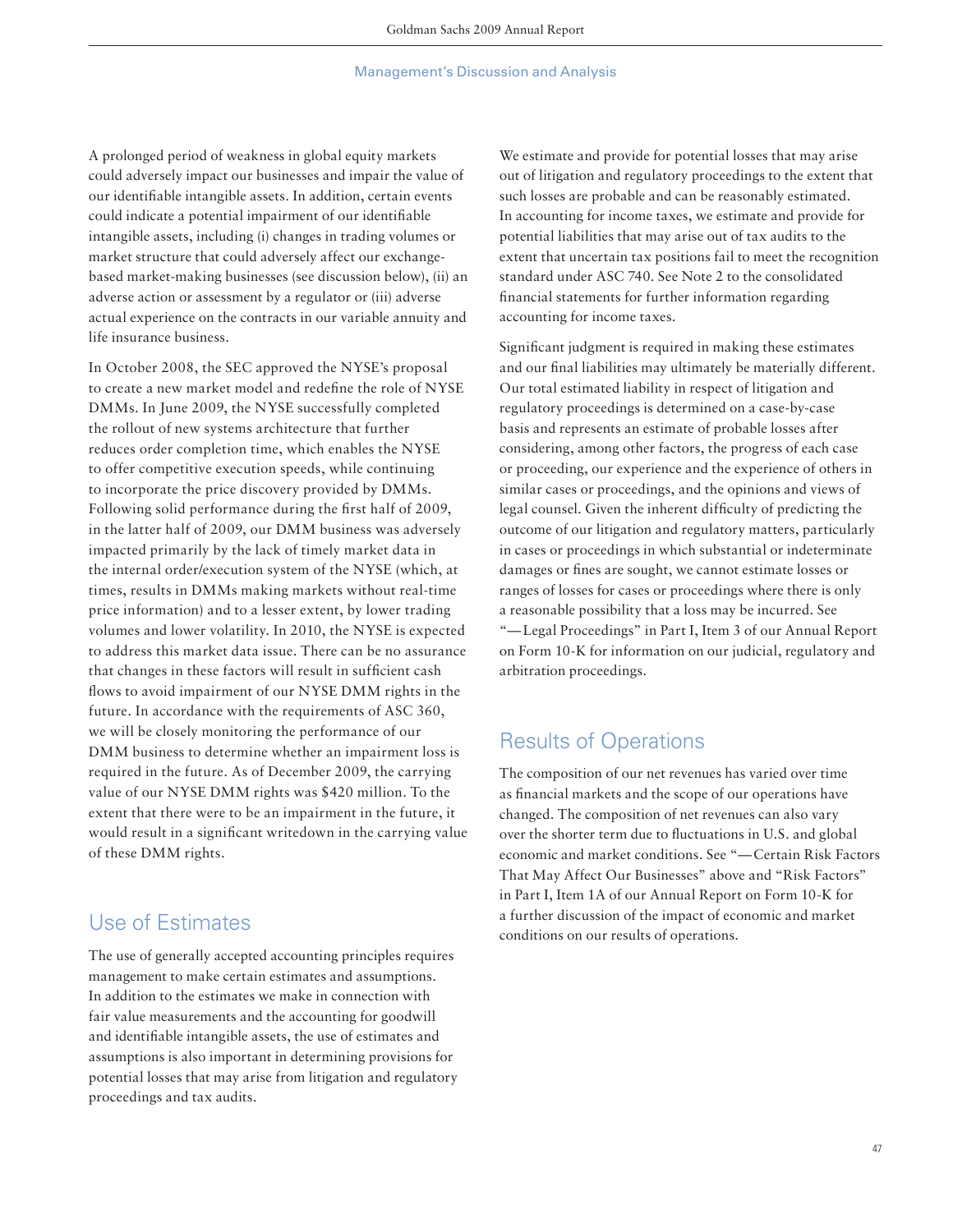## **Financial Overview**

The following table sets forth an overview of our financial results:

#### **Financial Overview**

| (\$ in millions, except per share amounts)                   | Year Ended       |                  |                  | One Month Ended  |  |
|--------------------------------------------------------------|------------------|------------------|------------------|------------------|--|
|                                                              | December<br>2009 | November<br>2008 | November<br>2007 | December<br>2008 |  |
| Net revenues                                                 | \$45,173         | \$22,222         | \$45,987         | 183              |  |
| Pre-tax earnings/(loss)                                      | 19,829           | 2.336            | 17.604           | (1, 258)         |  |
| Net earnings/(loss)                                          | 13,385           | 2.322            | 11.599           | (780)            |  |
| Net earnings/(loss) applicable to common shareholders        | 12,192           | 2.041            | 11.407           | (1,028)          |  |
| Diluted earnings/(loss) per common share                     | 22.13            | 4.47             | 24.73            | (2.15)           |  |
| Return on average common shareholders' equity <sup>(1)</sup> | 22.5%            | 4.9%             | 32.7%            | N.M.             |  |

(1) ROE is computed by dividing net earnings applicable to common shareholders by average monthly common shareholders' equity. The following table sets forth our average common shareholders' equity:

|                                               |                       | Average for the      |                     |                       |  |  |
|-----------------------------------------------|-----------------------|----------------------|---------------------|-----------------------|--|--|
|                                               |                       | Year Ended           |                     |                       |  |  |
| (in millions)                                 | December<br>2009      | November<br>2008     | November<br>2007    | December<br>2008      |  |  |
| Total shareholders' equity<br>Preferred stock | \$65,527<br>(11, 363) | \$47,167<br>(5, 157) | \$37,959<br>(3,100) | \$63,712<br>(16, 477) |  |  |
| Common shareholders' equity                   | \$54.164              | \$42,010             | \$34,859            | \$47,235              |  |  |

#### **NET REVENUES**

**2009 versus 2008.** Our net revenues were \$45.17 billion in 2009, more than double the amount in 2008, reflecting significantly higher net revenues in Trading and Principal Investments. The increase in Trading and Principal Investments reflected a very strong performance in FICC and significantly improved results in Principal Investments, as well as higher net revenues in Equities. During 2009, FICC operated in an environment characterized by strong client-driven activity, particularly in more liquid products. In addition, asset values generally improved and corporate credit spreads tightened significantly for most of the year. Net revenues in FICC were significantly higher compared with 2008, reflecting particularly strong performances in credit products, mortgages and interest rate products, which were each significantly higher than 2008. Net revenues in commodities were also particularly strong and were slightly higher than 2008, while net revenues in currencies were strong, but lower than a particularly strong 2008. During 2009, mortgages included a loss of approximately \$1.5 billion (excluding hedges) on commercial mortgage loans. Results in 2008 were negatively impacted by asset writedowns across non-investment-grade credit origination activities, corporate debt, private and public equities, and residential

and commercial mortgage loans and securities. The increase in Principal Investments reflected gains on corporate principal investments and our investment in the ordinary shares of ICBC compared with net losses in 2008. In 2009, results in Principal Investments included a gain of \$1.58 billion related to our investment in the ordinary shares of ICBC, a gain of \$1.31 billion from corporate principal investments and a loss of \$1.76 billion from real estate principal investments. Net revenues in Equities for 2009 reflected strong results in the client franchise businesses. However, results in the client franchise businesses were lower than a strong 2008 and included significantly lower commissions. Results in principal strategies were positive compared with losses in 2008. During 2009, Equities operated in an environment characterized by a significant increase in global equity prices, favorable market opportunities and a significant decline in volatility levels.

Net revenues in Asset Management and Securities Services decreased significantly compared with 2008, reflecting significantly lower net revenues in Securities Services, as well as lower net revenues in Asset Management. The decrease in Securities Services primarily reflected the impact of lower customer balances, reflecting lower hedge fund industry assets and reduced leverage. The decrease in Asset Management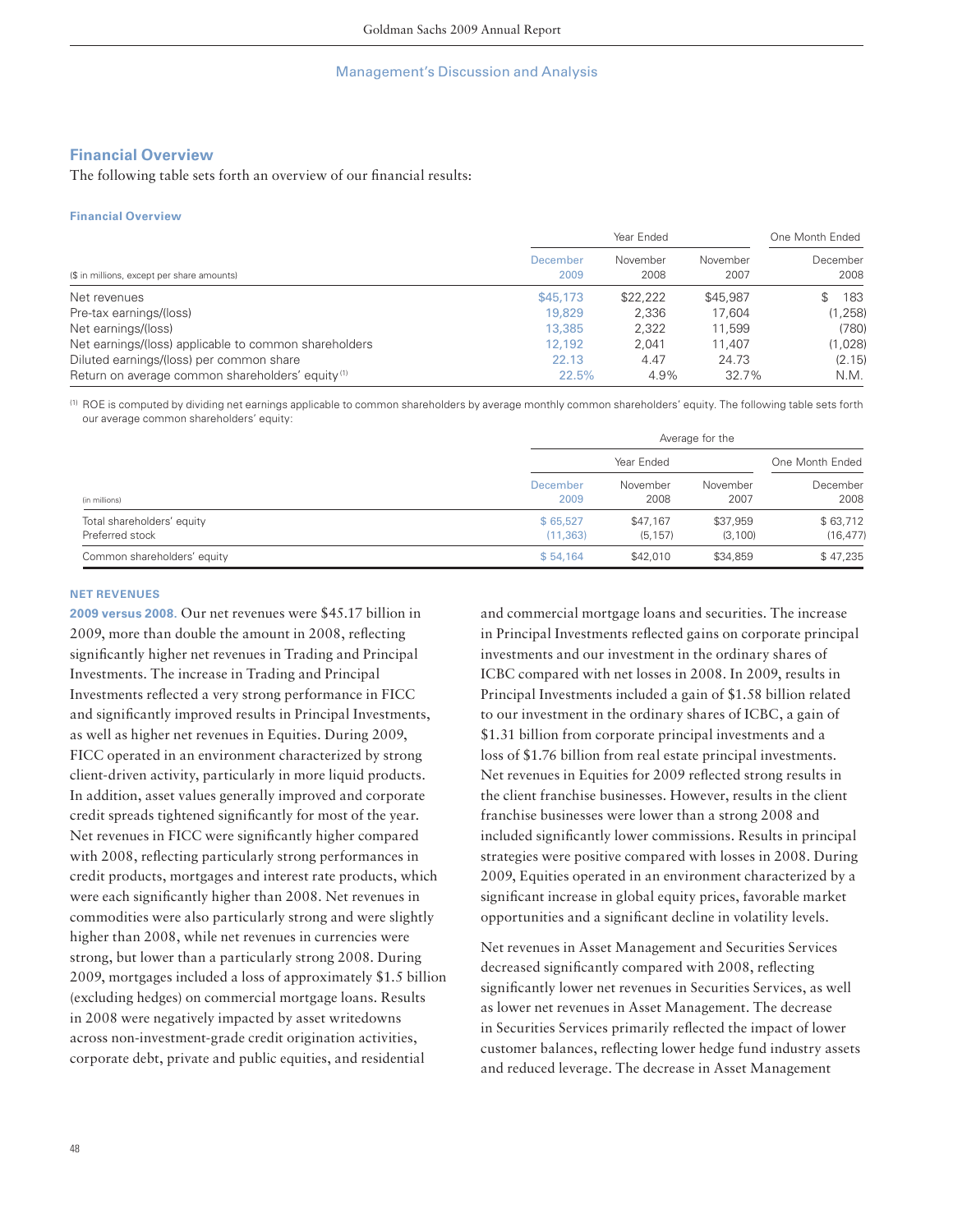primarily reflected the impact of changes in the composition of assets managed, principally due to equity market depreciation during the fourth quarter of 2008, as well as lower incentive fees. During the year ended December 31, 2009, assets under management increased \$73 billion to \$871 billion, due to \$76 billion of market appreciation, primarily in fixed income and equity assets, partially offset by \$3 billion of net outflows. Outflows in money market assets were offset by inflows in fixed income assets.

Net revenues in Investment Banking decreased compared with 2008, reflecting significantly lower net revenues in Financial Advisory, partially offset by higher net revenues in our Underwriting business. The decrease in Financial Advisory reflected a decline in industry-wide completed mergers and acquisitions. The increase in Underwriting reflected higher net revenues in equity underwriting, primarily reflecting an increase in industry-wide equity and equity-related offerings. Net revenues in debt underwriting were slightly lower than in 2008.

**2008 versus 2007.** Our net revenues were \$22.22 billion in 2008, a decrease of  $52\%$  compared with 2007, reflecting a particularly difficult operating environment, including significant asset price declines, high levels of volatility and reduced levels of liquidity, particularly in the fourth quarter. In addition, credit markets experienced significant dislocation between prices for cash instruments and the related derivative contracts and between credit indices and underlying single names. Net revenues in Trading and Principal Investments were significantly lower compared with 2007, reflecting significant declines in FICC, Principal Investments and Equities. The decrease in FICC primarily reflected losses in credit products, which included a loss of approximately \$3.1 billion (net of hedges) related to non-investment-grade credit origination activities and losses from investments, including corporate debt and private and public equities. Results in mortgages included net losses of approximately \$1.7 billion on residential mortgage loans and securities and approximately \$1.4 billion on commercial mortgage loans and securities. Interest rate products, currencies and commodities each produced particularly strong results and net revenues were higher compared with 2007. During 2008, although client-driven activity was generally solid, FICC operated in a challenging environment characterized by broad-based declines in asset values, wider mortgage and corporate credit

spreads, reduced levels of liquidity and broad-based investor deleveraging, particularly in the second half of the year. The decline in Principal Investments primarily reflected net losses of \$2.53 billion from corporate principal investments and \$949 million from real estate principal investments, as well as a \$446 million loss from our investment in the ordinary shares of ICBC. In Equities, the decrease compared with particularly strong net revenues in 2007 reflected losses in principal strategies, partially offset by higher net revenues in our client franchise businesses. Commissions were particularly strong and were higher than 2007. During 2008, Equities operated in an environment characterized by a significant decline in global equity prices, broad-based investor deleveraging and very high levels of volatility, particularly in the second half of the year.

Net revenues in Investment Banking also declined significantly compared with 2007, reflecting significantly lower net revenues in both Financial Advisory and Underwriting. In Financial Advisory, the decrease compared with particularly strong net revenues in 2007 reflected a decline in industry-wide completed mergers and acquisitions. The decrease in Underwriting primarily reflected significantly lower net revenues in debt underwriting, primarily due to a decline in leveraged finance and mortgage-related activity, reflecting difficult market conditions. Net revenues in equity underwriting were slightly lower compared with 2007, reflecting a decrease in industrywide equity and equity-related offerings.

Net revenues in Asset Management and Securities Services increased compared with 2007. Securities Services net revenues were higher, reflecting the impact of changes in the composition of securities lending customer balances, as well as higher total average customer balances. Asset Management net revenues increased slightly compared with 2007. During the year, assets under management decreased \$89 billion to \$779 billion, due to \$123 billion of market depreciation, primarily in equity assets, partially offset by \$34 billion of net inflows.

**One Month Ended December 2008.** Our net revenues were \$183 million for the month of December 2008. These results reflected a continuation of the difficult operating environment experienced during our fiscal fourth quarter of 2008, particularly across global equity and credit markets. Trading and Principal Investments recorded negative net revenues of \$507 million. Results in Principal Investments reflected net losses of \$529 million from real estate principal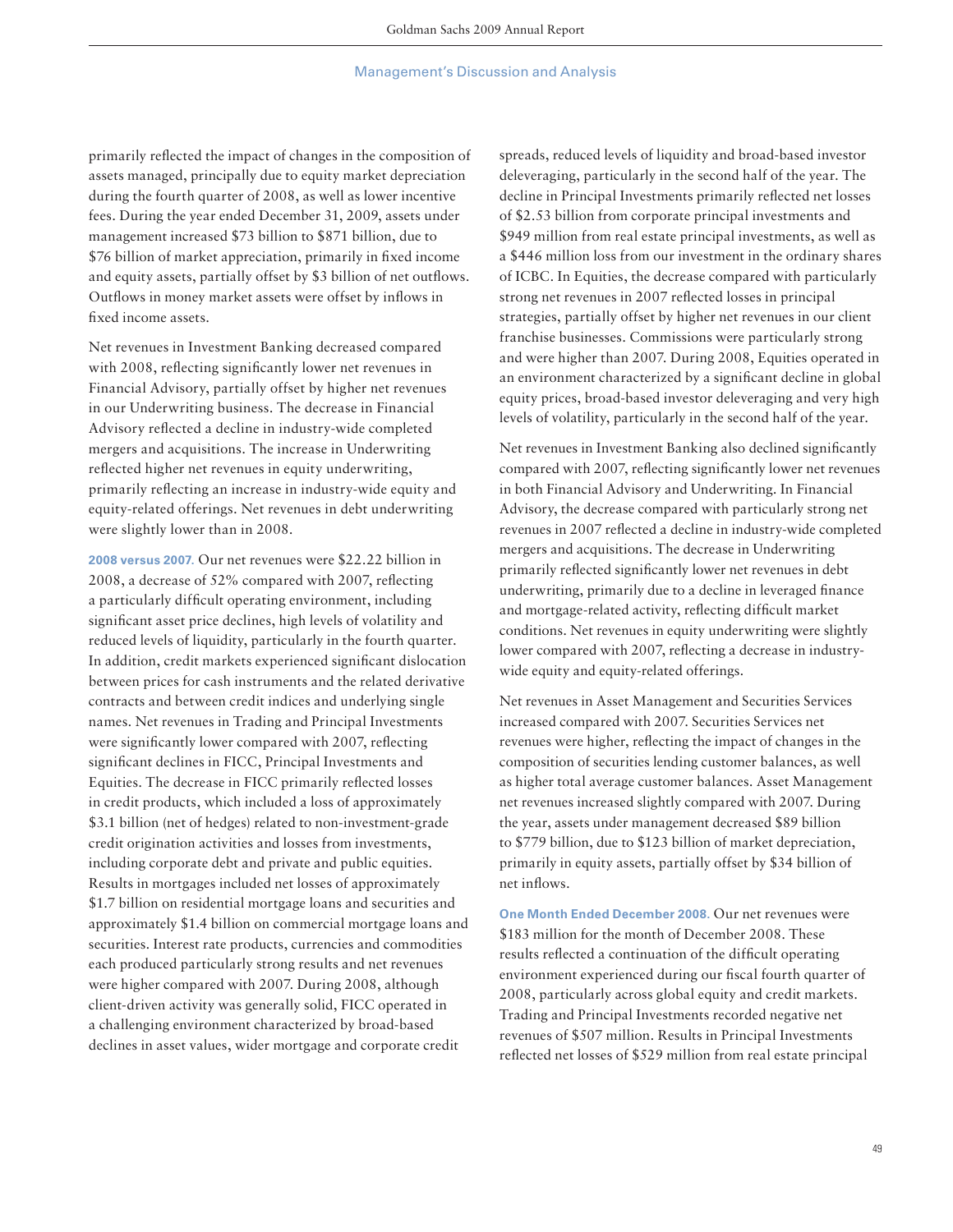investments and \$501 million from corporate principal investments, partially offset by a gain of \$228 million related to our investment in the ordinary shares of ICBC. Results in FICC included a loss in credit products of approximately \$1 billion (net of hedges) related to non-investment-grade credit origination activities, primarily reflecting a writedown of approximately \$850 million related to the bridge and bank loan facilities held in LyondellBasell Finance Company. In addition, results in mortgages included a loss of approximately \$625 million (excluding hedges) on commercial mortgage loans and securities. Interest rate products, currencies and commodities each produced strong results for the month of December 2008. During the month of December, although market opportunities were favorable for certain businesses, FICC operated in an environment generally characterized by continued weakness in the broader credit markets. Results in Equities reflected lower commission volumes and lower net revenues from derivatives compared with average monthly levels in 2008, as well as weak results in principal strategies. During the month of December, Equities operated in an environment characterized by continued weakness in global equity markets and continued high levels of volatility.

Net revenues in Investment Banking were \$135 million for the month of December and reflected very low levels of activity in industry-wide completed mergers and acquisitions, as well as continued challenging market conditions across equity and leveraged finance markets, which adversely affected our Underwriting business.

Net revenues in Asset Management and Securities Services were \$555 million for the month of December, reflecting Asset Management net revenues of \$319 million and Securities Services net revenues of \$236 million. During the calendar month of December, assets under management increased \$19 billion to \$798 billion due to \$13 billion of market appreciation, primarily in fixed income and equity assets, and \$6 billion of net inflows. Net inflows reflected inflows in money market assets, partially offset by outflows in fixed income, equity and alternative investment assets. Net revenues

in Securities Services reflected favorable changes in the composition of securities lending balances, but were negatively impacted by a decline in total average customer balances.

#### **OPERATING EXPENSES**

Our operating expenses are primarily influenced by compensation, headcount and levels of business activity. Compensation and benefits expenses includes salaries, discretionary compensation, amortization of equity awards and other items such as payroll taxes, severance costs and benefits. Discretionary compensation is significantly impacted by, among other factors, the level of net revenues, prevailing labor markets, business mix and the structure of our sharebased compensation programs. Our ratio of compensation and benefits to net revenues was 35.8% for 2009 and represented our lowest annual ratio of compensation and benefits to net revenues. While net revenues for 2009 were only 2% lower than our record net revenues in 2007, total compensation and benefits expenses for 2009 were 20% lower than 2007. For 2008, our ratio of compensation and benefits (excluding severance costs of approximately \$275 million in the fourth quarter of 2008) to net revenues was 48.0%. Our compensation expense can vary from year to year and is based on our performance, prevailing labor markets and other factors. Our record low compensation ratio for 2009 reflects both very strong net revenues and the broader environment in which we currently operate.

On December 9, 2009, the United Kingdom proposed legislation that would impose a non-deductible 50% tax on certain financial institutions in respect of discretionary bonuses in excess of  $£25,000$  awarded under arrangements made between December 9, 2009 and April 5, 2010 to "relevant banking employees." We are currently evaluating the impact of the draft legislation on our results of operations. However, since this legislation is in draft form, certain details surrounding the tax have not been finalized. The impact of the tax will be recorded when the legislation is enacted, which is currently expected to occur in the second quarter of 2010.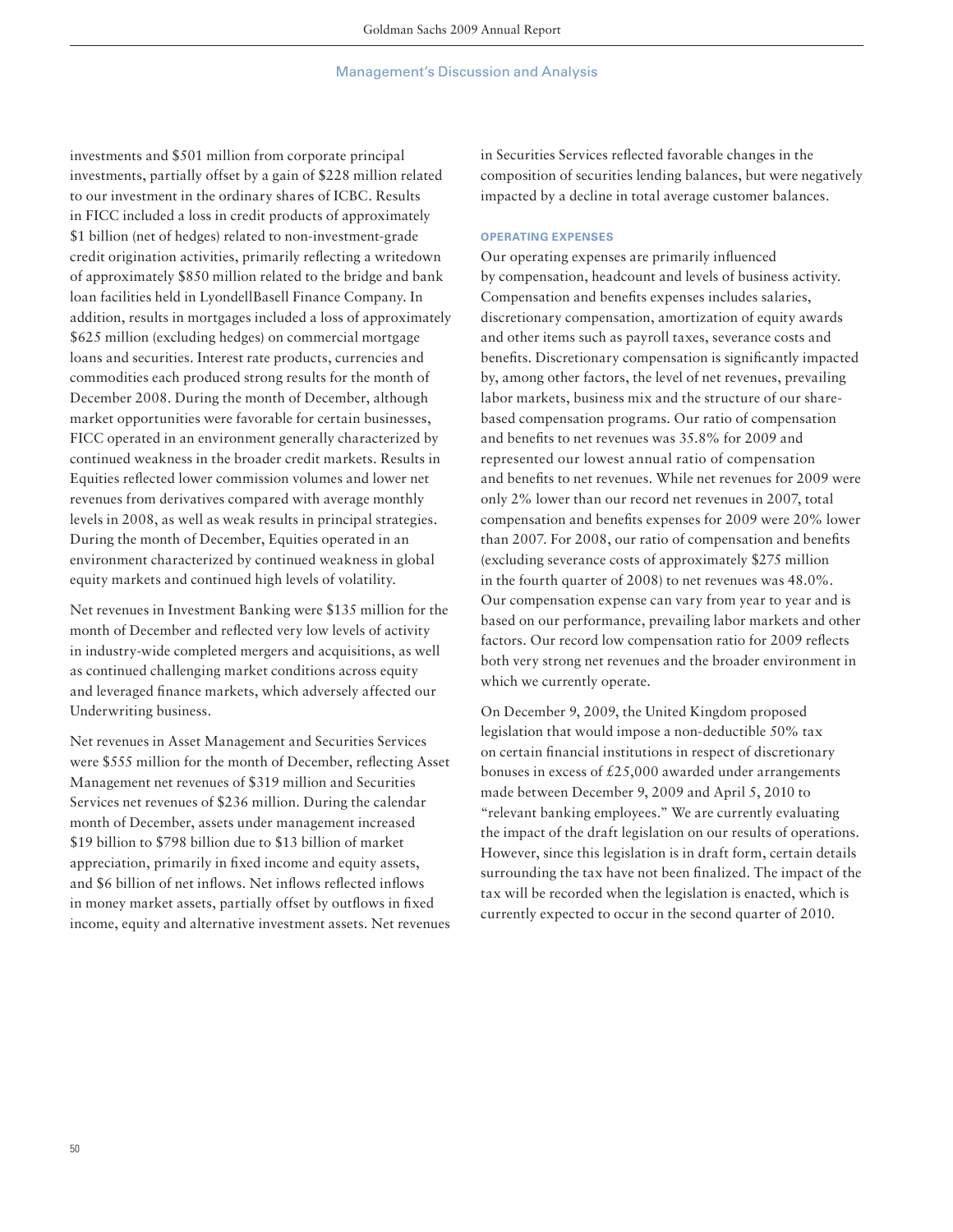## The following table sets forth our operating expenses and total staff:

#### **Operating Expenses and Total Staff**

|                                                           |                         | Year Ended       |                  |                  |
|-----------------------------------------------------------|-------------------------|------------------|------------------|------------------|
| (\$ in millions)                                          | <b>December</b><br>2009 | November<br>2008 | November<br>2007 | December<br>2008 |
| Compensation and benefits                                 | \$16,193                | \$10,934         | \$20,190         | \$<br>744        |
| Brokerage, clearing, exchange and distribution fees       | 2,298                   | 2,998            | 2,758            | 165              |
| Market development                                        | 342                     | 485              | 601              | 16               |
| Communications and technology                             | 709                     | 759              | 665              | 62               |
| Depreciation and amortization <sup>(1)</sup>              | 1.734                   | 1.262            | 819              | 111              |
| Occupancy                                                 | 950                     | 960              | 975              | 82               |
| Professional fees                                         | 678                     | 779              | 714              | 58               |
| Other expenses                                            | 2,440                   | 1,709            | 1,661            | 203              |
| Total non-compensation expenses                           | 9,151                   | 8,952            | 8,193            | 697              |
| Total operating expenses                                  | \$25,344                | \$19,886         | \$28,383         | \$1,441          |
| Total staff at period end <sup>(2)</sup>                  | 32,500                  | 34,500           | 35,500           | 33,300           |
| Total staff at period end including consolidated entities |                         |                  |                  |                  |
| held for investment purposes <sup>(3)</sup>               | 36,200                  | 39,200           | 40,000           | 38,000           |

(1) Beginning in the second quarter of 2009, "Amortization of identifi able intangible assets" is included in "Depreciation and amortization" in the consolidated statements of earnings. Prior periods have been reclassified to conform to the current presentation.

(2) Includes employees, consultants and temporary staff.

(3) Compensation and benefits and non-compensation expenses related to consolidated entities held for investment purposes are included in their respective line items in the consolidated statements of earnings. Consolidated entities held for investment purposes are entities that are held strictly for capital appreciation, have a defined exit strategy and are engaged in activities that are not closely related to our principal businesses.

**2009 versus 2008.** Operating expenses of \$25.34 billion for 2009 increased 27% compared with 2008. Compensation and benefits expenses (including salaries, discretionary compensation, amortization of equity awards and other items such as payroll taxes, severance costs and benefits) of \$16.19 billion were higher compared with 2008, due to higher net revenues. Our ratio of compensation and benefits to net revenues for 2009 was 35.8%, down from 48.0% (excluding severance costs of approximately \$275 million in the fourth quarter of 2008) for 2008. In 2009, compensation was reduced by \$500 million to fund a charitable contribution to Goldman Sachs Gives, our donor-advised fund. Total staff decreased 2% during 2009. Total staff including consolidated entities held for investment purposes decreased 5% during 2009.

Non-compensation expenses of \$9.15 billion for 2009 increased 2% compared with 2008. The increase compared with 2008 reflected the impact of charitable contributions of approximately \$850 million (included in other expenses) during 2009, primarily including \$310 million to The Goldman Sachs Foundation and \$500 million to Goldman Sachs Gives. Compensation was reduced to fund the charitable contribution to Goldman Sachs Gives. The focus for this \$500 million contribution to Goldman Sachs Gives is on those areas that have proven to be fundamental to creating jobs and economic growth, building and stabilizing communities, honoring service and veterans and increasing educational opportunities. We will ask our participating managing directors to make recommendations regarding potential charitable recipients for this contribution. Depreciation and amortization expenses also increased compared with 2008 and included real estate impairment charges of approximately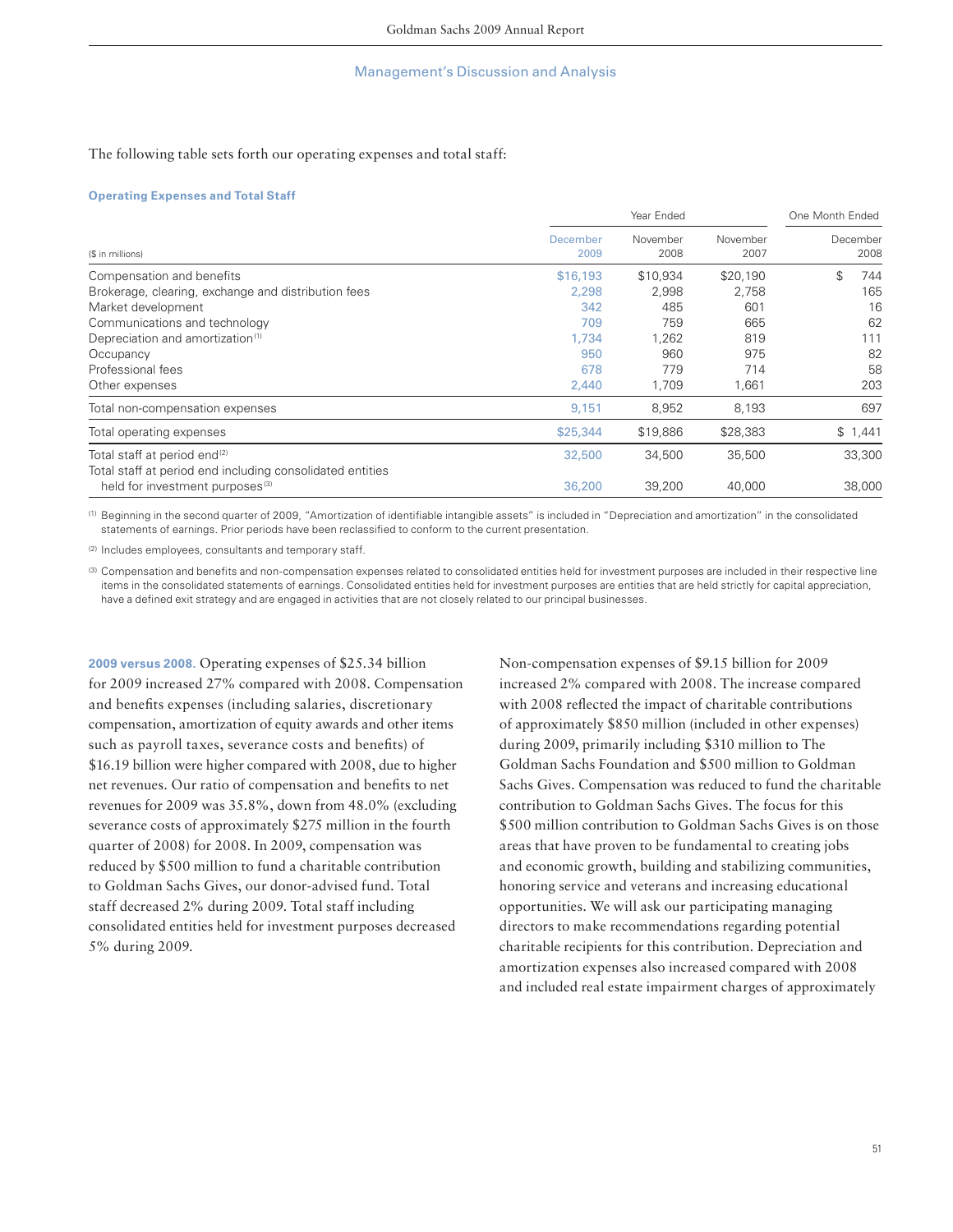\$600 million related to consolidated entities held for investment purposes during 2009. The real estate impairment charges, which were measured based on discounted cash flow analysis, are included in our Trading and Principal Investments segment and reflected weakness in the commercial real estate markets, particularly in Asia. These increases were partially offset by the impact of lower brokerage, clearing, exchange and distribution fees, principally reflecting lower transaction volumes in Equities, and the impact of reduced staff levels and expense reduction initiatives during 2009.

**2008 versus 2007.** Operating expenses of \$19.89 billion for 2008 decreased 30% compared with 2007. Compensation and benefits expenses (including salaries, discretionary compensation, amortization of equity awards and other items such as payroll taxes, severance costs and benefits) of \$10.93 billion decreased 46% compared with 2007, reflecting lower levels of discretionary compensation due to lower net revenues. For 2008, our ratio of compensation and benefits (excluding severance costs of approximately \$275 million in the fourth quarter of 2008) to net revenues was 48.0%. Our ratio of compensation and benefits to net revenues was 43.9% for 2007. Total staff decreased 3% during 2008. Total staff including consolidated entities held for investment purposes decreased 2% during 2008.

Non-compensation expenses of \$8.95 billion for 2008 increased 9% compared with 2007. The increase compared with 2007 was principally attributable to higher depreciation and amortization expenses, primarily reflecting the impact of real estate impairment charges related to consolidated entities held for investment purposes during 2008, and higher brokerage, clearing, exchange and distribution fees, primarily due to increased activity levels in Equities and FICC.

**One Month Ended December 2008.** Operating expenses were \$1.44 billion for the month of December 2008. Compensation and benefits expenses (including salaries, amortization of equity awards and other items such as payroll taxes, severance costs and benefits) were \$744 million. No discretionary compensation was accrued for the month of December. Total staff decreased 3% compared with the end of fiscal year 2008. Total staff including consolidated entities held for investment purposes decreased 3% compared with the end of fiscal year 2008.

Non-compensation expenses of \$697 million for the month of December 2008 were generally lower than average monthly levels in 2008, primarily reflecting lower levels of business activity. Total non-compensation expenses included \$68 million of net provisions for a number of litigation and regulatory proceedings.

## **PROVISION FOR TAXES**

During 2009, the firm incurred \$6.44 billion of corporate taxes, resulting in an effective income tax rate of 32.5%. The effective income tax rate for 2008 was approximately 1% and the effective income tax rate for 2007 was 34.1%. The increase in the effective income tax rate for 2009 compared with 2008 was primarily due to changes in the geographic earnings mix and a decrease in permanent benefits as a percentage of higher earnings. The effective tax rate for 2009 represents a return to a geographic earnings mix that is more in line with our historic earnings mix. The decrease in the effective income tax rate for 2008 compared with 2007 was primarily due to an increase in permanent benefits as a percentage of lower earnings and changes in geographic earnings mix. During 2008, we incurred losses in various U.S. and non-U.S. entities whose income/(losses) are subject to tax in the U.S. We also had profitable operations in certain non-U.S. entities that are taxed at their applicable local tax rates, which are generally lower than the U.S. rate. The effective income tax rate for the month of December 2008 was 38.0%.

Effective January 1, 2010, the rules related to the deferral of U.S. tax on certain non-repatriated active financing income expired. We are currently assessing the impact but do not expect this change to be material to our financial condition, results of operations or cash flows for 2010.

Our effective income tax rate can vary from period to period depending on, among other factors, the geographic and business mix of our earnings, the level of our pre-tax earnings, the level of our tax credits and the effect of tax audits. Certain of these and other factors, including our history of pre-tax earnings, are taken into account in assessing our ability to realize our net deferred tax assets. See Note 16 to the consolidated financial statements for further information regarding our provision for taxes.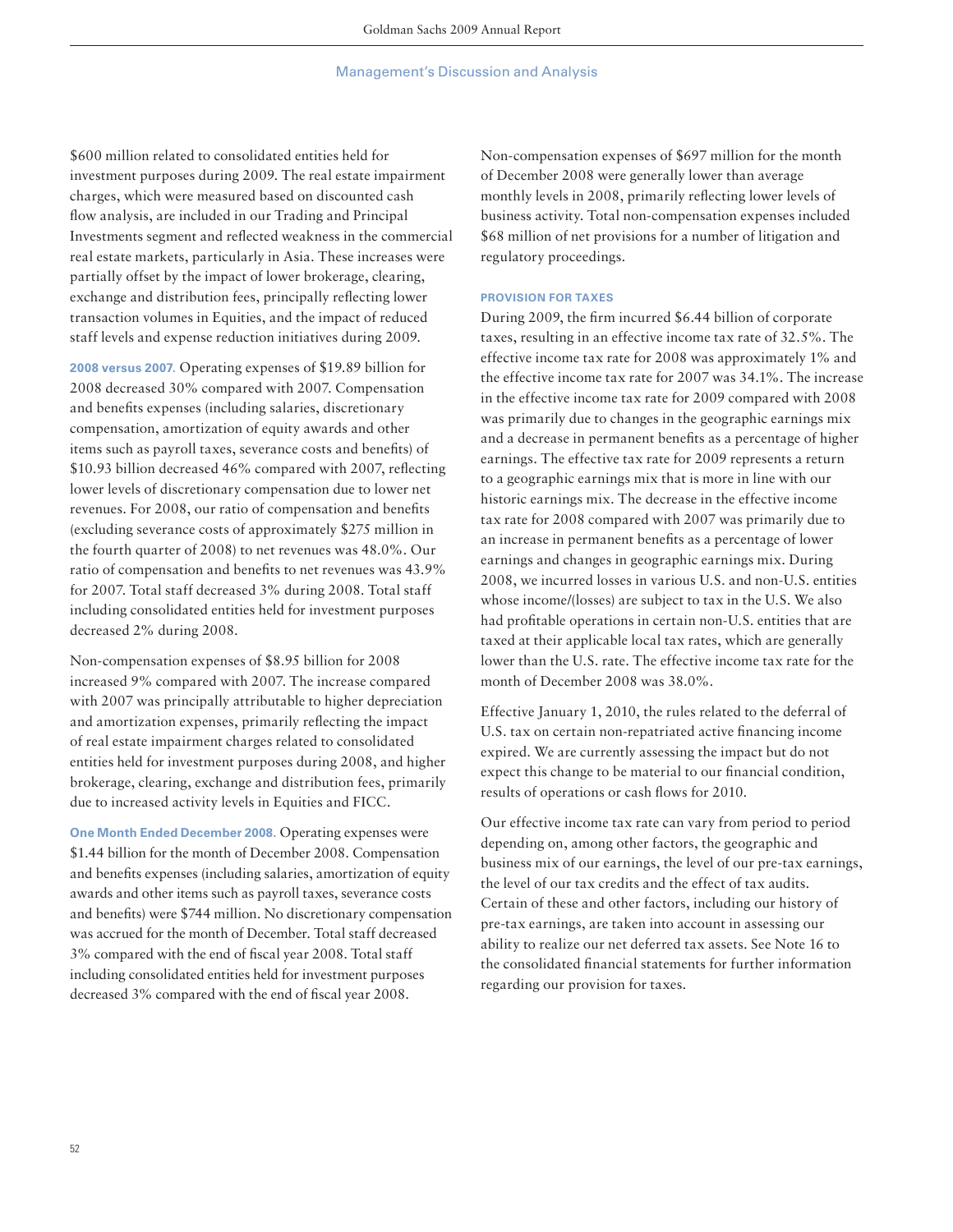## **Segment Operating Results**

The following table sets forth the net revenues, operating expenses and pre-tax earnings of our segments:

### **Segment Operating Results**

|                                                 |                                                                              |                                | Year Ended                       |                                | One Month Ended                 |  |
|-------------------------------------------------|------------------------------------------------------------------------------|--------------------------------|----------------------------------|--------------------------------|---------------------------------|--|
| (in millions)                                   |                                                                              | December<br>2009               | November<br>2008                 | November<br>2007               | December<br>2008                |  |
| Investment Banking                              | Net revenues<br>Operating expenses<br>Pre-tax earnings/(loss)                | \$4.797<br>3.527<br>\$1,270    | \$5.185<br>3.143<br>\$2,042      | \$7,555<br>4.985<br>\$2,570    | \$<br>135<br>169<br>\$<br>(34)  |  |
| <b>Trading and Principal Investments</b>        | Net revenues<br>Operating expenses<br>Pre-tax earnings/(loss)                | \$34,373<br>17.053<br>\$17,320 | \$9.063<br>11,808<br>\$ (2, 745) | \$31,226<br>17,998<br>\$13,228 | \$<br>(507)<br>875<br>\$(1,382) |  |
| <b>Asset Management and Securities Services</b> | Net revenues<br>Operating expenses<br>Pre-tax earnings                       | \$6,003<br>4,660<br>\$1,343    | \$7,974<br>4.939<br>\$3,035      | \$7,206<br>5,363<br>\$1,843    | \$<br>555<br>329<br>\$<br>226   |  |
| Total                                           | Net revenues<br>Operating expenses <sup>(1)</sup><br>Pre-tax earnings/(loss) | \$45,173<br>25,344<br>\$19,829 | \$22,222<br>19,886<br>\$2,336    | \$45,987<br>28,383<br>\$17,604 | \$<br>183<br>1,441<br>\$(1,258) |  |

(1) Operating expenses include net provisions for a number of litigation and regulatory proceedings of \$104 million, \$(4) million, \$37 million and \$68 million for the years ended December 2009, November 2008 and November 2007 and one month ended December 2008, respectively, that have not been allocated to our segments.

Net revenues in our segments include allocations of interest income and interest expense to specific securities, commodities and other positions in relation to the cash generated by, or funding requirements of, such underlying positions. See Note 18 to the consolidated financial statements for further information regarding our business segments.

The cost drivers of Goldman Sachs taken as a whole—compensation, headcount and levels of business activity—are broadly similar in each of our business segments. Compensation and benefits expenses within our segments reflect, among other factors, the overall performance of Goldman Sachs as well as the performance of individual business units. Consequently, pre-tax margins in one segment of our business may be significantly affected by the performance of our other business segments. A discussion of segment operating results follows.

## **INVESTMENT BANKING**

Our Investment Banking segment is divided into two components:

- **Financial Advisory.** Financial Advisory includes advisory assignments with respect to mergers and acquisitions, divestitures, corporate defense activities, restructurings and spin-offs.
- **Underwriting.** Underwriting includes public offerings and private placements of a wide range of securities and other financial instruments.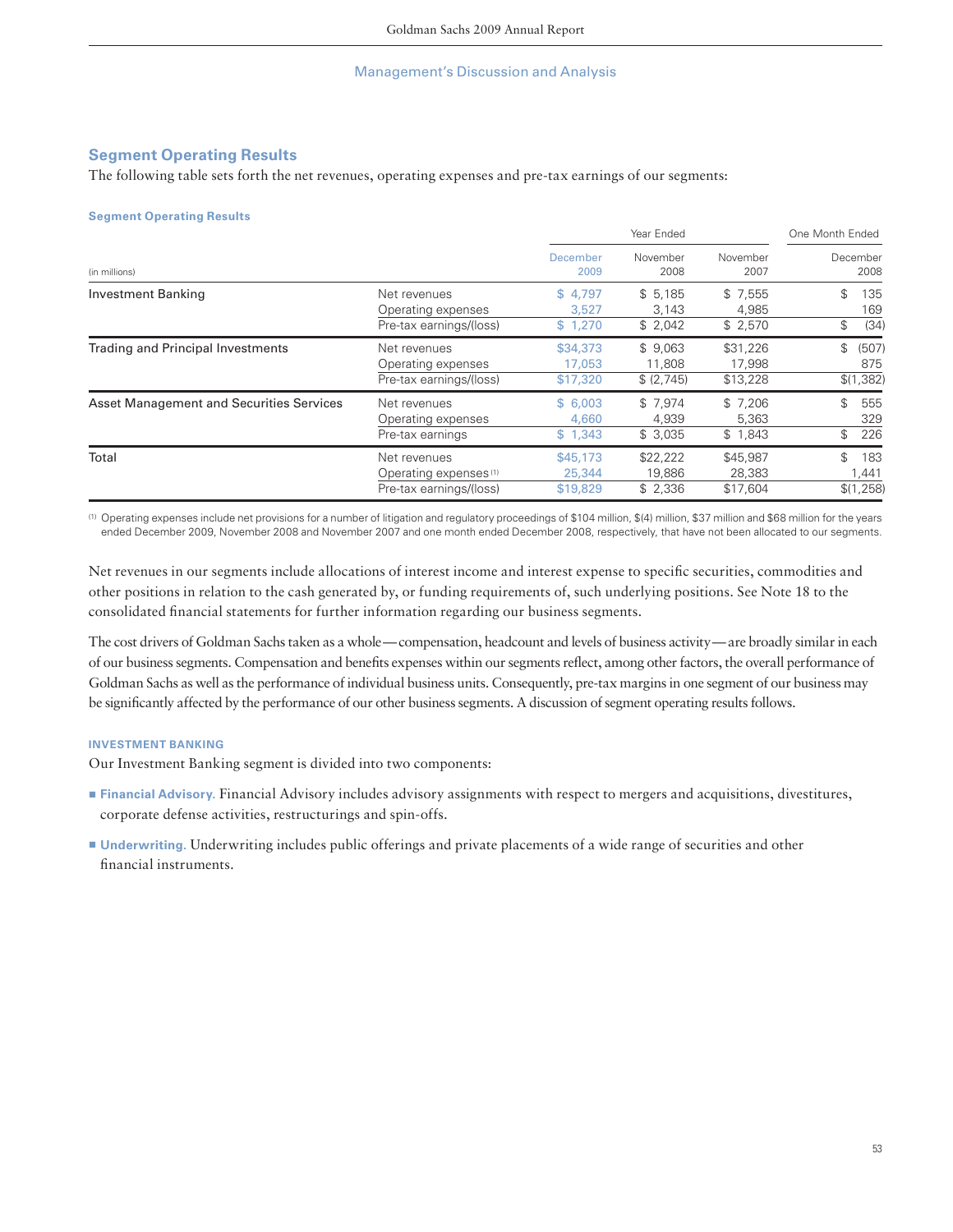## The following table sets forth the operating results of our Investment Banking segment:

## **Investment Banking Operating Results**

|                           |                  | Year Ended       |                  |                  |
|---------------------------|------------------|------------------|------------------|------------------|
| (in millions)             | December<br>2009 | November<br>2008 | November<br>2007 | December<br>2008 |
| Financial Advisory        | \$1,893          | \$2,656          | \$4,222          | \$72             |
| Equity underwriting       | 1.771            | 1,353            | 1,382            | 19               |
| Debt underwriting         | 1,133            | 1,176            | 1,951            | 44               |
| <b>Total Underwriting</b> | 2.904            | 2,529            | 3,333            | 63               |
| Total net revenues        | 4.797            | 5.185            | 7.555            | 135              |
| Operating expenses        | 3,527            | 3,143            | 4,985            | 169              |
| Pre-tax earnings/(loss)   | \$1,270          | \$2,042          | \$2,570          | \$ (34)          |

## The following table sets forth our financial advisory and underwriting transaction volumes:

## **Goldman Sachs Global Investment Banking Volumes** (1)

|                                                    | Year Ended       |                  |                  | One Month Ended  |  |
|----------------------------------------------------|------------------|------------------|------------------|------------------|--|
| (in billions)                                      | December<br>2009 | November<br>2008 | November<br>2007 | December<br>2008 |  |
| Announced mergers and acquisitions <sup>(2)</sup>  | \$651            | \$804            | \$1,260          | \$18             |  |
| Completed mergers and acquisitions <sup>(2)</sup>  | 682              | 829              | 1.490            | 15               |  |
| Equity and equity-related offerings <sup>(3)</sup> | 78               | 56               | 66               | $\overline{2}$   |  |
| Debt offerings <sup>(4)</sup>                      | 257              | 165              | 324              | 19               |  |

(1) Announced and completed mergers and acquisitions volumes are based on full credit to each of the advisors in a transaction. Equity and equity-related offerings and debt offerings are based on full credit for single book managers and equal credit for joint book managers. Transaction volumes may not be indicative of net revenues in a given period. In addition, transaction volumes for prior periods may vary from amounts previously reported due to the subsequent withdrawal or a change in the value of a transaction.

(2) Source: Dealogic.

(3) Source: Thomson Reuters. Includes Rule 144A and public common stock offerings, convertible offerings and rights offerings.

(4) Source: Thomson Reuters. Includes non-convertible preferred stock, mortgage-backed securities, asset-backed securities and taxable municipal debt. Includes publicly registered and Rule 144A issues. Excludes leveraged loans.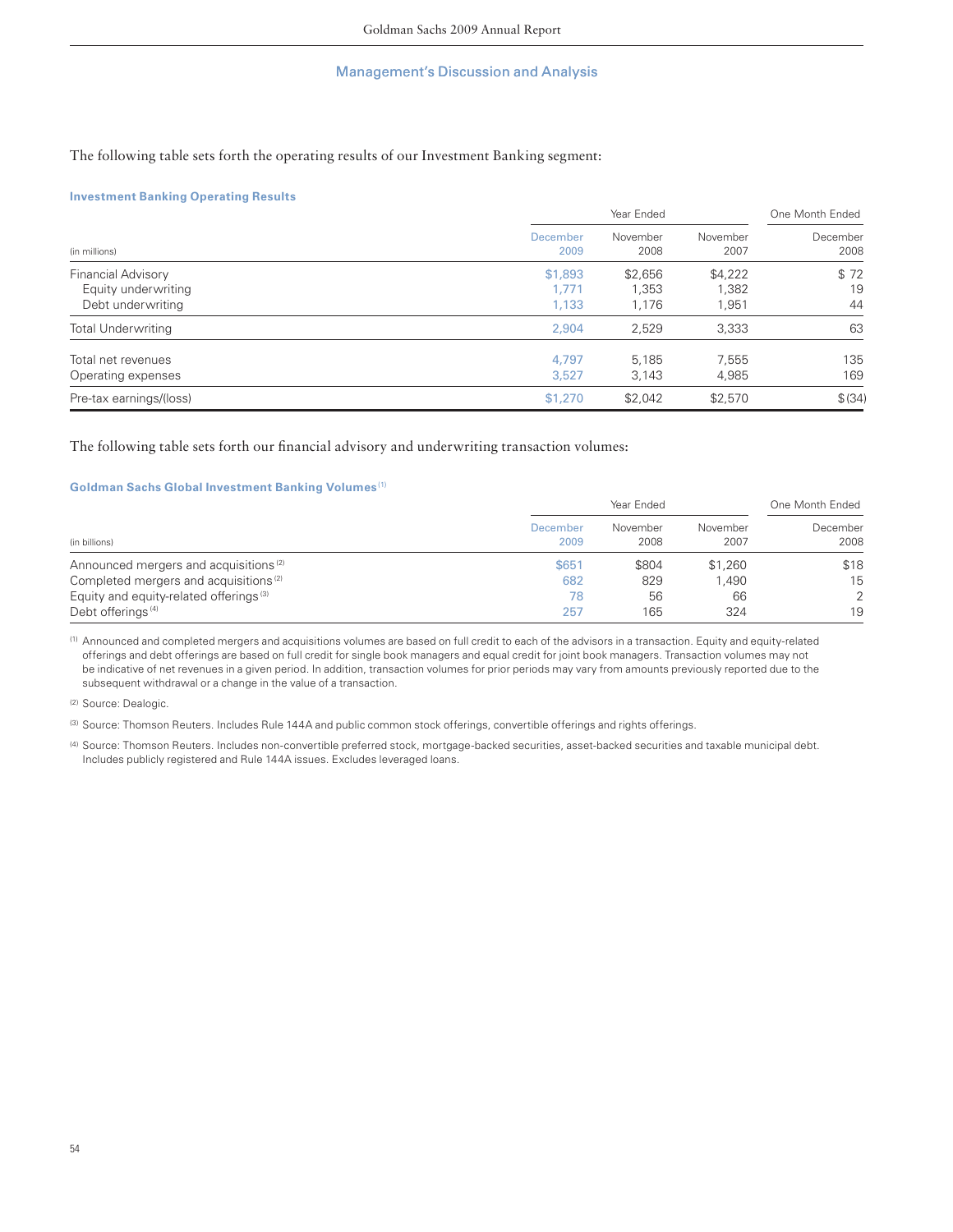**2009 versus 2008.** Net revenues in Investment Banking of \$4.80 billion for 2009 decreased 7% compared with 2008.

Net revenues in Financial Advisory of \$1.89 billion decreased 29% compared with 2008, reflecting a decline in industrywide completed mergers and acquisitions. Net revenues in our Underwriting business of \$2.90 billion increased 15% compared with 2008, due to higher net revenues in equity underwriting, primarily reflecting an increase in industrywide equity and equity-related offerings. Net revenues in debt underwriting were slightly lower than in 2008. Our investment banking transaction backlog increased significantly during the twelve months ended December 31, 2009. (1)

Operating expenses of \$3.53 billion for 2009 increased 12% compared with 2008, due to increased compensation and benefits expenses. Pre-tax earnings of \$1.27 billion in 2009 decreased 38% compared with 2008.

**2008 versus 2007.** Net revenues in Investment Banking of \$5.19 billion for 2008 decreased 31% compared with 2007.

Net revenues in Financial Advisory of \$2.66 billion decreased 37% compared with particularly strong net revenues in 2007, primarily reflecting a decline in industrywide completed mergers and acquisitions. Net revenues in our Underwriting business of \$2.53 billion decreased 24% compared with 2007, principally due to significantly lower net revenues in debt underwriting. The decrease in debt underwriting was primarily due to a decline in leveraged finance and mortgage-related activity, reflecting difficult market conditions. Net revenues in equity underwriting were slightly lower compared with 2007, reflecting a decrease in industry-wide equity and equity-related offerings. Our investment banking transaction backlog ended the year significantly lower than at the end of  $2007$ . (1)

Operating expenses of \$3.14 billion for 2008 decreased 37% compared with 2007, due to decreased compensation and benefits expenses, resulting from lower levels of discretionary compensation. Pre-tax earnings of \$2.04 billion in 2008 decreased 21% compared with 2007.

**One Month Ended December 2008.** Net revenues in Investment Banking were \$135 million for the month of December 2008. Net revenues in Financial Advisory were \$72 million, reflecting very low levels of industry-wide completed mergers and acquisitions activity. Net revenues in our Underwriting business were \$63 million, reflecting continued challenging market conditions across equity and leveraged finance

markets. Our investment banking transaction backlog decreased from the end of fiscal year 2008.<sup>(1)</sup>

Operating expenses were \$169 million for the month of December 2008. Pre-tax loss was \$34 million for the month of December 2008.

## **TRADING AND PRINCIPAL INVESTMENTS**

Our Trading and Principal Investments segment is divided into three components:

- **FICC.** We make markets in and trade interest rate and credit products, mortgage-related securities and loan products and other asset-backed instruments, currencies and commodities, structure and enter into a wide variety of derivative transactions, and engage in proprietary trading and investing.
- **Equities**. We make markets in and trade equities and equityrelated products, structure and enter into equity derivative transactions and engage in proprietary trading. We generate commissions from executing and clearing client transactions on major stock, options and futures exchanges worldwide through our Equities client franchise and clearing activities. We also engage in exchange-based market-making activities and in insurance activities.
- **<u>■ Principal Investments.</u>** We make real estate and corporate principal investments, including our investment in the ordinary shares of ICBC. We generate net revenues from returns on these investments and from the increased share of the income and gains derived from our merchant banking funds when the return on a fund's investments over the life of the fund exceeds certain threshold returns (typically referred to as an override).

Substantially all of our inventory is marked-to-market daily and, therefore, its value and our net revenues are subject to fluctuations based on market movements. In addition, net revenues derived from our principal investments, including those in privately held concerns and in real estate, may fluctuate significantly depending on the revaluation of these investments in any given period. We also regularly enter into large transactions as part of our trading businesses. The number and size of such transactions may affect our results of operations in a given period.

Net revenues from Principal Investments do not include management fees generated from our merchant banking funds. These management fees are included in the net revenues of the Asset Management and Securities Services segment.

<sup>(1)</sup> Our investment banking transaction backlog represents an estimate of our future net revenues from investment banking transactions where we believe that future revenue realization is more likely than not.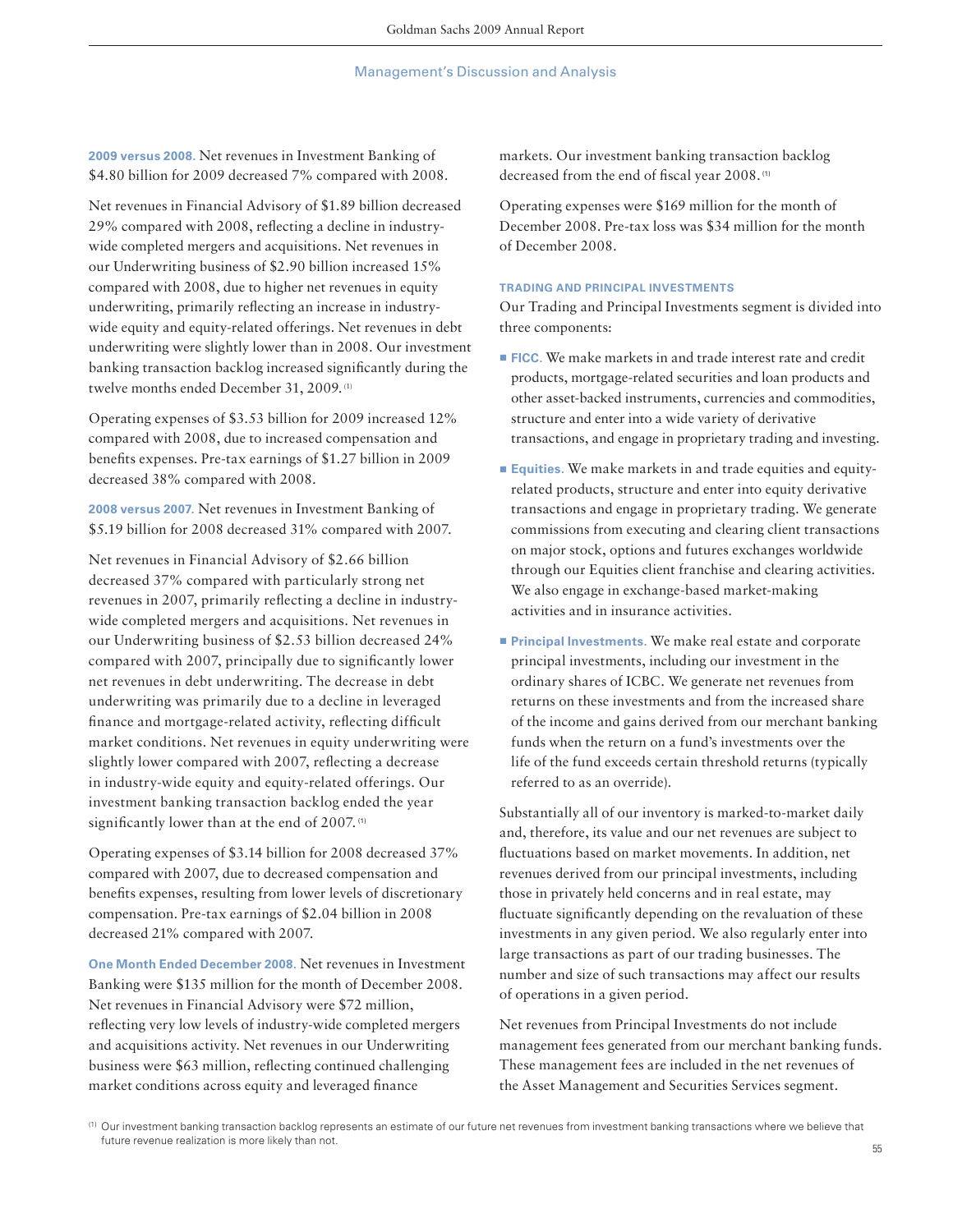The following table sets forth the operating results of our Trading and Principal Investments segment:

## **Trading and Principal Investments Operating Results**

|                                                         | Year Ended                 |                           |                            | One Month Ended           |  |
|---------------------------------------------------------|----------------------------|---------------------------|----------------------------|---------------------------|--|
| (in millions)                                           | December                   | November                  | November                   | December                  |  |
|                                                         | 2009                       | 2008                      | 2007                       | 2008                      |  |
| <b>FICC</b><br>Equities trading<br>Equities commissions | \$23,316<br>6,046<br>3,840 | \$3,713<br>4,208<br>4,998 | \$16,165<br>6,725<br>4,579 | \$<br>(320)<br>363<br>251 |  |
| <b>Total Equities</b>                                   | 9,886                      | 9,206                     | 11,304                     | 614                       |  |
| <b>ICBC</b>                                             | 1,582                      | (446)                     | 495                        | 228                       |  |
| Gross gains                                             | 3,415                      | 1,335                     | 3,728                      | 213                       |  |
| Gross losses                                            | (3,870)                    | (4, 815)                  | (943)                      | (1, 243)                  |  |
| Net other corporate and real estate investments         | (455)                      | (3,480)                   | 2.785                      | (1,030)                   |  |
| Overrides                                               | 44                         | 70                        | 477                        |                           |  |
| <b>Total Principal Investments</b>                      | 1,171                      | (3,856)                   | 3,757                      | (801)                     |  |
| Total net revenues                                      | 34,373                     | 9.063                     | 31,226                     | (507)                     |  |
| Operating expenses                                      | 17,053                     | 11,808                    | 17,998                     | 875                       |  |
| Pre-tax earnings/(loss)                                 | \$17,320                   | \$ (2, 745)               | \$13,228                   | \$(1, 382)                |  |

**2009 versus 2008.** Net revenues in Trading and Principal Investments of \$34.37 billion for 2009 increased significantly compared with 2008.

Net revenues in FICC of \$23.32 billion for 2009 increased significantly compared with 2008. During 2009, FICC operated in an environment characterized by strong clientdriven activity, particularly in more liquid products. In addition, asset values generally improved and corporate credit spreads tightened significantly for most of the year. The increase in net revenues compared with 2008 reflected particularly strong performances in credit products, mortgages and interest rate products, which were each significantly higher than 2008. Net revenues in commodities were also particularly strong and were slightly higher than 2008, while net revenues in currencies were strong, but lower than a particularly strong 2008. During 2009, mortgages included a loss of approximately \$1.5 billion (excluding hedges) on commercial mortgage loans. Results in 2008 were negatively impacted by asset writedowns across noninvestment-grade credit origination activities, corporate debt, private and public equities, and residential and commercial mortgage loans and securities.

Net revenues in Equities of \$9.89 billion for 2009 increased 7% compared with 2008. Net revenues for 2009 reflected strong results in the client franchise businesses. However, these results were lower than a strong 2008 and included significantly lower commissions. Results in principal strategies were positive compared with losses in 2008. During 2009, Equities operated in an environment characterized by a significant increase in global equity prices, favorable market opportunities and a significant decline in volatility levels.

Principal Investments recorded net revenues of \$1.17 billion for 2009. These results included a gain of \$1.58 billion related to our investment in the ordinary shares of ICBC, a gain of \$1.31 billion from corporate principal investments and a loss of \$1.76 billion from real estate principal investments.

Operating expenses of \$17.05 billion for 2009 increased 44% compared with 2008, due to increased compensation and benefits expenses, resulting from higher net revenues. In addition, depreciation and amortization expenses were higher than 2008, reflecting the impact of real estate impairment charges of approximately \$600 million related to consolidated entities held for investment purposes during 2009, while brokerage, clearing, exchange and distribution fees were lower than 2008, principally reflecting lower transaction volumes in Equities. Pre-tax earnings were \$17.32 billion in 2009 compared with a pre-tax loss of \$2.75 billion in 2008.

**2008 versus 2007.** Net revenues in Trading and Principal Investments of \$9.06 billion for 2008 decreased 71% compared with 2007.

Net revenues in FICC of \$3.71 billion for 2008 decreased 77% compared with 2007, primarily reflecting losses in credit products, which included a loss of approximately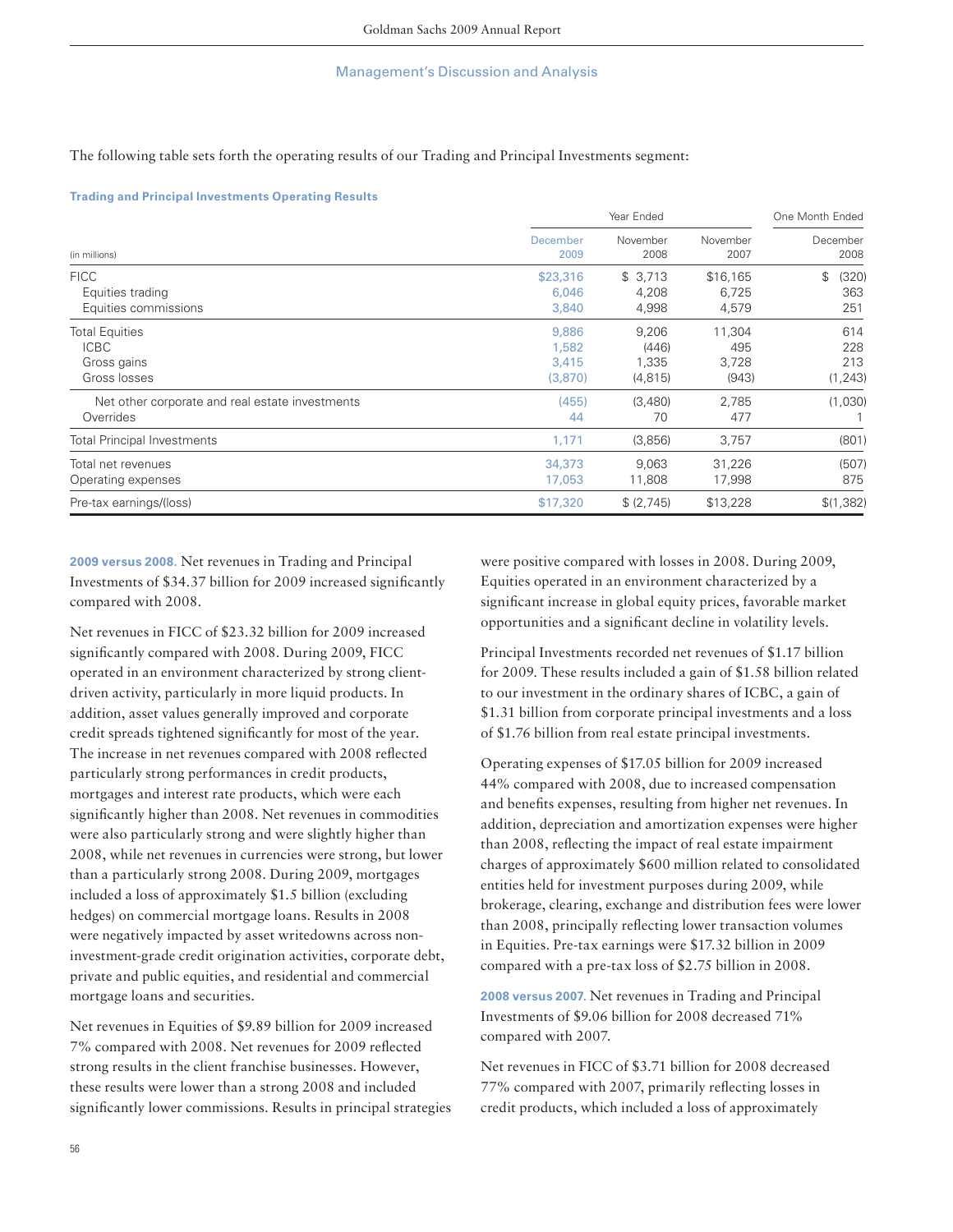\$3.1 billion (net of hedges) related to non-investment-grade credit origination activities and losses from investments, including corporate debt and private and public equities. Results in mortgages included net losses of approximately \$1.7 billion on residential mortgage loans and securities and approximately \$1.4 billion on commercial mortgage loans and securities. Interest rate products, currencies and commodities each produced particularly strong results and net revenues were higher compared with 2007. During 2008, although client-driven activity was generally solid, FICC operated in a challenging environment characterized by broadbased declines in asset values, wider mortgage and corporate credit spreads, reduced levels of liquidity and broad-based investor deleveraging, particularly in the second half of the year.

Net revenues in Equities of \$9.21 billion for 2008 decreased 19% compared with a particularly strong 2007, reflecting losses in principal strategies, partially offset by higher net revenues in the client franchise businesses. Commissions were particularly strong and were higher than 2007. During 2008, Equities operated in an environment characterized by a significant decline in global equity prices, broad-based investor deleveraging and very high levels of volatility, particularly in the second half of the year.

Principal Investments recorded a net loss of \$3.86 billion for 2008. These results included net losses of \$2.53 billion from corporate principal investments and \$949 million from real estate principal investments, as well as a \$446 million loss related to our investment in the ordinary shares of ICBC.

Operating expenses of \$11.81 billion for 2008 decreased 34% compared with 2007, due to decreased compensation and benefits expenses, resulting from lower levels of discretionary compensation. This decrease was partially offset by increased depreciation and amortization expenses, primarily reflecting the impact of real estate impairment charges related to consolidated entities held for investment purposes during 2008, and higher brokerage, clearing, exchange and distribution fees, primarily reflecting increased activity levels in Equities and FICC. Pre-tax loss was \$2.75 billion in 2008 compared with pre-tax earnings of \$13.23 billion in 2007.

**One Month Ended December 2008.** Trading and Principal Investments recorded negative net revenues of \$507 million for the month of December 2008.

FICC recorded negative net revenues of \$320 million for the month of December 2008. Results in credit products included a loss of approximately \$1 billion (net of hedges) related to non-investment-grade credit origination activities, primarily

reflecting a writedown of approximately \$850 million related to the bridge and bank loan facilities held in LyondellBasell Finance Company. In addition, results in mortgages included a loss of approximately \$625 million (excluding hedges) on commercial mortgage loans and securities. Interest rate products, currencies and commodities each produced strong results for the month of December 2008. During the month of December, although market opportunities were favorable for certain businesses, FICC operated in an environment generally characterized by continued weakness in the broader credit markets.

Net revenues in Equities were \$614 million for the month of December 2008. These results reflected lower commission volumes and lower net revenues from derivatives compared with average monthly levels in 2008, as well as weak results in principal strategies. During the month of December, Equities operated in an environment characterized by continued weakness in global equity markets and continued high levels of volatility.

Principal Investments recorded a net loss of \$801 million for the month of December 2008. These results included net losses of \$529 million from real estate principal investments and \$501 million from corporate principal investments, partially offset by a gain of \$228 million related to our investment in the ordinary shares of ICBC.

Operating expenses were \$875 million for the month of December 2008. Pre-tax loss was \$1.38 billion for the month of December 2008.

## **ASSET MANAGEMENT AND SECURITIES SERVICES**

Our Asset Management and Securities Services segment is divided into two components:

- Asset Management. Asset Management provides investment and wealth advisory services and offers investment products (primarily through separately managed accounts and commingled vehicles, such as mutual funds and private investment funds) across all major asset classes to a diverse group of institutions and individuals worldwide and primarily generates revenues in the form of management and incentive fees.
- Securities Services. Securities Services provides prime brokerage services, financing services and securities lending services to institutional clients, including hedge funds, mutual funds, pension funds and foundations, and to highnet-worth individuals worldwide, and generates revenues primarily in the form of interest rate spreads or fees.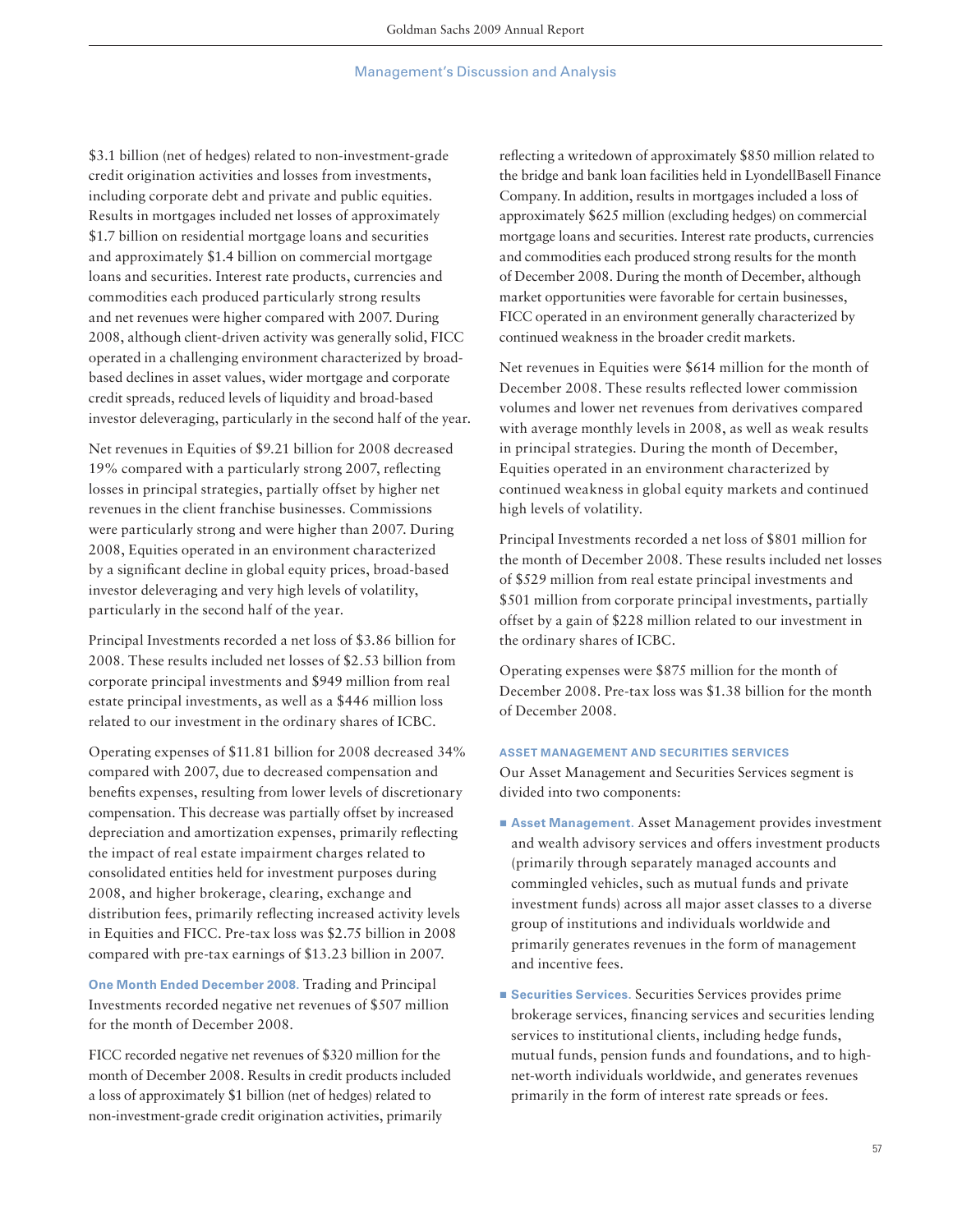Assets under management typically generate fees as a percentage of asset value, which is affected by investment performance and by inflows and redemptions. The fees that we charge vary by asset class, as do our related expenses. In certain circumstances, we are also entitled to receive incentive fees based on a percentage of a fund's return or when the return on assets under management exceeds specified benchmark returns or other performance targets. Incentive fees are recognized when the performance period ends (in most cases, on December 31) and they are no longer subject to adjustment.

The following table sets forth the operating results of our Asset Management and Securities Services segment:

## **Asset Management and Securities Services Operating Results**

|                               |          | Year Ended |          |          |
|-------------------------------|----------|------------|----------|----------|
| (in millions)                 | December | November   | November | December |
|                               | 2009     | 2008       | 2007     | 2008     |
| Management and other fees     | \$3,833  | \$4,321    | \$4,303  | \$318    |
| Incentive fees                | 137      | 231        | 187      |          |
| <b>Total Asset Management</b> | 3,970    | 4.552      | 4.490    | 319      |
| Securities Services           | 2,033    | 3,422      | 2,716    | 236      |
| Total net revenues            | 6,003    | 7.974      | 7.206    | 555      |
| Operating expenses            | 4.660    | 4,939      | 5,363    | 329      |
| Pre-tax earnings              | \$1,343  | \$3,035    | \$1,843  | \$226    |

Assets under management include assets in our mutual funds, alternative investment funds and separately managed accounts for institutional and individual investors. Substantially all assets under management are valued as of calendar month-end. Assets under management do not include:

▪assets in brokerage accounts that generate commissions, mark-ups and spreads based on transactional activity;

■ our own investments in funds that we manage; or

▪non-fee-paying assets, including interest-bearing deposits held through our bank depository institution subsidiaries.

The following table sets forth our assets under management by asset class:

### **Assets Under Management by Asset Class**

|                                        |              | As of |              |  |  |
|----------------------------------------|--------------|-------|--------------|--|--|
|                                        | December 31, |       | November 30, |  |  |
| (in billions)                          | 2009         | 2008  | 2007         |  |  |
| Alternative investments <sup>(1)</sup> | \$146        | \$146 | \$151        |  |  |
| Equity                                 | 146          | 112   | 255          |  |  |
| Fixed income                           | 315          | 248   | 256          |  |  |
| Total non-money market assets          | 607          | 506   | 662          |  |  |
| Money markets                          | 264          | 273   | 206          |  |  |
| Total assets under management          | \$871        | \$779 | \$868        |  |  |

(1) Primarily includes hedge funds, private equity, real estate, currencies, commodities and asset allocation strategies.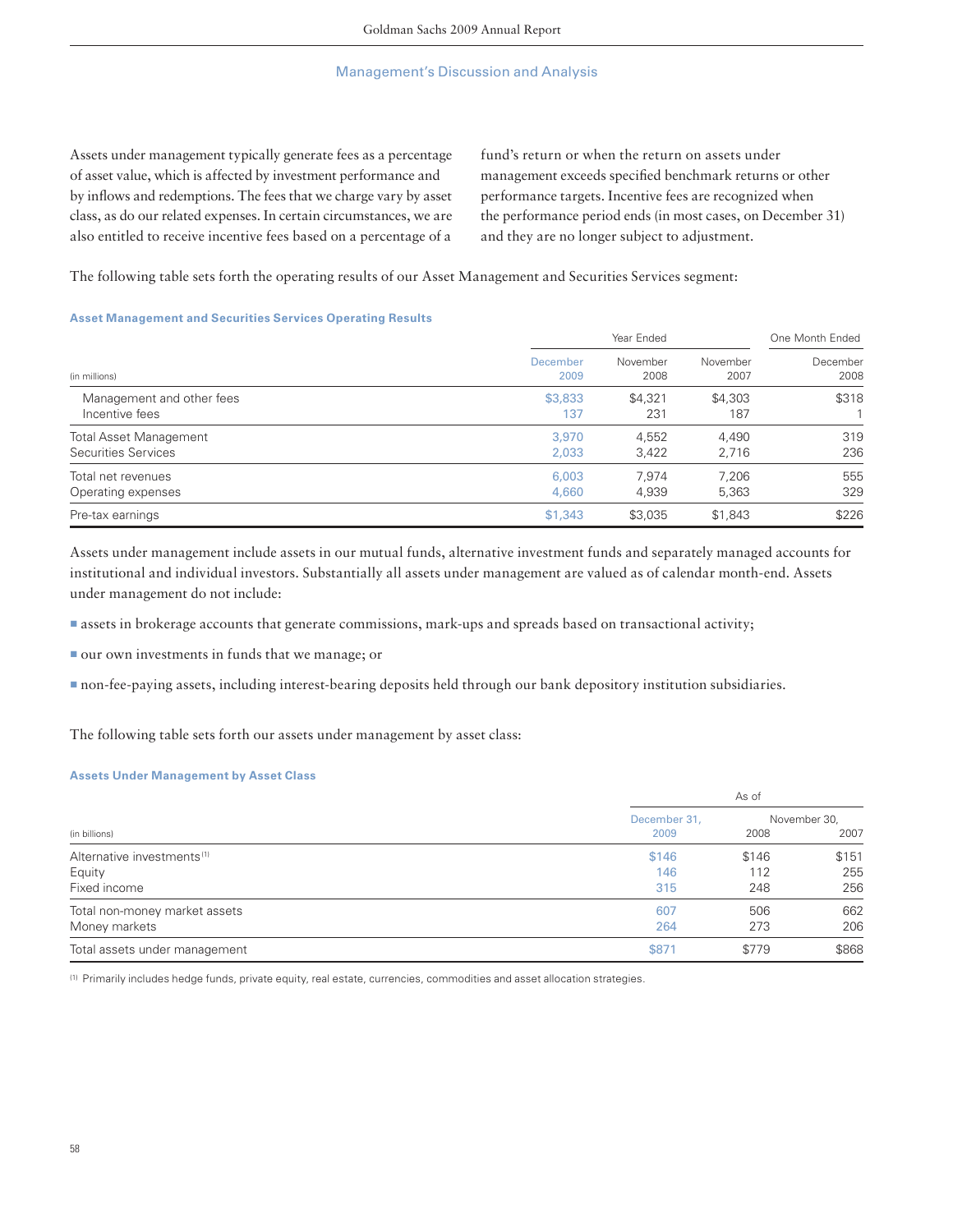The following table sets forth a summary of the changes in our assets under management:

#### **Changes in Assets Under Management**

|                                               |              | Year Ended   |            |  |  |
|-----------------------------------------------|--------------|--------------|------------|--|--|
|                                               | December 31. | November 30. |            |  |  |
| (in billions)                                 | 2009         | 2008         | 2007       |  |  |
| Balance, beginning of year                    | $$798^{(1)}$ | \$868        | \$676      |  |  |
| Net inflows/(outflows)                        |              |              |            |  |  |
| Alternative investments                       | (5)          | 8            | 9          |  |  |
| Equity                                        | (2)          | (55)         | 26         |  |  |
| Fixed income                                  | 26           | 14           | 38         |  |  |
| Total non-money market net inflows/(outflows) | 19           | (33)         | $73^{(2)}$ |  |  |
| Money markets                                 | (22)         | 67           | 88         |  |  |
| Total net inflows/(outflows)                  | (3)          | 34           | 161        |  |  |
| Net market appreciation/(depreciation)        | 76           | (123)        | 31         |  |  |
| Balance, end of year                          | \$871        | \$779        | \$868      |  |  |

(1) Includes market appreciation of \$13 billion and net inflows of \$6 billion during the calendar month of December 2008.

(2) Includes \$7 billion in net asset inflows in connection with our acquisition of Macquarie-IMM Investment Management.

**2009 versus 2008.** Net revenues in Asset Management and Securities Services of \$6.00 billion for 2009 decreased 25% compared with 2008.

Asset Management net revenues of \$3.97 billion for 2009 decreased 13% compared with 2008, primarily reflecting the impact of changes in the composition of assets managed, principally due to equity market depreciation during the fourth quarter of 2008, as well as lower incentive fees. During the year ended December 31, 2009, assets under management increased \$73 billion to \$871 billion, due to \$76 billion of market appreciation, primarily in fixed income and equity assets, partially offset by \$3 billion of net outflows. Outflows in money market assets were offset by inflows in fixed income assets.

Securities Services net revenues of \$2.03 billion decreased 41% compared with 2008. The decrease in net revenues primarily reflected the impact of lower customer balances, reflecting lower hedge fund industry assets and reduced leverage.

Operating expenses of \$4.66 billion for 2009 decreased 6% compared with 2008, due to decreased compensation and benefits expenses. Pre-tax earnings of \$1.34 billion in 2009 decreased 56% compared with 2008.

**2008 versus 2007.** Net revenues in Asset Management and Securities Services of \$7.97 billion for 2008 increased 11% compared with 2007.

Asset Management net revenues of \$4.55 billion for 2008 increased 1% compared with 2007. During 2008, assets under management decreased \$89 billion to \$779 billion, due to \$123 billion of market depreciation, primarily in equity assets, partially offset by \$34 billion of net inflows. Net inflows reflected inflows in money market, fixed income and alternative investment assets, partially offset by outflows in equity assets.

Securities Services net revenues of \$3.42 billion for 2008 increased 26% compared with 2007, reflecting the impact of changes in the composition of securities lending customer balances, as well as higher total average customer balances.

Operating expenses of \$4.94 billion for 2008 decreased 8% compared with 2007, due to decreased compensation and benefits expenses, resulting from lower levels of discretionary compensation. Pre-tax earnings of \$3.04 billion in 2008 increased 65% compared with 2007.

**One Month Ended December 2008.** Net revenues in Asset Management and Securities Services were \$555 million for the month of December 2008.

Asset Management net revenues were \$319 million for the month of December 2008. During the calendar month of December, assets under management increased \$19 billion to \$798 billion due to \$13 billion of market appreciation, primarily in fixed income and equity assets, and \$6 billion of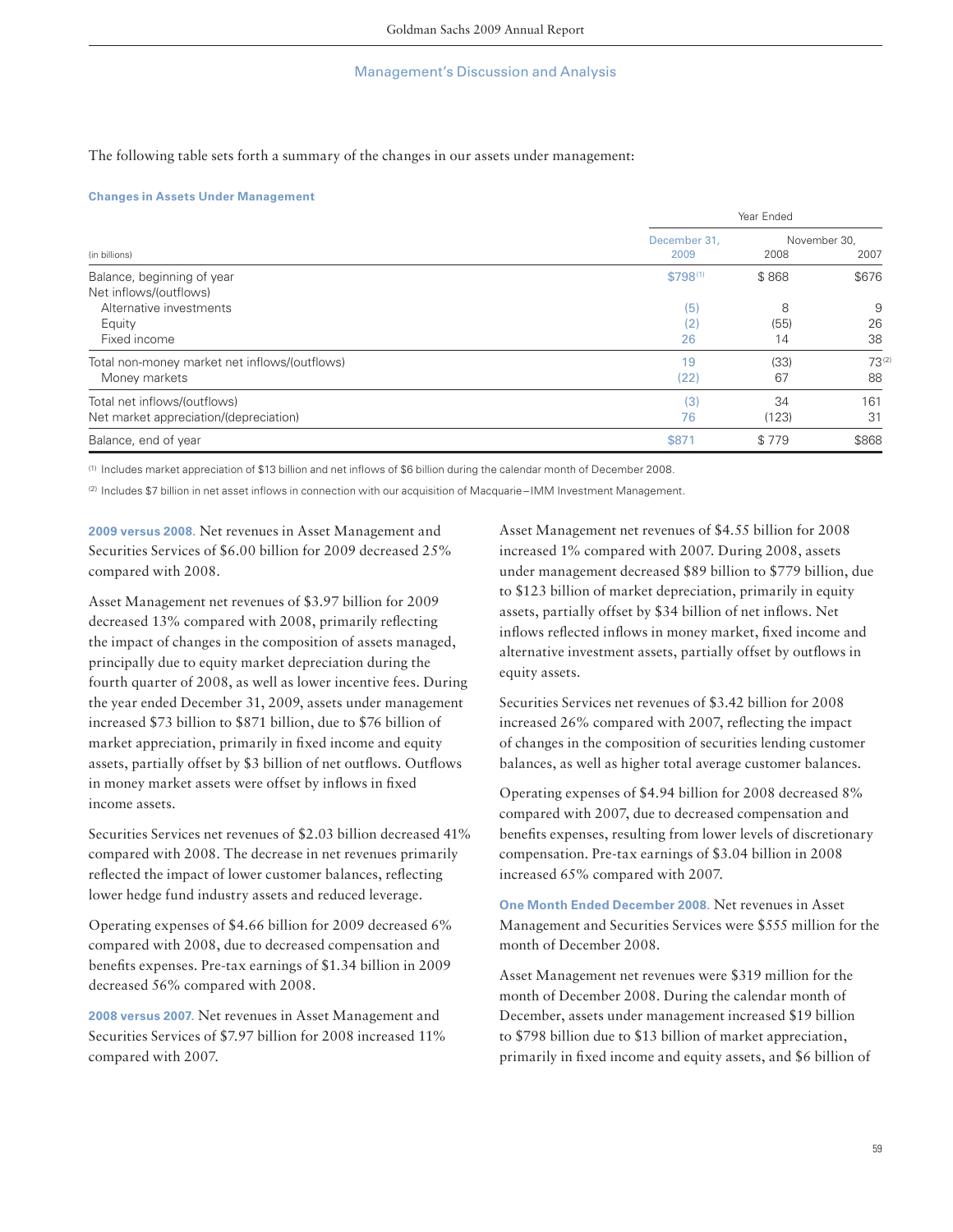net inflows. Net inflows reflected inflows in money market assets, partially offset by outflows in fixed income, equity and alternative investment assets.

Securities Services net revenues were \$236 million for the month of December 2008. These results reflected favorable changes in the composition of securities lending balances, but were negatively impacted by a decline in total average customer balances.

Operating expenses were \$329 million for the month of December 2008. Pre-tax earnings were \$226 million for the month of December 2008.

## **Geographic Data**

See Note 18 to the consolidated financial statements for a summary of our total net revenues, pre-tax earnings and net earnings by geographic region.

## Off-Balance-Sheet Arrangements

We have various types of off-balance-sheet arrangements that we enter into in the ordinary course of business. Our involvement in these arrangements can take many different forms, including purchasing or retaining residual and other interests in mortgage-backed and other asset-backed securitization vehicles; holding senior and subordinated debt, interests in limited and general partnerships, and preferred and common stock in other nonconsolidated vehicles; entering into interest rate, foreign currency, equity, commodity and credit derivatives, including total return swaps; entering into operating leases; and providing guarantees, indemnifications, loan commitments, letters of credit and representations and warranties.

We enter into these arrangements for a variety of business purposes, including the securitization of commercial and residential mortgages, corporate bonds, and other types of financial assets. Other reasons for entering into these arrangements include underwriting client securitization

transactions; providing secondary market liquidity; making investments in performing and nonperforming debt, equity, real estate and other assets; providing investors with creditlinked and asset-repackaged notes; and receiving or providing letters of credit to satisfy margin requirements and to facilitate the clearance and settlement process.

We engage in transactions with variable interest entities (VIEs), including VIEs that were considered qualifying specialpurpose entities (QSPEs) prior to our adoption of Accounting Standards Update 2009-16, "Transfers and Servicing (Topic 860) — Accounting for Transfers of Financial Assets," in the first quarter of 2010. Asset-backed financing vehicles are critical to the functioning of several significant investor markets, including the mortgage-backed and other asset-backed securities markets, since they offer investors access to specific cash flows and risks created through the securitization process. Our financial interests in, and derivative transactions with, such nonconsolidated entities are accounted for at fair value, in the same manner as our other financial instruments, except in cases where we apply the equity method of accounting.

We did not have off-balance-sheet commitments to purchase or finance any CDOs held by structured investment vehicles as of December 2009 or November 2008.

In December 2007, the American Securitization Forum (ASF) issued the "Streamlined Foreclosure and Loss Avoidance Framework for Securitized Subprime Adjustable Rate Mortgage Loans" (ASF Framework). The ASF Framework provides guidance for servicers to streamline borrower evaluation procedures and to facilitate the use of foreclosure and loss prevention measures for securitized subprime residential mortgages that meet certain criteria. For certain eligible loans as defined in the ASF Framework, servicers may presume default is reasonably foreseeable and apply a fast-track loan modification plan, under which the loan interest rate will be kept at the then current rate for a period up to five years following the upcoming reset date. Mortgage loan modifications of these eligible loans did not affect our accounting treatment for QSPEs that hold the subprime loans.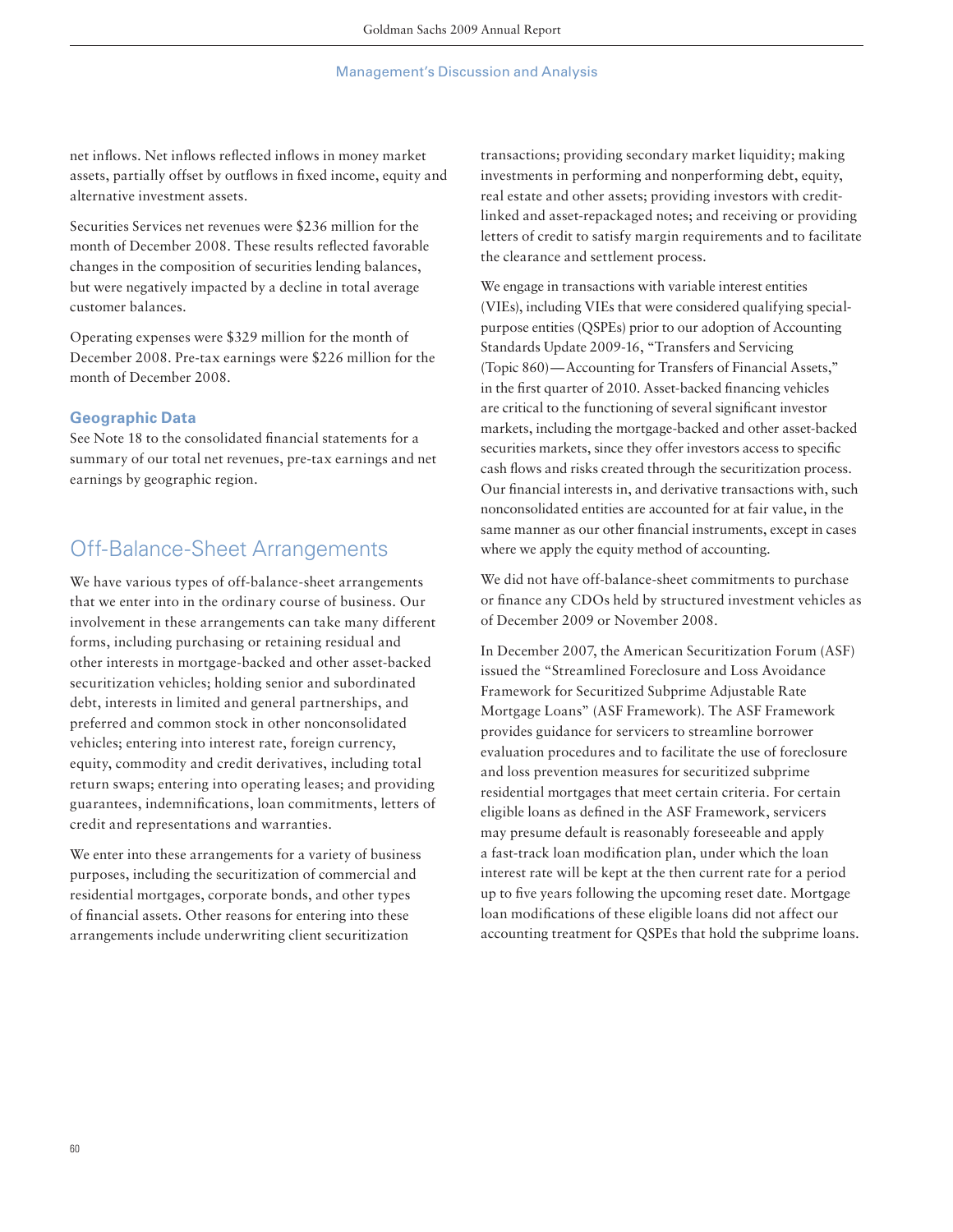The following table sets forth where a discussion of off-balance-sheet arrangements may be found in this Annual Report:

| Type of Off-Balance-Sheet Arrangement                                                                                         | Disclosure in Annual Report                                                                                                                                  |
|-------------------------------------------------------------------------------------------------------------------------------|--------------------------------------------------------------------------------------------------------------------------------------------------------------|
| Retained interests or other continuing involvement relating to assets<br>transferred by us to nonconsolidated entities        | See Note 4 to the consolidated financial statements.                                                                                                         |
| Leases, letters of credit, and loans and other commitments                                                                    | See "-Contractual Obligations" below and Note 8 to the<br>consolidated financial statements.                                                                 |
| Guarantees                                                                                                                    | See Note 8 to the consolidated financial statements.                                                                                                         |
| Other obligations, including contingent obligations, arising out of<br>variable interests we have in nonconsolidated entities | See Note 4 to the consolidated financial statements.                                                                                                         |
| Derivative contracts                                                                                                          | See "—Critical Accounting Policies" above, and "—Risk<br>Management" and "-Derivatives" below and Notes 3 and 7<br>to the consolidated financial statements. |

In addition, see Note 2 to the consolidated financial statements for a discussion of our consolidation policies and recent accounting developments that affected these policies effective January 1, 2010.

# Equity Capital

The level and composition of our equity capital are determined by multiple factors including our consolidated regulatory capital requirements and an internal risk-based capital assessment, and may also be influenced by rating agency guidelines, subsidiary capital requirements, the business environment, conditions in the financial markets and assessments of potential future losses due to adverse changes in our business and market environments.

Our consolidated regulatory capital requirements are determined by the Federal Reserve Board, as described below. Our internal risk-based capital assessment is designed to identify and measure material risks associated with our business activities, including market risk, credit risk and operational risk, in a manner that is closely aligned with our risk management practices.

As of December 2009, our total shareholders' equity was \$70.71 billion (consisting of common shareholders' equity of \$63.76 billion and preferred stock of \$6.96 billion). As of November 2008, our total shareholders' equity was

\$64.37 billion (consisting of common shareholders' equity of \$47.90 billion and preferred stock of \$16.47 billion). In addition to total shareholders' equity, we consider our \$5.00 billion of junior subordinated debt issued to trusts to be part of our equity capital, as it qualifies as capital for regulatory and certain rating agency purposes.

## **Consolidated Capital Requirements**

The Federal Reserve Board is the primary U.S. regulator of Group Inc., a bank holding company that in August 2009 also became a financial holding company under the U.S. Gramm-Leach-Bliley Act of 1999. As a bank holding company, we are subject to consolidated regulatory capital requirements administered by the Federal Reserve Board. Under the Federal Reserve Board's capital adequacy rules, Goldman Sachs must meet specific capital requirements that involve quantitative measures of assets, liabilities and certain off-balance-sheet items as calculated under regulatory reporting practices. The firm's capital levels are also subject to qualitative judgments by its regulators about components, risk weightings and other factors.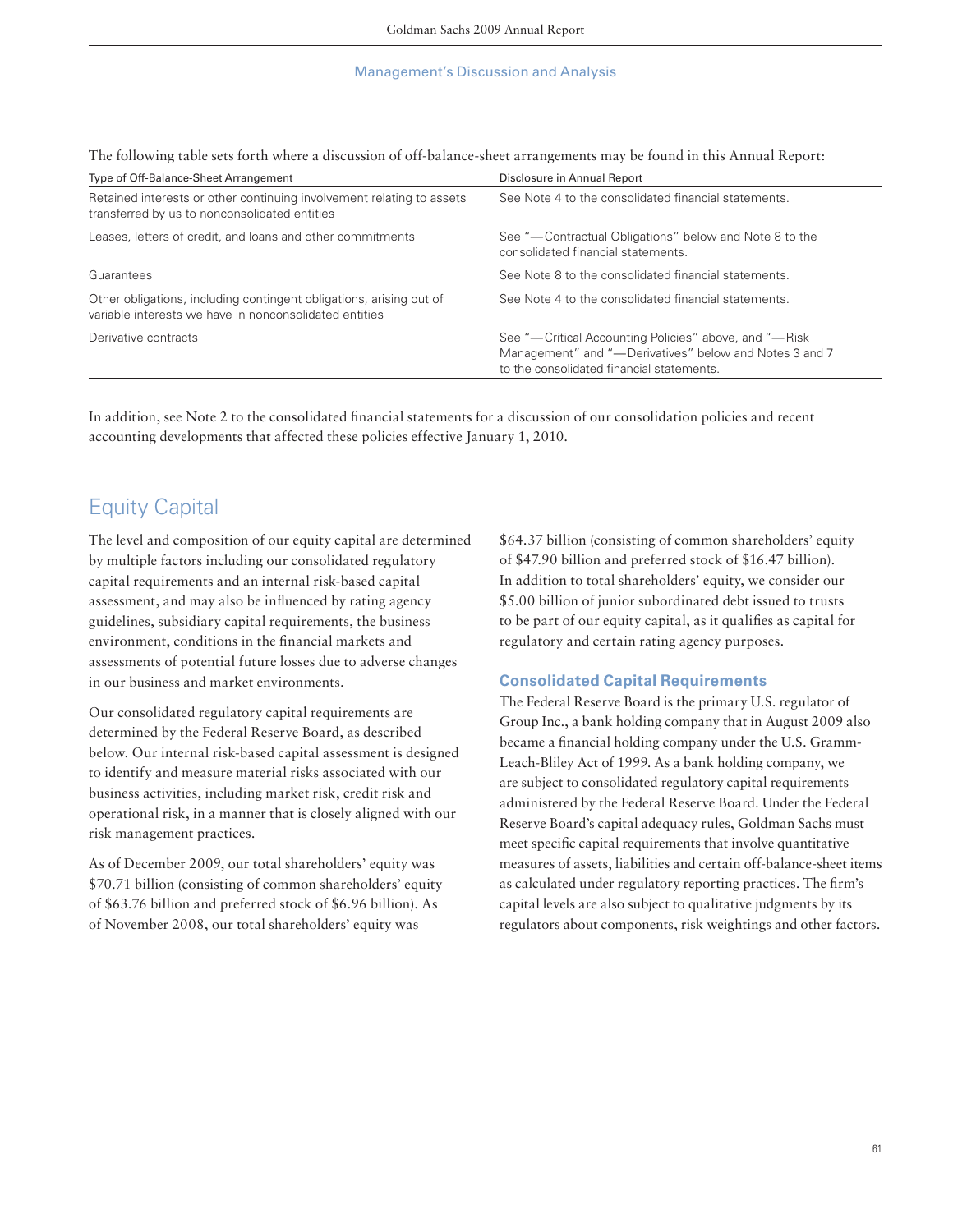## **CONSOLIDATED CAPITAL RATIOS**

The following table sets forth information regarding our consolidated capital ratios as of December 2009 calculated in accordance with the Federal Reserve Board's regulatory capital requirements currently applicable to bank holding companies, which are based on Basel I. These ratios are used by the Federal Reserve Board and other U.S. federal banking agencies in the supervisory review process, including the assessment of our capital adequacy. The calculation of these ratios includes certain market risk measures that are under review by the Federal Reserve Board. The calculation of these ratios has not been reviewed with the Federal Reserve Board and, accordingly, these ratios may be revised in subsequent filings.

| (\$ in millions)                                                     | As of December 2009 |
|----------------------------------------------------------------------|---------------------|
| <b>Tier 1 Capital</b>                                                |                     |
| Common shareholders' equity                                          | 63,757<br>\$        |
| Preferred stock                                                      | 6,957               |
| Junior subordinated debt issued to trusts                            | 5,000               |
| Less: Goodwill                                                       | (3, 543)            |
| Less: Disallowable intangible assets                                 | (1, 377)            |
| Less: Other deductions <sup>(1)</sup>                                | (6, 152)            |
| <b>Tier 1 Capital</b>                                                | 64,642              |
| <b>Tier 2 Capital</b><br>Qualifying subordinated debt <sup>(2)</sup> | 14,004              |
| Less: Other deductions <sup>(1)</sup>                                | (176)               |
| <b>Tier 2 Capital</b>                                                | \$13,828            |
| <b>Total Capital</b>                                                 | \$78,470            |
| Risk-Weighted Assets                                                 | \$431,890           |
| <b>Tier 1 Capital Ratio</b>                                          | 15.0%               |
| <b>Total Capital Ratio</b>                                           | 18.2%               |
| Tier 1 Leverage Ratio                                                | 7.6%                |

(1) Principally includes equity investments in non-fi nancial companies and the cumulative change in the fair value of our unsecured borrowings attributable to the impact of changes in our own credit spreads, disallowed deferred tax assets, and investments in certain nonconsolidating entities.

(2) Substantially all of our subordinated debt qualifies as Tier 2 capital for Basel **I** purposes.

RWAs under the Federal Reserve Board's risk-based capital guidelines are calculated based on the amount of market risk and credit risk. RWAs for market risk include certain measures that are under review by the Federal Reserve Board. Credit risk for on-balance sheet assets is based on the balance sheet value. For off-balance sheet exposures, including OTC derivatives and commitments, a credit equivalent amount is calculated based on the notional of each trade. All such assets and amounts are then assigned a risk weight depending on, among other things, whether the counterparty is a sovereign, bank or qualifying securities firm, or other entity (or if collateral is held, depending on the nature of the collateral).

Our Tier 1 leverage ratio is defined as Tier 1 capital under Basel I divided by adjusted average total assets (which includes adjustments for disallowed goodwill and certain intangible assets).

Federal Reserve Board regulations require bank holding companies to maintain a minimum Tier 1 capital ratio of 4% and a minimum total capital ratio of 8%. The required minimum Tier 1 capital ratio and total capital ratio in order to be considered a "well capitalized" bank holding company under the Federal Reserve Board guidelines are 6% and 10%, respectively. Bank holding companies may be expected to maintain ratios well above the minimum levels, depending upon their particular condition, risk profile and growth plans. The minimum Tier 1 leverage ratio is 3% for bank holding companies that have received the highest supervisory rating under Federal Reserve Board guidelines or that have implemented the Federal Reserve Board's risk-based capital measure for market risk. Other bank holding companies must have a minimum Tier 1 leverage ratio of 4%.

During 2009, the Basel Committee on Banking Supervision proposed several changes to the method of computing capital ratios. In addition, there are several other proposals which could potentially impact capital requirements. As a consequence, it is possible that minimum capital ratios required to be maintained under Federal Reserve Board regulations could be increased. It is also possible that changes in the prescribed calculation methodology could result in higher RWAs and lower capital ratios than are currently computed.

## **Subsidiary Capital Requirements**

Many of our subsidiaries are subject to separate regulation and capital requirements in jurisdictions throughout the world. GS Bank USA, a New York State-chartered bank and a member of the Federal Reserve System and the Federal Deposit Insurance Corporation (FDIC), is regulated by the Federal Reserve Board and the New York State Banking Department and is subject to minimum capital requirements that (subject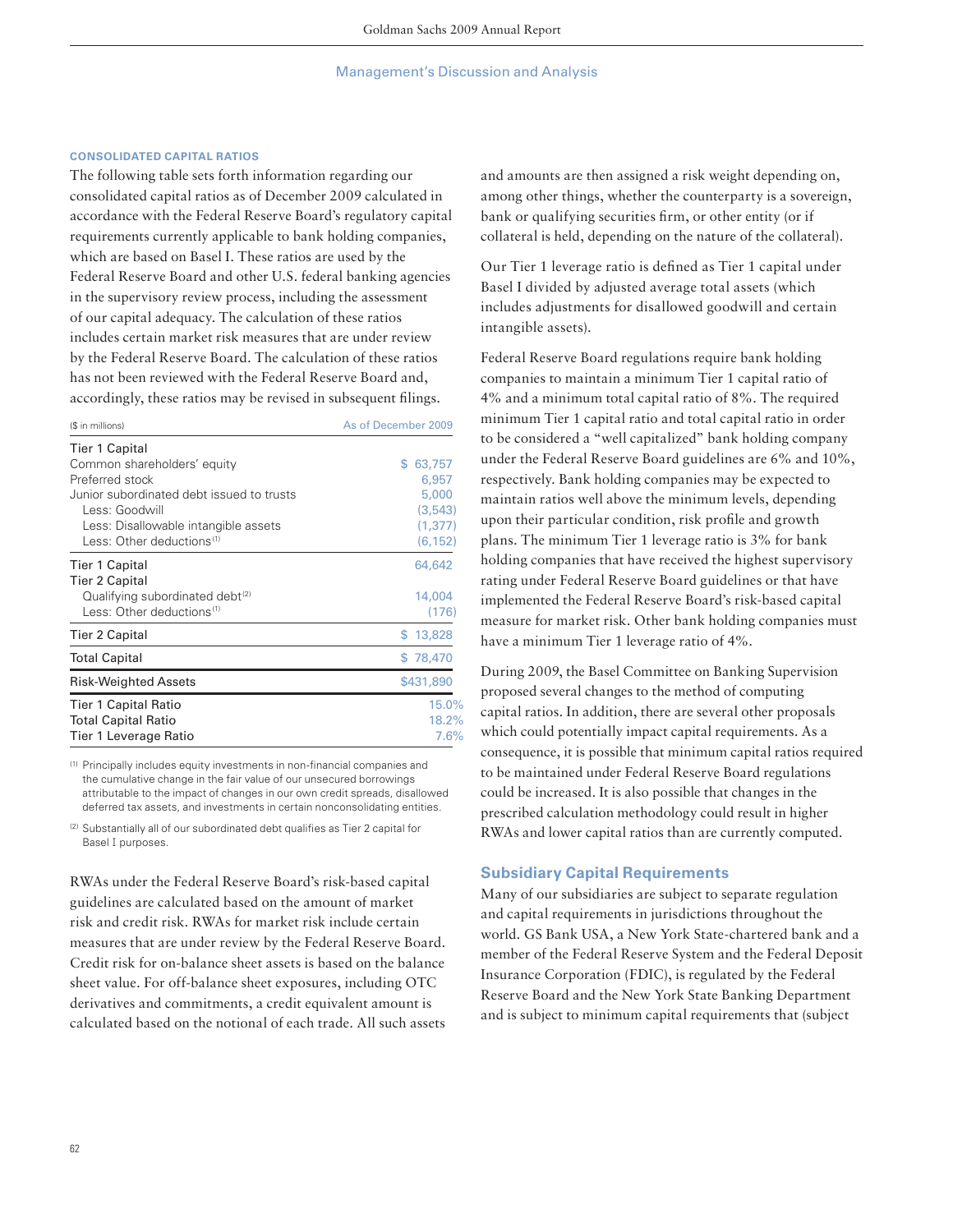to certain exceptions) are similar to those applicable to bank holding companies. GS Bank USA and its subsidiaries are subject to the regulatory framework for prompt corrective action (PCA). GS Bank USA computes its capital ratios in accordance with the regulatory capital guidelines currently applicable to state member banks, which are based on Basel I as implemented by the Federal Reserve Board, for purposes of assessing the adequacy of its capital. GS Bank USA's capital levels and PCA classification are subject to qualitative judgments by its regulators about components, risk weightings and other factors.

GS&Co. and Goldman Sachs Execution & Clearing, L.P. are registered U.S. broker-dealers and futures commission merchants, and are subject to regulatory capital requirements, including those imposed by the SEC, the Commodity Futures Trading Commission, the Chicago Board of Trade, the Financial Industry Regulatory Authority, Inc. and the National Futures Association. Goldman Sachs International (GSI) and Goldman Sachs Japan Co., Ltd., our principal non-U.S. regulated broker-dealer subsidiaries, are subject to the capital requirements of the U.K.'s Financial Services Authority and Japan's Financial Services Agency, respectively.

See Note 17 to the consolidated financial statements for information regarding GS Bank USA's capital ratios under Basel I as implemented by the Federal Reserve Board, and for further information regarding the capital requirements of our other regulated subsidiaries.

Subsidiaries not subject to separate regulatory capital requirements may hold capital to satisfy local tax guidelines, rating agency requirements (for entities with assigned credit ratings) or internal policies, including policies concerning the minimum amount of capital a subsidiary should hold based on its underlying level of risk. In certain instances, Group Inc. may be limited in its ability to access capital held at certain subsidiaries as a result of regulatory, tax or other constraints. As of December 2009, Group Inc.'s equity investment in subsidiaries was \$65.74 billion compared with its total shareholders' equity of \$70.71 billion.

Group Inc. has guaranteed the payment obligations of GS&Co., GS Bank USA and GS Bank Europe, subject to certain exceptions. In November 2008, we contributed subsidiaries into GS Bank USA, and Group Inc. agreed to guarantee certain losses, including credit-related losses,

relating to assets held by the contributed entities. In connection with this guarantee, Group Inc. also agreed to pledge to GS Bank USA certain collateral, including interests in subsidiaries and other illiquid assets.

Our capital invested in non-U.S. subsidiaries is generally exposed to foreign exchange risk, substantially all of which is managed through a combination of derivative contracts and non-U.S. denominated debt.

## **Rating Agency Guidelines**

The credit rating agencies assign credit ratings to the obligations of Group Inc., which directly issues or guarantees substantially all of the firm's senior unsecured obligations. GS Bank USA has also been assigned a long-term issuer rating as well as ratings on its long-term and short-term bank deposits. In addition, credit rating agencies have assigned ratings to debt obligations of certain other subsidiaries of Group Inc.

The level and composition of our equity capital are among the many factors considered in determining our credit ratings. Each agency has its own definition of eligible capital and methodology for evaluating capital adequacy, and assessments are generally based on a combination of factors rather than a single calculation. See "— Liquidity and Funding Risk — Credit Ratings" below for further information regarding our credit ratings.

## **Equity Capital Management**

Our objective is to maintain a sufficient level and optimal composition of equity capital. We principally manage our capital through issuances and repurchases of our common stock. We may also, from time to time, issue or repurchase our preferred stock, junior subordinated debt issued to trusts and other subordinated debt as business conditions warrant. We manage our capital requirements principally by setting limits on balance sheet assets and/or limits on risk, in each case at both the consolidated and business unit levels. We attribute capital usage to each of our business units based upon our internal risk-based capital framework and manage the levels of usage based upon the balance sheet and risk limits established.

**Stock Offering.** During the second quarter of 2009, we completed a public offering of 46.7 million common shares at \$123.00 per share for total proceeds of \$5.75 billion.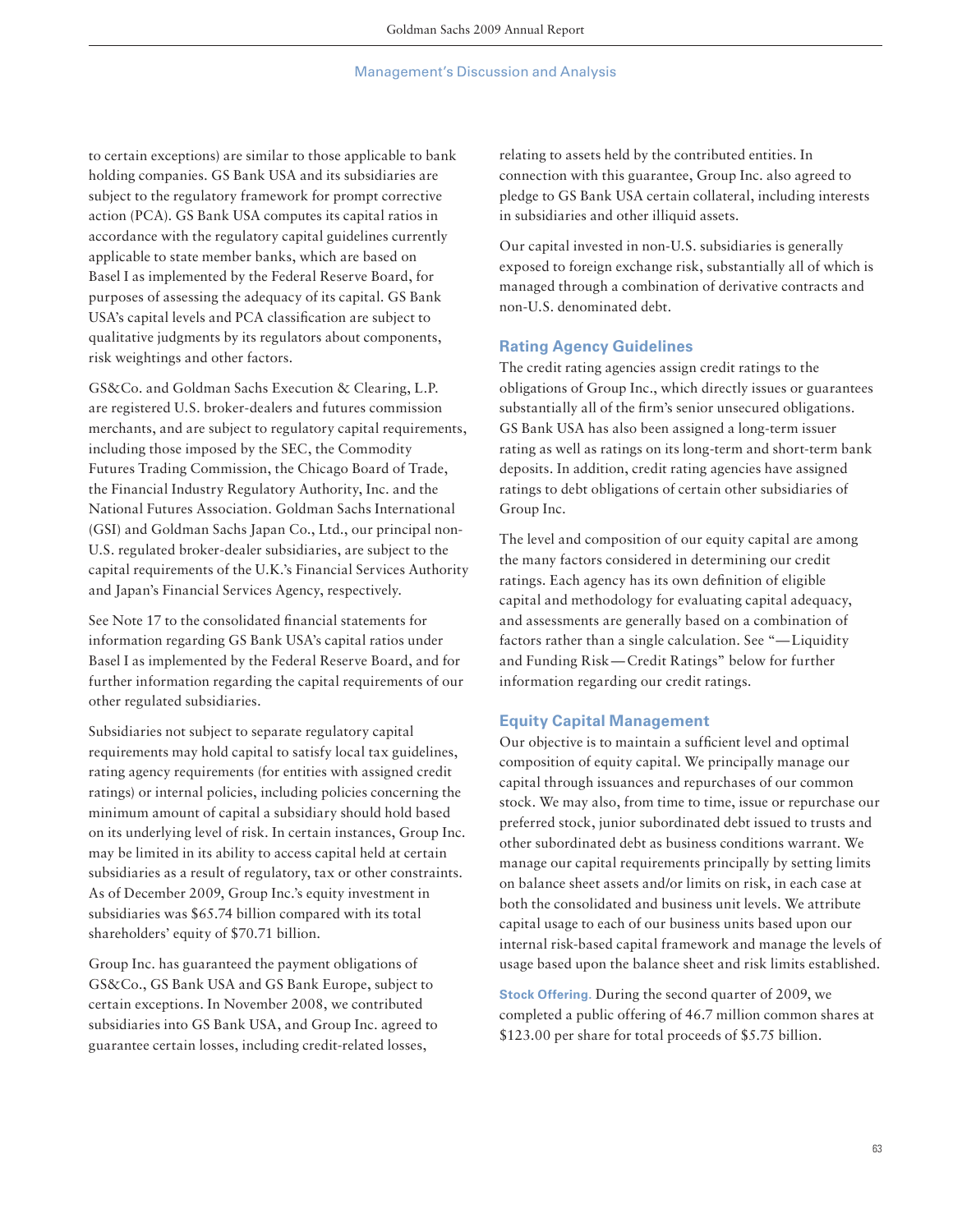**Preferred Stock.** In June 2009, we repurchased from the U.S. Treasury the 10.0 million shares of our Fixed Rate Cumulative Perpetual Preferred Stock, Series H (Series H Preferred Stock), that were issued to the U.S. Treasury pursuant to the U.S. Treasury's TARP Capital Purchase Program. The repurchase resulted in a one-time preferred dividend of \$426 million, which is included in the consolidated statement of earnings for the year ended December 2009. This one-time preferred dividend represented the difference between the carrying value and the redemption value of the Series H Preferred Stock. In connection with the issuance of the Series H Preferred Stock in October 2008, we issued a 10-year warrant to the U.S. Treasury to purchase up to 12.2 million shares of common stock at an exercise price of \$122.90 per share. We repurchased this warrant in full in July 2009 for \$1.1 billion, which was recorded as a reduction to additional paid-in capital. Our cumulative payments to the U.S. Treasury related to the U.S. Treasury's TARP Capital Purchase Program totaled \$11.42 billion, including the return of the U.S. Treasury's \$10.0 billion investment (inclusive of the \$426 million described above), \$318 million in preferred dividends and \$1.1 billion related to the warrant repurchase.

In October 2008, we issued to Berkshire Hathaway and certain affiliates 50,000 shares of 10% Cumulative Perpetual Preferred Stock, Series G (Series G Preferred Stock), and a five-year warrant to purchase up to 43.5 million shares of common stock at an exercise price of \$115.00 per share, for aggregate proceeds of \$5.00 billion. The allocated carrying values of the warrant and the Series G Preferred Stock (based on their relative fair values on the date of issuance) were \$1.14 billion and \$3.86 billion, respectively. The Series G Preferred Stock is redeemable at the firm's option, subject to the approval of the Federal Reserve Board, at a redemption value of \$5.50 billion, plus accrued and unpaid dividends. Accordingly, upon a redemption in full at any time in the future of the Series G Preferred Stock, we would recognize a one-time preferred dividend of \$1.64 billion (calculated as the difference between the carrying value and redemption value of the preferred stock), which would be recorded as a reduction to our earnings applicable to common shareholders and to our common shareholders' equity in the period of redemption.

**Share Repurchase Program.** We seek to use our share repurchase program to help maintain the appropriate level of common equity and to substantially offset increases in share count over time resulting from employee share-based compensation. The repurchase program is effected primarily through regular open-market purchases, the amounts and timing of which are determined primarily by our current and projected capital positions (i.e., comparisons of our desired level of capital to our actual level of capital) but which may also be influenced by general market conditions and the prevailing price and trading volumes of our common stock. Any repurchase of our common stock requires approval by the Federal Reserve Board.

As of December 2009, we were authorized to repurchase up to 60.8 million additional shares of common stock pursuant to our repurchase program, subject to the approval of the Federal Reserve Board. See "Market for Registrant's Common Equity, Related Stockholder Matters and Issuer Purchases of Equity Securities" in Part II, Item 5 of our Annual Report on Form 10-K and Note 9 to the consolidated financial statements for additional information on our repurchase program.

See Notes 7 and 9 to the consolidated financial statements for further information regarding our preferred stock, junior subordinated debt issued to trusts and other subordinated debt.

## **Capital Ratios and Metrics**

The following table sets forth information on our assets, shareholders' equity, leverage ratios, capital ratios and book value per common share:

|                                                     |                  | As of            |
|-----------------------------------------------------|------------------|------------------|
| (\$ in millions, except per share amounts)          | December<br>2009 | November<br>2008 |
| Total assets                                        | \$848,942        | \$884.547        |
| Adjusted assets <sup>(1)</sup>                      | 546,151          | 528,292          |
| Total shareholders' equity                          | 70.714           | 64.369           |
| Tangible equity capital <sup>(2)</sup>              | 70.794           | 64.317           |
| Leverage ratio <sup>(3)</sup>                       | 12.0x            | 13.7x            |
| Adjusted leverage ratio <sup>(4)</sup>              | 7.7x             | 8.2x             |
| Debt to equity ratio <sup>(5)</sup>                 | 2.6x             | 2.6x             |
| Common shareholders' equity                         | 63.757<br>S      | 47.898<br>\$.    |
| Tangible common shareholders' equity <sup>(6)</sup> | 58,837           | 42.846           |
| Book value per common share <sup>(7)</sup>          | 117.48           | 98.68            |
| Tangible book value per common share (6)(7)         | 108.42           | 88.27            |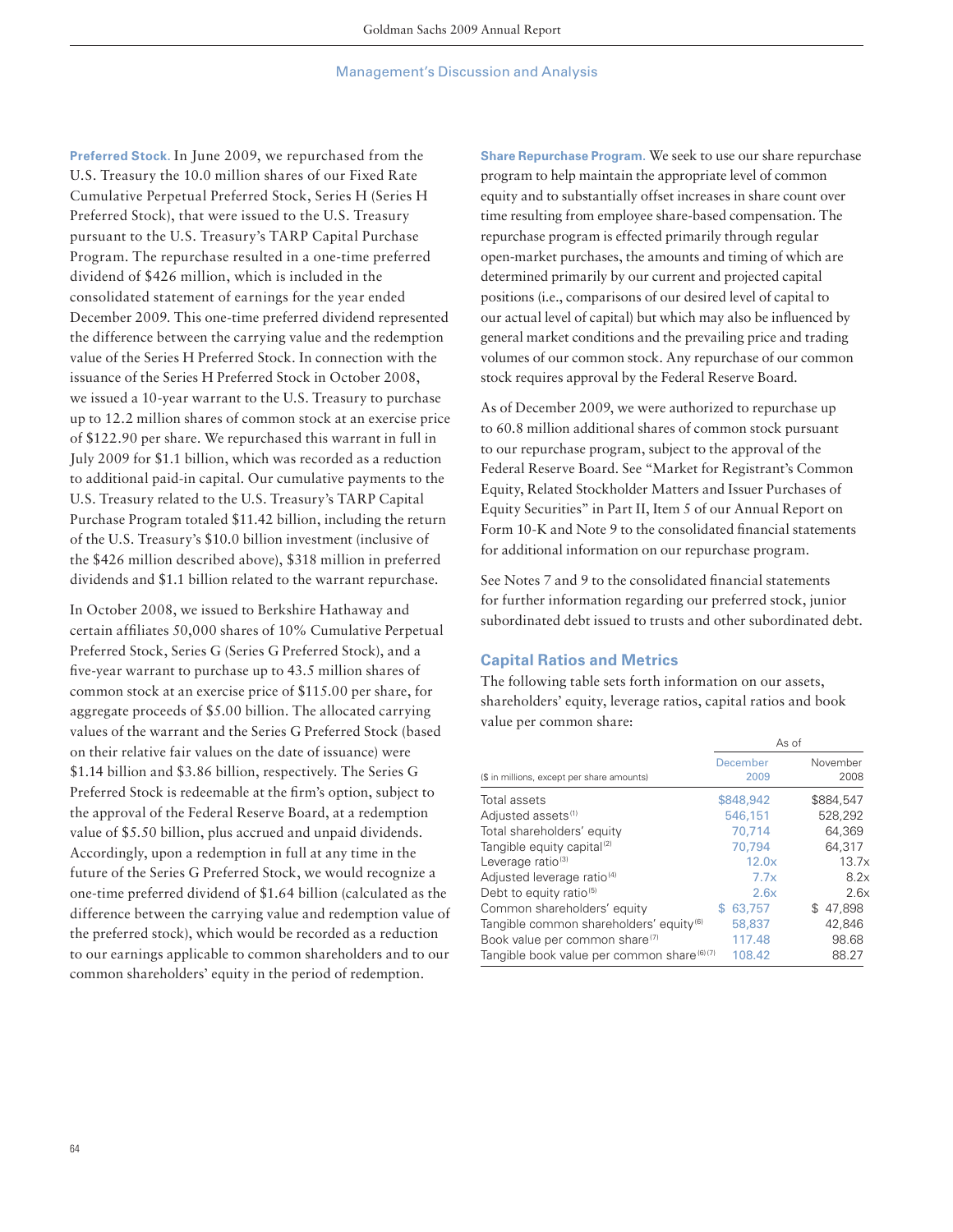|                                                     | As of December 2009 |  |
|-----------------------------------------------------|---------------------|--|
|                                                     | Basel $I^{(8)}$     |  |
| Tier 1 capital ratio                                | 15.0%               |  |
| Total capital ratio                                 | 18.2%               |  |
| Tier 1 leverage ratio                               | 7.6%                |  |
| Tier 1 common ratio <sup>(9)</sup>                  | 12.2%               |  |
| Tangible common shareholders' equity <sup>(6)</sup> |                     |  |
| to risk-weighted assets ratio                       | 13.6%               |  |

(1) Adjusted assets excludes (i) low-risk collateralized assets generally associated with our matched book and securities lending businesses and federal funds sold, (ii) cash and securities we segregate for regulatory and other purposes and (iii) goodwill and identifiable intangible assets which are deducted when calculating tangible equity capital (see footnote 2 below).

The following table sets forth the reconciliation of total assets to adjusted assets:

|                 |                                                                                                          | As of            |                  |
|-----------------|----------------------------------------------------------------------------------------------------------|------------------|------------------|
| (in millions)   |                                                                                                          | December<br>2009 | November<br>2008 |
| Total assets    |                                                                                                          | \$848,942        | \$884,547        |
|                 | Deduct: Securities borrowed                                                                              | (189.939)        | (180, 795)       |
|                 | Securities purchased under                                                                               |                  |                  |
|                 | agreements to resell and                                                                                 |                  |                  |
|                 | federal funds sold                                                                                       | (144.279)        | (122, 021)       |
| :Add            | Trading liabilities, at fair value                                                                       | 129,019          | 175,972          |
|                 | Less derivative liabilities                                                                              | (56.009)         | (117, 695)       |
|                 | Subtotal                                                                                                 | 73,010           | 58.277           |
|                 | Deduct: Cash and securities segregated for<br>regulatory and other purposes<br>Goodwill and identifiable | (36,663)         | (106, 664)       |
|                 | intangible assets                                                                                        | (4.920)          | (5,052)          |
| Adjusted assets |                                                                                                          | \$546,151        | \$528,292        |

(2) Tangible equity capital equals total shareholders' equity and junior subordinated debt issued to trusts less goodwill and identifiable intangible assets. We consider junior subordinated debt issued to trusts to be a component of our tangible equity capital base due to certain characteristics of the debt, including its long-term nature, our ability to defer payments due on the debt and the subordinated nature of the debt in our capital structure.

The following table sets forth the reconciliation of total shareholders' equity to tangible equity capital:

|               |                                   | As of            |                  |
|---------------|-----------------------------------|------------------|------------------|
| (in millions) |                                   | December<br>2009 | November<br>2008 |
|               | Total shareholders' equity        | \$70,714         | \$64,369         |
| :Add          | Junior subordinated debt issued   |                  |                  |
|               | to trusts                         | 5,000            | 5.000            |
|               | Deduct: Goodwill and identifiable |                  |                  |
|               | intangible assets                 | (4.920)          | (5,052)          |
|               | Tangible equity capital           | \$70,794         | \$64,317         |

- (3) The leverage ratio equals total assets divided by total shareholders' equity. This ratio is different from the Tier 1 leverage ratio included above, which is described in Note 17 to the consolidated financial statements.
- (4) The adjusted leverage ratio equals adjusted assets divided by tangible equity capital. We believe that the adjusted leverage ratio is a more meaningful measure of our capital adequacy than the leverage ratio because it excludes certain low-risk collateralized assets that are generally supported with little or no capital and reflects the tangible equity capital deployed in our businesses.
- (5) The debt to equity ratio equals unsecured long-term borrowings divided by total shareholders' equity.
- (6) Tangible common shareholders' equity equals total shareholders' equity less preferred stock, goodwill and identifiable intangible assets. Tangible book value per common share is computed by dividing tangible common shareholders' equity by the number of common shares outstanding, including RSUs granted to employees with no future service requirements. We believe that tangible common shareholders' equity is meaningful because it is one of the measures that we and investors use to assess capital adequacy.

The following table sets forth the reconciliation of total shareholders' equity to tangible common shareholders' equity:

|                                                        | As of            |                  |
|--------------------------------------------------------|------------------|------------------|
| (in millions)                                          | December<br>2009 | November<br>2008 |
| Total shareholders' equity                             | \$70,714         | \$64,369         |
| Deduct: Preferred stock                                | (6.957)          | (16, 471)        |
| Common shareholders' equity                            | 63.757           | 47.898           |
| Deduct: Goodwill and identifiable<br>intangible assets | (4.920)          | (5,052)          |
| Tangible common shareholders' equity                   | \$58,837         | \$42,846         |

- (7) Book value and tangible book value per common share are based on common shares outstanding, including RSUs granted to employees with no future service requirements, of 542.7 million and 485.4 million as of December 2009 and November 2008, respectively.
- (8) Calculated in accordance with the regulatory capital requirements currently applicable to bank holding companies. RWAs were \$431.89 billion as of December 2009 under Basel I. See Note 17 to the consolidated financial statements for further information regarding our regulatory capital ratios.
- (9) The Tier 1 common ratio equals Tier 1 capital less preferred stock and junior subordinated debt issued to trusts, divided by RWAs. We believe that the Tier 1 common ratio is meaningful because it is one of the measures that we and investors use to assess capital adequacy.

The following table sets forth the reconciliation of Tier 1 capital to Tier 1 common capital:

| (in millions)  |                                  | As of December 2009 |
|----------------|----------------------------------|---------------------|
| Tier 1 capital |                                  | \$64,642            |
|                | Deduct: Preferred stock          | (6.957)             |
|                | Deduct: Junior subordinated debt |                     |
|                | issued to trusts                 | (5.000)             |
|                | Tier 1 common capital            | \$52,685            |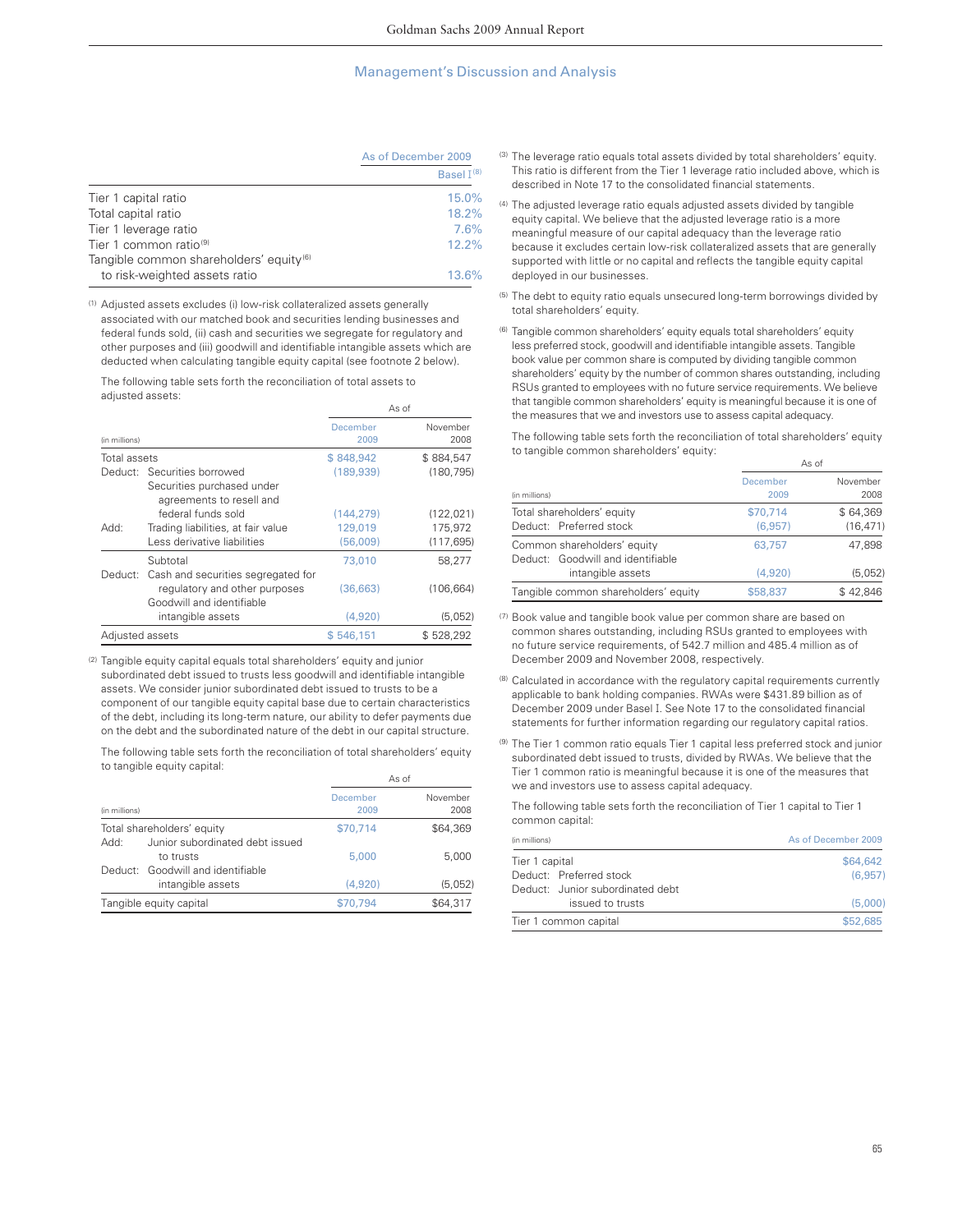# Contractual Obligations

Goldman Sachs has contractual obligations to make future payments related to our unsecured long-term borrowings, secured long-term financings, time deposits, long-term noncancelable lease agreements and purchase obligations and has commitments under a variety of commercial arrangements.

The following table sets forth our contractual obligations by maturity date as of December 2009:

## **Contractual Obligations**

| (in millions)                                       | 2010  | 2011-2012 | 2013-2014 | 2015-Thereafter | Total     |
|-----------------------------------------------------|-------|-----------|-----------|-----------------|-----------|
| Unsecured long-term borrowings <sup>(1)(2)(3)</sup> | -     | \$50,950  | \$41,674  | \$92,461        | \$185,085 |
| Secured long-term financings <sup>(1)(2)(4)</sup>   |       | 5,558     | 3.135     | 2.510           | 11,203    |
| Time deposits (long-term) <sup>(5)</sup>            |       | 2.474     | 2.251     | 2.058           | 6,783     |
| Contractual interest payments <sup>(6)</sup>        | 7.228 | 12,628    | 9.588     | 29,780          | 59,224    |
| Insurance liabilities <sup>(7)</sup>                | 692   | 1.253     | 1.084     | 9.082           | 12.111    |
| Minimum rental payments                             | 494   | 664       | 455       | 1,555           | 3,168     |
| Purchase obligations                                | 251   | 58        | 38        | 33              | 380       |

(1) Obligations maturing within one year of our financial statement date or redeemable within one year of our financial statement date at the option of the holder are excluded from this table and are treated as short-term obligations. See Note 3 to the consolidated financial statements for further information regarding our secured financings.

(2) Obligations that are repayable prior to maturity at the option of Goldman Sachs are reflected at their contractual maturity dates. Obligations that are redeemable prior to maturity at the option of the holder are reflected at the dates such options become exercisable.

(3) Includes \$21.39 billion accounted for at fair value under the fair value option, primarily consisting of hybrid financial instruments and prepaid physical commodity transactions.

(4) These obligations are reported in "Other secured financings" in the consolidated statements of financial condition and include \$8.00 billion accounted for at fair value under the fair value option, primarily consisting of transfers accounted for as financings rather than sales and debt raised through our William Street credit extension program.

(5) Excludes \$2.51 billion of time deposits maturing within one year of our financial statement date.

(6) Represents estimated future interest payments related to unsecured long-term borrowings, secured long-term financings and time deposits based on applicable interest rates as of December 2009. Includes stated coupons, if any, on structured notes.

 $\sigma$  Represents estimated undiscounted payments related to future benefits and unpaid claims arising from policies associated with our insurance activities, excluding separate accounts and estimated recoveries under reinsurance contracts.

As of December 2009, our unsecured long-term borrowings were \$185.09 billion, with maturities extending to 2043, and consisted principally of senior borrowings. See Note 7 to the consolidated financial statements for further information regarding our unsecured long-term borrowings.

As of December 2009, our future minimum rental payments, net of minimum sublease rentals, under noncancelable leases were \$3.17 billion. These lease commitments, principally for office space, expire on various dates through 2069. Certain agreements are subject to periodic escalation provisions for increases in real estate taxes and other charges. See Note 8 to the consolidated financial statements for further information regarding our leases.

Our occupancy expenses include costs associated with office space held in excess of our current requirements. This excess space, the cost of which is charged to earnings as incurred, is being held for potential growth or to replace currently

occupied space that we may exit in the future. We regularly evaluate our current and future space capacity in relation to current and projected staffing levels. In 2009, we incurred exit costs of \$61 million related to our office space (included in "Occupancy" and "Depreciation and Amortization" in the consolidated statements of earnings). We may incur exit costs in the future to the extent we (i) reduce our space capacity or (ii) commit to, or occupy, new properties in the locations in which we operate and, consequently, dispose of existing space that had been held for potential growth. These exit costs may be material to our results of operations in a given period.

As of December 2009, included in purchase obligations was \$142 million of construction-related obligations. As of December 2009, our construction-related obligations include commitments of \$104 million related to our new headquarters in New York City. Initial occupancy of our new headquarters occurred during the fourth quarter of 2009.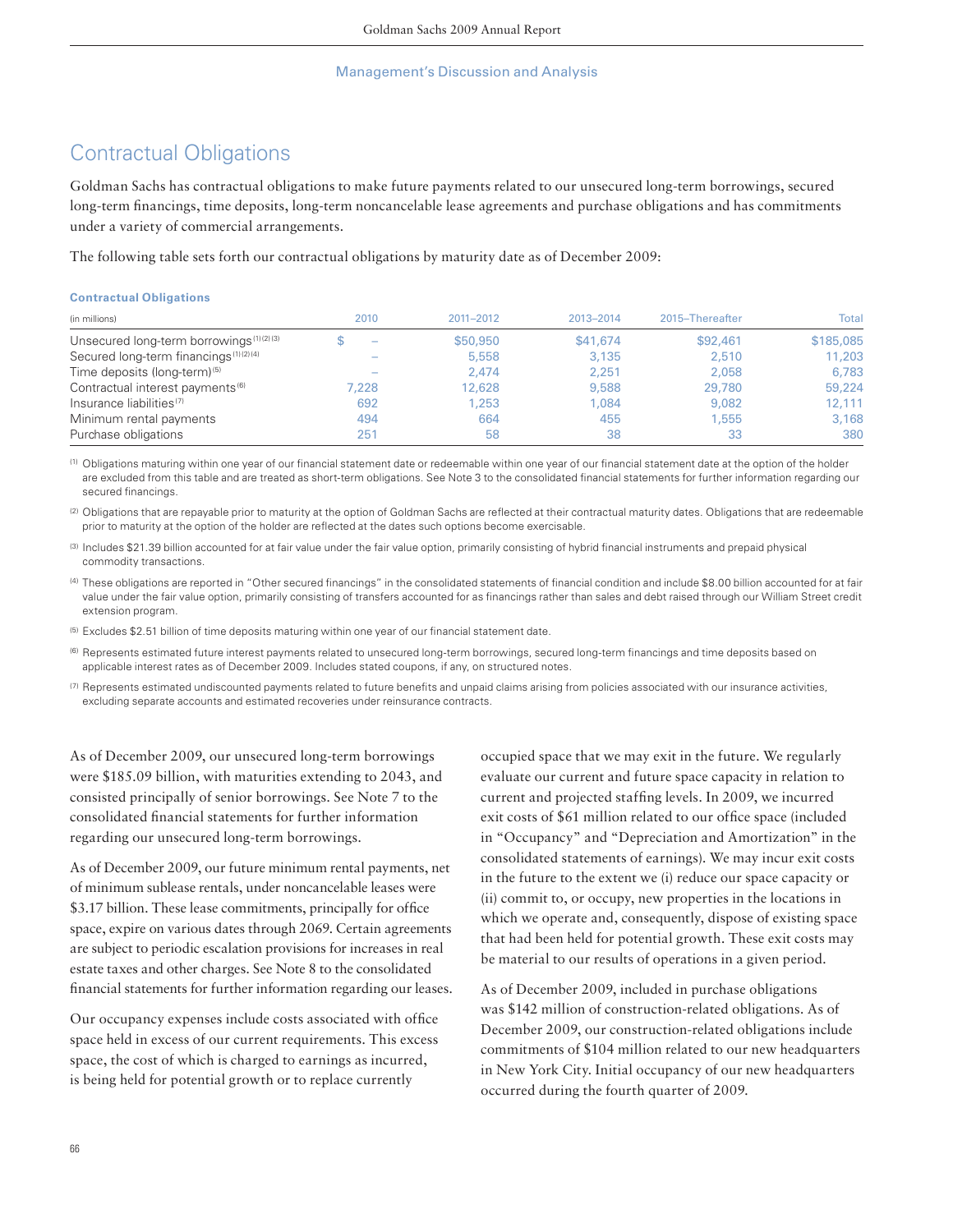Due to the uncertainty of the timing and amounts that will ultimately be paid, our liability for unrecognized tax benefits has been excluded from the above contractual obligations table.

See Note 8 to the consolidated financial statements for information regarding our commitments, contingencies and guarantees.

# Risk Management

Management believes that effective risk management is of primary importance to the success of Goldman Sachs. Accordingly, we have a comprehensive risk management process to monitor, evaluate and manage the principal risks we assume in conducting our activities. These risks include market, credit, liquidity, operational, legal, regulatory and reputational exposures.

## **Risk Management Structure**

We seek to monitor and control our risk exposure through a variety of separate but complementary financial, credit, operational, compliance and legal reporting systems. In addition, a number of committees are responsible for monitoring risk exposures and for general oversight of our risk management process, as described further below. These committees (including their subcommittees), meet regularly and consist of senior members of both our revenue-producing units and departments that are independent of our revenue-producing units.

Segregation of duties and management oversight are fundamental elements of our risk management process. In addition to the committees described below, functions that are independent of the revenue-producing units, such as Compliance, Finance, Legal, Management Controls (Internal Audit) and Operations, perform risk management functions, which include monitoring, analyzing and evaluating risk.

**Management Committee.** The Management Committee oversees the global activities of the firm, including all firm risk control functions. The Committee provides this oversight directly and through authority delegated to the committees it has established.

**Risk Committees.** The Firmwide Risk Committee is globally responsible for the ongoing monitoring and control of financial risks associated with the activities of the firm. Through both direct and delegated authority, the Committee approves firmwide, product, divisional and business unit limits for both market and credit risks, approves sovereign credit

risk limits and credit risk limits by ratings groups, and reviews stress test and scenario analyses results. The Committee also approves new businesses and products.

The Securities Division Risk Committee sets market risk limits for our trading activities, subject to overall firmwide risk limits, for the FICC and Equities businesses based on a number of risk measures, including VaR, stress tests, scenario analyses, and inventory levels.

Business unit risk limits are established by the appropriate risk committee and may be further allocated by the business unit managers to individual trading desks. Trading desk managers have the first line of responsibility for managing risk within prescribed limits. These managers have in-depth knowledge of the primary sources of risk in their respective markets and the instruments available to hedge their exposures.

Market risk limits are monitored by the Finance Division and are reviewed regularly by the appropriate risk committee. Limit violations are reported to the appropriate risk committee and business unit managers and addressed, as necessary. Credit risk limits are also monitored by the Finance Division and reviewed by the appropriate risk committee.

The Investment Management Division Risk Committee oversees market, counterparty credit and liquidity risks related to our asset management businesses.

**Business Practices Committee.** The Business Practices Committee assists senior management in its oversight of compliance and operational risks and related reputational concerns, seeks to ensure the consistency of our policies, practices and procedures with our Business Principles, and makes recommendations on ways to mitigate potential risks.

**Firmwide Capital Committee.** The Firmwide Capital Committee provides approval and oversight of debt-related transactions, including principal commitments of the firm's capital. Such capital commitments include, but are not limited to, extensions of credit, alternative liquidity commitments and certain debt underwritings. The Firmwide Capital Committee aims to ensure that business and reputational standards for underwritings and capital commitments are maintained on a global basis.

**Commitments Committee.** The Commitments Committee reviews and approves underwriting and distribution activities, primarily with respect to offerings of equity and equity-related securities, and sets and maintains policies and procedures designed to ensure that legal, reputational, regulatory and business standards are maintained in conjunction with these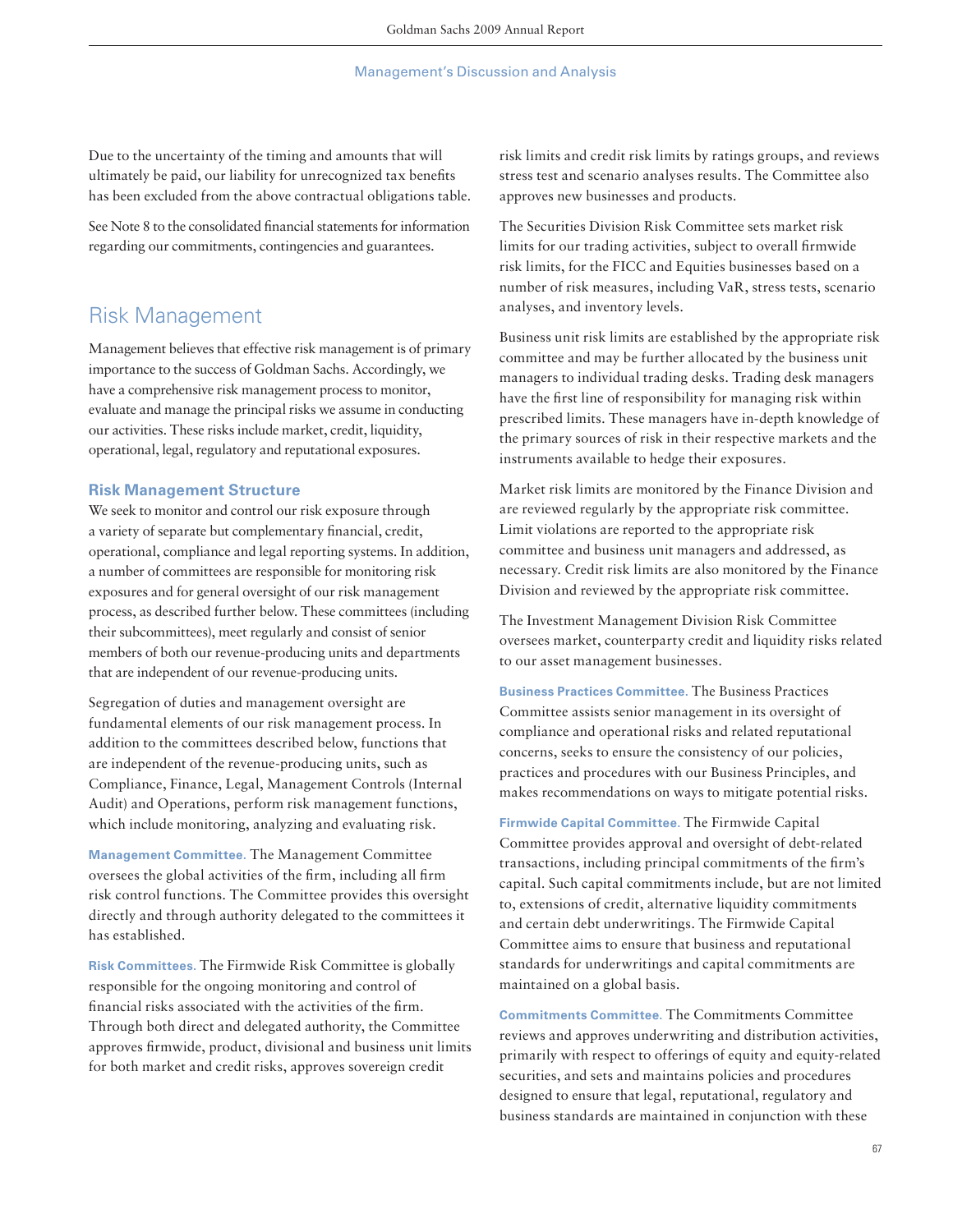activities. In addition to reviewing specific transactions, the Commitments Committee periodically conducts strategic reviews of industry sectors and products and establishes policies in connection with transaction practices.

**Credit Policy Committee.** The Credit Policy Committee establishes and reviews broad credit policies and parameters that are implemented by the Credit Department.

**Finance Committee.** The Finance Committee has oversight responsibility for liquidity risk, the size and composition of our balance sheet and capital base, and our credit ratings. The Finance Committee regularly reviews our liquidity, balance sheet, funding position and capitalization and makes adjustments in light of current events, risks and exposures, and regulatory requirements.

**New Products Committee.** The New Products Committee, under the oversight of the Firmwide Risk Committee, is responsible for reviewing and approving new product proposals.

**Operational Risk Committee.** The Operational Risk Committee provides oversight of the ongoing development and implementation of our operational risk policies, framework and methodologies, and monitors the effectiveness of operational risk management.

**Structured Products Committee.** The Structured Products Committee reviews and approves proposed structured product transactions to be entered into with our clients that raise legal, regulatory, tax or accounting issues or present reputational risk to Goldman Sachs.

# Market Risk

The potential for changes in the market value of our trading and investing positions is referred to as market risk. Such positions result from market-making, proprietary trading, underwriting and investing activities. Substantially all of our inventory positions are marked-to-market on a daily basis and changes are recorded in net revenues.

Categories of market risk include exposures to interest rates, equity prices, currency rates and commodity prices. A description of each market risk category is set forth below:

■ Interest rate risks primarily result from exposures to changes in the level, slope and curvature of the yield curve, the volatility of interest rates, mortgage prepayment speeds and credit spreads.

- ▪Equity price risks result from exposures to changes in prices and volatilities of individual equities, equity baskets and equity indices.
- **Example 2** Currency rate risks result from exposures to changes in spot prices, forward prices and volatilities of currency rates.
- **Commodity price risks result from exposures to changes in** spot prices, forward prices and volatilities of commodities, such as electricity, natural gas, crude oil, petroleum products, and precious and base metals.

We seek to manage these risks by diversifying exposures, controlling position sizes and establishing economic hedges in related securities or derivatives. For example, we may seek to hedge a portfolio of common stocks by taking an offsetting position in a related equity-index futures contract. The ability to manage an exposure may, however, be limited by adverse changes in the liquidity of the security or the related hedge instrument and in the correlation of price movements between the security and related hedge instrument.

In addition to applying business judgment, senior management uses a number of quantitative tools to manage our exposure to market risk for "Trading assets, at fair value" and "Trading liabilities, at fair value" in the consolidated statements of financial condition. These tools include:

- $\blacksquare$  risk limits based on a summary measure of market risk exposure referred to as VaR;
- **Example 3 EXECUTE:** Scenario analytical tools that measure the potential effects on our trading net revenues of various market events, including, but not limited to, a large widening of credit spreads, a substantial decline in equity markets and significant moves in selected emerging markets; and
- **<u>■**inventory</u> position limits for selected business units.

#### **VaR**

VaR is the potential loss in value of trading positions due to adverse market movements over a defined time horizon with a specified confidence level.

For the VaR numbers reported below, a one-day time horizon and a 95% confidence level were used. This means that there is a 1 in 20 chance that daily trading net revenues will fall below the expected daily trading net revenues by an amount at least as large as the reported VaR. Thus, shortfalls from expected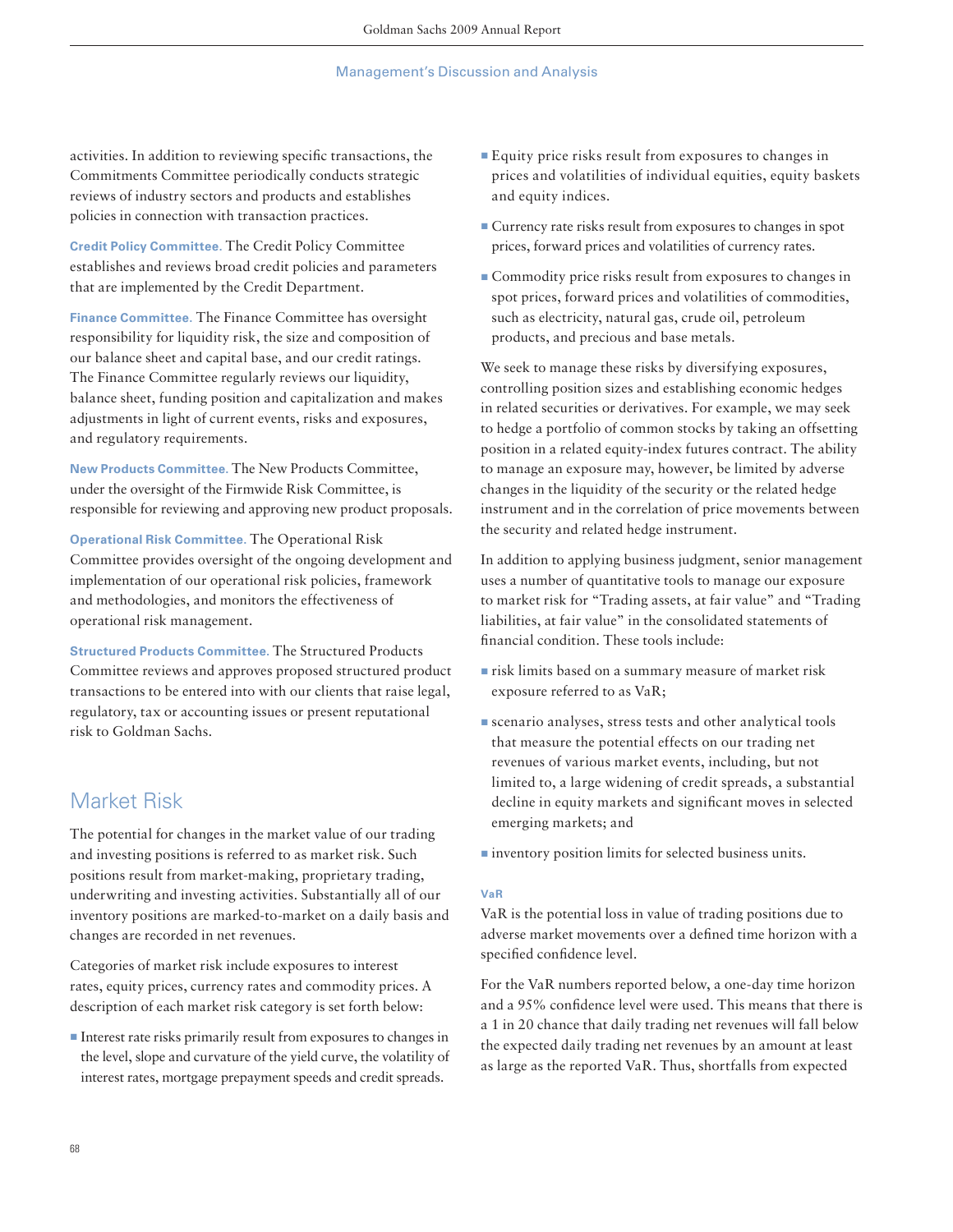trading net revenues on a single trading day greater than the reported VaR would be anticipated to occur, on average, about once a month. Shortfalls on a single day can exceed reported VaR by significant amounts. Shortfalls can also occur more frequently or accumulate over a longer time horizon such as a number of consecutive trading days.

The modeling of the risk characteristics of our trading positions involves a number of assumptions and approximations. While we believe that these assumptions and approximations are reasonable, there is no standard methodology for estimating VaR, and different assumptions and/or approximations could produce materially different VaR estimates.

We use historical data to estimate our VaR and, to better reflect current asset volatilities, we generally weight historical data to give greater importance to more recent observations. Given its reliance on historical data, VaR is most effective in estimating risk exposures in markets in which there are no sudden fundamental changes or shifts in market conditions. An inherent limitation of VaR is that the distribution of past changes in market risk factors may not produce accurate predictions of future market risk. Different VaR methodologies and distributional assumptions could produce a materially different VaR. Moreover, VaR calculated for a one-day time horizon does not fully capture the market risk of positions that cannot be liquidated or offset with hedges within one day.

The following tables set forth the daily VaR:

#### **Average Daily VaR**(1)

| (in millions)                         | Year Ended              |                  |                  |  |  |
|---------------------------------------|-------------------------|------------------|------------------|--|--|
| <b>Risk Categories</b>                | <b>December</b><br>2009 | November<br>2008 | November<br>2007 |  |  |
| Interest rates                        | \$176                   | \$142            | \$85             |  |  |
| Equity prices                         | 66                      | 72               | 100              |  |  |
| Currency rates                        | 36                      | 30               | 23               |  |  |
| Commodity prices                      | 36                      | 44               | 26               |  |  |
| Diversification effect <sup>(2)</sup> | (96)                    | (108)            | (96)             |  |  |
| Total                                 | \$218                   | \$180            | \$138            |  |  |

(1) Certain portfolios and individual positions are not included in VaR, where VaR is not the most appropriate measure of risk (e.g., due to transfer restrictions and/or illiquidity). See "— Other Market Risk Measures" below.

(2) Equals the difference between total VaR and the sum of the VaRs for the four risk categories. This effect arises because the four market risk categories are not perfectly correlated.

Our average daily VaR increased to \$218 million in 2009 from \$180 million in 2008, principally due to an increase in the interest rates category and a reduction in the diversification benefit across risk categories, partially offset by a decrease in the commodity prices category. The increase in interest rates was primarily due to wider spreads. The decrease in commodity prices was primarily due to lower energy prices.

Our average daily VaR increased to \$180 million in 2008 from \$138 million in 2007, principally due to increases in the interest rate, commodity price and currency rate categories, partially offset by a decrease in the equity prices category. The increase in interest rates was primarily due to higher levels of volatility and wider spreads, partially offset by position reductions, and the increases in commodity prices and currency rates were primarily due to higher levels of volatility. The decrease in equity prices was principally due to position reductions, partially offset by higher levels of volatility.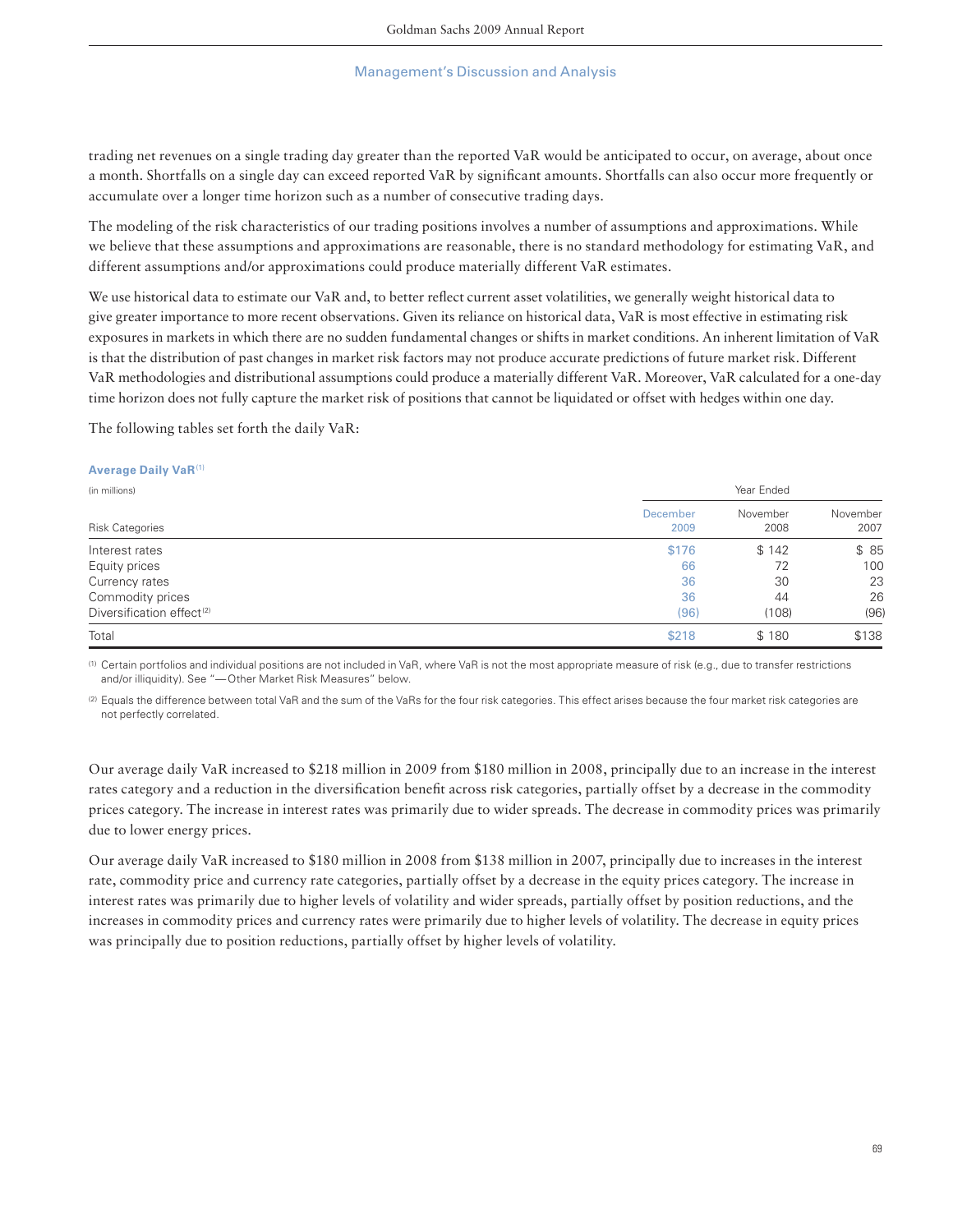VaR excludes the impact of changes in counterparty and our own credit spreads on derivatives as well as changes in our own credit spreads on unsecured borrowings for which the fair value option was elected. The estimated sensitivity of our net revenues to a one basis point increase in credit spreads (counterparty and our own) on derivatives was a \$1 million loss as of December 2009. In addition, the estimated sensitivity of our net revenues to a one basis point increase in our own credit spreads on unsecured borrowings for which the fair value option was elected was an \$8 million gain (including hedges) as of December 2009.

#### **Daily VaR** (1)

| (in millions)                         |                 | As of    |               |       |
|---------------------------------------|-----------------|----------|---------------|-------|
| <b>Risk Categories</b>                | <b>December</b> | November | December 2009 |       |
|                                       | 2009            | 2008     | High          | Low   |
| Interest rates                        | \$122           | \$228    | \$252         | \$111 |
| Equity prices                         | 99              | 38       | 123           | 32    |
| Currency rates                        | 21              | 36       | 61            | 20    |
| Commodity prices                      | 33              | 33       | 59            | 18    |
| Diversification effect <sup>(2)</sup> | (122)           | (91)     |               |       |
| Total                                 | \$153           | \$244    | \$285         | \$153 |

(1) Certain portfolios and individual positions are not included in VaR, where VaR is not the most appropriate measure of risk (e.g., due to transfer restrictions and/or illiquidity). See "— Other Market Risk Measures" below.

(2) Equals the difference between total VaR and the sum of the VaRs for the four risk categories. This effect arises because the four market risk categories are not perfectly correlated.

Our daily VaR decreased to \$153 million as of December 2009 from \$244 million as of November 2008, due to a decrease in the interest rate and currency rate categories as well as an increase in the diversification benefit across risk categories, partially offset by an increase in the equity prices category. The decrease in interest rates was principally due to lower market volatilities, tighter spreads and lower levels of exposure. The decrease in currency rates was primarily due to lower market volatilities. The increase in equity prices was primarily due to higher levels of exposure.

The following chart presents our daily VaR during 2009:

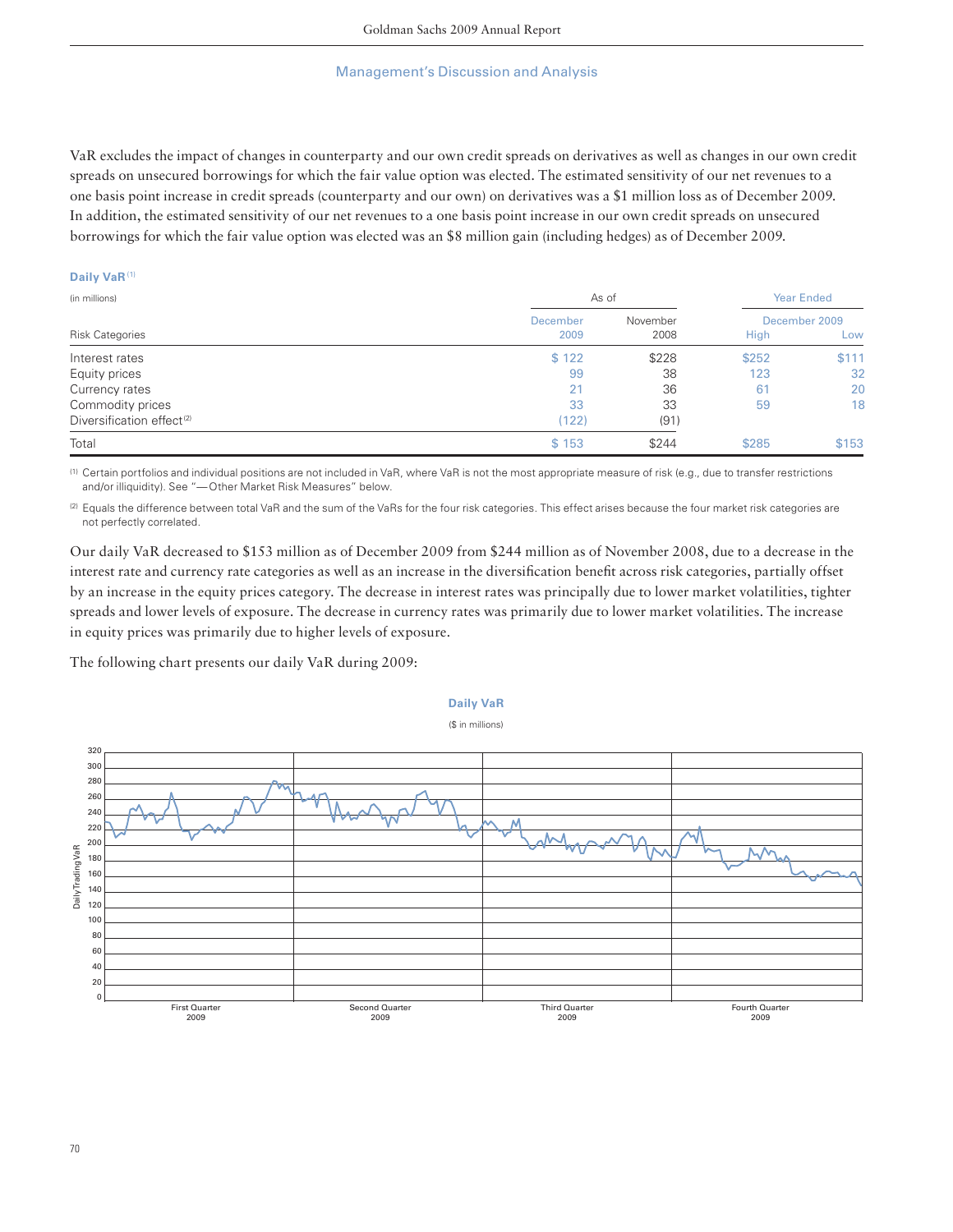### **TRADING NET REVENUES DISTRIBUTION**

The following chart sets forth the frequency distribution of our daily trading net revenues for substantially all inventory positions included in VaR for the year ended December 2009:



As part of our overall risk control process, daily trading net revenues are compared with VaR calculated as of the end of the prior business day. Trading losses incurred on a single day did not exceed our 95% one-day VaR during 2009. Trading losses incurred on a single day exceeded our 95% one-day VaR on 13 occasions during 2008.

## **OTHER MARKET RISK MEASURES**

Certain portfolios and individual positions are not included in VaR, where VaR is not the most appropriate measure of risk (e.g., due to transfer restrictions and/or illiquidity). The market risk related to our investment in the ordinary shares of ICBC, excluding interests held by investment funds managed by Goldman Sachs, is measured by estimating the potential reduction in net revenues associated with a 10% decline in the ICBC ordinary share price. The market risk related to the remaining positions is measured by estimating the potential reduction in net revenues associated with a 10% decline in asset values.

The sensitivity analyses for these equity and debt positions in the FICC and Equities components of our Trading and Principal Investments segment and equity, debt (primarily mezzanine instruments) and real estate positions in the Principal Investments component of our Trading and Principal Investments segment are measured by the impact of a decline in the asset values (including the impact of leverage in the underlying investments for real estate positions in the Principal Investments component) of such positions. The fair value of the underlying positions may be impacted by recent third-party investments or pending transactions, third-party independent appraisals, transactions in similar instruments, valuation multiples and public comparables, and changes in financial ratios or cash flows.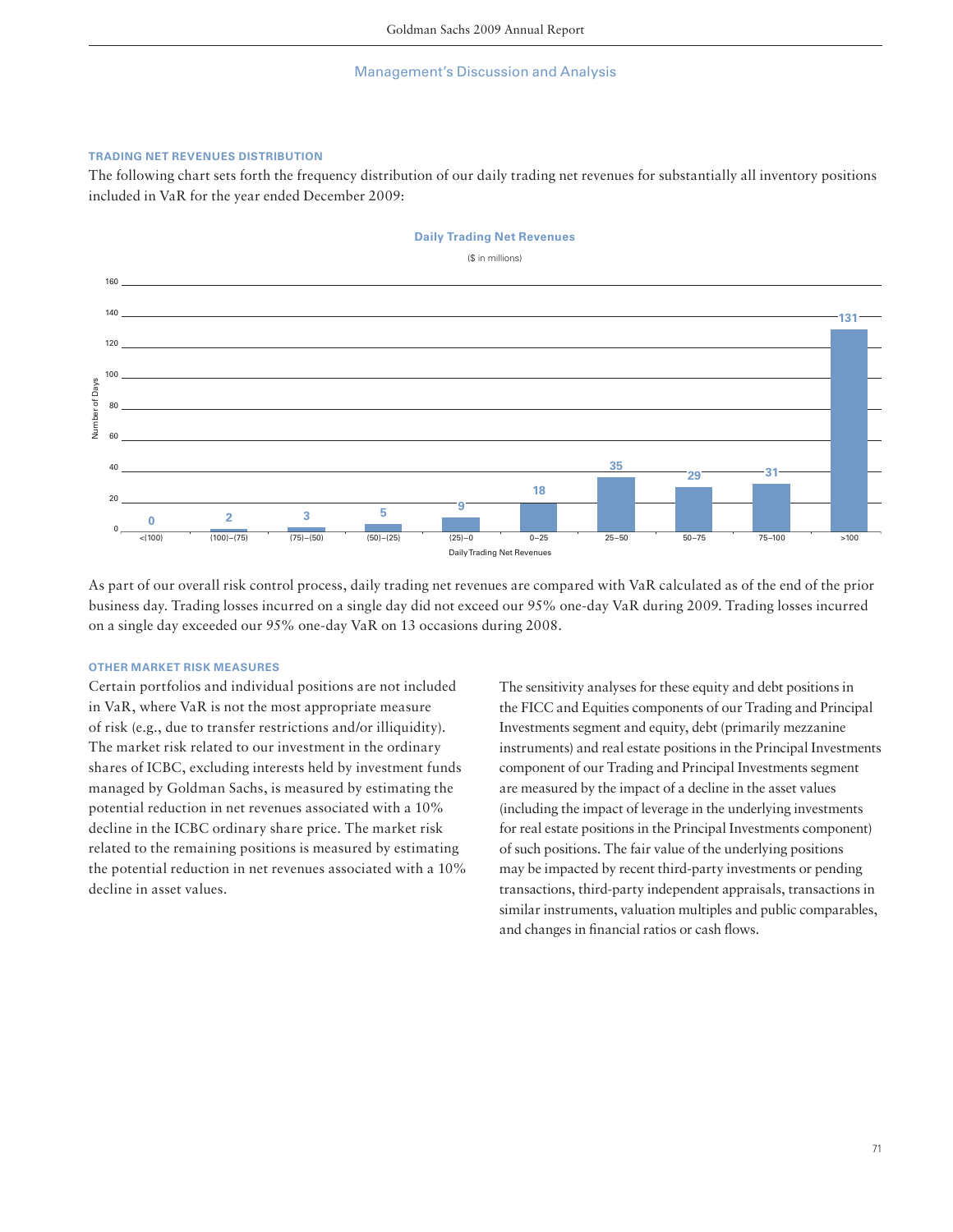The following table sets forth market risk for positions not included in VaR. These measures do not reflect diversification benefits across asset categories and, given the differing likelihood of the potential declines in asset categories, these measures have not been aggregated:

| <b>Asset Categories</b>              | 10% Sensitivity Measure   |                  | 10% Sensitivity  |  |  |
|--------------------------------------|---------------------------|------------------|------------------|--|--|
|                                      |                           | Amount as of     |                  |  |  |
|                                      |                           | December<br>2009 | November<br>2008 |  |  |
|                                      |                           | (in millions)    |                  |  |  |
| FICC and Equities <sup>(1)</sup>     |                           |                  |                  |  |  |
| Equity <sup>(2)</sup>                | Underlying asset value    | S.<br>616        | \$<br>790        |  |  |
| $Debt^{(3)}$                         | Underlying asset value    | 431              | 808              |  |  |
| Principal Investments <sup>(4)</sup> |                           |                  |                  |  |  |
| <b>ICBC</b>                          | ICBC ordinary share price | 298              | 202              |  |  |
| Other Equity <sup>(5)</sup>          | Underlying asset value    | 1,001            | 1,155            |  |  |
| $Debt^{(6)}$                         | Underlying asset value    | 947              | 694              |  |  |
| Real Estate <sup>(7)</sup>           | Underlying asset value    | 690              | 1,330            |  |  |

(1) In addition to the positions in these portfolios, which are accounted for at fair value, we make investments accounted for under the equity method and we also make direct investments in real estate, both of which are included in "Other assets" in the consolidated statements of financial condition. Direct investments in real estate are accounted for at cost less accumulated depreciation. See Note 12 to the consolidated financial statements for information on "Other assets."

<sup>(2)</sup> Relates to private and restricted public equity securities held within the FICC and Equities components of our Trading and Principal Investments segment.

(3) Primarily relates to acquired portfolios of distressed loans (primarily backed by commercial and residential real estate collateral), loans backed by commercial real estate, and corporate debt held within the FICC component of our Trading and Principal Investments segment.

(4) Represents investments included within the Principal Investments component of our Trading and Principal Investments segment.

(5) Primarily relates to interests in our merchant banking funds that invest in corporate equities.

(6) Primarily relates to interests in our merchant banking funds that invest in corporate mezzanine debt instruments.

(7) Primarily relates to interests in our merchant banking funds that invest in real estate. Such funds typically employ leverage as part of the investment strategy. This sensitivity measure is based on our percentage ownership of the underlying asset values in the funds and unfunded commitments to the funds.

The decrease in our 10% sensitivity measures as of

December 2009 from November 2008 for debt and equity positions in the FICC and Equities components of our Trading and Principal Investments segment was primarily due to decreases in the fair value of the portfolios as well as due to dispositions. The decrease in our 10% sensitivity measure for equity positions in our Principal Investments component was primarily due to dispositions. The increase in our 10% sensitivity measure for debt positions in our Principal Investments component was primarily due to new investment activity. The decrease in our 10% sensitivity measure for real estate positions in our Principal Investments component was primarily due to a decrease in the fair value of the portfolio.

In addition to the positions included in VaR and the other risk measures described above, as of December 2009, we held approximately \$10.70 billion of financial instruments in our bank and insurance subsidiaries, primarily consisting of \$5.12 billion of money market instruments, \$1.25 billion of government and U.S. federal agency obligations, \$2.78 billion of corporate debt securities and other debt obligations, and \$1.31 billion of mortgage and other asset-backed loans and securities. As of November 2008, we held approximately

\$10.39 billion of financial instruments in our bank and insurance subsidiaries, primarily consisting of \$2.86 billion of money market instruments, \$3.08 billion of government and U.S. federal agency obligations, \$2.87 billion of corporate debt securities and other debt obligations, and \$1.22 billion of mortgage and other asset-backed loans and securities. In addition, as of December 2009 and November 2008, we held commitments and loans under the William Street credit extension program. See Note 8 to the consolidated financial statements for further information regarding our William Street credit extension program.

# Credit Risk

Credit risk represents the loss that we would incur if a counterparty or an issuer of securities or other instruments we hold fails to perform under its contractual obligations to us, or upon a deterioration in the credit quality of third parties whose securities or other instruments, including OTC derivatives, we hold. Our exposure to credit risk principally arises through our trading, investing and financing activities. To reduce our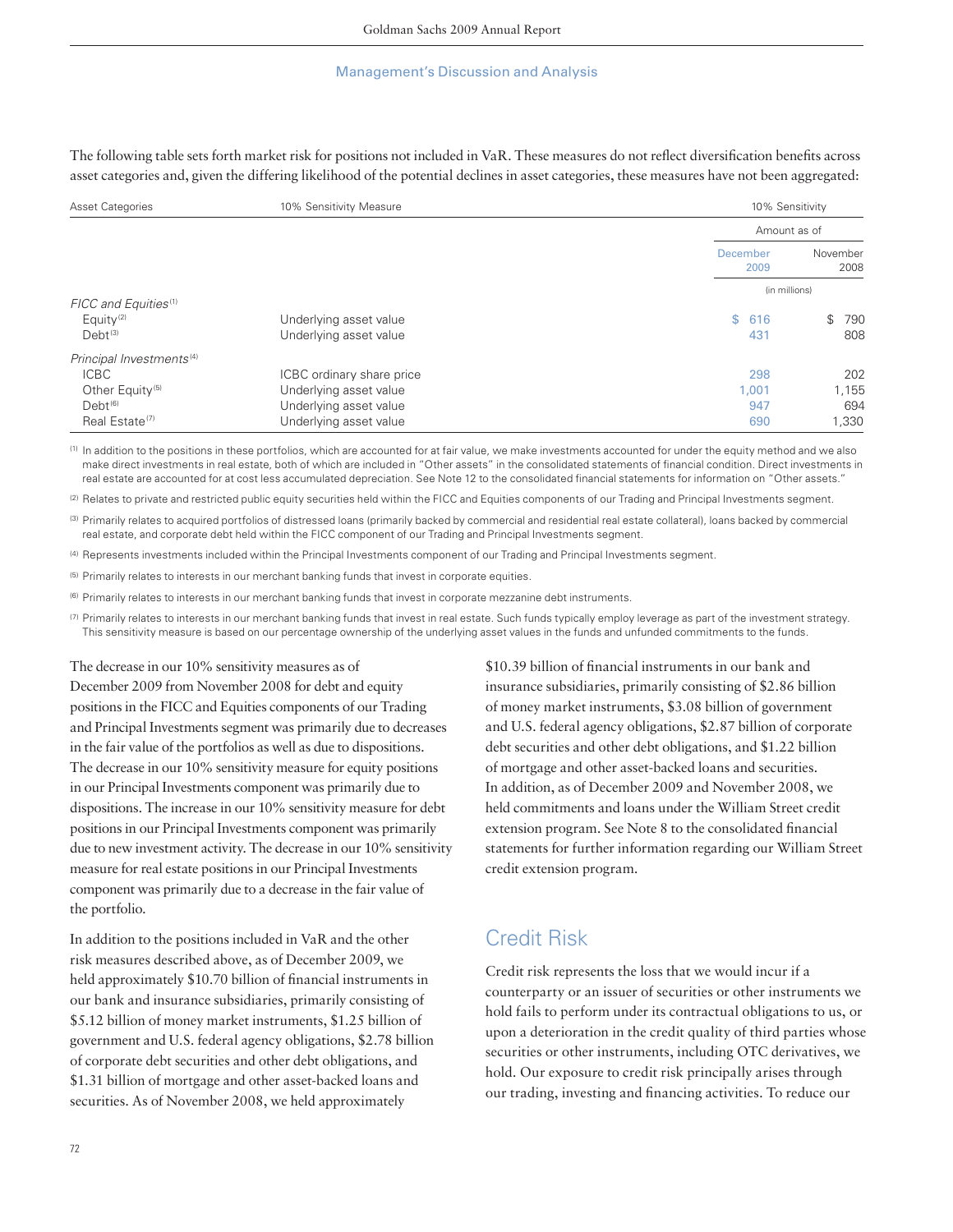credit exposures, we seek to enter into netting agreements with counterparties that permit us to offset receivables and payables with such counterparties. In addition, we attempt to further reduce credit risk with certain counterparties by (i) entering into agreements that enable us to obtain collateral from a counterparty on an upfront or contingent basis, (ii) seeking third-party guarantees of the counterparty's obligations, and/or (iii) transferring our credit risk to third parties using credit derivatives and/or other structures and techniques.

To measure and manage our credit exposures, we use a variety of tools, including credit limits referenced to current exposure and potential exposure. Potential exposure is an estimate of exposure, within a specified confidence level, that could be outstanding over the life of a transaction based on market movements. In addition, as part of our market risk management process, for positions measured by changes in credit spreads, we use VaR and other sensitivity measures. To supplement our primary credit exposure measures, we also use scenario analyses, such as credit spread widening scenarios, stress tests and other quantitative tools.

Our global credit management systems monitor credit exposure to individual counterparties and on an aggregate basis to counterparties and their subsidiaries. These systems also provide management, including the Firmwide Risk and Credit Policy Committees, with information regarding credit risk by product, industry sector, country and region.

While our activities expose us to many different industries and counterparties, we routinely execute a high volume of transactions with counterparties in the financial services industry, including brokers and dealers, commercial banks, clearing houses, exchanges and investment funds. This has resulted in significant credit concentration with respect to this industry. In the ordinary course of business, we may also be subject to a concentration of credit risk to a particular counterparty, borrower or issuer, including sovereign issuers, or to a particular clearing house or exchange.

As of December 2009 and November 2008, we held \$83.83 billion (10% of total assets) and \$53.98 billion (6% of total assets), respectively, of U.S. government and federal agency obligations included in "Trading assets, at fair value" and "Cash and securities segregated for regulatory and other purposes" in the consolidated statements of financial condition. As of December 2009 and November 2008, we held \$38.61 billion (5% of total assets) and \$21.13 billion (2% of total assets), respectively, of other sovereign obligations, principally consisting of securities issued by the

governments of the United Kingdom and Japan. In addition, as of December 2009 and November 2008, \$87.63 billion and \$126.27 billion of our securities purchased under agreements to resell and securities borrowed (including those in "Cash and securities segregated for regulatory and other purposes"), respectively, were collateralized by U.S. government and federal agency obligations. As of December 2009 and November 2008, \$77.99 billion and \$65.37 billion of our securities purchased under agreements to resell and securities borrowed, respectively, were collateralized by other sovereign obligations, principally consisting of securities issued by the governments of Germany, the United Kingdom and Japan. As of December 2009 and November 2008, we did not have credit exposure to any other counterparty that exceeded 2% of our total assets.

# **Derivatives**

Derivative contracts are instruments, such as futures, forwards, swaps or option contracts, that derive their value from underlying assets, indices, reference rates or a combination of these factors. Derivative instruments may be privately negotiated contracts, which are often referred to as OTC derivatives, or they may be listed and traded on an exchange.

Substantially all of our derivative transactions are entered into to facilitate client transactions, to take proprietary positions or as a means of risk management. In addition to derivative transactions entered into for trading purposes, we enter into derivative contracts to manage currency exposure on our net investment in non-U.S. operations and to manage the interest rate and currency exposure on our long-term borrowings and certain short-term borrowings.

Derivatives are used in many of our businesses, and we believe that the associated market risk can only be understood relative to all of the underlying assets or risks being hedged, or as part of a broader trading strategy. Accordingly, the market risk of derivative positions is managed together with our nonderivative positions.

The fair value of our derivative contracts is reflected net of cash paid or received pursuant to credit support agreements and is reported on a net-by-counterparty basis in our consolidated statements of financial condition when we believe a legal right of setoff exists under an enforceable netting agreement. For an OTC derivative, our credit exposure is directly with our counterparty and continues until the maturity or termination of such contract.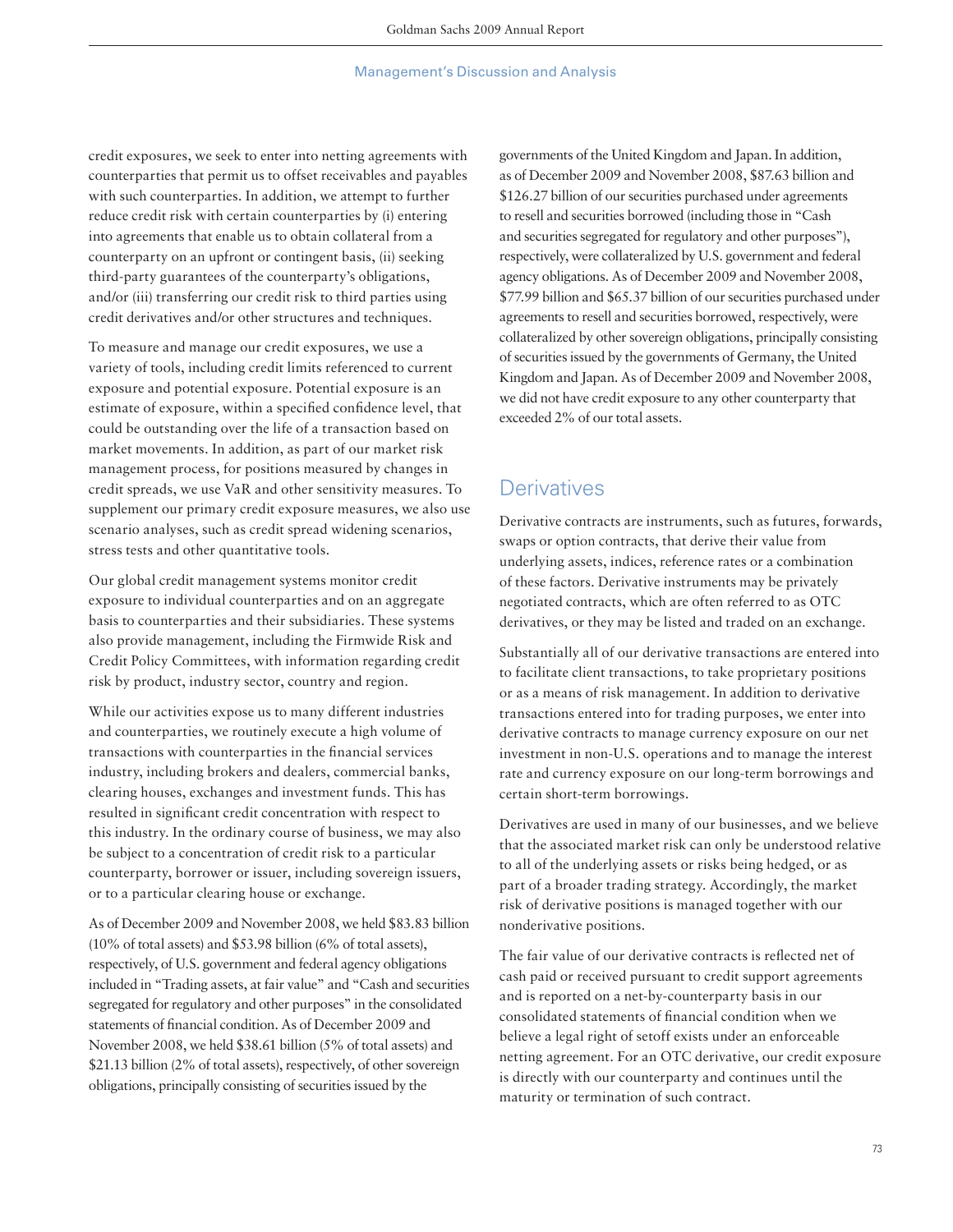The following tables set forth the fair values of our OTC derivative assets and liabilities by tenor and by product type or credit rating. Tenor is based on expected duration for mortgage-related credit derivatives and generally on remaining contractual maturity for other derivatives. For option contracts that require settlement by delivery of an underlying derivative instrument, the tenor is generally classified based upon the maturity date of the underlying derivative instrument. In those instances where the underlying instrument does not have a maturity date or either counterparty has the right to settle in cash, the tenor is generally based upon the option expiration date.

The following tables set forth the fair values of our OTC derivative assets and liabilities by product type and by tenor.

| <b>OTC Derivatives</b>                                                          |                           |                  |                   |                        |                         |  |  |
|---------------------------------------------------------------------------------|---------------------------|------------------|-------------------|------------------------|-------------------------|--|--|
| (in millions)                                                                   | As of December 2009       |                  |                   |                        |                         |  |  |
| Assets                                                                          | $0 - 12$<br><b>Months</b> | $1 - 5$<br>Years | $5 - 10$<br>Years | 10 Years<br>or Greater | <b>Total</b>            |  |  |
| Product Type                                                                    |                           |                  |                   |                        |                         |  |  |
| Interest rates                                                                  | \$14,266                  | \$37,146         | \$25,608          | \$37,721               | \$114,741               |  |  |
| Credit derivatives                                                              | 5,743                     | 20,465           | 11,497            | 6,281                  | 43,986                  |  |  |
| Currencies                                                                      | 9,870                     | 12,789           | 6,408             | 6,955                  | 36,022                  |  |  |
| Commodities                                                                     | 6,201                     | 7,546            | 521               | 41                     | 14,309                  |  |  |
| Equities                                                                        | 6,742                     | 8,818            | 4,920             | 2,350                  | 22,830                  |  |  |
| Netting across product types <sup>(1)</sup>                                     | (3,480)                   | (6, 256)         | (3,047)           | (1,399)                | (14, 182)               |  |  |
| Subtotal                                                                        | \$39,342(4)               | \$80,508         | \$45,907          | \$51,949               | \$217,706               |  |  |
| Cross maturity netting <sup>(2)</sup><br>Cash collateral netting <sup>(3)</sup> |                           |                  |                   |                        | (24, 681)<br>(124, 603) |  |  |
| Total                                                                           |                           |                  |                   |                        | \$68,422                |  |  |
| Liabilities                                                                     | $0 - 12$<br><b>Months</b> | $1 - 5$<br>Years | $5 - 10$<br>Years | 10 Years<br>or Greater | <b>Total</b>            |  |  |
|                                                                                 |                           |                  |                   |                        |                         |  |  |
| Product Type                                                                    |                           |                  |                   |                        |                         |  |  |
| Interest rates                                                                  | \$7,042                   | \$12,831         | \$11,421          | \$12,518               | 43,812<br>\$            |  |  |
| Credit derivatives<br>Currencies                                                | 2,487                     | 7,168            | 2,356             | 2,116                  | 14,127                  |  |  |
| Commodities                                                                     | 12,202<br>6,922           | 4,003<br>7,161   | 2,789<br>1,157    | 2,132<br>846           | 21,126<br>16,086        |  |  |
| Equities                                                                        | 4,213                     | 3,746            | 3,371             | 586                    | 11,916                  |  |  |
| Netting across product types <sup>(1)</sup>                                     | (3,480)                   | (6, 256)         | (3,047)           | (1, 399)               | (14, 182)               |  |  |
|                                                                                 |                           |                  |                   |                        |                         |  |  |
| Subtotal                                                                        | \$29,386(4)               | \$28,653         | \$18,047          | \$16,799               | \$<br>92,885            |  |  |
| Cross maturity netting <sup>(2)</sup><br>Cash collateral netting <sup>(3)</sup> |                           |                  |                   |                        | (24, 681)<br>(14, 743)  |  |  |
| Total                                                                           |                           |                  |                   |                        | $\mathbb{S}$<br>53,461  |  |  |

(1) Represents the netting of receivable balances with payable balances for the same counterparty across product types within a tenor category, pursuant to enforceable netting agreements. Receivable and payable balances with the same counterparty in the same product type and tenor category are netted within such product type and tenor category, where appropriate.

(2) Represents the netting of receivable balances with payable balances for the same counterparty across tenor categories, pursuant to enforceable netting agreements.

(3) Represents the netting of cash collateral received and posted on a counterparty basis pursuant to credit support agreements.

(4) Includes fair values of OTC derivative assets and liabilities, maturing within six months, of \$21.60 billion and \$18.08 billion, respectively.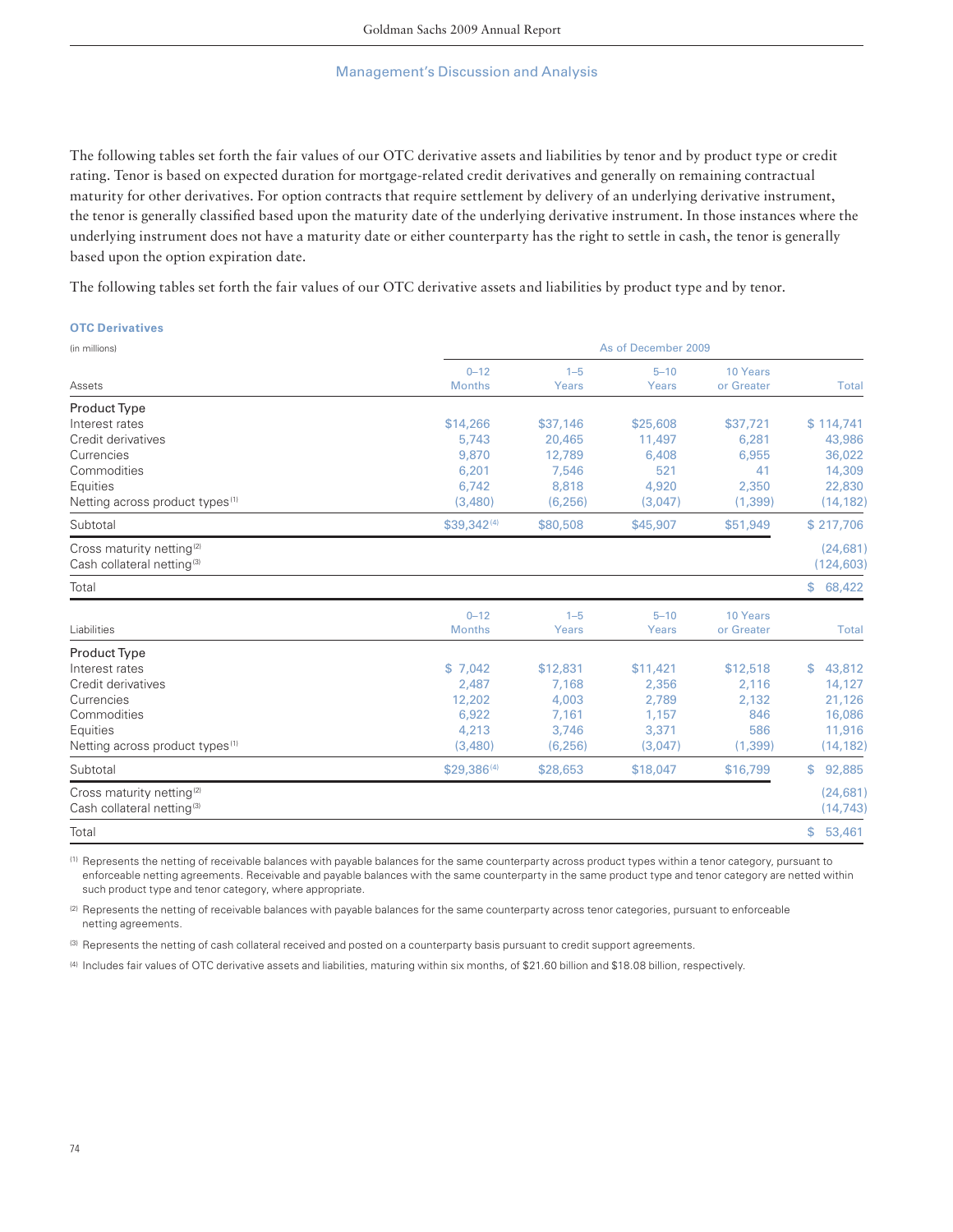### **OTC Derivatives**

| (in millions)                                                                   | As of November 2008     |                  |                   |                        |                         |  |  |
|---------------------------------------------------------------------------------|-------------------------|------------------|-------------------|------------------------|-------------------------|--|--|
| Assets                                                                          | $0 - 12$<br>Months      | $1 - 5$<br>Years | $5 - 10$<br>Years | 10 Years<br>or Greater | Total                   |  |  |
| Product Type                                                                    |                         |                  |                   |                        |                         |  |  |
| Interest rates                                                                  | \$10,530                | \$38,918         | \$35,196          | \$48,008               | \$132,652               |  |  |
| Credit derivatives                                                              | 19,866                  | 30,235           | 27,410            | 8,907                  | 86,418                  |  |  |
| Currencies                                                                      | 28,148                  | 12,259           | 6,102             | 4,440                  | 50,949                  |  |  |
| Commodities                                                                     | 14,857                  | 12,404           | 1,177             | 618                    | 29,056                  |  |  |
| Equities                                                                        | 10,520                  | 7,614            | 5,083             | 3,901                  | 27,118                  |  |  |
| Netting across product types <sup>(1)</sup>                                     | (4, 736)                | (9,316)          | (5,864)           | (2,826)                | (22, 742)               |  |  |
| Subtotal                                                                        | $$79,185^{(4)}$         | \$92,114         | \$69,104          | \$63,048               | \$303,451               |  |  |
| Cross maturity netting <sup>(2)</sup><br>Cash collateral netting <sup>(3)</sup> |                         |                  |                   |                        | (42, 118)<br>(137, 160) |  |  |
| Total                                                                           |                         |                  |                   |                        | \$124,173               |  |  |
|                                                                                 | $0 - 12$                | $1 - 5$          | $5 - 10$          | 10 Years               |                         |  |  |
| Liabilities                                                                     | Months                  | Years            | Years             | or Greater             | Total                   |  |  |
| Product Type                                                                    |                         |                  |                   |                        |                         |  |  |
| Interest rates                                                                  | \$7,465                 | \$15,150         | \$14,160          | \$27,908               | \$<br>64,683            |  |  |
| Credit derivatives                                                              | 8,943                   | 23,603           | 13,259            | 2,242                  | 48,047                  |  |  |
| Currencies                                                                      | 29,233                  | 13,911           | 4,244             | 2,411                  | 49,799                  |  |  |
| Commodities                                                                     | 12,884                  | 10,359           | 1,577             | 483                    | 25,303                  |  |  |
| Equities                                                                        | 11,381                  | 2,038            | 5,533             | 1,433                  | 20,385                  |  |  |
| Netting across product types <sup>(1)</sup>                                     | (4,736)                 | (9,316)          | (5,864)           | (2,826)                | (22, 742)               |  |  |
| Subtotal                                                                        | \$65,170 <sup>(4)</sup> | \$55,745         | \$32,909          | \$31,651               | \$185,475               |  |  |
| Cross maturity netting <sup>(2)</sup><br>Cash collateral netting <sup>(3)</sup> |                         |                  |                   |                        | (42, 118)<br>(34,009)   |  |  |
| Total                                                                           |                         |                  |                   |                        | \$109,348               |  |  |

(1) Represents the netting of receivable balances with payable balances for the same counterparty across product types within a tenor category, pursuant to enforceable netting agreements. Receivable and payable balances with the same counterparty in the same product type and tenor category are netted within such product type and tenor category, where appropriate.

(2) Represents the netting of receivable balances with payable balances for the same counterparty across tenor categories, pursuant to enforceable netting agreements.

(3) Represents the netting of cash collateral received and posted on a counterparty basis pursuant to credit support agreements.

(4) Includes fair values of OTC derivative assets and liabilities, maturing within six months, of \$54.68 billion and \$51.16 billion, respectively.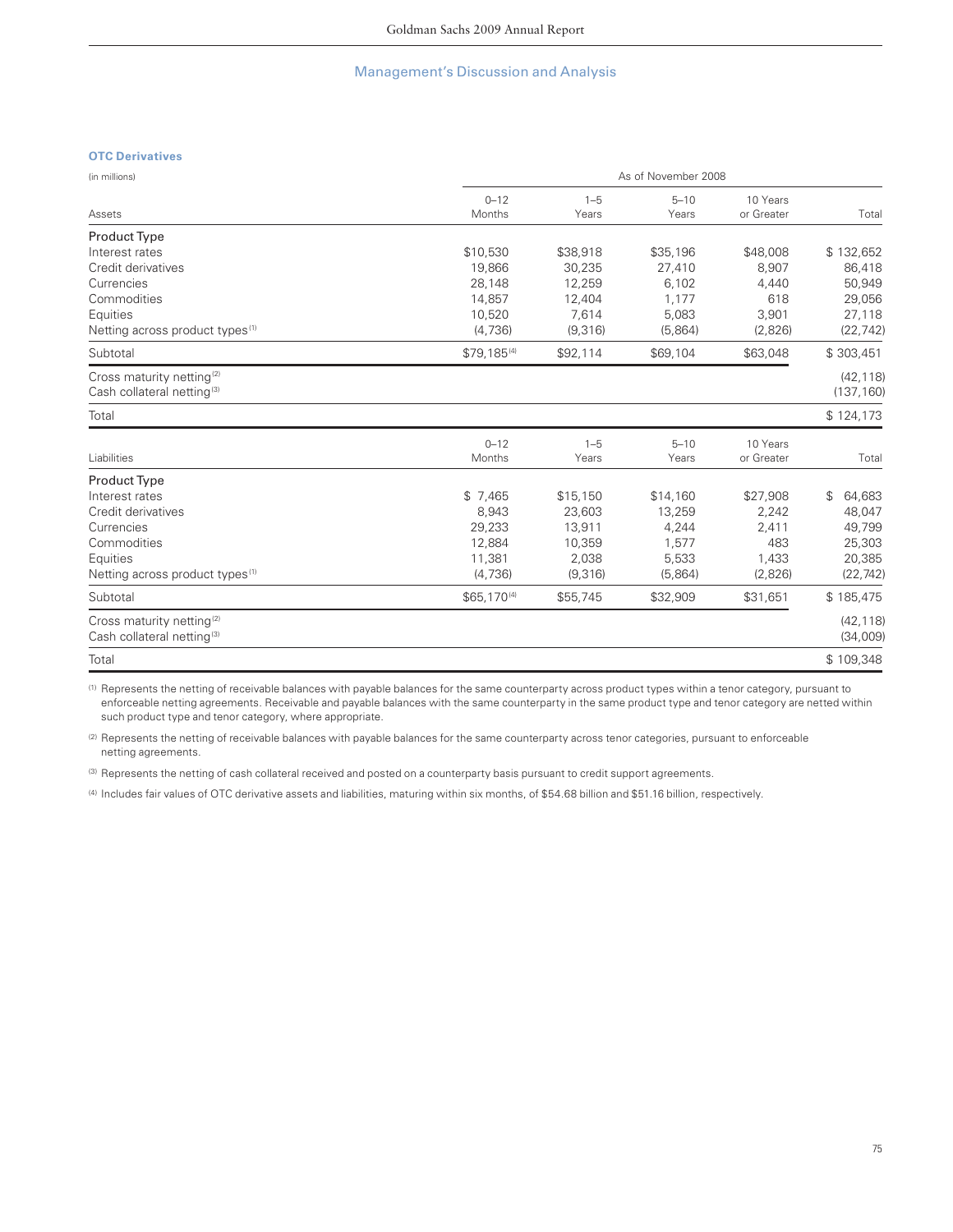The following tables set forth the distribution, by credit rating, of our exposure with respect to OTC derivatives by tenor, both before and after consideration of the effect of collateral and netting agreements. The categories shown reflect our internally determined public rating agency equivalents:

#### **OTC Derivative Credit Exposure**

| (in millions)                      | As of December 2009       |                  |                   |                        |           |                        |                  |                                  |
|------------------------------------|---------------------------|------------------|-------------------|------------------------|-----------|------------------------|------------------|----------------------------------|
| <b>Credit Rating</b><br>Equivalent | $0 - 12$<br><b>Months</b> | $1 - 5$<br>Years | $5 - 10$<br>Years | 10 Years<br>or Greater | Total     | Netting <sup>(2)</sup> | Exposure         | Exposure<br>Net of<br>Collateral |
| AAA/Aaa                            | \$2.020                   | \$3,157          | \$3.507           | \$2.567                | \$11.251  | (5,603)<br>\$          | \$5,648          | \$5,109                          |
| AA/Aa2                             | 5.285                     | 10.745           | 7.090             | 8,954                  | 32,074    | (19.653)               | 12,421           | 8,735                            |
| A/A2                               | 22,707                    | 47,891           | 30,267            | 31,203                 | 132,068   | (107.942)              | 24,126           | 20,111                           |
| BBB/Baa2                           | 4.402                     | 8,300            | 3.024             | 7,830                  | 23,556    | (11.064)               | 12,492           | 6,202                            |
| BB/Ba2 or lower                    | 4.444                     | 9,438            | 1.735             | 1.354                  | 16,971    | (4, 914)               | 12,057           | 7.381                            |
| Unrated                            | 484                       | 977              | 284               | 41                     | 1,786     | (108)                  | 1.678            | 1,161                            |
| Total                              | $$39.342^{(1)}$$          | \$80,508         | \$45,907          | \$51,949               | \$217,706 | \$(149.284)            | $$68,422^{(3)}$$ | \$48,699                         |

| <b>Credit Rating</b><br>Equivalent | As of November 2008       |                  |                   |                        |           |                        |           |                                  |
|------------------------------------|---------------------------|------------------|-------------------|------------------------|-----------|------------------------|-----------|----------------------------------|
|                                    | $0 - 12$<br><b>Months</b> | $1 - 5$<br>Years | $5 - 10$<br>Years | 10 Years<br>or Greater | Total     | Netting <sup>(2)</sup> | Exposure  | Exposure<br>Net of<br>Collateral |
| AAA/Aaa                            | \$5.392                   | \$3.792          | \$6.104           | \$4.652                | \$19.940  | \$<br>(6.583)          | \$13.357  | \$12,269                         |
| AA/Aa2                             | 24.736                    | 32,470           | 30.244            | 19.388                 | 106.838   | (72.709)               | 34.129    | 29,857                           |
| A/A2                               | 24,440                    | 27.578           | 18.657            | 21.704                 | 92.379    | (58.700)               | 33.679    | 28.081                           |
| BBB/Baa2                           | 11.609                    | 16.601           | 8.464             | 14.525                 | 51.199    | (29.209)               | 21.990    | 15.955                           |
| BB/Ba2 or lower                    | 12.264                    | 10.857           | 4.718             | 2.563                  | 30.402    | (12.064)               | 18,338    | 11.755                           |
| Unrated                            | 744                       | 816              | 917               | 216                    | 2.693     | (13)                   | 2,680     | 1,409                            |
| Total                              | $$79.185^{(1)}$           | \$92,114         | \$69,104          | \$63,048               | \$303,451 | \$(179, 278)           | \$124,173 | \$99,326                         |

(1) Includes fair values of OTC derivative assets, maturing within six months, of \$21.60 billion and \$54.68 billion as of December 2009 and November 2008, respectively.

(2) Represents the netting of receivable balances with payable balances for the same counterparty across tenor categories, pursuant to enforceable netting agreements, and the netting of cash collateral received, pursuant to credit support agreements. Receivable and payable balances with the same counterparty in the same tenor category are netted within such tenor category, where appropriate.

(3) The decrease in the fair value of our OTC derivative credit exposure from November 2008 to December 2009 primarily reflects increases in equity prices, tightening credit spreads, and changes in interest and currency rates.

Derivative transactions may also involve legal risks including the risk that they are not authorized or appropriate for a counterparty, that documentation has not been properly executed or that executed agreements may not be enforceable against the counterparty. We attempt to minimize these risks by obtaining advice of counsel on the enforceability of agreements as well as on the authority of a counterparty to effect the derivative transaction. In addition, certain derivative transactions (e.g., credit derivative contracts) involve the risk that we may have difficulty obtaining, or be unable to obtain, the underlying security or obligation in order to satisfy any physical settlement requirement.

# Liquidity and Funding Risk

Liquidity is of critical importance to companies in the financial services sector. Most failures of financial institutions have occurred in large part due to insufficient liquidity. Accordingly, Goldman Sachs has in place a comprehensive set of liquidity and funding policies that are intended to maintain significant flexibility to address both Goldman Sachs-specific and broader industry or market liquidity events. Our principal objective is to be able to fund Goldman Sachs and to enable our core businesses to continue to generate revenues, even under adverse circumstances.

We manage liquidity risk according to the following framework:

**Excess Liquidity.** We maintain substantial excess liquidity to meet a broad range of potential cash outflows in a stressed environment, including financing obligations. The amount of our excess liquidity is based on an internal liquidity model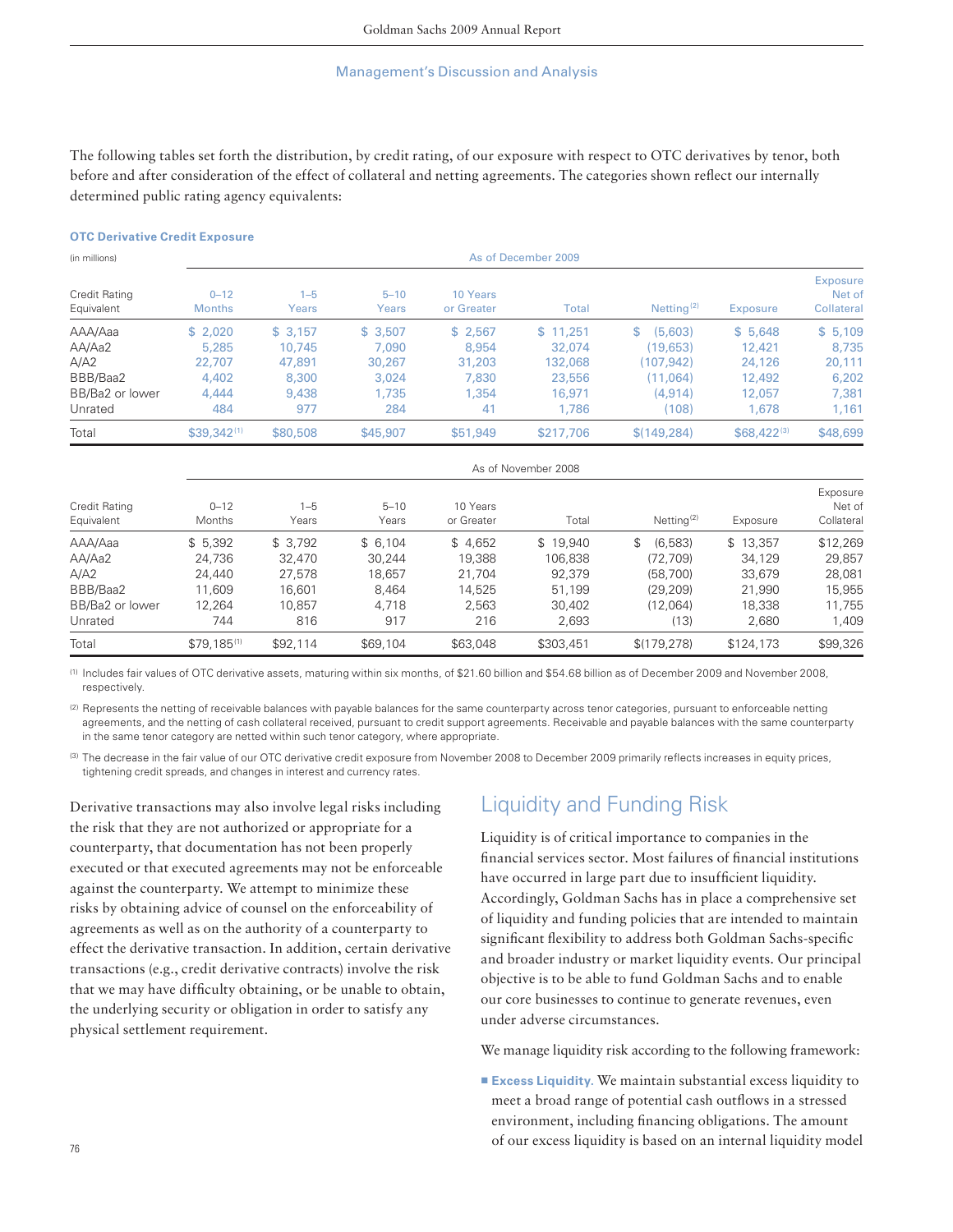together with a qualitative assessment of the condition of the financial markets and of Goldman Sachs.

- Asset-Liability Management. Our funding strategy includes an assessment of the overall characteristics of our assets with respect to their anticipated holding periods and potential illiquidity in a stressed environment. In addition, we manage the maturities and diversity of our secured and unsecured funding liabilities across markets, products and counterparties, and we seek to maintain liabilities of appropriate term relative to our asset base.
- Contingency Funding Plan (CFP). We maintain a CFP to help identify, measure, monitor and mitigate liquidity and funding risk. The CFP considers various risk factors that could occur during a crisis and provides a framework for analyzing and responding to a liquidity crisis.

#### **EXCESS LIQUIDITY**

Our most important liquidity policy is to pre-fund what we estimate will be our potential cash needs during a liquidity crisis and hold such excess liquidity in the form of unencumbered, highly liquid securities that may be sold or pledged to provide same-day liquidity. This "Global Core Excess" is intended to allow us to meet immediate obligations without needing to sell other assets or depend on additional funding from credit-sensitive markets. We believe that this pool of excess liquidity provides us with a resilient source of funds and gives us significant flexibility in managing through a difficult funding environment. Our Global Core Excess reflects the following principles:

- The first days or weeks of a liquidity crisis are the most critical to a company's survival.
- ▪Focus must be maintained on all potential cash and collateral outflows, not just disruptions to financing flows. Our businesses are diverse, and our cash needs are driven by many factors, including market movements, collateral requirements and client commitments, all of which can change dramatically in a difficult funding environment.
- ▪During a liquidity crisis, credit-sensitive funding, including unsecured debt and some types of secured financing agreements, may be unavailable, and the terms or availability of other types of secured financing may change.
- As a result of our policy to pre-fund liquidity that we estimate may be needed in a crisis, we hold more unencumbered securities and have larger debt balances than our businesses would otherwise require. We believe that our liquidity is stronger with greater balances of highly liquid

unencumbered securities, even though it increases our total assets, and our funding costs.

The size of our Global Core Excess is based on an internal liquidity model together with a qualitative assessment of the condition of the financial markets and of Goldman Sachs. Our liquidity model, through which we analyze the consolidated firm as well as our major broker-dealer and bank depository institution subsidiaries, identifies and estimates potential contractual and contingent cash and collateral outflows over a short-term horizon in a liquidity crisis, including, but not limited to:

- upcoming maturities of unsecured long-term debt, promissory notes, commercial paper, term deposits and other unsecured funding products;
- **p** potential buybacks of a portion of our outstanding unsecured funding;
- **p** potential withdrawals of client deposits in our banking entities;
- **a** adverse changes in the terms of, or the inability to refinance, secured funding trades with upcoming maturities, reflecting, among other factors, the quality of the underlying collateral and counterparty concentration;
- outflows of cash or collateral associated with the impact of market moves on our OTC derivatives, listed derivatives and securities and loans pledged as collateral for financing transactions;
- other outflows of cash or collateral related to derivatives, including the impact of trade terminations, collateral substitutions, collateral disputes, collateral calls or termination payments (in the event of a two-notch downgrade in our credit ratings), collateral that has not been called by counterparties but is available to them, or additional margin that could be requested by exchanges or clearing houses in a stressed environment;
- **p** potential liquidity outflows associated with our prime brokerage business, including those related to customer credit balances;
- ▪draws on our unfunded commitments not supported by William Street Funding Corporation<sup>(1)</sup>, with draw assumptions varying in magnitude reflecting, among other things, the type of commitment and counterparty, and
- $\blacksquare$  other upcoming cash outflows, such as tax and other large payments.

<sup>(1)</sup> The Global Core Excess excludes liquid assets of \$4.31 billion held separately by William Street Funding Corporation. See Note 8 to the consolidated financial statements for further information regarding the William Street credit extension program.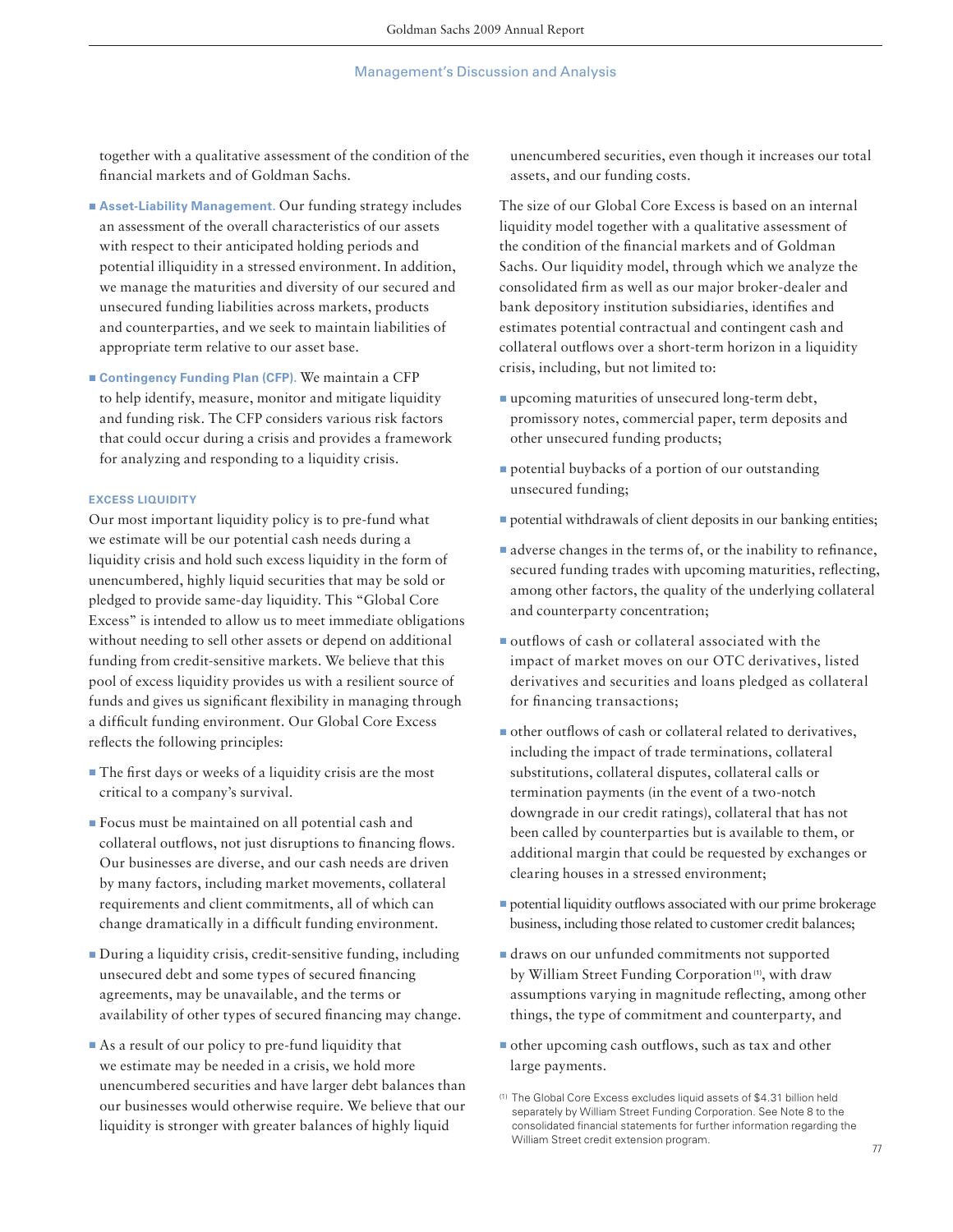The following table sets forth the average loan value of the securities (the estimated amount of cash that would be advanced by counterparties against these securities), as well as certain overnight cash deposits that are included in our Global Core Excess:

|                                                        | Year Ended          |                    |  |
|--------------------------------------------------------|---------------------|--------------------|--|
| (in millions)                                          | December<br>2009    | November<br>2008   |  |
| U.S. dollar-denominated<br>Non-U.S. dollar-denominated | \$120,970<br>45,404 | \$78,048<br>18.677 |  |
| <b>Total Global Core Excess</b>                        | \$166,374           | \$96,725           |  |

The U.S. dollar-denominated excess is comprised of only unencumbered U.S. government securities, U.S. agency securities and highly liquid U.S. agency mortgage-backed securities, all of which are eligible as collateral in Federal Reserve open market operations, as well as certain overnight cash deposits. Our non-U.S. dollar-denominated excess is comprised of only unencumbered French, German, United Kingdom and Japanese government bonds and certain overnight cash deposits in highly liquid currencies. We strictly limit our Global Core Excess to this narrowly defined list of securities and cash because we believe they are highly liquid, even in a difficult funding environment. We do not believe that other potential sources of excess liquidity, such as lowerquality unencumbered securities or committed credit facilities, are as reliable in a liquidity crisis.

We maintain our Global Core Excess to enable us to meet current and potential liquidity requirements of our parent company, Group Inc., and all of its subsidiaries. The Global Core Excess is held at Group Inc. and our major brokerdealer and bank depository institution subsidiaries. Each of these entities has its own liquidity model and funding risk management framework with separate excess liquidity pools intended to meet potential outflows in each entity in a stressed environment. Liquidity held in each of these subsidiaries is assumed to be usable only by that entity for the purpose of meeting its liquidity requirements. Subsidiary liquidity is not available to Group Inc. unless legally provided for and assuming no additional regulatory, tax or other restrictions.

In addition to our Global Core Excess, we have a significant amount of other unencumbered securities as a result of our business activities. These assets include other government bonds, high-grade money market securities, corporate bonds and marginable equities. We do not include these securities in our Global Core Excess.

In reporting our Global Core Excess and other unencumbered assets, we use loan values that are based on stress-scenario borrowing capacity and we regularly review these assumptions asset class by asset class. The estimated aggregate loan value of our Global Core Excess, cash deposits not included in the Global Core Excess and our other unencumbered assets averaged \$210.48 billion and \$163.41 billion for the years ended December 2009 and November 2008, respectively.

### **ASSET-LIABILITY MANAGEMENT**

**Assets.** We seek to maintain a liquid balance sheet and substantially all of our inventory is marked-to-market daily. We impose balance sheet limits for each business and utilize aged inventory limits for certain financial instruments as a disincentive to our businesses to hold inventory over longer periods of time. Although our balance sheet fluctuates due to client activity, market conventions and periodic market opportunities in certain of our businesses, our total assets and adjusted assets at financial statement dates are typically not materially different from those occurring within our reporting periods.

**Liabilities.** We seek to structure our liabilities to meet the following objectives:

- **Term Structure.** We seek to structure our liabilities to have long-dated maturities in order to reduce refinancing risk. We manage maturity concentrations for both secured and unsecured funding to ensure we are able to mitigate any concentrated funding outflows.
- **E** Diversity of Funding Sources. We seek to maintain broad and diversified funding sources globally for both secured and unsecured funding. We make use of the repurchase agreement and securities lending markets, as well as other secured funding markets. We issue long-term debt through syndicated U.S. registered offerings, U.S. registered and 144A medium-term note programs, offshore medium-term note offerings and other debt offerings. We issue short-term debt through U.S. and non-U.S. commercial paper and promissory note issuances and other methods. We raise demand and savings deposits through cash sweep programs and time deposits through internal and third-party broker networks. We generally distribute our funding products through our own sales force to a large, diverse global creditor base. We believe that our relationships with our creditors are critical to our liquidity. Our creditors include banks, governments, securities lenders, pension funds, insurance companies, mutual funds and individuals. We access funding in a variety of markets in the Americas, Europe and Asia. We have imposed various internal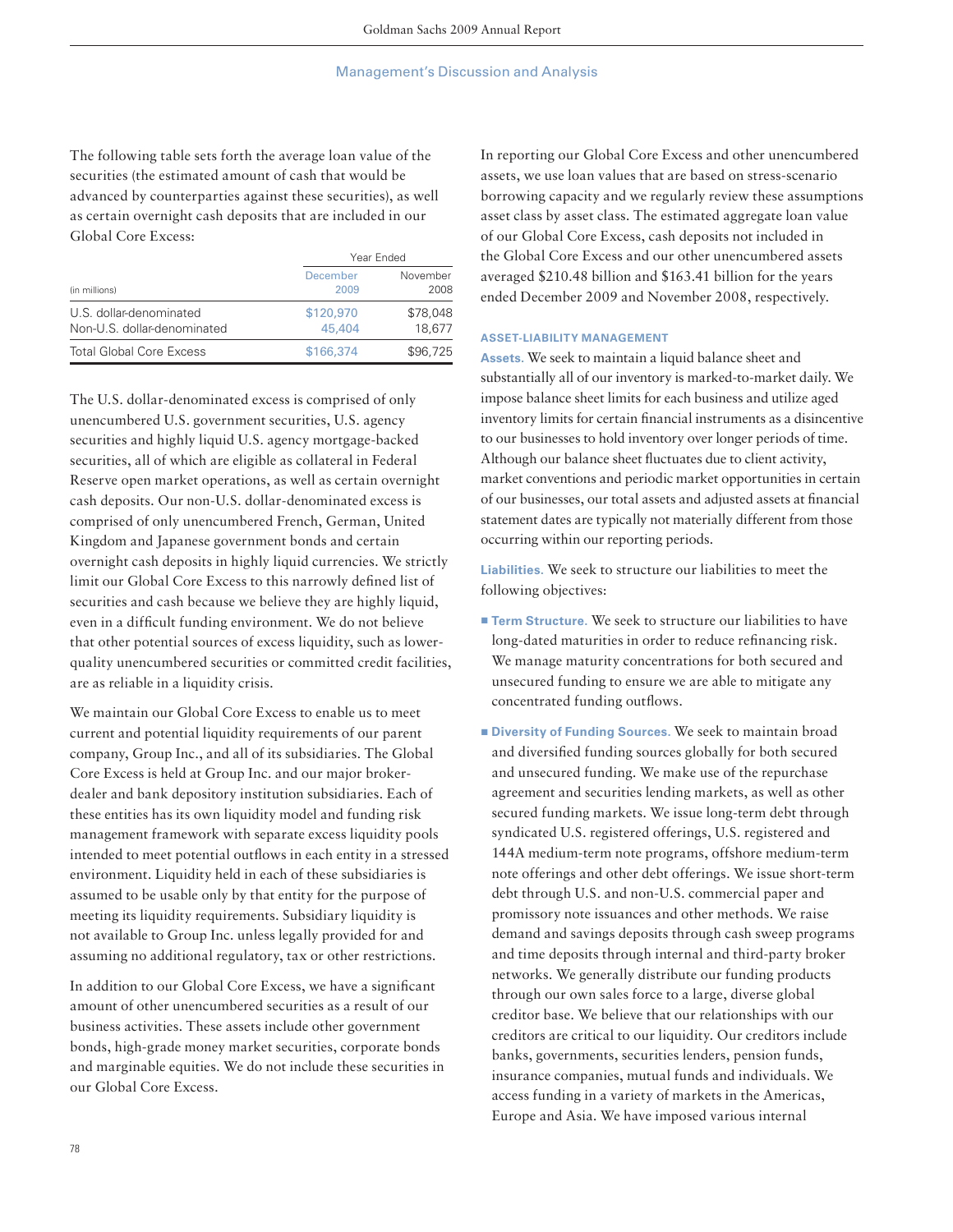guidelines on creditor concentration, including the amount of our commercial paper and promissory notes that can be owned by any single creditor or group of creditors.

■ **Structural Protection.** We structure our liabilities to reduce the risk that we may be required to redeem or repurchase certain of our borrowings prior to their contractual maturity. We issue substantially all of our unsecured debt without put provisions or other provisions that would, based solely upon an adverse change in our credit ratings, financial ratios, earnings, cash flows or stock price, trigger a requirement for an early payment, collateral support, change in terms, acceleration of maturity or the creation of an additional financial obligation.

**Secured Funding.** We fund a substantial portion of our inventory on a secured basis, which we believe provides us with a more stable source of liquidity than unsecured financing, as it is less sensitive to changes in our credit quality due to the underlying collateral. However, we recognize that the terms or availability of secured funding, particularly overnight funding, can deteriorate rapidly in a difficult environment. To help mitigate this risk, we generally do not rely on overnight secured funding, unless collateralized with highly liquid securities such as securities eligible for

inclusion in our Global Core Excess. Substantially all of our other secured funding is executed for tenors of one month or greater. Additionally, we monitor counterparty concentration and hold a portion of our Global Core Excess for refinancing risk associated with all secured funding transactions. We seek longer terms for secured funding collateralized by lowerquality assets, as we believe these funding transactions may pose greater refinancing risk. The weighted average life of our secured funding, excluding funding collateralized by highly liquid securities eligible for inclusion in our Global Core Excess, exceeded 100 days as of December 2009.

**Unsecured Short-Term Borrowings.** Our liquidity also depends on the stability of our unsecured short-term financing base. Accordingly, we prefer issuing promissory notes, in which we do not make a market, over commercial paper, which we may repurchase prior to maturity through the ordinary course of business as a market maker. As of December 2009, our unsecured short-term borrowings, including the current portion of unsecured long-term borrowings, were \$37.52 billion. See Note 6 to the consolidated financial statements for further information regarding our unsecured short-term borrowings.

**Unsecured Long-Term Borrowings.** We issue unsecured long-term borrowings as a source of total capital in order to meet our long-term financing requirements. The following table sets forth our quarterly unsecured long-term borrowings maturity profile through 2015 as of December 2009:



**Unsecured Long-Term Borrowings Maturity Profile** 

The weighted average maturity of our unsecured long-term borrowings as of December 2009 was approximately seven years. To mitigate refinancing risk, we seek to limit the principal amount of debt maturing on any one day or during any week or year. We swap a substantial portion of our long-term borrowings into short-term floating rate obligations in order to minimize our exposure to interest rates.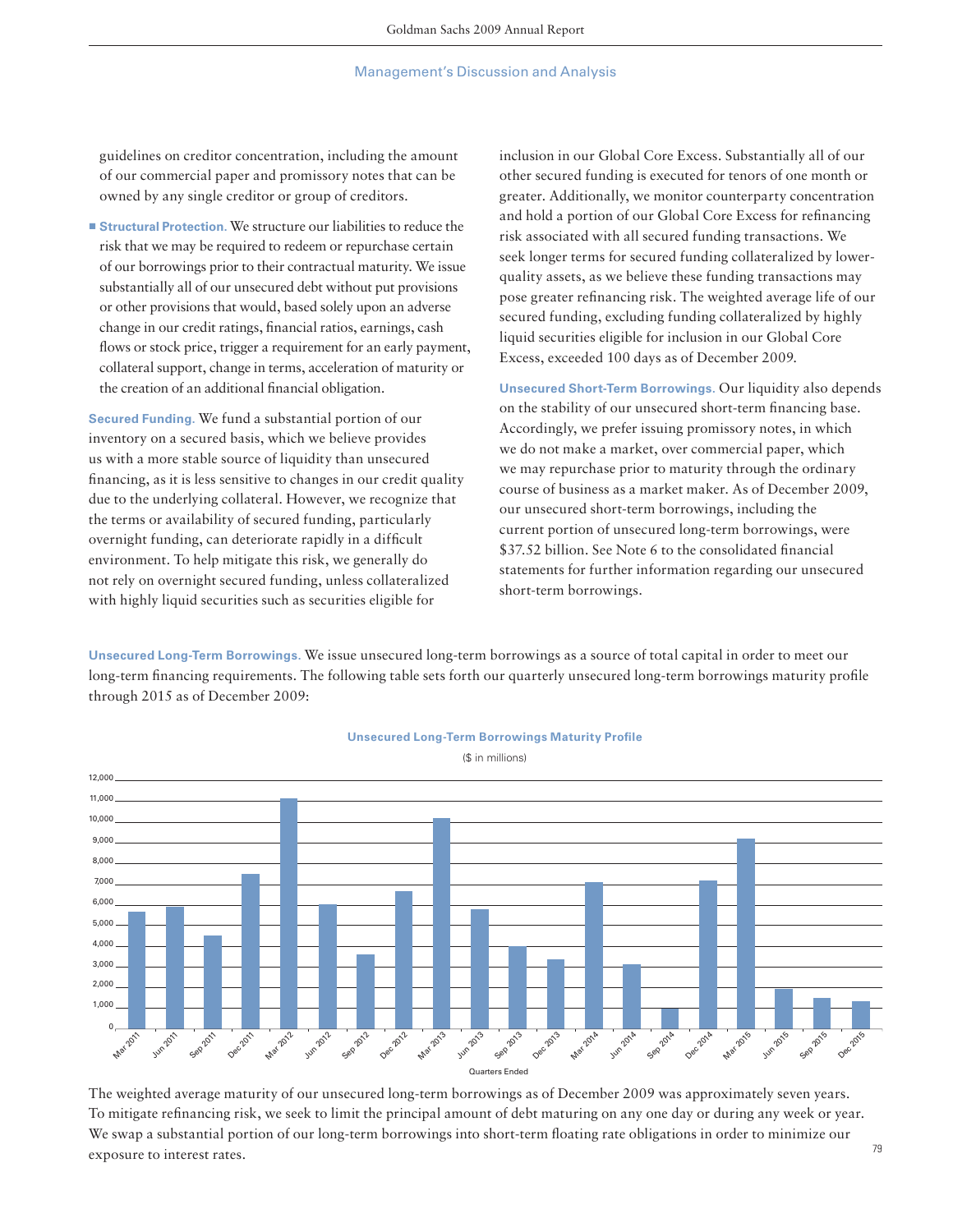**Deposits.** As of December 2009, our bank depository institution subsidiaries had \$39.42 billion in customer deposits, including \$9.30 billion of certificates of deposit and other time deposits with a weighted average maturity of four years, and \$30.12 billion of other deposits, substantially all of which were from cash sweep programs. GS Bank USA has access to funding through the Federal Reserve Bank discount window. While we do not rely on funding through the Federal Reserve Bank discount window in our liquidity modeling and stress testing, we maintain policies and procedures necessary to access this funding.

**Government Facilities.** As a bank holding company, we have access to certain programs and facilities established on a temporary basis by a number of U.S. regulatory agencies. As of December 2009, we had outstanding \$20.76 billion of senior unsecured debt (comprised of \$1.73 billion of shortterm and \$19.03 billion of long-term) guaranteed by the FDIC under the Temporary Liquidity Guarantee Program (TLGP), all of which will mature on or prior to June 15, 2012. We have not issued long-term debt under the TLGP since March 2009 and the program expired for new issuances with respect to the firm on October 31, 2009.

See "— Certain Risk Factors That May Affect Our Businesses" above, and "Risk Factors" in Part I, Item 1A of our Annual Report on Form 10-K for a discussion of factors that could impair our ability to access the capital markets.

**Funding Policies.** We seek to manage our assets and the maturity profile of our secured and unsecured funding base such that we should be able to liquidate our assets prior to our liabilities coming due, even in times of prolonged or severe liquidity stress.

In order to avoid reliance on asset sales (other than our Global Core Excess), our goal is to ensure that we have sufficient total capital (unsecured long-term borrowings plus total shareholders' equity) to fund our balance sheet for at least one year. However, we recognize that orderly asset sales may be prudent or necessary in a severe or persistent liquidity crisis. The target amount of our total capital is based on an internal funding model which incorporates, among other things, the following long-term financing requirements:

- the portion of trading assets that we believe could not be funded on a secured basis in periods of market stress, assuming stressed loan values;
- goodwill and identifiable intangible assets, property, leasehold improvements and equipment, and other illiquid assets;
- *E* derivative and other margin and collateral requirements;
- anticipated draws on our unfunded loan commitments; and
- **Example 2 Capital or other forms of financing in our regulated subsidiaries** that are in excess of their long-term financing requirements.

Certain financial instruments may be more difficult to fund on a secured basis during times of market stress. Accordingly, we focus on funding these assets with longer contractual maturities to reduce refinancing risk in periods of market stress and generally hold higher levels of total capital for these assets than more liquid types of financial instruments. The following table sets forth our aggregate holdings in these categories of financial instruments:

|                                             | As of            |                  |
|---------------------------------------------|------------------|------------------|
| (in millions)                               | December<br>2009 | November<br>2008 |
| Mortgage and other asset-backed             |                  |                  |
| loans and securities                        | \$14,277         | \$22,393         |
| Bank loans and bridge loans <sup>(1)</sup>  | 19,345           | 21,839           |
| Emerging market debt securities             | 2.957            | 2,827            |
| High-yield and other debt obligations       | 12,028           | 9,998            |
| Private equity investments and              |                  |                  |
| real estate fund investments <sup>(2)</sup> | 14,633           | 18,171           |
| Emerging market equity securities           | 5,193            | 2,665            |
| ICBC ordinary shares <sup>(3)</sup>         | 8.111            | 5,496            |
| SMFG convertible preferred stock            | 933              | 1,135            |
| Other restricted public equity securities   | 203              | 568              |
| Other investments in funds <sup>(4)</sup>   | 2.911            | 2.714            |

(1) Includes funded commitments and inventory held in connection with our origination and secondary trading activities.

(2) Includes interests in our merchant banking funds. Such amounts exclude assets related to consolidated investment funds of \$919 million and \$1.16 billion as of December 2009 and November 2008, respectively, for which Goldman Sachs does not bear economic exposure.

(3) Includes interests of \$5.13 billion and \$3.48 billion as of December 2009 and November 2008, respectively, held by investment funds managed by Goldman Sachs.

(4) Includes interests in other investment funds that we manage.

See Note 3 to the consolidated financial statements for further information regarding the financial instruments we hold.

**Subsidiary Funding Policies.** The majority of our unsecured funding is raised by Group Inc. Group Inc. then lends the necessary funds to its subsidiaries, some of which are regulated, to meet their asset financing, liquidity and capital requirements. In addition, Group Inc. provides its regulated subsidiaries with the necessary capital to meet their regulatory requirements. The benefits of this approach to subsidiary funding include enhanced control and greater flexibility to meet the funding requirements of our subsidiaries. Funding is also raised at the subsidiary level through a variety of products, including secured funding, unsecured borrowings and deposits.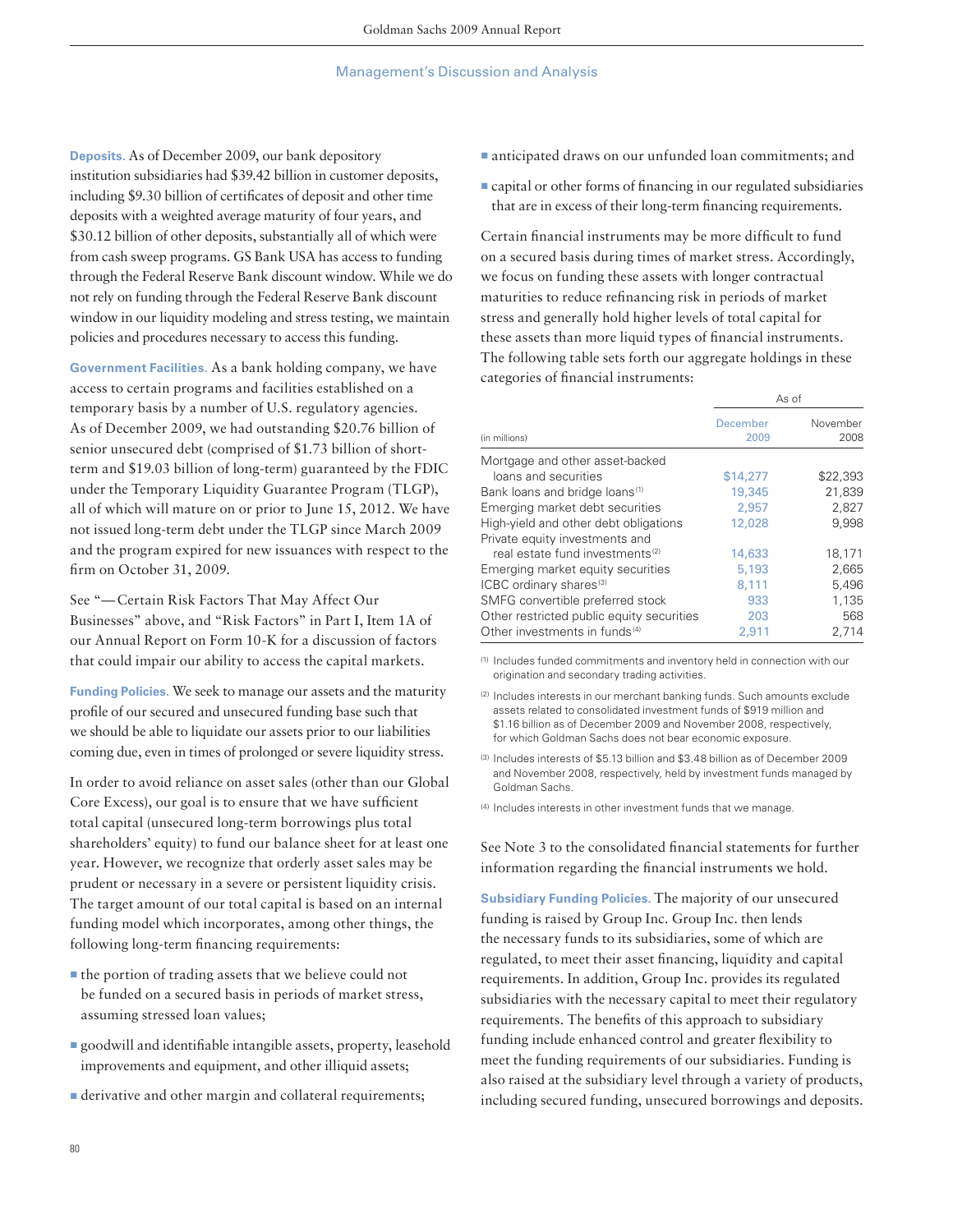Our intercompany funding policies are predicated on an assumption that, unless legally provided for, funds or securities are not freely available from a subsidiary to its parent company or other subsidiaries. In particular, many of our subsidiaries are subject to laws that authorize regulatory bodies to block or reduce the flow of funds from those subsidiaries to Group Inc. Regulatory action of that kind could impede access to funds that Group Inc. needs to make payments on obligations, including debt obligations. As such, we assume that capital or other financing provided to our regulated subsidiaries is not available to Group Inc. or other subsidiaries until the maturity of such financing.

Group Inc. has provided substantial amounts of equity and subordinated indebtedness, directly or indirectly, to its regulated subsidiaries. For example, as of December 2009, Group Inc. had \$25.45 billion of such equity and subordinated indebtedness invested in GS&Co., its principal U.S. registered broker-dealer; \$21.90 billion invested in GSI, a regulated U.K. broker-dealer; \$2.64 billion invested in Goldman Sachs Execution & Clearing, L.P., a U.S. registered broker-dealer; \$3.74 billion invested in Goldman Sachs Japan Co., Ltd., a regulated Japanese broker-dealer; and \$22.32 billion invested in GS Bank USA, a regulated New York State-chartered bank. Group Inc. also had \$78.59 billion of unsubordinated loans and \$18.09 billion of collateral provided to these entities as of December 2009, as well as significant amounts of capital invested in and loans to its other regulated subsidiaries.

#### **CONTINGENCY FUNDING PLAN**

The Goldman Sachs CFP sets out the plan of action to fund business activity in emergency situations and/or periods of market stress. The CFP outlines the appropriate communication channels to be followed throughout a crisis period and also provides a framework for analyzing and responding to a liquidity crisis including, but not limited to, the potential risk factors, identification of liquidity outflows, mitigants and potential actions.

### **CREDIT RATINGS**

We rely upon the short-term and long-term debt capital markets to fund a significant portion of our day-to-day operations. The cost and availability of debt financing is influenced by our credit ratings. Credit ratings are important when we are competing in certain markets and when we seek to engage in longer-term transactions, including OTC derivatives. We believe our credit ratings are primarily based on the credit rating agencies' assessment of our liquidity, market, credit and operational risk management practices, the level and variability of our earnings, our capital base, our franchise, reputation and management, our corporate governance and the external operating environment, including the perceived level of government support. See "— Certain Risk Factors That May Affect Our Businesses" above, and "Risk Factors" in Part I, Item 1A of our Annual Report on Form 10-K for a discussion of the risks associated with a reduction in our credit ratings.

The following table sets forth our unsecured credit ratings (excluding debt guaranteed by the FDIC under the TLGP) and outlook as of December 2009. Preferred Stock in the table below includes Group Inc.'s non-cumulative preferred stock and the Normal Automatic Preferred Enhanced Capital Securities (APEX) issued by Goldman Sachs Capital II and Goldman Sachs Capital III. As of December 2009, the trust preferred securities (Trust Preferred) issued by Goldman Sachs Capital I were rated A by DBRS, Inc., A- by Fitch, Inc., A2 by Moody's Investors Service, and BBB by Standard & Poor's Ratings Services.

|                                          | <b>Short-Term Debt</b> |                | Long-Term Debt Subordinated Debt | <b>Preferred Stock</b> | <b>Rating Outlook</b>   |
|------------------------------------------|------------------------|----------------|----------------------------------|------------------------|-------------------------|
| DBRS, Inc.                               | R-1 (middle)           | A (high)       |                                  | <b>BBB</b>             | Stable <sup>(3)</sup>   |
| Fitch, Inc. <sup>(1)</sup>               | $F1+$                  | A+             |                                  | A–                     | Stable <sup>(4)</sup>   |
| Moody's Investors Service <sup>(2)</sup> | P-1                    | A <sub>1</sub> | A2                               | A3                     | Negative <sup>(5)</sup> |
| Standard & Poor's Ratings Services       | A-'                    |                | А–                               | <b>BBB</b>             | Negative <sup>(5)</sup> |
| Rating and Investment Information, Inc.  | $a - 1 +$              | AA–            | $A+$                             | <b>Not Applicable</b>  | Negative <sup>(6)</sup> |

(1) As of February 1, 2010, GS Bank USA has been assigned a rating of AA- for long-term bank deposits, F1+ for short-term bank deposits and A+ for long-term issuer.

(2) GS Bank USA has been assigned a rating of Aa3 for long-term bank deposits, P-1 for short-term bank deposits and Aa3 for long-term issuer.

(3) Applies to long-term and short-term ratings.

(4) Applies to long-term issuer default ratings.

(5) Applies to long-term ratings.

(6) Applies to issuer rating.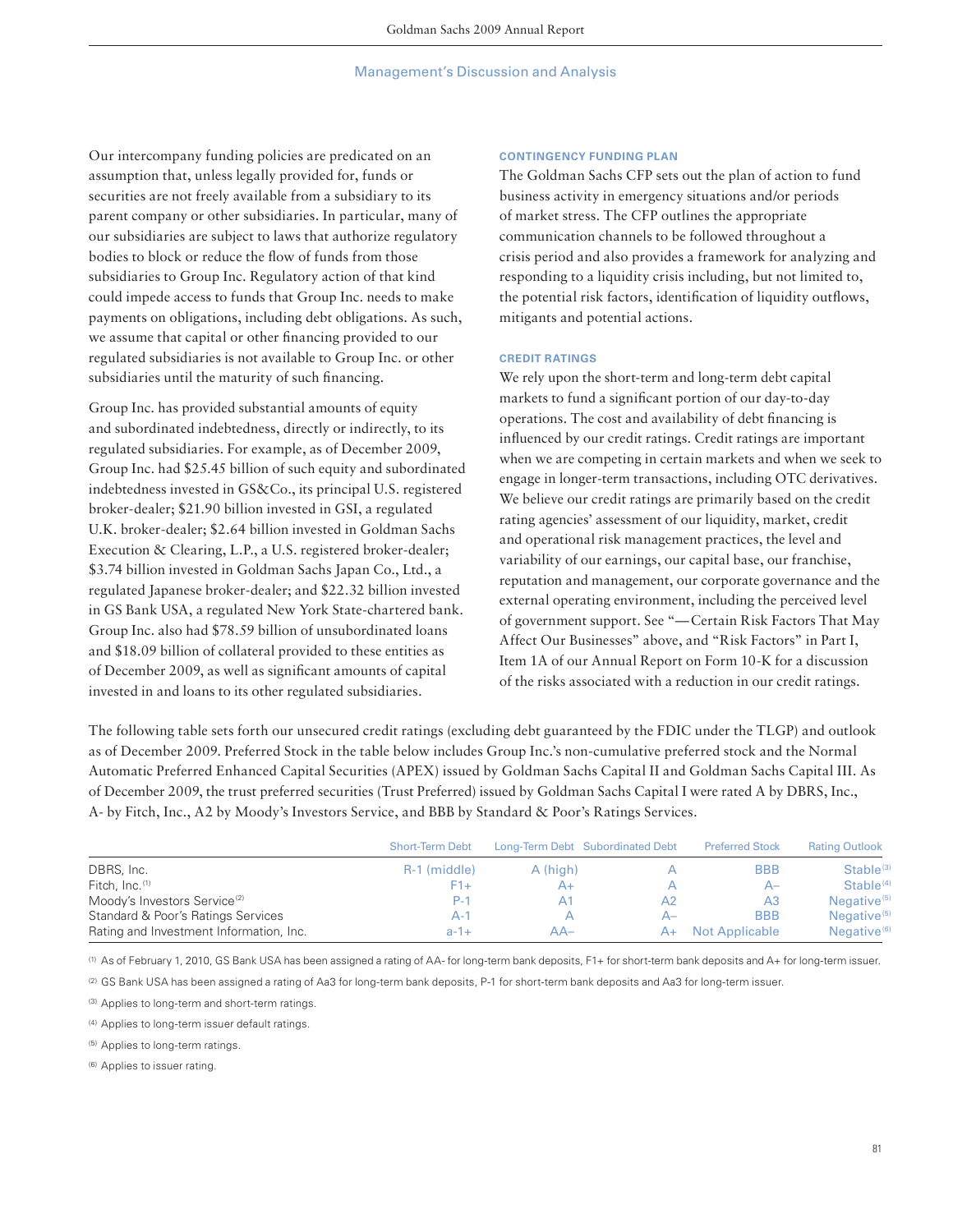On February 25, 2010, Moody's Investors Service lowered the ratings on Group Inc.'s non-cumulative preferred stock and the APEX from A3 to Baa2, and the rating on the Trust Preferred from A2 to A3.

Based on our credit ratings as of December 2009, additional collateral or termination payments pursuant to bilateral agreements with certain counterparties of approximately \$1.12 billion and \$2.36 billion could have been called by counterparties in the event of a one-notch and two-notch reduction, respectively, in our long-term credit ratings. In evaluating our liquidity requirements, we consider additional collateral or termination payments that may be required in the event of a two-notch reduction in our long-term credit ratings, as well as collateral that has not been called by counterparties, but is available to them.

### **CASH FLOWS**

As a global financial institution, our cash flows are complex and interrelated and bear little relation to our net earnings and net assets and, consequently, we believe that traditional cash flow analysis is less meaningful in evaluating our liquidity position than the excess liquidity and asset-liability management policies described above. Cash flow analysis may, however, be helpful in highlighting certain macro trends and strategic initiatives in our businesses.

**Year Ended December 2009.** Our cash and cash equivalents increased by \$24.49 billion to \$38.29 billion at the end of 2009. We generated \$48.88 billion in net cash from operating activities. We used net cash of \$24.39 billion for investing and financing activities, primarily for net repayments in unsecured and secured short-term borrowings and the repurchases of Series H Preferred Stock and the related common stock warrant from the U.S. Treasury, partially offset by an increase in bank deposits and the issuance of common stock.

**Year Ended November 2008.** Our cash and cash equivalents increased by \$5.46 billion to \$15.74 billion at the end of 2008. We raised \$9.80 billion in net cash from financing and operating activities, primarily from common and preferred stock issuances and deposits, partially offset by repayments of short-term borrowings. We used net cash of \$4.34 billion in our investing activities.

# Operational Risk

Operational risk relates to the risk of loss arising from shortcomings or failures in internal processes, people or systems, or from external events. Operational risk can arise from many factors ranging from routine processing errors to potentially costly incidents related to, for example, major systems failures. Operational risk may also cause reputational harm. Thus, efforts to identify, manage and mitigate operational risk must be equally sensitive to the risk of reputational damage as well as the risk of financial loss.

We manage operational risk through the application of long-standing, but continuously evolving, firmwide control standards which are supported by the training, supervision and development of our people; the active participation and commitment of senior management in a continuous process of identifying and mitigating key operational risks across Goldman Sachs; and a framework of strong and independent control departments that monitor operational risk on a daily basis. Together, these elements form a strong firmwide control culture that serves as the foundation of our efforts to minimize operational risk exposure.

Operational Risk Management & Analysis, a risk management function independent of our revenue-producing units, is responsible for developing and implementing a formalized framework to identify, measure, monitor, and report operational risks to support active risk management across Goldman Sachs. This framework, which evolves with the changing needs of our businesses and regulatory guidance, incorporates analysis of internal and external operational risk events, business environment and internal control factors, and scenario analysis. The framework also provides regular reporting of our operational risk exposures to our Board, risk committees and senior management. For a further discussion of operational risk see "— Certain Risk Factors That May Affect Our Businesses" above, and "— Risk Factors" in Part I, Item 1A of our Annual Report on Form 10-K.

# Recent Accounting Developments

See Note 2 to the consolidated financial statements for information regarding Recent Accounting Developments.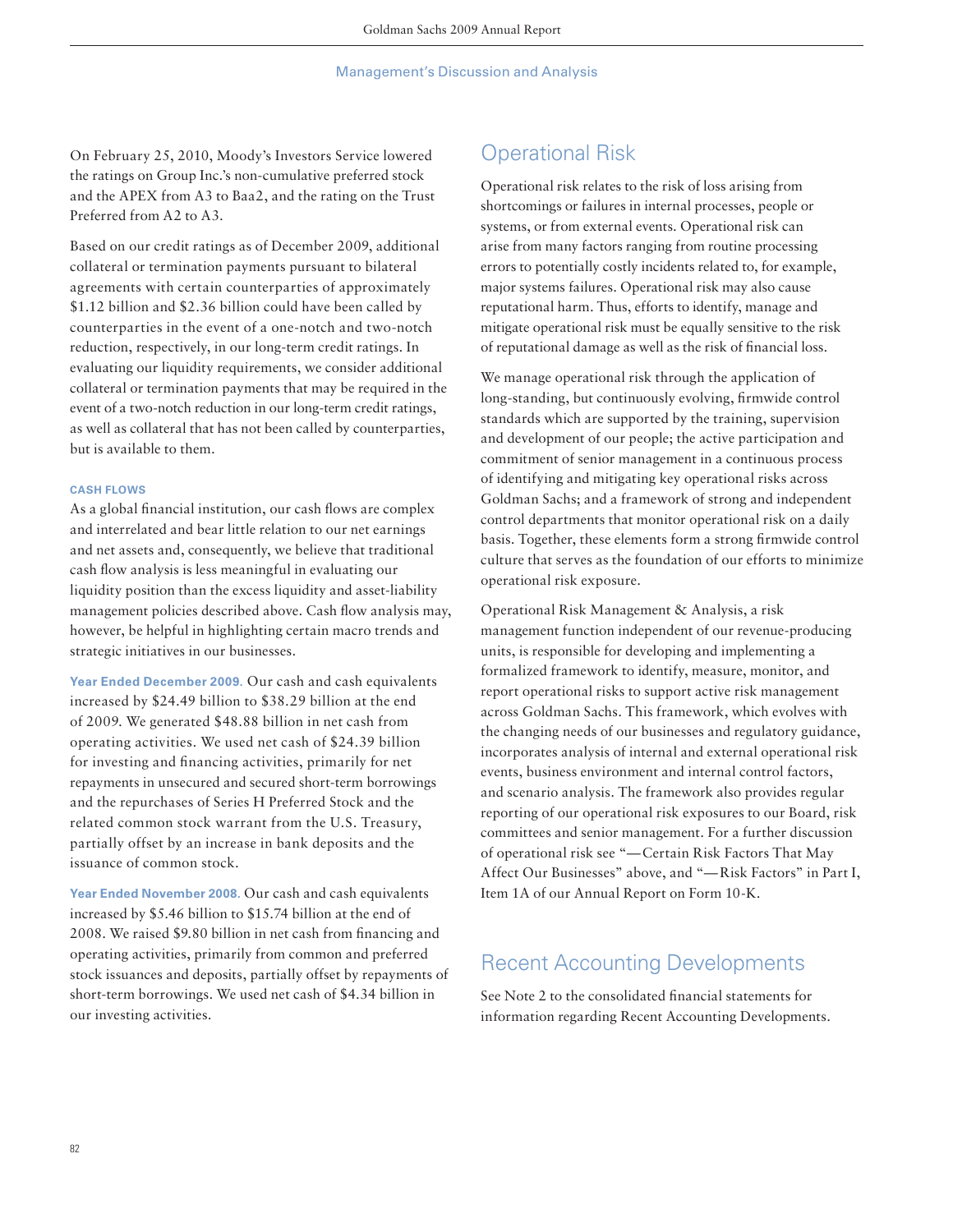### Management's Report on Internal Control over Financial Reporting

Management of The Goldman Sachs Group, Inc., together with its consolidated subsidiaries (the firm), is responsible for establishing and maintaining adequate internal control over financial reporting. The firm's internal control over financial reporting is a process designed under the supervision of the firm's principal executive and principal financial officers to provide reasonable assurance regarding the reliability of financial reporting and the preparation of the firm's financial statements for external reporting purposes in accordance with U.S. generally accepted accounting principles.

As of the end of the firm's 2009 fiscal year, management conducted an assessment of the firm's internal control over financial reporting based on the framework established in *Internal Control – Integrated Framework* issued by the Committee of Sponsoring Organizations of the Treadway Commission (COSO). Based on this assessment, management has determined that the firm's internal control over financial reporting as of December 31, 2009 was effective.

Our internal control over financial reporting includes policies and procedures that pertain to the maintenance of records that, in reasonable detail, accurately and fairly reflect transactions and dispositions of assets; provide reasonable assurances that transactions are recorded as necessary to permit preparation of financial statements in accordance with U.S. generally accepted accounting principles, and that receipts and expenditures are being made only in accordance with authorizations of management and the directors of the firm; and provide reasonable assurance regarding prevention or timely detection of unauthorized acquisition, use or disposition of the firm's assets that could have a material effect on our financial statements.

The firm's internal control over financial reporting as of December 31, 2009 has been audited by PricewaterhouseCoopers LLP, an independent registered public accounting firm, as stated in their report appearing on page 84, which expresses an unqualified opinion on the effectiveness of the firm's internal control over financial reporting as of December 31, 2009.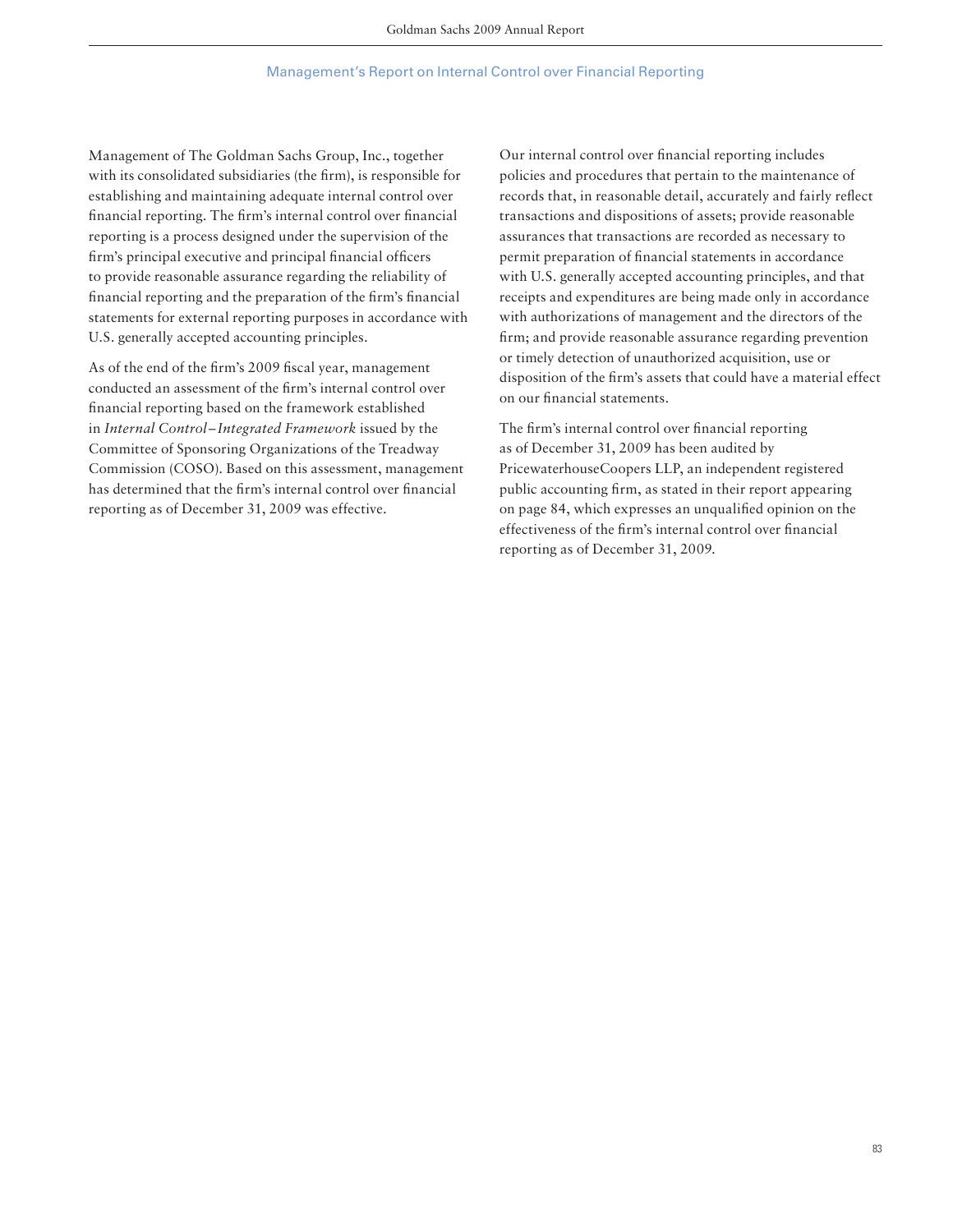## **To the Board of Directors and the Shareholders of The Goldman Sachs Group, Inc.:**

In our opinion, the accompanying consolidated statements of financial condition and the related consolidated statements of earnings, changes in shareholders' equity, cash flows and comprehensive income present fairly, in all material respects, the financial position of The Goldman Sachs Group, Inc. and its subsidiaries (the Company) at December 31, 2009 and November 28, 2008, and the results of its operations and its cash flows for the fiscal years ended December 31, 2009, November 28, 2008 and November 30, 2007 and for the onemonth period ended December 26, 2008 in conformity with accounting principles generally accepted in the United States of America. Also in our opinion, the Company maintained, in all material respects, effective internal control over financial reporting as of December 31, 2009, based on criteria established in *Internal Control – Integrated Framework* issued by the Committee of Sponsoring Organizations of the Treadway Commission (COSO). The Company's management is responsible for these financial statements, for maintaining effective internal control over financial reporting and for its assessment of the effectiveness of internal control over financial reporting, included in Management's Report on Internal Control over Financial Reporting appearing on page 83. Our responsibility is to express opinions on these financial statements and on the Company's internal control over financial reporting based on our audits. We conducted our audits in accordance with the standards of the Public Company Accounting Oversight Board (United States). Those standards require that we plan and perform the audits to obtain reasonable assurance about whether the financial statements are free of material misstatement and whether effective internal control over financial reporting was maintained in all material respects. Our audits of the financial statements included examining, on a test basis, evidence supporting the amounts and disclosures in the financial statements, assessing the accounting principles used and significant estimates made by management, and evaluating the overall financial statement presentation. Our audit of internal control over financial reporting included obtaining an understanding of internal control over financial

reporting, assessing the risk that a material weakness exists, and testing and evaluating the design and operating effectiveness of internal control based on the assessed risk. Our audits also included performing such other procedures as we considered necessary in the circumstances. We believe that our audits provide a reasonable basis for our opinions.

A company's internal control over financial reporting is a process designed to provide reasonable assurance regarding the reliability of financial reporting and the preparation of financial statements for external purposes in accordance with generally accepted accounting principles. A company's internal control over financial reporting includes those policies and procedures that (i) pertain to the maintenance of records that, in reasonable detail, accurately and fairly reflect the transactions and dispositions of the assets of the company; (ii) provide reasonable assurance that transactions are recorded as necessary to permit preparation of financial statements in accordance with generally accepted accounting principles, and that receipts and expenditures of the company are being made only in accordance with authorizations of management and directors of the company; and (iii) provide reasonable assurance regarding prevention or timely detection of unauthorized acquisition, use, or disposition of the company's assets that could have a material effect on the financial statements.

Because of its inherent limitations, internal control over financial reporting may not prevent or detect misstatements. Also, projections of any evaluation of effectiveness to future periods are subject to the risk that controls may become inadequate because of changes in conditions, or that the degree of compliance with the policies or procedures may deteriorate.

Preceivaterhuse Coopers LLP

PricewaterhouseCoopers LL<sup>1</sup> New York, New York February 26, 2010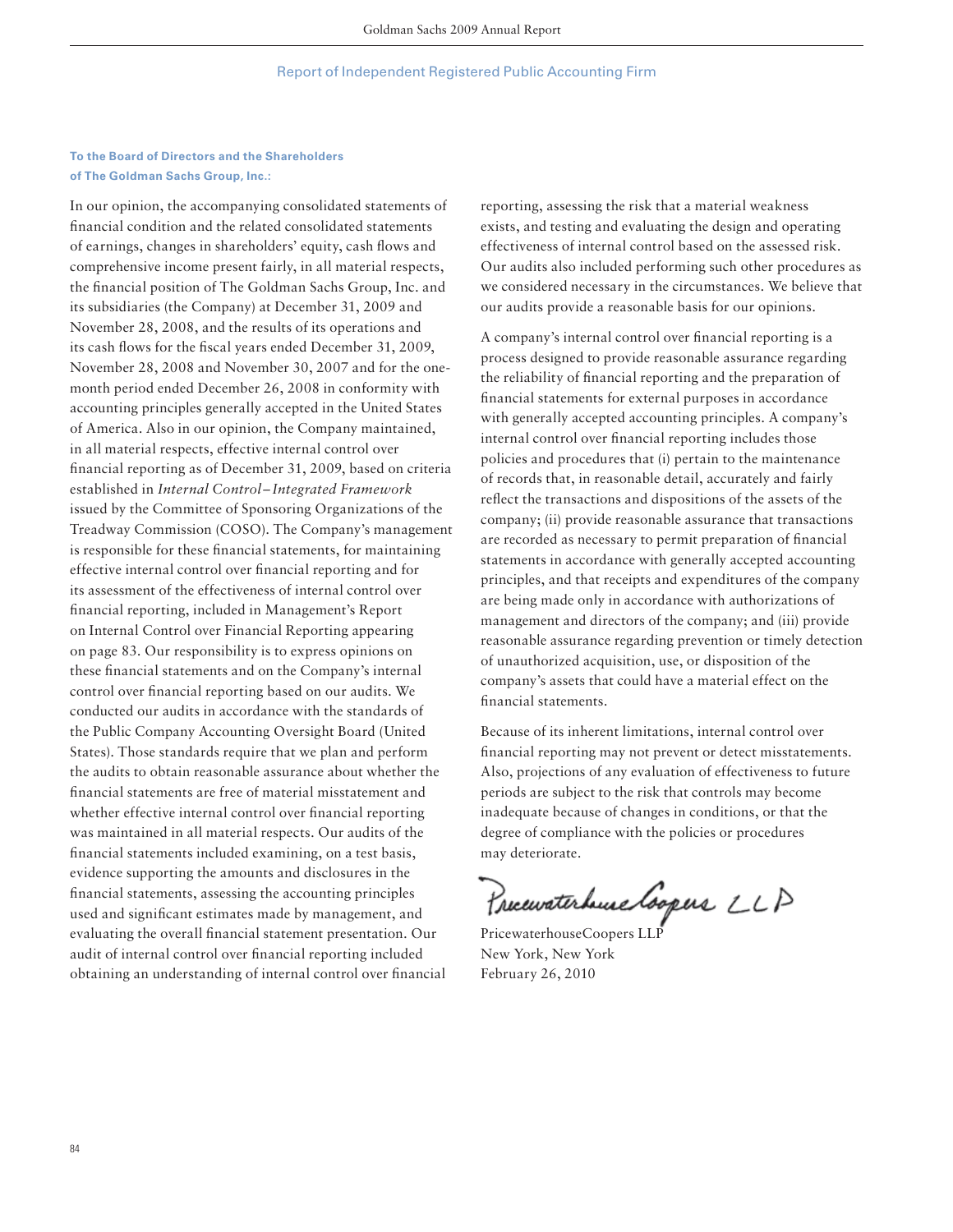# Consolidated Statements of Earnings

|                                                     | Year Ended              |                  |                  |  |
|-----------------------------------------------------|-------------------------|------------------|------------------|--|
| (in millions, except per share amounts)             | <b>December</b><br>2009 | November<br>2008 | November<br>2007 |  |
| Revenues                                            |                         |                  |                  |  |
| Investment banking                                  | \$4,797                 | \$5,179          | \$7,555          |  |
| Trading and principal investments                   | 28,879                  | 8,095            | 29,714           |  |
| Asset management and securities services            | 4.090                   | 4,672            | 4,731            |  |
| Total non-interest revenues                         | 37,766                  | 17,946           | 42,000           |  |
| Interest income                                     | 13,907                  | 35,633           | 45,968           |  |
| Interest expense                                    | 6,500                   | 31,357           | 41,981           |  |
| Net interest income                                 | 7,407                   | 4,276            | 3,987            |  |
| Net revenues, including net interest income         | 45,173                  | 22,222           | 45,987           |  |
| Operating expenses                                  |                         |                  |                  |  |
| Compensation and benefits                           | 16,193                  | 10,934           | 20,190           |  |
| Brokerage, clearing, exchange and distribution fees | 2,298                   | 2,998            | 2.758            |  |
| Market development                                  | 342                     | 485              | 601              |  |
| Communications and technology                       | 709                     | 759              | 665              |  |
| Depreciation and amortization                       | 1,734                   | 1.262            | 819              |  |
| Occupancy                                           | 950                     | 960              | 975              |  |
| Professional fees                                   | 678                     | 779              | 714              |  |
| Other expenses                                      | 2,440                   | 1,709            | 1,661            |  |
| Total non-compensation expenses                     | 9.151                   | 8,952            | 8,193            |  |
| Total operating expenses                            | 25,344                  | 19,886           | 28,383           |  |
| Pre-tax earnings                                    | 19,829                  | 2,336            | 17,604           |  |
| Provision for taxes                                 | 6,444                   | 14               | 6,005            |  |
| Net earnings                                        | 13,385                  | 2,322            | 11,599           |  |
| Preferred stock dividends                           | 1,193                   | 281              | 192              |  |
| Net earnings applicable to common shareholders      | \$12,192                | \$2,041          | \$11,407         |  |
| Earnings per common share                           |                         |                  |                  |  |
| <b>Basic</b>                                        | \$23.74                 | \$<br>4.67       | \$26.34          |  |
| Diluted                                             | 22.13                   | 4.47             | 24.73            |  |
| Average common shares outstanding                   |                         |                  |                  |  |
| <b>Basic</b>                                        | 512.3                   | 437.0            | 433.0            |  |
| <b>Diluted</b>                                      | 550.9                   | 456.2            | 461.2            |  |

See page 90 for consolidated financial statements for the one month ended December 2008.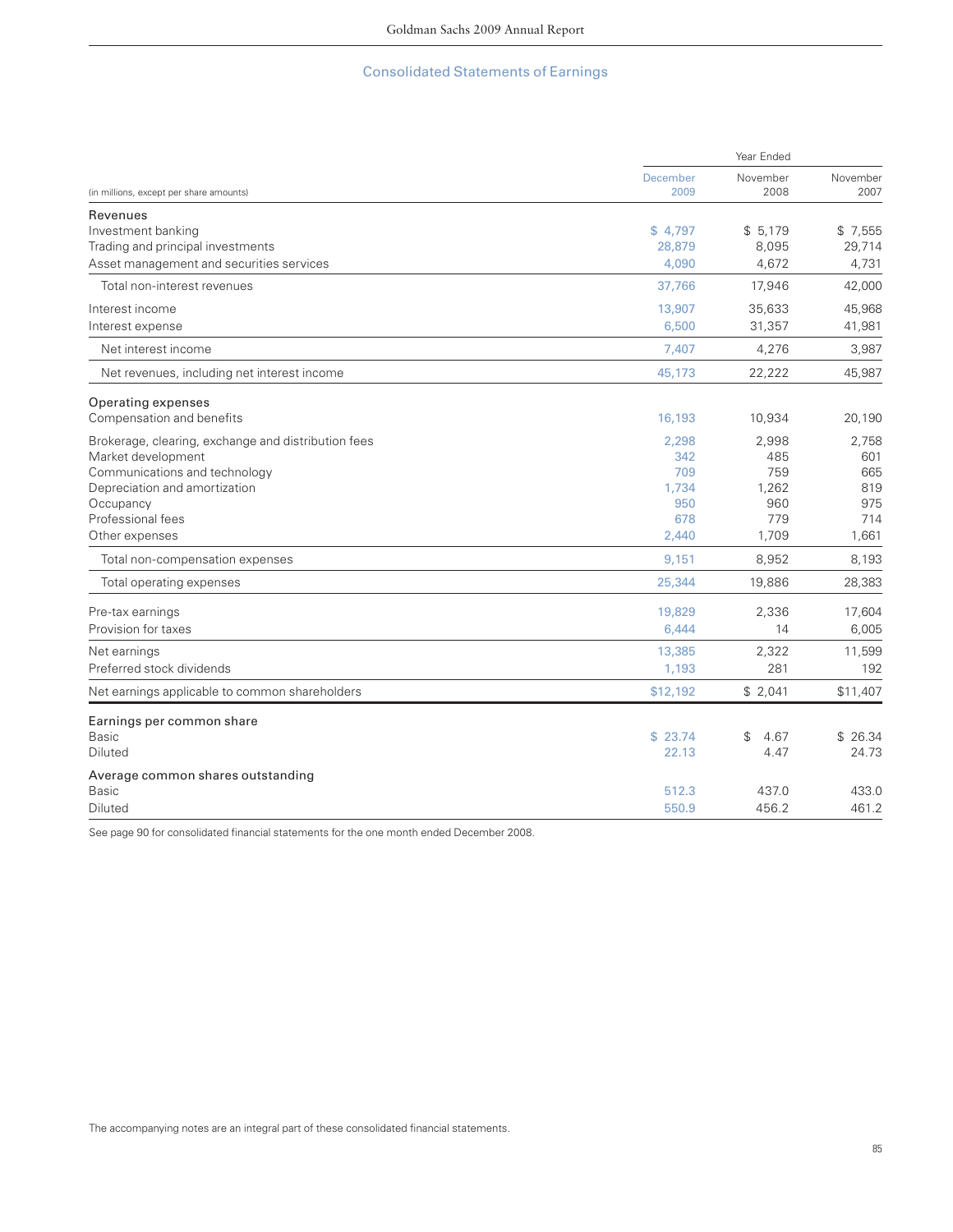### Consolidated Statements of Financial Condition

|                                                                                                                                                                        | As of     |           |
|------------------------------------------------------------------------------------------------------------------------------------------------------------------------|-----------|-----------|
|                                                                                                                                                                        | December  | November  |
| (in millions, except share and per share amounts)                                                                                                                      | 2009      | 2008      |
| Assets                                                                                                                                                                 |           |           |
| Cash and cash equivalents                                                                                                                                              | \$38,291  | \$15,740  |
| Cash and securities segregated for regulatory and other purposes (includes \$18,853 and \$78,830<br>at fair value as of December 2009 and November 2008, respectively) | 36,663    | 106,664   |
| Collateralized agreements:                                                                                                                                             |           |           |
| Securities purchased under agreements to resell and federal funds sold (includes \$144,279 and                                                                         |           |           |
| \$116,671 at fair value as of December 2009 and November 2008, respectively)                                                                                           | 144,279   | 122,021   |
| Securities borrowed (includes \$66,329 and \$59,810 at fair value as of December 2009 and                                                                              |           |           |
| November 2008, respectively)                                                                                                                                           | 189,939   | 180,795   |
| Receivables from brokers, dealers and clearing organizations                                                                                                           | 12,597    | 25,899    |
| Receivables from customers and counterparties (includes \$1,925 and \$1,598 at fair value as of<br>December 2009 and November 2008, respectively)                      |           | 64,665    |
| Trading assets, at fair value (includes \$31,485 and \$26,313 pledged as collateral as of December 2009                                                                | 55,303    |           |
| and November 2008, respectively)                                                                                                                                       | 342,402   | 338,325   |
| Other assets                                                                                                                                                           | 29,468    | 30,438    |
| Total assets                                                                                                                                                           | \$848,942 | \$884,547 |
|                                                                                                                                                                        |           |           |
| Liabilities and shareholders' equity                                                                                                                                   |           |           |
| Deposits (includes \$1,947 and \$4,224 at fair value as of December 2009 and                                                                                           |           |           |
| November 2008, respectively)                                                                                                                                           | \$39,418  | \$27,643  |
| Collateralized financings:<br>Securities sold under agreements to repurchase, at fair value                                                                            |           |           |
| Securities loaned (includes \$6,194 and \$7,872 at fair value as of December 2009 and                                                                                  | 128,360   | 62,883    |
| November 2008, respectively)                                                                                                                                           | 15,207    | 17,060    |
| Other secured financings (includes \$15,228 and \$20,249 at fair value as of December 2009                                                                             |           |           |
| and November 2008, respectively)                                                                                                                                       | 24,134    | 38,683    |
| Payables to brokers, dealers and clearing organizations                                                                                                                | 5,242     | 8,585     |
| Payables to customers and counterparties                                                                                                                               | 180,392   | 245,258   |
| Trading liabilities, at fair value                                                                                                                                     | 129,019   | 175,972   |
| Unsecured short-term borrowings, including the current portion of unsecured long-term borrowings                                                                       |           |           |
| (includes \$18,403 and \$23,075 at fair value as of December 2009 and November 2008, respectively)                                                                     | 37,516    | 52,658    |
| Unsecured long-term borrowings (includes \$21,392 and \$17,446 at fair value as of December 2009                                                                       |           |           |
| and November 2008, respectively)<br>Other liabilities and accrued expenses (includes \$2,054 and \$978 at fair value as of December 2009                               | 185,085   | 168,220   |
| and November 2008, respectively)                                                                                                                                       | 33,855    | 23,216    |
|                                                                                                                                                                        |           |           |
| <b>Total liabilities</b>                                                                                                                                               | 778,228   | 820,178   |
| Commitments, contingencies and guarantees                                                                                                                              |           |           |
| Shareholders' equity                                                                                                                                                   |           |           |
| Preferred stock, par value \$0.01 per share; aggregate liquidation preference of \$8,100 and \$18,100 as of                                                            |           |           |
| December 2009 and November 2008, respectively                                                                                                                          | 6,957     | 16,471    |
| Common stock, par value \$0.01 per share; 4,000,000,000 shares authorized, 753,412,247 and                                                                             |           |           |
| 680,953,836 shares issued as of December 2009 and November 2008, respectively, and 515,113,890                                                                         |           |           |
| and 442,537,317 shares outstanding as of December 2009 and November 2008, respectively                                                                                 | 8         | 7         |
| Restricted stock units and employee stock options<br>Nonvoting common stock, par value \$0.01 per share; 200,000,000 shares authorized, no shares issued               | 6,245     | 9,284     |
| and outstanding                                                                                                                                                        |           |           |
| Additional paid-in capital                                                                                                                                             | 39,770    | 31,071    |
| Retained earnings                                                                                                                                                      | 50,252    | 39,913    |
| Accumulated other comprehensive loss                                                                                                                                   | (362)     | (202)     |
| Common stock held in treasury, at cost, par value \$0.01 per share; 238,298,357 and 238,416,519 shares                                                                 |           |           |
| as of December 2009 and November 2008, respectively                                                                                                                    | (32, 156) | (32, 175) |
| Total shareholders' equity                                                                                                                                             | 70,714    | 64,369    |
| Total liabilities and shareholders' equity                                                                                                                             | \$848,942 | \$884,547 |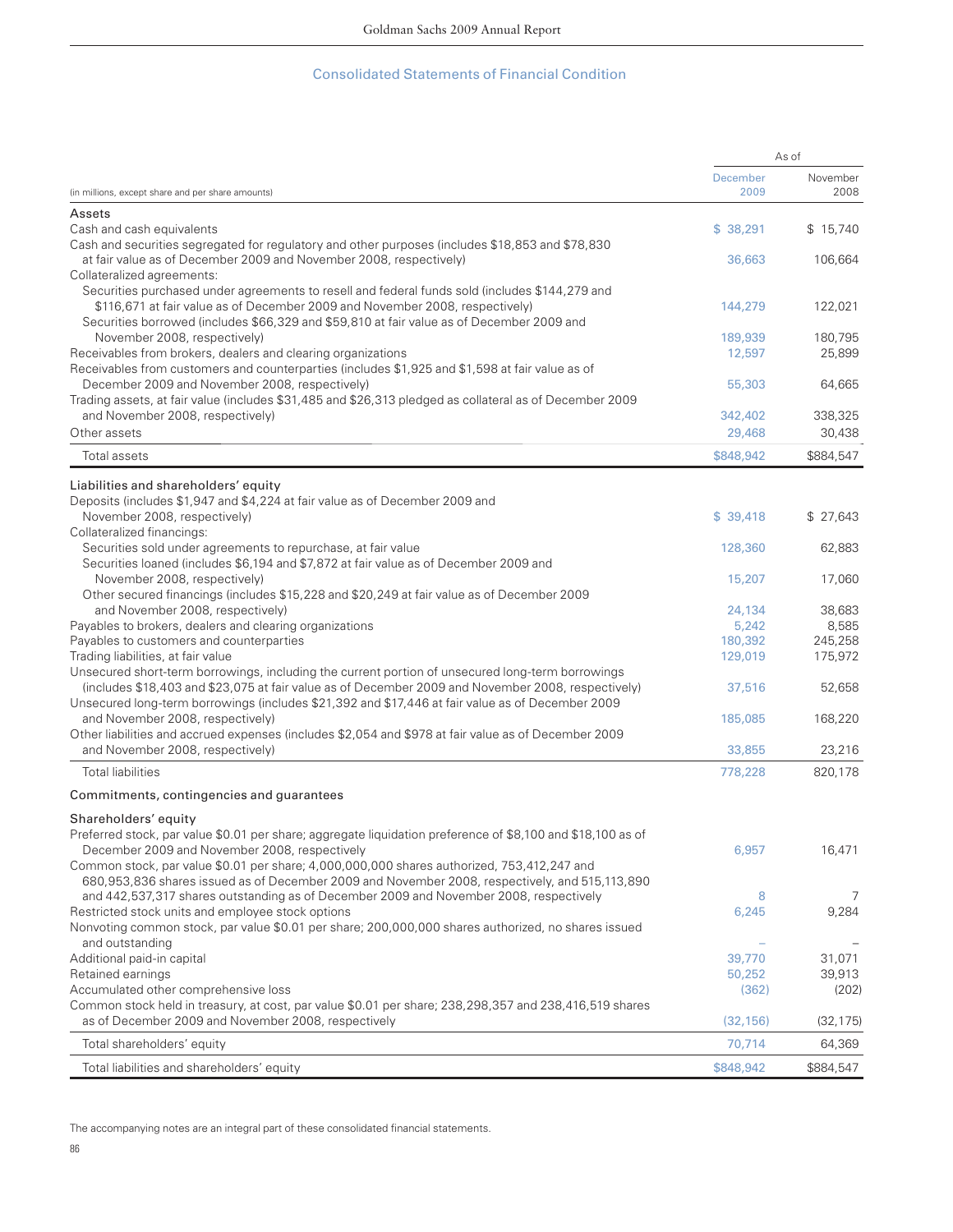## Consolidated Statements of Changes in Shareholders' Equity

|                                                                                                                                                                                                                 | Year Ended                      |                           |                           |
|-----------------------------------------------------------------------------------------------------------------------------------------------------------------------------------------------------------------|---------------------------------|---------------------------|---------------------------|
| (in millions)                                                                                                                                                                                                   | <b>December</b><br>$2009^{(1)}$ | November<br>2008          | November<br>2007          |
|                                                                                                                                                                                                                 |                                 |                           |                           |
| Preferred stock<br>Balance, beginning of year<br>Issued                                                                                                                                                         | \$16,483                        | \$3,100<br>13,367         | 3,100<br>\$               |
| Accretion<br>Repurchased                                                                                                                                                                                        | 48<br>(9,574)                   | 4                         |                           |
| Balance, end of year                                                                                                                                                                                            | 6,957                           | 16,471                    | 3,100                     |
| Common stock<br>Balance, beginning of year<br>Issued                                                                                                                                                            | 7<br>1                          | 6<br>1                    | 6                         |
| Balance, end of year                                                                                                                                                                                            | 8                               | $\overline{7}$            | 6                         |
| Restricted stock units and employee stock options<br>Balance, beginning of year                                                                                                                                 | 9.463                           | 9,302                     | 6,290                     |
| Issuance and amortization of restricted stock units and employee stock options<br>Delivery of common stock underlying restricted stock units<br>Forfeiture of restricted stock units and employee stock options | 2,064<br>(5,206)<br>(73)        | 2,254<br>(1,995)<br>(274) | 4,684<br>(1,548)<br>(113) |
| Exercise of employee stock options                                                                                                                                                                              | (3)                             | (3)                       | (11)                      |
| Balance, end of year                                                                                                                                                                                            | 6,245                           | 9,284                     | 9,302                     |
| Additional paid-in capital<br>Balance, beginning of year<br>Issuance of common stock                                                                                                                            | 31,070<br>5,750                 | 22,027<br>5,750           | 19,731                    |
| Issuance of common stock warrants                                                                                                                                                                               |                                 | 1,633                     | $\overline{\phantom{0}}$  |
| Repurchase of common stock warrants                                                                                                                                                                             | (1,100)                         |                           |                           |
| Delivery of common stock underlying restricted stock units and proceeds from the<br>exercise of employee stock options                                                                                          | 5,708                           | 2,331                     | 2,338                     |
| Cancellation of restricted stock units in satisfaction of withholding tax requirements<br>Stock purchase contract fee related to automatic preferred enhanced capital securities                                | (863)                           | (1, 314)                  | (929)<br>(20)             |
| Preferred and common stock issuance costs<br>Excess net tax benefit/(provision) related to share-based compensation                                                                                             | (793)                           | (1)<br>645                | 908                       |
| Cash settlement of share-based compensation                                                                                                                                                                     | (2)                             |                           | (1)                       |
| Balance, end of year                                                                                                                                                                                            | 39,770                          | 31,071                    | 22,027                    |
| Retained earnings                                                                                                                                                                                               |                                 |                           |                           |
| Balance, beginning of year, as previously reported<br>Cumulative effect from adoption of amended principles related to accounting for<br>uncertainty in income taxes                                            | 38,579                          | 38,642<br>(201)           | 27,868                    |
| Cumulative effect of adjustment from adoption of amended accounting principles                                                                                                                                  |                                 |                           |                           |
| related to fair value measurements, net of tax<br>Cumulative effect of adjustment from adoption of amended accounting principles<br>related to the fair value option, net of tax                                |                                 |                           | 51<br>(45)                |
| Balance, beginning of year, after cumulative effect of adjustments                                                                                                                                              | 38,579                          | 38,441                    | 27,874                    |
| Net earnings                                                                                                                                                                                                    | 13,385                          | 2,322                     | 11,599                    |
| Dividends and dividend equivalents declared on common stock and restricted stock units                                                                                                                          | (588)                           | (642)                     | (639)                     |
| Dividends declared on preferred stock<br>Preferred stock accretion                                                                                                                                              | (1,076)<br>(48)                 | (204)<br>(4)              | (192)                     |
| Balance, end of year                                                                                                                                                                                            | 50,252                          | 39,913                    | 38,642                    |
| Accumulated other comprehensive income/(loss)<br>Balance, beginning of year                                                                                                                                     | (372)                           | (118)                     | 21                        |
| Adjustment from adoption of amended accounting principles related to employers'<br>accounting for defined benefit pension and other postretirement plans, net of tax                                            |                                 |                           | (194)                     |
| Currency translation adjustment, net of tax                                                                                                                                                                     | (70)                            | (98)                      | 39                        |
| Pension and postretirement liability adjustments, net of tax<br>Net gains/(losses) on cash flow hedges, net of tax                                                                                              | (17)                            | 69                        | 38<br>(2)                 |
| Net unrealized gains/(losses) on available-for-sale securities, net of tax<br>Reclassification to retained earnings from adoption of amended accounting principles                                              | 97                              | (55)                      | (12)                      |
| related to the fair value option, net of tax                                                                                                                                                                    |                                 |                           | (8)                       |
| Balance, end of year                                                                                                                                                                                            | (362)                           | (202)                     | (118)                     |
| Common stock held in treasury, at cost<br>Balance, beginning of year<br>Repurchased                                                                                                                             | (32, 176)<br>$(2)^{(2)}$        | (30, 159)<br>(2,037)      | (21, 230)<br>(8,956)      |
| Reissued                                                                                                                                                                                                        | 22                              | 21                        | 27                        |
| Balance, end of year                                                                                                                                                                                            | (32, 156)                       | (32, 175)                 | (30, 159)                 |
| Total shareholders' equity                                                                                                                                                                                      | \$70,714                        | \$64,369                  | \$42,800                  |

(1) In connection with becoming a bank holding company, the firm was required to change its fiscal year-end from November to December. The beginning of the year ended December 2009 is December 27, 2008.

(2) Relates primarily to repurchases of common stock by a broker-dealer subsidiary to facilitate customer transactions in the ordinary course of business and shares withheld to satisfy withholding tax requirements.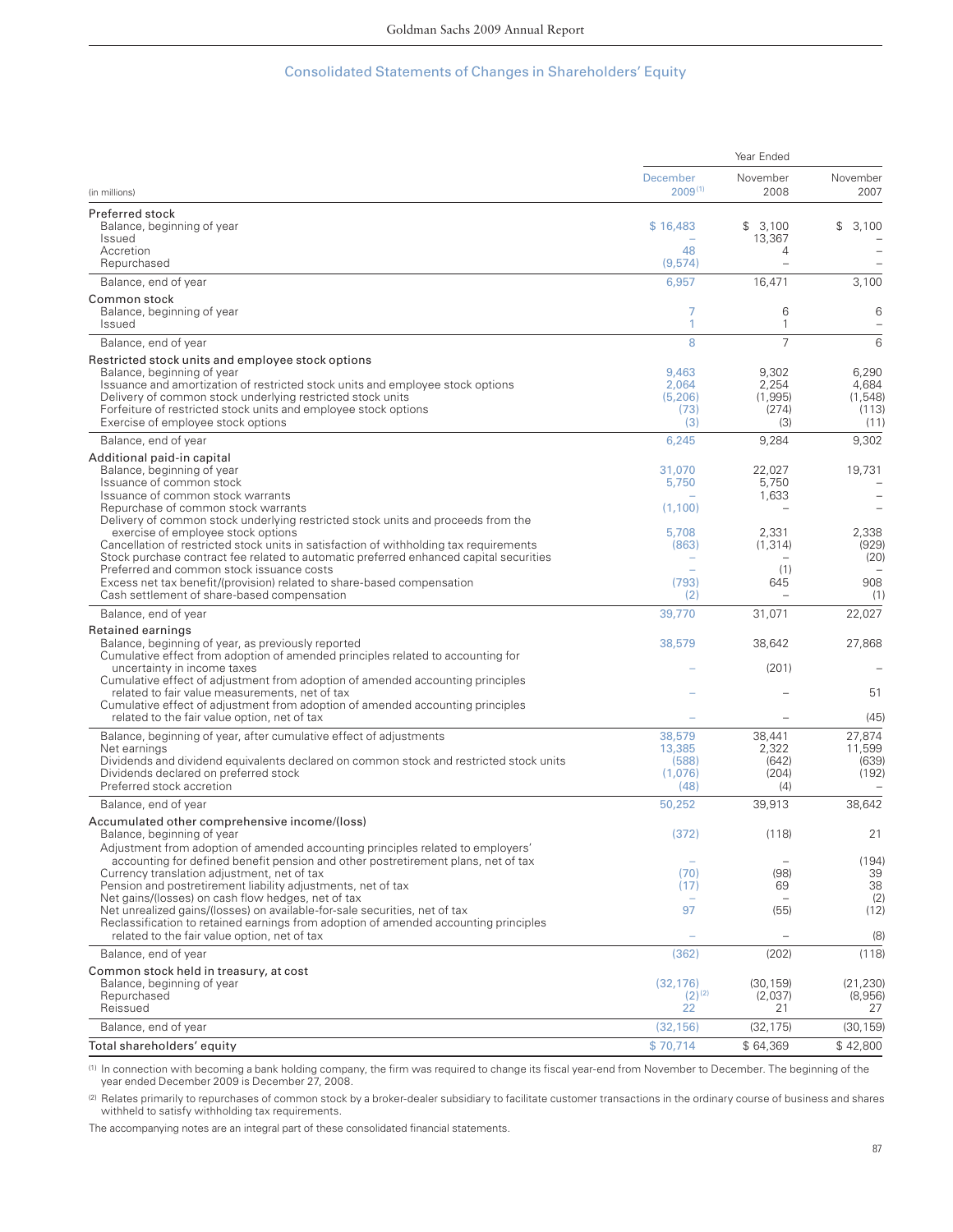### Consolidated Statements of Cash Flows

|                                                                                                        | Year Ended       |                          |                  |
|--------------------------------------------------------------------------------------------------------|------------------|--------------------------|------------------|
| (in millions)                                                                                          | December<br>2009 | November<br>2008         | November<br>2007 |
| Cash flows from operating activities                                                                   |                  |                          |                  |
| Net earnings                                                                                           | \$<br>13,385     | 2,322<br>$\mathcal{S}$   | \$11,599         |
| Non-cash items included in net earnings                                                                |                  |                          |                  |
| Depreciation and amortization                                                                          | 1,943            | 1,625                    | 1,167            |
| Deferred income taxes                                                                                  | (431)            | (1,763)                  | 129              |
| Share-based compensation                                                                               | 2,009            | 1,611                    | 4,465            |
| Changes in operating assets and liabilities                                                            |                  |                          |                  |
| Cash and securities segregated for regulatory and other purposes                                       | 76,531           | 12,995                   | (39,079)         |
| Net receivables from brokers, dealers and clearing organizations                                       | 6,265            | (6, 587)                 | (3, 811)         |
| Net payables to customers and counterparties                                                           | (47, 414)        | (50)                     | 53.857           |
| Securities borrowed, net of securities loaned                                                          | 7,033            | 85,054                   | (51, 655)        |
| Securities sold under agreements to repurchase, net of securities purchased                            |                  |                          |                  |
| under agreements to resell and federal funds sold                                                      | (146, 807)       | (130, 999)               | 6,845            |
| Trading assets, at fair value                                                                          | 186,295          | 97,723                   | (118, 864)       |
| Trading liabilities, at fair value                                                                     | (57,010)         | (39,051)                 | 57,938           |
| Other, net                                                                                             | 7,076            | (20, 986)                | 7,962            |
| Net cash provided by/(used for) operating activities                                                   | 48,875           | 1,894                    | (69, 447)        |
| Cash flows from investing activities                                                                   |                  |                          |                  |
| Purchase of property, leasehold improvements and equipment                                             | (1,556)          | (2,027)                  | (2, 130)         |
| Proceeds from sales of property, leasehold improvements and equipment                                  | 82               | 121                      | 93               |
| Business acquisitions, net of cash acquired                                                            | (221)            | (2,613)                  | (1,900)          |
| Proceeds from sales of investments                                                                     | 303              | 624                      | 4,294            |
| Purchase of available-for-sale securities                                                              | (2,722)          | (3,851)                  | (872)            |
| Proceeds from sales of available-for-sale securities                                                   | 2,553            | 3,409                    | 911              |
| Net cash provided by/(used for) investing activities                                                   | (1,561)          | (4, 337)                 | 396              |
| Cash flows from financing activities                                                                   |                  |                          |                  |
| Unsecured short-term borrowings, net                                                                   | (9,790)          | (19, 295)                | 12,262           |
| Other secured financings (short-term), net                                                             | (10, 451)        | (8, 727)                 | 2.780            |
| Proceeds from issuance of other secured financings (long-term)                                         | 4,767            | 12,509                   | 21,703           |
| Repayment of other secured financings (long-term), including the current portion                       | (6,667)          | (20.653)                 | (7.355)          |
| Proceeds from issuance of unsecured long-term borrowings                                               | 25,363           | 37,758                   | 57,516           |
| Repayment of unsecured long-term borrowings, including the current portion                             | (29.018)         | (25, 579)                | (14, 823)        |
| Preferred stock repurchased                                                                            | (9,574)          |                          |                  |
| Repurchase of common stock warrants                                                                    | (1,100)          | $\overline{\phantom{a}}$ |                  |
| Derivative contracts with a financing element, net                                                     | 2,168            | 781                      | 4,814            |
| Deposits, net                                                                                          | 7,288            | 12,273                   | 4,673            |
| Common stock repurchased                                                                               | (2)              | (2,034)                  | (8,956)          |
| Dividends and dividend equivalents paid on common stock, preferred stock and<br>restricted stock units | (2,205)          | (850)                    | (831)            |
| Proceeds from issuance of common stock, including stock option exercises                               | 6,260            | 6,105                    | 791              |
| Proceeds from issuance of preferred stock, net of issuance costs                                       |                  | 13,366                   |                  |
| Proceeds from issuance of common stock warrants                                                        |                  | 1,633                    |                  |
| Excess tax benefit related to share-based compensation                                                 | 135              | 614                      | 817              |
| Cash settlement of share-based compensation                                                            | (2)              |                          | (1)              |
| Net cash provided by/(used for) financing activities                                                   | (22, 828)        | 7,901                    | 73,390           |
| Net increase in cash and cash equivalents                                                              | 24,486           | 5,458                    | 4,339            |
| Cash and cash equivalents, beginning of year                                                           | 13,805           | 10,282                   | 5,943            |
| Cash and cash equivalents, end of year                                                                 | \$<br>38,291     | \$15,740                 | \$10,282         |

### Supplemental Disclosures:

Cash payments for interest, net of capitalized interest, were \$7.32 billion, \$32.37 billion and \$40.74 billion for the years ended December 2009, November 2008 and November 2007, respectively.

Cash payments for income taxes, net of refunds, were \$4.78 billion, \$3.47 billion and \$5.78 billion for the years ended December 2009, November 2008 and November 2007, respectively.

Non-cash activities:

The firm assumed \$16 million, \$790 million and \$409 million of debt in connection with business acquisitions for the years ended December 2009, November 2008 and November 2007, respectively.

See page 90 for consolidated financial statements for the one month ended December 2008.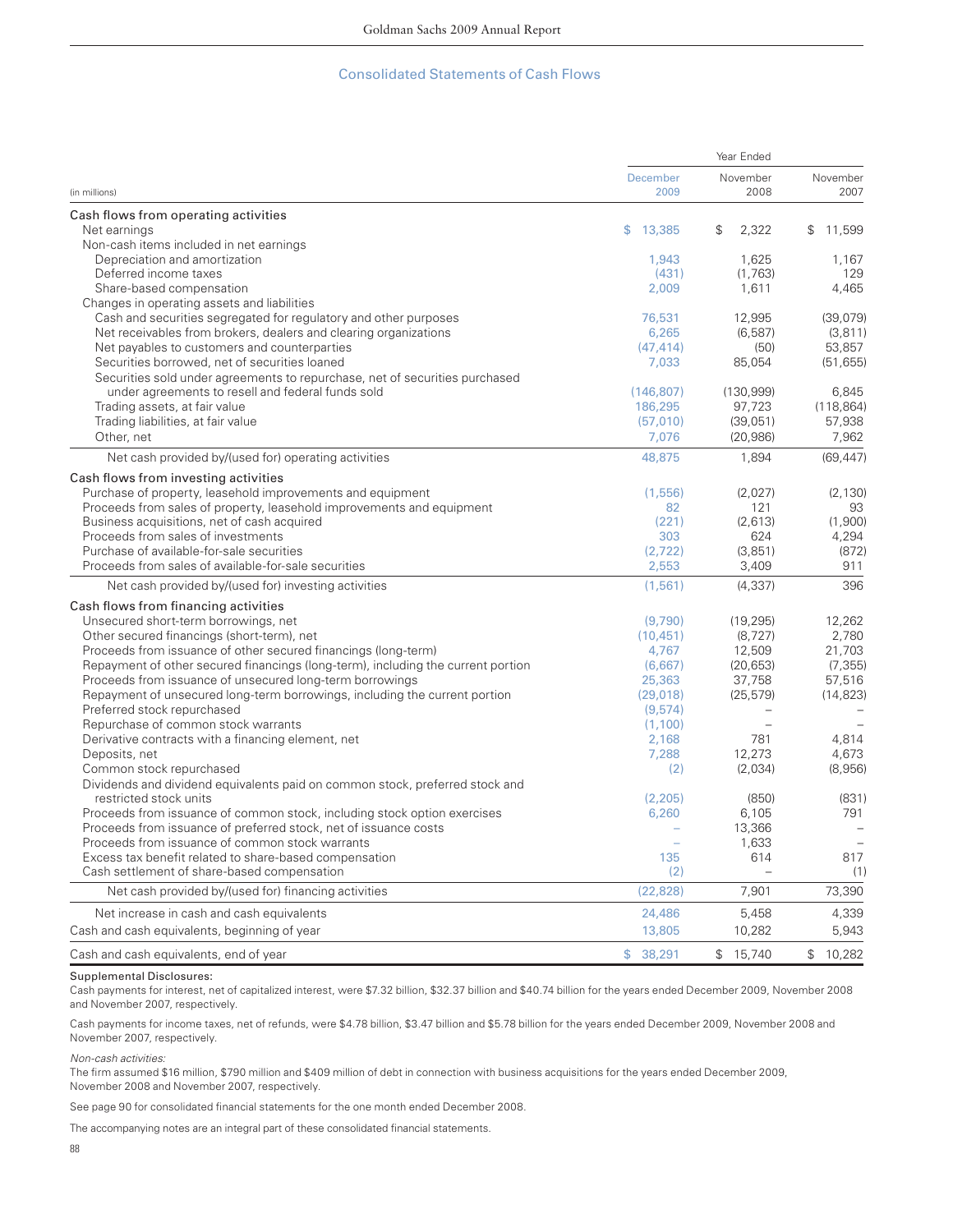# Consolidated Statements of Comprehensive Income

|                                                                            |                  | Year Ended       |                  |
|----------------------------------------------------------------------------|------------------|------------------|------------------|
| (in millions)                                                              | December<br>2009 | November<br>2008 | November<br>2007 |
| Net earnings                                                               | \$13,385         | \$2,322          | \$11,599         |
| Currency translation adjustment, net of tax                                | (70)             | (98)             | 39               |
| Pension and postretirement liability adjustments, net of tax               | (17)             | 69               | 38               |
| Net gains/(losses) on cash flow hedges, net of tax                         |                  |                  | (2)              |
| Net unrealized gains/(losses) on available-for-sale securities, net of tax | 97               | (55)             | (12)             |
| Comprehensive income                                                       | \$13,395         | \$2,238          | \$11,662         |

See page 90 for consolidated financial statements for the one month ended December 2008.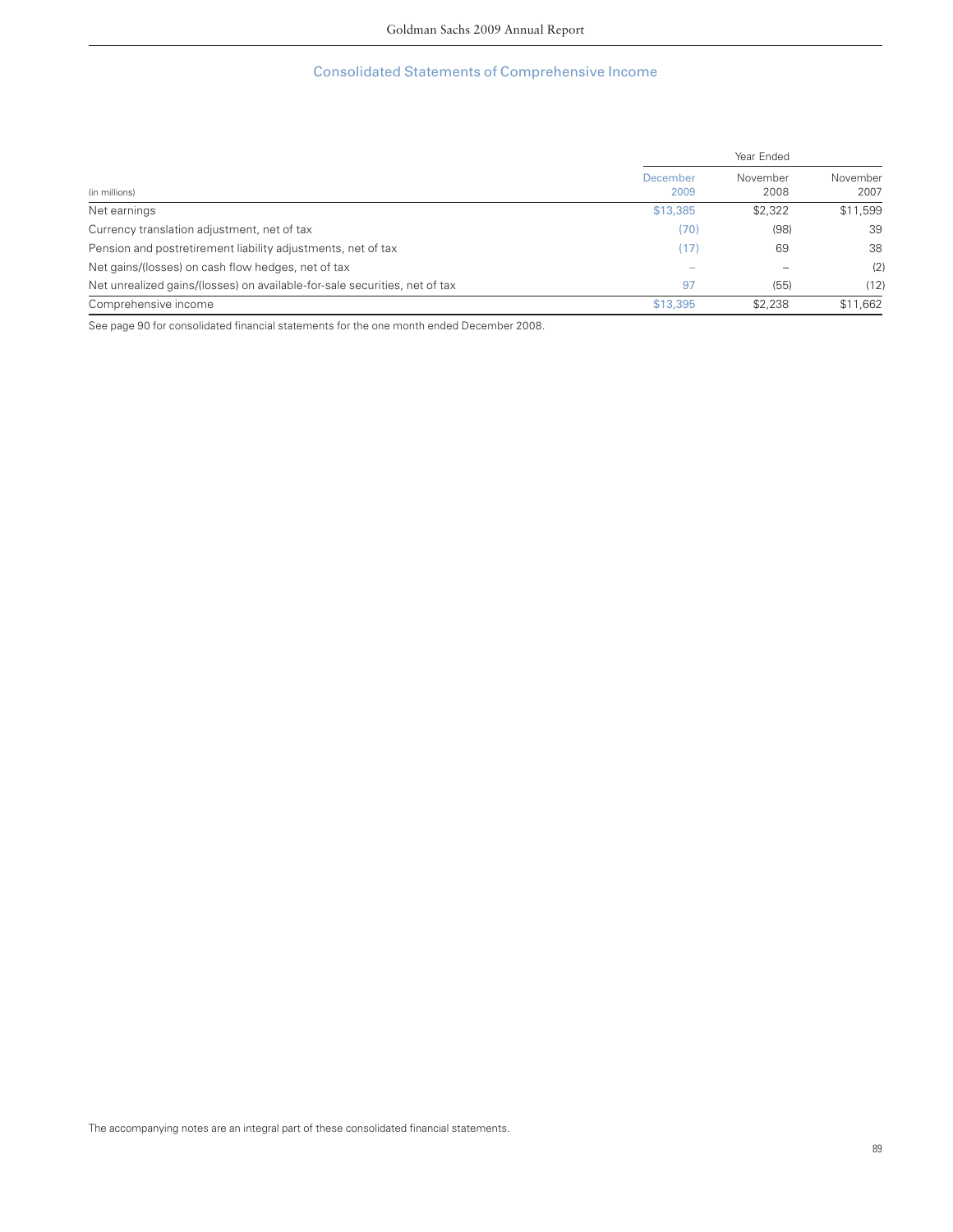## Consolidated Financial Statements One Month Ended December 2008

### **Consolidated Statement of Earnings**

| (in millions, except per share amounts)                                                                                                                                                         | One Month Ended<br>December 2008          |
|-------------------------------------------------------------------------------------------------------------------------------------------------------------------------------------------------|-------------------------------------------|
| Revenues<br>Investment banking<br>Trading and principal investments<br>Asset management and securities services                                                                                 | \$<br>135<br>(964)<br>327                 |
| Total non-interest revenues                                                                                                                                                                     | (502)                                     |
| Interest income<br>Interest expense                                                                                                                                                             | 1,687<br>1,002                            |
| Net interest income                                                                                                                                                                             | 685                                       |
| Net revenues, including net interest income                                                                                                                                                     | 183                                       |
| Operating expenses<br>Compensation and benefits                                                                                                                                                 | 744                                       |
| Brokerage, clearing, exchange and distribution fees<br>Market development<br>Communications and technology<br>Depreciation and amortization<br>Occupancy<br>Professional fees<br>Other expenses | 165<br>16<br>62<br>111<br>82<br>58<br>203 |
| Total non-compensation expenses                                                                                                                                                                 | 697                                       |
| Total operating expenses                                                                                                                                                                        | 1,441                                     |
| Pre-tax loss<br>Benefit for taxes                                                                                                                                                               | (1, 258)<br>(478)                         |
| Net loss<br>Preferred stock dividends                                                                                                                                                           | (780)<br>248                              |
| Net loss applicable to common shareholders                                                                                                                                                      | \$(1,028)                                 |
| Loss per common share<br><b>Basic</b><br><b>Diluted</b>                                                                                                                                         | \$ (2.15)<br>(2.15)                       |
| Dividends declared per common share                                                                                                                                                             | \$<br>0.47(1)                             |
| Average common shares outstanding<br>Basic<br><b>Diluted</b>                                                                                                                                    | 485.5<br>485.5                            |

(1) Rounded to the nearest penny. Exact dividend amount was \$0.4666666 per common share and was reflective of a four-month period (December 2008 through March 2009), due to the change in the firm's fiscal year-end.

### **Consolidated Statement of Comprehensive Loss**

| One Month Ended                                                   |         |
|-------------------------------------------------------------------|---------|
| December 2008<br>(in millions)                                    |         |
| Net loss                                                          | \$(780) |
| Currency translation adjustment, net of tax                       | (32)    |
| Pension and postretirement liability adjustments, net of tax      | (175)   |
| Net unrealized gains on available-for-sale securities, net of tax | 37      |
| Comprehensive loss                                                | \$(950) |

### **Consolidated Statement of Cash Flows**

| (in millions)                                        | One Month Ended<br>December 2008 |
|------------------------------------------------------|----------------------------------|
| Cash flows from operating activities                 |                                  |
| Net loss                                             | \$<br>(780)                      |
| Non-cash items included in net loss                  |                                  |
| Depreciation and amortization                        | 143                              |
| Share-based compensation                             | 180                              |
| Changes in operating assets and liabilities          |                                  |
| Cash and securities segregated for                   |                                  |
| regulatory and other purposes                        | (5,835)                          |
| Net receivables from brokers, dealers and            |                                  |
| clearing organizations                               | 3,693                            |
| Net payables to customers and counterparties         | (7,635)                          |
| Securities borrowed, net of securities loaned        | (18,030)                         |
| Securities sold under agreements to repurchase,      |                                  |
| net of securities purchased under agreements         |                                  |
| to resell and federal funds sold                     | 190,027                          |
| Trading assets, at fair value                        | (192, 883)                       |
| Trading liabilities, at fair value                   | 10,059                           |
| Other, net                                           | 7,156                            |
| Net cash used for operating activities               | (13,905)                         |
| Cash flows from investing activities                 |                                  |
| Purchase of property, leasehold improvements         |                                  |
| and equipment                                        | (61)                             |
| Proceeds from sales of property, leasehold           |                                  |
| improvements and equipment                           | 4                                |
| Business acquisitions, net of cash acquired          | (59)                             |
| Proceeds from sales of investments                   | 141                              |
| Purchase of available-for-sale securities            | (95)                             |
| Proceeds from sales of available-for-sale securities | 26                               |
|                                                      |                                  |
| Net cash used for investing activities               | (44)                             |
| Cash flows from financing activities                 |                                  |
| Unsecured short-term borrowings, net                 | 2,816                            |
| Other secured financings (short-term), net           | (1,068)                          |
| Proceeds from issuance of other secured              |                                  |
| financings (long-term)                               | 437                              |
| Repayment of other secured financings (long-term),   |                                  |
| including the current portion                        | (349)                            |
| Proceeds from issuance of unsecured                  |                                  |
| long-term borrowings                                 | 9,310                            |
| Repayment of unsecured long-term borrowings,         |                                  |
| including the current portion                        | (3,686)                          |
| Derivative contracts with a financing element, net   | 66                               |
| Deposits, net                                        | 4,487                            |
| Common stock repurchased                             | (1)                              |
| Proceeds from issuance of common stock,              |                                  |
| including stock option exercises                     | 2                                |
| Net cash provided by financing activities            | 12,014                           |
| Net decrease in cash and cash equivalents            | (1,935)                          |
| Cash and cash equivalents, beginning of period       | 15,740                           |
| Cash and cash equivalents, end of period             | \$<br>13,805                     |

#### Supplemental Disclosures:

Cash payments for interest, net of capitalized interest, were \$459 million for the one month ended December 2008.

Cash payments for income taxes, net of refunds, were \$171 million for the one month ended December 2008.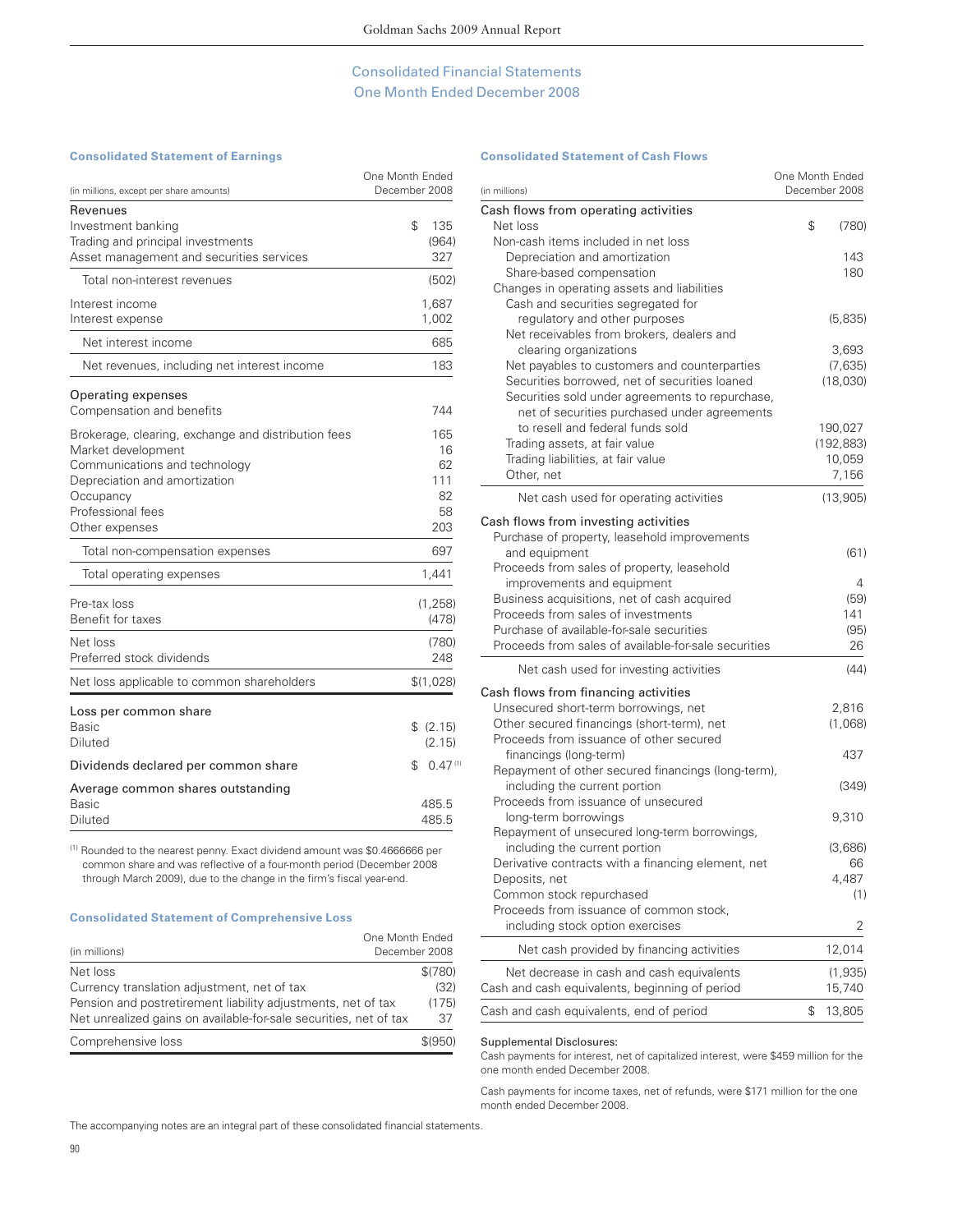# NOTE 1 Description of Business

The Goldman Sachs Group, Inc. (Group Inc.), a Delaware corporation, together with its consolidated subsidiaries (collectively, the firm), is a leading global investment banking, securities and investment management firm that provides a wide range of financial services to a substantial and diversified client base that includes corporations, financial institutions, governments and high-net-worth individuals. Founded in 1869, the firm is headquartered in New York and maintains offices in London, Frankfurt, Tokyo, Hong Kong and other major financial centers around the world.

The firm's activities are divided into three segments:

- **Investment Banking.** The firm provides a broad range of investment banking services to a diverse group of corporations, financial institutions, investment funds, governments and individuals.
- **Trading and Principal Investments.** The firm facilitates client transactions with a diverse group of corporations, financial institutions, investment funds, governments and individuals through market making in, trading of and investing in fixed income and equity products, currencies, commodities and derivatives on these products. The firm also takes proprietary positions on certain of these products. In addition, the firm engages in market-making activities on equities and options exchanges, and the firm clears client transactions on major stock, options and futures exchanges worldwide. In connection with the firm's merchant banking and other investing activities, the firm makes principal investments directly and through funds that the firm raises and manages.
- Asset Management and Securities Services. The firm provides investment and wealth advisory services and offers investment products (primarily through separately managed accounts and commingled vehicles, such as mutual funds and private investment funds) across all major asset classes to a diverse group of institutions and individuals worldwide and provides prime brokerage services, financing services and securities lending services to institutional clients, including hedge funds, mutual funds, pension funds and foundations, and to high-net-worth individuals worldwide.

# NOTE 2 **Significant Accounting Policies**

## **Basis of Presentation**

These consolidated financial statements include the accounts of Group Inc. and all other entities in which the firm has a controlling financial interest. All material intercompany transactions and balances have been eliminated.

The firm determines whether it has a controlling financial interest in an entity by first evaluating whether the entity is a voting interest entity, a variable interest entity (VIE) or a qualifying special-purpose entity (QSPE) under generally accepted accounting principles (GAAP).

- **Voting Interest Entities.** Voting interest entities are entities in which (i) the total equity investment at risk is sufficient to enable the entity to finance its activities independently and (ii) the equity holders have the obligation to absorb losses, the right to receive residual returns and the right to make decisions about the entity's activities. The usual condition for a controlling financial interest in a voting interest entity is ownership of a majority voting interest. Accordingly, the firm consolidates voting interest entities in which it has a majority voting interest.
- Variable Interest Entities. VIEs are entities that lack one or more of the characteristics of a voting interest entity. A controlling financial interest in a VIE is present when an enterprise has a variable interest, or a combination of variable interests, that will absorb a majority of the VIE's expected losses, receive a majority of the VIE's expected residual returns, or both. The enterprise with a controlling financial interest, known as the primary beneficiary, consolidates the VIE. The firm determines whether it is the primary beneficiary of a VIE by first performing a qualitative analysis of the VIE's expected losses and expected residual returns. This analysis includes a review of, among other factors, the VIE's capital structure, contractual terms, which interests create or absorb variability, related party relationships and the design of the VIE. Where qualitative analysis is not conclusive, the firm performs a quantitative analysis. For purposes of allocating a VIE's expected losses and expected residual returns to its variable interest holders, the firm utilizes the "top down" method.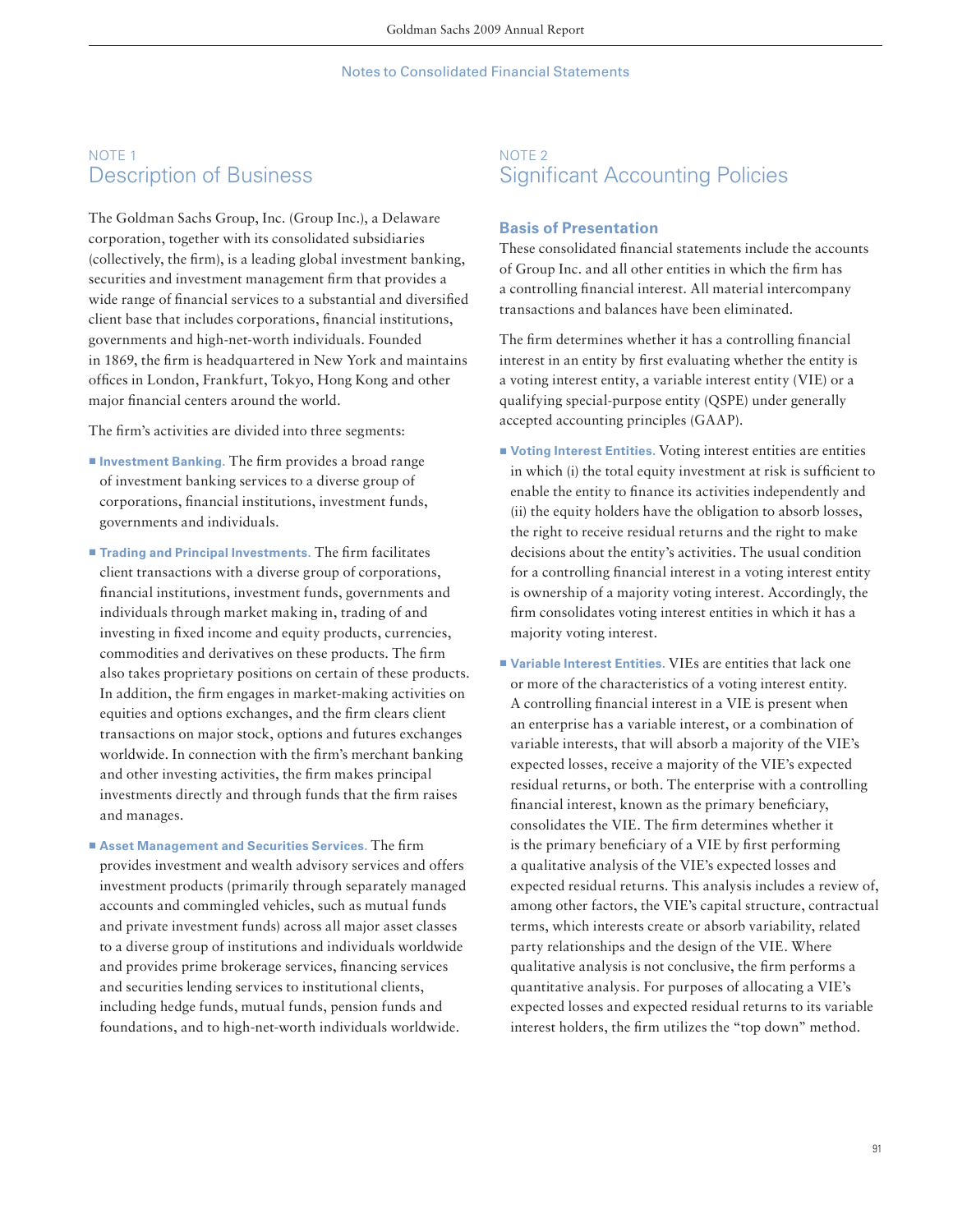Under this method, the firm calculates its share of the VIE's expected losses and expected residual returns using the specific cash flows that would be allocated to it, based on contractual arrangements and/or the firm's position in the capital structure of the VIE, under various probabilityweighted scenarios. The firm reassesses its initial evaluation of an entity as a VIE and its initial determination of whether the firm is the primary beneficiary of a VIE upon the occurrence of certain reconsideration events. See "— Recent Accounting Developments" below for information regarding amendments to accounting for VIEs.

- $\blacksquare$  **QSPEs.** QSPEs are passive entities that are commonly used in mortgage and other securitization transactions. To be considered a QSPE, an entity must satisfy certain criteria. These criteria include the types of assets a QSPE may hold, limits on asset sales, the use of derivatives and financial guarantees, and the level of discretion a servicer may exercise in attempting to collect receivables. These criteria may require management to make judgments about complex matters, such as whether a derivative is considered passive and the level of discretion a servicer may exercise, including, for example, determining when default is reasonably foreseeable. The firm does not consolidate QSPEs. See "— Recent Accounting Developments" below for information regarding amendments to accounting for QSPEs.
- **Equity-Method Investments. When the firm does not** have a controlling financial interest in an entity but exerts significant influence over the entity's operating and financial policies (generally defined as owning a voting interest of 20% to 50%) and has an investment in common stock or in-substance common stock, the firm accounts for its investment either under the equity method of accounting or at fair value pursuant to the fair value option available under Financial Accounting Standards Board (FASB) Accounting Standards Codification (ASC) 825-10. In general, the firm accounts for investments acquired subsequent to November 24, 2006, when the fair value option became available, at fair value. In certain cases, the firm applies the equity method of accounting to new investments that are strategic in nature or closely related to the firm's principal business activities, where the firm has a significant degree of involvement in the cash flows or operations of the investee, or where cost-benefit considerations are less significant.

See "— Revenue Recognition — Other Financial Assets and Financial Liabilities at Fair Value" below for a discussion of the firm's application of the fair value option.

**• Other.** If the firm does not consolidate an entity or apply the equity method of accounting, the firm accounts for its investment at fair value. The firm also has formed numerous nonconsolidated investment funds with third-party investors that are typically organized as limited partnerships. The firm acts as general partner for these funds and generally does not hold a majority of the economic interests in these funds. The firm has generally provided the third-party investors with rights to terminate the funds or to remove the firm as the general partner. As a result, the firm does not consolidate these funds. These fund investments are included in "Trading assets, at fair value" in the consolidated statements of financial condition.

In connection with becoming a bank holding company, the firm was required to change its fiscal year-end from November to December. This change in the firm's fiscal yearend resulted in a one-month transition period that began on November 29, 2008 and ended on December 26, 2008. In April 2009, the Board of Directors of Group Inc. (the Board) approved a change in the firm's fiscal year-end from the last Friday of December to December 31. Fiscal 2009 began on December 27, 2008 and ended on December 31, 2009.

All references to 2009, 2008 and 2007, unless specifically stated otherwise, refer to the firm's fiscal years ended, or the dates, as the context requires, December 31, 2009, November 28, 2008 and November 30, 2007, respectively, and any reference to a future year refers to a fiscal year ending on December 31 of that year. All references to December 2008, unless specifically stated otherwise, refer to the firm's fiscal one month ended, or the date, as the context requires, December 26, 2008. Certain reclassifications have been made to previously reported amounts to conform to the current presentation.

## **Use of Estimates**

These consolidated financial statements have been prepared in accordance with generally accepted accounting principles that require management to make certain estimates and assumptions. The most important of these estimates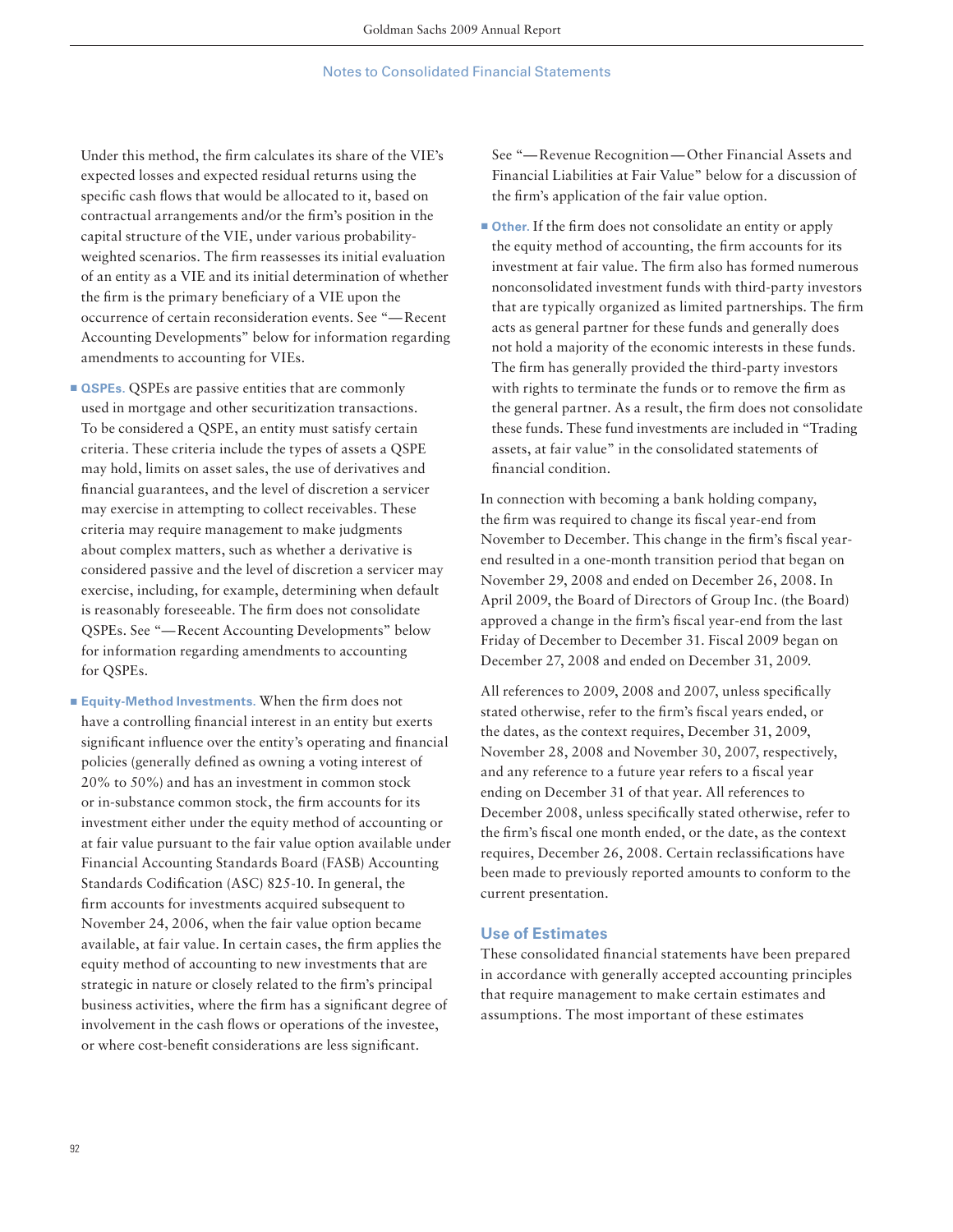and assumptions relate to fair value measurements, the accounting for goodwill and identifiable intangible assets and the provision for potential losses that may arise from litigation and regulatory proceedings and tax audits. Although these and other estimates and assumptions are based on the best available information, actual results could be materially different from these estimates.

## **Revenue Recognition**

**Investment Banking.** Underwriting revenues and fees from mergers and acquisitions and other financial advisory assignments are recognized in the consolidated statements of earnings when the services related to the underlying transaction are completed under the terms of the engagement. Expenses associated with such transactions are deferred until the related revenue is recognized or the engagement is otherwise concluded. Underwriting revenues are presented net of related expenses. Expenses associated with financial advisory transactions are recorded as non-compensation expenses, net of client reimbursements.

**Trading Assets and Trading Liabilities.** Substantially all trading assets and trading liabilities are reflected in the consolidated statements of financial condition at fair value. Related gains or losses are generally recognized in "Trading and principal investments" in the consolidated statements of earnings.

#### **Other Financial Assets and Financial Liabilities at Fair Value.**

In addition to trading assets, at fair value and trading liabilities, at fair value, the firm has elected to account for certain of its other financial assets and financial liabilities at fair value under ASC 815-15 and 825-10 (i.e., the fair value option). The primary reasons for electing the fair value option are to reflect economic events in earnings on a timely basis, to mitigate volatility in earnings from using different measurement attributes and to address simplification and cost-benefit considerations.

Such financial assets and financial liabilities accounted for at fair value include:

 $\blacksquare$  certain unsecured short-term borrowings, consisting of all promissory notes and commercial paper and certain hybrid financial instruments;

- $\blacksquare$  certain other secured financings, primarily transfers accounted for as financings rather than sales, debt raised through the firm's William Street credit extension program and certain other nonrecourse financings;
- **Exercise** certain unsecured long-term borrowings, including prepaid physical commodity transactions and certain hybrid financial instruments;
- **Example 2** resale and repurchase agreements;
- securities borrowed and loaned within Trading and Principal Investments, consisting of the firm's matched book and certain firm financing activities;
- $\blacksquare$  certain deposits issued by the firm's bank subsidiaries, as well as securities held by Goldman Sachs Bank USA (GS Bank USA);
- $\blacksquare$  certain receivables from customers and counterparties, including certain margin loans, transfers accounted for as secured loans rather than purchases and prepaid variable share forwards;
- $\blacksquare$  certain insurance and reinsurance contracts and certain guarantees; and
- In general, investments acquired after November 24, 2006, when the fair value option became available, where the firm has significant influence over the investee and would otherwise apply the equity method of accounting.

Fair Value Measurements. The fair value of a financial instrument is the amount that would be received to sell an asset or paid to transfer a liability in an orderly transaction between market participants at the measurement date (i.e., the exit price). Financial assets are marked to bid prices and financial liabilities are marked to offer prices. Fair value measurements do not include transaction costs.

The fair value hierarchy under ASC 820 prioritizes the inputs to valuation techniques used to measure fair value. The hierarchy gives the highest priority to unadjusted quoted prices in active markets for identical assets or liabilities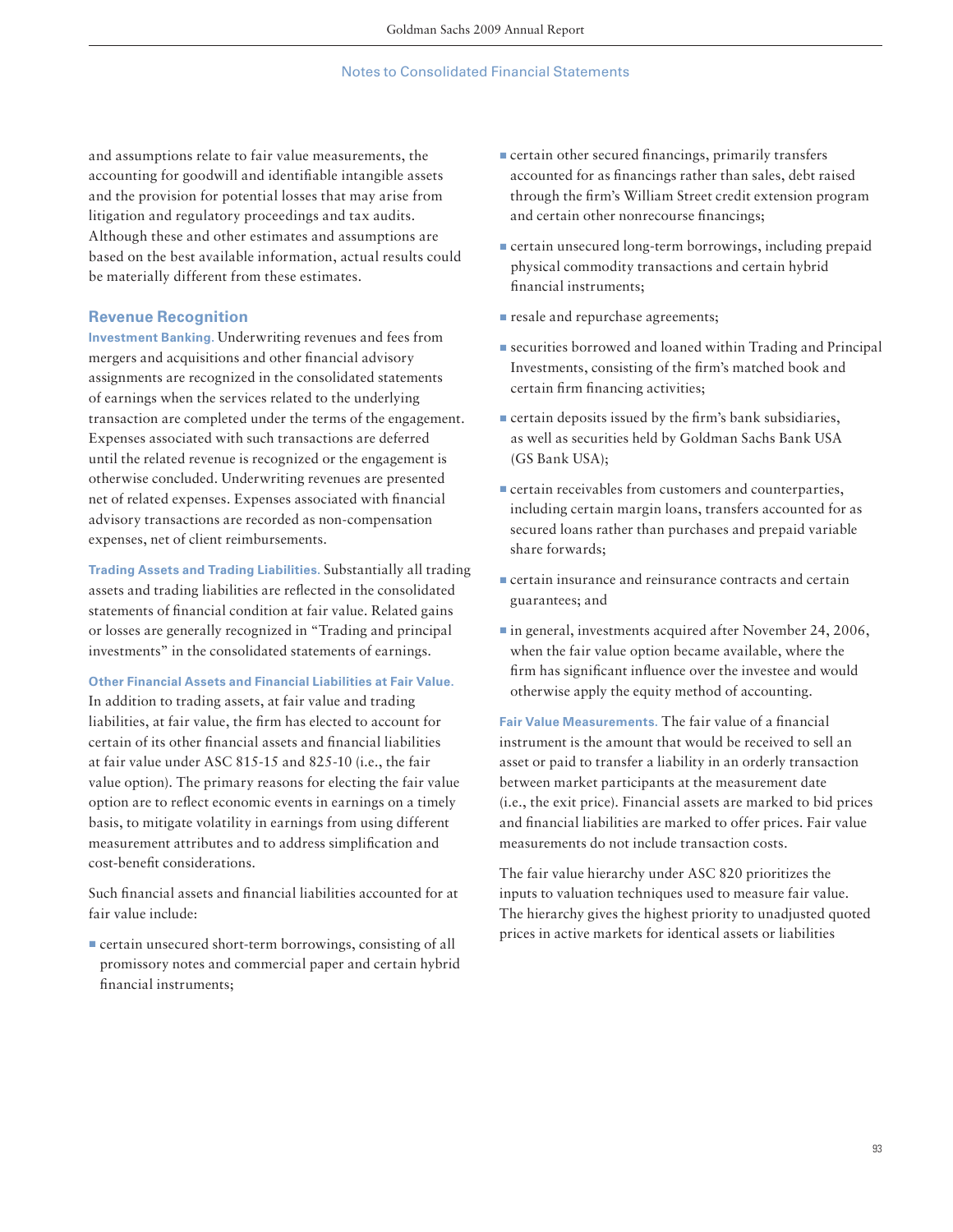(level 1 measurements) and the lowest priority to unobservable inputs (level 3 measurements). The three levels of the fair value hierarchy are described below:

Basis of Fair Value Measurement

- Level 1 Unadjusted quoted prices in active markets that are accessible at the measurement date for identical, unrestricted assets or liabilities;
- Level 2 Quoted prices in markets that are not considered to be active or financial instruments for which all significant inputs are observable, either directly or indirectly;
- Level 3 Prices or valuations that require inputs that are both significant to the fair value measurement and unobservable.

A financial instrument's level within the fair value hierarchy is based on the lowest level of any input that is significant to the fair value measurement.

The firm defines active markets for equity instruments based on the average daily trading volume both in absolute terms and relative to the market capitalization for the instrument. The firm defines active markets for debt instruments based on both the average daily trading volume and the number of days with trading activity.

Credit risk is an essential component of fair value. Cash products (e.g., bonds and loans) and derivative instruments (particularly those with significant future projected cash flows) trade in the market at levels which reflect credit considerations. The firm calculates the fair value of derivative assets by discounting future cash flows at a rate which incorporates counterparty credit spreads and the fair value of derivative liabilities by discounting future cash flows at a rate which incorporates the firm's own credit spreads. In doing so, credit exposures are adjusted to reflect mitigants, namely collateral agreements which reduce exposures based on triggers and contractual posting requirements. The firm manages its exposure to credit risk as it does other market risks and will price, economically hedge, facilitate and intermediate trades which involve credit risk. The firm records liquidity valuation adjustments to reflect the cost of exiting concentrated risk positions, including exposure to the firm's own credit spreads.

In determining fair value, the firm separates trading assets, at fair value and trading liabilities, at fair value into two categories: cash instruments and derivative contracts.

**Example 1** Cash Instruments. The firm's cash instruments are generally classified within level 1 or level 2 of the fair value hierarchy because they are valued using quoted market prices, broker or dealer quotations, or alternative pricing sources with reasonable levels of price transparency. The types of instruments valued based on quoted market prices in active markets include most government obligations, active listed equities and certain money market securities. Such instruments are generally classified within level 1 of the fair value hierarchy. Instruments classified within level 1 of the fair value hierarchy are required to be carried at quoted market prices, even in situations where the firm holds a large position and a sale could reasonably impact the quoted price.

 The types of instruments that trade in markets that are not considered to be active, but are valued based on quoted market prices, broker or dealer quotations, or alternative pricing sources with reasonable levels of price transparency include most government agency securities, most corporate bonds, certain mortgage products, certain bank loans and bridge loans, less liquid listed equities, certain state, municipal and provincial obligations and certain money market securities and loan commitments. Such instruments are generally classified within level 2 of the fair value hierarchy.

Certain cash instruments are classified within level 3 of the fair value hierarchy because they trade infrequently and therefore have little or no price transparency. Such instruments include private equity investments and real estate fund investments, certain bank loans and bridge loans (including certain mezzanine financing, leveraged loans arising from capital market transactions and other corporate bank debt), less liquid corporate debt securities and other debt obligations (including less liquid corporate bonds, distressed debt instruments and collateralized debt obligations (CDOs) backed by corporate obligations), less liquid mortgage whole loans and securities (backed by either commercial or residential real estate), and acquired portfolios of distressed loans. The transaction price is initially used as the best estimate of fair value. Accordingly, when a pricing model is used to value such an instrument, the model is adjusted so that the model value at inception equals the transaction price. This valuation is adjusted only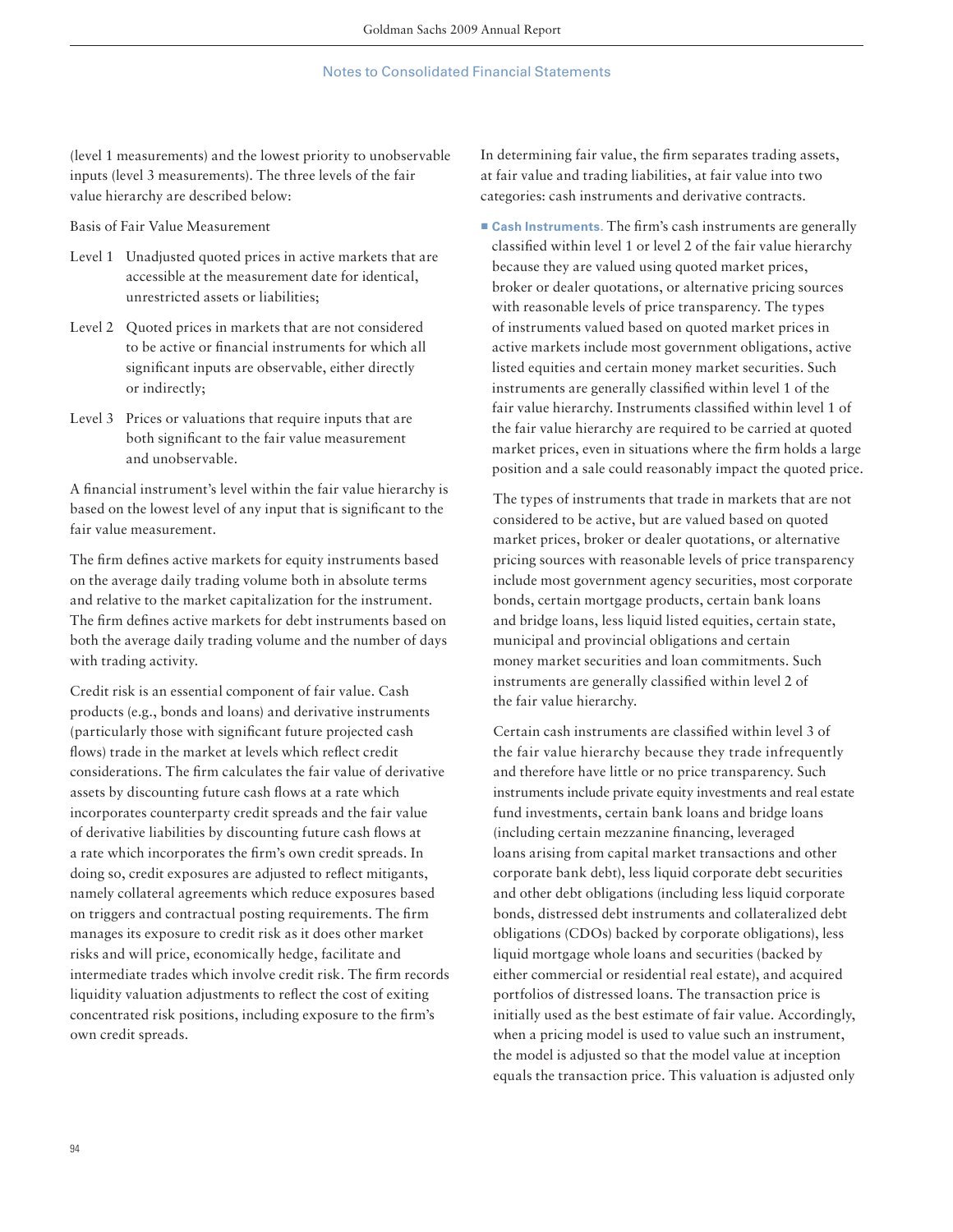when changes to inputs and assumptions are corroborated by evidence such as transactions in similar instruments, completed or pending third-party transactions in the underlying investment or comparable entities, subsequent rounds of financing, recapitalizations and other transactions across the capital structure, offerings in the equity or debt capital markets, and changes in financial ratios or cash flows.

 For positions that are not traded in active markets or are subject to transfer restrictions, valuations are adjusted to reflect illiquidity and/or non-transferability. Such adjustments are generally based on market evidence where available. In the absence of such evidence, management's best estimate is used.

■ **Derivative Contracts.** Derivative contracts can be exchangetraded or over-the-counter (OTC). Exchange-traded derivatives typically fall within level 1 or level 2 of the fair value hierarchy depending on whether they are deemed to be actively traded or not. The firm generally values exchange-traded derivatives using models which calibrate to market-clearing levels and eliminate timing differences between the closing price of the exchange-traded derivatives and their underlying instruments. In such cases, exchangetraded derivatives are classified within level 2 of the fair value hierarchy.

 OTC derivatives are valued using market transactions and other market evidence whenever possible, including market-based inputs to models, model calibration to marketclearing transactions, broker or dealer quotations, or alternative pricing sources with reasonable levels of price transparency. Where models are used, the selection of a particular model to value an OTC derivative depends upon the contractual terms of, and specific risks inherent in, the instrument, as well as the availability of pricing information in the market. The firm generally uses similar models to value similar instruments. Valuation models require a variety of inputs, including contractual terms, market prices, yield curves, credit curves, measures of volatility, voluntary and involuntary prepayment rates, loss severity rates and correlations of such inputs. For OTC derivatives that trade in liquid markets, such as generic forwards, swaps and options, model inputs can generally be verified and model selection does not involve significant management

judgment. OTC derivatives are classified within level 2 of the fair value hierarchy when all of the significant inputs can be corroborated to market evidence.

 Certain OTC derivatives trade in less liquid markets with limited pricing information, and the determination of fair value for these derivatives is inherently more difficult. Such instruments are classified within level 3 of the fair value hierarchy. Where the firm does not have corroborating market evidence to support significant model inputs and cannot verify the model to market transactions, the transaction price is initially used as the best estimate of fair value. Accordingly, when a pricing model is used to value such an instrument, the model is adjusted so that the model value at inception equals the transaction price. The valuations of these less liquid OTC derivatives are typically based on level 1 and/or level 2 inputs that can be observed in the market, as well as unobservable level 3 inputs. Subsequent to initial recognition, the firm updates the level 1 and level 2 inputs to reflect observable market changes, with resulting gains and losses reflected within level 3. Level 3 inputs are only changed when corroborated by evidence such as similar market transactions, third-party pricing services and/or broker or dealer quotations, or other empirical market data. In circumstances where the firm cannot verify the model value to market transactions, it is possible that a different valuation model could produce a materially different estimate of fair value.

 When appropriate, valuations are adjusted for various factors such as liquidity, bid/offer spreads and credit considerations. Such adjustments are generally based on market evidence where available. In the absence of such evidence, management's best estimate is used.

**Collateralized Agreements and Financings.** Collateralized agreements consist of resale agreements and securities borrowed. Collateralized financings consist of repurchase agreements, securities loaned and other secured financings. Interest on collateralized agreements and collateralized financings is recognized in "Interest income" and "Interest expense," respectively, in the consolidated statements of earnings over the life of the transaction. Collateralized agreements and financings are presented on a net-bycounterparty basis when a right of setoff exists.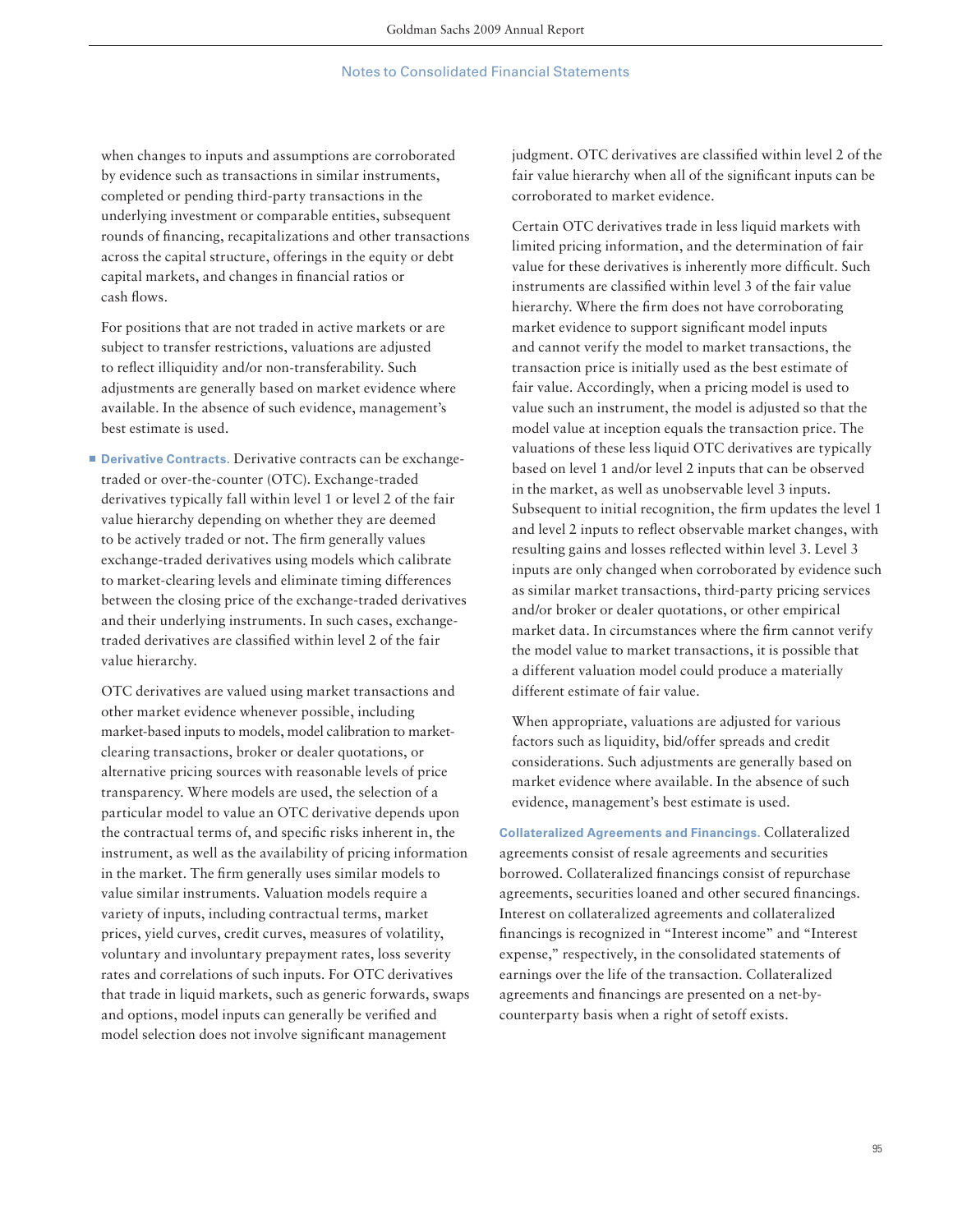- Resale and Repurchase Agreements. Securities purchased under agreements to resell and securities sold under agreements to repurchase, principally U.S. government, federal agency and investment-grade sovereign obligations, represent collateralized financing transactions. The firm receives securities purchased under agreements to resell, makes delivery of securities sold under agreements to repurchase, monitors the market value of these securities on a daily basis and delivers or obtains additional collateral as appropriate. As noted above, resale and repurchase agreements are carried in the consolidated statements of financial condition at fair value under the fair value option. Resale and repurchase agreements are generally valued based on inputs with reasonable levels of price transparency and are generally classified within level 2 of the fair value hierarchy.
- Securities Borrowed and Loaned. Securities borrowed and loaned are generally collateralized by cash, securities or letters of credit. The firm receives securities borrowed, makes delivery of securities loaned, monitors the market value of securities borrowed and loaned, and delivers or obtains additional collateral as appropriate. Securities borrowed and loaned within Securities Services, relating to both customer activities and, to a lesser extent, certain firm financing activities, are recorded based on the amount of cash collateral advanced or received plus accrued interest. As these arrangements generally can be terminated on demand, they exhibit little, if any, sensitivity to changes in interest rates. As noted above, securities borrowed and loaned within Trading and Principal Investments, which are related to the firm's matched book and certain firm financing activities, are recorded at fair value under the fair value option. These securities borrowed and loaned transactions are generally valued based on inputs with reasonable levels of price transparency and are classified within level 2 of the fair value hierarchy.
- Other Secured Financings. In addition to repurchase agreements and securities loaned, the firm funds assets through the use of other secured financing arrangements and pledges financial instruments and other assets as collateral in these transactions. As noted above, the firm has elected to apply the fair value option to transfers accounted for as financings rather than sales, debt raised through the firm's William Street credit extension program and certain other nonrecourse financings, for which the use of fair

value eliminates non-economic volatility in earnings that would arise from using different measurement attributes. These other secured financing transactions are generally classified within level 2 of the fair value hierarchy. Other secured financings that are not recorded at fair value are recorded based on the amount of cash received plus accrued interest. See Note 3 for further information regarding other secured financings.

**Hybrid Financial Instruments. Hybrid financial instruments are** instruments that contain bifurcatable embedded derivatives and do not require settlement by physical delivery of nonfinancial assets (e.g., physical commodities). If the firm elects to bifurcate the embedded derivative from the associated debt, it is accounted for at fair value and the host contract is accounted for at amortized cost, adjusted for the effective portion of any fair value hedge accounting relationships. If the firm does not elect to bifurcate, the entire hybrid financial instrument is accounted for at fair value under the fair value option. See Notes 3 and 6 for further information regarding hybrid financial instruments.

**Transfers of Financial Assets.** In general, transfers of financial assets are accounted for as sales when the firm has relinquished control over the transferred assets. For transfers accounted for as sales, any related gains or losses are recognized in net revenues. Transfers that are not accounted for as sales are accounted for as collateralized financings, with the related interest expense recognized in net revenues over the life of the transaction. See "— Recent Accounting Developments" below for information regarding amendments to accounting for transfers of financial assets.

**Commissions.** Commission revenues from executing and clearing client transactions on stock, options and futures markets are recognized in "Trading and principal investments" in the consolidated statements of earnings on a trade-date basis.

**Insurance Activities.** Certain of the firm's insurance and reinsurance contracts are accounted for at fair value under the fair value option, with changes in fair value included in "Trading and principal investments" in the consolidated statements of earnings.

Revenues from variable annuity and life insurance and reinsurance contracts not accounted for at fair value generally consist of fees assessed on contract holder account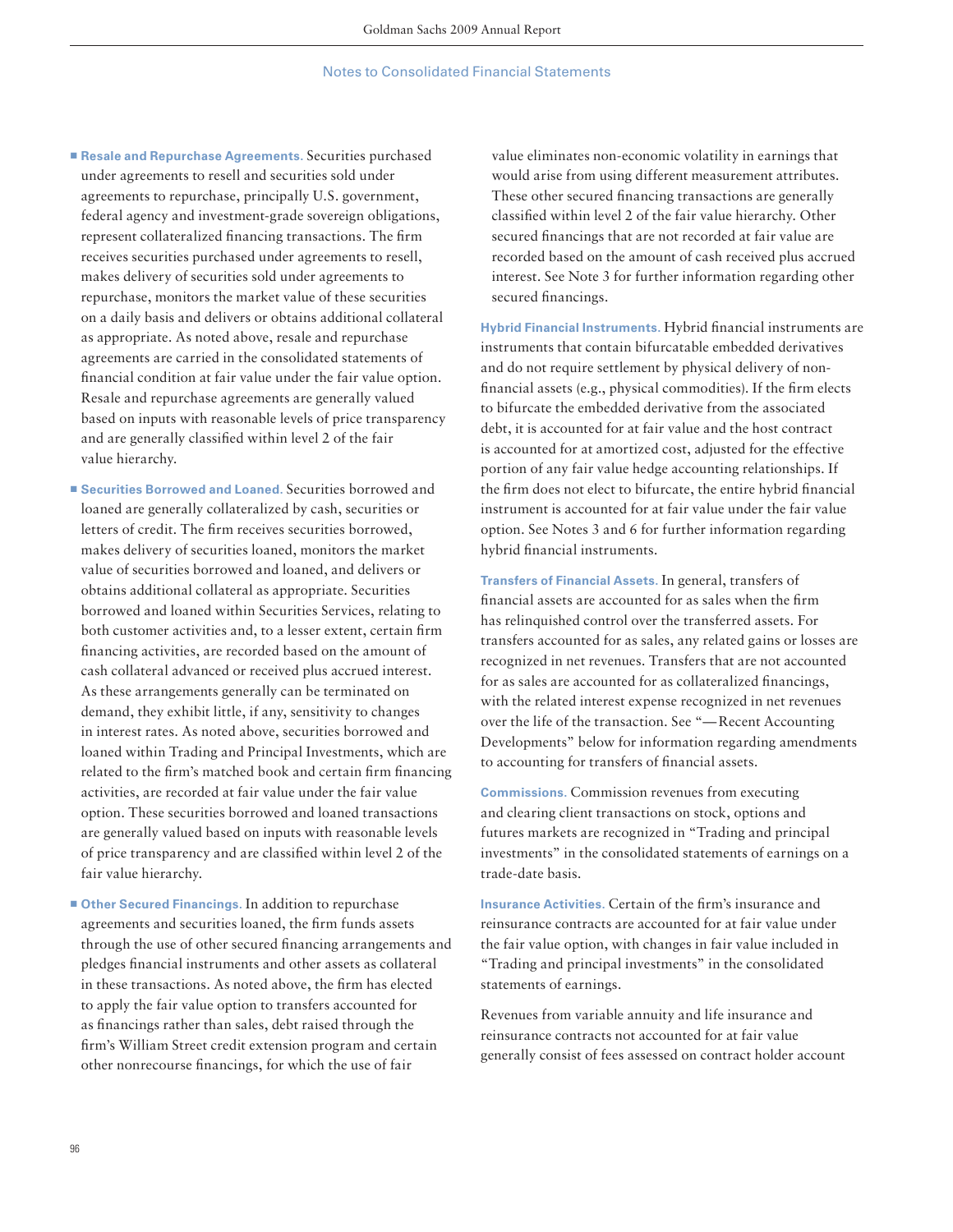balances for mortality charges, policy administration fees and surrender charges, and are recognized in "Trading and principal investments" in the consolidated statements of earnings in the period that services are provided.

Interest credited to variable annuity and life insurance and reinsurance contract account balances and changes in reserves are recognized in "Other expenses" in the consolidated statements of earnings.

Premiums earned for underwriting property catastrophe reinsurance are recognized in "Trading and principal investments" in the consolidated statements of earnings over the coverage period, net of premiums ceded for the cost of reinsurance. Expenses for liabilities related to property catastrophe reinsurance claims, including estimates of losses that have been incurred but not reported, are recognized in "Other expenses" in the consolidated statements of earnings.

**Merchant Banking Overrides.** The firm is entitled to receive merchant banking overrides (i.e., an increased share of a fund's income and gains) when the return on the funds' investments exceeds certain threshold returns. Overrides are based on investment performance over the life of each merchant banking fund, and future investment underperformance may require amounts of override previously distributed to the firm to be returned to the funds. Accordingly, overrides are recognized in the consolidated statements of earnings only when all material contingencies have been resolved. Overrides are included in "Trading and principal investments" in the consolidated statements of earnings.

**Asset Management.** Management fees are recognized over the period that the related service is provided based upon average net asset values. In certain circumstances, the firm is also entitled to receive incentive fees based on a percentage of a fund's return or when the return on assets under management exceeds specified benchmark returns or other performance targets. Incentive fees are generally based on investment performance over a 12-month period and are subject to adjustment prior to the end of the measurement period. Accordingly, incentive fees are recognized in the consolidated statements of earnings when the measurement period ends. Asset management fees and incentive fees are included in "Asset management and securities services" in the consolidated statements of earnings.

### **Share-Based Compensation**

The cost of employee services received in exchange for a sharebased award is generally measured based on the grant-date fair value of the award in accordance with ASC 718. Share-based awards that do not require future service (i.e., vested awards, including awards granted to retirement-eligible employees) are expensed immediately. Share-based employee awards that require future service are amortized over the relevant service period. Expected forfeitures are included in determining share-based employee compensation expense.

The firm pays cash dividend equivalents on outstanding restricted stock units (RSUs). Dividend equivalents paid on RSUs are generally charged to retained earnings. Dividend equivalents paid on RSUs expected to be forfeited are included in compensation expense. In the first quarter of fiscal 2009, the firm adopted amended accounting principles related to income tax benefits of dividends on share-based payment awards (ASC 718). These amended principles require the tax benefit related to dividend equivalents paid on RSUs to be accounted for as an increase to additional paid-in capital. Previously, the firm accounted for this tax benefit as a reduction to income tax expense. See "— Recent Accounting Developments" below for further information on these amended principles.

In certain cases, primarily related to the death of an employee or conflicted employment (as outlined in the applicable award agreements), the firm may cash settle share-based compensation awards. For awards accounted for as equity instruments, additional paid-in capital is adjusted to the extent of the difference between the current value of the award and the grant-date value of the award.

## **Goodwill**

Goodwill is the cost of acquired companies in excess of the fair value of identifiable net assets at acquisition date. Goodwill is tested at least annually for impairment. An impairment loss is recognized if the estimated fair value of an operating segment, which is a component one level below the firm's three business segments, is less than its estimated net book value. Such loss is calculated as the difference between the estimated fair value of goodwill and its carrying value.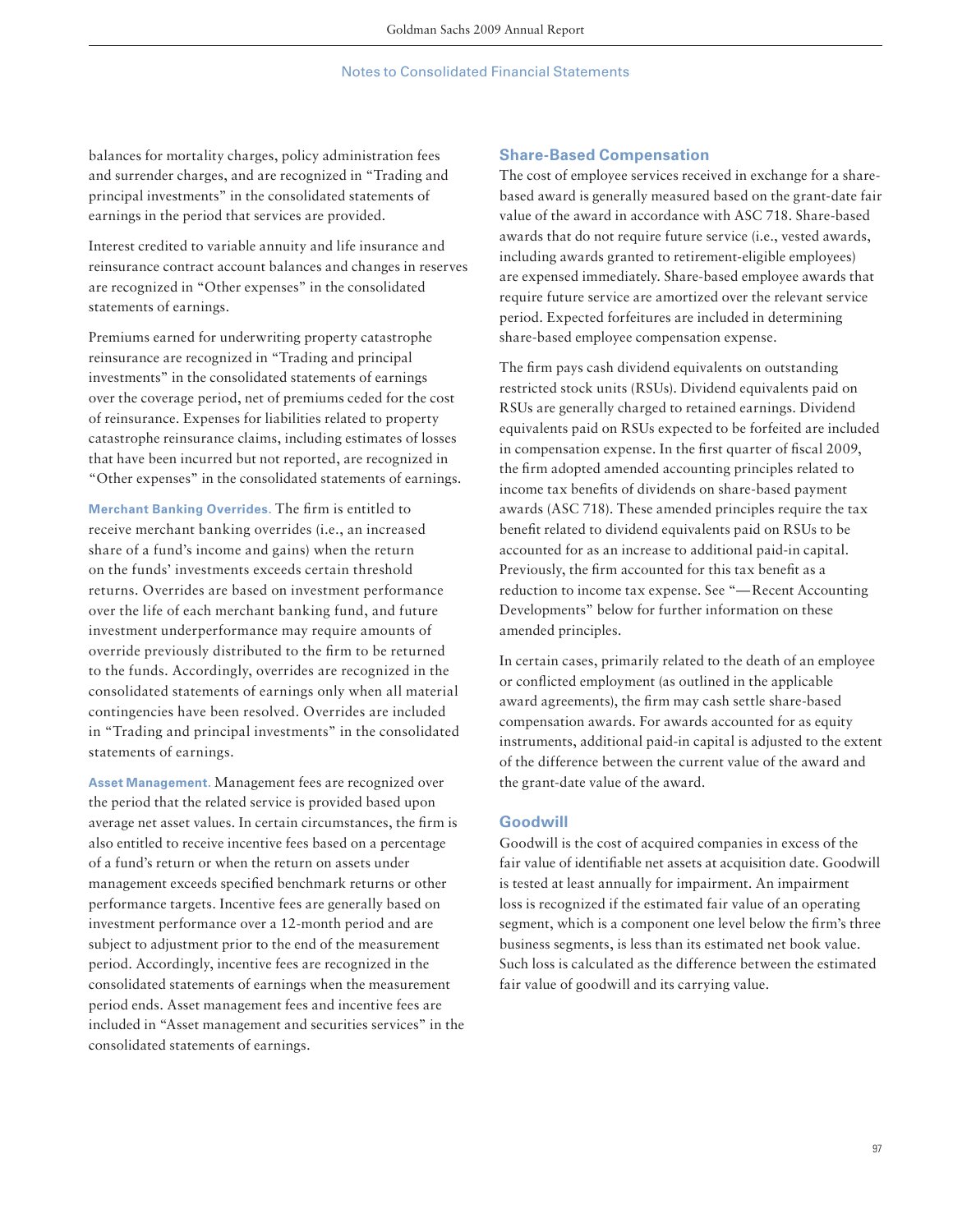### **Identifiable Intangible Assets**

Identifiable intangible assets, which consist primarily of customer lists, New York Stock Exchange (NYSE) Designated Market Maker (DMM) rights and the value of business acquired (VOBA) in the firm's insurance subsidiaries, are amortized over their estimated lives or, in the case of insurance contracts, in proportion to estimated gross profits or premium revenues. Identifiable intangible assets are tested for impairment whenever events or changes in circumstances suggest that an asset's or asset group's carrying value may not be fully recoverable. An impairment loss, generally calculated as the difference between the estimated fair value and the carrying value of an asset or asset group, is recognized if the sum of the estimated undiscounted cash flows relating to the asset or asset group is less than the corresponding carrying value.

### **Property, Leasehold Improvements and Equipment**

Property, leasehold improvements and equipment, net of accumulated depreciation and amortization, are recorded at cost and included in "Other assets" in the consolidated statements of financial condition.

Substantially all property and equipment are depreciated on a straight-line basis over the useful life of the asset. Leasehold improvements are amortized on a straight-line basis over the useful life of the improvement or the term of the lease, whichever is shorter. Certain costs of software developed or obtained for internal use are capitalized and amortized on a straight-line basis over the useful life of the software.

Property, leasehold improvements and equipment are tested for impairment whenever events or changes in circumstances suggest that an asset's or asset group's carrying value may not be fully recoverable. An impairment loss, calculated as the difference between the estimated fair value and the carrying value of an asset or asset group, is recognized if the sum of the expected undiscounted cash flows relating to the asset or asset group is less than the corresponding carrying value.

The firm's operating leases include office space held in excess of current requirements. Rent expense relating to space held for growth is included in "Occupancy" in the consolidated statements of earnings. The firm records a liability, based on the fair value of the remaining lease rentals reduced by any potential or existing sublease rentals, for leases where the firm has ceased using the space and management has concluded that the firm will not derive any future economic benefits. Costs to terminate a lease before the end of its term are recognized and measured at fair value upon termination.

### **Foreign Currency Translation**

Assets and liabilities denominated in non-U.S. currencies are translated at rates of exchange prevailing on the date of the consolidated statements of financial condition, and revenues and expenses are translated at average rates of exchange for the period. Gains or losses on translation of the financial statements of a non-U.S. operation, when the functional currency is other than the U.S. dollar, are included, net of hedges and taxes, in the consolidated statements of comprehensive income. The firm seeks to reduce its net investment exposure to fluctuations in foreign exchange rates through the use of foreign currency forward contracts and foreign currency-denominated debt. For foreign currency forward contracts, hedge effectiveness is assessed based on changes in forward exchange rates; accordingly, forward points are reflected as a component of the currency translation adjustment in the consolidated statements of comprehensive income. For foreign currency-denominated debt, hedge effectiveness is assessed based on changes in spot rates. Foreign currency remeasurement gains or losses on transactions in nonfunctional currencies are included in the consolidated statements of earnings.

#### **Income Taxes**

Income taxes are provided for using the asset and liability method. Deferred tax assets and liabilities are recognized for temporary differences between the financial reporting and tax bases of the firm's assets and liabilities. Valuation allowances are established to reduce deferred tax assets to the amount that more likely than not will be realized. The firm's tax assets and liabilities are presented as a component of "Other assets" and "Other liabilities and accrued expenses," respectively, in the consolidated statements of financial condition. The firm adopted amended accounting principles related to the accounting for uncertainty in income taxes (ASC 740) as of December 1, 2007, and recorded a transition adjustment resulting in a reduction of \$201 million to beginning retained earnings in the first fiscal quarter of 2008. The firm recognizes tax positions in the financial statements only when it is more likely than not that the position will be sustained upon examination by the relevant taxing authority based on the technical merits of the position. A position that meets this standard is measured at the largest amount of benefit that will more likely than not be realized upon settlement. A liability is established for differences between positions taken in a tax return and amounts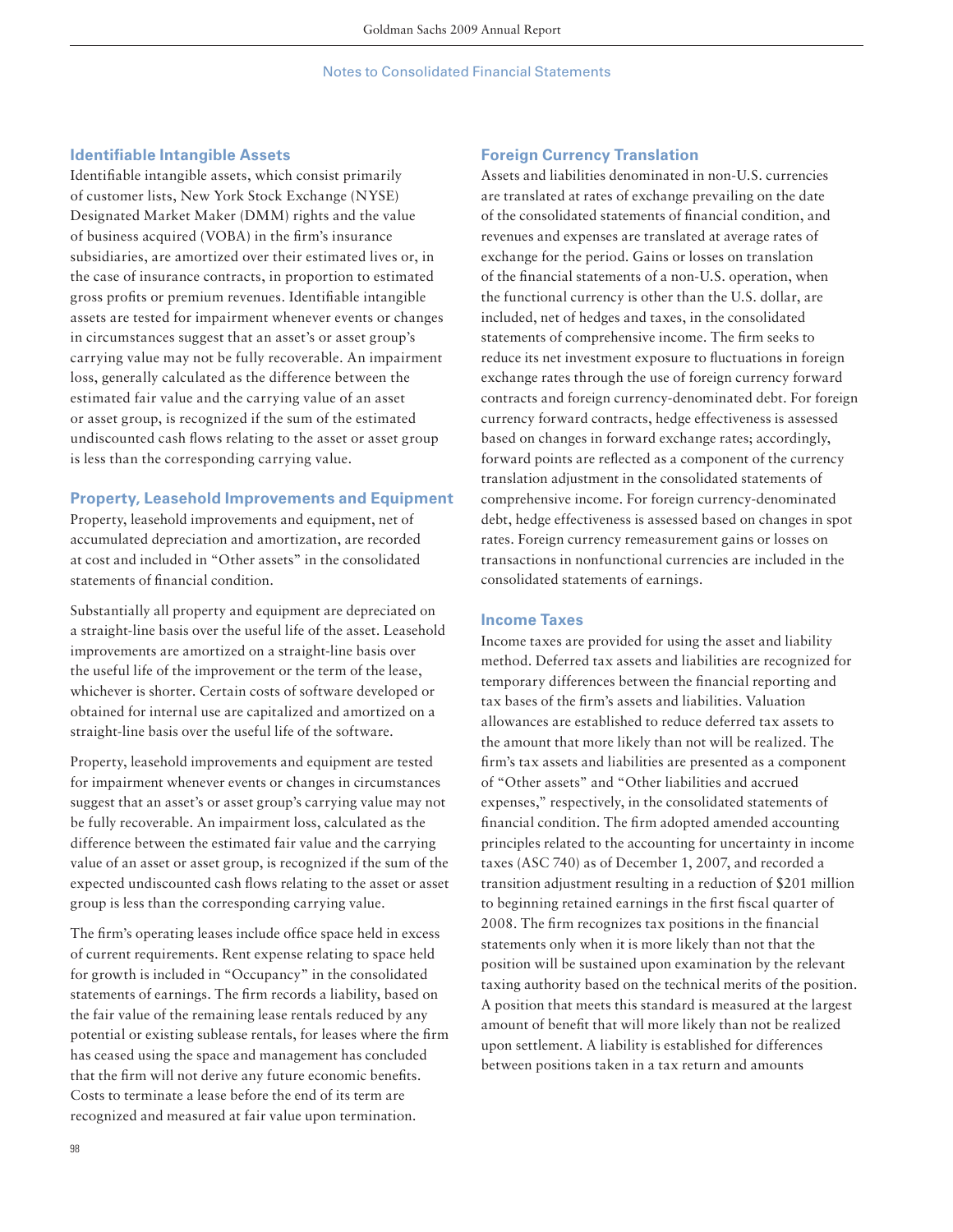recognized in the financial statements. The firm reports interest expense related to income tax matters in "Provision for taxes" in the consolidated statements of earnings and income tax penalties in "Other expenses" in the consolidated statements of earnings.

### **Earnings Per Common Share (EPS)**

Basic EPS is calculated by dividing net earnings applicable to common shareholders by the weighted average number of common shares outstanding. Common shares outstanding includes common stock and RSUs for which no future service is required as a condition to the delivery of the underlying common stock. Diluted EPS includes the determinants of basic EPS and, in addition, reflects the dilutive effect of the common stock deliverable pursuant to stock warrants and options and to RSUs for which future service is required as a condition to the delivery of the underlying common stock. In the first quarter of fiscal 2009, the firm adopted amended accounting principles related to determining whether instruments granted in share-based payment transactions are participating securities. Accordingly, the firm treats unvested share-based payment awards that have non-forfeitable rights to dividends or dividend equivalents as a separate class of securities in calculating earnings per common share. See "— Recent Accounting Developments" below for further information on these amended principles.

### **Cash and Cash Equivalents**

The firm defines cash equivalents as highly liquid overnight deposits held in the ordinary course of business. As of December 2009 and November 2008, "Cash and cash equivalents" on the consolidated statements of financial condition included \$4.45 billion and \$5.60 billion, respectively, of cash and due from banks and \$33.84 billion and \$10.14 billion, respectively, of interest-bearing deposits with banks.

### **Recent Accounting Developments**

FASB Accounting Standards Codification. In July 2009, the FASB launched the FASB Accounting Standards Codification (the Codification) as the single source of GAAP. While the Codification did not change GAAP, it introduced a new structure to the accounting literature and changed references to accounting standards and other authoritative accounting

guidance. The Codification was effective for the firm for the third quarter of fiscal 2009 and did not have an effect on the firm's financial condition, results of operations or cash flows.

## **Accounting for Income Tax Benefits of Dividends on Share-Based Payment Awards (ASC 718).** In June 2007,

the FASB issued amended accounting principles related to income tax benefits of dividends on share-based payment awards, which require that the tax benefit related to dividend equivalents paid on RSUs, which are expected to vest, be recorded as an increase to additional paid-in capital. The firm previously accounted for this tax benefit as a reduction to income tax expense. These amended accounting principles were applied prospectively for tax benefits on dividend equivalents declared beginning in the first quarter of fiscal 2009. Adoption did not have a material effect on the firm's financial condition, results of operations or cash flows.

**Accounting for Transfers of Financial Assets and Repurchase Financing Transactions (ASC 860).** In February 2008, the FASB issued amended accounting principles related to transfers of financial assets and repurchase financing transactions. These amended principles require an initial transfer of a financial asset and a repurchase financing that was entered into contemporaneously or in contemplation of the initial transfer to be evaluated as a linked transaction (for purposes of determining whether a sale has occurred) unless certain criteria are met, including that the transferred asset must be readily obtainable in the marketplace. The firm adopted these amended accounting principles for new transactions entered into after November 2008. Adoption did not have a material effect on the firm's financial condition, results of operations or cash flows.

**Disclosures about Derivative Instruments and Hedging Activities (ASC 815).** In March 2008, the FASB issued amended principles related to disclosures about derivative instruments and hedging activities, which were effective for the firm beginning in the one month ended December 2008. Since these amended principles require only additional disclosures concerning derivatives and hedging activities, adoption did not affect the firm's financial condition, results of operations or cash flows.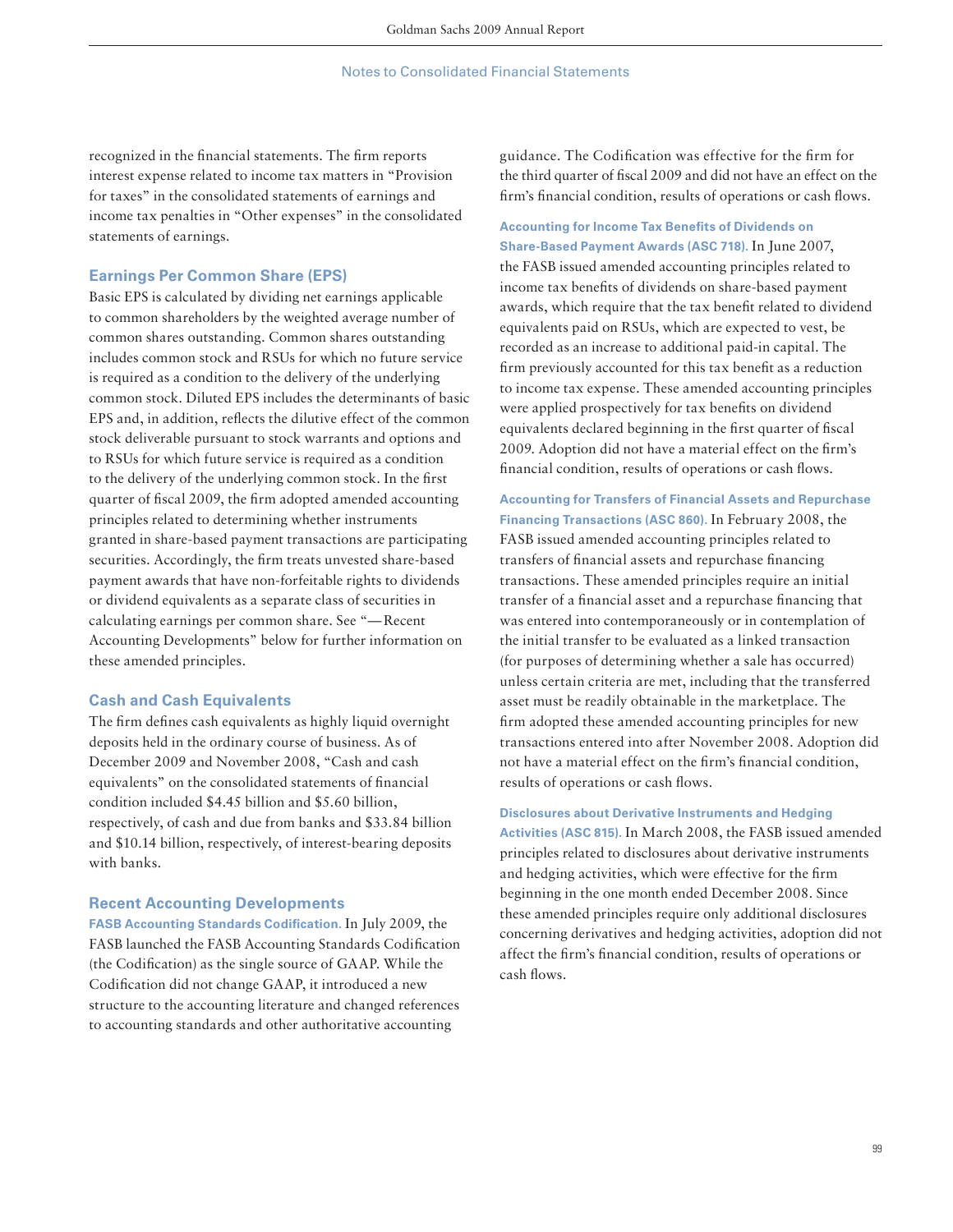## **Determining Whether Instruments Granted in Share-Based**

**Payment Transactions Are Participating Securities (ASC 260).**  In June 2008, the FASB issued amended accounting principles related to determining whether instruments granted in sharebased payment transactions are participating securities. These amended principles require companies to treat unvested share-based payment awards that have non-forfeitable rights to dividends or dividend equivalents as a separate class of securities in calculating earnings per common share under the two-class method. The firm adopted these amended accounting principles in the first quarter of fiscal 2009. The impact to basic earnings per common share for the year ended December 2009 was a reduction of \$0.06 per common share. There was no impact on diluted earnings per common share for the year ended December 2009. Prior periods have not been restated due to immateriality.

**Business Combinations (ASC 805).** In December 2007, the FASB issued amended accounting principles related to business combinations, which changed the accounting for transaction costs, certain contingent assets and liabilities, and other balances in a business combination. In addition, in partial acquisitions, when control is obtained, the amended principles require that the acquiring company measure and record all of the target's assets and liabilities, including goodwill, at fair value as if the entire target company had been acquired. These amended accounting principles applied to the firm's business combinations beginning in the first quarter of fiscal 2009. Adoption did not affect the firm's financial condition, results of operations or cash flows, but may have an effect on accounting for future business combinations.

**Noncontrolling Interests in Consolidated Financial Statements (ASC 810).** In December 2007, the FASB issued amended accounting principles related to noncontrolling interests in consolidated financial statements, which require that ownership interests in consolidated subsidiaries held by parties other than the parent (i.e., noncontrolling interests) be accounted for and presented as equity, rather than as a liability or mezzanine equity. These amended accounting principles were effective for the firm beginning in the first quarter of fiscal 2009. Adoption did not have a material effect on the firm's financial condition, results of operations or cash flows.

**Disclosures by Public Entities (Enterprises) about Transfers of Financial Assets and Interests in Variable Interest Entities (ASC 860 and 810).** In December 2008, the FASB issued amended principles related to disclosures by public entities

(enterprises) about transfers of financial assets and interests in variable interest entities, which were effective for the firm beginning in the one month ended December 2008. Since these amended principles require only additional disclosures concerning transfers of financial assets and interests in VIEs, adoption did not affect the firm's financial condition, results of operations or cash flows.

**Determining Whether an Instrument (or Embedded Feature) Is Indexed to an Entity's Own Stock (ASC 815).** In June 2008, the FASB issued amended accounting principles related to determining whether an instrument (or embedded feature) is indexed to an entity's own stock. These amended accounting principles provide guidance about whether an instrument (such as the firm's outstanding common stock warrants) should be classified as equity and not subsequently recorded at fair value. The firm adopted these amended accounting principles in the first quarter of fiscal 2009. Adoption did not affect the firm's financial condition, results of operations or cash flows.

**Determining Fair Value When the Volume and Level of Activity**  for the Asset or Liability Have Significantly Decreased and **Identifying Transactions That Are Not Orderly (ASC 820).**  In April 2009, the FASB issued amended accounting principles related to determining fair value when the volume and level of activity for the asset or liability have significantly decreased and identifying transactions that are not orderly. Specifically, these amended principles list factors which should be evaluated to determine whether a transaction is orderly, clarify that adjustments to transactions or quoted prices may be necessary when the volume and level of activity for an asset or liability have decreased significantly, and provide guidance for determining the concurrent weighting of the transaction price relative to fair value indications from other valuation techniques when estimating fair value. The firm adopted these amended accounting principles in the second quarter of fiscal 2009. Since the firm's fair value methodologies were consistent with these amended accounting principles, adoption did not affect the firm's financial condition, results of operations or cash flows.

**Recognition and Presentation of Other-Than-Temporary Impairments (ASC 320).** In April 2009, the FASB issued amended accounting principles related to recognition and presentation of other-than-temporary impairments. These amended principles prescribe that only the portion of an other-than-temporary impairment on a debt security related to credit loss is recognized in current period earnings, with the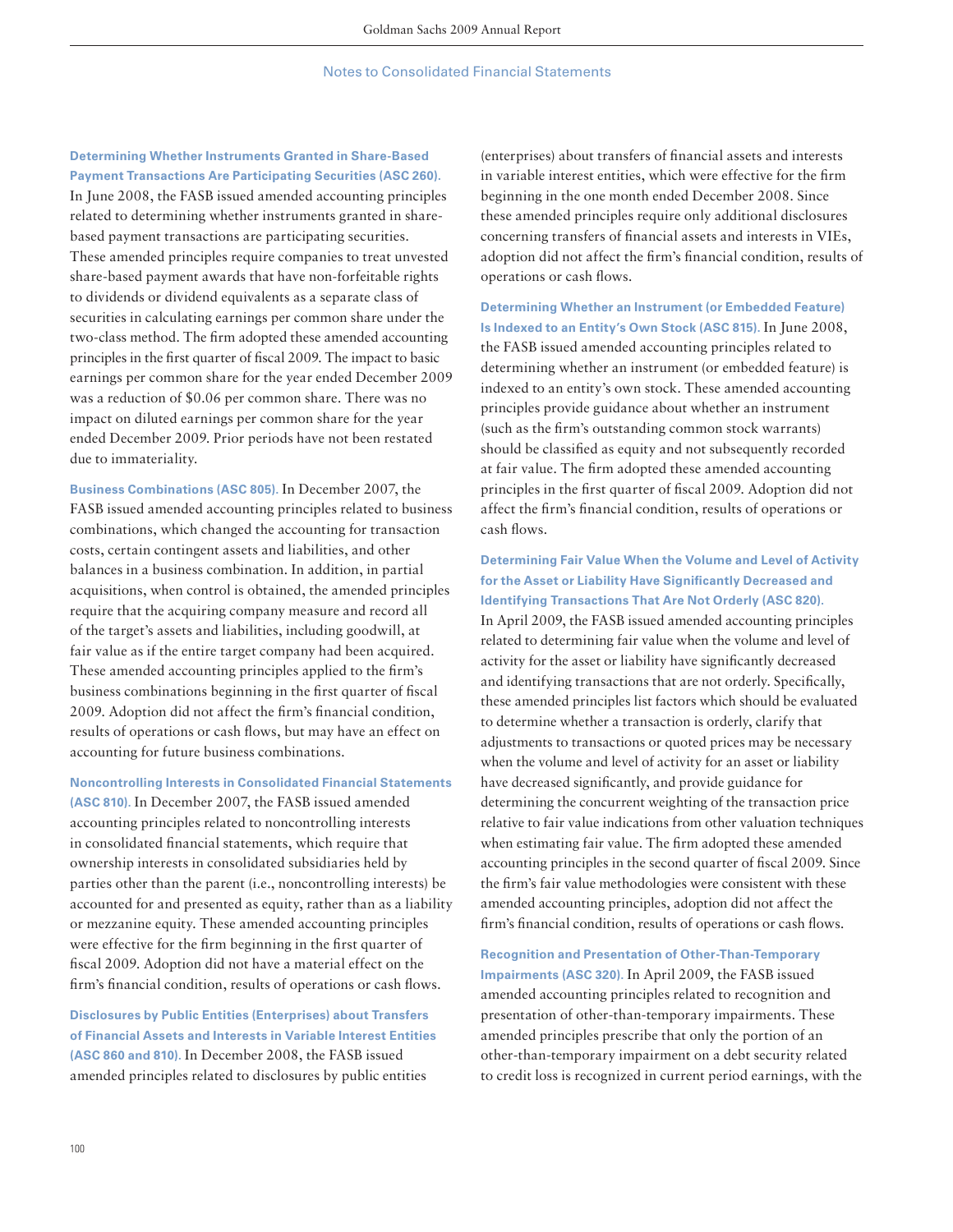remainder recognized in other comprehensive income, if the holder does not intend to sell the security and it is more likely than not that the holder will not be required to sell the security prior to recovery. Previously, the entire other-than-temporary impairment was recognized in current period earnings. The firm adopted these amended accounting principles in the second quarter of fiscal 2009. Adoption did not have a material effect on the firm's financial condition, results of operations or cash flows.

**Interim Disclosures about Fair Value of Financial Instruments (ASC 825).** In April 2009, the FASB issued amended principles related to interim disclosures about fair value of financial instruments. The firm adopted these amended principles in the second quarter of fiscal 2009. Adoption did not affect the firm's financial condition, results of operations or cash flows.

**Transfers of Financial Assets and Interests in Variable Interest Entities (ASC 860 and 810).** In June 2009, the FASB issued amended accounting principles which change the accounting for securitizations and VIEs. These principles were codified as Accounting Standards Update (ASU) No. 2009-16, "Transfers and Servicing (Topic 860) — Accounting for Transfers of Financial Assets" and ASU No. 2009-17, "Consolidations (Topic 810) — Improvements to Financial Reporting by Enterprises Involved with Variable Interest Entities" in December 2009. ASU No. 2009-16 eliminates the concept of a QSPE, changes the requirements for derecognizing financial assets, and requires additional disclosures about transfers of financial assets, including securitization transactions and continuing involvement with transferred financial assets. ASU No. 2009-17 changes the determination of when a VIE should be consolidated. Under ASU No. 2009-17, the determination of whether to consolidate a VIE is based on the power to direct the activities of the VIE that most significantly impact the VIE's economic performance together with either the obligation to absorb losses or the right to receive benefits that could be significant to the VIE, as well as the VIE's purpose and design. ASU Nos. 2009-16 and 2009-17 are effective for fiscal years beginning after November 15, 2009. In February 2010, the FASB finalized a standard which defers the requirements of ASU No. 2009-17 for certain interests in investment funds and certain similar entities. Adoption of ASU Nos. 2009-16 and 2009-17 on January 1, 2010 did not have a material effect on the firm's financial condition, results of operations or cash flows. However, continued application of

these principles requires the firm to make judgments that are subject to change based on new facts and circumstances, and evolving interpretations and practices.

**Fair Value Measurements and Disclosures — Measuring Liabilities at Fair Value (ASC 820).** In August 2009, the FASB issued ASU No. 2009-05, "Fair Value Measurements and Disclosures (Topic 820) — Measuring Liabilities at Fair Value." ASU No. 2009-05 provides guidance in measuring liabilities when a quoted price in an active market for an identical liability is not available and clarifies that a reporting entity should not make an adjustment to fair value for a restriction that prevents the transfer of the liability. The firm adopted ASU No. 2009-05 in the fourth quarter of fiscal 2009. Since the firm's fair value methodologies were consistent with ASU No. 2009-05, adoption did not affect the firm's financial condition, results of operations or cash flows.

**Investments in Certain Entities That Calculate Net Asset Value per Share (or Its Equivalent) (ASC 820).** In September 2009, the FASB issued ASU No. 2009-12, "Fair Value Measurements and Disclosures (Topic 820) — Investments in Certain Entities That Calculate Net Asset Value per Share (or Its Equivalent)." ASU No. 2009-12 provides guidance about using net asset value to measure the fair value of interests in certain investment funds and requires additional disclosures about interests in investment funds. The firm adopted ASU No. 2009-12 in the fourth quarter of fiscal 2009. Since the firm's fair value methodologies were consistent with ASU No. 2009-12, adoption did not affect the firm's financial condition, results of operations or cash flows.

**Improving Disclosures about Fair Value Measurements (ASC 820).** In January 2010, the FASB issued ASU

No. 2010-06, "Fair Value Measurements and Disclosures (Topic 820) — Improving Disclosures about Fair Value Measurements." ASU No. 2010-06 provides amended disclosure requirements related to fair value measurements. ASU No. 2010-06 is effective for financial statements issued for reporting periods beginning after December 15, 2009 for certain disclosures and for reporting periods beginning after December 15, 2010 for other disclosures. Since these amended principles require only additional disclosures concerning fair value measurements, adoption will not affect the firm's financial condition, results of operations or cash flows.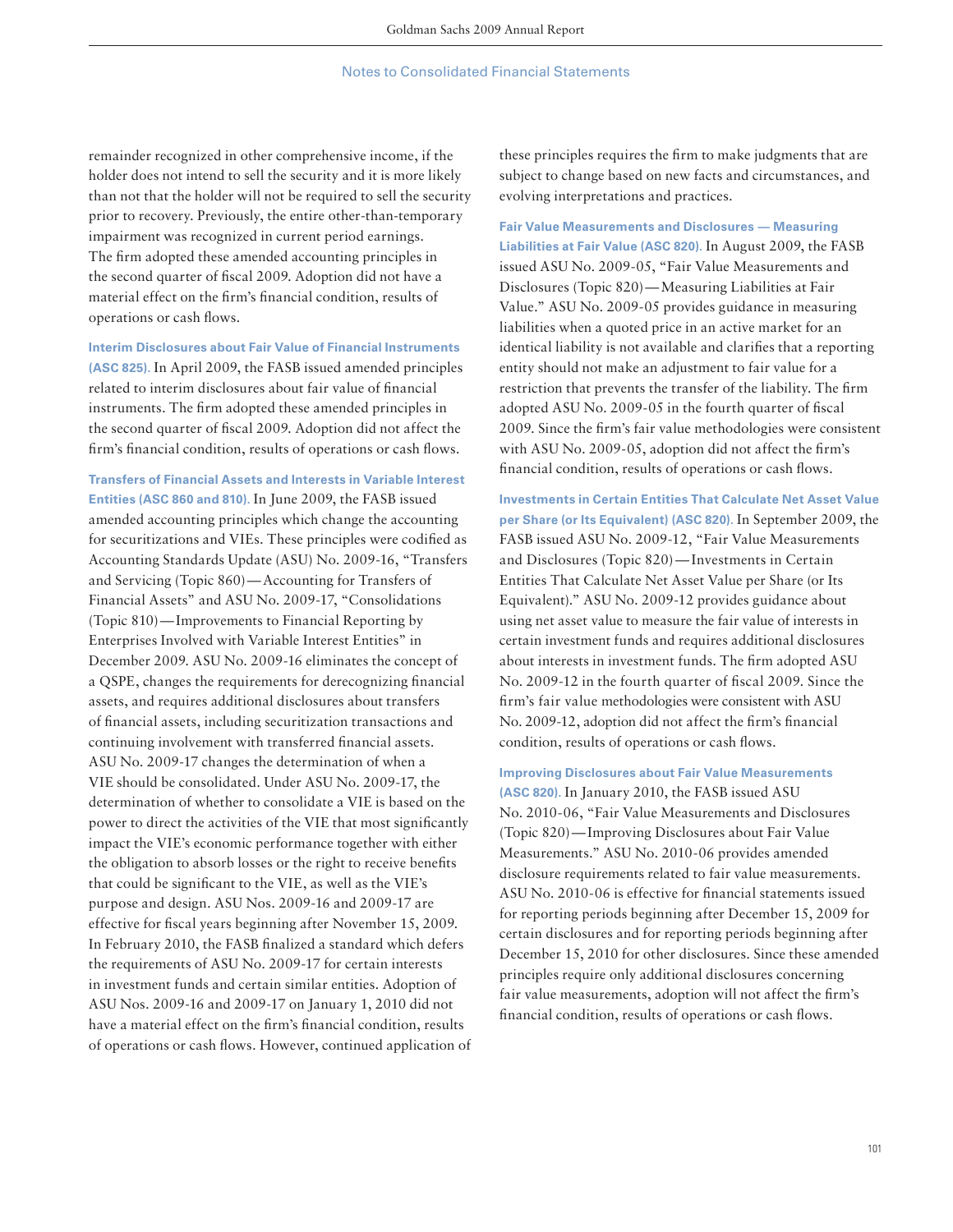# NOTE 3 Financial Instruments

# **Fair Value of Financial Instruments**

The following table sets forth the firm's trading assets, at fair value, including those pledged as collateral, and trading liabilities, at fair value. At any point in time, the firm may use cash instruments as well as derivatives to manage a long or short risk position.

|                                                              | As of            |                    |                          |               |
|--------------------------------------------------------------|------------------|--------------------|--------------------------|---------------|
|                                                              |                  | December 2009      | November 2008            |               |
| (in millions)                                                | <b>Assets</b>    | <b>Liabilities</b> | Assets                   | Liabilities   |
| Commercial paper, certificates of deposit, time deposits and |                  |                    |                          |               |
| other money market instruments                               | $$9.111^{(1)}$   | \$                 | 8.662(1)<br>$\mathbb{S}$ | \$            |
| Government and U.S. federal agency obligations               | 117,194          | 44,825             | 69.653                   | 37,000        |
| Mortgage and other asset-backed loans and securities         | 14,277           | 103                | 22.393                   | 340           |
| Bank loans and bridge loans                                  | 19,345           | $1.541^{(4)}$      | 21.839                   | $3.108^{(4)}$ |
| Corporate debt securities and other debt obligations         | 32,041           | 6,265              | 27.879                   | 5.711         |
| Equities and convertible debentures                          | 71.474           | 20,253             | 57.049                   | 12.116        |
| Physical commodities                                         | 3.707            | 23                 | 513                      |               |
| Derivative contracts                                         | $75.253^{(2)}$   | $56,009^{(5)}$     | 130.337(2)               | 117.695(5)    |
| Total                                                        | $$342.402^{(3)}$ | \$129,019          | \$338.325(3)             | \$175,972     |

(1) Includes \$4.31 billion and \$4.40 billion as of December 2009 and November 2008, respectively, of money market instruments held by William Street Funding Corporation (Funding Corp.) to support the William Street credit extension program. See Note 8 for further information regarding the William Street credit extension program.

(2) Net of cash received pursuant to credit support agreements of \$124.60 billion and \$137.16 billion as of December 2009 and November 2008, respectively.

(3) Includes \$3.86 billion and \$1.68 billion as of December 2009 and November 2008, respectively, of securities held within the firm's insurance subsidiaries which are accounted for as available-for-sale.

(4) Consists of the fair value of unfunded commitments to extend credit. The fair value of partially funded commitments is included in trading assets, at fair value.

(5) Net of cash paid pursuant to credit support agreements of \$14.74 billion and \$34.01 billion as of December 2009 and November 2008, respectively.

## **Fair Value Hierarchy**

The firm's financial assets at fair value classified within level 3 of the fair value hierarchy are summarized below:

|                                                                                                                   | As of            |                  |
|-------------------------------------------------------------------------------------------------------------------|------------------|------------------|
| (\$ in millions)                                                                                                  | December<br>2009 | November<br>2008 |
| Total level 3 assets                                                                                              | \$46.475         | \$66.190         |
| Level 3 assets for which the firm bears economic exposure <sup>(1)</sup>                                          | 43,348           | 59.574           |
| Total assets                                                                                                      | 848.942          | 884.547          |
| Total financial assets at fair value                                                                              | 573,788          | 595.234          |
| Total level 3 assets as a percentage of Total assets                                                              | 5.5%             | 7.5%             |
| Level 3 assets for which the firm bears economic exposure as a percentage of Total assets                         | 5.1              | 6.7              |
| Total level 3 assets as a percentage of Total financial assets at fair value                                      | 8.1              | 11.1             |
| Level 3 assets for which the firm bears economic exposure as a percentage of Total financial assets at fair value | 7.6              | 10.0             |

(1) Excludes assets which are financed by nonrecourse debt, attributable to minority investors or attributable to employee interests in certain consolidated funds.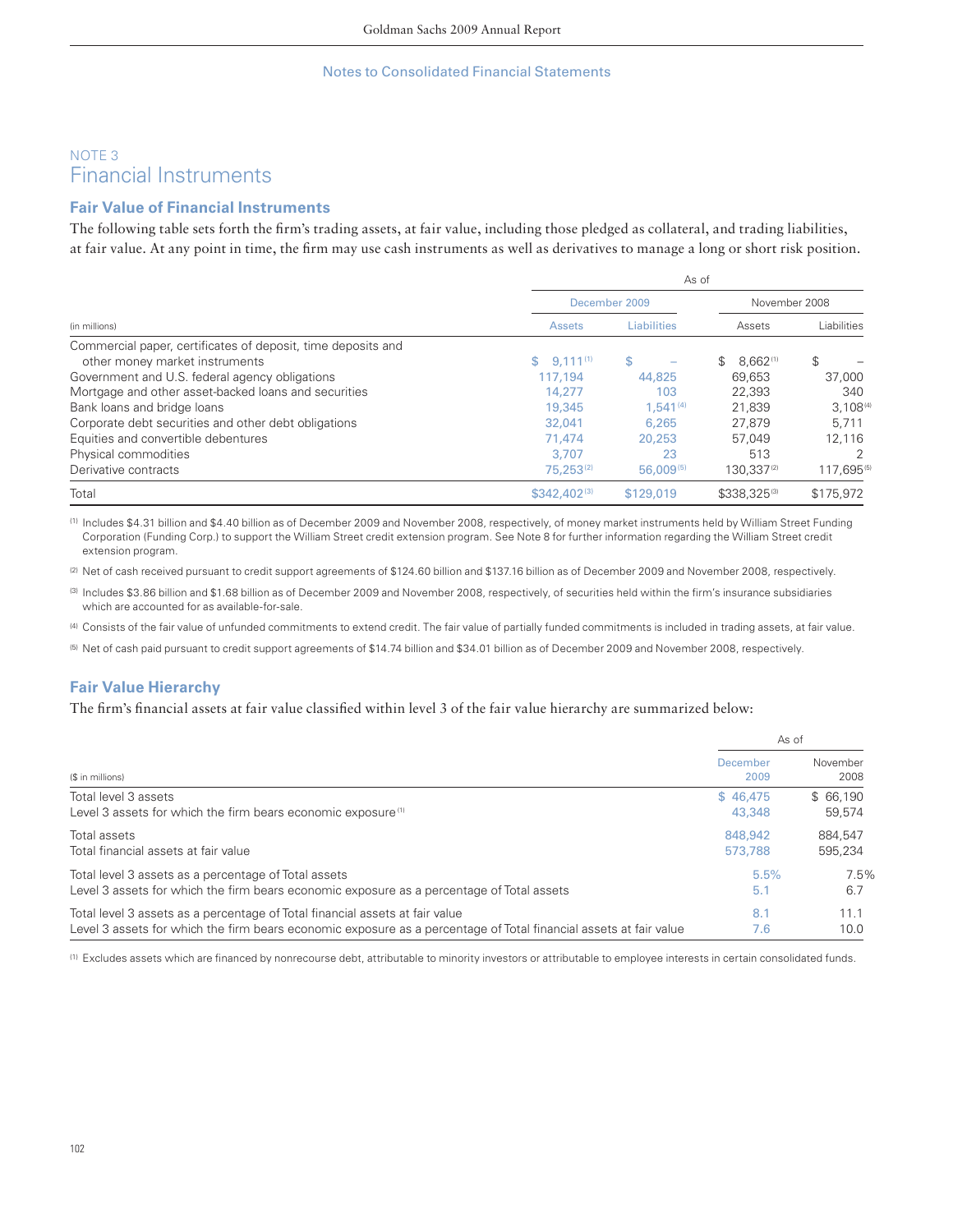The following tables set forth by level within the fair value hierarchy trading assets, at fair value, trading liabilities, at fair value, and other financial assets and financial liabilities accounted for at fair value under the fair value option as of December 2009 and November 2008. See Note 2 for further information on the fair value hierarchy. Assets and liabilities are classified in their entirety based on the lowest level of input that is significant to the fair value measurement.

|                                                                                     | <b>Financial Assets at Fair Value as of December 2009</b> |                    |                       |                           |             |  |  |
|-------------------------------------------------------------------------------------|-----------------------------------------------------------|--------------------|-----------------------|---------------------------|-------------|--|--|
| (in millions)                                                                       | Level 1                                                   | Level <sub>2</sub> | Level 3               | Netting and<br>Collateral | Total       |  |  |
| Commercial paper, certificates of deposit, time deposits                            |                                                           |                    |                       |                           |             |  |  |
| and other money market instruments                                                  | 5.026<br>S.                                               | 4,085<br>\$        | \$                    | \$                        | 9,111<br>\$ |  |  |
| U.S. government and federal agency obligations                                      | 36.391                                                    | 41,945             |                       |                           | 78,336      |  |  |
| Non-U.S. government obligations                                                     | 33,881                                                    | 4,977              |                       |                           | 38,858      |  |  |
| Mortgage and other asset-backed loans and securities <sup>(1)</sup> :               |                                                           |                    |                       |                           |             |  |  |
| Loans and securities backed by commercial real estate                               |                                                           | 1,583              | 4,620                 |                           | 6,203       |  |  |
| Loans and securities backed by residential real estate                              |                                                           | 4,824              | 1,880                 |                           | 6,704       |  |  |
| Loan portfolios <sup>(2)</sup>                                                      |                                                           | 6                  | 1,364                 |                           | 1,370       |  |  |
| Bank loans and bridge loans                                                         |                                                           | 9.785              | 9,560                 |                           | 19,345      |  |  |
| Corporate debt securities <sup>(3)</sup>                                            | 164                                                       | 23,969             | 2,235                 |                           | 26,368      |  |  |
| State and municipal obligations                                                     |                                                           | 1.645              | 1,114                 |                           | 2,759       |  |  |
| Other debt obligations                                                              |                                                           | 679                | 2,235                 |                           | 2,914       |  |  |
| Equities and convertible debentures                                                 | $37,103^{(5)}$                                            | $22,500^{(7)}$     | 11,871(10)            |                           | 71,474      |  |  |
| Physical commodities                                                                |                                                           | 3,707              |                       |                           | 3,707       |  |  |
| Cash instruments                                                                    | 112,565                                                   | 119,705            | 34,879                |                           | 267,149     |  |  |
| Derivative contracts                                                                | 161                                                       | 190,816(8)         | 11,596 <sup>(8)</sup> | $(127,320)^{(11)}$        | 75,253      |  |  |
| Trading assets, at fair value                                                       | 112,726                                                   | 310,521            | 46,475                | (127.320)                 | 342,402     |  |  |
| Securities segregated for regulatory and other purposes                             | 14,381(6)                                                 | $4,472^{(9)}$      |                       |                           | 18,853      |  |  |
| Securities purchased under agreements to resell                                     |                                                           | 144,279            |                       |                           | 144,279     |  |  |
| Securities borrowed                                                                 |                                                           | 66,329             |                       |                           | 66,329      |  |  |
| Receivables from customers and counterparties                                       |                                                           | 1,925              |                       |                           | 1,925       |  |  |
| Total financial assets at fair value                                                | \$127,107                                                 | \$527,526          | \$46,475              | \$(127, 320)              | \$573,788   |  |  |
| Level 3 assets for which the firm does not bear<br>economic exposure <sup>(4)</sup> |                                                           |                    | (3, 127)              |                           |             |  |  |
| Level 3 assets for which the firm bears economic exposure                           |                                                           |                    | \$43,348              |                           |             |  |  |

(1) Includes \$291 million and \$311 million of CDOs and collateralized loan obligations (CLOs) backed by real estate within level 2 and level 3, respectively, of the fair value hierarchy.

(2) Consists of acquired portfolios of distressed loans, primarily backed by commercial and residential real estate collateral.

(3) Includes \$338 million and \$741 million of CDOs and CLOs backed by corporate obligations within level 2 and level 3, respectively, of the fair value hierarchy.

(4) Consists of level 3 assets which are financed by nonrecourse debt, attributable to minority investors or attributable to employee interests in certain consolidated funds.

(5) Consists of publicly listed equity securities.

- (6) Principally consists of U.S. Department of the Treasury (U.S. Treasury) securities and money market instruments as well as insurance separate account assets measured at fair value.
- $(7)$  Substantially all of the firm's level 2 equities and convertible debentures are less liquid publicly listed securities.
- (8) Includes \$31.44 billion and \$9.58 billion of credit derivative assets within level 2 and level 3, respectively, of the fair value hierarchy. These amounts exclude the effects of netting under enforceable netting agreements across other derivative product types.
- (9) Principally consists of securities borrowed and resale agreements. The underlying securities have been segregated to satisfy certain regulatory requirements.
- (10) Substantially all consists of private equity investments and real estate fund investments. Includes \$10.56 billion of private equity investments, \$1.23 billion of real estate investments and \$79 million of convertible debentures.
- (11) Represents cash collateral and the impact of netting across the levels of the fair value hierarchy. Netting among positions classified within the same level is included in that level.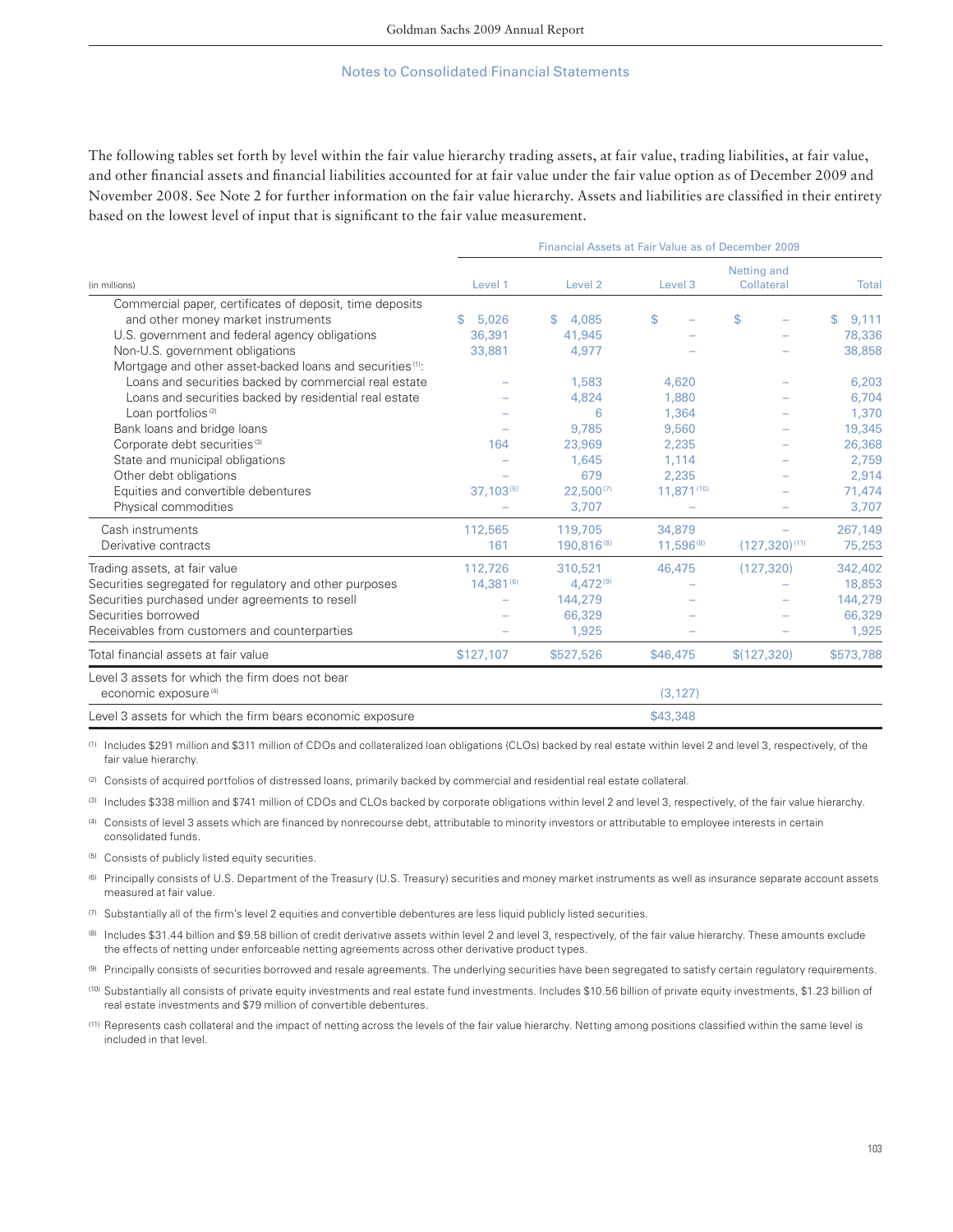|                                                               | Financial Liabilities at Fair Value as of December 2009 |           |                    |                           |           |  |
|---------------------------------------------------------------|---------------------------------------------------------|-----------|--------------------|---------------------------|-----------|--|
| (in millions)                                                 | Level 1                                                 | Level 2   | Level <sub>3</sub> | Netting and<br>Collateral | Total     |  |
| U.S. government and federal agency obligations                | \$20,940                                                | \$<br>42  | \$                 | \$                        | \$20,982  |  |
| Non-U.S. government obligations                               | 23,306                                                  | 537       |                    |                           | 23,843    |  |
| Mortgage and other asset-backed loans and securities:         |                                                         |           |                    |                           |           |  |
| Loans and securities backed by commercial real estate         |                                                         | 29        |                    |                           | 29        |  |
| Loans and securities backed by residential real estate        |                                                         | 74        |                    |                           | 74        |  |
| Bank loans and bridge loans                                   |                                                         | 1,128     | 413                |                           | 1,541     |  |
| Corporate debt securities <sup>(1)</sup>                      | 65                                                      | 6,018     | 146                |                           | 6,229     |  |
| State and municipal obligations                               |                                                         | 36        |                    |                           | 36        |  |
| Equities and convertible debentures <sup>(2)</sup>            | 19,072                                                  | 1,168     | 13                 |                           | 20,253    |  |
| Physical commodities                                          |                                                         | 23        |                    |                           | 23        |  |
| Cash instruments                                              | 63,383                                                  | 9,055     | 572                |                           | 73,010    |  |
| Derivative contracts                                          | 126                                                     | 66,943(3) | $6,400^{(3)}$      | $(17,460)^{(5)}$          | 56,009    |  |
| Trading liabilities, at fair value                            | 63,509                                                  | 75,998    | 6,972              | (17, 460)                 | 129,019   |  |
| Deposits                                                      |                                                         | 1,947     |                    |                           | 1,947     |  |
| Securities sold under agreements to repurchase, at fair value |                                                         | 127,966   | 394                |                           | 128,360   |  |
| Securities loaned                                             |                                                         | 6,194     |                    |                           | 6,194     |  |
| Other secured financings                                      | 118                                                     | 8,354     | 6,756              |                           | 15,228    |  |
| Unsecured short-term borrowings                               |                                                         | 16,093    | 2,310              |                           | 18,403    |  |
| Unsecured long-term borrowings                                |                                                         | 18,315    | 3,077              |                           | 21,392    |  |
| Other liabilities and accrued expenses                        |                                                         | 141       | 1,913              |                           | 2,054     |  |
| Total financial liabilities at fair value                     | \$63,627                                                | \$255,008 | $$21,422^{(4)}$    | \$(17, 460)               | \$322,597 |  |

(1) Includes \$45 million of CDOs and CLOs backed by corporate obligations within level 3 of the fair value hierarchy.

(2) Substantially all consists of publicly listed equity securities.

(3) Includes \$7.96 billion and \$3.20 billion of credit derivative liabilities within level 2 and level 3, respectively, of the fair value hierarchy. These amounts exclude the effects of netting under enforceable netting agreements across other derivative product types.

<sup>(4)</sup> Level 3 liabilities were 6.6% of Total financial liabilities at fair value.

(5) Represents cash collateral and the impact of netting across the levels of the fair value hierarchy. Netting among positions classified within the same level is included in that level.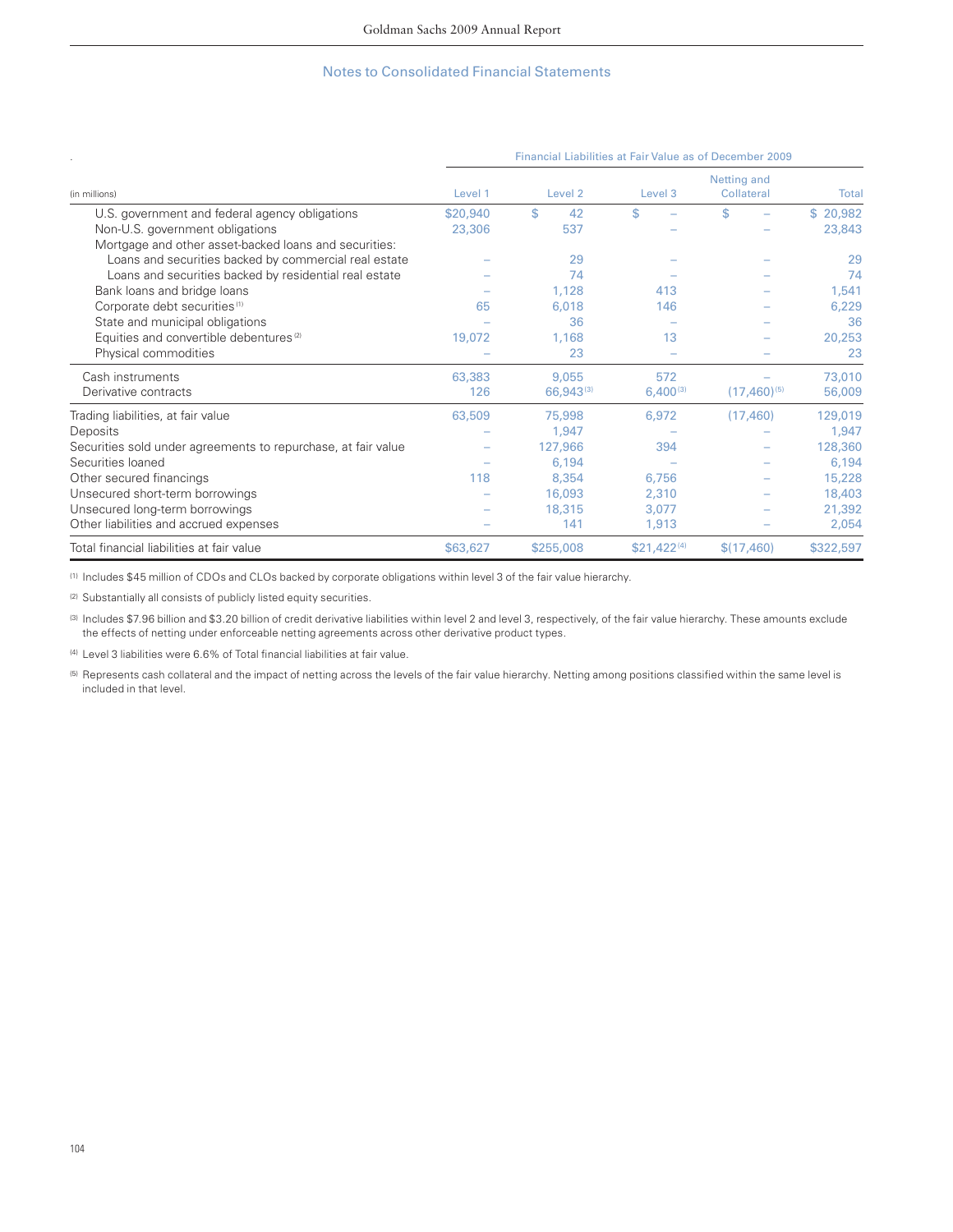|                                                                                                                                                                                                                                                                                                 | Financial Assets at Fair Value as of November 2008 |                                                    |                                 |                           |                                                     |  |
|-------------------------------------------------------------------------------------------------------------------------------------------------------------------------------------------------------------------------------------------------------------------------------------------------|----------------------------------------------------|----------------------------------------------------|---------------------------------|---------------------------|-----------------------------------------------------|--|
| (in millions)                                                                                                                                                                                                                                                                                   | Level 1                                            | Level 2                                            | Level 3                         | Netting and<br>Collateral | Total                                               |  |
| Commercial paper, certificates of deposit, time deposits<br>and other money market instruments<br>Government and U.S. federal agency obligations<br>Mortgage and other asset-backed loans and securities<br>Bank loans and bridge loans<br>Corporate debt securities and other debt obligations | \$5,205<br>35,069<br>14                            | 3,457<br>\$<br>34,584<br>6,886<br>9,882<br>20,269  | \$<br>15,507<br>11,957<br>7,596 | \$                        | 8,662<br>\$<br>69,653<br>22,393<br>21,839<br>27,879 |  |
| Equities and convertible debentures<br>Physical commodities                                                                                                                                                                                                                                     | 25,068                                             | 15,975<br>513                                      | 16,006(5)                       |                           | 57,049<br>513                                       |  |
| Cash instruments<br>Derivative contracts                                                                                                                                                                                                                                                        | 65,356<br>24                                       | 91,566<br>256,412(3)                               | 51,066<br>$15,124^{(3)}$        | $(141, 223)^{(6)}$        | 207,988<br>130,337                                  |  |
| Trading assets, at fair value<br>Securities segregated for regulatory and other purposes<br>Securities purchased under agreements to resell<br>Securities borrowed<br>Receivables from customers and counterparties                                                                             | 65,380<br>$20,030^{(2)}$                           | 347,978<br>58,800(4)<br>116,671<br>59,810<br>1,598 | 66,190                          | (141, 223)                | 338,325<br>78,830<br>116,671<br>59,810<br>1,598     |  |
| Total financial assets at fair value                                                                                                                                                                                                                                                            | \$85,410                                           | \$584,857                                          | \$66,190                        | \$(141, 223)              | \$595,234                                           |  |
| Level 3 assets for which the firm does not bear<br>economic exposure <sup>(1)</sup>                                                                                                                                                                                                             |                                                    |                                                    | (6,616)                         |                           |                                                     |  |
| Level 3 assets for which the firm bears economic exposure                                                                                                                                                                                                                                       |                                                    |                                                    | \$59,574                        |                           |                                                     |  |

(1) Consists of level 3 assets which are financed by nonrecourse debt, attributable to minority investors or attributable to employee interests in certain consolidated funds.

(2) Consists of U.S. Treasury securities and money market instruments as well as insurance separate account assets measured at fair value.

(3) Includes \$66.00 billion and \$8.32 billion of credit derivative assets within level 2 and level 3, respectively, of the fair value hierarchy. These amounts exclude the effects of netting under enforceable netting agreements across other derivative product types.

(4) Principally consists of securities borrowed and resale agreements. The underlying securities have been segregated to satisfy certain regulatory requirements.

(5) Substantially all consists of private equity investments and real estate fund investments.

(6) Represents cash collateral and the impact of netting across the levels of the fair value hierarchy. Netting among positions classified within the same level is included in that level.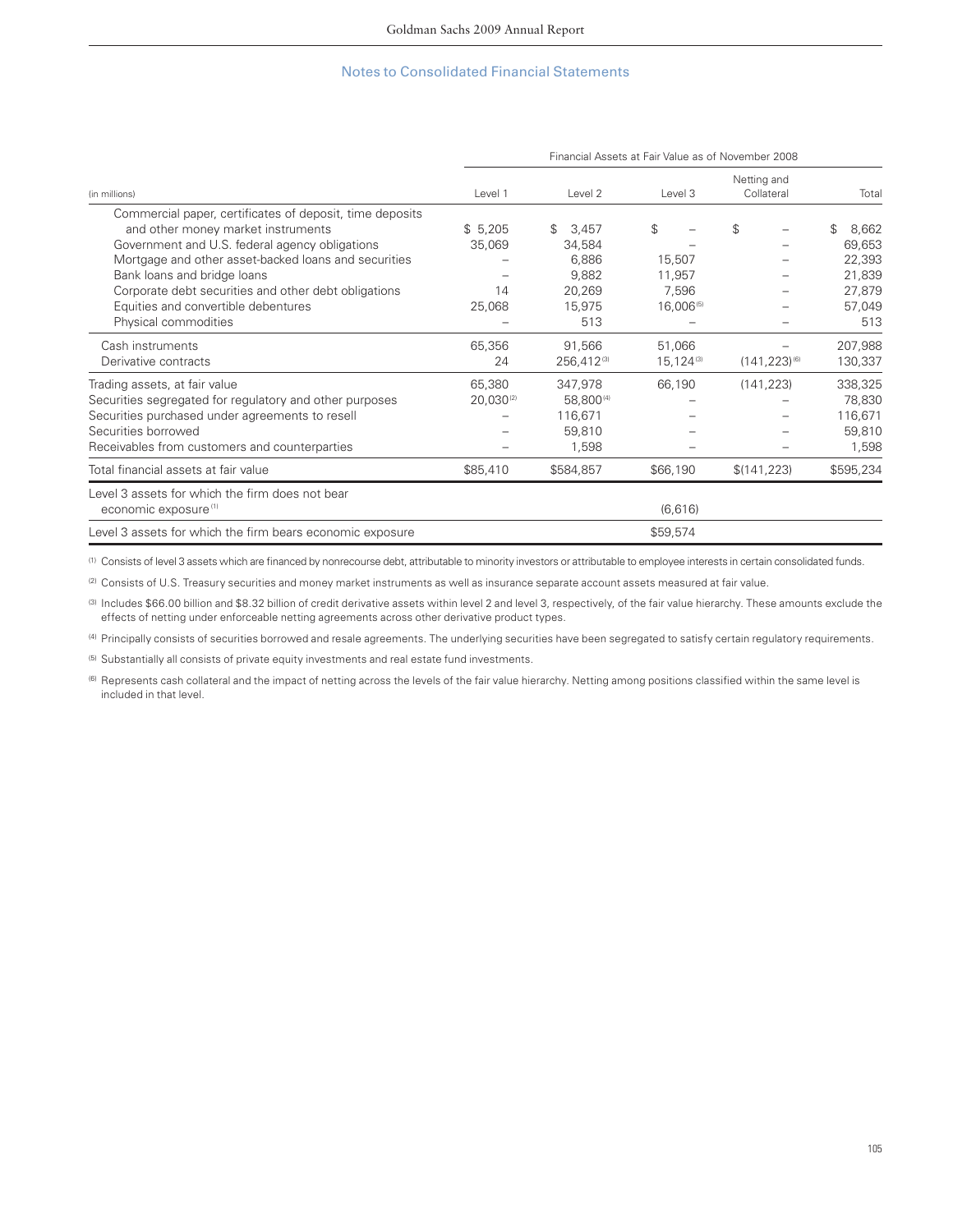|                                                               | Financial Liabilities at Fair Value as of November 2008 |                       |                         |                           |           |  |  |
|---------------------------------------------------------------|---------------------------------------------------------|-----------------------|-------------------------|---------------------------|-----------|--|--|
| (in millions)                                                 | Level 1                                                 | Level <sub>2</sub>    | Level 3                 | Netting and<br>Collateral | Total     |  |  |
| Government and U.S. federal agency obligations                | \$36,385                                                | $\mathfrak{L}$<br>615 | \$                      | \$                        | \$37,000  |  |  |
| Mortgage and other asset-backed loans                         |                                                         |                       |                         |                           |           |  |  |
| and securities                                                |                                                         | 320                   | 20                      |                           | 340       |  |  |
| Bank loans and bridge loans                                   |                                                         | 2,278                 | 830                     |                           | 3,108     |  |  |
| Corporate debt securities and other                           |                                                         |                       |                         |                           |           |  |  |
| debt obligations                                              | 11                                                      | 5,185                 | 515                     |                           | 5,711     |  |  |
| Equities and convertible debentures                           | 11,928                                                  | 174                   | 14                      |                           | 12,116    |  |  |
| Physical commodities                                          | 2                                                       |                       |                         |                           | 2         |  |  |
| Cash instruments                                              | 48,326                                                  | 8,572                 | 1,379                   |                           | 58,277    |  |  |
| Derivative contracts                                          | 21                                                      | 145,777(1)            | $9,968$ <sup>(1)</sup>  | $(38,071)^{(3)}$          | 117,695   |  |  |
| Trading liabilities, at fair value                            | 48,347                                                  | 154,349               | 11,347                  | (38,071)                  | 175,972   |  |  |
| Deposits                                                      |                                                         | 4,224                 |                         |                           | 4,224     |  |  |
| Securities sold under agreements to repurchase, at fair value |                                                         | 62,883                |                         |                           | 62,883    |  |  |
| Securities loaned                                             |                                                         | 7,872                 |                         |                           | 7,872     |  |  |
| Other secured financings                                      |                                                         | 16,429                | 3,820                   |                           | 20,249    |  |  |
| Unsecured short-term borrowings                               |                                                         | 17,916                | 5,159                   |                           | 23,075    |  |  |
| Unsecured long-term borrowings                                |                                                         | 15,886                | 1,560                   |                           | 17,446    |  |  |
| Other liabilities and accrued expenses                        |                                                         | 978                   |                         |                           | 978       |  |  |
| Total financial liabilities at fair value                     | \$48,347                                                | \$280,537             | \$21,886 <sup>(2)</sup> | \$ (38,071)               | \$312,699 |  |  |

(1) Includes \$31.20 billion and \$4.74 billion of credit derivative liabilities within level 2 and level 3, respectively, of the fair value hierarchy. These amounts exclude the effects of netting under enforceable netting agreements across other derivative product types.

 $(2)$  Level 3 liabilities were 7.0% of Total financial liabilities at fair value.

(3) Represents cash collateral and the impact of netting across the levels of the fair value hierarchy. Netting among positions classified within the same level is included in that level.

## **Level 3 Unrealized Gains/(Losses)**

The table below sets forth a summary of unrealized gains/(losses) on the firm's level 3 financial assets and financial liabilities at fair value still held at the reporting date for the years ended December 2009, November 2008 and November 2007 and one month ended December 2008:

|                                                                                                                                                                                                                          | Level 3 Unrealized Gains/(Losses)                  |                                        |                                 |                                           |  |  |  |
|--------------------------------------------------------------------------------------------------------------------------------------------------------------------------------------------------------------------------|----------------------------------------------------|----------------------------------------|---------------------------------|-------------------------------------------|--|--|--|
|                                                                                                                                                                                                                          |                                                    | Year Ended                             |                                 | One Month Ended                           |  |  |  |
| (in millions)                                                                                                                                                                                                            | December<br>2009                                   | November<br>2008                       | November<br>2007                | December<br>2008                          |  |  |  |
| Cash instruments-assets<br>Cash instruments-liabilities                                                                                                                                                                  | \$(4.781)<br>474                                   | \$(11.485)<br>(871)                    | \$(2.292)<br>(294)              | \$ (3.116)<br>(78)                        |  |  |  |
| Net unrealized losses on level 3 cash instruments<br>Derivative contracts-net<br>Other secured financings<br>Unsecured short-term borrowings<br>Unsecured long-term borrowings<br>Other liabilities and accrued expenses | (4.307)<br>(1.018)<br>(812)<br>(81)<br>(291)<br>53 | (12.356)<br>5.577<br>838<br>737<br>657 | (2,586)<br>4,543<br>(666)<br>22 | (3, 194)<br>(210)<br>(1)<br>(70)<br>(127) |  |  |  |
| Total level 3 unrealized gains/(losses)                                                                                                                                                                                  | \$(6, 456)                                         | (4.547)                                | \$1,313                         | \$(3,602)                                 |  |  |  |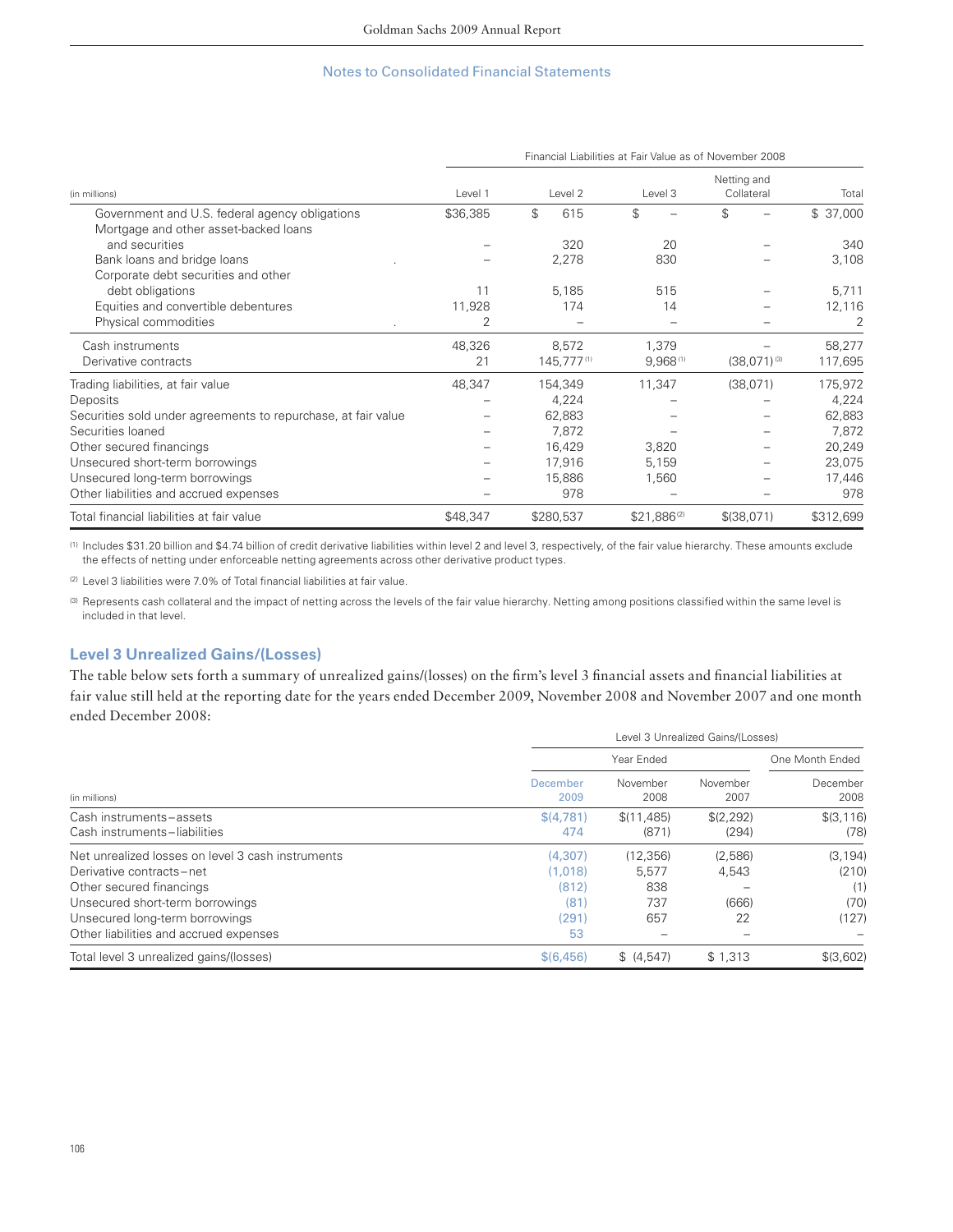## **Cash Instruments**

The net unrealized loss on level 3 cash instruments of \$4.31 billion for the year ended December 2009 primarily consisted of unrealized losses on private equity investments and real estate fund investments, and loans and securities backed by commercial real estate, reflecting weakness in these less liquid asset classes. The net unrealized loss on level 3 cash instruments of \$12.36 billion for the year ended November 2008 primarily consisted of unrealized losses on loans and securities backed by commercial real estate, certain bank loans and bridge loans, private equity investments and real estate fund investments. The net unrealized loss on level 3 cash instruments of \$3.19 billion for the one month ended December 2008 primarily consisted of unrealized losses on certain bank loans and bridge loans, private equity investments and real estate fund investments, and loans and securities backed by commercial real estate. Losses during December 2008 reflected the weakness in the global credit and equity markets.

Level 3 cash instruments are frequently economically hedged with instruments classified within level 1 and level 2, and accordingly, gains or losses that have been reported in level 3 can be partially offset by gains or losses attributable to instruments classified within level 1 or level 2 or by gains or losses on derivative contracts classified within level 3 of the fair value hierarchy.

### **Derivative Contracts**

The net unrealized loss on level 3 derivative contracts of \$1.02 billion for the year ended December 2009 was primarily attributable to tighter credit spreads on the underlying instruments and increases in underlying equity index prices, partially offset by increases in commodities prices (all of which are level 2 observable inputs). The net unrealized gain on level 3 derivative contracts of \$5.58 billion for the year ended November 2008 was primarily attributable to changes in observable credit spreads (which are level 2 inputs) on the underlying instruments. The net unrealized loss on level 3 derivative contracts of \$210 million for the one month ended December 2008 was primarily attributable to changes in observable prices on the underlying instruments (which are level 2 inputs). Level 3 gains and losses on derivative contracts should be considered in the context of the following:

- $\blacksquare$  A derivative contract with level 1 and/or level 2 inputs is classified as a level 3 financial instrument in its entirety if it has at least one significant level 3 input.
- $\blacksquare$  If there is one significant level 3 input, the entire gain or loss from adjusting only observable inputs (i.e., level 1 and level 2) is still classified as level 3.
- Gains or losses that have been reported in level 3 resulting from changes in level 1 or level 2 inputs are frequently offset by gains or losses attributable to instruments classified within level 1 or level 2 or by cash instruments reported within level 3 of the fair value hierarchy.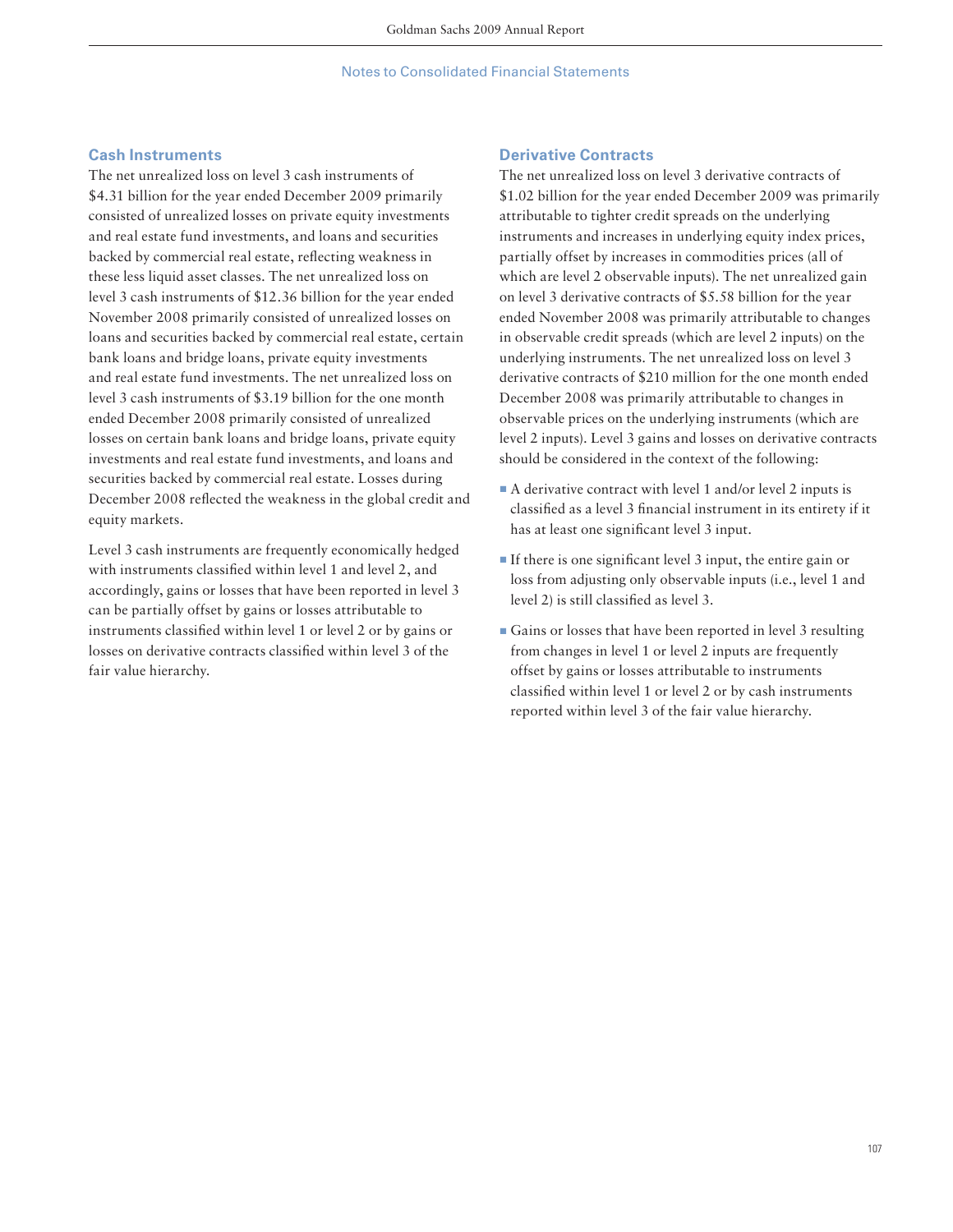The tables below set forth a summary of changes in the fair value of the firm's level 3 financial assets and financial liabilities at fair value for the years ended December 2009 and November 2008 and one month ended December 2008. The tables reflect gains and losses, including gains and losses for the entire period on financial assets and financial liabilities at fair value that were transferred to level 3 during the period, for all financial assets and financial liabilities at fair value categorized as level 3 as of December 2009, November 2008 and December 2008, respectively. The tables do not include gains or losses that were reported in level 3 in prior periods for instruments that were sold or transferred out of level 3 prior to the end of the period presented.

Level 3 Financial Assets and Financial Liabilities at Fair Value

| (in millions)                                                                              | Balance,<br>beginning of year | Net realized<br>gains/(losses) | Net unrealized<br>gains/(losses)<br>relating to<br>instruments still<br>held at the<br>reporting date | Net purchases,<br>issuances and<br>settlements | <b>Net transfers</b><br>in and/or out<br>of level 3 | Balance,<br>end of year |  |  |
|--------------------------------------------------------------------------------------------|-------------------------------|--------------------------------|-------------------------------------------------------------------------------------------------------|------------------------------------------------|-----------------------------------------------------|-------------------------|--|--|
| Year Ended December 2009                                                                   |                               |                                |                                                                                                       |                                                |                                                     |                         |  |  |
| Mortgage and other asset-backed<br>loans and securities:<br>Loans and securities backed by |                               |                                |                                                                                                       |                                                |                                                     |                         |  |  |
| commercial real estate                                                                     | \$9,170                       | \$<br>166                      | \$(1, 148)                                                                                            | \$(3,097)                                      | (471)<br>\$.                                        | \$4,620                 |  |  |
| Loans and securities backed by                                                             |                               |                                |                                                                                                       |                                                |                                                     |                         |  |  |
| residential real estate                                                                    | 1,927                         | 101                            | 58                                                                                                    | (158)                                          | (48)                                                | 1,880                   |  |  |
| Loan portfolios                                                                            | 4,266                         | 167                            | (327)                                                                                                 | (1, 195)                                       | $(1,547)^{(4)}$                                     | 1,364                   |  |  |
| Bank loans and bridge loans                                                                | 11,169                        | 747                            | (145)                                                                                                 | (2, 128)                                       | (83)                                                | 9,560                   |  |  |
| Corporate debt securities                                                                  | 2,734                         | 366                            | (68)                                                                                                  | (624)                                          | (173)                                               | 2,235                   |  |  |
| State and municipal obligations                                                            | 1,356                         | (5)                            | 13                                                                                                    | (662)                                          | 412                                                 | 1,114                   |  |  |
| Other debt obligations                                                                     | 3,903                         | 173                            | (203)                                                                                                 | (1, 425)                                       | (213)                                               | 2,235                   |  |  |
| Equities and convertible debentures                                                        | 15,127                        | 21                             | (2,961)                                                                                               | 662                                            | $(978)^{(5)}$                                       | 11,871                  |  |  |
| Total cash instruments-assets                                                              | 49,652                        | 1,736(1)                       | $(4,781)^{(1)}$                                                                                       | (8,627)                                        | (3, 101)                                            | 34,879                  |  |  |
| Cash instruments-liabilities                                                               | (1,727)                       | $38^{(2)}$                     | $474^{(2)}$                                                                                           | 463                                            | 180                                                 | (572)                   |  |  |
| Derivative contracts-net                                                                   | 3,315                         | 759(2)                         | $(1,018)^{(2)(3)}$                                                                                    | 2,333                                          | (193)                                               | 5,196                   |  |  |
| Securities sold under agreements to                                                        |                               |                                |                                                                                                       |                                                |                                                     |                         |  |  |
| repurchase, at fair value                                                                  |                               |                                |                                                                                                       | (394)                                          |                                                     | (394)                   |  |  |
| Other secured financings                                                                   | (4,039)                       | $19^{(2)}$                     | $(812)^{(2)}$                                                                                         | 804                                            | $(2,728)^{(6)}$                                     | (6, 756)                |  |  |
| Unsecured short-term borrowings                                                            | (4, 712)                      | $(126)^{(2)}$                  | $(81)^{(2)}$                                                                                          | (1, 419)                                       | $4.028^{(6)}$                                       | (2,310)                 |  |  |
| Unsecured long-term borrowings                                                             | (1,689)                       | $(92)^{(2)}$                   | $(291)^{(2)}$                                                                                         | 726                                            | $(1,731)^{(6)}$                                     | (3,077)                 |  |  |
| Other liabilities and accrued expenses                                                     |                               | $(22)^{(2)}$                   | $53^{(2)}$                                                                                            | (991)                                          | $(953)^{(7)}$                                       | (1, 913)                |  |  |

(1) The aggregate amounts include approximately \$(4.69) billion and \$1.64 billion reported in "Trading and principal investments" and "Interest income," respectively, in the consolidated statements of earnings for the year ended December 2009.

(2) Substantially all is reported in "Trading and principal investments" in the consolidated statements of earnings.

(3) Principally resulted from changes in level 2 inputs.

(4) Principally reflects the deconsolidation of certain loan portfolios for which the firm did not bear economic exposure.

(5) Principally reflects transfers to level 2 within the fair value hierarchy of certain private equity investments, reflecting improved transparency of prices for these financial instruments, primarily as a result of market transactions.

(6) Principally reflects transfers from level 3 unsecured short-term borrowings to level 3 other secured financings and level 3 unsecured long-term borrowings related to changes in the terms of certain notes.

(7) Principally reflects transfers from level 2 within the fair value hierarchy of certain insurance contracts, reflecting reduced transparency of mortality curve inputs used to value these instruments as a result of less observable trading activity.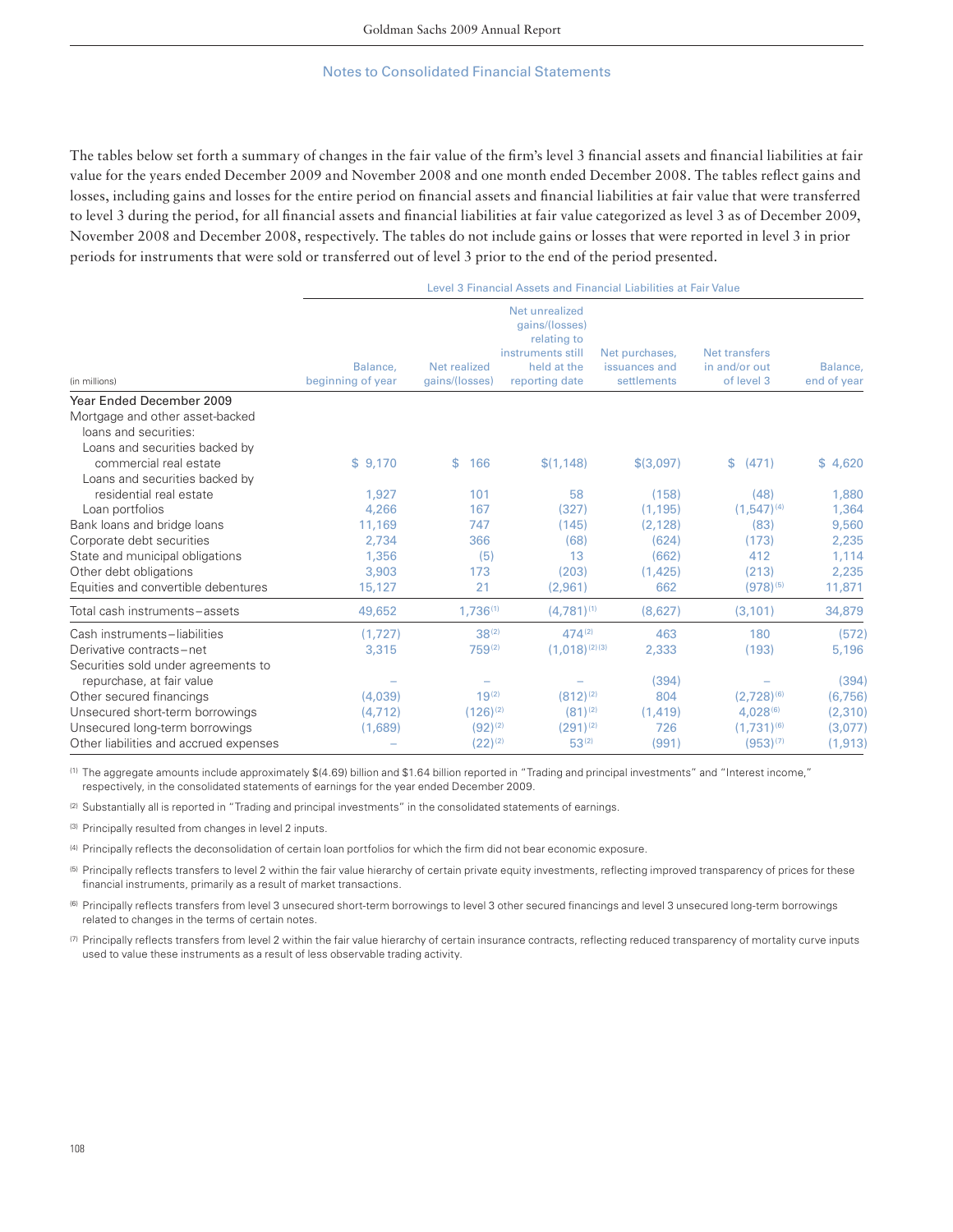| (in millions)                   |                               | Level 3 Financial Assets and Financial Liabilities at Fair Value |                                                                                                       |                                                |                                              |                         |  |  |
|---------------------------------|-------------------------------|------------------------------------------------------------------|-------------------------------------------------------------------------------------------------------|------------------------------------------------|----------------------------------------------|-------------------------|--|--|
|                                 | Balance.<br>beginning of year | Net realized<br>qains/(losses)                                   | Net unrealized<br>qains/(losses)<br>relating to<br>instruments still<br>held at the<br>reporting date | Net purchases,<br>issuances and<br>settlements | Net transfers<br>in and/or out<br>of level 3 | Balance,<br>end of year |  |  |
| Year Ended November 2008        |                               |                                                                  |                                                                                                       |                                                |                                              |                         |  |  |
| Cash instruments-assets         | \$53,451                      | $$1.930^{(1)}$                                                   | $$(11,485)^{(1)}$                                                                                     | \$3,955                                        | $$3.215^{(4)}$                               | \$51,066                |  |  |
| Cash instruments-liabilities    | (554)                         | $28^{(2)}$                                                       | $(871)^{(2)}$                                                                                         | 55                                             | (37)                                         | (1, 379)                |  |  |
| Derivative contracts-net        | 2,056                         | $267^{(2)}$                                                      | 5.577(2)(3)                                                                                           | (1, 813)                                       | $(931)^{(5)}$                                | 5,156                   |  |  |
| Other secured financings        |                               | $87^{(2)}$                                                       | 838(2)                                                                                                | 416                                            | $(5.161)^{(6)}$                              | (3,820)                 |  |  |
| Unsecured short-term borrowings | (4.271)                       | $354^{(2)}$                                                      | 737(2)                                                                                                | (1.353)                                        | (626)                                        | (5, 159)                |  |  |
| Unsecured long-term borrowings  | (767)                         | $(20)^{(2)}$                                                     | $657^{(2)}$                                                                                           | (1.314)                                        | (116)                                        | (1,560)                 |  |  |

(1) The aggregate amounts include approximately \$(11.54) billion and \$1.98 billion reported in "Trading and principal investments" and "Interest income," respectively, in the consolidated statements of earnings for the year ended November 2008.

(2) Substantially all is reported in "Trading and principal investments" in the consolidated statements of earnings.

(3) Principally resulted from changes in level 2 inputs.

(4) Principally reflects transfers from level 2 within the fair value hierarchy of loans and securities backed by commercial real estate, reflecting reduced price transparency for these financial instruments.

(5) Principally reflects transfers to level 2 within the fair value hierarchy of mortgage-related derivative assets, as recent trading activity provided improved transparency of correlation inputs. This decrease was partially offset by transfers from level 2 within the fair value hierarchy of credit and equity-linked derivatives due to reduced price transparency.

(6) Consists of transfers from level 2 within the fair value hierarchy.

|                                 | Level 3 Financial Assets and Financial Liabilities at Fair Value |                                |                                                                                            |                                                |                                              |                           |  |  |
|---------------------------------|------------------------------------------------------------------|--------------------------------|--------------------------------------------------------------------------------------------|------------------------------------------------|----------------------------------------------|---------------------------|--|--|
| (in millions)                   | Balance.<br>beginning of period                                  | Net realized<br>qains/(losses) | Net unrealized<br>losses relating<br>to instruments<br>still held at the<br>reporting date | Net purchases.<br>issuances and<br>settlements | Net transfers<br>in and/or out<br>of level 3 | Balance.<br>end of period |  |  |
| One Month Ended December 2008   |                                                                  |                                |                                                                                            |                                                |                                              |                           |  |  |
| Cash instruments-assets         | \$51,066                                                         | $$157^{(1)}$                   | $$(3.116)^{(1)}$$                                                                          | \$921                                          | $$624^{(4)}$                                 | \$49,652                  |  |  |
| Cash instruments-liabilities    | (1.379)                                                          | $3^{(2)}$                      | $(78)^{(2)}$                                                                               | (159)                                          | (114)                                        | (1,727)                   |  |  |
| Derivative contracts-net        | 5.156                                                            | $15^{(2)}$                     | $(210)^{(2)(3)}$                                                                           | (699)                                          | $(947)^{(5)}$                                | 3.315                     |  |  |
| Other secured financings        | (3,820)                                                          | $(2)^{(2)}$                    | $(1)^{(2)}$                                                                                | (51)                                           | (165)                                        | (4,039)                   |  |  |
| Unsecured short-term borrowings | (5, 159)                                                         | $27^{(2)}$                     | $(70)^{(2)}$                                                                               | 482                                            | 8                                            | (4, 712)                  |  |  |

Unsecured long-term borrowings (1,660) (1)<sup>(2)</sup> (1,629) (1,689) (1,689)

(1) The aggregate amounts include approximately \$(3.18) billion and \$221 million reported in "Trading and principal investments" and "Interest income," respectively, in the consolidated statements of earnings for the one month ended December 2008.

(2) Substantially all is reported in "Trading and principal investments" in the consolidated statements of earnings.

(3) Principally resulted from changes in level 2 inputs.

(4) Principally reflects transfers from level 2 within the fair value hierarchy of certain corporate debt securities and other debt obligations and loans and securities backed by commercial real estate, reflecting reduced price transparency for these financial instruments.

<sup>(5)</sup> Principally reflects transfers to level 2 within the fair value hierarchy of credit-related derivative assets, due to improved transparency of correlation inputs used to value these financial instruments.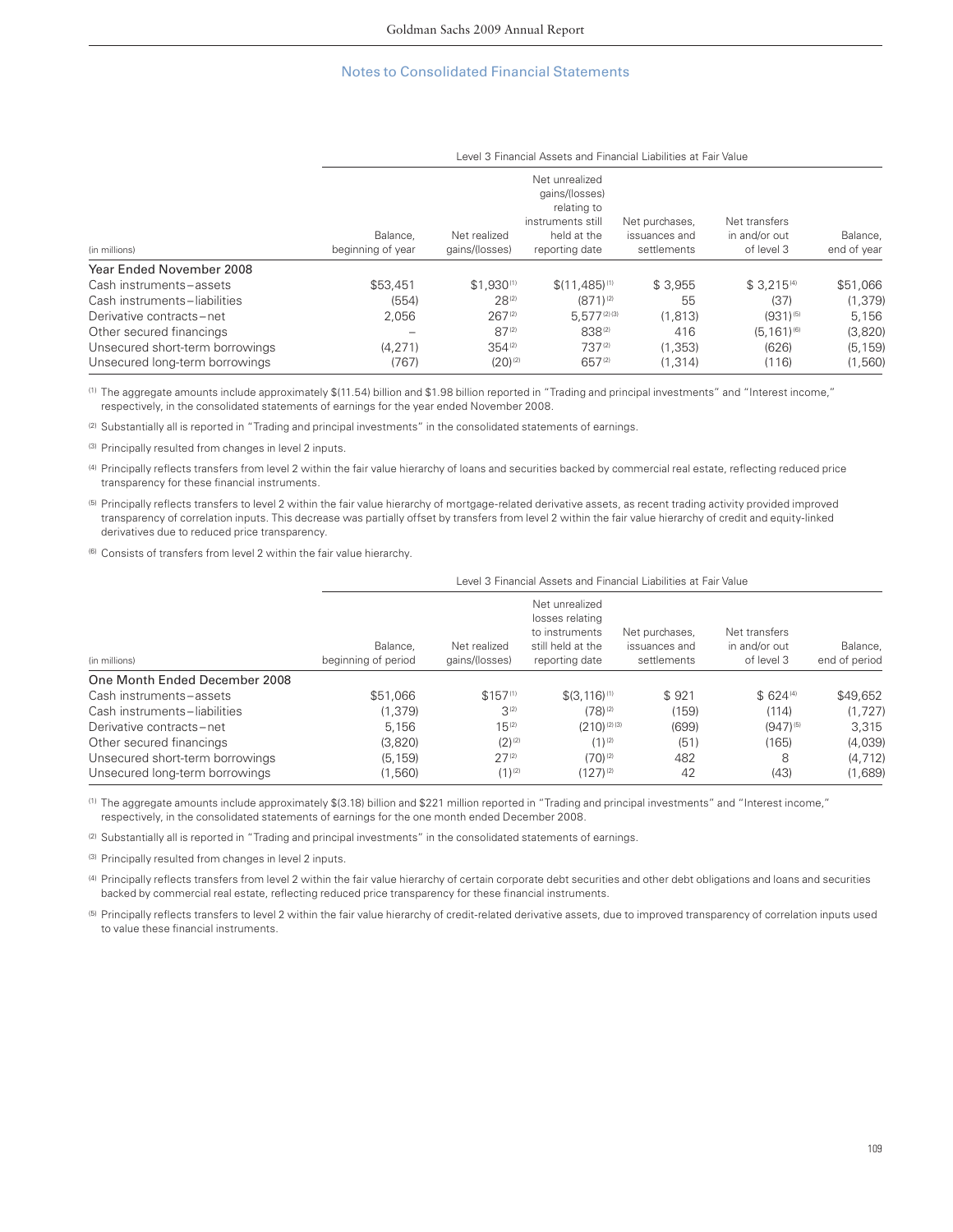## **Impact of Credit Spreads**

On an ongoing basis, the firm realizes gains or losses relating to changes in credit risk on derivative contracts through changes in credit mitigants or the sale or unwind of the contracts. The net gain/(loss) attributable to the impact of changes in credit exposure and credit spreads on derivative contracts (including derivative assets and liabilities and related hedges) was \$572 million, \$(137) million, \$86 million and \$(188) million for the years ended December 2009, November 2008 and November 2007 and one month ended December 2008, respectively.

The following table sets forth the net gains/(losses) attributable to the impact of changes in the firm's own credit spreads on borrowings for which the fair value option was elected. The firm calculates the fair value of borrowings by discounting future cash flows at a rate which incorporates the firm's observable credit spreads.

|                                     |           | Year Ended |          |          |
|-------------------------------------|-----------|------------|----------|----------|
| (in millions)                       | December  | November   | November | December |
|                                     | 2009      | 2008       | 2007     | 2008     |
| Net gains/(losses) including hedges | \$(1,103) | \$1,127    | \$203    | \$(113)  |
| Net gains/(losses) excluding hedges | (1.116)   | 1.196      | 216      | (114)    |

The net gain/(loss) attributable to changes in instrument-specific credit spreads on loans and loan commitments for which the fair value option was elected was \$1.65 billion, \$(4.61) billion and \$(2.06) billion for the years ended December 2009 and November 2008 and one month ended December 2008, respectively. Such gains/(losses) were not material for the year ended November 2007. The firm attributes changes in the fair value of floating rate loans and loan commitments to changes in instrument-specific credit spreads. For fixed rate loans and loan commitments, the firm allocates changes in fair value between interest rate-related changes and credit spread-related changes based on changes in interest rates. See below for additional details regarding the fair value option.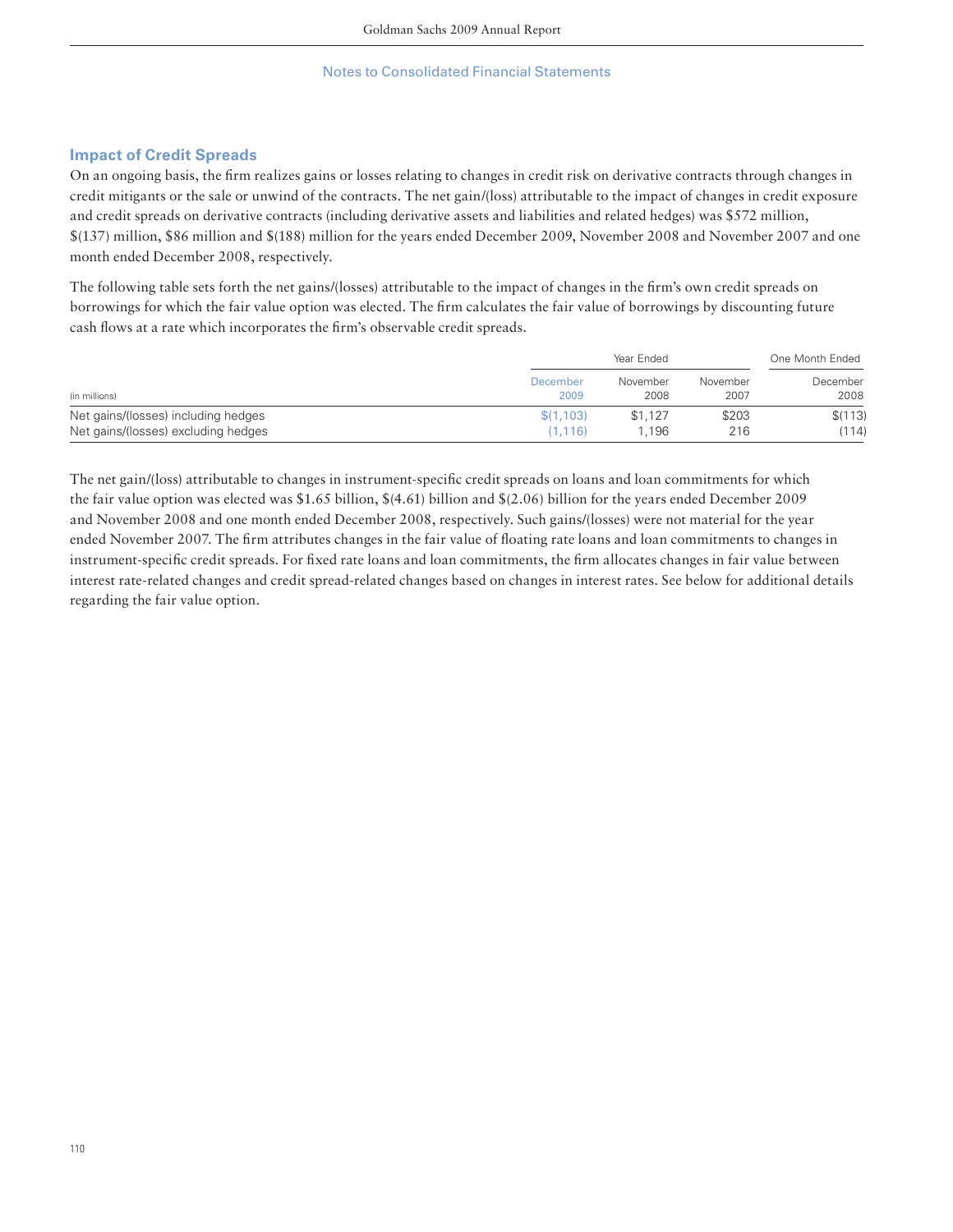## **The Fair Value Option**

#### **GAINS/(LOSSES)**

The following table sets forth the gains/(losses) included in earnings for the years ended December 2009, November 2008 and November 2007 and one month ended December 2008 as a result of the firm electing to apply the fair value option to certain financial assets and financial liabilities, as described in Note 2. The table excludes gains and losses related to (i) trading assets, at fair value, and trading liabilities, at fair value, (ii) gains and losses on assets and liabilities that would have been accounted for at fair value under other GAAP if the firm had not elected the fair value option, and (iii) gains and losses on secured financings related to transfers of financial assets accounted for as financings rather than sales, as such gains and losses are offset by gains and losses on the related financial assets.

|                                                              |                         | One Month Ended  |                  |                  |
|--------------------------------------------------------------|-------------------------|------------------|------------------|------------------|
| (in millions)                                                | <b>December</b><br>2009 | November<br>2008 | November<br>2007 | December<br>2008 |
| Unsecured long-term borrowings <sup>(1)</sup>                | \$ (884)                | \$915            | \$ 202           | \$(104)          |
| Other secured financings <sup>(2)</sup>                      | (822)                   | 894              | (293)            | (2)              |
| Unsecured short-term borrowings <sup>(3)</sup>               | (182)                   | 266              | 6                | (9)              |
| Receivables from customers and counterparties <sup>(4)</sup> | 255                     | (68)             |                  | (41)             |
| Other liabilities and accrued expenses <sup>(5)</sup>        | (214)                   | 131              |                  |                  |
| Other $(6)$                                                  | 79                      | (83)             | 18               | (60)             |
| Total <sup><math>(7)</math></sup>                            | \$(1.768)               | \$2,055          | \$ (67)          | \$(209)          |

(1) Excludes gains/(losses) of \$(4.15) billion, \$2.42 billion, \$(2.18) billion and \$(623) million for the years ended December 2009, November 2008 and November 2007 and one month ended December 2008, respectively, related to the embedded derivative component of hybrid financial instruments. Such gains and losses would have been recognized even if the firm had not elected to account for the entire hybrid instrument at fair value under the fair value option.

(2) Excludes gains of \$48 million, \$1.29 billion and \$2.19 billion for the years ended December 2009, November 2008 and November 2007, respectively, related to financings recorded as a result of transactions that were accounted for as secured financings rather than sales. Changes in the fair value of these secured financings are offset by changes in the fair value of the related financial instruments included in "Trading assets, at fair value" in the consolidated statements of financial condition. Such gains/(losses) were not material for the one month ended December 2008.

(3) Excludes gains/(losses) of \$(3.15) billion, \$6.37 billion, \$(1.07) billion and \$92 million for the years ended December 2009, November 2008 and November 2007 and one month ended December 2008, respectively, related to the embedded derivative component of hybrid financial instruments. Such gains and losses would have been recognized even if the firm had not elected to account for the entire hybrid instrument at fair value under the fair value option.

(4) Primarily consists of gains/(losses) on certain reinsurance contracts.

(5) Primarily consists of gains/(losses) on certain insurance and reinsurance contracts.

<sup>(6)</sup> Primarily consists of gains/(losses) on resale and repurchase agreements, and securities borrowed and loaned within Trading and Principal Investments.

 $(7)$  Reported in "Trading and principal investments" in the consolidated statements of earnings. The amounts exclude contractual interest, which is included in "Interest income" and "Interest expense" in the consolidated statements of earnings, for all instruments other than hybrid financial instruments.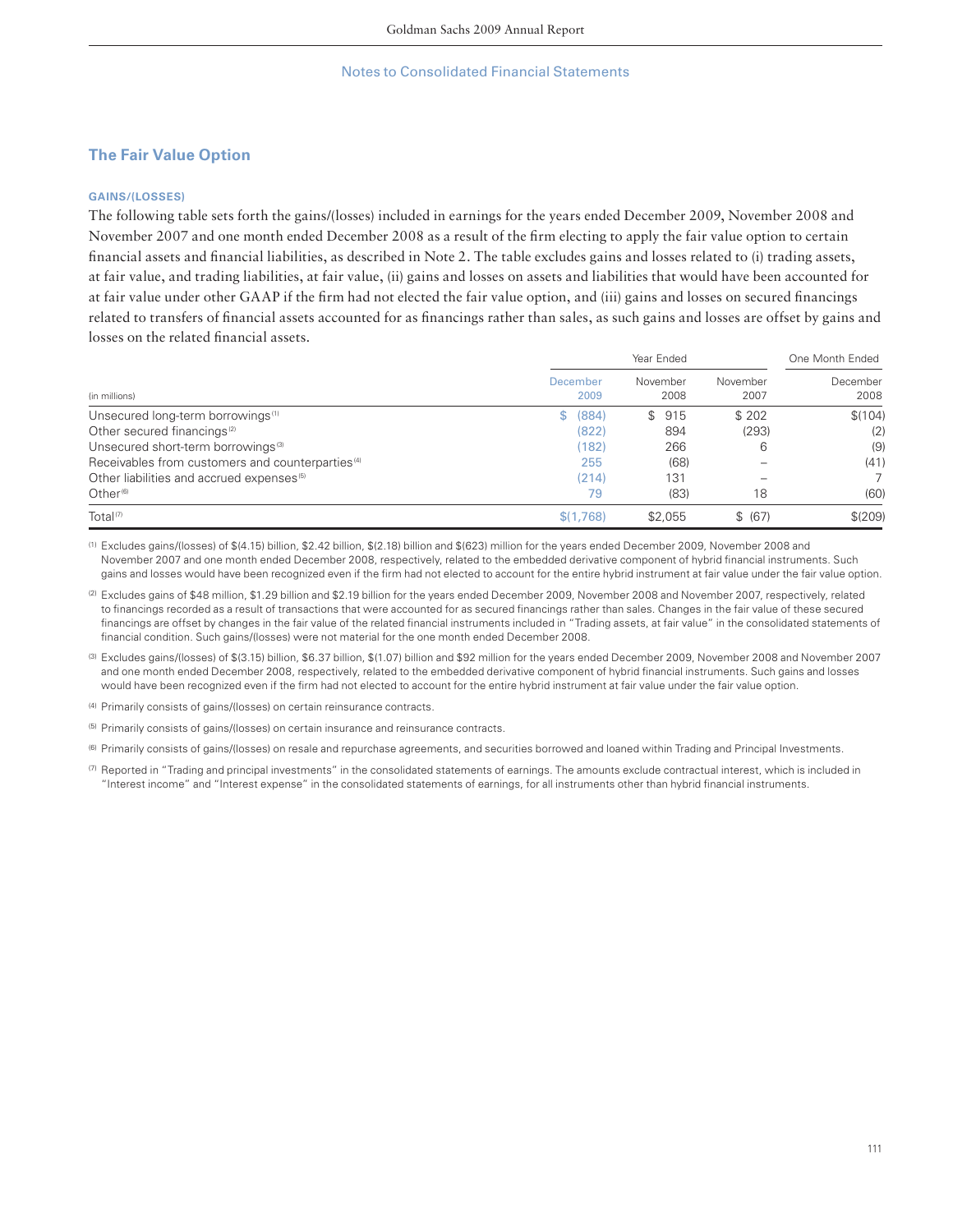All trading assets and trading liabilities are accounted for at fair value either under the fair value option or as required by other accounting standards (principally ASC 320, ASC 940 and ASC 815). Excluding equities commissions of \$3.84 billion, \$5.00 billion, \$4.58 billion and \$251 million for the years ended December 2009, November 2008 and November 2007 and one month ended December 2008, respectively, and the gains and losses on the instruments accounted for under the fair value option described above, "Trading and principal investments" in the consolidated statements of earnings primarily represents gains and losses on "Trading assets, at fair value" and "Trading liabilities, at fair value" in the consolidated statements of financial condition.

#### **LOANS AND LOAN COMMITMENTS**

As of December 2009, the aggregate contractual principal amount of loans and long-term receivables for which the fair value option was elected exceeded the related fair value by \$41.96 billion, including a difference of \$36.30 billion related to loans with an aggregate fair value of \$4.28 billion that were on nonaccrual status (including loans more than 90 days past due). As of November 2008, the aggregate contractual principal amount of loans and long-term receivables for which the fair value option was elected exceeded the related fair value by \$50.21 billion, including a difference of \$37.46 billion related to loans with an aggregate fair value of \$3.77 billion that were on nonaccrual status (including loans more than 90 days past due). The aggregate contractual principal exceeds the related fair value primarily because the firm regularly purchases loans, such as distressed loans, at values significantly below contractual principal amounts.

As of December 2009 and November 2008, the fair value of unfunded lending commitments for which the fair value option was elected was a liability of \$879 million and \$3.52 billion, respectively, and the related total contractual amount of these lending commitments was \$44.05 billion and \$39.49 billion, respectively.

## **LONG-TERM DEBT INSTRUMENTS**

The aggregate contractual principal amount of long-term debt instruments (principal and non-principal protected) for which the fair value option was elected exceeded the related fair value by \$752 million and \$2.42 billion as of December 2009 and November 2008, respectively.

## **Investments in Funds That Calculate Net Asset Value Per Share**

The firm's investments in funds that calculate net asset value per share primarily consist of investments in firm-sponsored funds where the firm co-invests with third-party investors. The private equity, private debt and real estate funds are primarily closed-end funds in which the firm's investments are not eligible for redemption. Distributions will be received from these funds as the underlying assets are liquidated and it is estimated that substantially all of the underlying assets of these existing funds will be liquidated over the next 10 years. The firm's investments in hedge funds are generally redeemable on a quarterly basis with 91 days notice, subject to a maximum redemption level of  $25%$  of the firm's initial investments at any quarter-end. The following table sets forth the fair value of the firm's investments in and unfunded commitments to funds that calculate net asset value per share:

|                                     | As of December 2009          |                         |  |  |
|-------------------------------------|------------------------------|-------------------------|--|--|
| (in millions)                       | Fair Value of<br>Investments | Unfunded<br>Commitments |  |  |
| Private equity funds <sup>(1)</sup> | \$8.229                      | \$5,722                 |  |  |
| Private debt funds <sup>(2)</sup>   | 3,628                        | 4.048                   |  |  |
| Hedge funds <sup>(3)</sup>          | 3,133                        |                         |  |  |
| Real estate funds <sup>(4)</sup>    | 939                          | 2,398                   |  |  |
| Total                               | \$15,929                     | \$12,168                |  |  |

(1) These funds primarily invest in a broad range of industries worldwide in a variety of situations, including leveraged buyouts, recapitalizations, and growth investments.

(2) These funds generally invest in fixed income instruments and an associated equity component and are focused on providing private high-yield capital for mid to large-sized leveraged and management buyout transactions, recapitalizations, financings, refinancings, acquisitions and restructurings for private equity firms, private family companies and corporate issuers.

(3) These funds are primarily multi-disciplinary hedge funds that employ a fundamental bottom-up investment approach across various asset classes and strategies including long/short equity, credit, convertibles, risk arbitrage, special situations and capital structure arbitrage.

(4) These funds invest globally, primarily in real estate companies, loan portfolios, debt recapitalizations and direct property.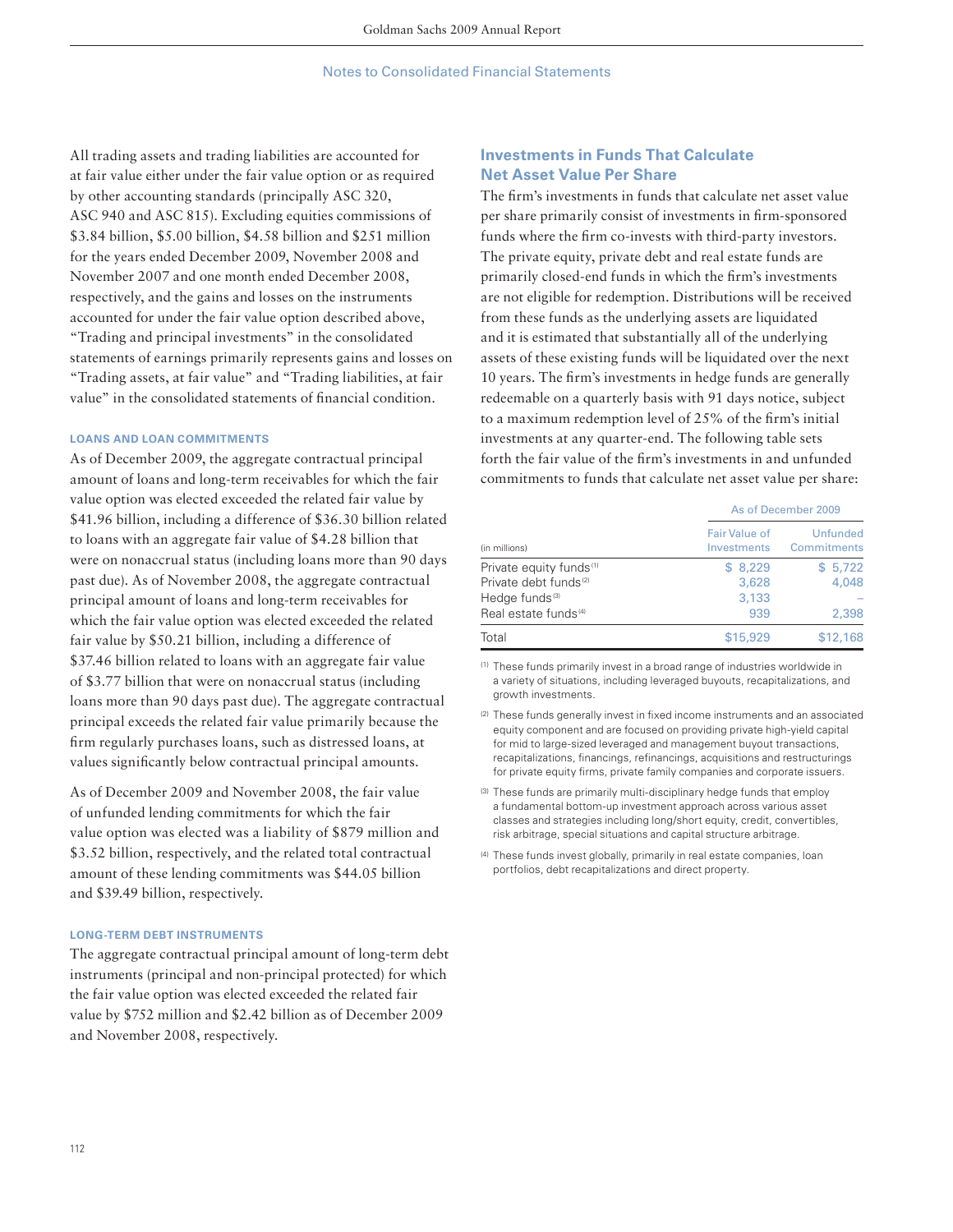## **Credit Concentrations**

Credit concentrations may arise from trading, investing, underwriting, lending and securities borrowing activities and may be impacted by changes in economic, industry or political factors. The firm seeks to mitigate credit risk by actively monitoring exposures and obtaining collateral as deemed appropriate. While the firm's activities expose it to many different industries and counterparties, the firm routinely executes a high volume of transactions with counterparties in the financial services industry, including brokers and dealers, commercial banks, clearing houses, exchanges and investment funds. This has resulted in significant credit concentration with respect to this industry. In the ordinary course of business, the firm may also be subject to a concentration of credit risk to a particular counterparty, borrower or issuer, including sovereign issuers, or to a particular clearing house or exchange.

As of December 2009 and November 2008, the firm held \$83.83 billion (10% of total assets) and \$53.98 billion (6% of total assets), respectively, of U.S. government and federal agency obligations included in "Trading assets, at fair value" and "Cash and securities segregated for regulatory and other purposes" in the consolidated statements of financial condition. As of December 2009 and November 2008, the firm held  $$38.61$  billion (5% of total assets) and  $$21.13$  billion (2% of total assets), respectively, of other sovereign obligations, principally consisting of securities issued by the governments of the United Kingdom and Japan. In addition, as of December 2009 and November 2008, \$87.63 billion and \$126.27 billion of the firm's securities purchased under agreements to resell and securities borrowed (including those in "Cash and securities segregated for regulatory and other purposes"), respectively, were collateralized by U.S. government and federal agency obligations. As of December 2009 and November 2008, \$77.99 billion and \$65.37 billion of the firm's securities purchased under agreements to resell and securities borrowed, respectively, were collateralized by other sovereign obligations, principally consisting of securities issued by the governments of Germany, the United Kingdom and Japan. As of December 2009 and November 2008, the firm did not have credit exposure to any other counterparty that exceeded 2% of the firm's total assets.

#### **Derivative Activities**

Derivative contracts are instruments, such as futures, forwards, swaps or option contracts, that derive their value from underlying assets, indices, reference rates or a combination of these factors. Derivative instruments may be privately negotiated contracts, which are often referred to as OTC derivatives, or they may be listed and traded on an exchange. Derivatives may involve future commitments to purchase or sell financial instruments or commodities, or to exchange currency or interest payment streams. The amounts exchanged are based on the specific terms of the contract with reference to specified rates, securities, commodities, currencies or indices.

Certain cash instruments, such as mortgage-backed securities, interest-only and principal-only obligations, and indexed debt instruments, are not considered derivatives even though their values or contractually required cash flows are derived from the price of some other security or index. However, certain commodity-related contracts are included in the firm's derivatives disclosure, as these contracts may be settled in cash or the assets to be delivered under the contract are readily convertible into cash.

The firm enters into derivative transactions to facilitate client transactions, to take proprietary positions and as a means of risk management. Risk exposures are managed through diversification, by controlling position sizes and by entering into offsetting positions. For example, the firm may manage the risk related to a portfolio of common stock by entering into an offsetting position in a related equity-index futures contract.

The firm applies hedge accounting to certain derivative contracts. The firm uses these derivatives to manage certain interest rate and currency exposures, including the firm's net investment in non-U.S. operations. The firm designates certain interest rate swap contracts as fair value hedges. These interest rate swap contracts hedge changes in the relevant benchmark interest rate (e.g., London Interbank Offered Rate (LIBOR)), effectively converting a substantial portion of the firm's unsecured long-term borrowings, certain unsecured shortterm borrowings and certificates of deposit into floating rate obligations. See Note 2 for information regarding the firm's accounting policy for foreign currency forward contracts used to hedge its net investment in non-U.S. operations.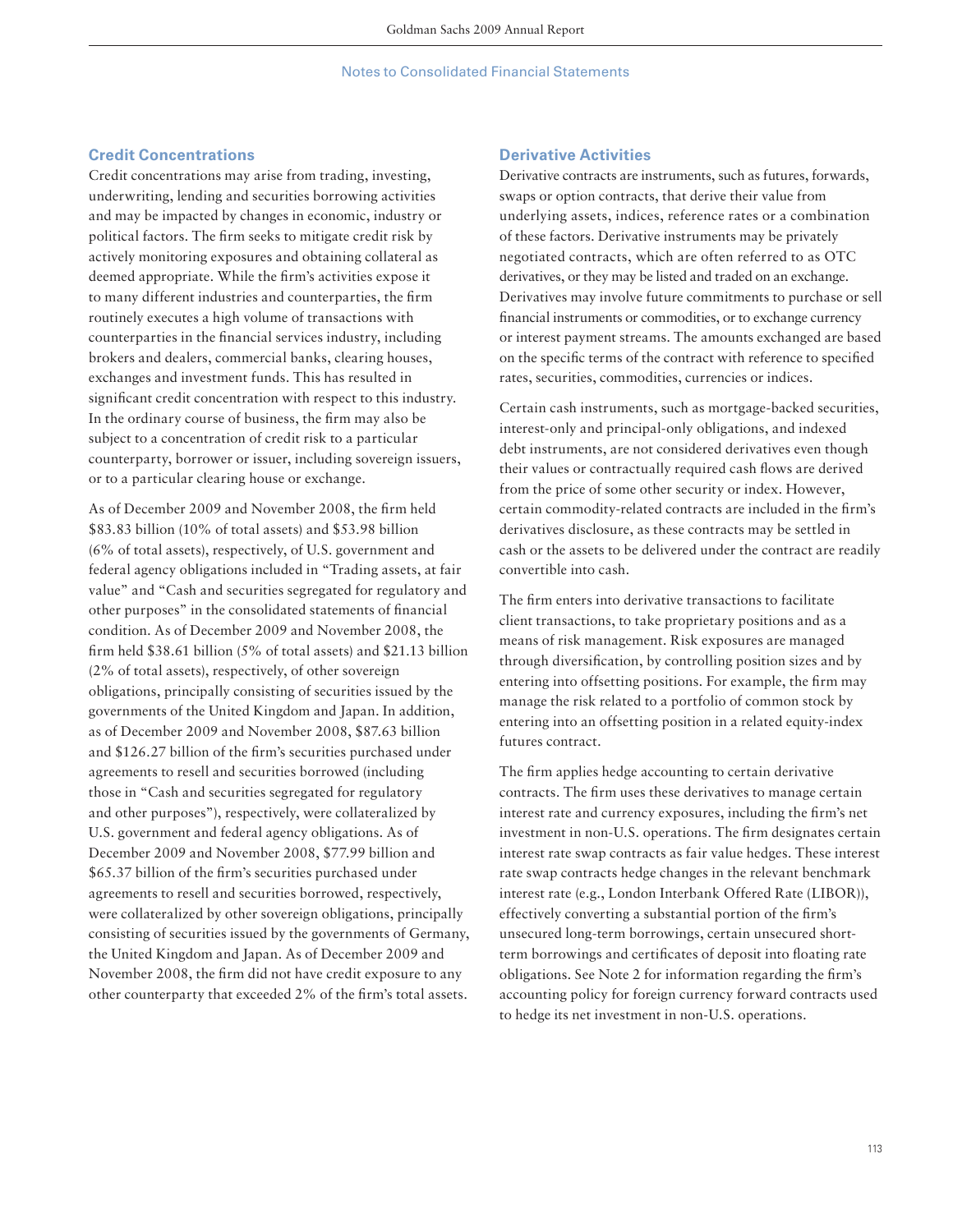The firm applies a long-haul method to all of its hedge accounting relationships to perform an ongoing assessment of the effectiveness of these relationships in achieving offsetting changes in fair value or offsetting cash flows attributable to the risk being hedged. The firm utilizes a dollar-offset method, which compares the change in the fair value of the hedging instrument to the change in the fair value of the hedged item, excluding the effect of the passage of time, to prospectively and retrospectively assess hedge effectiveness under the longhaul method. The firm's prospective dollar-offset assessment utilizes scenario analyses to test hedge effectiveness via simulations of numerous parallel and slope shifts of the relevant yield curve. Parallel shifts change the interest rate of all maturities by identical amounts. Slope shifts change the curvature of the yield curve. For both the prospective assessment, in response to each of the simulated yield curve shifts, and the retrospective assessment, a hedging relationship is deemed to be effective if the fair value of the hedging instrument and the hedged item change inversely within a range of 80% to 125%.

For fair value hedges, gains or losses on derivative transactions are recognized in "Interest expense" in the consolidated statements of earnings. The change in fair value of the hedged item attributable to the risk being hedged is reported as an adjustment to its carrying value and is subsequently amortized into interest expense over its remaining life. Gains or losses related to hedge ineffectiveness for these hedges are included in "Interest expense" in the consolidated statements of earnings. These gains or losses were not material for the years ended December 2009, November 2008 and November 2007 or the one month ended December 2008. Gains and losses on derivatives used for trading purposes are included in "Trading and principal investments" in the consolidated statements of earnings.

The fair value of the firm's derivative contracts is reflected net of cash paid or received pursuant to credit support agreements and is reported on a net-by-counterparty basis in the firm's consolidated statements of financial condition when management believes a legal right of setoff exists under an enforceable netting agreement. The following table sets forth the fair value and the number of contracts of the firm's derivative contracts by major product type on a gross basis as of December 2009. Gross fair values in the table below exclude the effects of both netting under enforceable netting

agreements and netting of cash received or posted pursuant to credit support agreements, and therefore are not representative of the firm's exposure:

|                                                                               |                                    | As of December 2009                     |                        |
|-------------------------------------------------------------------------------|------------------------------------|-----------------------------------------|------------------------|
| (in millions, except<br>number of contracts)                                  | <b>Derivative</b><br><b>Assets</b> | <b>Derivative</b><br><b>Liabilities</b> | Number of<br>Contracts |
| Derivative contracts for<br>trading activities                                |                                    |                                         |                        |
| Interest rates                                                                | $$458,614^{(4)}$                   | $$407,125^{(4)}$                        | 270,707                |
| Credit                                                                        | 164,669                            | 134,810                                 | 443,450                |
| Currencies                                                                    | 77,223                             | 62,413                                  | 171,760                |
| Commodities                                                                   | 47,234                             | 48,163                                  | 73,010                 |
| Equities                                                                      | 67,559                             | 53,207                                  | 237,625                |
| Subtotal                                                                      | \$815,299                          | \$705,718                               | 1,196,552              |
| Derivative contracts<br>accounted for<br>as hedges <sup>(1)</sup>             |                                    |                                         |                        |
| Interest rates<br>Currencies                                                  | \$<br>19,563(5)<br>8(6)            | \$<br>1(5)<br>47(6)                     | 806<br>58              |
| Subtotal                                                                      | \$<br>19,571                       | \$<br>48                                | 864                    |
| Gross fair value of<br>derivative contracts                                   | \$834,870                          | \$705,766                               | 1,197,416              |
| Counterparty netting <sup>(2)</sup><br>Cash collateral netting <sup>(3)</sup> | (635, 014)<br>(124, 603)           | (635, 014)<br>(14, 743)                 |                        |
| Fair value included in<br>trading assets,<br>at fair value                    | \$<br>75,253                       |                                         |                        |
| Fair value included in<br>trading liabilities,<br>at fair value               |                                    | \$<br>56,009                            |                        |

(1) As of November 2008, the gross fair value of derivative contracts accounted for as hedges consisted of \$20.40 billion in assets and \$128 million in liabilities.

- (2) Represents the netting of receivable balances with payable balances for the same counterparty pursuant to enforceable netting agreements.
- (3) Represents the netting of cash collateral received and posted on a counterparty basis pursuant to credit support agreements.
- (4) Presented after giving effect to \$412.08 billion of derivative assets and \$395.57 billion of derivative liabilities settled with clearing organizations.
- (5) For the year ended December 2009 and one month ended December 2008, the gain/(loss) recognized on interest rate derivative contracts accounted for as hedges was \$(10.07) billion and \$3.59 billion, respectively, and the related gain/(loss) recognized on the hedged borrowings and bank deposits was \$9.95 billion and \$(3.53) billion, respectively. These gains and losses are included in "Interest expense" in the consolidated statements of earnings. For the year ended December 2009, the gain/(loss) recognized on these derivative contracts included losses of \$1.23 billion, which were excluded from the assessment of hedge effectiveness. Such excluded gains/(losses) were not material for the one month ended December 2008.
- (6) For the year ended December 2009 and one month ended December 2008, the loss on currency derivative contracts accounted for as hedges was \$495 million and \$212 million, respectively. Such amounts are included in "Currency translation adjustment, net of tax" in the consolidated statements of comprehensive income. The gain/(loss) related to ineffectiveness and the gain/(loss) reclassified to earnings from accumulated other comprehensive income were not material for the year ended December 2009 or the one month ended December 2008.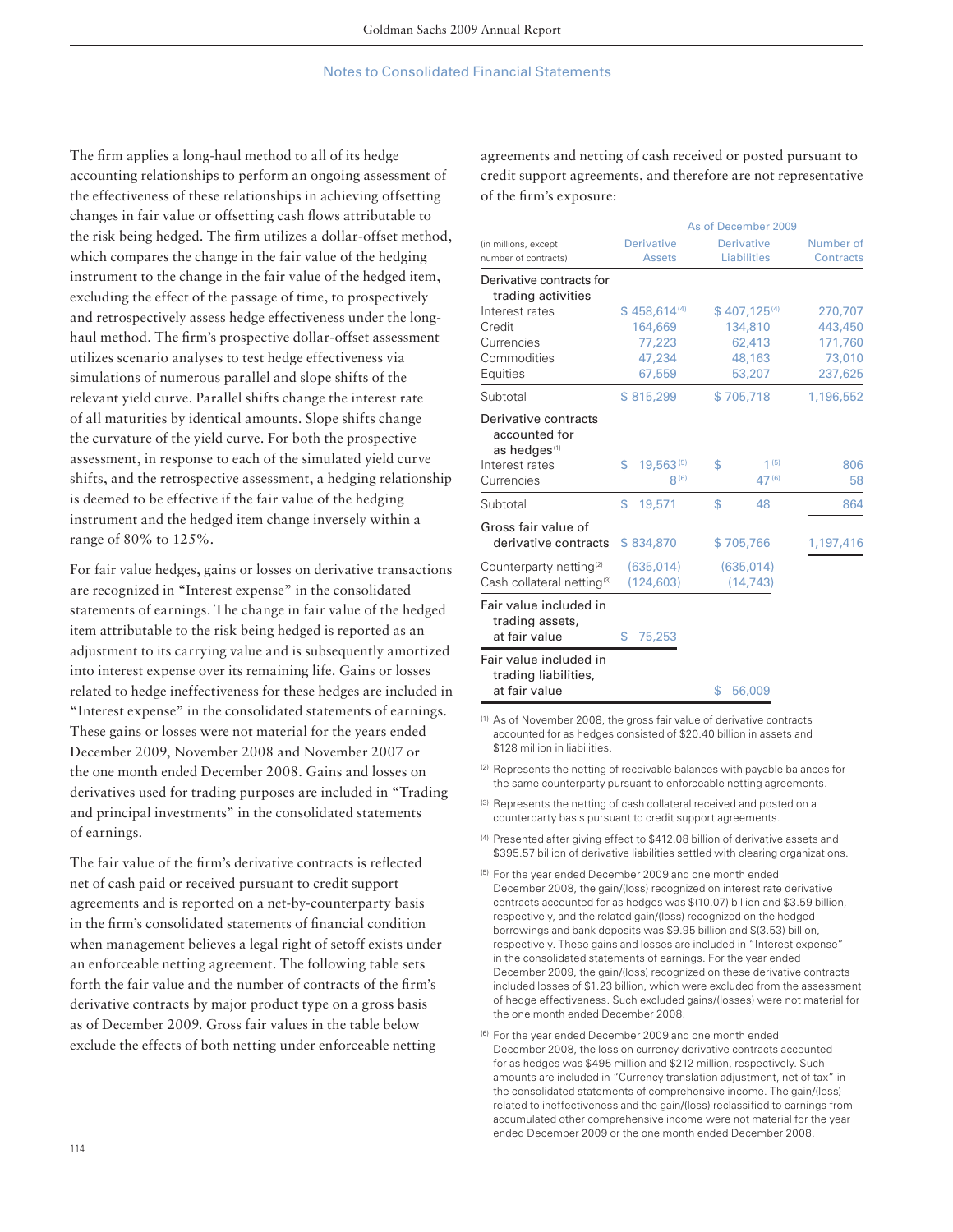The firm also has embedded derivatives that have been bifurcated from related borrowings. Such derivatives, which are classified in unsecured short-term and unsecured long-term borrowings in the firm's consolidated statements of financial condition, had a net asset carrying value of \$96 million and \$774 million as of December 2009 and November 2008, respectively. The net asset as of December 2009, which represented 297 contracts, included gross assets of \$478 million (primarily comprised of equity and interest rate derivatives) and gross liabilities of \$382 million (primarily comprised of equity and interest rate derivatives). See Notes 6 and 7 for further information regarding the firm's unsecured borrowings.

As of December 2009 and November 2008, the firm has designated \$3.38 billion and \$3.36 billion, respectively, of foreign currency-denominated debt, included in unsecured long-term borrowings and unsecured short-term borrowings in the firm's consolidated statements of financial condition, as hedges of net investments in non-U.S. subsidiaries. For the year ended December 2009 and one month ended December 2008, the gain/(loss) on these debt instruments was \$106 million and \$(186) million, respectively. Such amounts are included in "Currency translation adjustment, net of tax" in the consolidated statements of comprehensive income. The gain/(loss) related to ineffectiveness and the gain/(loss) reclassified to earnings from accumulated other comprehensive income was not material for the year ended December 2009 or one month ended December 2008.

The following table sets forth by major product type the firm's gains/(losses) related to trading activities, including both derivative and nonderivative financial instruments, for the year ended December 2009 and one month ended December 2008. These gains/(losses) are not representative of the firm's individual business unit results because many of the firm's trading strategies utilize financial instruments across various product types. Accordingly, gains or losses in one product type frequently offset gains or losses in other product types. For example, most of the firm's longer-term derivative contracts are sensitive to changes in interest rates and may be economically hedged with interest rate swaps. Similarly, a significant portion of the firm's cash and derivatives trading inventory has exposure to foreign currencies and may be economically hedged with foreign currency contracts. The

gains/(losses) set forth below are included in "Trading and principal investments" in the consolidated statements of earnings and exclude related interest income and interest expense.

| (in millions)             | December 2009 | Year Ended One Month Ended<br>December 2008 |
|---------------------------|---------------|---------------------------------------------|
| Interest rates            | \$6.670       | \$2,226                                     |
| Credit                    | 6.225         | (1, 437)                                    |
| Currencies <sup>(1)</sup> | (682)         | (2, 256)                                    |
| Equities                  | 6,632         | 130                                         |
| Commodities and other     | 5,341         | 887                                         |
| Total                     | \$24,186      | (450)                                       |

(1) Includes gains/(losses) on currency contracts used to economically hedge positions included in other product types in this table.

Certain of the firm's derivative instruments have been transacted pursuant to bilateral agreements with certain counterparties that may require the firm to post collateral or terminate the transactions based on the firm's long-term credit ratings. As of December 2009, the aggregate fair value of such derivative contracts that were in a net liability position was \$20.85 billion, and the aggregate fair value of assets posted by the firm as collateral for these derivative contracts was \$14.48 billion. As of December 2009, additional collateral or termination payments pursuant to bilateral agreements with certain counterparties of approximately \$1.12 billion and \$2.36 billion could have been called by counterparties in the event of a one-notch and two-notch reduction, respectively, in the firm's long-term credit ratings.

The firm enters into a broad array of credit derivatives to facilitate client transactions, to take proprietary positions and as a means of risk management. The firm uses each of the credit derivatives described below for these purposes. These credit derivatives are entered into by various trading desks around the world, and are actively managed based on the underlying risks. These activities are frequently part of a broader trading strategy and are dynamically managed based on the net risk position. As individually negotiated contracts, credit derivatives can have numerous settlement and payment conventions. The more common types of triggers include bankruptcy of the reference credit entity, acceleration of indebtedness, failure to pay, restructuring, repudiation and dissolution of the entity.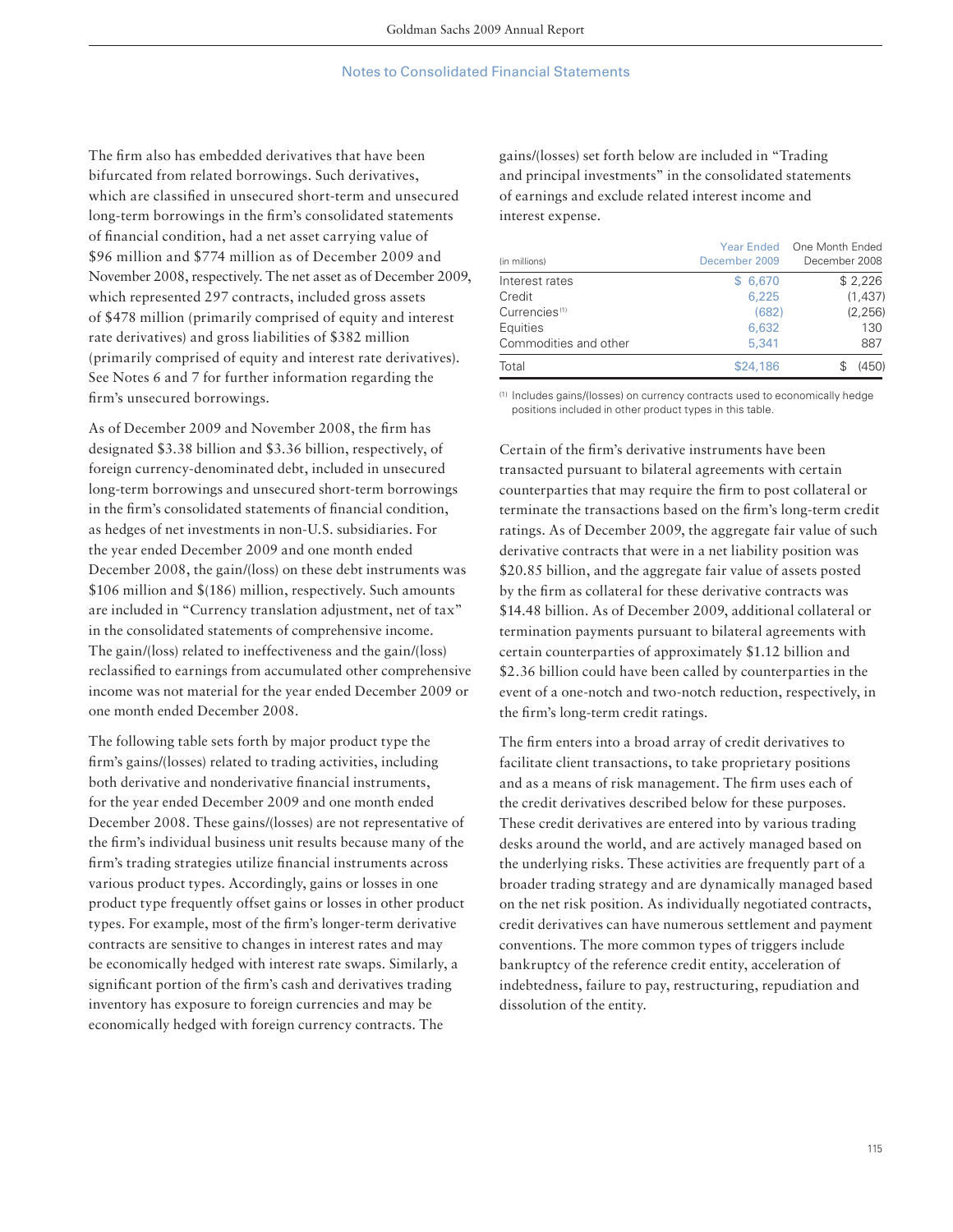- Credit default swaps. Single-name credit default swaps protect the buyer against the loss of principal on one or more bonds, loans or mortgages (reference obligations) in the event of a default by the issuer (reference entity). The buyer of protection pays an initial or periodic premium to the seller and receives credit default protection for the period of the contract. If there is no credit default event, as defined by the specific derivative contract, then the seller of protection makes no payments to the buyer of protection. However, if a credit default event occurs, the seller of protection will be required to make a payment to the buyer of protection. Typical credit default events requiring payment include bankruptcy of the reference credit entity, failure to pay the principal or interest, and restructuring of the relevant obligations of the reference entity.
- **Credit indices, baskets and tranches.** Credit derivatives may reference a basket of single-name credit default swaps or a broad-based index. Typically, in the event of a default of one of the underlying reference obligations, the protection seller will pay to the protection buyer a pro-rata portion of a transaction's total notional amount relating to the underlying defaulted reference obligation. In tranched transactions, the credit risk of a basket or index is separated into various portions each having different levels of subordination. The most junior tranches cover initial defaults, and once losses exceed the notional amount of these tranches, the excess is covered by the next most senior tranche in the capital structure.
- **Total return swaps**. A total return swap transfers the risks relating to economic performance of a reference obligation from the protection buyer to the protection seller. Typically, the protection buyer receives from the protection seller a

floating rate of interest and protection against any reduction in fair value of the reference obligation, and in return the protection seller receives the cash flows associated with the reference obligation, plus any increase in the fair value of the reference obligation.

**Example 2** Credit options. In a credit option, the option writer assumes the obligation to purchase or sell a reference obligation at a specified price or credit spread. The option purchaser buys the right to sell the reference obligation to, or purchase it from, the option writer. The payments on credit options depend either on a particular credit spread or the price of the reference obligation.

Substantially all of the firm's purchased credit derivative transactions are with financial institutions and are subject to stringent collateral thresholds. The firm economically hedges its exposure to written credit derivatives primarily by entering into offsetting purchased credit derivatives with identical underlyings. In addition, upon the occurrence of a specified trigger event, the firm may take possession of the reference obligations underlying a particular written credit derivative, and consequently may, upon liquidation of the reference obligations, recover amounts on the underlying reference obligations in the event of default. As of December 2009, the firm's written and purchased credit derivatives had total gross notional amounts of \$2.54 trillion and \$2.71 trillion, respectively, for total net purchased protection of \$164.13 billion in notional value. As of November 2008, the firm's written and purchased credit derivatives had total gross notional amounts of \$3.78 trillion and \$4.03 trillion, respectively, for total net purchased protection of \$255.24 billion in notional value. The decrease in notional amounts from November 2008 to December 2009 primarily reflects compression efforts across the industry.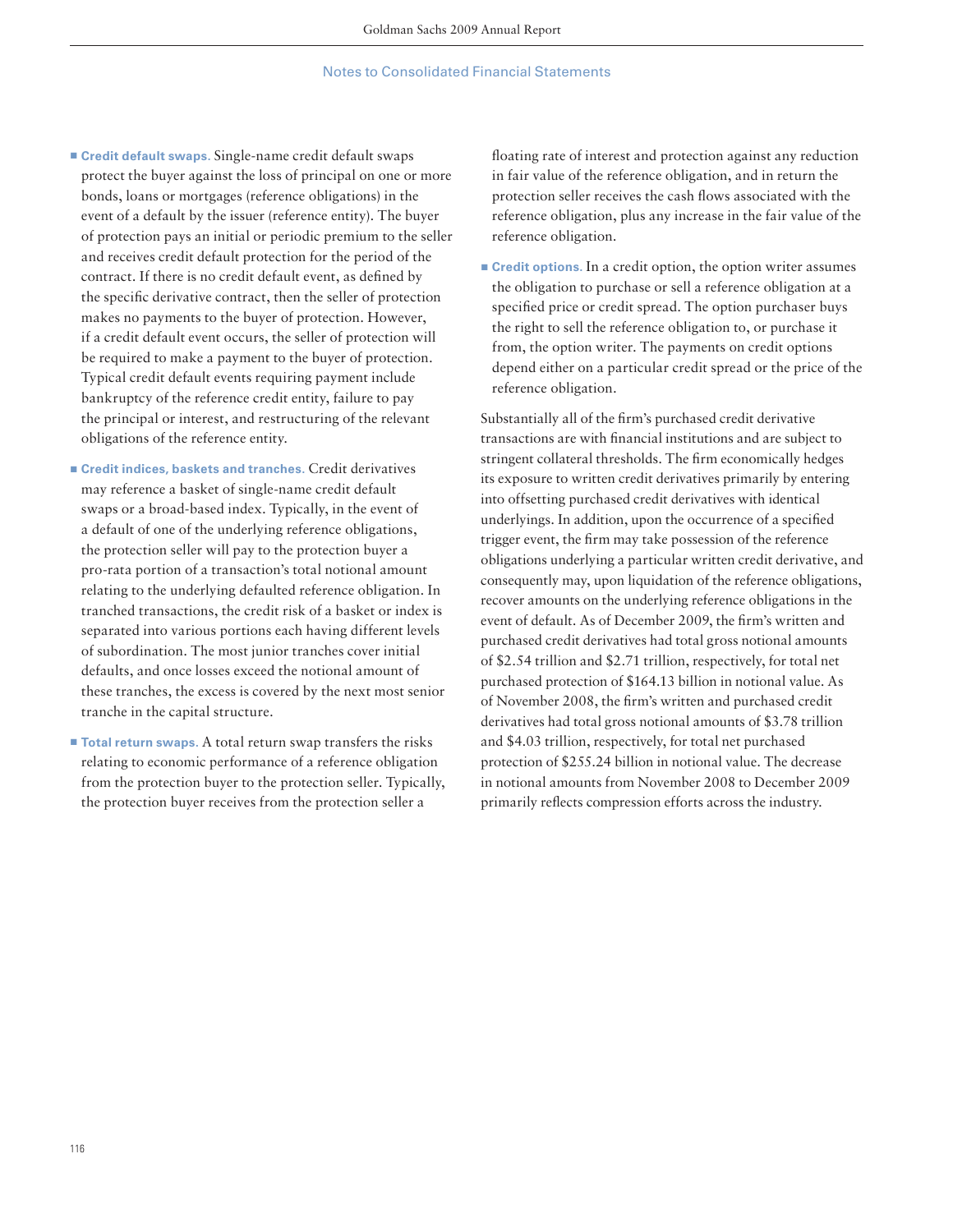The following table sets forth certain information related to the firm's credit derivatives. Fair values in the table below exclude the effects of both netting under enforceable netting agreements and netting of cash paid pursuant to credit support agreements, and therefore are not representative of the firm's exposure.

|                                                             |                                         |                                              | Maximum Payout/Notional Amount of<br>Written Credit Derivatives by Tenor <sup>(1)</sup> |                                              |                                                                        | <b>Maximum Payout/Notional</b><br><b>Amount of Purchased</b><br><b>Fair Value of</b><br><b>Credit Derivatives</b><br><b>Written Credit Derivatives</b> |                                     |                                         |                                                    |
|-------------------------------------------------------------|-----------------------------------------|----------------------------------------------|-----------------------------------------------------------------------------------------|----------------------------------------------|------------------------------------------------------------------------|--------------------------------------------------------------------------------------------------------------------------------------------------------|-------------------------------------|-----------------------------------------|----------------------------------------------------|
| (\$ in millions)                                            | $0 - 12$<br><b>Months</b>               | $1 - 5$<br>Years                             | 5 Years<br>or Greater                                                                   | Total                                        | <b>Offsetting</b><br>Purchased<br>Credit<br>Derivatives <sup>(2)</sup> | Other<br>Purchased<br>Credit<br>Derivatives <sup>(3)</sup>                                                                                             | Asset                               | Liability                               | <b>Net</b><br>Asset/<br>(Liability)                |
| Credit spread<br>on underlying<br>$(basis points)^{4}$      |                                         |                                              |                                                                                         |                                              |                                                                        |                                                                                                                                                        |                                     |                                         |                                                    |
| As of December 2009                                         |                                         |                                              |                                                                                         |                                              |                                                                        |                                                                                                                                                        |                                     |                                         |                                                    |
| $0 - 250$<br>251-500<br>$501 - 1,000$<br>Greater than 1,000 | \$283,353<br>15,151<br>10,364<br>20,262 | \$1,342,649<br>142,732<br>101,621<br>107,768 | \$<br>414,809<br>39,337<br>34,194<br>31,208                                             | \$2,040,811<br>197,220<br>146,179<br>159,238 | \$1,884,864<br>182,583<br>141,317<br>117,914                           | \$299,329<br>27,194<br>5,673<br>48,699                                                                                                                 | \$39,740<br>5,008<br>2,841<br>1,524 | \$13,441<br>6,816<br>12,448<br>60,279   | 26,299<br>\$<br>(1,808)<br>(9,607)<br>(58, 755)    |
| Total                                                       | \$329,130                               | \$1,694,770                                  | 519,548<br>S                                                                            | \$2,543,448                                  | \$2,326,678                                                            | \$380,895                                                                                                                                              | \$49,113                            | \$92,984                                | $$ (43,871)^{(5)(6)}$                              |
| As of November 2008                                         |                                         |                                              |                                                                                         |                                              |                                                                        |                                                                                                                                                        |                                     |                                         |                                                    |
| $0 - 250$<br>251-500<br>$501 - 1,000$<br>Greater than 1,000 | \$108,555<br>51,015<br>34,756<br>41,496 | \$1,093,651<br>551,971<br>404,661<br>373,211 | 623,944<br>\$<br>186,084<br>148,052<br>161,475                                          | \$1,826,150<br>789,070<br>587,469<br>576,182 | \$1,632,681<br>784,149<br>538,251<br>533,816                           | \$347,573<br>26,316<br>67,958<br>103,362                                                                                                               | \$7,133<br>1,403<br>680<br>100      | \$84,969<br>95,681<br>75,759<br>222,446 | \$ (77,836)<br>(94, 278)<br>(75,079)<br>(222, 346) |
| Total                                                       | \$235,822                               | \$2,423,494                                  | \$1,119,555                                                                             | \$3,778,871                                  | \$3,488,897                                                            | \$545,209                                                                                                                                              | \$9,316                             | \$478,855                               | $$(469, 539)^{(5)}$                                |

(1) Tenor is based on expected duration for mortgage-related credit derivatives and on remaining contractual maturity for other credit derivatives.

(2) Offsetting purchased credit derivatives represent the notional amount of purchased credit derivatives to the extent they economically hedge written credit derivatives with identical underlyings.

(3) Comprised of purchased protection in excess of the amount of written protection on identical underlyings and purchased protection on other underlyings on which the firm has not written protection.

(4) Credit spread on the underlying, together with the tenor of the contract, are indicators of payment/performance risk. For example, the firm is least likely to pay or otherwise be required to perform where the credit spread on the underlying is "0–250" basis points and the tenor is "0–12 Months." The likelihood of payment or performance is generally greater as the credit spread on the underlying and tenor increase.

<sup>(5)</sup> These net liabilities differ from the carrying values related to credit derivatives in the firm's consolidated statements of financial condition because they exclude the effects of both netting under enforceable netting agreements and netting of cash collateral paid pursuant to credit support agreements. Including the effects of netting receivable balances with payable balances for the same counterparty (across written and purchased credit derivatives) pursuant to enforceable netting agreements, the firm's consolidated statements of financial condition as of December 2009 and November 2008 included a net asset related to credit derivatives of \$39.74 billion and \$71.78 billion, respectively, and a net liability related to credit derivatives of \$9.75 billion and \$33.48 billion, respectively. These net amounts exclude the netting of cash collateral paid pursuant to credit support agreements.

(6) The decrease in this net liability from November 2008 to December 2009 primarily reflected tightening credit spreads.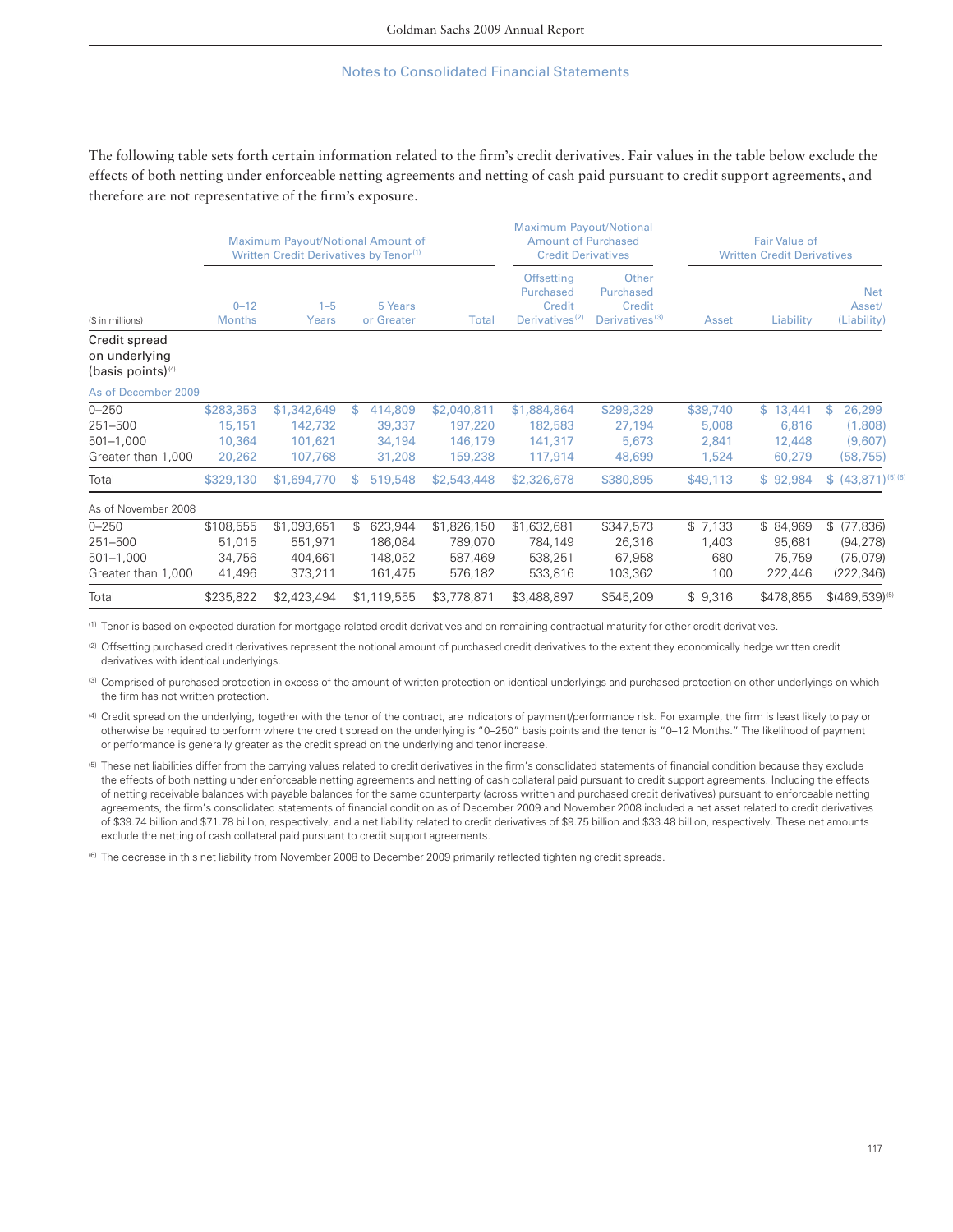## **Collateralized Transactions**

The firm receives financial instruments as collateral, primarily in connection with resale agreements, securities borrowed, derivative transactions and customer margin loans. Such financial instruments may include obligations of the U.S. government, federal agencies, sovereigns and corporations, as well as equities and convertibles.

In many cases, the firm is permitted to deliver or repledge these financial instruments in connection with entering into repurchase agreements, securities lending agreements and other secured financings, collateralizing derivative transactions and meeting firm or customer settlement requirements. As of December 2009 and November 2008, the fair value of financial instruments received as collateral by the firm that it was permitted to deliver or repledge was \$561.77 billion and \$578.72 billion, respectively, of which the firm delivered or repledged \$392.89 billion and \$445.11 billion, respectively.

The firm also pledges assets that it owns to counterparties who may or may not have the right to deliver or repledge them. Trading assets pledged to counterparties that have the right to deliver or repledge are included in "Trading assets, at fair value" in the consolidated statements of financial condition and were \$31.49 billion and \$26.31 billion as of December 2009 and November 2008, respectively. Trading assets, pledged in connection with repurchase agreements, securities lending agreements and other secured financings to counterparties that did not have the right to sell or repledge are included in "Trading assets, at fair value" in the consolidated statements of financial condition and were \$109.11 billion and \$80.85 billion as of December 2009 and November 2008, respectively. Other assets (primarily real estate and cash) owned and pledged in connection with other secured financings to counterparties that did not have the right to sell or repledge were \$7.93 billion and \$9.24 billion as of December 2009 and November 2008, respectively.

In addition to repurchase agreements and securities lending agreements, the firm obtains secured funding through the use of other arrangements. Other secured financings include arrangements that are nonrecourse, that is, only the subsidiary that executed the arrangement or a subsidiary guaranteeing the arrangement is obligated to repay the financing. Other secured financings consist of liabilities related to the firm's William Street credit extension program; consolidated VIEs;

collateralized central bank financings and other transfers of financial assets that are accounted for as financings rather than sales (primarily pledged bank loans and mortgage whole loans); and other structured financing arrangements.

Other secured financings by maturity are set forth in the table below:

|                                                                                                  |                  | As of            |
|--------------------------------------------------------------------------------------------------|------------------|------------------|
| (in millions)                                                                                    | December<br>2009 | November<br>2008 |
| Other secured financings (short-term) <sup>(1)(2)</sup><br>Other secured financings (long-term): | \$12,931         | \$21,225         |
| 2010                                                                                             |                  | 2,157            |
| 2011                                                                                             | 3,832            | 4.578            |
| 2012                                                                                             | 1.726            | 3,040            |
| 2013                                                                                             | 1,518            | 1.377            |
| 2014                                                                                             | 1,617            | 1,512            |
| 2015-thereafter                                                                                  | 2,510            | 4,794            |
| Total other secured financings (long-term) <sup>(3)(4)</sup> 11,203                              |                  | 17,458           |
| Total other secured financings (6) (6)                                                           | \$24,134         | \$38,683         |

(1) As of December 2009 and November 2008, consists of U.S. dollardenominated financings of \$6.47 billion and \$12.53 billion, respectively, with a weighted average interest rate of 3.44% and 2.98%, respectively, and non-U.S. dollar-denominated financings of \$6.46 billion and \$8.70 billion, respectively, with a weighted average interest rate of 1.57% and 0.95%, respectively, after giving effect to hedging activities. The weighted average interest rates as of December 2009 and November 2008 excluded financial instruments accounted for at fair value under the fair value option.

- $(2)$  Includes other secured financings maturing within one year of the financial statement date and other secured financings that are redeemable within one year of the financial statement date at the option of the holder.
- (3) As of December 2009 and November 2008, consists of U.S. dollardenominated financings of \$7.28 billion and \$9.55 billion, respectively, with a weighted average interest rate of 1.83% and 4.62%, respectively, and non-U.S. dollar-denominated financings of \$3.92 billion and \$7.91 billion, respectively, with a weighted average interest rate of 2.30% and 4.39%, respectively, after giving effect to hedging activities. The weighted average interest rates as of December 2009 and November 2008 excluded financial instruments accounted for at fair value under the fair value option.
- (4) Secured long-term financings that are repayable prior to maturity at the option of the firm are reflected at their contractual maturity dates. Secured long-term financings that are redeemable prior to maturity at the option of the holder are reflected at the dates such options become exercisable.
- (5) As of December 2009 and November 2008, \$18.25 billion and \$31.54 billion, respectively, of these financings were collateralized by trading assets and \$5.88 billion and \$7.14 billion, respectively, by other assets (primarily real estate and cash). Other secured financings include \$10.63 billion and \$13.74 billion of nonrecourse obligations as of December 2009 and November 2008, respectively.
- (6) As of December 2009, other secured financings includes \$9.51 billion related to transfers of financial assets accounted for as financings rather than sales. Such financings were collateralized by financial assets included in "Trading assets, at fair value" in the consolidated statement of financial condition of \$9.78 billion as of December 2009.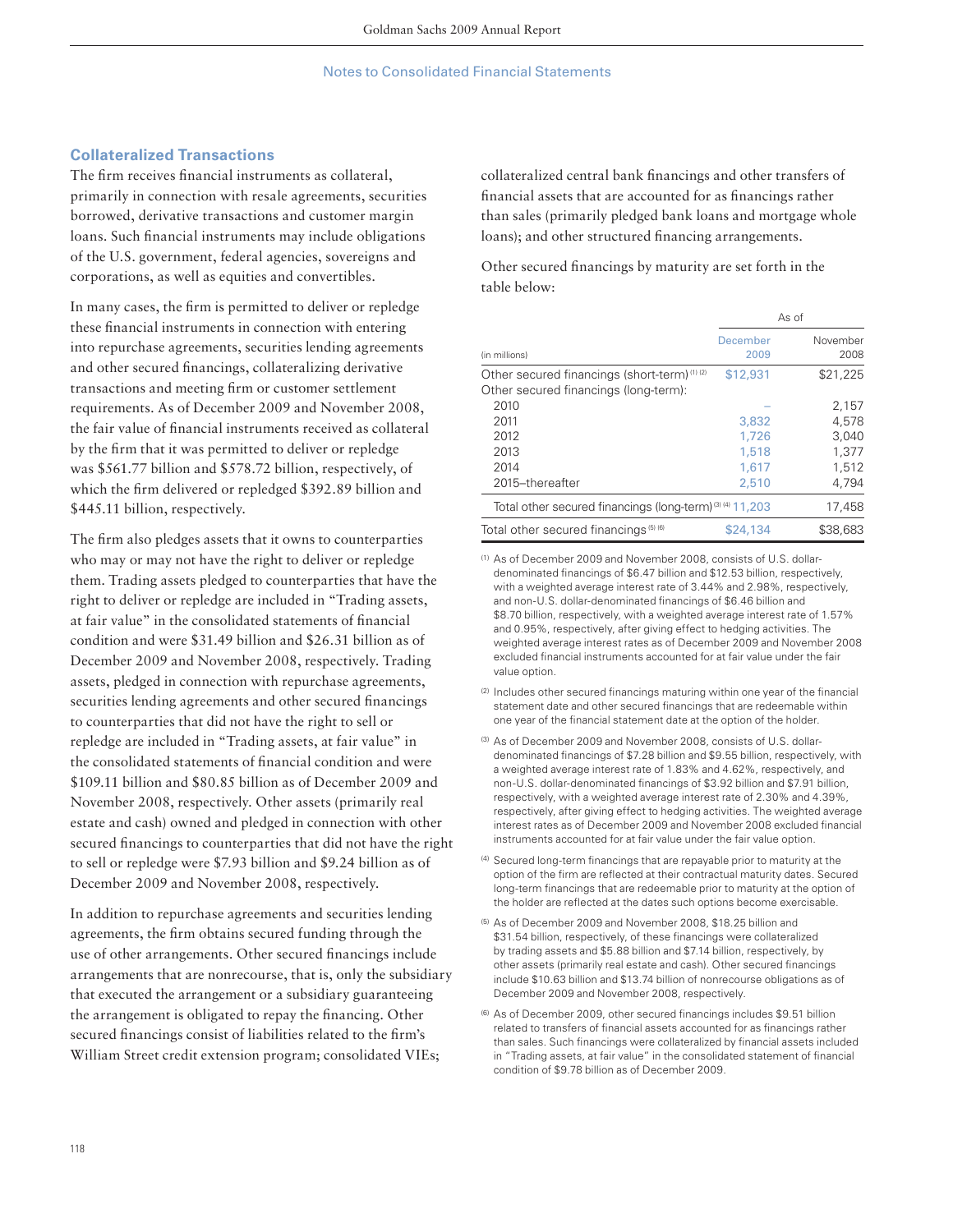# NOTE 4 Securitization Activities and Variable Interest Entities

## **Securitization Activities**

The firm securitizes residential and commercial mortgages, corporate bonds and other types of financial assets. The firm acts as underwriter of the beneficial interests that are sold to investors. The firm derecognizes financial assets transferred in securitizations, provided it has relinquished control over such assets. Transferred assets are accounted for at fair value prior to securitization. Net revenues related to these underwriting activities are recognized in connection with the sales of the underlying beneficial interests to investors.

The firm may have continuing involvement with transferred assets, including: retaining interests in securitized financial assets, primarily in the form of senior or subordinated securities; retaining servicing rights; and purchasing senior or subordinated securities in connection with secondary marketmaking activities. Retained interests and other interests related to the firm's continuing involvement are accounted for at fair value and are included in "Trading assets, at fair value" in the consolidated statements of financial condition. See Note 2 for additional information regarding fair value measurement.

During the year ended December 2009, the firm securitized \$48.58 billion of financial assets in which the firm had continuing involvement, including \$47.89 billion of residential mortgages, primarily in connection with government agency securitizations, and \$691 million of other financial assets. During the year ended November 2008, the firm securitized \$14.46 billion of financial assets, including \$6.67 billion of residential mortgages, \$773 million of commercial mortgages, and \$7.01 billion of other financial assets, primarily in connection with CLOs. During the year ended November 2007, the firm securitized \$81.40 billion of financial assets, including \$24.95 billion of residential mortgages, \$19.50 billion of commercial mortgages, and \$36.95 billion of other financial assets, primarily in connection with CDOs and CLOs. During the one month ended December 2008, the firm securitized \$604 million of financial assets, including \$557 million of residential mortgages and \$47 million of other financial assets. Cash flows received on retained interests were \$507 million,

\$505 million, \$705 million and \$26 million for the years ended December 2009, November 2008 and November 2007 and one month ended December 2008, respectively.

The following table sets forth certain information related to the firm's continuing involvement in securitization entities to which the firm sold assets, as well as the total outstanding principal amount of transferred assets in which the firm has continuing involvement, as of December 2009. The outstanding principal amount set forth in the table below is presented for the purpose of providing information about the size of the securitization entities in which the firm has continuing involvement, and is not representative of the firm's risk of loss. For retained or purchased interests, the firm's risk of loss is limited to the fair value of these interests.

|                                   | As of December 2009 <sup>(1)</sup> |                                               |                                                      |  |  |
|-----------------------------------|------------------------------------|-----------------------------------------------|------------------------------------------------------|--|--|
| (in millions)                     | Outstanding<br>Principal<br>Amount | <b>Fair Value</b><br>of Retained<br>Interests | <b>Fair Value</b><br>of Purchased<br>Interests $(2)$ |  |  |
| Residential                       |                                    |                                               |                                                      |  |  |
| mortgage-backed <sup>(3)</sup>    | \$59,410                           | \$3,956                                       | -17<br>ፍ                                             |  |  |
| Commercial                        |                                    |                                               |                                                      |  |  |
| mortgage-backed                   | 11,643                             | 56                                            | 96                                                   |  |  |
| Other asset-backed <sup>(4)</sup> | 17,768                             | 93                                            | 54                                                   |  |  |
| Total                             | \$88,821                           | \$4,105                                       | \$167                                                |  |  |

(1) As of December 2009, fair value of other continuing involvement excludes \$1.04 billion of purchased interests in securitization entities where the firm's involvement was related to secondary market-making activities. Continuing involvement also excludes derivative contracts that are used by securitization entities to manage credit, interest rate or foreign exchange risk. See Note 3 for information on the firm's derivative contracts.

- (2) Comprised of senior and subordinated interests purchased in connection with secondary market-making activities in VIEs and QSPEs in which the firm also holds retained interests. In addition to these interests, the firm had other continuing involvement in the form of derivative transactions and guarantees with certain nonconsolidated VIEs for which the carrying value was a net liability of \$87 million as of December 2009. The notional amounts of these transactions are included in maximum exposure to loss in the nonconsolidated VIE table below.
- (3) Primarily consists of outstanding principal and retained interests related to government agency QSPEs.
- (4) Primarily consists of CDOs backed by corporate and mortgage obligations and CLOs. Outstanding principal amount and fair value of retained interests include \$16.22 billion and \$72 million, respectively, as of December 2009 related to VIEs which are also included in the nonconsolidated VIE table below.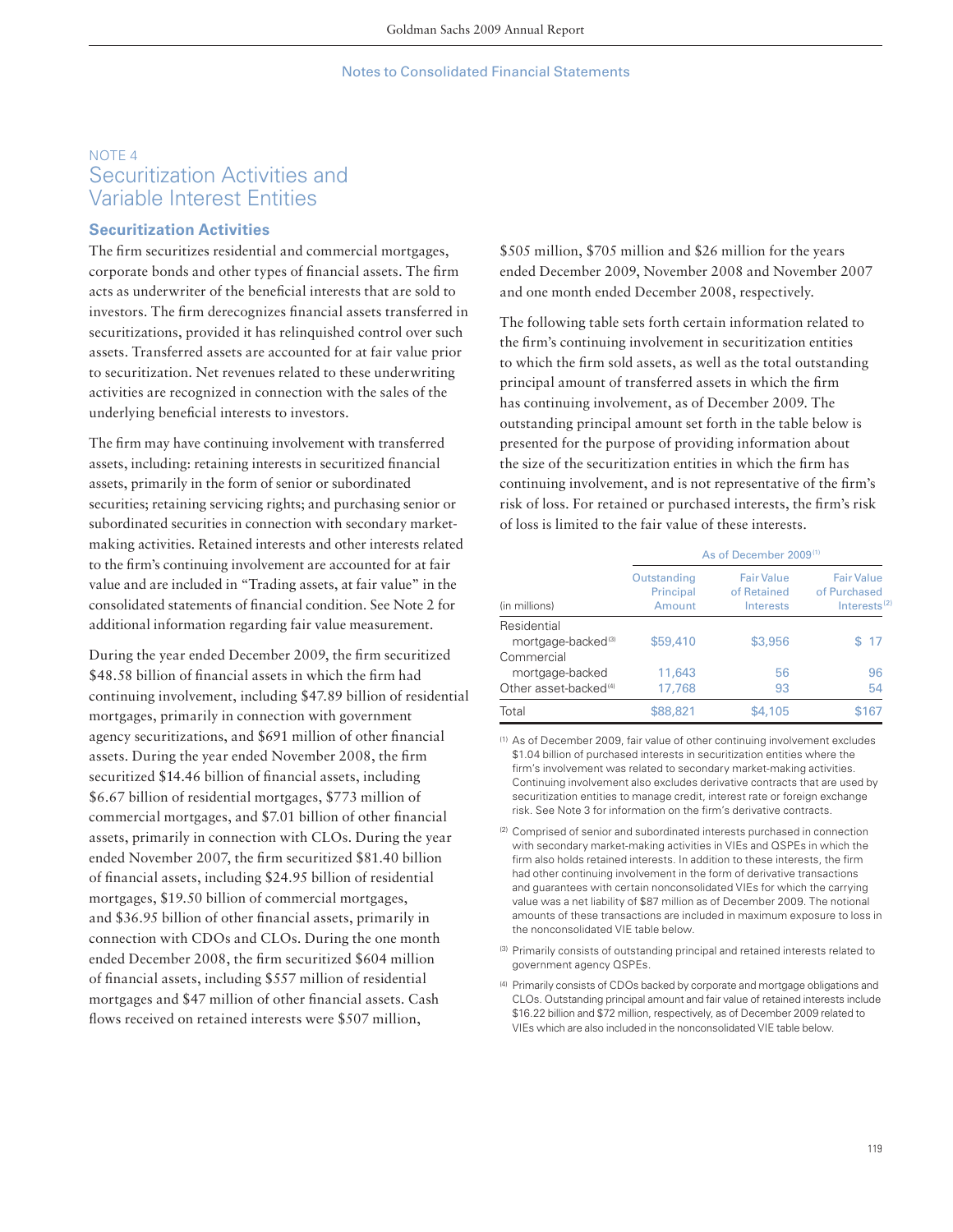| The following table sets forth the weighted average key economic assumptions used in measuring the fair value of the firm's |                     |                     |
|-----------------------------------------------------------------------------------------------------------------------------|---------------------|---------------------|
| retained interests and the sensitivity of this fair value to immediate adverse changes of 10% and 20% in those assumptions: |                     |                     |
|                                                                                                                             | As of December 2009 | As of November 2008 |

|                                             |                 | <b>AS OF DECETTIVEL ZUUS</b>              | AS OF NOVEHIDEL ZUUO<br>Type of Retained Interests <sup>(1)</sup> |                    |  |
|---------------------------------------------|-----------------|-------------------------------------------|-------------------------------------------------------------------|--------------------|--|
| (\$ in millions)                            |                 | Type of Retained Interests <sup>(1)</sup> |                                                                   |                    |  |
|                                             | Mortgage-Backed | Other Asset-Backed <sup>(2)</sup>         | Mortgage-Backed                                                   | Other Asset-Backed |  |
| Fair value of retained interests            | \$4,012         | 93                                        | \$1,415                                                           | $$367^{(5)}$       |  |
| Weighted average life (years)               | 4.4             | 4.4                                       | 6.0                                                               | 5.1                |  |
| Constant prepayment rate <sup>(3)</sup>     | 23.5%           | N.M.                                      | 15.5%                                                             | 4.5%               |  |
| Impact of 10% adverse change <sup>(3)</sup> | (44)<br>S       | N.M.                                      | \$.<br>(14)                                                       | \$<br>(6)          |  |
| Impact of 20% adverse change <sup>(3)</sup> | (92)            | N.M.                                      | (27)                                                              | (12)               |  |
| Discount rate <sup>(4)</sup>                | 8.4%            | N.M.                                      | 21.1%                                                             | 29.2%              |  |
| Impact of 10% adverse change                | (76)<br>\$      | N.M.                                      | (46)<br>\$                                                        | \$ (25)            |  |
| Impact of 20% adverse change                | 147)            | N.M.                                      | (89)                                                              | (45)               |  |

(1) Includes \$4.03 billion and \$1.53 billion as of December 2009 and November 2008, respectively, held in QSPEs.

(2) Due to the nature and current fair value of certain of these retained interests, the weighted average assumptions for constant prepayment and discount rates and the related sensitivity to adverse changes are not meaningful as of December 2009. The firm's maximum exposure to adverse changes in the value of these interests is the firm's carrying value of \$93 million.

(3) Constant prepayment rate is included only for positions for which constant prepayment rate is a key assumption in the determination of fair value.

(4) The majority of the firm's mortgage-backed retained interests are U.S. government agency-issued collateralized mortgage obligations, for which there is no anticipated credit loss. For the remainder of the firm's retained interests, the expected credit loss assumptions are reflected within the discount rate.

(5) Includes \$192 million of retained interests related to transfers of securitized assets that were accounted for as secured financings rather than sales.

The preceding table does not give effect to the offsetting benefit of other financial instruments that are held to mitigate risks inherent in these retained interests. Changes in fair value based on an adverse variation in assumptions generally cannot be extrapolated because the relationship of the change in assumptions to the change in fair value is not usually linear. In addition, the impact of a change in a particular assumption is calculated independently of changes in any other assumption. In practice, simultaneous changes in assumptions might magnify or counteract the sensitivities disclosed above.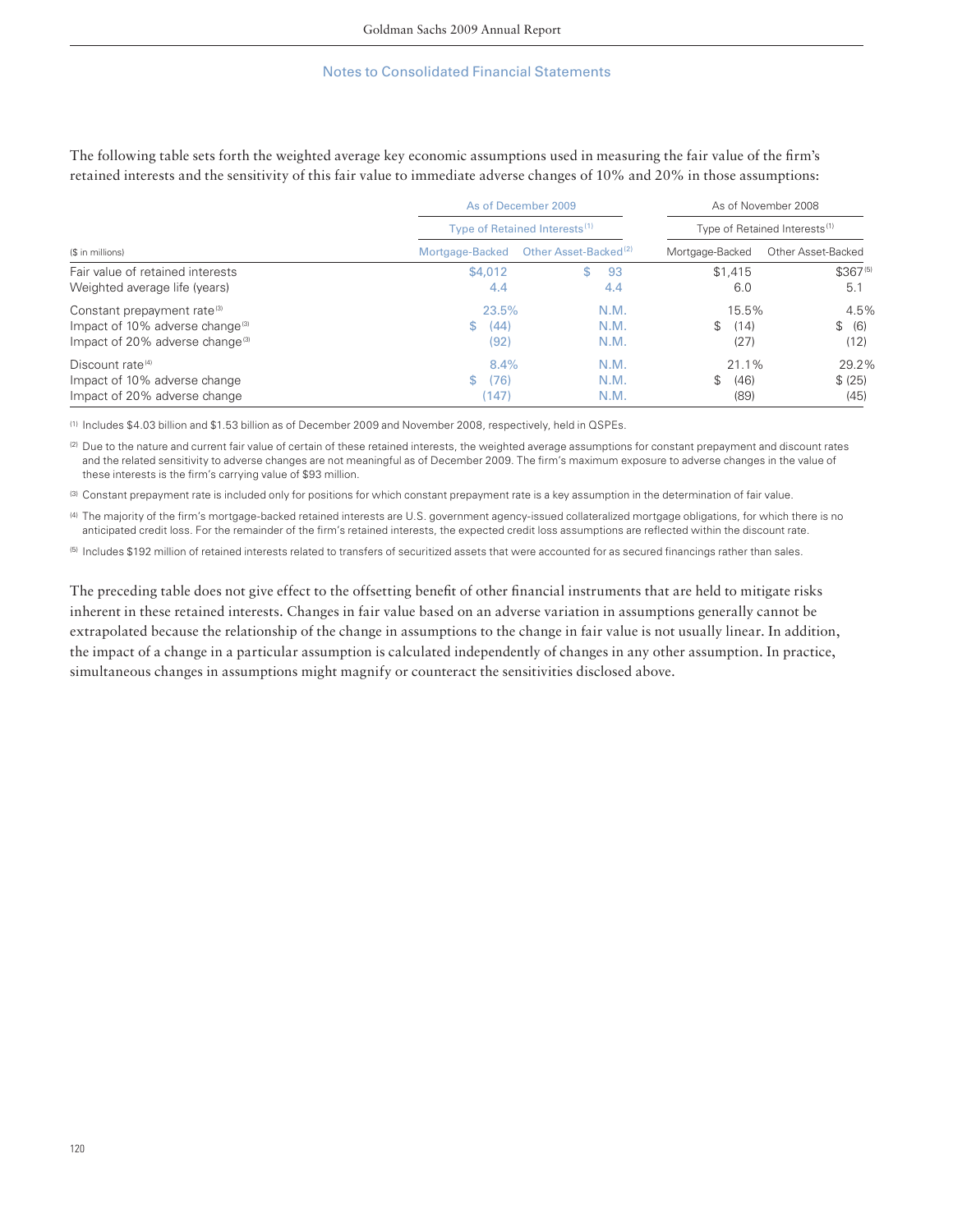As of December 2009 and November 2008, the firm held mortgage servicing rights with a fair value of \$88 million and \$147 million, respectively. These servicing assets represent the firm's right to receive a future stream of cash flows, such as servicing fees, in excess of the firm's obligation to service residential mortgages. The fair value of mortgage servicing rights will fluctuate in response to changes in certain economic variables, such as discount rates and loan prepayment rates. The firm estimates the fair value of mortgage servicing rights by using valuation models that incorporate these variables in quantifying anticipated cash flows related to servicing activities. Mortgage servicing rights are included in "Trading assets, at fair value" in the consolidated statements of financial condition and are classified within level 3 of the fair value hierarchy. The following table sets forth changes in the firm's mortgage servicing rights, as well as servicing fees earned:

|                                                                                                              | Year Ended       |                  |
|--------------------------------------------------------------------------------------------------------------|------------------|------------------|
| (in millions)                                                                                                | December<br>2009 | November<br>2008 |
| Balance, beginning of period                                                                                 | \$153            | 93               |
| Purchases                                                                                                    |                  | $272^{(3)}$      |
| Servicing assets that resulted from<br>transfers of financial assets<br>Changes in fair value due to changes |                  | 3                |
| in valuation inputs and assumptions                                                                          | (66)             | (221)            |
| Balance, end of period <sup>(1)</sup>                                                                        | -88              | \$147            |
| Contractually specified servicing fees <sup>(2)</sup>                                                        | 8320             | \$315            |

(1) As of December 2009 and November 2008, the fair value was estimated using a weighted average discount rate of approximately 16% and 16%, respectively, and a weighted average prepayment rate of approximately 20% and 27%, respectively.

(2) Contractually specified servicing fees for the one month ended December 2008 were \$25 million.

(3) Primarily related to the acquisition of Litton Loan Servicing LP.

## **Variable Interest Entities**

The firm, in the ordinary course of business, retains interests in VIEs in connection with its securitization activities. The firm also purchases and sells variable interests in VIEs, which primarily issue mortgage-backed and other asset-backed securities, CDOs and CLOs, in connection with its marketmaking activities and makes investments in and loans to VIEs that hold performing and nonperforming debt, equity, real estate, power-related and other assets. In addition, the firm utilizes VIEs to provide investors with principal-protected notes, credit-linked notes and asset-repackaged notes designed to meet their objectives. VIEs generally purchase assets by issuing debt and equity instruments.

The firm's significant variable interests in VIEs include senior and subordinated debt interests in mortgage-backed and asset-backed securitization vehicles, CDOs and CLOs; loan commitments; limited and general partnership interests; preferred and common stock; interest rate, foreign currency, equity, commodity and credit derivatives; and guarantees.

The firm's exposure to the obligations of VIEs is generally limited to its interests in these entities. In the tables set forth below, the maximum exposure to loss for purchased and retained interests and loans and investments is the carrying value of these interests. In certain instances, the firm provides guarantees, including derivative guarantees, to VIEs or holders of variable interests in VIEs. For these contracts, maximum exposure to loss set forth in the tables below is the notional amount of such guarantees, which does not represent anticipated losses and also has not been reduced by unrealized losses already recorded by the firm in connection with these guarantees. As a result, the maximum exposure to loss exceeds the firm's liabilities related to VIEs.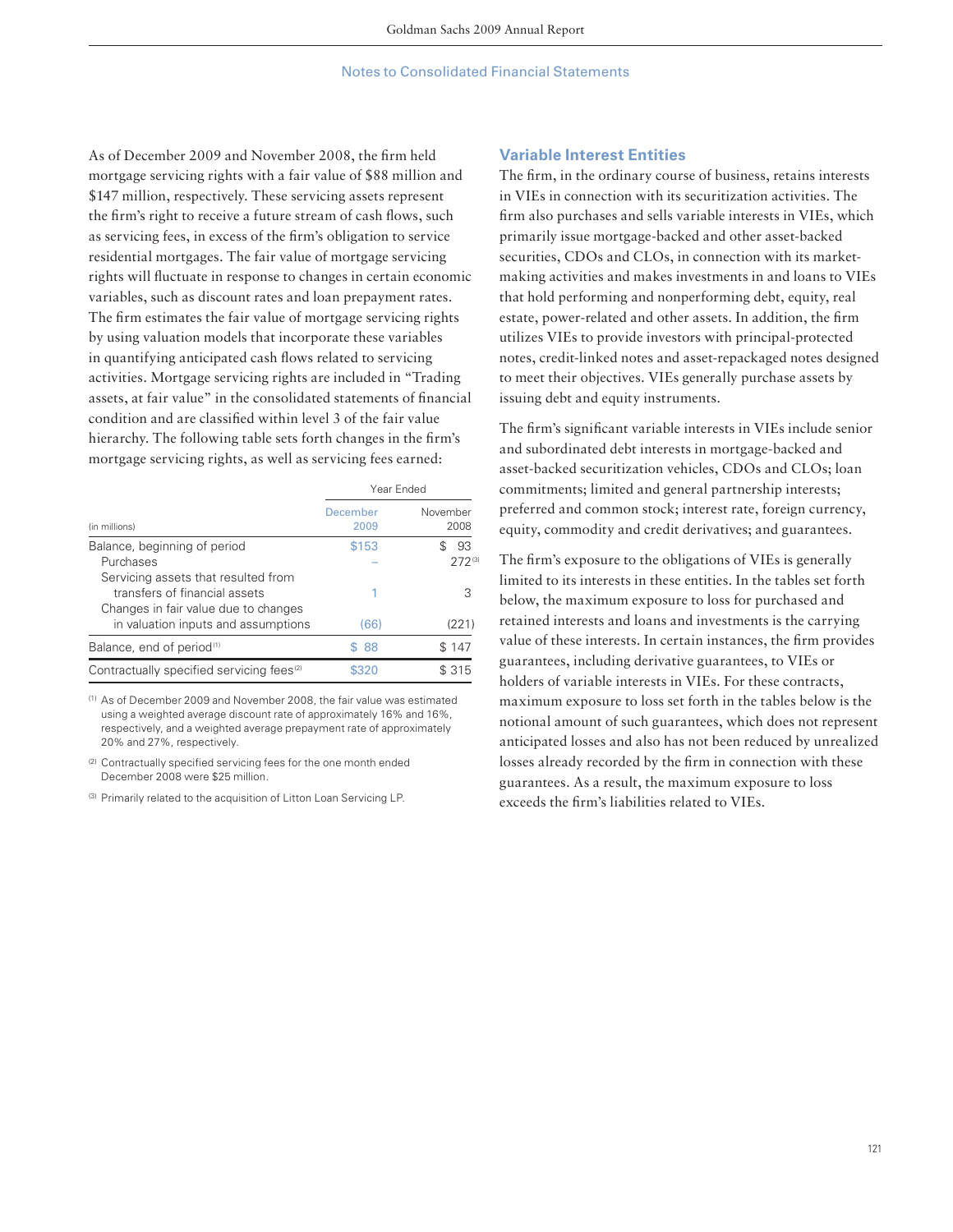The following tables set forth total assets in firm-sponsored nonconsolidated VIEs in which the firm holds variable interests and other nonconsolidated VIEs in which the firm holds significant variable interests, and the firm's maximum exposure to loss excluding the benefit of offsetting financial instruments that are held to mitigate the risks associated with these variable interests. For 2009, in accordance with amended principles requiring enhanced disclosures, the following table also sets forth the total assets and total liabilities included in the consolidated statements of financial condition related to the firm's interests in these nonconsolidated VIEs. The firm has aggregated nonconsolidated VIEs based on principal business activity, as reflected in the first column. The nature of the firm's variable interests can take different forms, as described in the columns under maximum exposure to loss.

|                                          |                         |               |                                                                     | As of December 2009       |                                                                 |                    |                                |          |
|------------------------------------------|-------------------------|---------------|---------------------------------------------------------------------|---------------------------|-----------------------------------------------------------------|--------------------|--------------------------------|----------|
|                                          |                         |               | <b>Carrying Value of</b><br>the Firm's<br><b>Variable Interests</b> |                           | Maximum Exposure to Loss in Nonconsolidated VIEs <sup>(1)</sup> |                    |                                |          |
| (in millions)                            | <b>Assets</b><br>in VIE | <b>Assets</b> | <b>Liabilities</b>                                                  | and Retained<br>Interests | <b>Purchased Commitments</b><br>and<br>Guarantees               | <b>Derivatives</b> | Loans and<br>Investments       | Total    |
| Mortgage CDOs <sup>(2)</sup>             | \$9.114                 | \$<br>182     | \$<br>10                                                            | \$135                     | \$<br>$\overline{\phantom{a}}$                                  | $$4.111^{(7)}$     | \$<br>$\overline{\phantom{0}}$ | \$4.246  |
| Corporate CDOs and CLOs <sup>(2)</sup>   | 32,490                  | 834           | 400                                                                 | 259                       | 3                                                               | $7.577^{(8)}$      | $\overline{\phantom{0}}$       | 7,839    |
| Real estate, credit-related and          |                         |               |                                                                     |                           |                                                                 |                    |                                |          |
| other investing <sup>(3)</sup>           | 22,618                  | 2,386         | 204                                                                 |                           | 397                                                             |                    | 2,425                          | 2,822    |
| Other asset-backed <sup>(2)</sup>        | 497                     | 16            | 12                                                                  |                           |                                                                 | 497                |                                | 497      |
| Power-related <sup>(4)</sup>             | 592                     | 224           | 3                                                                   |                           | 37                                                              |                    | 224                            | 261      |
| Principal-protected notes <sup>(5)</sup> | 2,209                   | 12            | 1,357                                                               |                           |                                                                 | 2,512              |                                | 2,512    |
| Total                                    | \$67,520                | \$3,654       | \$1,986                                                             | \$394                     | $$437^{(6)}$                                                    | $$14.697^{(6)}$    | \$2,649                        | \$18,177 |

|                                                                |                  | As of November 2008                    |                                                                 |                |                                |          |  |  |
|----------------------------------------------------------------|------------------|----------------------------------------|-----------------------------------------------------------------|----------------|--------------------------------|----------|--|--|
|                                                                |                  |                                        | Maximum Exposure to Loss in Nonconsolidated VIEs <sup>(1)</sup> |                |                                |          |  |  |
| (in millions)                                                  | Assets<br>in VIE | Purchased<br>and Retained<br>Interests | Commitments<br>and<br>Guarantees                                | Derivatives    | Loans and<br>Investments       | Total    |  |  |
| Mortgage CDOs                                                  | \$13,061         | \$242                                  | \$<br>$\overline{\phantom{0}}$                                  | $$5.616^{(7)}$ | \$<br>$\overline{\phantom{0}}$ | \$5,858  |  |  |
| Corporate CDOs and CLOs                                        | 8.584            | 161                                    |                                                                 | 918(8)         | -                              | 1,079    |  |  |
| Real estate, credit-related and other investing <sup>(3)</sup> | 26,898           |                                        | 143                                                             |                | 3.223                          | 3.366    |  |  |
| Municipal bond securitizations                                 | 111              |                                        | 111                                                             |                |                                | 111      |  |  |
| Other asset-backed                                             | 4.355            |                                        |                                                                 | 1.084          | —                              | 1,084    |  |  |
| Power-related                                                  | 844              |                                        | 37                                                              |                | 213                            | 250      |  |  |
| Principal-protected notes <sup>(5)</sup>                       | 4,516            |                                        |                                                                 | 4,353          |                                | 4,353    |  |  |
| Total                                                          | \$58,369         | \$403                                  | \$291                                                           | \$11.971       | \$3,436                        | \$16,101 |  |  |

(1) Such amounts do not represent the anticipated losses in connection with these transactions because they exclude the effect of offsetting financial instruments that are held to mitigate these risks.

(2) These VIEs are generally financed through the issuance of debt instruments collateralized by assets held by the VIE. Substantially all assets and liabilities held by the firm related to these VIEs are included in "Trading assets, at fair value" and "Trading liabilities, at fair value," respectively, in the consolidated statement of financial condition.

(3) The firm obtains interests in these VIEs in connection with making investments in real estate, distressed loans and other types of debt, mezzanine instruments and equities. These VIEs are generally financed through the issuance of debt and equity instruments which are either collateralized by or indexed to assets held by the VIE. Substantially all assets and liabilities held by the firm related to these VIEs are included in "Trading assets, at fair value" and "Other assets," and "Other liabilities and accrued expenses," respectively, in the consolidated statement of financial condition.

(4) Assets and liabilities held by the firm related to these VIEs are included in "Other assets" and "Other liabilities and accrued expenses," respectively, in the consolidated statement of financial condition.

(5) Consists of out-of-the-money written put options that provide principal protection to clients invested in various fund products, with risk to the firm mitigated through portfolio rebalancing. Assets related to these VIEs are included in "Trading assets, at fair value" and liabilities related to these VIEs are included in "Other secured financings," "Unsecured short-term borrowings, including the current portion of unsecured long-term borrowings" or "Unsecured long-term borrowings" in the consolidated statement of financial condition. Assets in VIE, carrying value of liabilities and maximum exposure to loss exclude \$3.97 billion as of December 2009, associated with guarantees related to the firm's performance under borrowings from the VIE, which are recorded as liabilities in the consolidated statement of financial condition. Substantially all of the liabilities included in the table above relate to additional borrowings from the VIE associated with principal protected notes guaranteed by the firm.

(6) The aggregate amounts include \$4.66 billion as of December 2009, related to guarantees and derivative transactions with VIEs to which the firm transferred assets.

(7) Primarily consists of written protection on investment-grade, short-term collateral held by VIEs that have issued CDOs.

(8) Primarily consists of total return swaps on CDOs and CLOs. The firm has generally transferred the risks related to the underlying securities through derivatives with non-VIEs.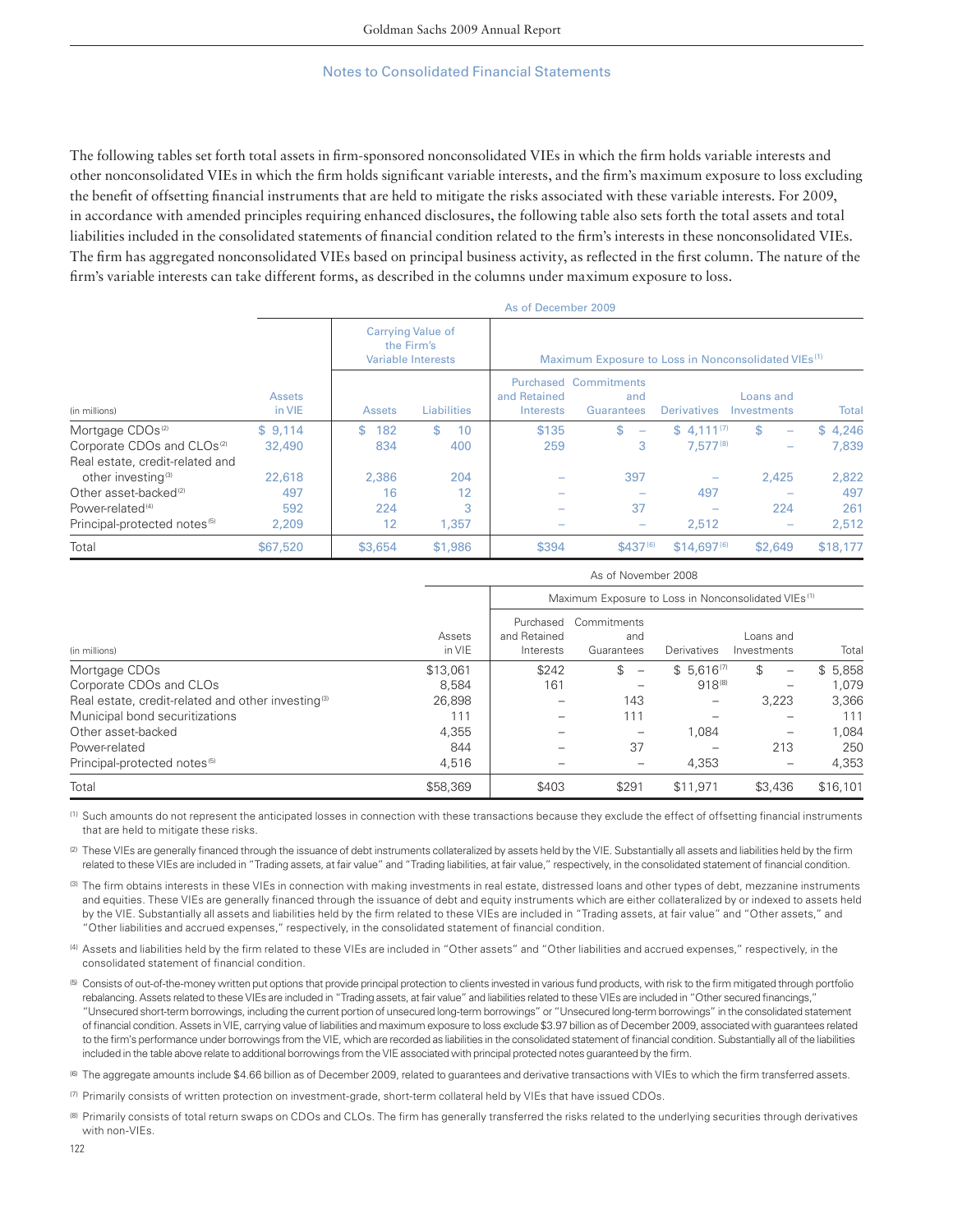The following table sets forth the firm's total assets excluding the benefit of offsetting financial instruments that are held to mitigate the risks associated with its variable interests in consolidated VIEs. The following table excludes VIEs in which the firm holds a majority voting interest unless the activities of the VIE are primarily related to securitization, asset-backed financings or single-lessee leasing arrangements. For 2009, in accordance with amended principles requiring enhanced disclosures, the following table also sets forth the total liabilities included in the consolidated statement of financial condition related to the firm's consolidated VIEs. The firm has aggregated consolidated VIEs based on principal business activity, as reflected in the first column.

|                                                 |                           | As of                 |                           |
|-------------------------------------------------|---------------------------|-----------------------|---------------------------|
|                                                 |                           | December 2009         | November 2008             |
| (in millions)                                   | VIE Assets <sup>(1)</sup> | VIE Liabilities $(1)$ | VIE Assets <sup>(1)</sup> |
| Real estate, credit-related and other investing | 942<br>\$.                | $680^{(2)}$<br>S.     | \$1,560                   |
| Municipal bond securitizations                  | 679                       | 782(3)                | 985                       |
| CDOs, mortgage-backed and other asset-backed    | 639                       | $583^{(4)}$           | 32                        |
| Foreign exchange and commodities                | 227                       | $179^{(5)}$           | 652                       |
| Principal-protected notes                       | 214                       | $214^{(6)}$           | 215                       |
| Total                                           | \$2,701                   | \$2,438               | \$3,444                   |

(1) Consolidated VIE assets and liabilities are presented after intercompany eliminations and include assets financed on a nonrecourse basis. Substantially all VIE assets are included in "Trading assets, at fair value" and "Other assets" in the consolidated statements of financial condition.

(2) These VIE liabilities are generally collateralized by the related VIE assets and included in "Other secured financings" and "Other liabilities and accrued expenses" in the consolidated statement of financial condition. These VIE liabilities generally do not provide for recourse to the general credit of the firm.

(3) These VIE liabilities, which are partially collateralized by the related VIE assets, are included in "Other secured financings" in the consolidated statement of financial condition.

(4) These VIE liabilities are primarily included in "Securities sold under agreements to repurchase, at fair value" and "Other secured financings" in the consolidated statement of financial condition and generally do not provide for recourse to the general credit of the firm.

(5) These VIE liabilities are primarily included in "Trading liabilities, at fair value" in the consolidated statement of financial condition.

(6) These VIE liabilities are included in "Unsecured short-term borrowings, including the current portion of unsecured long-term borrowings" in the consolidated statement of financial condition.

The firm did not have off-balance-sheet commitments to purchase or finance any CDOs held by structured investment vehicles as of December 2009 or November 2008.

# NOTE 5 **Deposits**

The following table sets forth deposits as of December 2009 and November 2008:

|                                 |                  | As of            |
|---------------------------------|------------------|------------------|
| (in millions)                   | December<br>2009 | November<br>2008 |
| $U.S.$ offices $(1)$            | \$32,797         | \$23,018         |
| Non-U.S. offices <sup>(2)</sup> | 6,621            | 4,625            |
| Total                           | \$39,418         | \$27,643         |

(1) Substantially all U.S. deposits were interest-bearing and were held at GS Bank USA.

(2) Substantially all non-U.S. deposits were interest-bearing and were held at Goldman Sachs Bank (Europe) PLC (GS Bank Europe).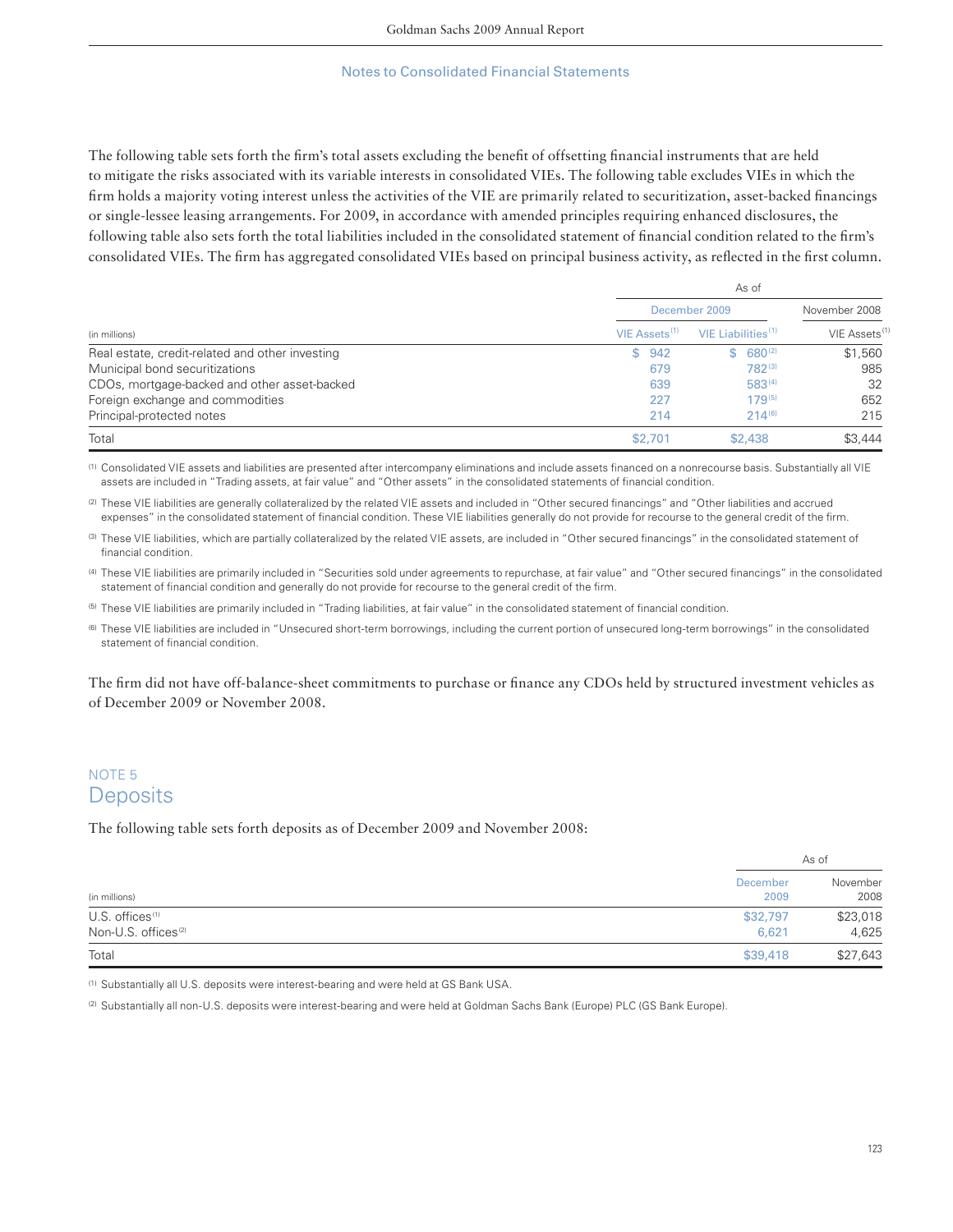Included in the above table are time deposits of \$9.30 billion and \$8.49 billion as of December 2009 and November 2008, respectively. The following table sets forth the maturities of time deposits as of December 2009:

|                 |                | As of December 2009      |              |  |
|-----------------|----------------|--------------------------|--------------|--|
| (in millions)   | U.S.           | Non-U.S.                 | <b>Total</b> |  |
| 2010            | \$1,777        | \$737                    | \$2,514      |  |
| 2011            | 1,603          |                          | 1,603        |  |
| 2012            | 871            |                          | 871          |  |
| 2013            | 1,720          | $\overline{\phantom{0}}$ | 1,720        |  |
| 2014            | 531            |                          | 531          |  |
| 2015-thereafter | 2,058          |                          | 2,058        |  |
| Total           | $$8,560^{(1)}$ | $$737^{(2)}$             | \$9,297      |  |

(1) Includes \$242 million greater than \$100,000, of which \$111 million matures within three months, \$58 million matures within three to six months, \$32 million matures within six to twelve months, and \$41 million matures after twelve months.

(2) Substantially all were greater than \$100,000.

# NOTE 6 Short-Term Borrowings

As of December 2009 and November 2008, short-term borrowings were \$50.45 billion and \$73.89 billion, respectively, comprised of \$12.93 billion and \$21.23 billion, respectively, included in "Other secured financings" in the consolidated statements of financial condition and \$37.52 billion and \$52.66 billion, respectively, of unsecured short-term borrowings. See Note 3 for information on other secured financings.

Unsecured short-term borrowings include the portion of unsecured long-term borrowings maturing within one year of the financial statement date and unsecured long-term borrowings that are redeemable within one year of the financial statement date at the option of the holder. The firm accounts for promissory notes, commercial paper and certain hybrid financial instruments at fair value under the fair value option. Short-term borrowings that are not recorded at fair value are recorded based on the amount of cash received plus accrued interest, and such amounts approximate fair value due to the short-term nature of the obligations.

Unsecured short-term borrowings are set forth below:

|                                                                     |                  | As of            |  |  |
|---------------------------------------------------------------------|------------------|------------------|--|--|
| (in millions)                                                       | December<br>2009 | November<br>2008 |  |  |
| Current portion of unsecured long-term borrowings <sup>(1)(2)</sup> | \$17,928         | \$26,281         |  |  |
| Hybrid financial instruments                                        | 10.741           | 12,086           |  |  |
| Promissory notes <sup>(3)</sup>                                     | 2.119            | 6,944            |  |  |
| Commercial paper <sup>(4)</sup>                                     | 1,660            | 1,125            |  |  |
| Other short-term borrowings                                         | 5,068            | 6,222            |  |  |
| Total <sup>(5)</sup>                                                | \$37,516         | \$52,658         |  |  |

(1) Includes \$1.73 billion as of December 2009, guaranteed by the Federal Deposit Insurance Corporation (FDIC) under the Temporary Liquidity Guarantee Program (TLGP).

(2) Includes \$17.05 billion and \$25.12 billion as of December 2009 and November 2008, respectively, issued by Group Inc.

(3) Includes \$0 and \$3.42 billion as of December 2009 and November 2008, respectively, guaranteed by the FDIC under the TLGP.

(4) Includes \$0 and \$751 million as of December 2009 and November 2008, respectively, guaranteed by the FDIC under the TLGP.

<sup>(5)</sup> The weighted average interest rates for these borrowings, after giving effect to hedging activities, were 1.31% and 3.37% as of December 2009 and November 2008, respectively, and excluded financial instruments accounted for at fair value under the fair value option.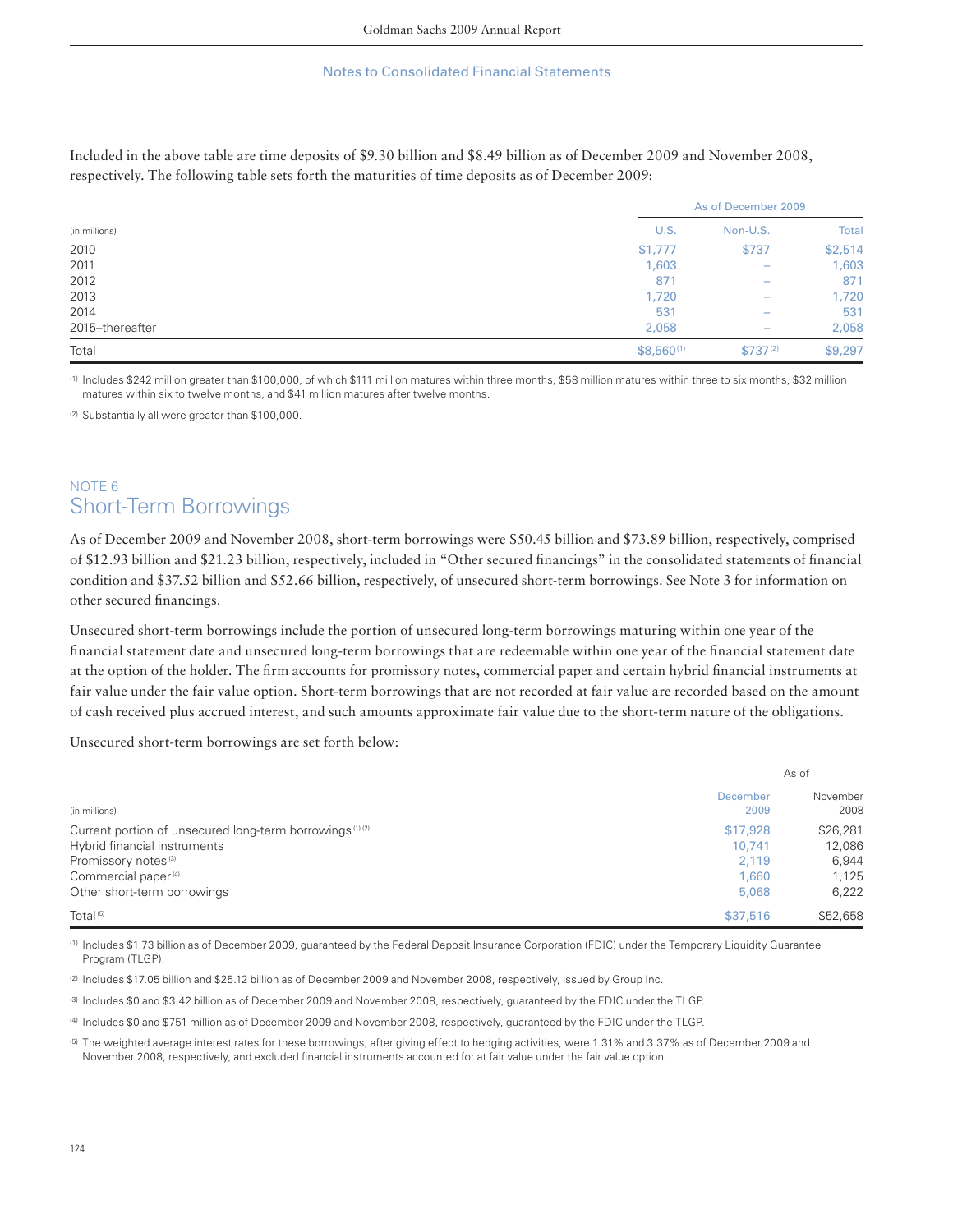# NOTE 7 Long-Term Borrowings

As of December 2009 and November 2008, long-term borrowings were \$196.29 billion and \$185.68 billion, respectively, comprised of \$11.20 billion and \$17.46 billion, respectively, included in "Other secured financings" in the consolidated statements of financial condition and \$185.09 billion and \$168.22 billion, respectively, of unsecured long-term borrowings. See Note 3 for information regarding other secured financings.

The firm's unsecured long-term borrowings extend through 2043 and consist principally of senior borrowings.

Unsecured long-term borrowings are set forth below:

|                                          |                  | As of            |
|------------------------------------------|------------------|------------------|
| (in millions)                            | December<br>2009 | November<br>2008 |
| Fixed rate obligations <sup>(1)</sup>    |                  |                  |
| Group Inc.                               | \$114,695        | \$101,454        |
| Subsidiaries                             | 2,718            | 2,371            |
| Floating rate obligations <sup>(2)</sup> |                  |                  |
| Group Inc.                               | 60,390           | 57,018           |
| Subsidiaries                             | 7.282            | 7,377            |
| Total <sup>(3)</sup>                     | \$185,085        | \$168,220        |

(1) As of December 2009 and November 2008, \$79.12 billion and \$70.08 billion, respectively, of the firm's fixed rate debt obligations were denominated in U.S. dollars and interest rates ranged from 1.63% to 10.04% and from 3.87% to 10.04%, respectively. As of December 2009 and November 2008, \$38.29 billion and \$33.75 billion, respectively, of the firm's fixed rate debt obligations were denominated in non-U.S. dollars and interest rates ranged from 0.80% to 7.45% and from 0.67% to 8.88%, respectively.

(2) As of December 2009 and November 2008, \$32.26 billion and \$32.41 billion, respectively, of the firm's floating rate debt obligations were denominated in U.S. dollars. As of December 2009 and November 2008, \$35.41 billion and \$31.99 billion, respectively, of the firm's floating rate debt obligations were denominated in non-U.S. dollars. Floating interest rates generally are based on LIBOR or the federal funds target rate. Equity-linked and indexed instruments are included in floating rate obligations.

(3) Includes \$19.03 billion as of December 2009, guaranteed by the FDIC under the TLGP.

### Unsecured long-term borrowings by maturity date are set forth below:

| (in millions)           |            | As of December 2009 |           |  |  |
|-------------------------|------------|---------------------|-----------|--|--|
|                         | Group Inc. | <b>Subsidiaries</b> | Total     |  |  |
| 2011                    | \$22,302   | \$1,234             | \$23,536  |  |  |
| 2012                    | 25,749     | 1,665               | 27,414    |  |  |
| 2013                    | 23,305     | 33                  | 23,338    |  |  |
| 2014                    | 18,303     | 33                  | 18,336    |  |  |
| 2015-thereafter         | 85,426     | 7.035               | 92,461    |  |  |
| Total <sup>(1)(2)</sup> | \$175,085  | \$10,000            | \$185,085 |  |  |

(1) Unsecured long-term borrowings maturing within one year of the financial statement date and unsecured long-term borrowings that are redeemable within one year of the financial statement date at the option of the holder are included as unsecured short-term borrowings in the consolidated statements of financial condition.

(2) Unsecured long-term borrowings that are repayable prior to maturity at the option of the firm are reflected at their contractual maturity dates. Unsecured longterm borrowings that are redeemable prior to maturity at the option of the holder are reflected at the dates such options become exercisable.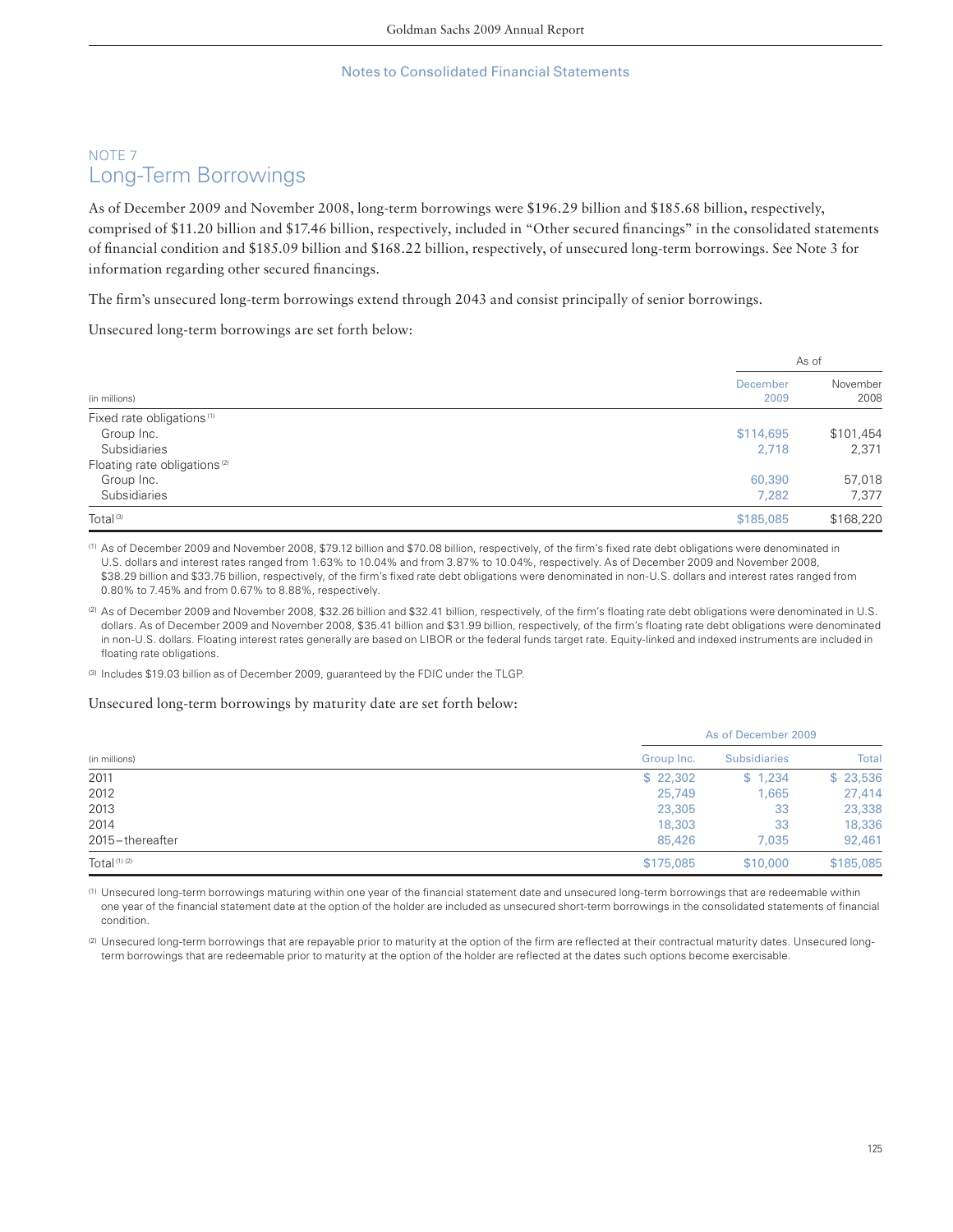The firm enters into derivative contracts to effectively convert a substantial portion of its unsecured long-term borrowings which are not accounted for at fair value into floating rate obligations. Accordingly, excluding the cumulative impact of changes in the firm's credit spreads, the carrying value of unsecured long-term borrowings approximated fair value as of December 2009 and November 2008. For unsecured long-term borrowings for which the firm did not elect the fair value option, the cumulative impact due to the widening of the firm's own credit spreads would be a reduction in the carrying value of total unsecured longterm borrowings of less than 1% and approximately 9% as of December 2009 and November 2008, respectively.

The effective weighted average interest rates for unsecured long-term borrowings are set forth below:

|                                             | As of                 |       |               |       |  |  |
|---------------------------------------------|-----------------------|-------|---------------|-------|--|--|
|                                             | December 2009         |       | November 2008 |       |  |  |
| (\$ in millions)                            | Amount                | Rate  | Amount        | Rate  |  |  |
| Fixed rate obligations                      |                       |       |               |       |  |  |
| Group Inc.                                  | 1,896<br>$\mathbb{S}$ | 5.52% | \$<br>1,863   | 5.71% |  |  |
| Subsidiaries                                | 2.424                 | 5.46  | 2,152         | 4.32  |  |  |
| Floating rate obligations <sup>(1)(2)</sup> |                       |       |               |       |  |  |
| Group Inc.                                  | 173,189               | 1.33  | 156,609       | 2.66  |  |  |
| <b>Subsidiaries</b>                         | 7,576                 | 1.20  | 7,596         | 4.23  |  |  |
| Total                                       | \$185,085             | 1.42  | \$168,220     | 2.73  |  |  |

(1) Includes fixed rate obligations that have been converted into floating rate obligations through derivative contracts.

(2) The weighted average interest rates as of December 2009 and November 2008 excluded financial instruments accounted for at fair value under the fair value option.

### **Subordinated Borrowings**

As of December 2009 and November 2008, unsecured longterm borrowings were comprised of subordinated borrowings with outstanding principal amounts of \$19.16 billion and \$19.26 billion, respectively, as set forth below, of which \$18.87 billion and \$18.79 billion, respectively, has been issued by Group Inc.

**Junior Subordinated Debt Issued to Trusts in Connection with Fixed-to-Floating and Floating Rate Normal Automatic Preferred Enhanced Capital Securities.** In 2007, Group Inc. issued a total of \$2.25 billion of remarketable junior subordinated debt to Goldman Sachs Capital II and Goldman Sachs Capital III (APEX Trusts), Delaware statutory trusts that, in turn, issued \$2.25 billion of guaranteed perpetual Normal Automatic Preferred Enhanced Capital Securities (APEX) to third parties and a de minimis amount of common securities to Group Inc.

Group Inc. also entered into contracts with the APEX Trusts to sell \$2.25 billion of perpetual non-cumulative preferred stock to be issued by Group Inc. (the stock purchase contracts). The APEX Trusts are wholly owned finance subsidiaries of the firm for regulatory and legal purposes but are not consolidated for accounting purposes.

The firm pays interest semi-annually on \$1.75 billion of junior subordinated debt issued to Goldman Sachs Capital II at a fixed annual rate of 5.59% and the debt matures on June 1, 2043. The firm pays interest quarterly on \$500 million of junior subordinated debt issued to Goldman Sachs Capital III at a rate per annum equal to three-month LIBOR plus 0.57% and the debt matures on September 1, 2043. In addition, the firm makes contract payments at a rate of 0.20% per annum on the stock purchase contracts held by the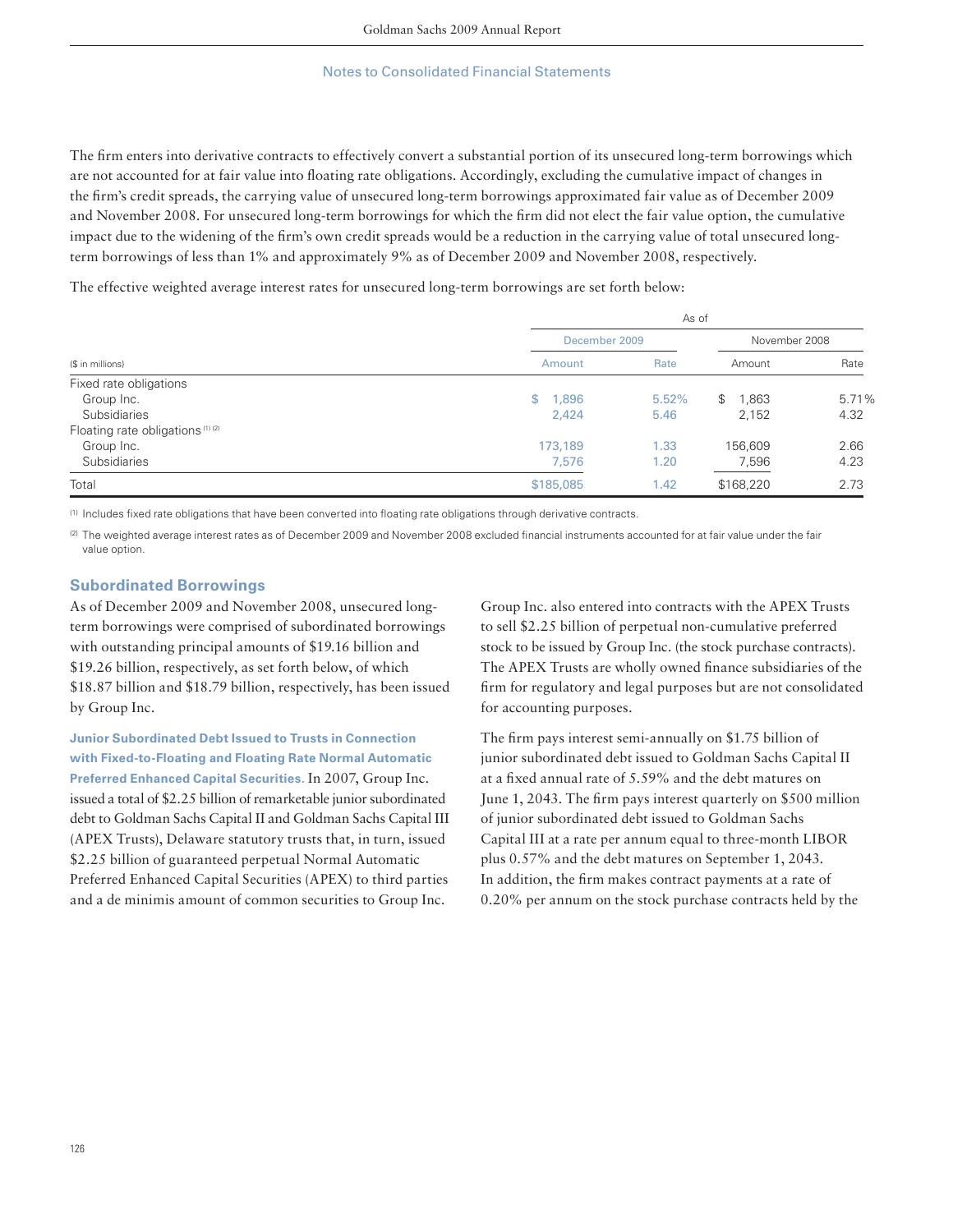APEX Trusts. The firm has the right to defer payments on the junior subordinated debt and the stock purchase contracts, subject to limitations, and therefore cause payment on the APEX to be deferred. During any such extension period, the firm will not be permitted to, among other things, pay dividends on or make certain repurchases of its common or preferred stock. The junior subordinated debt is junior in right of payment to all of Group Inc.'s senior indebtedness and all of Group Inc.'s other subordinated borrowings.

In connection with the APEX issuance, the firm covenanted in favor of certain of its debtholders, who are initially the holders of Group Inc.'s 6.345% Junior Subordinated Debentures due February 15, 2034, that, subject to certain exceptions, the firm would not redeem or purchase (i) Group Inc.'s junior subordinated debt issued to the APEX Trusts prior to the applicable stock purchase date or (ii) APEX or shares of Group Inc.'s Series E or Series F Preferred Stock prior to the date that is ten years after the applicable stock purchase date, unless the applicable redemption or purchase price does not exceed a maximum amount determined by reference to the aggregate amount of net cash proceeds that the firm has received from the sale of qualifying equity securities during the 180-day period preceding the redemption or purchase.

The firm accounted for the stock purchase contracts as equity instruments and, accordingly, recorded the cost of the stock purchase contracts as a reduction to additional paid-in capital. See Note 9 for information on the preferred stock that Group Inc. will issue in connection with the stock purchase contracts.

**Junior Subordinated Debt Issued to a Trust in Connection with Trust Preferred Securities.** Group Inc. issued \$2.84 billion of junior subordinated debentures in 2004 to Goldman Sachs Capital I (Trust), a Delaware statutory trust that, in turn, issued \$2.75 billion of guaranteed preferred beneficial interests to third parties and \$85 million of common beneficial interests to Group Inc. and invested the proceeds from the sale in junior subordinated debentures issued by Group Inc.

The Trust is a wholly owned finance subsidiary of the firm for regulatory and legal purposes but is not consolidated for accounting purposes.

The firm pays interest semi-annually on these debentures at an annual rate of 6.345% and the debentures mature on February 15, 2034. The coupon rate and the payment dates applicable to the beneficial interests are the same as the interest rate and payment dates applicable to the debentures. The firm has the right, from time to time, to defer payment of interest on the debentures, and, therefore, cause payment on the Trust's preferred beneficial interests to be deferred, in each case up to ten consecutive semi-annual periods. During any such extension period, the firm will not be permitted to, among other things, pay dividends on or make certain repurchases of its common stock. The Trust is not permitted to pay any distributions on the common beneficial interests held by Group Inc. unless all dividends payable on the preferred beneficial interests have been paid in full. These debentures are junior in right of payment to all of Group Inc.'s senior indebtedness and all of Group Inc.'s subordinated borrowings, other than the junior subordinated debt issued in connection with the APEX.

**Subordinated Debt.** As of December 2009, the firm had \$14.07 billion of other subordinated debt outstanding, of which \$13.78 billion has been issued by Group Inc., with maturities ranging from 2012 to 2038. The effective weighted average interest rate on this debt was 1.51%, after giving effect to derivative contracts used to convert fixed rate obligations into floating rate obligations. As of November 2008, the firm had \$14.17 billion of other subordinated debt outstanding, of which \$13.70 billion has been issued by Group Inc., with maturities ranging from fiscal 2009 to 2038. The effective weighted average interest rate on this debt was 1.99%, after giving effect to derivative contracts used to convert fixed rate obligations into floating rate obligations. This debt is junior in right of payment to all of the firm's senior indebtedness.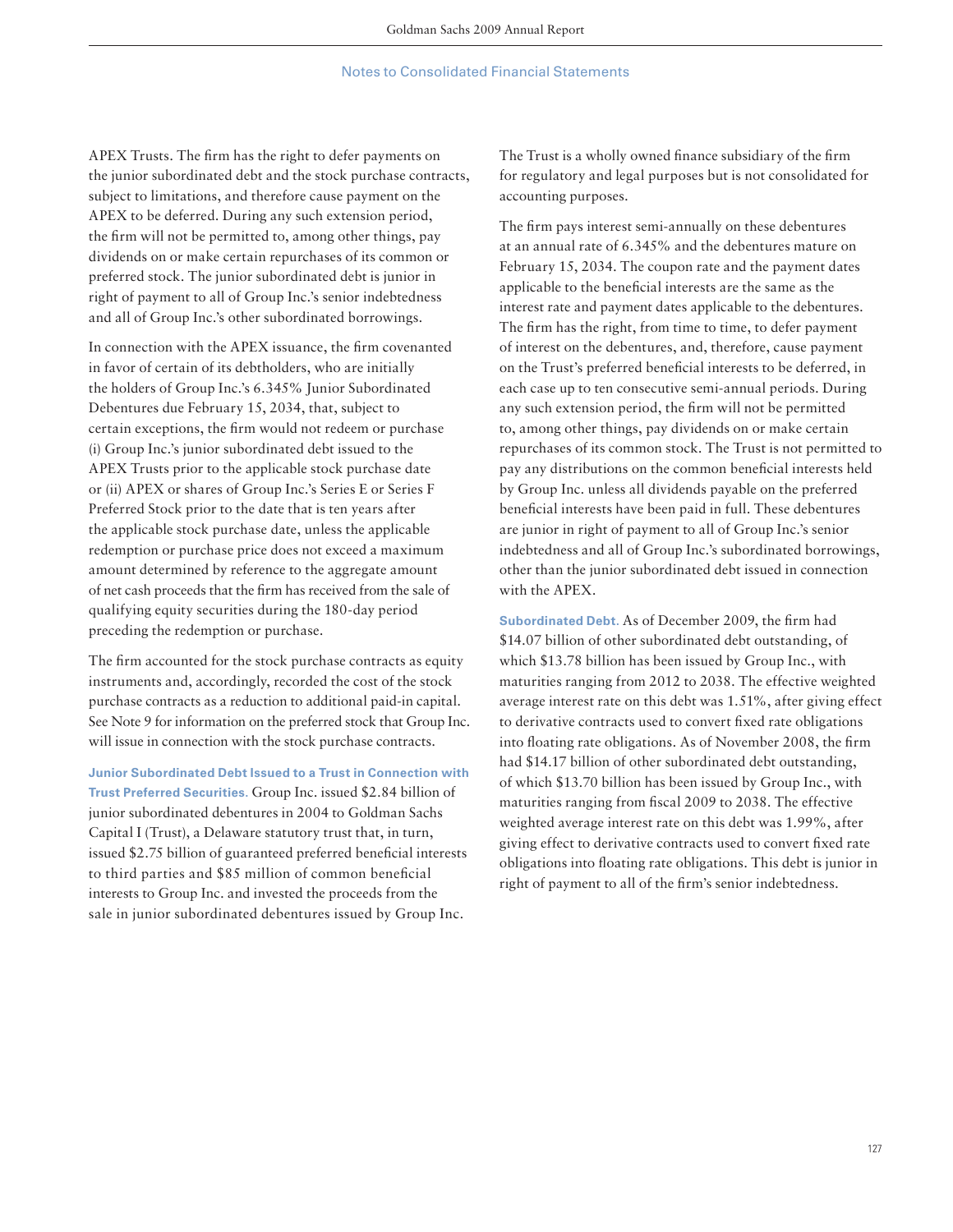# NOTE 8 Commitments, Contingencies and Guarantees

## **Commitments**

The following table summarizes the firm's commitments as of December 2009 and November 2008:

|                                                                    |          | <b>Commitment Amount by Period</b><br>of Expiration as of December 2009 | Total Commitments as of |                               |                  |                  |
|--------------------------------------------------------------------|----------|-------------------------------------------------------------------------|-------------------------|-------------------------------|------------------|------------------|
| (in millions)                                                      | 2010     | 2011-2012                                                               | 2013-2014               | $2015 -$<br><b>Thereafter</b> | December<br>2009 | November<br>2008 |
| Commitments to extend credit <sup>(1)</sup><br>Commercial lending: |          |                                                                         |                         |                               |                  |                  |
| Investment-grade                                                   | \$4,665  | \$5,175                                                                 | \$1,000                 | \$.<br>575                    | \$11,415         | 8,007<br>\$.     |
| Non-investment-grade <sup>(2)</sup>                                | 1,425    | 4,379                                                                   | 2,105                   | 244                           | 8,153            | 9,318            |
| William Street credit extension program                            | 4,850    | 18,112                                                                  | 2,256                   |                               | 25,218           | 22,610           |
| Warehouse financing                                                | 12       |                                                                         |                         |                               | 12               | 1,101            |
| Total commitments to extend credit                                 | 10,952   | 27,666                                                                  | 5,361                   | 819                           | 44,798           | 41,036           |
| Forward starting resale and                                        |          |                                                                         |                         |                               |                  |                  |
| securities borrowing agreements                                    | 34,844   |                                                                         |                         |                               | 34,844           | 61,455           |
| Forward starting repurchase and                                    |          |                                                                         |                         |                               |                  |                  |
| securities lending agreements                                      | 10,545   |                                                                         |                         |                               | 10,545           | 6,948            |
| Underwriting commitments                                           | 1,811    |                                                                         |                         |                               | 1,811            | 241              |
| Letters of credit <sup>(3)</sup>                                   | 1,621    | 33                                                                      | 146                     | 4                             | 1.804            | 7,251            |
| Investment commitments <sup>(4)</sup>                              | 2,686    | 9,153                                                                   | 128                     | 1,273                         | 13,240           | 14,266           |
| Construction-related commitments <sup>(5)</sup>                    | 142      |                                                                         |                         |                               | 142              | 483              |
| Other                                                              | 109      | 58                                                                      | 38                      | 33                            | 238              | 260              |
| Total commitments                                                  | \$62,710 | \$36,910                                                                | \$5,673                 | \$2,129                       | \$107,422        | \$131,940        |

(1) Commitments to extend credit are presented net of amounts syndicated to third parties.

(2) Included within non-investment-grade commitments as of December 2009 and November 2008 were \$1.20 billion and \$2.07 billion, respectively, related to leveraged lending capital market transactions; \$40 million and \$164 million, respectively, related to commercial real estate transactions; and \$6.91 billion and \$7.09 billion, respectively, arising from other unfunded credit facilities. Including funded loans, the total notional amount of the firm's leveraged lending capital market transactions was \$4.45 billion and \$7.97 billion as of December 2009 and November 2008, respectively.

(3) Consists of commitments under letters of credit issued by various banks which the firm provides to counterparties in lieu of securities or cash to satisfy various collateral and margin deposit requirements.

(4) Consists of the firm's commitments to invest in private equity, real estate and other assets directly and through funds that the firm raises and manages in connection with its merchant banking and other investing activities, consisting of \$2.46 billion and \$3.15 billion as of December 2009 and November 2008, respectively, related to real estate private investments and \$10.78 billion and \$11.12 billion as of December 2009 and November 2008, respectively, related to corporate and other private investments. Such commitments include \$11.38 billion and \$12.25 billion as of December 2009 and November 2008, respectively, of commitments to invest in funds managed by the firm, which will be funded at market value on the date of investment.

(5) Includes commitments of \$104 million and \$388 million as of December 2009 and November 2008, respectively, related to the firm's new headquarters in New York City.

**Commitments to Extend Credit.** The firm's commitments to extend credit are agreements to lend to counterparties that have fixed termination dates and are contingent on the satisfaction of all conditions to borrowing set forth in the contract. Since these commitments may expire unused or be reduced or cancelled at the counterparty's request, the total commitment amount does not necessarily reflect the actual future cash flow requirements. The firm accounts for these commitments at fair value. To the extent that the firm recognizes losses on these commitments, such losses are recorded within the firm's Trading and Principal Investments segment net of any related underwriting fees.

■ **Commercial lending commitments**. The firm's commercial lending commitments are generally extended in connection with contingent acquisition financing and other types of corporate lending as well as commercial real estate financing. The total commitment amount does not necessarily reflect the actual future cash flow requirements, as the firm may syndicate all or substantial portions of these commitments in the future, the commitments may expire unused, or the commitments may be cancelled or reduced at the request of the counterparty. In addition, commitments that are extended for contingent acquisition financing are often intended to be short-term in nature, as borrowers often seek to replace them with other funding sources.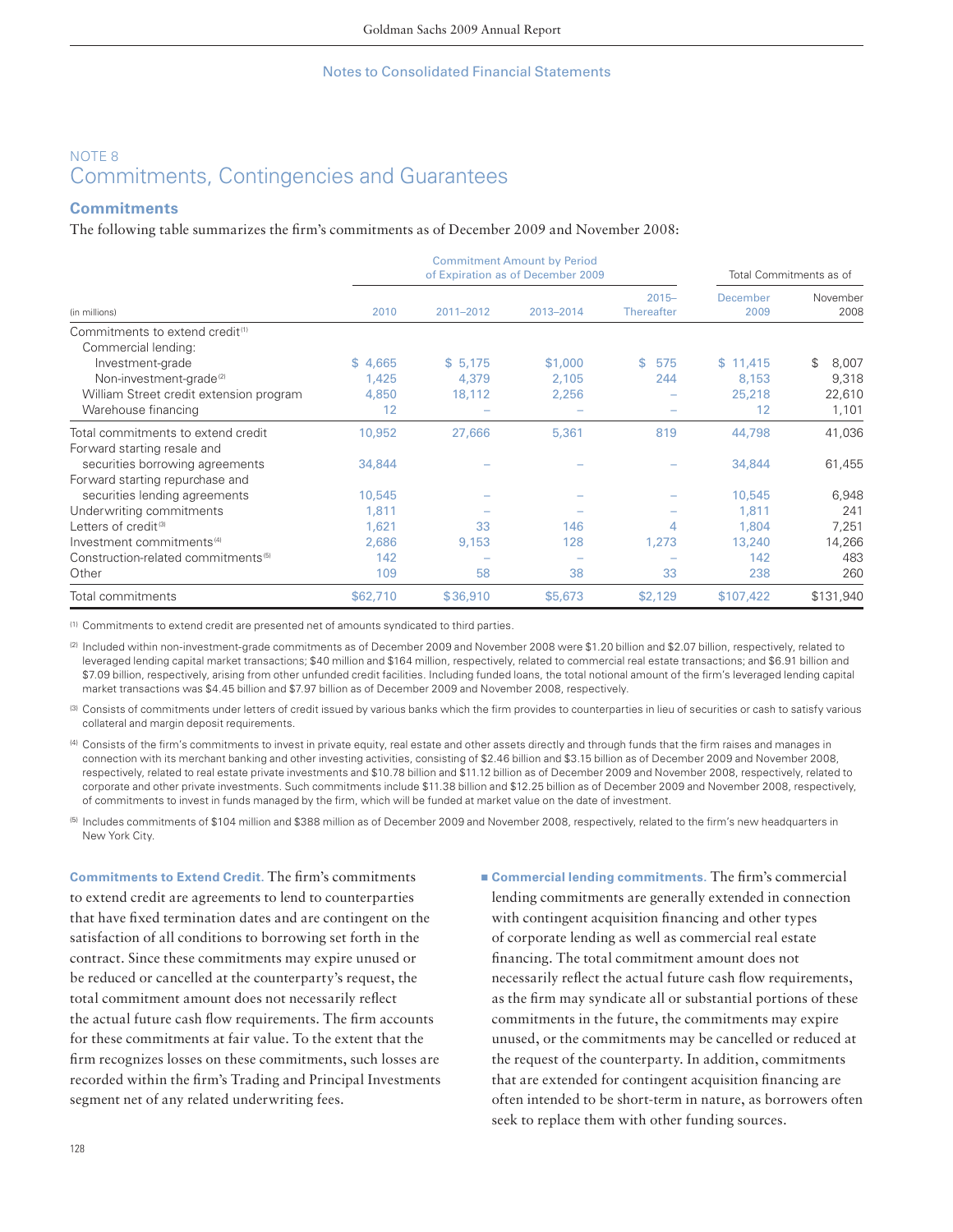▪ **William Street credit extension program.** Substantially all of the commitments provided under the William Street credit extension program are to investment-grade corporate borrowers. Commitments under the program are principally extended by William Street Commitment Corporation (Commitment Corp.), a consolidated wholly owned subsidiary of GS Bank USA, GS Bank USA and other subsidiaries of GS Bank USA. The commitments extended by Commitment Corp. are supported, in part, by funding raised by William Street Funding Corporation (Funding Corp.), another consolidated wholly owned subsidiary of GS Bank USA. The assets and liabilities of Commitment Corp. and Funding Corp. are legally separated from other assets and liabilities of the firm. The assets of Commitment Corp. and of Funding Corp. will not be available to their respective shareholders until the claims of their respective creditors have been paid. In addition, no affiliate of either Commitment Corp. or Funding Corp., except in limited cases as expressly agreed in writing, is responsible for any obligation of either entity. With respect to most of the William Street commitments, Sumitomo Mitsui Financial Group, Inc. (SMFG) provides the firm with credit loss protection that is generally limited to 95% of the first loss the firm realizes on approved loan commitments, up to a maximum of approximately \$950 million. In addition, subject to the satisfaction of certain conditions, upon the firm's request, SMFG will provide protection for 70% of additional losses on such commitments, up to a maximum of \$1.13 billion, of which \$375 million of protection had been provided as of both December 2009 and November 2008. The firm also uses other financial instruments to mitigate credit risks related to certain William Street commitments not covered by SMFG.

■ Warehouse financing. The firm provides financing for the warehousing of financial assets. These arrangements are secured by the warehoused assets, primarily consisting of commercial mortgages as of December 2009 and November 2008.

**Leases.** The firm has contractual obligations under long-term noncancelable lease agreements, principally for office space, expiring on various dates through 2069. Certain agreements are subject to periodic escalation provisions for increases in real estate taxes and other charges. Future minimum rental payments, net of minimum sublease rentals are set forth below:

| (in millions)   | As of December 2009 |
|-----------------|---------------------|
| 2010            | 494<br>S            |
| 2011            | 369                 |
| 2012            | 295                 |
| 2013            | 260                 |
| 2014            | 195                 |
| 2015-thereafter | 1,555               |
| Total           | \$3,168             |

Rent charged to operating expense is set forth below:

| (in millions) |       |
|---------------|-------|
| 2007          | \$412 |
| 2008          | 438   |
| 2009          | 434   |

### **Contingencies**

The firm is involved in a number of judicial, regulatory and arbitration proceedings concerning matters arising in connection with the conduct of its businesses. Management believes, based on currently available information, that the results of such proceedings, in the aggregate, will not have a material adverse effect on the firm's financial condition, but may be material to the firm's operating results for any particular period, depending, in part, upon the operating results for such period. Given the inherent difficulty of predicting the outcome of the firm's litigation and regulatory matters, particularly in cases or proceedings in which substantial or indeterminate damages or fines are sought, the firm cannot estimate losses or ranges of losses for cases or proceedings where there is only a reasonable possibility that a loss may be incurred.

In connection with its insurance business, the firm is contingently liable to provide guaranteed minimum death and income benefits to certain contract holders and has established a reserve related to \$6.35 billion and \$6.13 billion of contract holder account balances as of December 2009 and November 2008, respectively, for such benefits. The weighted average attained age of these contract holders was 68 years as of both December 2009 and November 2008. The net amount at risk, representing guaranteed minimum death and income benefits in excess of contract holder account balances, was \$1.96 billion and \$2.96 billion as of December 2009 and November 2008, respectively. See Note 12 for more information on the firm's insurance liabilities.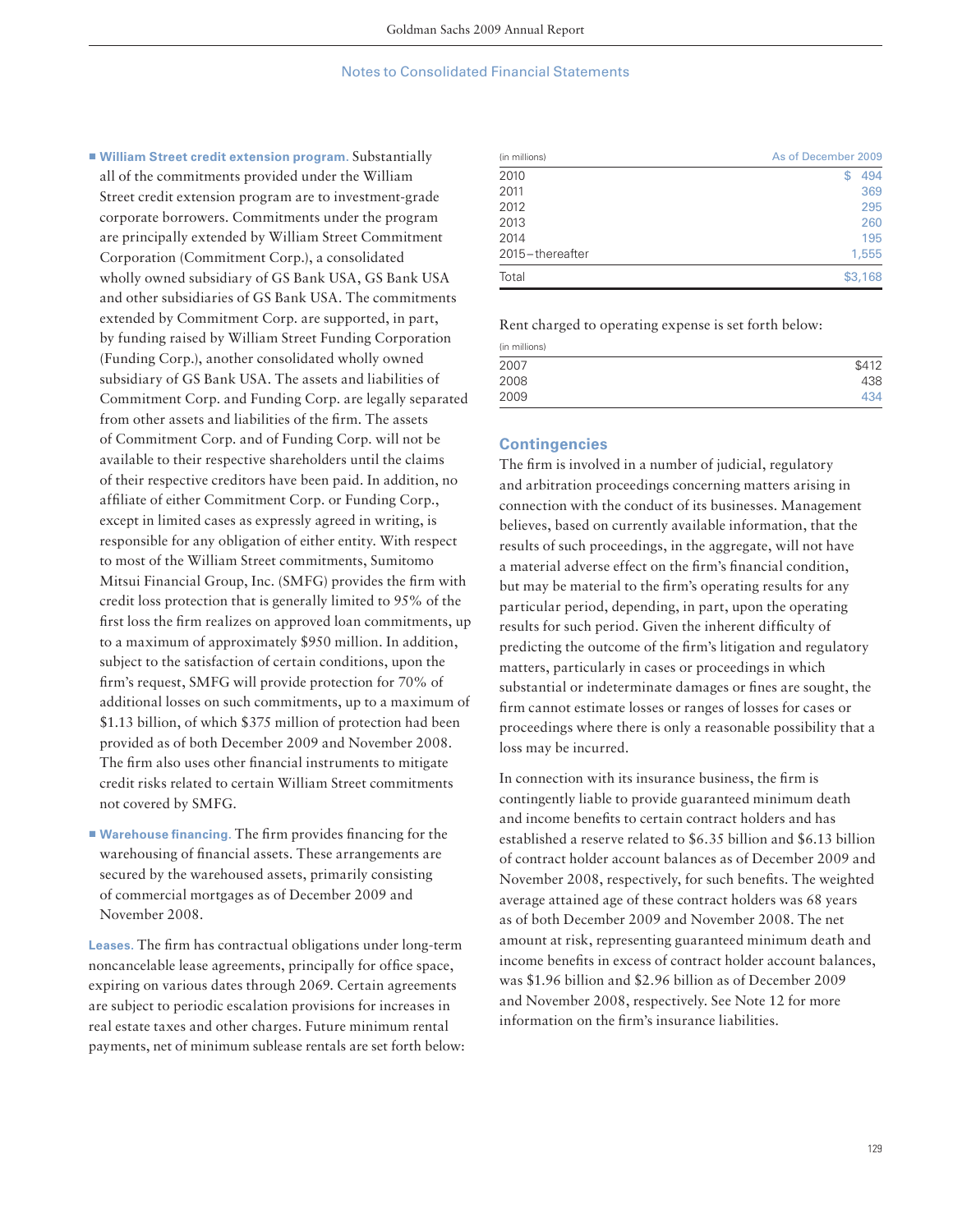## **Guarantees**

The firm enters into various derivative contracts that meet the definition of a guarantee under ASC 460. Disclosures about derivative contracts are not required if such contracts may be cash settled and the firm has no basis to conclude it is probable that the counterparties held, at inception, the underlying instruments related to the derivative contracts. The firm has concluded that these conditions have been met for certain large, internationally active commercial and investment bank counterparties and certain other counterparties. Accordingly, the firm has not included such contracts in the tables below.

The firm, in its capacity as an agency lender, indemnifies most of its securities lending customers against losses incurred in the event that borrowers do not return securities and the collateral held is insufficient to cover the market value of the securities borrowed.

In the ordinary course of business, the firm provides other financial guarantees of the obligations of third parties (e.g., performance bonds, standby letters of credit and other guarantees to enable clients to complete transactions and merchant banking fund-related guarantees). These guarantees represent obligations to make payments to beneficiaries if the guaranteed party fails to fulfill its obligation under a contractual arrangement with that beneficiary.

The following table sets forth certain information about the firm's derivative contracts that meet the definition of a guarantee and certain other guarantees as of December 2009. Derivative contracts set forth below include written equity and commodity put options, written currency contracts and interest rate caps, floors and swaptions. See Note 3 for information regarding credit derivative contracts that meet the definition of a guarantee, which are not included below.

|                                                    | As of December 2009                       |           |           |           |                                                                       |           |  |  |
|----------------------------------------------------|-------------------------------------------|-----------|-----------|-----------|-----------------------------------------------------------------------|-----------|--|--|
| (in millions)                                      |                                           |           |           |           | Maximum Payout/Notional Amount by Period of Expiration <sup>(1)</sup> |           |  |  |
|                                                    | Carrying Value of<br><b>Net Liability</b> | 2010      | 2011-2012 | 2013-2014 | $2015 -$<br><b>Thereafter</b>                                         | Total     |  |  |
| Derivatives <sup>(2)</sup>                         | \$7.221                                   | \$145,126 | \$105,744 | \$48,350  | \$66,965                                                              | \$366,185 |  |  |
| Securities lending indemnifications <sup>(3)</sup> | $\overline{\phantom{a}}$                  | 27,314    |           |           |                                                                       | 27,314    |  |  |
| Other financial quarantees <sup>(4)</sup>          | 207                                       | 357       | 352       | 358       | 1,010                                                                 | 2,077     |  |  |

(1) Such amounts do not represent the anticipated losses in connection with these contracts.

(2) Because derivative contracts are accounted for at fair value, carrying value is considered the best indication of payment/performance risk for individual contracts. However, the carrying value excludes the effect of a legal right of setoff that may exist under an enforceable netting agreement and the effect of netting of cash paid pursuant to credit support agreements. These derivative contracts are risk managed together with derivative contracts that do not meet the definition of a guarantee under ASC 460 and, therefore, these amounts do not reflect the firm's overall risk related to its derivative activities. As of November 2008, the carrying value of the net liability related to derivative guarantees was \$17.46 billion.

(3) Collateral held by the lenders in connection with securities lending indemnifications was \$28.07 billion and \$19.95 billion as of December 2009 and November 2008, respectively. Because the contractual nature of these arrangements requires the firm to obtain collateral with a market value that exceeds the value of the securities on loan from the borrower, there is minimal performance risk associated with these guarantees.

(4) As of November 2008, the carrying value of the net liability related to other financial guarantees was \$235 million.

The firm has established trusts, including Goldman Sachs Capital I, II and III, and other entities for the limited purpose of issuing securities to third parties, lending the proceeds to the firm and entering into contractual arrangements with the firm and third parties related to this purpose. See Note 7 for information regarding the transactions involving Goldman Sachs Capital I, II and III. The firm effectively provides for the full and unconditional guarantee of the securities issued by these entities, which are not consolidated for accounting purposes. Timely payment by the firm of amounts due to these entities under the borrowing, preferred stock and related contractual arrangements will be sufficient to cover payments due on the securities issued by these entities. Management believes that it is unlikely that any circumstances

will occur, such as nonperformance on the part of paying agents or other service providers, that would make it necessary for the firm to make payments related to these entities other than those required under the terms of the borrowing, preferred stock and related contractual arrangements and in connection with certain expenses incurred by these entities. Group Inc. also fully and unconditionally guarantees the securities issued by GS Finance Corp., a wholly owned finance subsidiary of the firm, which is consolidated for accounting purposes.

In the ordinary course of business, the firm indemnifies and guarantees certain service providers, such as clearing and custody agents, trustees and administrators, against specified potential losses in connection with their acting as an agent of, or providing services to, the firm or its affiliates. The firm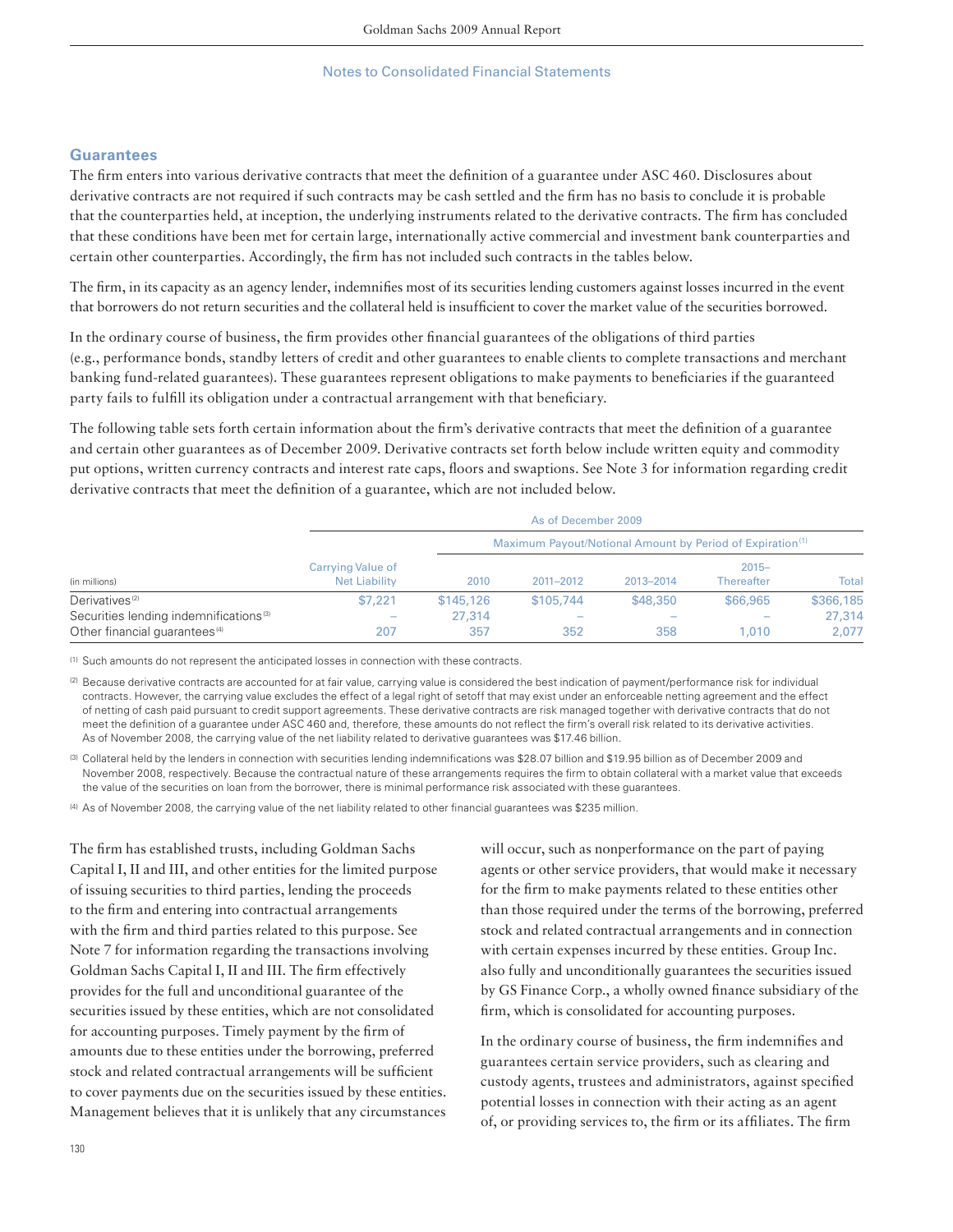also indemnifies some clients against potential losses incurred in the event specified third-party service providers, including sub-custodians and third-party brokers, improperly execute transactions. In addition, the firm is a member of payment, clearing and settlement networks as well as securities exchanges around the world that may require the firm to meet the obligations of such networks and exchanges in the event of member defaults. In connection with its prime brokerage and clearing businesses, the firm agrees to clear and settle on behalf of its clients the transactions entered into by them with other brokerage firms. The firm's obligations in respect of such transactions are secured by the assets in the client's account as well as any proceeds received from the transactions cleared and settled by the firm on behalf of the client. In connection with joint venture investments, the firm may issue loan guarantees under which it may be liable in the event of fraud, misappropriation, environmental liabilities and certain other matters involving the borrower. The firm is unable to develop an estimate of the maximum payout under these guarantees and indemnifications. However, management believes that it is unlikely the firm will have to make any material payments under these arrangements, and no liabilities related to these guarantees and indemnifications have been recognized in the consolidated statements of financial condition as of December 2009 and November 2008.

The firm provides representations and warranties to counterparties in connection with a variety of commercial transactions and occasionally indemnifies them against potential losses caused by the breach of those representations and warranties. The firm may also provide indemnifications protecting against changes in or adverse application of certain U.S. tax laws in connection with ordinary-course transactions such as securities issuances, borrowings or derivatives. In addition, the firm may provide indemnifications to some counterparties to protect them in the event additional taxes are owed or payments are withheld, due either to a change in or an adverse application of certain non-U.S. tax laws. These indemnifications generally are standard contractual terms and are entered into in the ordinary course of business. Generally, there are no stated or notional amounts included in these indemnifications, and the contingencies triggering the obligation to indemnify are not expected to occur. The firm is unable to develop an estimate of the maximum payout under these guarantees and indemnifications. However, management believes that it is unlikely the firm will have to make any material payments under these arrangements, and no liabilities related to these arrangements have been recognized

in the consolidated statements of financial condition as of December 2009 and November 2008.

Group Inc. has guaranteed the payment obligations of Goldman, Sachs & Co. (GS&Co.), GS Bank USA and GS Bank Europe, subject to certain exceptions. In November 2008, the firm contributed subsidiaries into GS Bank USA, and Group Inc. agreed to guarantee certain losses, including credit-related losses, relating to assets held by the contributed entities. In connection with this guarantee, Group Inc. also agreed to pledge to GS Bank USA certain collateral, including interests in subsidiaries and other illiquid assets. In addition, Group Inc. guarantees many of the obligations of its other consolidated subsidiaries on a transaction-by-transaction basis, as negotiated with counterparties. Group Inc. is unable to develop an estimate of the maximum payout under its subsidiary guarantees; however, because these guaranteed obligations are also obligations of consolidated subsidiaries included in the table above, Group Inc.'s liabilities as guarantor are not separately disclosed.

# NOTE 9 Shareholders' Equity

## **Common and Preferred Equity**

During 2009, common shares outstanding increased by 72.6 million shares, which included 46.7 million common shares issued through a public offering at \$123.00 per share for total proceeds of \$5.75 billion during the second quarter of 2009.

In June 2009, Group Inc. repurchased from the U.S. Department of the Treasury (U.S. Treasury) the 10.0 million shares of the Company's Fixed Rate Cumulative Perpetual Preferred Stock, Series H (Series H Preferred Stock), that were issued to the U.S. Treasury pursuant to the U.S. Treasury's TARP Capital Purchase Program. The repurchase resulted in a one-time preferred dividend of \$426 million, which is included in the consolidated statement of earnings for the year ended December 2009. This one-time preferred dividend represented the difference between the carrying value and the redemption value of the Series H Preferred Stock. In connection with the issuance of the Series H Preferred Stock in October 2008, the firm issued a 10-year warrant to the U.S. Treasury to purchase up to 12.2 million shares of common stock at an exercise price of \$122.90 per share. The firm repurchased this warrant in full in July 2009 for \$1.1 billion. This amount was recorded as a reduction to additional paid-in capital. The firm's cumulative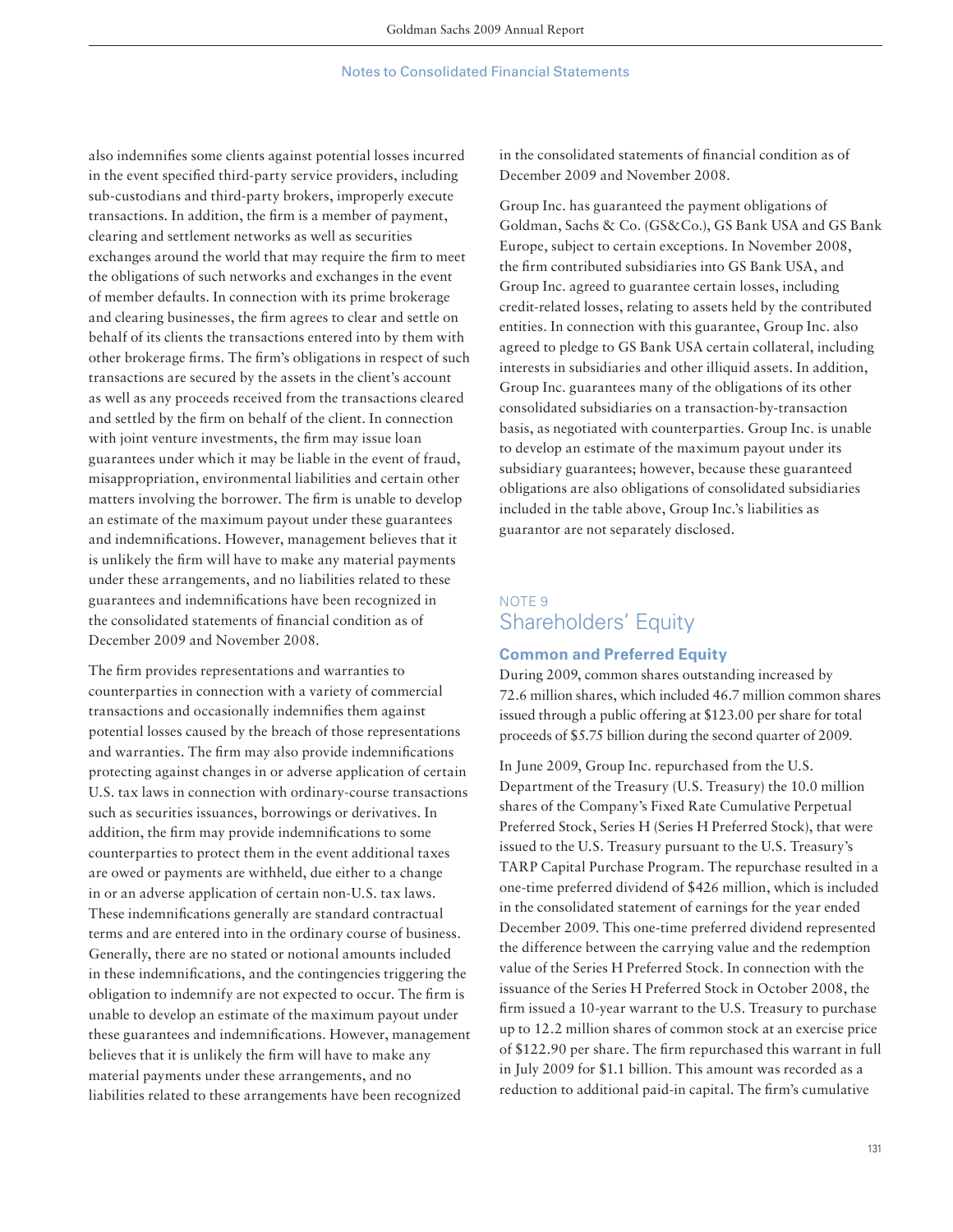payments to the U.S. Treasury related to the U.S. Treasury's TARP Capital Purchase Program totaled \$11.42 billion, including the return of the U.S. Treasury's \$10.0 billion investment (inclusive of the \$426 million described above), \$318 million in preferred dividends and \$1.1 billion related to the warrant repurchase.

Dividends declared per common share were \$1.05 in 2009, \$1.40 in 2008 and \$1.40 in 2007. On January 19, 2010, the Board declared a dividend of \$0.35 per common share to be paid on March 30, 2010 to common shareholders of record on March 2, 2010. On December 15, 2008, the Board declared a dividend of \$0.4666666 per common share to be paid on March 26, 2009 to common shareholders of record on February 24, 2009. The dividend of \$0.4666666 per common share is reflective of a four-month period (December 2008 through March 2009), due to the change in the firm's fiscal year-end.

During 2009 and 2008, the firm repurchased 19,578 and 10.5 million shares of its common stock at an average cost per share of \$80.83 and \$193.18, for a total cost of \$2 million and \$2.04 billion, respectively. Shares repurchased during 2009 primarily related to repurchases made by GS&Co. to facilitate customer transactions in the ordinary course of business. In addition, to satisfy minimum statutory employee tax withholding requirements related to the delivery of common stock underlying RSUs, the firm cancelled 11.2 million and 6.7 million of RSUs with a total value of \$863 million and \$1.31 billion in 2009 and 2008, respectively.

The firm's share repurchase program is intended to help maintain the appropriate level of common equity and to substantially offset increases in share count over time resulting from employee share-based compensation. The repurchase program is effected primarily through regular open-market purchases, the amounts and timing of which are determined primarily by the firm's current and projected capital positions (i.e., comparisons of the firm's desired level of capital to its actual level of capital) but which may also be influenced by general market conditions and the prevailing price and trading volumes of the firm's common stock. Any repurchase of the fi rm's common stock requires approval by the Board of Governors of the Federal Reserve System (Federal Reserve Board).

As of December 2009, the firm had 174,000 shares of perpetual preferred stock issued and outstanding as set forth in the following table:

| <b>Series</b> | <b>Dividend</b><br>Preference | <b>Shares</b><br><b>Issued</b> | <b>Shares</b><br>Authorized | <b>Dividend Rate</b>                                    | Earliest<br><b>Redemption Date</b> | Redemption<br>Value<br>(in millions) |
|---------------|-------------------------------|--------------------------------|-----------------------------|---------------------------------------------------------|------------------------------------|--------------------------------------|
| A             | Non-cumulative                | 30,000                         | 50,000                      | 3 month LIBOR + 0.75%,<br>with floor of 3.75% per annum | April 25, 2010                     | 750<br>$$^{\circ}$                   |
| B             | Non-cumulative                | 32,000                         | 50,000                      | 6.20% per annum                                         | October 31, 2010                   | 800                                  |
| C             | Non-cumulative                | 8,000                          | 25,000                      | 3 month LIBOR + 0.75%,<br>with floor of 4.00% per annum | October 31, 2010                   | 200                                  |
| D             | Non-cumulative                | 54,000                         | 60,000                      | 3 month LIBOR + 0.67%,<br>with floor of 4.00% per annum | May 24, 2011                       | 1,350                                |
| G             | Cumulative                    | 50,000                         | 50,000                      | 10.00% per annum                                        | October 1, 2008                    | 5,500                                |
|               |                               | 174,000                        | 235,000                     |                                                         |                                    | \$8,600                              |

Each share of non-cumulative preferred stock issued and outstanding has a par value of \$0.01, has a liquidation preference of \$25,000, is represented by 1,000 depositary shares and is redeemable at the firm's option, subject to the approval of the Federal Reserve Board, at a redemption price equal to \$25,000 plus declared and unpaid dividends.

Each share of 10% Cumulative Perpetual Preferred Stock, Series G (Series G Preferred Stock) issued and outstanding has a par value of \$0.01, has a liquidation preference of \$100,000 and is redeemable at the firm's option, subject to the approval of the Federal Reserve Board, at a redemption price equal to \$110,000 plus accrued and unpaid dividends. In connection with the issuance of the Series G Preferred Stock, the firm issued a five-year warrant to purchase up to 43.5 million shares of common stock at an exercise price of \$115.00 per share. The warrant is exercisable at any time until October 1, 2013 and the number of shares of common stock underlying the warrant and the exercise price are subject to adjustment for certain dilutive events.

All series of preferred stock are pari passu and have a preference over the firm's common stock upon liquidation. Dividends on each series of preferred stock, if declared, are payable quarterly in arrears. The firm's ability to declare or pay dividends on, or purchase, redeem or otherwise acquire, its common stock is subject to certain restrictions in the event that the firm fails to pay or set aside full dividends on the preferred stock for the latest completed dividend period.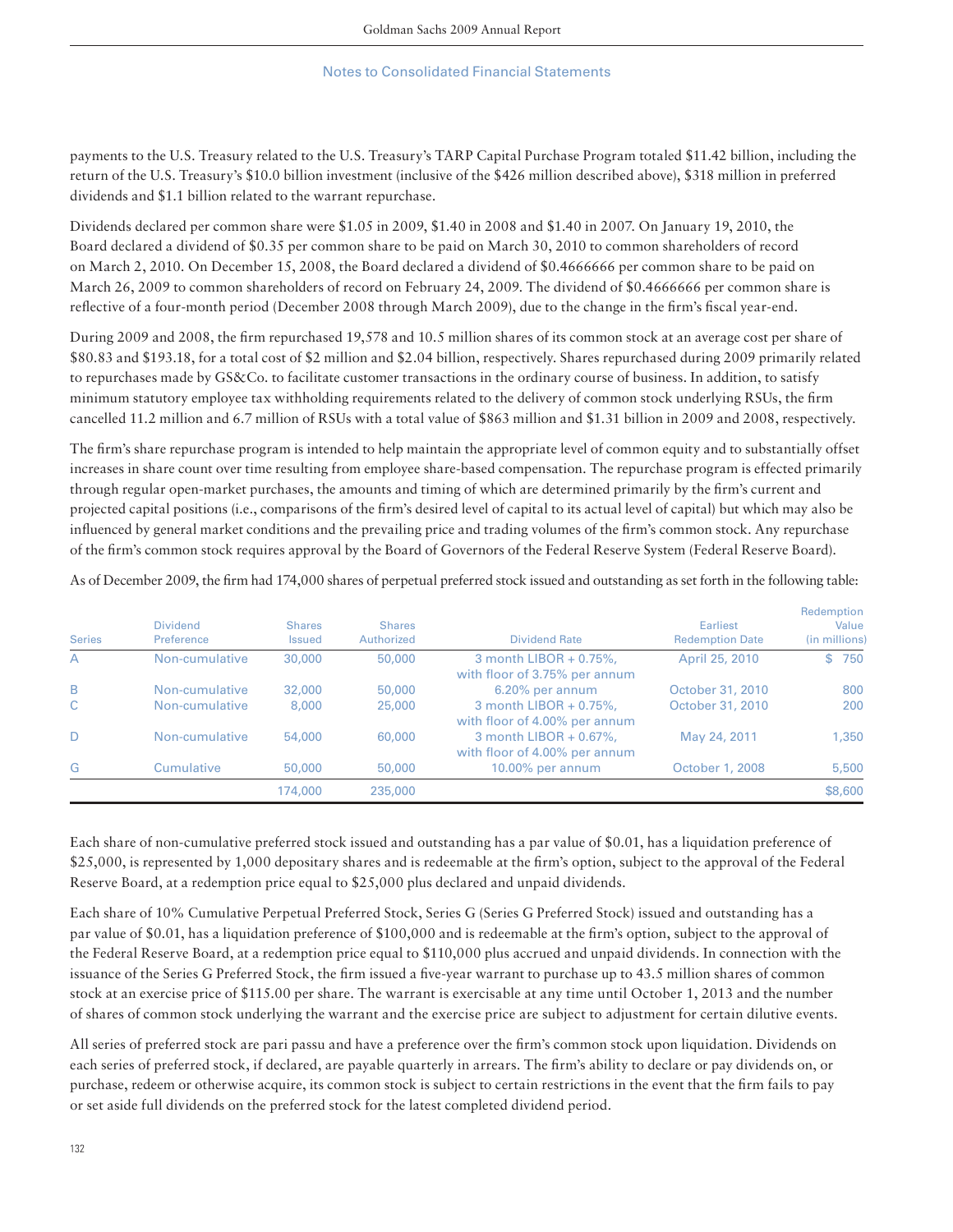In 2007, the Board authorized 17,500.1 shares of perpetual Non-Cumulative Preferred Stock, Series E (Series E Preferred Stock), and 5,000.1 shares of perpetual Non-Cumulative Preferred Stock, Series F (Series F Preferred Stock), in connection with the APEX issuance. See Note 7 for further information on the APEX issuance. Under the stock purchase contracts, Group Inc. will issue on the relevant stock purchase dates (on or before June 1, 2013 and September 1, 2013 for Series E and Series F Preferred Stock, respectively) one share of Series E and Series F Preferred Stock to Goldman Sachs Capital II and III, respectively, for each \$100,000 principal amount of subordinated debt held by these trusts. When issued, each share of Series E and Series F Preferred Stock will have a par value of \$0.01 and a liquidation preference of \$100,000 per share. Dividends on Series E Preferred Stock, if declared, will be payable semi-annually at a fixed annual rate of 5.79% if the stock is issued prior to June 1, 2012 and quarterly thereafter, at a rate per annum equal to the greater of (i) three-month LIBOR plus 0.77% and (ii) 4.00%. Dividends on Series F Preferred Stock, if declared, will be payable quarterly at a rate per annum equal to three-month LIBOR plus 0.77% if the stock is issued prior to September 1, 2012 and quarterly thereafter, at a rate per annum equal to the greater of (i) three-month LIBOR plus 0.77% and (ii) 4.00%. The preferred stock may be redeemed at the option of the firm on the stock purchase dates or any day thereafter, subject to regulatory approval and certain covenant restrictions governing the firm's ability to redeem or purchase the preferred stock without issuing common stock or other instruments with equity-like characteristics.

|          | Year Ended    |               |               |               |               | One Month Ended |               |               |
|----------|---------------|---------------|---------------|---------------|---------------|-----------------|---------------|---------------|
|          | December 2009 |               | November 2008 |               | November 2007 |                 | December 2008 |               |
|          | (per share)   | (in millions) | (per share)   | (in millions) | (per share)   | (in millions)   | (per share)   | (in millions) |
| Series A | 710.94<br>S.  | \$21          | \$1,068.86    | \$32          | \$1,563.51    | \$47            | \$239.58      | $\mathbb{S}$  |
| Series B | 1.162.50      | 38            | .550.00       | 50            | 1.550.00      | 50              | 387.50        | 12            |
| Series C | 758.34        | 6             | 1.110.18      | 9             | 1.563.51      | 12              | 255.56        | 2             |
| Series D | 758.34        | 41            | 1,105.18      | 59            | 1.543.06      | 83              | 255.56        | 14            |
| Series G | 7,500,00      | 375           | ,083.33       | 54            |               |                 | 2,500.00      | 125           |
| Series H | $12.50^{(1)}$ | $125^{(1)}$   |               |               |               |                 | 14.86         | 149           |
| Total    |               | \$606         |               | \$204         |               | \$192           |               | \$309         |

Preferred dividends declared are set forth below:

(1) Excludes the one-time preferred dividend of \$426 million related to the repurchase of the TARP Series H Preferred Stock in the second quarter of 2009, as well as \$44 million of accrued dividends paid upon repurchase of the Series H Preferred Stock.

On January 19, 2010, the Board declared dividends of \$239.58, \$387.50, \$255.56 and \$255.56 per share of Series A Preferred Stock, Series B Preferred Stock, Series C Preferred Stock and Series D Preferred Stock, respectively, to be paid on February 10, 2010 to preferred shareholders of record on January 26, 2010. In addition, the Board declared a dividend of \$2,500 per share of Series G Preferred Stock to be paid on February 10, 2010 to preferred shareholders of record on January 26, 2010.

### **Accumulated Other Comprehensive Income**

The following table sets forth the firm's accumulated other comprehensive income/(loss) by type:

|                                                                                           | As of            |                  |
|-------------------------------------------------------------------------------------------|------------------|------------------|
| (in millions)                                                                             | December<br>2009 | November<br>2008 |
| Currency translation adjustment, net of tax                                               | \$(132)          | \$ (30)          |
| Pension and postretirement liability adjustments, net of tax                              | (317)            | (125)            |
| Net unrealized gains/(losses) on available-for-sale securities, net of tax <sup>(1)</sup> | 87               | (47)             |
| Total accumulated other comprehensive loss, net of tax                                    | \$ (362)         | $$^{(202)}$      |

(1) Consists of net unrealized gains/(losses) of \$84 million and \$(55) million on available-for-sale securities held by the fi rm's insurance subsidiaries as of December 2009 and November 2008, respectively, and net unrealized gains of \$3 million and \$8 million on available-for-sale securities held by investees accounted for under the equity method as of December 2009 and November 2008, respectively.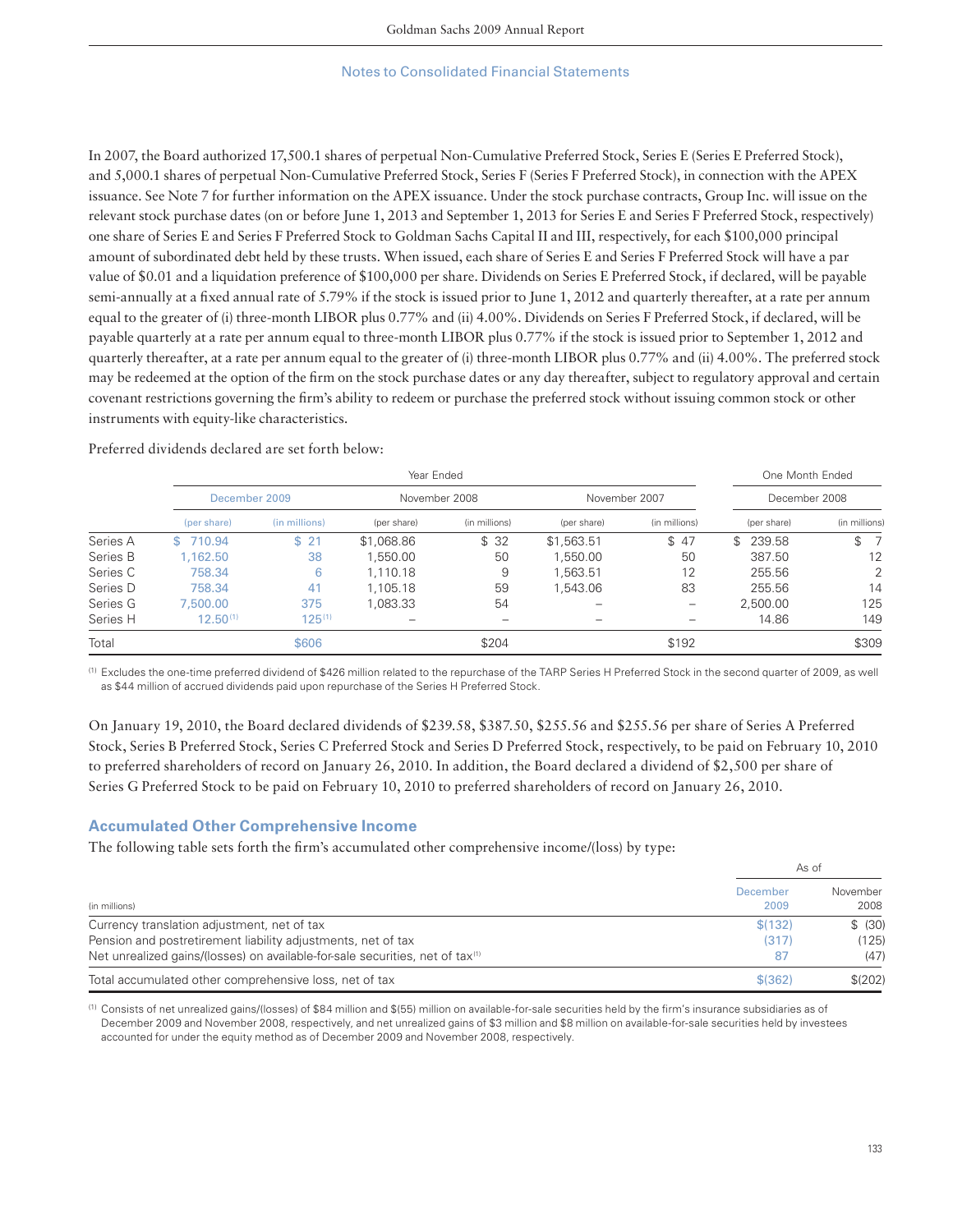# NOTE 10 Earnings Per Common Share

The computations of basic and diluted earnings per common share are set forth below:

|                  | One Month Ended  |                    |                  |
|------------------|------------------|--------------------|------------------|
| December<br>2009 | November<br>2008 | November<br>2007   | December<br>2008 |
| \$12,192         | \$2,041          | \$11,407           | \$(1,028)        |
| 512.3            | 437.0            | 433.0              | 485.5            |
|                  |                  |                    |                  |
|                  |                  |                    |                  |
| 22.9             | 9.0              | 14.6               |                  |
| 38.6             | 19.2             | 28.2               |                  |
| 550.9            | 456.2            | 461.2              | 485.5            |
| \$23.74          | \$4.67           | \$26.34            | \$ (2.15)        |
| 22.13            | 4.47             | 24.73              | (2.15)           |
|                  | 15.7             | Year Ended<br>10.2 | 13.6             |

(1) The diluted EPS computations do not include the antidilutive effect of RSUs, stock options and warrants as follows:

|                                                                                                     | Year Ended       |                  |                  | One Month Ended  |  |
|-----------------------------------------------------------------------------------------------------|------------------|------------------|------------------|------------------|--|
| (in millions)                                                                                       | December<br>2009 | November<br>2008 | November<br>2007 | December<br>2008 |  |
| Number of antidilutive RSUs and common shares underlying<br>antidilutive stock options and warrants | 24.7             | 60.5             | $\sim$           | 157.2            |  |

(2) In the first quarter of fiscal 2009, the firm adopted amended accounting principles which require that unvested share-based payment awards that have non-forfeitable rights to dividends or dividend equivalents be treated as a separate class of securities in calculating earnings per common share. The impact of applying these amended principles for the year ended December 2009 and one month ended December 2008 was a reduction in basic earnings per common share of \$0.06 and an increase in basic and diluted loss per common share of \$0.03, respectively. There was no impact on diluted earnings per common share for the year ended December 2009. Prior periods have not been restated due to immateriality.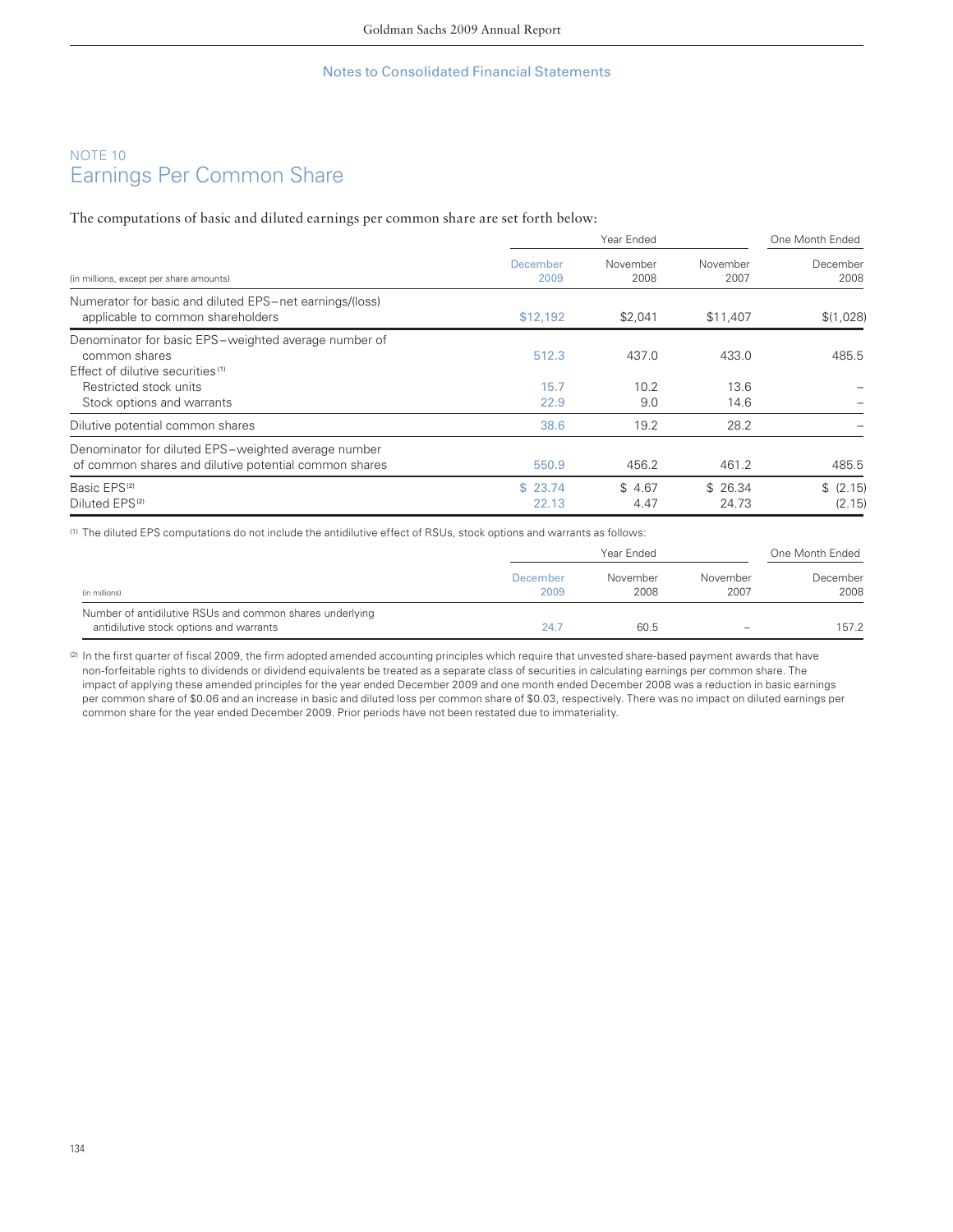# NOTE 11 Goodwill and Identifiable Intangible Assets

## **Goodwill**

The following table sets forth the carrying value of the firm's goodwill by operating segment, which is included in "Other assets" in the consolidated statements of financial condition:

|                                          | As of            |                  |  |
|------------------------------------------|------------------|------------------|--|
| (in millions)                            | December<br>2009 | November<br>2008 |  |
| Investment Banking                       |                  |                  |  |
| Underwriting                             | \$125            | 125<br>\$        |  |
| Trading and Principal Investments        |                  |                  |  |
| <b>FICC</b>                              | 265              | 247              |  |
| Equities <sup>(1)</sup>                  | 2,389            | 2,389            |  |
| Principal Investments                    | 84               | 80               |  |
| Asset Management and Securities Services |                  |                  |  |
| Asset Management <sup>(2)</sup>          | 563              | 565              |  |
| Securities Services                      | 117              | 117              |  |
| Total                                    | \$3,543          | \$3,523          |  |

(1) Primarily related to SLK LLC (SLK).

(2) Primarily related to The Ayco Company, L.P. (Ayco).

## **Identifiable Intangible Assets**

The following table sets forth the gross carrying amount, accumulated amortization and net carrying amount of the firm's identifiable intangible assets:

|                                                     |                                                   | As of              |                               |  |
|-----------------------------------------------------|---------------------------------------------------|--------------------|-------------------------------|--|
| (in millions)                                       |                                                   | December<br>2009   | November<br>2008              |  |
| Customer lists <sup>(1)</sup>                       | Gross carrying amount<br>Accumulated amortization | \$1,117<br>(472)   | \$1,160<br>(436)              |  |
|                                                     | Net carrying amount                               | \$<br>645          | 724<br>\$                     |  |
| NYSE DMM rights                                     | Gross carrying amount<br>Accumulated amortization | \$<br>714<br>(294) | $\mathcal{L}$<br>714<br>(252) |  |
|                                                     | Net carrying amount                               | \$<br>420          | \$<br>462                     |  |
| Insurance-related assets <sup>(2)</sup>             | Gross carrying amount<br>Accumulated amortization | \$<br>292<br>(142) | \$<br>292<br>(137)            |  |
|                                                     | Net carrying amount                               | \$<br>150          | \$<br>155                     |  |
| Exchange-traded fund (ETF) lead market maker rights | Gross carrying amount<br>Accumulated amortization | \$<br>138<br>(48)  | \$<br>138<br>(43)             |  |
|                                                     | Net carrying amount                               | \$<br>90           | \$<br>95                      |  |
| Other $(3)$                                         | Gross carrying amount<br>Accumulated amortization | \$<br>170<br>(98)  | \$<br>178<br>(85)             |  |
|                                                     | Net carrying amount                               | \$<br>72           | \$<br>93                      |  |
| Total                                               | Gross carrying amount<br>Accumulated amortization | \$2,431<br>(1,054) | \$2,482<br>(953)              |  |
|                                                     | Net carrying amount                               | \$1,377            | \$1,529                       |  |

(1) Primarily includes the firm's clearance and execution and NASDAQ customer lists related to SLK and financial counseling customer lists related to Ayco.

<sup>(2)</sup> Primarily includes VOBA related to the firm's insurance businesses.

(3) Primarily includes marketing-related assets and other contractual rights.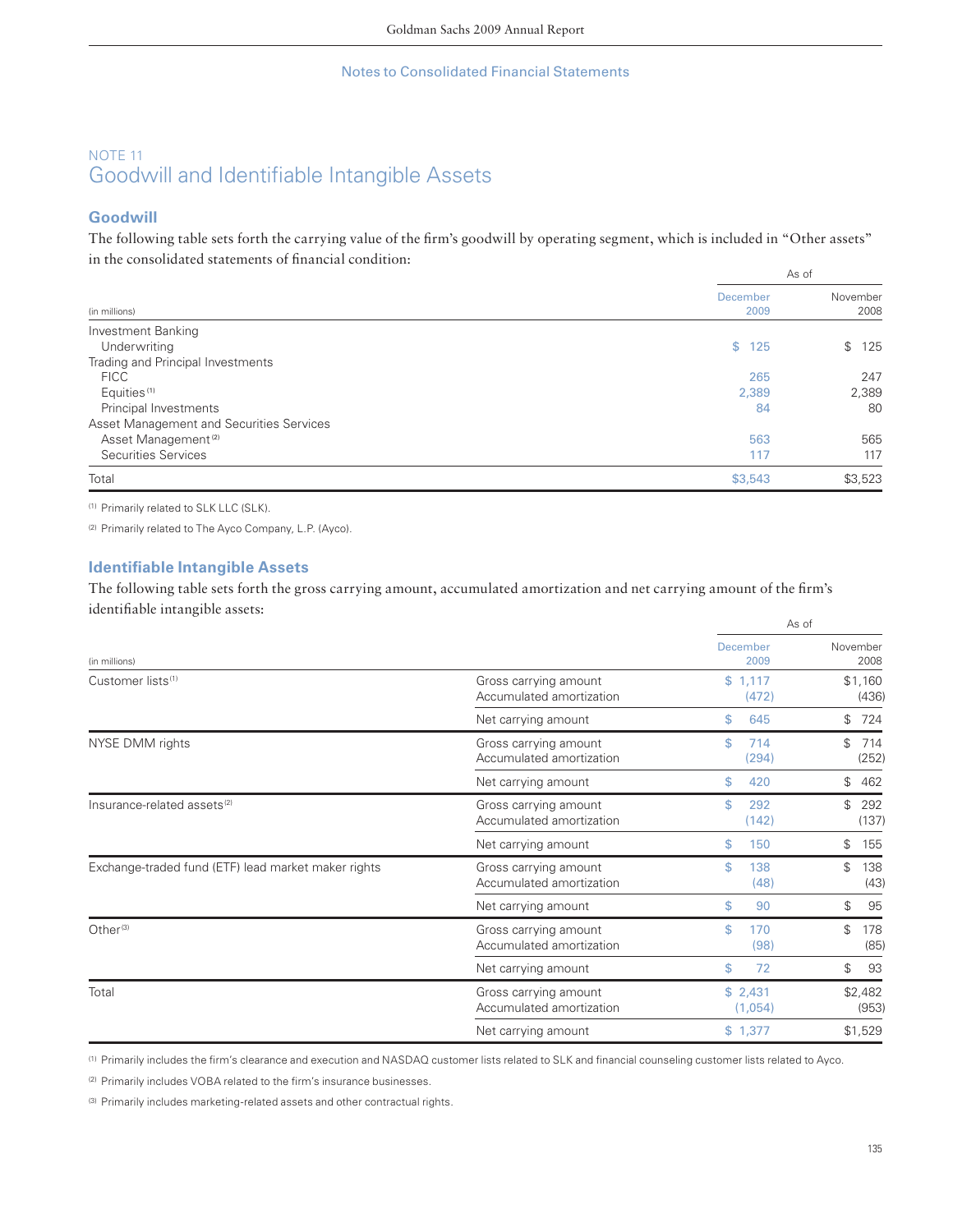Substantially all of the firm's identifiable intangible assets are considered to have finite lives and are amortized over their estimated lives. The weighted average remaining life of the firm's identifiable intangible assets is approximately 11 years. "Depreciation and amortization" in the consolidated statements of earnings includes amortization related to identifiable intangible assets of \$96 million, \$240 million and \$39 million for the years ended December 2009 and November 2008 and one month ended December 2008, respectively.

The estimated future amortization for existing identifiable intangible assets through 2014 is set forth below:

| (in millions) | As of December 2009 |
|---------------|---------------------|
| 2010          | \$141               |
| 2011          | 135                 |
| 2012          | 129                 |
| 2013          | 123                 |
| 2014          | 119                 |

# NOTE 12 Other Assets and Other Liabilities

#### **Other Assets**

Other assets are generally less liquid, non-financial assets. The following table sets forth the firm's other assets by type:

|                                          | As of            |                  |
|------------------------------------------|------------------|------------------|
| (in millions)                            | December<br>2009 | November<br>2008 |
| Property, leasehold improvements         |                  |                  |
| and equipment <sup>(1)</sup>             | \$11,380         | \$10,793         |
| Goodwill and identifiable                |                  |                  |
| intangible assets <sup>(2)</sup>         | 4,920            | 5,052            |
| Income tax-related assets                | 7,937            | 8,359            |
| Equity-method investments <sup>(3)</sup> | 1,484            | 1,454            |
| Miscellaneous receivables and other      | 3.747            | 4.780            |
| Total                                    | \$29.468         | \$30,438         |

(1) Net of accumulated depreciation and amortization of \$7.28 billion and \$6.55 billion as of December 2009 and November 2008, respectively.

- (2) See Note 11 for further information regarding the firm's goodwill and identifiable intangible assets.
- (3) Excludes investments of \$2.95 billion and \$3.45 billion accounted for at fair value under the fair value option as of December 2009 and November 2008, respectively, which are included in "Trading assets, at fair value" in the consolidated statements of financial condition.

## **Other Liabilities**

The following table sets forth the firm's other liabilities and accrued expenses by type:

|                                              |                  | As of            |
|----------------------------------------------|------------------|------------------|
| (in millions)                                | December<br>2009 | November<br>2008 |
| Compensation and benefits                    | \$11,170         | \$4,646          |
| Insurance-related liabilities <sup>(1)</sup> | 11,832           | 9,673            |
| Noncontrolling interests <sup>(2)</sup>      | 960              | 1,127            |
| Income tax-related liabilities               | 4.022            | 2,865            |
| Employee interests in consolidated funds     | 416              | 517              |
| Accrued expenses and other payables          | 5,455            | 4,388            |
| Total                                        | \$33,855         | \$23,216         |

(1) Insurance-related liabilities are set forth in the table below:

|                                     | As of      |          |  |
|-------------------------------------|------------|----------|--|
|                                     | December   | November |  |
| (in millions)                       | 2009       | 2008     |  |
| Separate account liabilities        | 4.186<br>S | \$3,628  |  |
| Liabilities for future benefits and |            |          |  |
| unpaid claims                       | 6.484      | 4.778    |  |
| Contract holder account balances    | 874        | 899      |  |
| Reserves for guaranteed minimum     |            |          |  |
| death and income benefits           | 288        | 368      |  |
| Total insurance-related liabilities | \$11.832   | \$9,673  |  |

Separate account liabilities are supported by separate account assets, representing segregated contract holder funds under variable annuity and life insurance contracts. Separate account assets are included in "Cash and securities segregated for regulatory and other purposes" in the consolidated statements of financial condition.

Liabilities for future benefits and unpaid claims include liabilities arising from reinsurance provided by the firm to other insurers. The firm had a receivable of \$1.29 billion and \$1.30 billion as of December 2009 and November 2008, respectively, related to such reinsurance contracts, which is reported in "Receivables from customers and counterparties" in the consolidated statements of financial condition. In addition, the firm has ceded risks to reinsurers related to certain of its liabilities for future benefits and unpaid claims and had a receivable of \$870 million and \$1.20 billion as of December 2009 and November 2008, respectively, related to such reinsurance contracts, which is reported in "Receivables from customers and counterparties" in the consolidated statements of financial condition. Contracts to cede risks to reinsurers do not relieve the firm from its obligations to contract holders. Liabilities for future benefits and unpaid claims include \$1.84 billion and \$978 million carried at fair value under the fair value option as of December 2009 and November 2008, respectively.

Reserves for guaranteed minimum death and income benefits represent a liability for the expected value of guaranteed benefits in excess of projected annuity account balances. These reserves are based on total payments expected to be made less total fees expected to be assessed over the life of the contract.

(2) Includes \$598 million and \$784 million related to consolidated investment funds as of December 2009 and November 2008, respectively.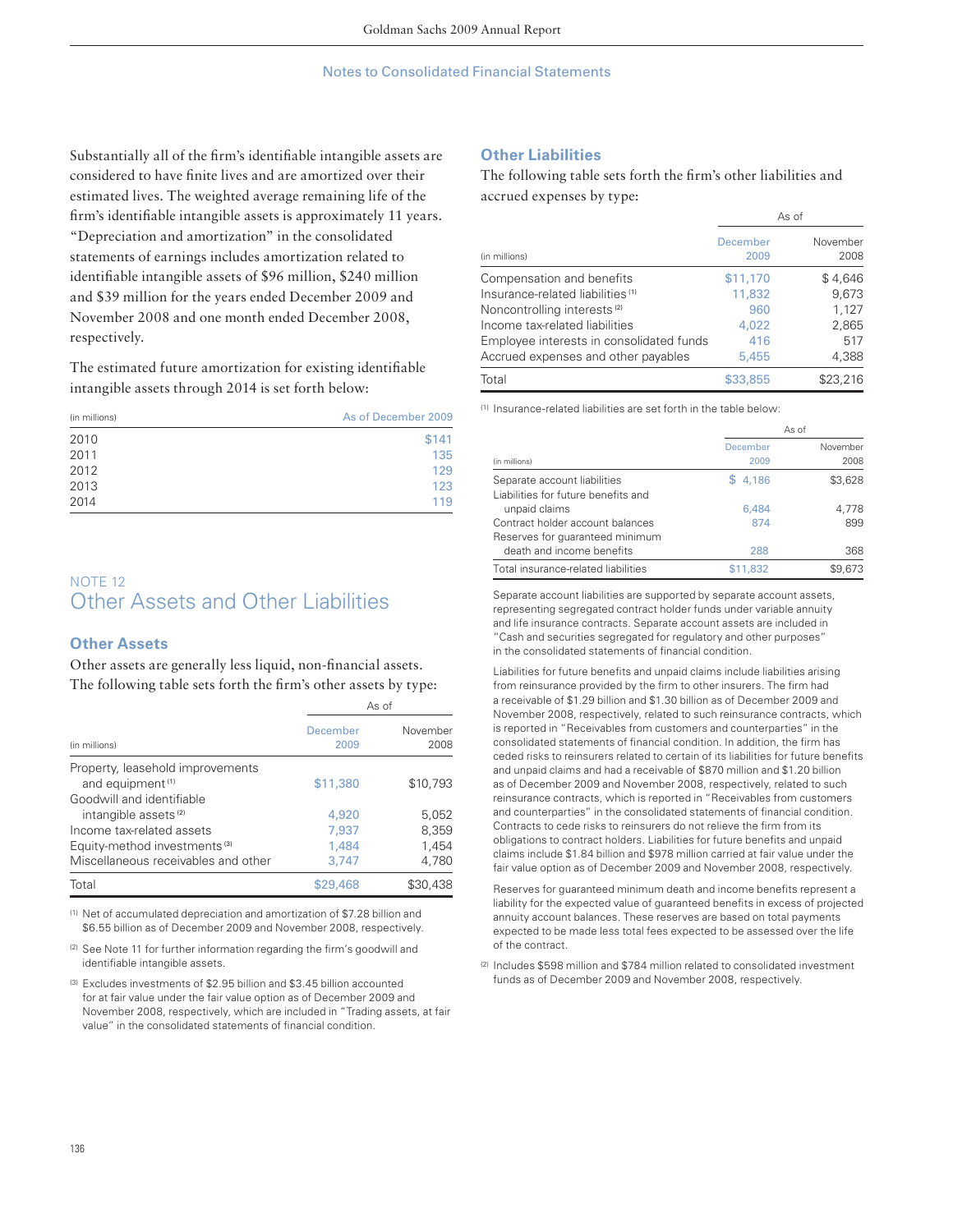# NOTE 13 **Employee Benefit Plans**

The firm sponsors various pension plans and certain other postretirement benefit plans, primarily healthcare and life insurance. The firm also provides certain benefits to former or inactive employees prior to retirement.

# **Defined Benefit Pension Plans and Postretirement Plans**

Employees of certain non-U.S. subsidiaries participate in various defined benefit pension plans. These plans generally provide benefits based on years of credited service and a percentage of the employee's eligible compensation. The firm maintains a defined benefit pension plan for most U.K. employees. As of April 2008, the U.K. defined benefit plan was closed to new participants, but will continue to accrue benefits for existing participants.

The firm also maintains a defined benefit pension plan for substantially all U.S. employees hired prior to November 1, 2003. As of November 2004, this plan was closed to new participants and frozen such that existing participants would not accrue any additional benefits. In addition, the firm maintains unfunded postretirement benefit plans that provide medical and life insurance for eligible retirees and their dependents covered under these programs.

On November 30, 2007, the firm adopted amended principles related to employers' accounting for defined benefit pension and other postretirement plans which require an entity to recognize in its statement of financial condition the funded status of its defined benefit pension and postretirement plans, measured as the difference between the fair value of the plan assets and the benefit obligation. Upon adoption, these amended accounting principles required an entity to recognize previously unrecognized actuarial gains and losses, prior service costs, and transition obligations and assets within "Accumulated other comprehensive income/(loss)" in the consolidated statements of changes in shareholders' equity, and to derecognize additional minimum pension liabilities.

As a result of adopting these amended accounting principles, the firm recorded in 2007 increases of \$59 million and \$253 million to "Other assets" and "Other liabilities and accrued expenses," respectively, and a \$194 million loss, net of taxes, within "Accumulated other comprehensive income/(loss)."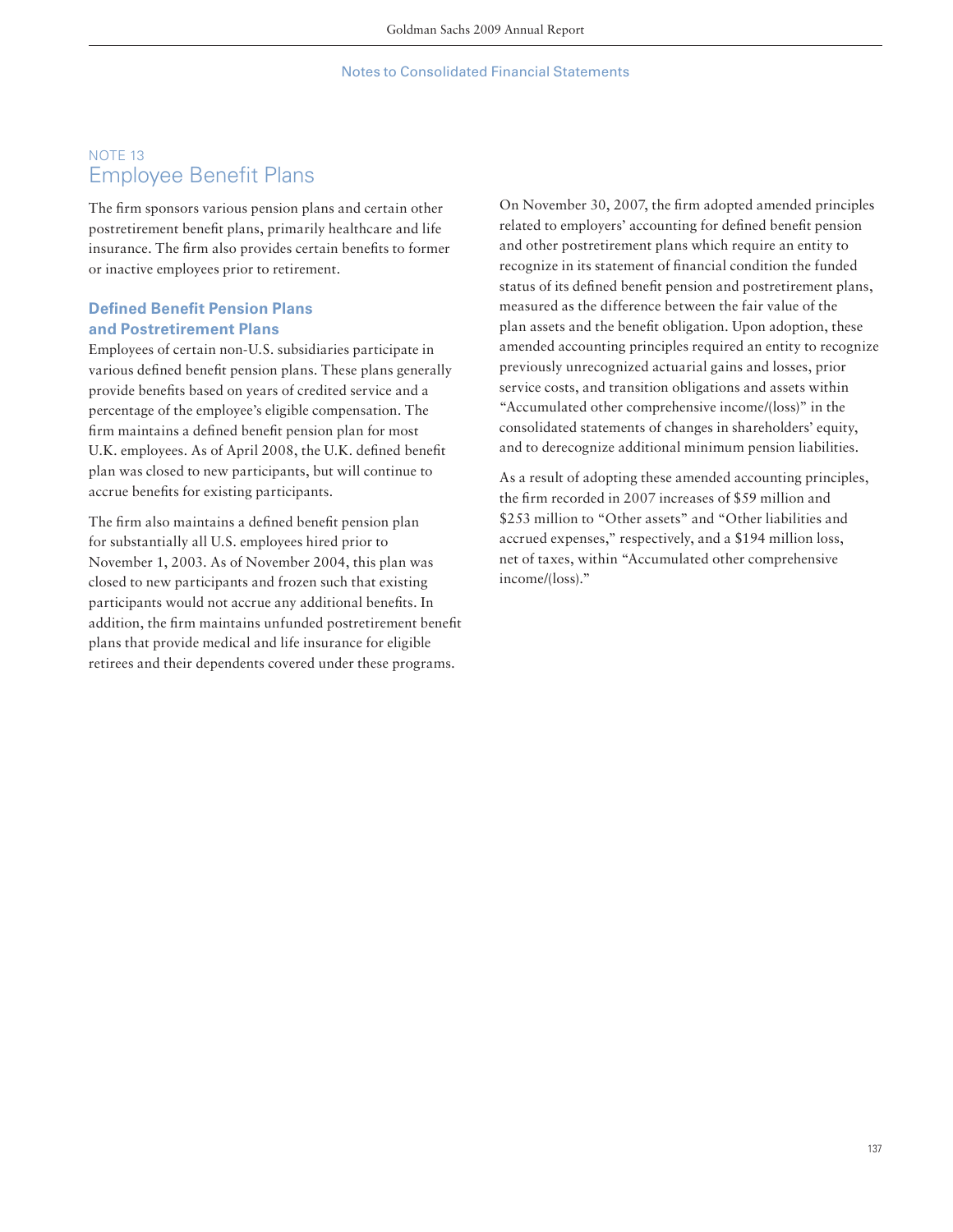The following table provides a summary of the changes in the plans' benefit obligations and the fair value of plan assets for the years ended December 2009 and November 2008, as well as a statement of the funded status of the plans as of December 2009 and November 2008:

|                                       | As of or for the Year Ended |                          |                                |                          |                          |                     |
|---------------------------------------|-----------------------------|--------------------------|--------------------------------|--------------------------|--------------------------|---------------------|
|                                       | December 2009               |                          |                                | November 2008            |                          |                     |
| (in millions)                         | U.S.<br>Pension             | Non-U.S.<br>Pension      | Post-<br>retirement            | U.S.<br>Pension          | Non-U.S.<br>Pension      | Post-<br>retirement |
| Benefit obligation                    |                             |                          |                                |                          |                          |                     |
| Balance, beginning of year            | \$485                       | \$513                    | \$569                          | \$ 399                   | \$748                    | \$445               |
| Service cost                          |                             | 52                       | 18                             |                          | 84                       | 26                  |
| Interest cost                         | 25                          | 34                       | 27                             | 24                       | 41                       | 31                  |
| Plan amendments                       | $\overline{\phantom{a}}$    | $\overline{\phantom{0}}$ | (35)                           |                          | $\overline{\phantom{0}}$ | (61)                |
| Actuarial loss/(gain)                 | (42)                        | 325                      | (84)                           | (50)                     | (261)                    | 10                  |
| Benefits paid                         | (10)                        | (11)                     | (11)                           | (8)                      | (2)                      | (10)                |
| Curtailment                           | $\overline{\phantom{0}}$    | (11)                     |                                | $\overline{\phantom{0}}$ | $\overline{\phantom{m}}$ |                     |
| Effect of foreign exchange rates      |                             | 58                       |                                |                          | (154)                    |                     |
| Balance, end of year                  | \$458                       | \$960                    | \$484                          | \$ 365                   | \$456                    | \$441               |
| Fair value of plan assets             |                             |                          |                                |                          |                          |                     |
| Balance, beginning of year            | \$299                       | \$562                    | \$                             | \$ 450                   | \$614                    | \$                  |
| Actual return on plan assets          | 78                          | 113                      |                                | (151)                    | (77)                     |                     |
| Firm contributions                    |                             | 50                       | 11                             | $\overline{\phantom{0}}$ | 184                      | 9                   |
| Employee contributions                | $\overline{\phantom{a}}$    | 1                        |                                |                          | $\mathbf{1}$             |                     |
| Benefits paid                         | (10)                        | (10)                     | (11)                           | (8)                      | (1)                      | (9)                 |
| Curtailment                           |                             | (9)                      |                                |                          | $\overline{\phantom{0}}$ |                     |
| Effect of foreign exchange rates      |                             | 59                       |                                | $\overline{\phantom{0}}$ | (170)                    |                     |
| Balance, end of year                  | \$367                       | \$766                    | \$<br>$\overline{\phantom{0}}$ | \$291                    | \$551                    | \$                  |
| Funded status of plans                | \$ (91)                     | \$(194)                  | \$(484)                        | \$ (74)                  | \$95                     | \$(441)             |
| Amounts recognized in the             |                             |                          |                                |                          |                          |                     |
| Consolidated Statements of            |                             |                          |                                |                          |                          |                     |
| Financial Condition consist of:       |                             |                          |                                |                          |                          |                     |
| Other assets<br>Other liabilities and | \$<br>÷                     | \$                       | \$                             | \$                       | \$129                    | \$                  |
| accrued expenses                      | (91)                        | (194)                    | (484)                          | (74)                     | (34)                     | (441)               |
|                                       | \$ (91)                     |                          | \$(484)                        | \$ (74)                  | \$95                     | \$(441)             |
| Net amount recognized                 |                             | \$(194)                  |                                |                          |                          |                     |
| Amounts recognized in                 |                             |                          |                                |                          |                          |                     |
| accumulated other                     |                             |                          |                                |                          |                          |                     |
| comprehensive income/(loss)           |                             |                          |                                |                          |                          |                     |
| consist of:                           |                             |                          |                                |                          |                          |                     |
| Actuarial loss/(gain)                 | \$174                       | \$231                    | \$155                          | \$195                    | \$ (59)                  | \$129               |
| Prior service cost/(credit)           |                             | 3<br>$\overline{2}$      | (82)                           |                          | 3<br>3                   | (39)                |
| Transition obligation/(asset)         | (8)                         |                          | $\equiv$                       | (11)                     |                          |                     |
| Total amount recognized - Pre-tax     | \$166                       | \$236                    | \$73                           | \$184                    | \$ (53)                  | \$90                |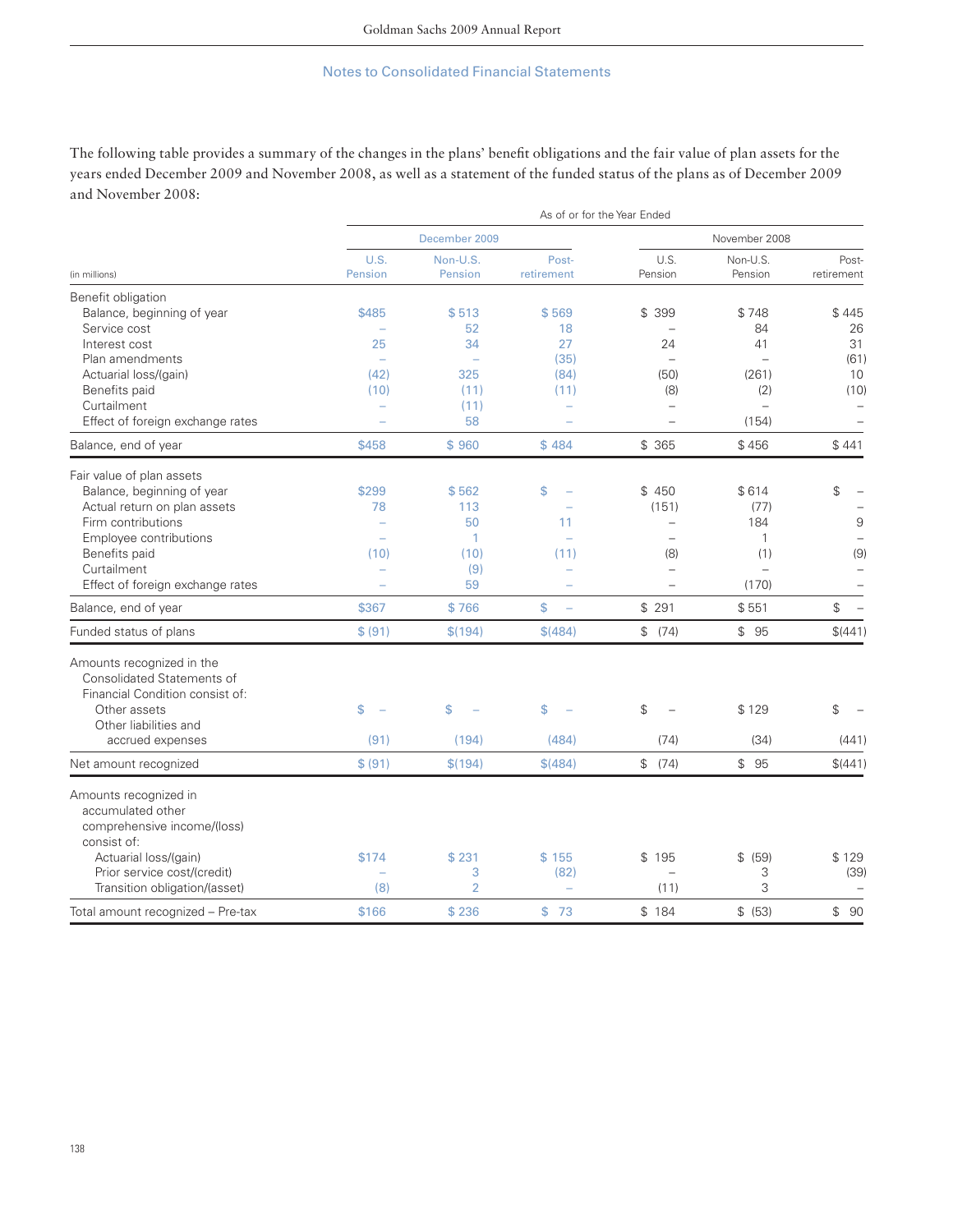The accumulated benefit obligation for all defined benefit pension plans was \$1.31 billion and \$769 million as of December 2009 and November 2008, respectively.

For plans in which the accumulated benefit obligation exceeded plan assets, the aggregate projected benefit obligation and accumulated benefit obligation was \$1.39 billion and \$1.29 billion, respectively, as of December 2009, and \$426 million and \$413 million, respectively, as of November 2008. The fair value of plan assets for each of these plans was \$1.11 billion and \$317 million as of December 2009 and November 2008, respectively.

The components of pension expense/(income) and postretirement expense are set forth below:

| (in millions)                  | Year Ended       |                  |                  | One Month Ended  |  |
|--------------------------------|------------------|------------------|------------------|------------------|--|
|                                | December<br>2009 | November<br>2008 | November<br>2007 | December<br>2008 |  |
| U.S. pension                   |                  |                  |                  |                  |  |
| Interest cost                  | \$25             | \$24             | \$22             | \$2              |  |
| Expected return on plan assets | (20)             | (33)             | (32)             | (2)              |  |
| Net amortization               | 26               | (1)              |                  | 2                |  |
| Total                          | \$31             | \$(10)           | \$ (9)           | \$2              |  |
| Non-U.S. pension               |                  |                  |                  |                  |  |
| Service cost                   | \$52             | \$84             | \$78             | \$3              |  |
| Interest cost                  | 34               | 41               | 34               | 3                |  |
| Expected return on plan assets | (36)             | (41)             | (36)             | (3)              |  |
| Net amortization               | $\overline{2}$   | 2                | 10               |                  |  |
| Curtailment                    |                  |                  | -                |                  |  |
| Total                          | \$53             | \$86             | \$86             | \$3              |  |
| Postretirement                 |                  |                  |                  |                  |  |
| Service cost                   | \$18             | \$26             | \$21             | \$1              |  |
| Interest cost                  | 27               | 31               | 23               | $\overline{2}$   |  |
| Net amortization               | 22               | 23               | 19               | 2                |  |
| Total                          | \$67             | \$80             | \$63             | \$5              |  |

Estimated 2010 amortization from accumulated other comprehensive income:

| Actuarial loss/(gain)         | \$46 |
|-------------------------------|------|
| Prior service cost/(credit)   | (9)  |
| Transition obligation/(asset) | (3)  |
| Total                         | \$34 |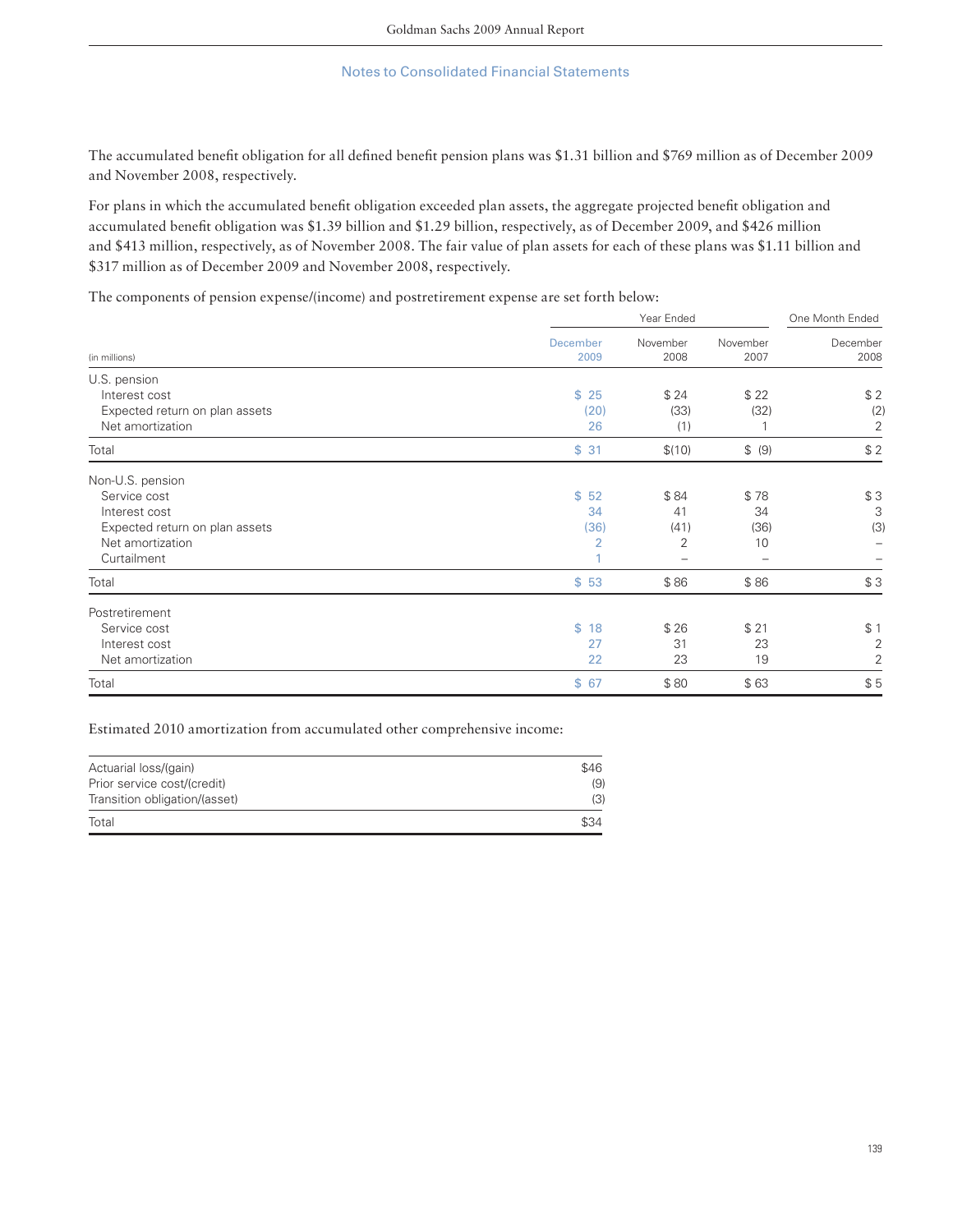The weighted average assumptions used to develop the actuarial present value of the projected benefit obligation and net periodic pension cost are set forth below. These assumptions represent a weighted average of the assumptions used for the U.S. and non-U.S. plans and are based on the economic environment of each applicable country.

|                                                  | Year Ended       |                  |                  | One Month Ended  |  |
|--------------------------------------------------|------------------|------------------|------------------|------------------|--|
|                                                  | December<br>2009 | November<br>2008 | November<br>2007 | December<br>2008 |  |
| Defined benefit pension plans                    |                  |                  |                  |                  |  |
| U.S. pension – projected benefit obligation      |                  |                  |                  |                  |  |
| Discount rate                                    | 5.75%            | 6.75%            | 6.00%            | 5.25%            |  |
| Rate of increase in future compensation levels   | N/A              | N/A              | N/A              | N/A              |  |
| U.S. pension – net periodic benefit cost         |                  |                  |                  |                  |  |
| Discount rate                                    | 5.25             | 6.00             | 5.50             | 6.75             |  |
| Rate of increase in future compensation levels   | N/A              | N/A              | N/A              | N/A              |  |
| Expected long-term rate of return on plan assets | 7.00             | 7.50             | 7.50             | 7.00             |  |
| Non-U.S. pension – projected benefit obligation  |                  |                  |                  |                  |  |
| Discount rate                                    | 5.60             | 6.79             | 5.91             | 6.35             |  |
| Rate of increase in future compensation levels   | 3.99             | 3.85             | 5.38             | 3.85             |  |
| Non-U.S. pension – net periodic benefit cost     |                  |                  |                  |                  |  |
| Discount rate                                    | 6.35             | 5.91             | 4.85             | 6.79             |  |
| Rate of increase in future compensation levels   | 3.85             | 5.38             | 4.98             | 3.85             |  |
| Expected long-term rate of return on plan assets | 7.05             | 5.89             | 6.84             | 5.73             |  |
| Postretirement plans - benefit obligation        |                  |                  |                  |                  |  |
| Discount rate                                    | 5.75%            | 6.75%            | 6.00%            | 5.25%            |  |
| Rate of increase in future compensation levels   | 5.00             | 5.00             | 5.00             | 5.00             |  |
| Postretirement plans – net periodic benefit cost |                  |                  |                  |                  |  |
| Discount rate                                    | 5.25%            | 6.00%            | 5.50%            | 6.75%            |  |
| Rate of increase in future compensation levels   | 5.00             | 5.00             | 5.00             | 5.00             |  |

Generally, the firm determined the discount rates for its defined benefit plans by referencing indices for long-term, high-quality bonds and ensuring that the discount rate does not exceed the yield reported for those indices after adjustment for the duration of the plans' liabilities.

The firm's approach in determining the long-term rate of return for plan assets is based upon historical financial market relationships that have existed over time with the presumption that this trend will generally remain constant in the future.

For measurement purposes, an annual growth rate in the per capita cost of covered healthcare benefits of 8.51% was assumed for the year ending December 2010. The rate was assumed to decrease ratably to 5.00% for the year ending December 2017 and remain at that level thereafter.

The assumed cost of healthcare has an effect on the amounts reported for the firm's postretirement plans. A 1% change in the assumed healthcare cost trend rate would have the following effects:

|                             |          | 1% Increase |                 | 1% Decrease |  |
|-----------------------------|----------|-------------|-----------------|-------------|--|
| (in millions)               | December | November    | <b>December</b> | November    |  |
|                             | 2009     | 2008        | 2009            | 2008        |  |
| Service plus interest costs | \$10     | \$11        | \$ (8)          | \$ (9)      |  |
| Obligation                  | 101      | 90          | (78)            | (70)        |  |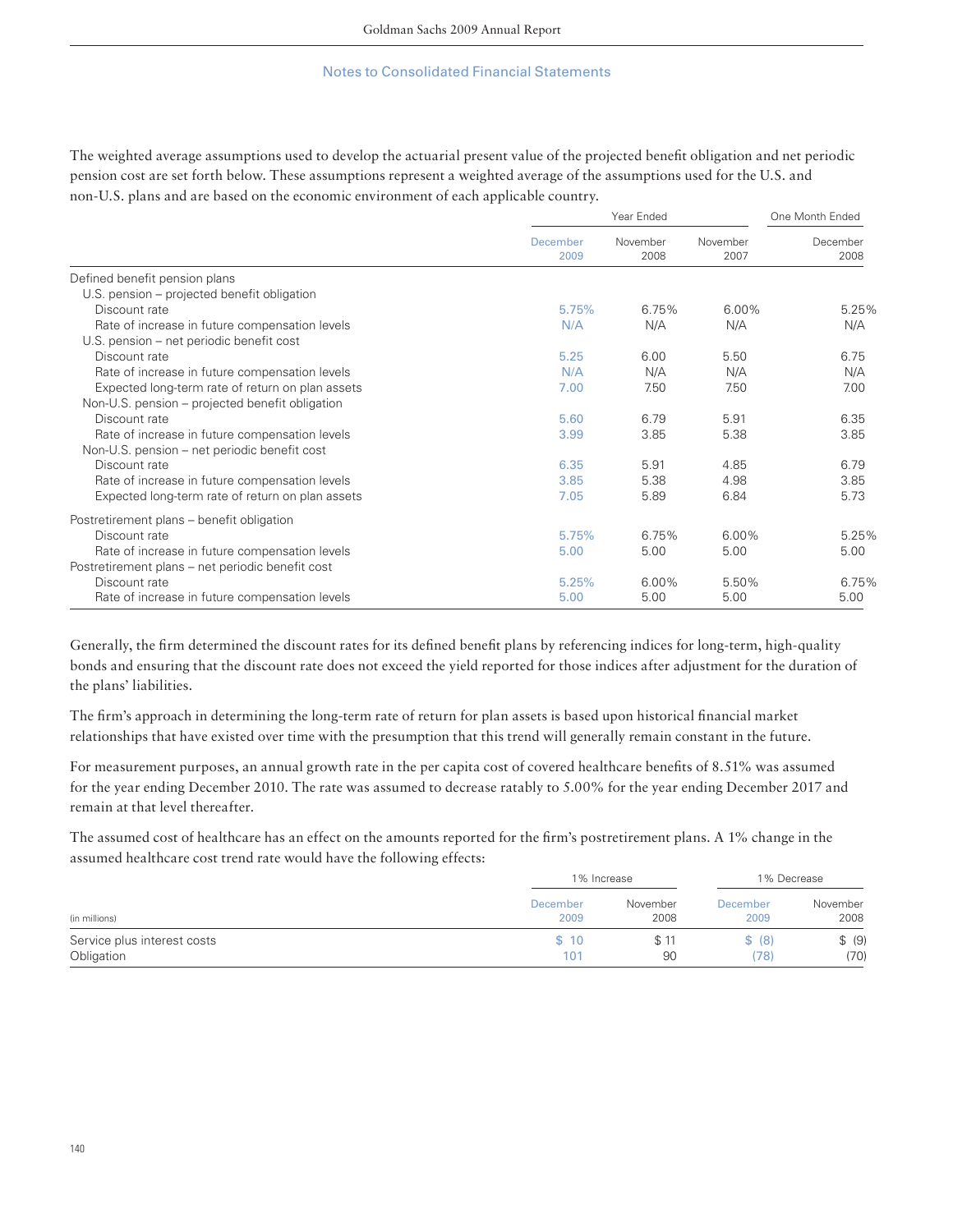|                   |                 | As of               |                 |                     |  |  |
|-------------------|-----------------|---------------------|-----------------|---------------------|--|--|
|                   |                 | December 2009       |                 | November 2008       |  |  |
|                   | U.S.<br>Pension | Non-U.S.<br>Pension | U.S.<br>Pension | Non-U.S.<br>Pension |  |  |
| Equity securities | 72%             | 65%                 | 69%             | 28%                 |  |  |
| Debt securities   | 27              | 18                  | 29              |                     |  |  |
| Other             |                 |                     | ◠               | 65                  |  |  |
| Total             | 100%            | 100%                | 100%            | 100%                |  |  |

The following table sets forth the composition of plan assets for the U.S. and non-U.S. defined benefit pension plans by asset category:

The investment approach of the firm's U.S. and major non-U.S. defined benefit pension plans involves employing a sufficient level of flexibility to capture investment opportunities as they occur, while maintaining reasonable parameters to ensure that prudence and care are exercised in the execution of the investment programs. The plans employ a total return on investment approach, whereby a mix, which is broadly similar to the actual asset allocation as of December 2009, of equity securities, debt securities and other assets, is targeted to maximize the long-term return on assets for a given level of risk. Investment risk is measured and monitored on an ongoing basis by the firm's Retirement Committee through periodic portfolio reviews, meetings with investment managers and annual liability measurements.

The firm's pension plan assets consist of collective bank trusts, mutual funds, corporate bonds, alternative investments (e.g., hedge funds), cash and short-term investments, and real estate investment trust holdings. Substantially all of the firm's pension plan assets are classified within level 1 or level 2 of the fair value hierarchy as of December 31, 2009. Only one investment, which is in the U.S. pension plan, is classified within level 3 of the fair value hierarchy as of December 31, 2009. This level 3 asset comprised less than 1% of the firm's total pension plan assets as of December 31, 2009. The firm expects to contribute a minimum of \$49 million to its pension plans and \$13 million to its postretirement plans in 2010.

The following table sets forth benefits projected to be paid from the firm's U.S. and non-U.S. defined benefit pension and postretirement plans (net of Medicare subsidy receipts) and reflects expected future service costs, where appropriate:

| (in millions) | U.S.<br>Pension | Non-U.S.<br>Pension | Post-<br>retirement |
|---------------|-----------------|---------------------|---------------------|
|               |                 |                     |                     |
| 2010          | \$11<br>12      | \$8                 | -13<br>S            |
| 2011<br>2012  | 13              | 8<br>8              | 14<br>14            |
| 2013          | 14              | 9                   | 15                  |
| 2014          | 15              | 9                   | 17                  |
| 2015-2019     | 94              | 48                  | 112                 |

## **Defined Contribution Plans**

The firm contributes to employer-sponsored U.S. and non-U.S. defined contribution plans. The firm's contribution to these plans was \$178 million, \$208 million and \$258 million for the years ended December 2009, November 2008 and November 2007, respectively.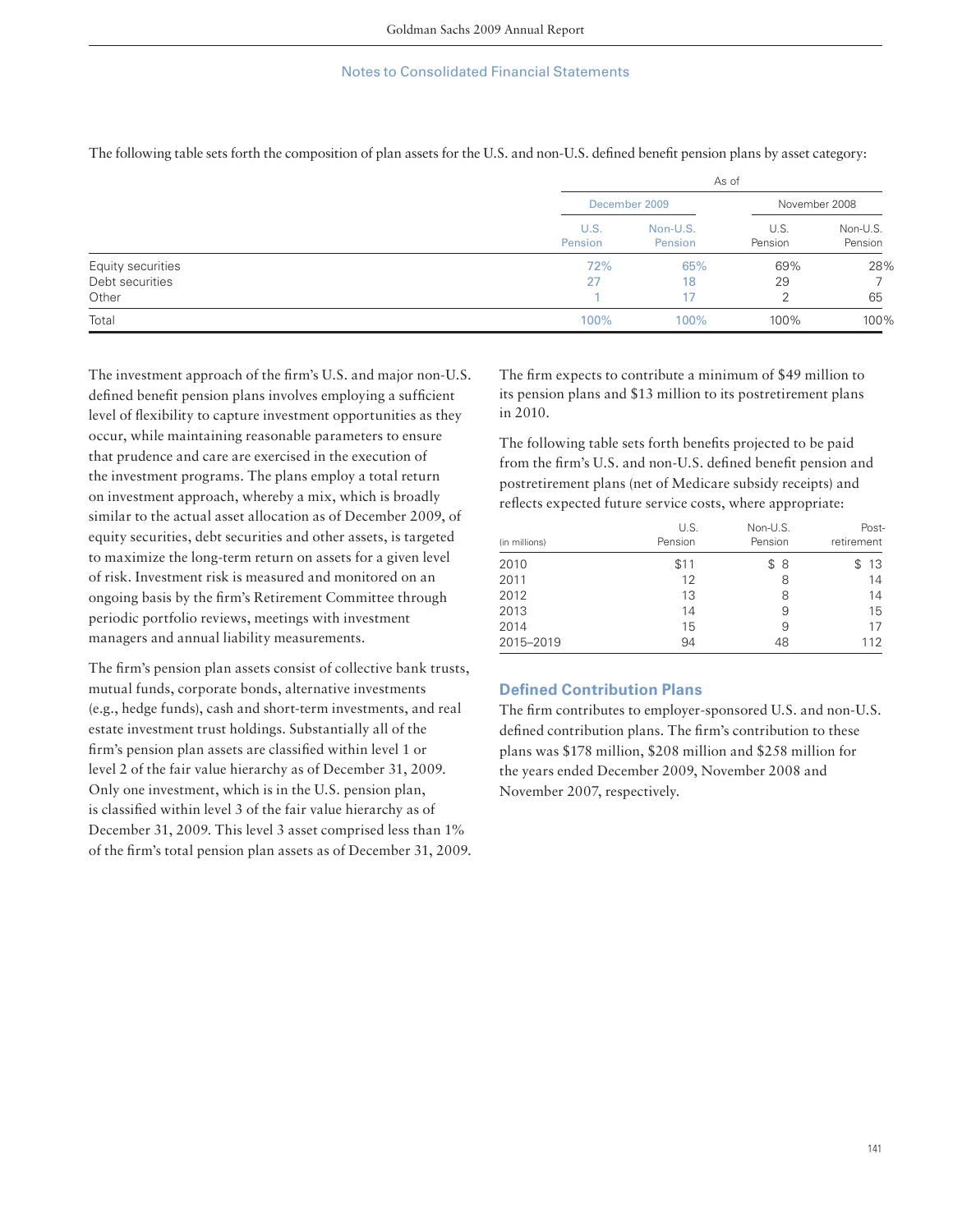# NOTE 14 Employee Incentive Plans

## **Stock Incentive Plan**

The firm sponsors a stock incentive plan, The Goldman Sachs Amended and Restated Stock Incentive Plan (SIP), which provides for grants of incentive stock options, nonqualified stock options, stock appreciation rights, dividend equivalent rights, restricted stock, RSUs, awards with performance conditions and other share-based awards. In the second quarter of 2003, the SIP was approved by the firm's shareholders, effective for grants after April 1, 2003, and was further amended and restated, effective December 31, 2008.

The total number of shares of common stock that may be delivered pursuant to awards granted under the SIP through the end of our 2008 fiscal year could not exceed 250 million shares. The total number of shares of common stock that may be delivered pursuant to awards granted under the SIP in our 2009 fiscal year and each fiscal year thereafter cannot exceed 5% of the issued and outstanding shares of common stock, determined as of the last day of the immediately preceding fiscal year, increased by the number of shares available for awards in previous years but not covered by awards granted in such years. As of December 2009 and November 2008, 140.6 million and 162.4 million shares, respectively, were available for grant under the SIP.

### **Other Compensation Arrangements**

The firm has maintained deferred compensation plans for eligible employees. In general, under the plans, participants were able to defer payment of a portion of their cash year-end compensation. During the deferral period, participants were able to notionally invest their deferrals in certain alternatives available under the plans. Generally, under current tax law, participants are not subject to income tax on amounts deferred or on any notional investment earnings until the returns are

distributed, and the firm is not entitled to a corresponding tax deduction until the amounts are distributed. Beginning with the 2008 year, these deferred compensation plans were frozen with respect to new contributions and the plans were terminated. Participants generally received distributions of their benefits in 2009 except that no payments were accelerated for certain senior executives. The firm has recognized compensation expense for the amounts deferred under these plans. As of December 2009 and November 2008, \$9 million and \$220 million, respectively, related to these plans was included in "Other liabilities and accrued expenses" in the consolidated statements of financial condition.

The firm has a discount stock program through which Participating Managing Directors may be permitted to acquire RSUs at an effective 25% discount (for 2009 and 2008 year-end compensation, the program was suspended, and no individual was permitted to acquire discounted RSUs thereunder). In prior years, the 25% discount was effected by an additional grant of RSUs equal to one-third of the number of RSUs purchased by qualifying participants. The purchased RSUs were 100% vested when granted, but the shares underlying them generally were subject to certain transfer restrictions (which were waived in December 2008 except for certain senior executives). The shares underlying the RSUs that were granted to effect the 25% discount generally vest in equal installments on the second and third anniversaries following the grant date and were not transferable before the third anniversary of the grant date (transfer restrictions on vested awards were waived in December 2008 except for certain senior executives). Compensation expense related to these RSUs is recognized over the vesting period. The total value of RSUs granted for 2007 in order to effect the 25% discount was \$66 million.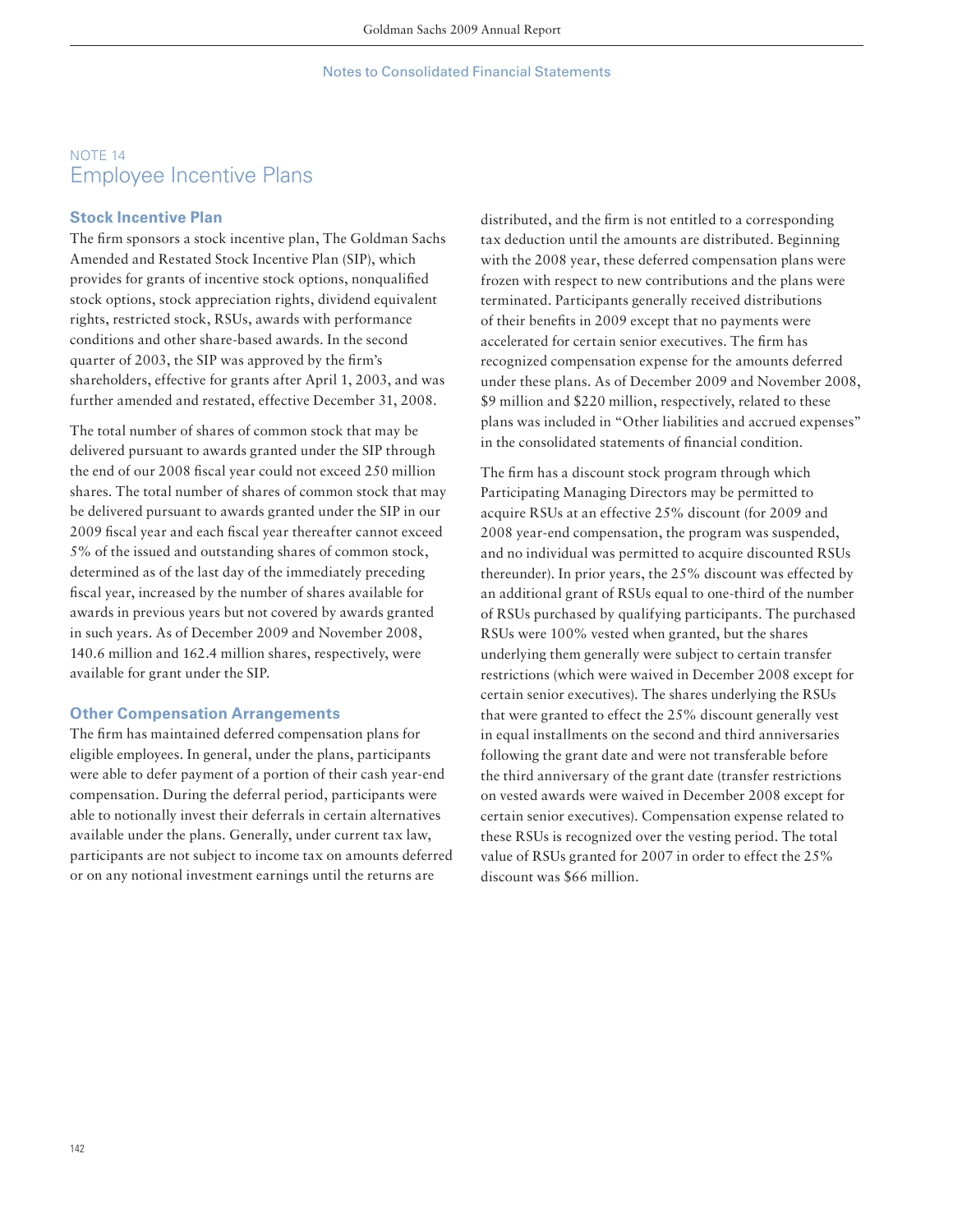## **Restricted Stock Units**

The firm issues RSUs to employees under the SIP, primarily in connection with year-end compensation and acquisitions. RSUs are valued based on the closing price of the underlying shares on the date of grant after taking into account a liquidity discount for any applicable post-vesting transfer restrictions. Year-end RSUs generally vest and deliver as outlined in the applicable RSU agreements. All employee RSU agreements provide that vesting is accelerated in certain circumstances, such as upon retirement, death and extended absence. Of the total RSUs outstanding as of December 2009, November 2008 and December 2008 (i) 16.7 million units, 12.0 million units and 32.0 million units, respectively, required future service as a condition to the delivery of the underlying shares of common stock and (ii) 28.1 million units, 43.9 million units and 44.4 million units, respectively, did not require future service. In all cases, delivery of the underlying shares of common stock is conditioned on the grantees satisfying certain vesting and other requirements outlined in the award agreements. The activity related to these RSUs is set forth below:

|                                                                                               |                                                     | <b>Restricted Stock</b><br>Units Outstanding       |                                       | Weighted Average Grant-Date<br>Fair Value of Restricted<br>Stock Units Outstanding |
|-----------------------------------------------------------------------------------------------|-----------------------------------------------------|----------------------------------------------------|---------------------------------------|------------------------------------------------------------------------------------|
|                                                                                               | Future<br>Service Required                          | No Future<br>Service Required                      | Future<br>Service Required            | No Future<br>Service Required                                                      |
| Outstanding, November 2008<br>Granted <sup>(1)(2)</sup><br>Forfeited<br>Vested <sup>(2)</sup> | 11,963,864<br>20,610,264<br>(56, 129)<br>(507, 828) | 43,883,221<br>54,632<br>(42, 703)<br>507,828       | \$203.19<br>67.59<br>170.68<br>168.42 | \$182.74<br>69.18<br>187.40<br>168.42                                              |
| Outstanding, December 2008                                                                    | 32,010,171                                          | 44,402,978                                         | \$116.49                              | \$182.44                                                                           |
| Granted <sup>(1)(2)</sup><br>Forfeited<br>Delivered <sup>(3)</sup><br>Vested <sup>(2)</sup>   | 1,106,498<br>(1,553,816)<br>(14,907,659)            | 8,862<br>(38, 307)<br>(31, 215, 605)<br>14,907,659 | 151.85<br>117.81<br>113.37            | 83.67<br>270.22<br>170.47<br>113.37                                                |
| Outstanding, December 2009                                                                    | 16,655,194                                          | 28,065,587                                         | \$121.50                              | \$158.91                                                                           |

(1) The weighted average grant-date fair value of RSUs granted during the years ended December 2009, November 2008 and November 2007 and one month ended December 2008 was \$151.31, \$154.31, \$224.13 and \$67.60, respectively. The fair value of the December 2008 grant includes a 14.3% liquidity discount to reflect post-vesting transfer restrictions of up to 4 years.

(2) The aggregate fair value of awards that vested during the years ended December 2009, November 2008 and November 2007 and one month ended December 2008 was \$2.18 billion, \$1.03 billion, \$5.63 billion and \$41 million, respectively.

(3) Includes RSUs that were cash settled.

In the first quarter of 2010, the firm granted to its employees 27.1 million year-end RSUs, of which 14.1 million RSUs require future service as a condition of delivery and 13.0 million RSUs do not require future service. These RSUs are subject to additional conditions as outlined in the RSU agreements. Generally, shares underlying RSUs, net of required withholding tax, vest and deliver over a three-year period but are subject to post-vesting transfer restrictions through January 2015. These grants are not included in the above table.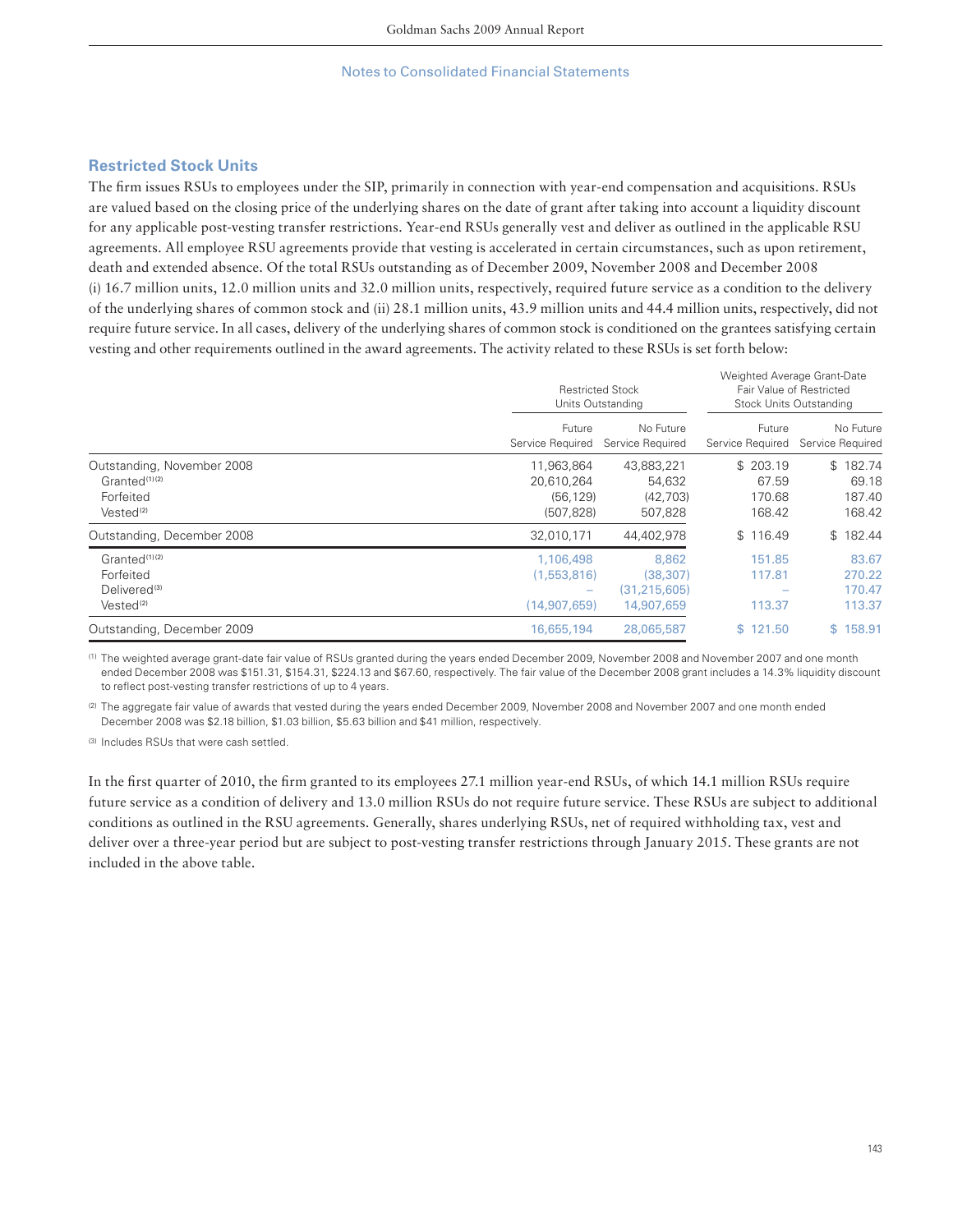# **Stock Options**

Stock options granted to employees generally vest as outlined in the applicable stock option agreement. No options were granted in fiscal 2009. Year-end options granted in December 2008 will become exercisable in one-third installments in January 2010, January 2011 and January 2012. Shares received on exercise cannot be sold, transferred or otherwise disposed of until January 2014. Year-end 2008 options will expire on December 31, 2018. Year-end options granted in December 2007 will become exercisable in January 2011 and expire on November 24, 2017. Shares received on exercise of year-end 2007 options cannot be sold, transferred or otherwise

The activity related to these stock options is set forth below:

disposed of until January 2013. All employee stock option agreements provide that vesting is accelerated in certain circumstances, such as upon retirement, death and extended absence. In general, all stock options expire on the tenth anniversary of the grant date, although they may be subject to earlier termination or cancellation under certain circumstances in accordance with the terms of the SIP and the applicable stock option agreement. The dilutive effect of the firm's outstanding stock options is included in "Average common shares outstanding – Diluted" on the consolidated statements of earnings.

|                                                                 | Options<br>Outstanding                             | Weighted<br>Average<br><b>Exercise Price</b> | Aggregate<br>Intrinsic Value<br>(in millions) | Weighted<br>Average<br>Remaining<br>Life (years) |
|-----------------------------------------------------------------|----------------------------------------------------|----------------------------------------------|-----------------------------------------------|--------------------------------------------------|
| Outstanding, November 2008<br>Granted<br>Exercised<br>Forfeited | 33,639,132<br>35,988,192<br>(32, 222)<br>(93, 615) | \$109.47<br>78.78<br>53.00<br>78.92          |                                               |                                                  |
| Outstanding, December 2008                                      | 69,501,487                                         | \$93.65                                      | \$<br>29                                      | 7.17                                             |
| Exercised<br>Forfeited                                          | (6,445,370)<br>(784, 020)                          | 79.77<br>78.85                               |                                               |                                                  |
| Outstanding, December 2009                                      | 62,272,097                                         | \$95.27                                      | \$4,781                                       | 6.64                                             |
| Exercisable, December 2009                                      | 21,164,084                                         | \$92,40                                      | \$1,618                                       | 2.50                                             |

The total intrinsic value of options exercised during the years ended December 2009, November 2008 and November 2007 and one month ended December 2008 was \$484 million, \$433 million, \$1.32 billion and \$1 million, respectively.

The options outstanding as of December 2009 are set forth below:

| Exercise Price             | Options<br>Outstanding | Weighted<br>Average<br>Exercise Price | Weighted<br>Average<br>Remaining<br>Life (years) |
|----------------------------|------------------------|---------------------------------------|--------------------------------------------------|
| $$75.00 - $89.99$          | 44,123,046             | \$79.19                               | 7.57                                             |
| $90.00 - 104.99$           | 9,376,427              | 91.86                                 | 1.99                                             |
| $105.00 - 119.99$          |                        |                                       | $\overline{\phantom{a}}$                         |
| 120.00 - 134.99            | 2,791,500              | 131.64                                | 5.92                                             |
| 135.00 - 194.99            |                        |                                       |                                                  |
| 195.00 - 209.99            | 5,981,124              | 202.27                                | 7.48                                             |
| Outstanding, December 2009 | 62,272,097             |                                       |                                                  |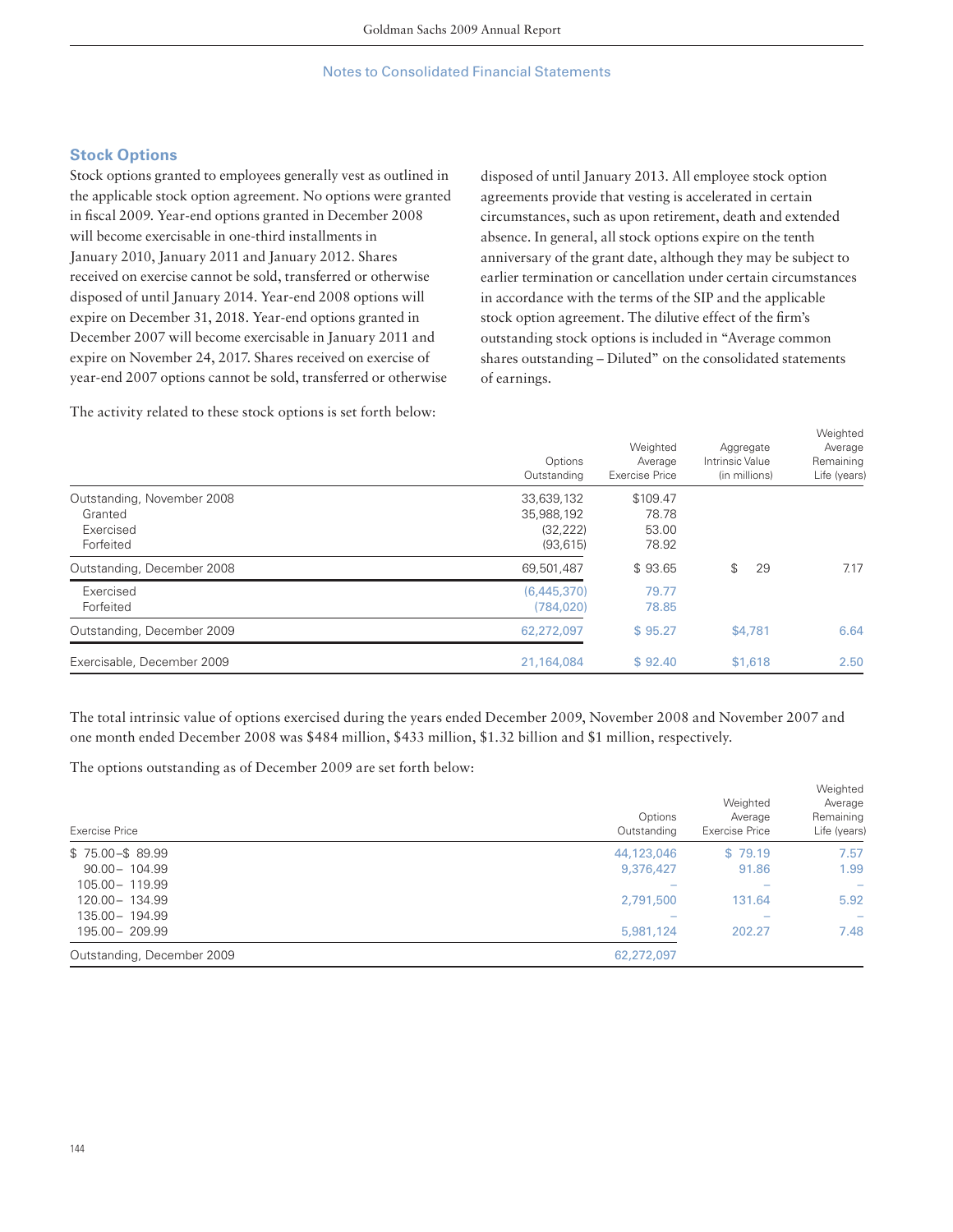The weighted average fair value of options granted for the year ended 2007 and in the one month ended December 2008 was \$51.04 and \$14.08 per option, respectively. Fair value was estimated as of the grant date based on a Black-Scholes option-pricing model principally using the following weighted average assumptions:

|                           |                  | Year Ended       |                  |                  |
|---------------------------|------------------|------------------|------------------|------------------|
|                           | December<br>2009 | November<br>2008 | November<br>2007 | December<br>2008 |
| Risk-free interest rate   | N/A              | N/A              | 4.0%             | 1.1%             |
| Expected volatility       | N/A              | N/A              | 35.0             | 50.1             |
| Annual dividend per share | N/A              | N/A              | \$1.40           | \$1.40           |
| Expected life             | N/A              | N/A              | 7.5 years        | 4.0 years        |

The common stock underlying the options granted for the year ended 2007 is subject to transfer restrictions through January 2013. The common stock underlying the options granted in the one month ended December 2008 is subject to transfer restrictions through January 2014. The value of the common stock underlying the options granted for the year ended 2007 and in the one month ended December 2008 reflects a liquidity discount of 24.0% and 26.7%, respectively, as a result of these transfer restrictions. The liquidity discount was based on the firm's pre-determined written liquidity discount policies.

The following table sets forth share-based compensation and the related tax benefit:

|                                                                                   | Year Ended       |                  |                  | One Month Ended                 |  |
|-----------------------------------------------------------------------------------|------------------|------------------|------------------|---------------------------------|--|
| (in millions)                                                                     | December<br>2009 | November<br>2008 | November<br>2007 | December<br>2008                |  |
| Share-based compensation                                                          | \$2,030          | \$1,587          | \$4,549          | \$180                           |  |
| Excess tax benefit related to options exercised                                   | 166              | 144              | 469              | $\hspace{0.1mm}-\hspace{0.1mm}$ |  |
| Excess tax benefit/(provision) related to share-based compensation <sup>(1)</sup> | (793)            | 645              | 908              |                                 |  |

(1) Represents the tax benefi t/(provision), recognized in additional paid-in capital, on stock options exercised and the delivery of common stock underlying RSUs.

As of December 2009, there was \$983 million of total unrecognized compensation cost related to nonvested share-based compensation arrangements. This cost is expected to be recognized over a weighted average period of 1.59 years.

# NOTE 15 **Transactions with Affiliated Funds**

The firm has formed numerous nonconsolidated investment funds with third-party investors. The firm generally acts as the investment manager for these funds and, as such, is entitled to receive management fees and, in certain cases, advisory fees, incentive fees or overrides from these funds. These fees amounted to \$2.52 billion, \$3.14 billion, \$3.62 billion and \$206 million for the years ended December 2009, November 2008 and November 2007 and one month ended December 2008, respectively. As of December 2009 and November 2008, the fees receivable

from these funds were \$1.04 billion and \$861 million, respectively. Additionally, the firm may invest alongside the third-party investors in certain funds. The aggregate carrying value of the firm's interests in these funds was \$13.84 billion and \$14.45 billion as of December 2009 and November 2008, respectively. In the ordinary course of business, the firm may also engage in other activities with these funds, including, among others, securities lending, trade execution, trading, custody, and acquisition and bridge financing. See Note 8 for the firm's commitments related to these funds.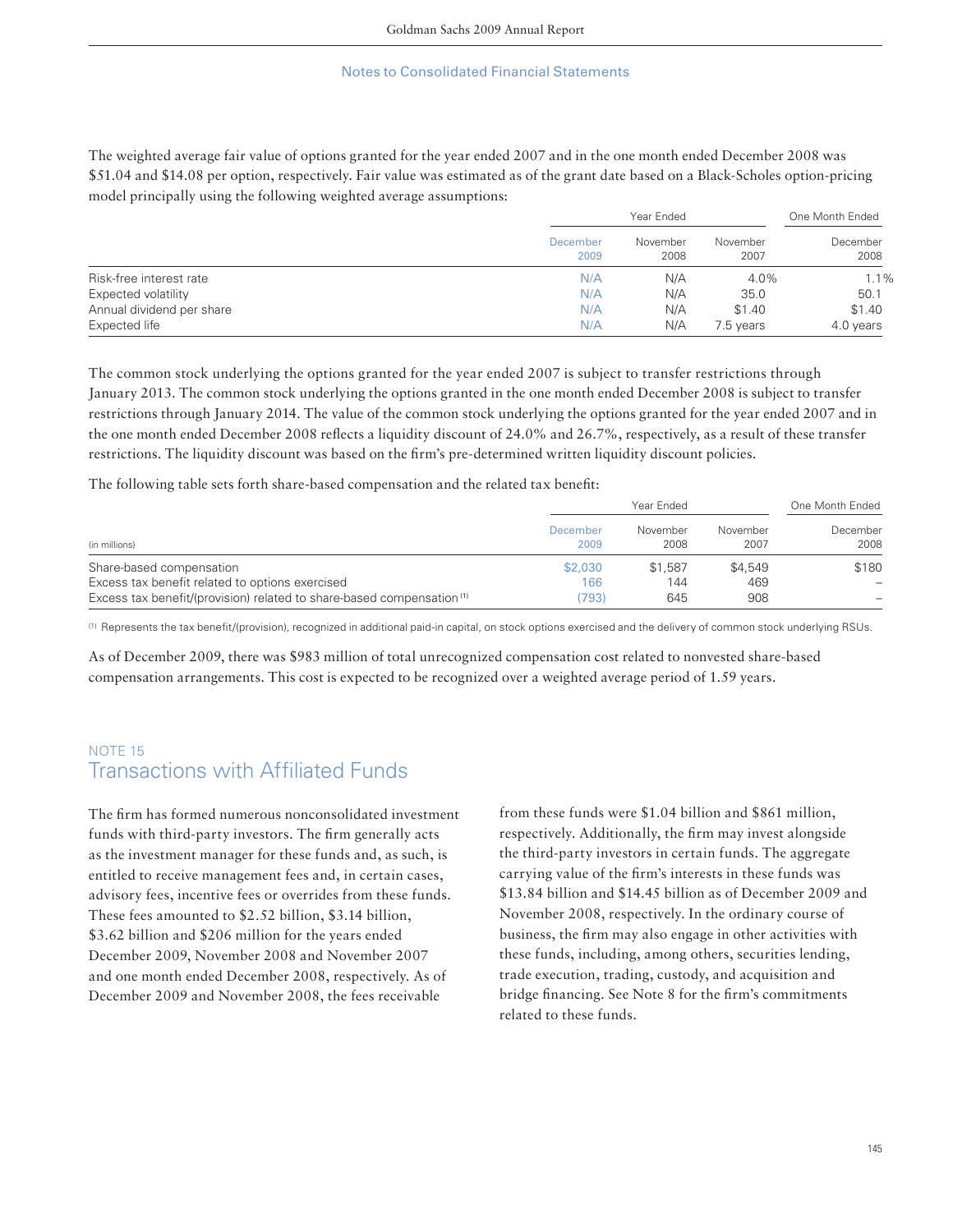# NOTE 16 Income Taxes

The components of the net tax expense reflected in the consolidated statements of earnings are set forth below:

| (in millions)                                                 |                       | One Month Ended        |                    |                       |
|---------------------------------------------------------------|-----------------------|------------------------|--------------------|-----------------------|
|                                                               | December<br>2009      | November<br>2008       | November<br>2007   | December<br>2008      |
| Current taxes<br>U.S. federal                                 | \$4,039               | \$ (278)               | \$2,934            | $\mathbb{S}$<br>157   |
| State and local<br>Non-U.S.                                   | 594<br>2,242          | 91<br>1,964            | 388<br>2,554       | 10<br>287             |
| Total current tax expense                                     | 6,875                 | 1,777                  | 5,876              | 454                   |
| Deferred taxes<br>U.S. federal<br>State and local<br>Non-U.S. | (763)<br>(130)<br>462 | (880)<br>(92)<br>(791) | 118<br>100<br>(89) | (857)<br>(26)<br>(49) |
| Total deferred tax (benefit)/expense                          | (431)                 | (1,763)                | 129                | (932)                 |
| Net tax expense                                               | \$6,444               | \$<br>14               | \$6,005            | \$(478)               |

Deferred income taxes reflect the net tax effects of temporary differences between the financial reporting and tax bases of assets and liabilities. These temporary differences result in taxable or deductible amounts in future years and are measured using the tax rates and laws that will be in effect when such differences are expected to reverse.

Significant components of the firm's deferred tax assets and liabilities are set forth below:

|                                                             | As of         |  |  |
|-------------------------------------------------------------|---------------|--|--|
| December 2009<br>(in millions)                              | November 2008 |  |  |
| Deferred tax assets                                         |               |  |  |
| Compensation and benefits<br>\$3,338<br>$\cdot$             | \$3,732       |  |  |
| Unrealized losses<br>1,754                                  | 375           |  |  |
| ASC 740 asset<br>1,004                                      | 625           |  |  |
| Non-U.S. operations<br>807                                  | 657           |  |  |
| Foreign tax credits<br>277                                  | 334           |  |  |
| Net operating losses<br>184                                 | 212           |  |  |
| Occupancy related<br>159                                    | 137           |  |  |
| Other, net<br>427                                           | 194           |  |  |
| 7,950                                                       | 6,266         |  |  |
| Valuation allowance <sup>(1)</sup><br>(74)                  | (93)          |  |  |
| \$7,876<br>Total deferred tax assets <sup>(2)</sup>         | \$6,173       |  |  |
| Total deferred tax liabilities <sup>(2)(3)</sup><br>\$1,611 | \$1,558       |  |  |

(1) Relates primarily to the ability to utilize losses in various tax jurisdictions.

(2) Before netting within tax jurisdictions.

(3) Relates to depreciation and amortization.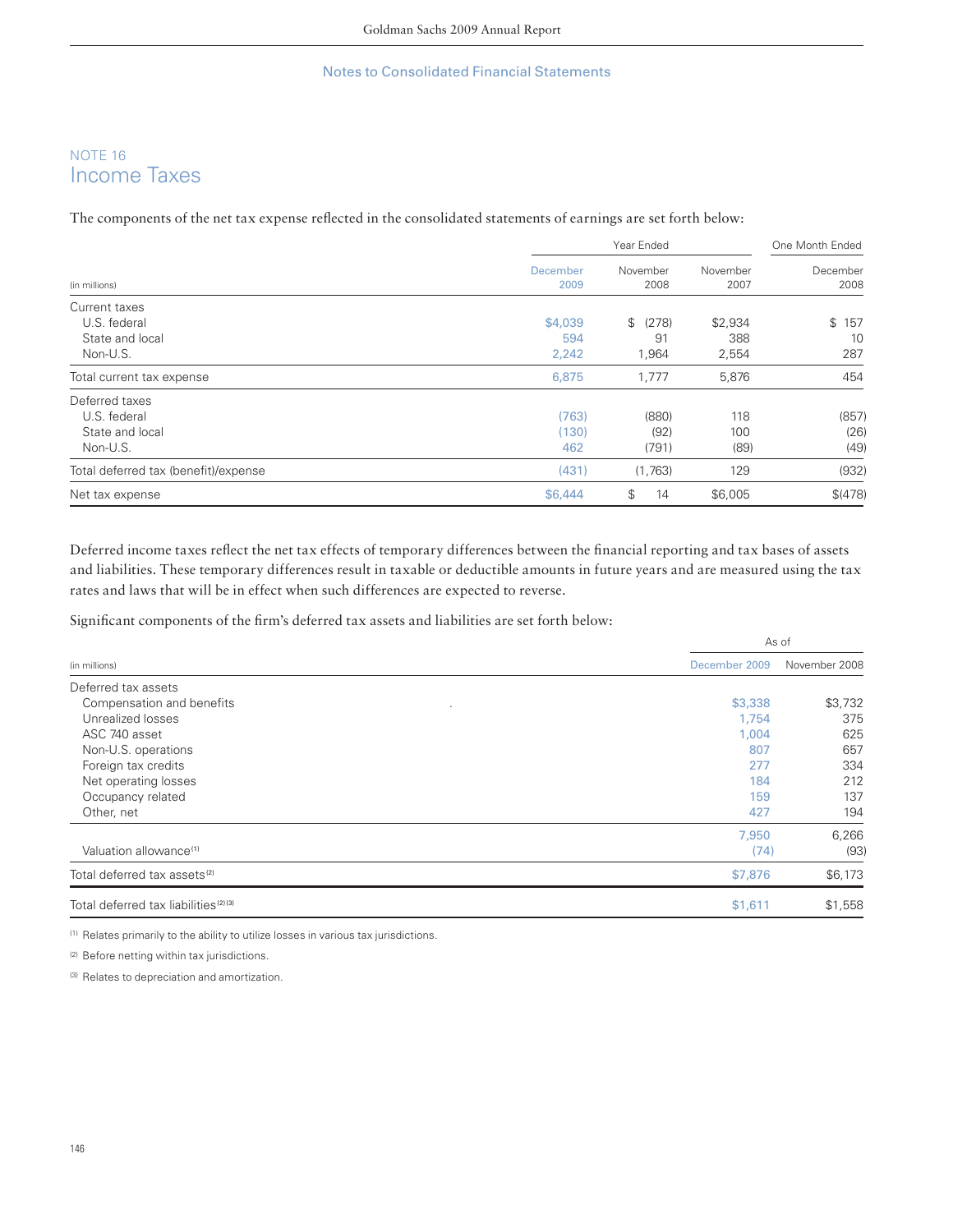The firm permanently reinvests eligible earnings of certain foreign subsidiaries and, accordingly, does not accrue any U.S. income taxes that would arise if such earnings were repatriated. As of December 2009 and November 2008, this policy resulted in an unrecognized net deferred tax liability of \$2.34 billion and \$1.08 billion, respectively, attributable to reinvested earnings of \$16.21 billion and \$11.60 billion, respectively.

During both 2009 and 2008, the valuation allowance was decreased by \$19 million, primarily due to the utilization of losses previously considered more likely than not to expire unused.

The firm had federal net operating loss carryforwards, primarily resulting from acquisitions, of \$266 million and \$172 million as of December 2009 and November 2008, respectively. The firm recorded a related net deferred income tax asset of \$91 million and \$56 million as of December 2009 and November 2008, respectively. These carryforwards are subject to annual limitations on utilization and will begin to expire in 2016.

The firm had state and local net operating loss carryforwards, primarily resulting from acquisitions, of \$1.78 billion and \$2.59 billion as of December 2009 and November 2008, respectively. The firm recorded a related net deferred income tax asset of \$47 million and \$97 million as of December 2009 and November 2008, respectively. These carryforwards are subject to annual limitations on utilization and will begin to expire in 2012.

The firm had foreign net operating loss carryforwards of \$24 million and \$5 million as of December 2009 and November 2008, respectively. No net deferred tax asset was recorded for these losses as it is more likely than not that the asset will not be realized. These carryforwards are subject to limitation on utilization and can be carried forward indefinitely.

The firm recorded valuation allowances on net operating losses of \$46 million and \$60 million as of December 2009 and November 2008, respectively.

The firm had foreign tax credit carryforwards of \$277 million and \$334 million as of December 2009 and November 2008, respectively. These carryforwards are subject to limitation on utilization and will begin to expire in 2019.

The firm had capital loss carryforwards of \$99 million and \$50 million as of December 2009 and November 2008, respectively. The firm recorded a related net deferred income tax asset of \$35 million and \$17 million as of December 2009 and November 2008, respectively. These carryforwards are subject to annual limitations on utilization and will begin to expire in 2010.

The firm adopted amended principles related to accounting for uncertainty in income taxes as of December 1, 2007 and recorded a transition adjustment resulting in a reduction of \$201 million to beginning retained earnings.

The following table sets forth the changes in the firm's unrecognized tax benefits (in millions):

|                                    | 2009           | 2008    |
|------------------------------------|----------------|---------|
| Balance, beginning of year         | $$1,548^{(1)}$ | \$1,042 |
| Increases based on tax positions   |                |         |
| related to the current year        | 143            | 172     |
| Increases based on tax positions   |                |         |
| related to prior years             | 379            | 264     |
| Decreases related to tax positions |                |         |
| of prior years                     | (19)           | (67)    |
| Decreases related to settlements   | (91)           | (38)    |
| Exchange rate fluctuations         | (35)           |         |
| Balance, end of year               | \$1,925        | \$1,373 |

(1) Includes \$175 million recorded in the one month ended December 2008.

As of December 2009 and November 2008, the firm's liability for unrecognized tax benefits reported in "Other liabilities and accrued expenses" in the consolidated statements of financial condition was \$1.93 billion and \$1.37 billion, respectively. As of December 2009 and November 2008, the firm reported a related deferred tax asset of \$1.00 billion and \$625 million, respectively, in "Other assets" in the consolidated statements of financial condition. If recognized, the net tax benefit of \$921 million and \$748 million, would reduce the firm's effective income tax rate as of December 2009 and November 2008, respectively. As of December 2009 and November 2008, the firm's accrued liability for interest expense related to income tax matters and income tax penalties was \$194 million and \$111 million, respectively. The firm reports interest expense related to income tax matters in "Provision for taxes" in the consolidated statements of earnings and income tax penalties in "Other expenses" in the consolidated statements of earnings. The firm recognized \$62 million, \$37 million and \$3 million of interest and income tax penalties for the years ended December 2009 and November 2008 and one month ended December 2008, respectively. It is reasonably possible that unrecognized tax benefits could change significantly during the twelve months subsequent to December 2009. At this time, it is not possible to estimate the change or its impact on the firm's effective tax rate over the next twelve months.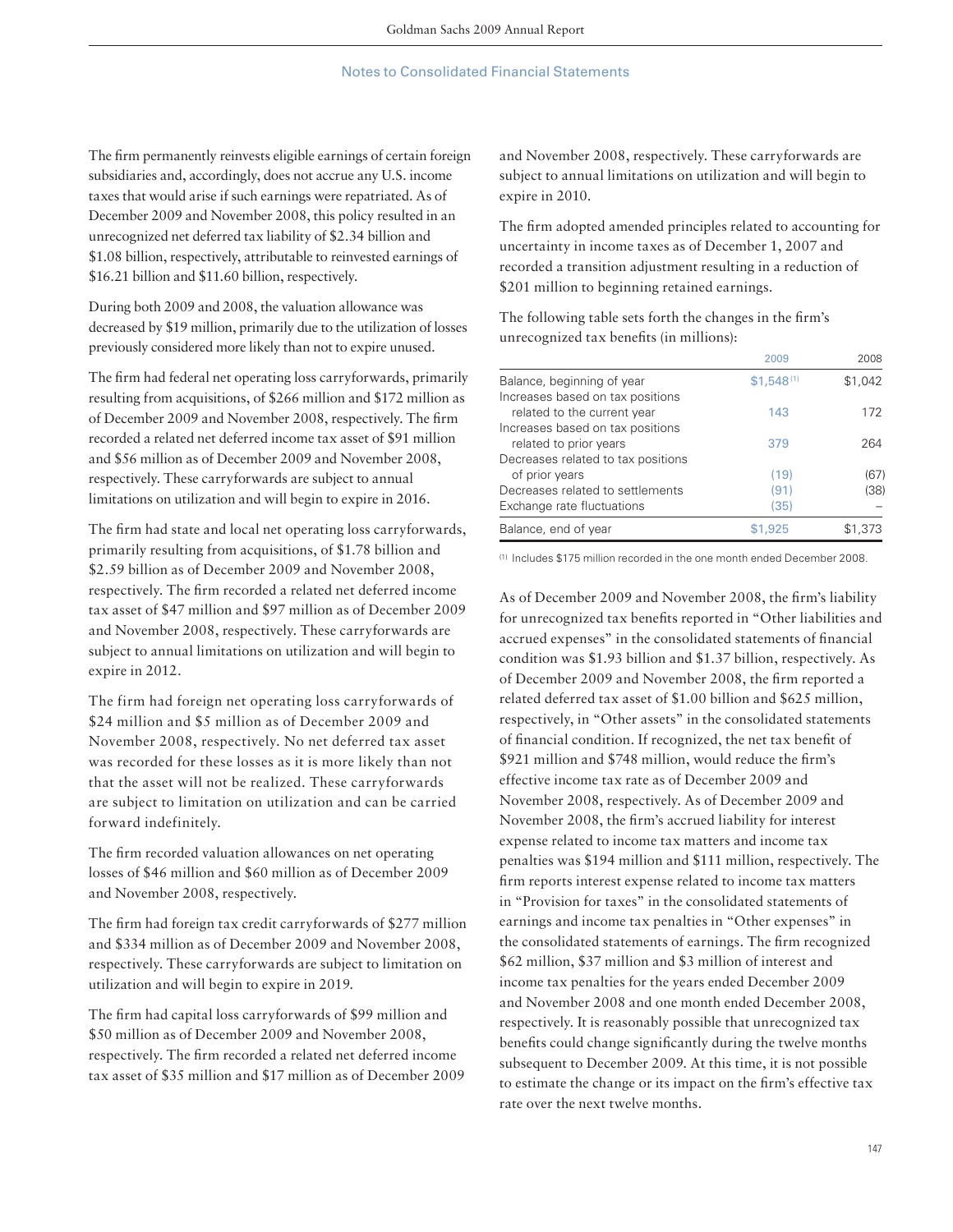The firm is subject to examination by the U.S. Internal Revenue Service (IRS) and other taxing authorities in jurisdictions where the firm has significant business operations, such as the United Kingdom, Japan, Hong Kong, Korea and various states, such as New York. The tax years under examination vary by jurisdiction.

Below is a table of the earliest tax years that remain subject to examination by major jurisdiction:

| Jurisdiction            | As of December 2009 |
|-------------------------|---------------------|
| U.S. Federal            | 2005(1              |
| New York State and City | $2004^{(2)}$        |
| United Kingdom          | 2005                |
| Japan                   | 2005                |
| Hong Kong               | 2003                |
| Korea                   | 2003                |

(1) IRS examination of fiscal 2005, 2006 and 2007 began during 2008. IRS examination of fiscal 2003 and 2004 has been completed but the liabilities for those years are not yet final.

<sup>(2)</sup> New York State and City examination of fiscal 2004, 2005 and 2006 began in 2008.

All years subsequent to the above years remain open to examination by the taxing authorities. The firm believes that the liability for unrecognized tax benefits it has established is adequate in relation to the potential for additional assessments. The resolution of tax matters is not expected to have a material effect on the firm's financial condition but may be material to the firm's operating results for a particular period, depending, in part, upon the operating results for that period.

A reconciliation of the U.S. federal statutory income tax rate to the firm's effective income tax rate is set forth below:

|                                            |                  | One Month Ended  |                  |                  |
|--------------------------------------------|------------------|------------------|------------------|------------------|
|                                            | December<br>2009 | November<br>2008 | November<br>2007 | December<br>2008 |
| U.S. federal statutory income tax rate     | 35.0%            | 35.0%            | 35.0%            | 35.0%            |
| Increase related to state and local taxes. |                  |                  |                  |                  |
| net of U.S. income tax effects             | 1.5              |                  | 1.8              | 0.8              |
| Tax credits                                | (0.3)            | (4.3)            | (0.5)            | 0.8              |
| Foreign operations                         | (3.5)            | (29.8)           | (1.6)            | 4.3              |
| Tax-exempt income, including dividends     | (0.4)            | (5.9)            | (0.4)            | 1.0              |
| Other                                      | 0.2              | $5.6^{(1)}$      | $(0.2)^{(2)}$    | (3.9)            |
| Effective income tax rate                  | 32.5%            | 0.6%             | 34.1%            | 38.0%            |

(1) Primarily includes the effect of the liability increase as a result of adopting amended principles related to accounting for uncertainty in income taxes.

(2) Primarily includes the effect of audit settlements.

Tax benefits/(provision) of approximately \$(793) million, \$645 million, \$908 million and \$0 for the years ended December 2009, November 2008 and November 2007 and one month ended December 2008, respectively, related to the delivery of common stock underlying RSUs and the exercise of options, were recorded in "Additional paid-in capital" in the consolidated statements of financial condition and changes in shareholders' equity.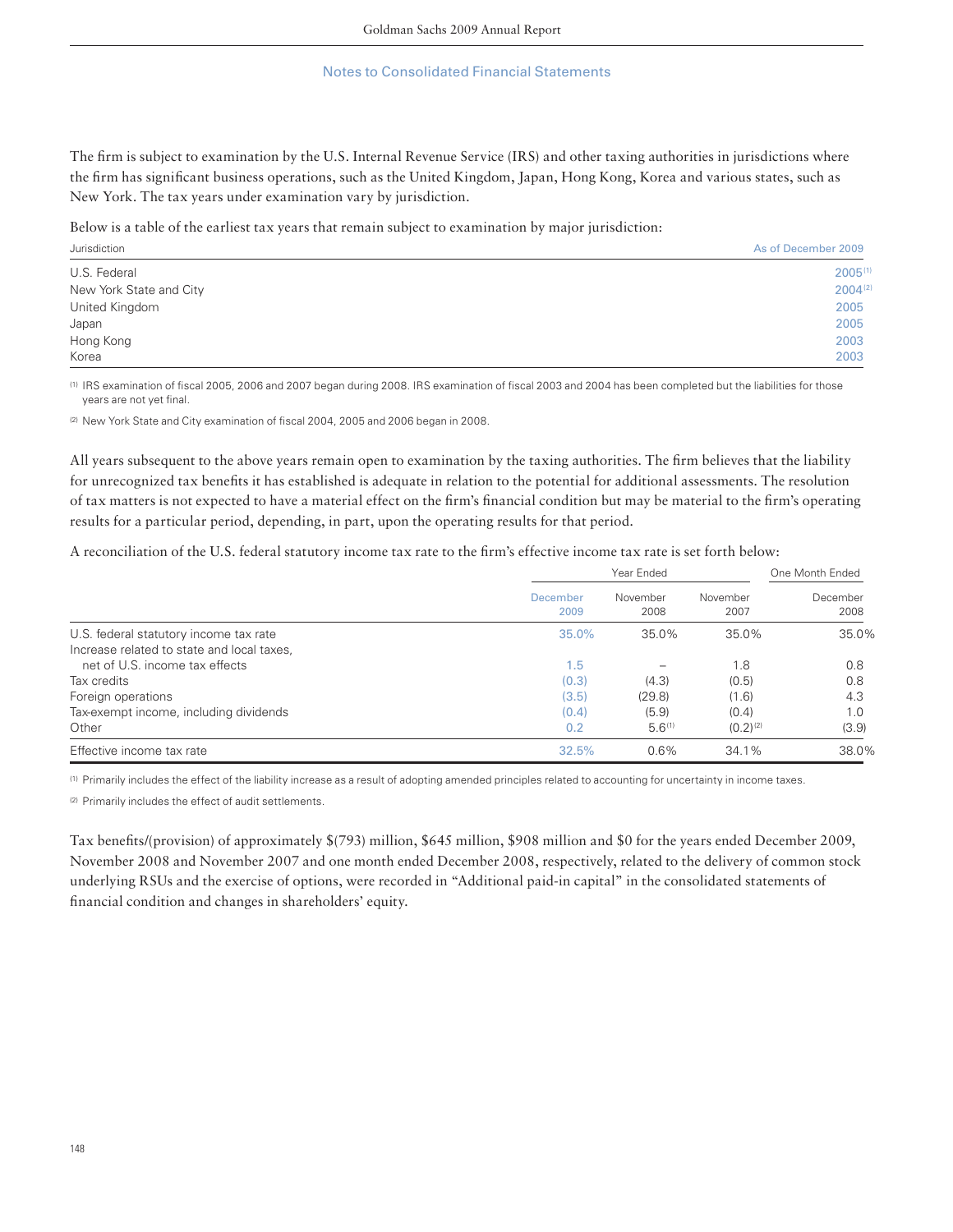# NOTE 17 Regulation and Capital Adequacy

The Federal Reserve Board is the primary U.S. regulator of Group Inc., a bank holding company that in August 2009 also became a financial holding company under the U.S. Gramm-Leach-Bliley Act of 1999. As a bank holding company, the firm is subject to consolidated regulatory capital requirements administered by the Federal Reserve Board. The firm's bank depository institution subsidiaries, including GS Bank USA, are subject to similar capital requirements. Under the Federal Reserve Board's capital adequacy requirements and the regulatory framework for prompt corrective action (PCA) that is applicable to GS Bank USA, the firm and its bank depository institution subsidiaries must meet specific capital requirements that involve quantitative measures of assets, liabilities and certain off-balance-sheet items as calculated under regulatory reporting practices. The firm and its bank depository institution subsidiaries' capital amounts, as well as GS Bank USA's PCA classification, are also subject to qualitative judgments by the regulators about components, risk weightings and other factors.

Many of the firm's subsidiaries, including GS&Co. and the firm's other broker-dealer subsidiaries, are subject to separate regulation and capital requirements as described below.

The following table sets forth information regarding Group Inc.'s capital ratios as of December 2009 calculated in accordance with the Federal Reserve Board's regulatory capital requirements currently applicable to bank holding companies, which are based on the Capital Accord of the Basel Committee on Banking Supervision (Basel I). These ratios are used by the Federal Reserve Board and other U.S. federal banking agencies in the supervisory review process, including the assessment of the firm's capital adequacy. The calculation of these ratios includes certain market risk measures that are under review by the Federal Reserve Board. The calculation of these ratios has not been reviewed with the Federal Reserve Board and, accordingly, these ratios may be revised in subsequent filings.

| (\$ in millions)<br>As of December 2009 |          |  |
|-----------------------------------------|----------|--|
| Tier 1 capital                          | \$64,642 |  |
| Tier 2 capital                          | 13,828   |  |
| Total capital                           | 78,470   |  |
| Risk-weighted assets                    | 431,890  |  |
| Tier 1 capital ratio                    | 15.0%    |  |
| Total capital ratio                     | 18.2%    |  |
| Tier 1 leverage ratio                   | 7.6%     |  |

Risk-Weighted Assets (RWAs) under the Federal Reserve Board's risk-based capital guidelines are calculated based on the amount of market risk and credit risk. RWAs for market risk include certain measures that are under review by the Federal Reserve Board. Credit risk for on-balance sheet assets is based on the balance sheet value. For offbalance sheet exposures, including OTC derivatives and commitments, a credit equivalent amount is calculated based on the notional of each trade. All such assets and amounts are then assigned a risk weight depending on, among other things, whether the counterparty is a sovereign, bank or qualifying securities firm, or other entity (or if collateral is held, depending on the nature of the collateral).

The firm's Tier 1 leverage ratio is defined as Tier 1 capital under Basel I divided by adjusted average total assets (which includes adjustments for disallowed goodwill and certain intangible assets).

Federal Reserve Board regulations require bank holding companies to maintain a minimum Tier 1 capital ratio of 4% and a minimum total capital ratio of 8%. The required minimum Tier 1 capital ratio and total capital ratio in order to be considered a "well capitalized" bank holding company under the Federal Reserve Board guidelines are 6% and 10%, respectively. Bank holding companies may be expected to maintain ratios well above the minimum levels, depending upon their particular condition, risk profile and growth plans. The minimum Tier 1 leverage ratio is 3% for bank holding companies that have received the highest supervisory rating under Federal Reserve Board guidelines or that have implemented the Federal Reserve Board's risk-based capital measure for market risk. Other bank holding companies must have a minimum Tier 1 leverage ratio of 4%.

The firm is currently working to implement the requirements set out in the Revised Framework for the International Convergence of Capital Measurement and Capital Standards issued by the Basel Committee on Banking Supervision (Basel II) as applicable to it as a bank holding company. U.S. banking regulators have incorporated the Basel II framework into the existing riskbased capital requirements by requiring that internationally active banking organizations, such as Group Inc., transition to Basel II over several years.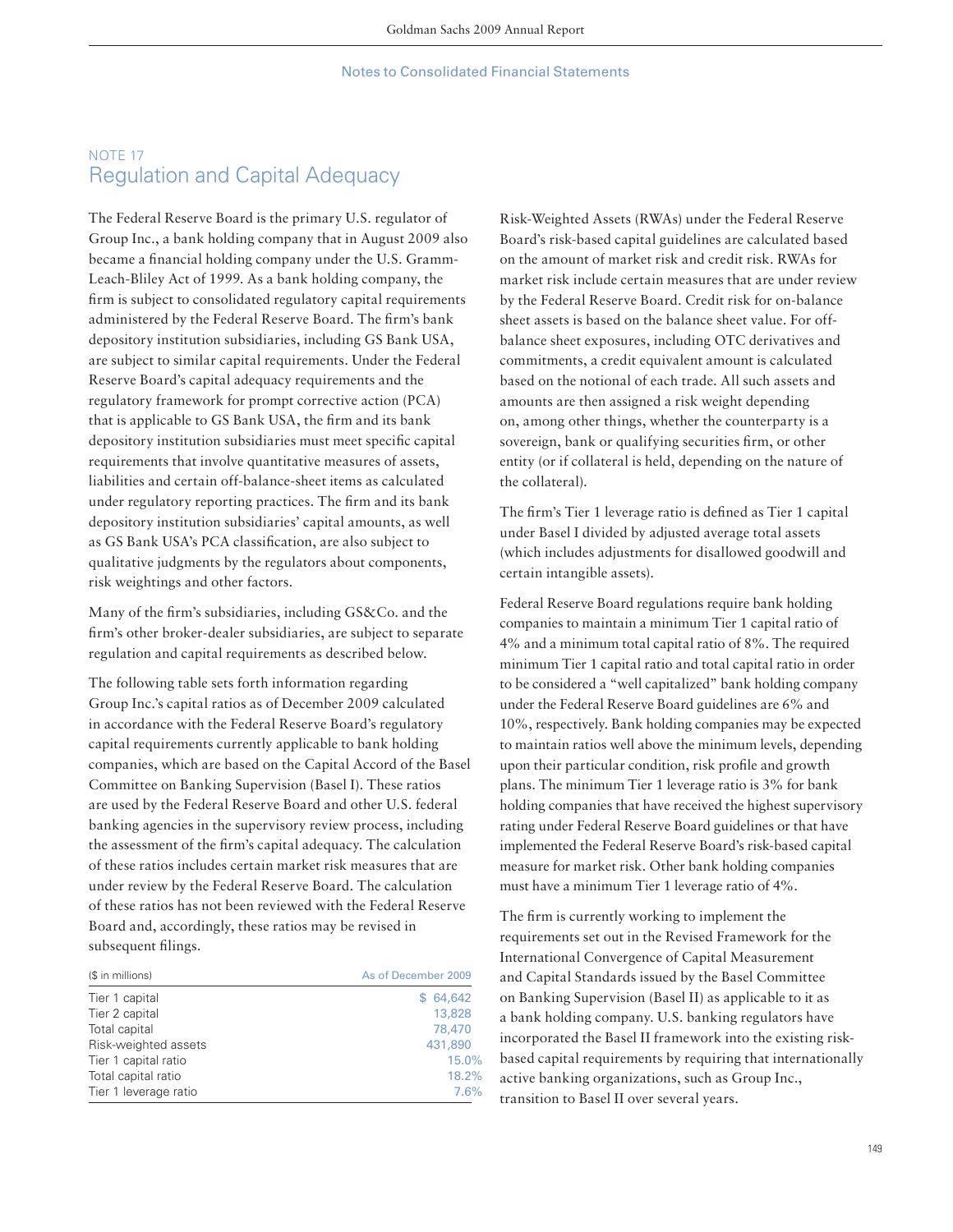GS Bank USA, a New York State-chartered bank and a member of the Federal Reserve System and the Federal Deposit Insurance Corporation (FDIC), is regulated by the Federal Reserve Board and the New York State Banking Department (NYSBD) and is subject to minimum capital requirements that (subject to certain exceptions) are similar to those applicable to bank holding companies. GS Bank USA computes its capital ratios in accordance with the regulatory capital guidelines currently applicable to state member banks, which are based on Basel I as implemented by the Federal Reserve Board, for purposes of assessing the adequacy of its capital. In order to be considered a "well capitalized" depository institution under the Federal Reserve Board guidelines, GS Bank USA must maintain a Tier 1 capital ratio of at least 6%, a total capital ratio of at least 10% and a Tier 1 leverage ratio of at least 5%. In November 2008, the firm contributed subsidiaries into GS Bank USA. In connection with this contribution, GS Bank USA agreed with the Federal Reserve Board to minimum capital ratios in excess of these "well capitalized" levels. Accordingly, for a period of time, GS Bank USA is expected to maintain a Tier 1 capital ratio of at least 8%, a total capital ratio of at least 11% and a Tier 1 leverage ratio of at least 6%.

The following table sets forth information regarding GS Bank USA's capital ratios under Basel I as implemented by the Federal Reserve Board, as of December 2009.

|                       | As of December 2009 |
|-----------------------|---------------------|
| Tier 1 capital ratio  | 14.9%               |
| Total capital ratio   | 19.3%               |
| Tier 1 leverage ratio | 15.4%               |

Consistent with the calculation of Group Inc.'s capital ratios, the calculation of GS Bank USA's capital ratios includes certain market risk measures that are under review by the Federal Reserve Board. Accordingly, these ratios may be revised in subsequent filings. GS Bank USA is currently working to implement the Basel II framework. Similar to the firm's requirement as a bank holding company, GS Bank USA is required to transition to Basel II over the next several years.

The deposits of GS Bank USA are insured by the FDIC to the extent provided by law. The Federal Reserve Board requires depository institutions to maintain cash reserves with a Federal Reserve Bank. The amount deposited by the firm's depository institution subsidiaries held at the Federal Reserve Bank was approximately \$27.43 billion and \$94 million as of December 2009 and November 2008, respectively, which exceeded required reserve amounts by \$25.86 billion and \$6 million as of December 2009 and November 2008, respectively. GS Bank Europe, a wholly owned credit institution, is regulated by the Irish Financial Services Regulatory Authority and is subject to minimum capital requirements. As of December 2009 and November 2008, GS Bank USA and GS Bank Europe were both in compliance with all regulatory capital requirements.

Transactions between GS Bank USA and its subsidiaries and Group Inc. and its subsidiaries and affiliates (other than, generally, subsidiaries of GS Bank USA) are regulated by the Federal Reserve Board. These regulations generally limit the types and amounts of transactions (including loans to and borrowings from GS Bank USA) that may take place and generally require those transactions to be on an arms-length basis.

The firm's U.S. regulated broker-dealer subsidiaries include GS&Co. and Goldman Sachs Execution & Clearing, L.P. (GSEC). GS&Co. and GSEC are registered U.S. broker-dealers and futures commission merchants subject to Rule 15c3-1 of the SEC and Rule 1.17 of the Commodity Futures Trading Commission, which specify uniform minimum net capital requirements, as defined, for their registrants, and also effectively require that a significant part of the registrants' assets be kept in relatively liquid form. GS&Co. and GSEC have elected to compute their minimum capital requirements in accordance with the "Alternative Net Capital Requirement" as permitted by Rule 15c3-1. As of December 2009, GS&Co. had regulatory net capital, as defined by Rule 15c3-1, of \$13.65 billion, which exceeded the amount required by \$11.81 billion. As of December 2009, GSEC had regulatory net capital, as defined by Rule 15c3-1, of \$1.97 billion, which exceeded the amount required by \$1.86 billion. In addition to its alternative minimum net capital requirements, GS&Co. is also required to hold tentative net capital in excess of \$1 billion and net capital in excess of \$500 million in accordance with the market and credit risk standards of Appendix E of Rule 15c3-1. GS&Co. is also required to notify the SEC in the event that its tentative net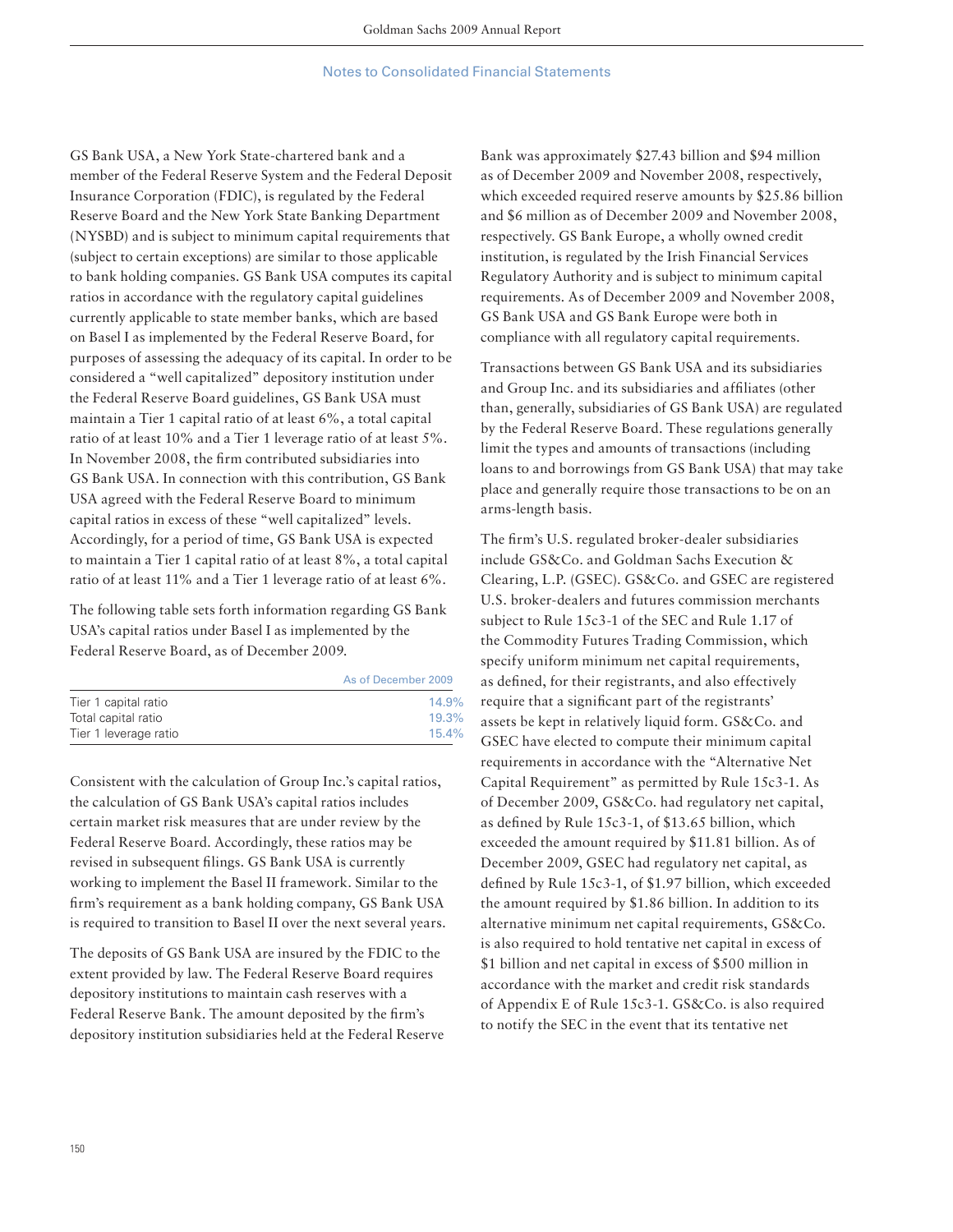capital is less than \$5 billion. As of December 2009 and November 2008, GS&Co. had tentative net capital and net capital in excess of both the minimum and the notification requirements.

The firm has U.S. insurance subsidiaries that are subject to state insurance regulation and oversight in the states in which they are domiciled and in the other states in which they are licensed. In addition, certain of the firm's insurance subsidiaries outside of the U.S. are part of the Lloyd's market (which is regulated by the U.K.'s Financial Services Authority (FSA)) and certain are regulated by the Bermuda Monetary Authority. The firm's insurance subsidiaries were in compliance with all regulatory capital requirements as of December 2009 and November 2008.

The firm's principal non-U.S. regulated subsidiaries include Goldman Sachs International (GSI) and Goldman Sachs Japan Co., Ltd. (GSJCL). GSI, the firm's regulated U.K. broker-dealer, is subject to the capital requirements of the FSA. GSJCL, the firm's regulated Japanese broker-dealer, is subject to the capital requirements imposed by Japan's Financial Services Agency. As of December 2009 and November 2008, GSI and GSJCL were in compliance with their local capital adequacy requirements. Certain other non-U.S. subsidiaries of the firm are also subject to capital adequacy requirements promulgated by authorities of the countries in which they operate. As of December 2009 and November 2008, these subsidiaries were in compliance with their local capital adequacy requirements.

The regulatory requirements referred to above restrict Group Inc.'s ability to withdraw capital from its regulated subsidiaries. As of December 2009 and November 2008, approximately \$23.49 billion and \$26.92 billion, respectively, of net assets of regulated subsidiaries were restricted as to the payment of dividends to Group Inc. In addition to limitations on the payment of dividends imposed by federal and state laws, the Federal Reserve Board, the FDIC and the NYSBD have authority to prohibit or to limit the payment of dividends by the banking organizations they supervise (including GS Bank USA) if, in the relevant regulator's opinion, payment of a dividend would constitute an unsafe or unsound practice in the light of the financial condition of the banking organization.

# NOTE 18 Business Segments

In reporting to management, the firm's operating results are categorized into the following three business segments: Investment Banking, Trading and Principal Investments, and Asset Management and Securities Services.

### **Basis of Presentation**

In reporting segments, certain of the firm's business lines have been aggregated where they have similar economic characteristics and are similar in each of the following areas: (i) the nature of the services they provide, (ii) their methods of distribution, (iii) the types of clients they serve and (iv) the regulatory environments in which they operate.

The cost drivers of the firm taken as a whole — compensation, headcount and levels of business activity — are broadly similar in each of the firm's business segments. Compensation and benefits expenses within the firm's segments reflect, among other factors, the overall performance of the firm as well as the performance of individual business units. Consequently, pre-tax margins in one segment of the firm's business may be significantly affected by the performance of the firm's other business segments.

The firm allocates revenues and expenses among the three business segments. Due to the integrated nature of these segments, estimates and judgments have been made in allocating certain revenue and expense items. Transactions between segments are based on specific criteria or approximate third-party rates. Total operating expenses include corporate items that have not been allocated to individual business segments. The allocation process is based on the manner in which management views the business of the firm.

The segment information presented in the table below is prepared according to the following methodologies:

- Revenues and expenses directly associated with each segment are included in determining pre-tax earnings.
- Net revenues in the firm's segments include allocations of interest income and interest expense to specific securities, commodities and other positions in relation to the cash generated by, or funding requirements of, such underlying positions. Net interest is included within segment net revenues as it is consistent with the way in which management assesses segment performance.
- **Overhead expenses not directly allocable to specific segments** are allocated ratably based on direct segment expenses.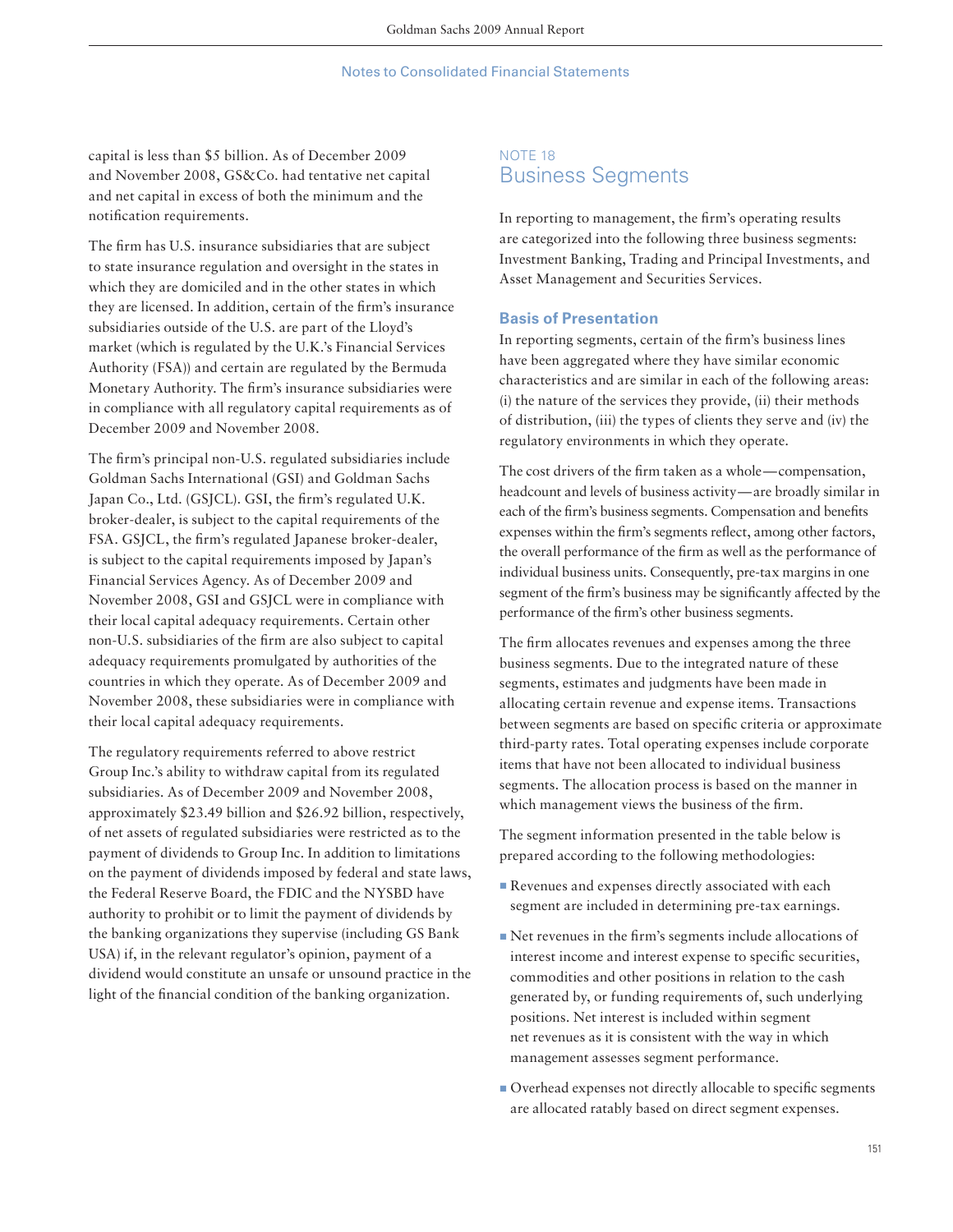# **Segment Operating Results**

Management believes that the following information provides a reasonable representation of each segment's contribution to consolidated pre-tax earnings and total assets:

|                                                 |                                                                     | As of or for the     |                       |                        |                    |  |
|-------------------------------------------------|---------------------------------------------------------------------|----------------------|-----------------------|------------------------|--------------------|--|
|                                                 |                                                                     |                      | Year Ended            |                        | One Month Ended    |  |
| (in millions)                                   |                                                                     | December<br>2009     | November<br>2008      | November<br>2007       | December<br>2008   |  |
| <b>Investment Banking</b>                       | Net revenues<br>Operating expenses                                  | \$<br>4.797<br>3,527 | \$<br>5.185<br>3,143  | \$<br>7,555<br>4,985   | \$<br>135<br>169   |  |
|                                                 | Pre-tax earnings/(loss)                                             | \$<br>1,270          | 2,042<br>\$           | 2,570<br>\$            | \$<br>(34)         |  |
|                                                 | Segment assets                                                      | \$<br>1,482          | \$<br>1,948           | \$<br>5,526            | \$<br>1,491        |  |
| <b>Trading and Principal Investments</b>        | Net revenues<br>Operating expenses                                  | \$34.373<br>17,053   | \$<br>9,063<br>11,808 | \$<br>31,226<br>17,998 | \$<br>(507)<br>875 |  |
|                                                 | Pre-tax earnings/(loss)                                             | \$17,320             | (2,745)<br>\$         | \$<br>13,228           | \$<br>(1, 382)     |  |
|                                                 | Segment assets                                                      | \$662,754            | \$645,267             | 744,647<br>\$          | 871,323<br>\$      |  |
| <b>Asset Management and Securities Services</b> | Net revenues<br>Operating expenses                                  | \$<br>6,003<br>4,660 | 7.974<br>\$<br>4,939  | \$<br>7.206<br>5,363   | \$<br>555<br>329   |  |
|                                                 | Pre-tax earnings                                                    | \$<br>1,343          | 3,035<br>\$           | \$<br>1,843            | \$<br>226          |  |
|                                                 | Segment assets                                                      | \$184,706            | \$237,332             | 369,623<br>\$          | \$<br>239,411      |  |
| Total                                           | Net revenues <sup>(1)(2)</sup><br>Operating expenses <sup>(3)</sup> | \$45.173<br>25,344   | \$22,222<br>19,886    | \$<br>45,987<br>28,383 | \$<br>183<br>1,441 |  |
|                                                 | Pre-tax earnings/(loss) <sup>(4)</sup>                              | \$19.829             | 2,336<br>\$           | \$<br>17,604           | \$<br>(1, 258)     |  |
|                                                 | Total assets                                                        | \$848,942            | \$884,547             | \$1,119,796            | \$1,112,225        |  |

(1) Net revenues include net interest income as set forth in the table below:

|                                          |                          | Year Ended       |                                                                           |                                 |
|------------------------------------------|--------------------------|------------------|---------------------------------------------------------------------------|---------------------------------|
| (in millions)                            | December<br>2009         | November<br>2008 | November<br>2007                                                          | December<br>2008                |
| Investment Banking                       | $\overline{\phantom{a}}$ | <sub>6</sub>     | $\hspace{1.0cm} \rule{1.5cm}{0.15cm} \hspace{1.0cm} \rule{1.5cm}{0.15cm}$ | $\hspace{0.1mm}-\hspace{0.1mm}$ |
| Trading and Principal Investments        | 5.494                    | 968              | .512                                                                      | 457                             |
| Asset Management and Securities Services | 1.913                    | 3.302            | 2.475                                                                     | 228                             |
| Total net interest                       | \$7,407                  | \$4,276          | \$3,987                                                                   | \$685                           |

(2) Net revenues include non-interest revenues as set forth in the table below:

|                                            |                  | Year Ended       |                  |                  |  |
|--------------------------------------------|------------------|------------------|------------------|------------------|--|
| (in millions)                              | December<br>2009 | November<br>2008 | November<br>2007 | December<br>2008 |  |
| Investment banking fees                    | \$4.797          | \$5.179          | \$7.555          | 135              |  |
| Equities commissions                       | 3.840            | 4.998            | 4,579            | 251              |  |
| Asset management and other fees            | 4.090            | 4.672            | 4.731            | 327              |  |
| Trading and principal investments revenues | 25,039           | 3.097            | 25,135           | (1, 215)         |  |
| Total non-interest revenues                | \$37,766         | \$17,946         | \$42,000         | (502)            |  |

Trading and principal investments revenues include \$36 million, \$(61) million, \$6 million and \$(2) million for the years ended December 2009, November 2008 and November 2007 and one month ended December 2008, respectively, of realized gains/(losses) on securities held within the firm's insurance subsidiaries which are accounted for as available-for-sale.

(3) Operating expenses include net provisions for a number of litigation and regulatory proceedings of \$104 million, \$(4) million, \$37 million and \$68 million for the years ended December 2009, November 2008 and November 2007 and one month ended December 2008, respectively, that have not been allocated to the firm's segments.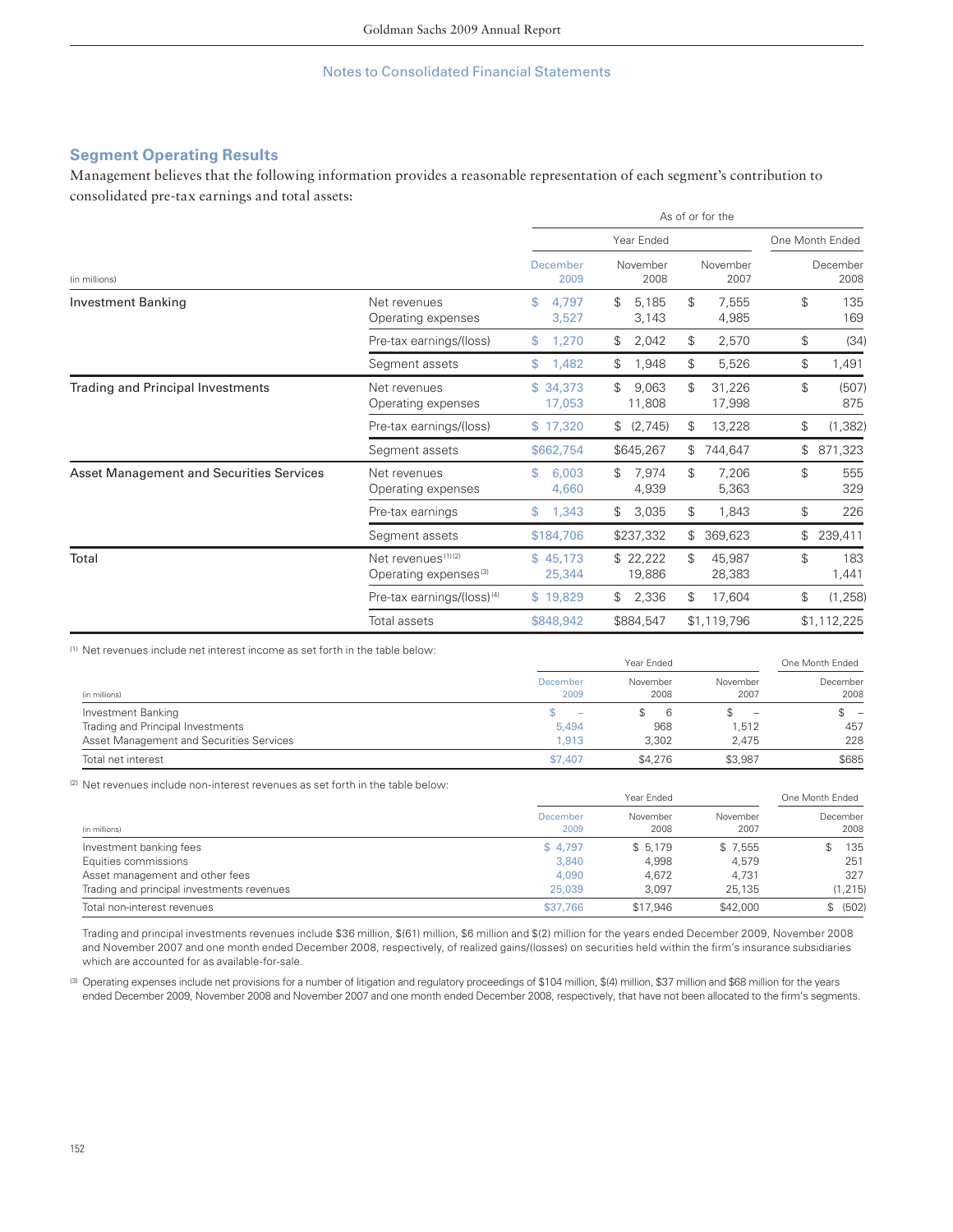(4) Pre-tax earnings include total depreciation and amortization as set forth in the table below:

|                                          |                  | One Month Ended  |                  |                  |
|------------------------------------------|------------------|------------------|------------------|------------------|
| (in millions)                            | December<br>2009 | November<br>2008 | November<br>2007 | December<br>2008 |
| Investment Banking                       | \$159            | \$187            | \$137            | \$14             |
| Trading and Principal Investments        | 1.510            | .161             | 845              | 101              |
| Asset Management and Securities Services | 274              | 277              | 185              | 28               |
| Total depreciation and amortization      | \$1,943          | \$1,625          | \$1,167          | \$143            |

## **Geographic Information**

Due to the highly integrated nature of international financial markets, the firm manages its businesses based on the profitability of the enterprise as a whole. Since a significant portion of the firm's activities require cross-border coordination in order to facilitate the needs of the firm's clients, the methodology for allocating the firm's profitability to geographic regions is dependent on estimates and management judgment.

Geographic results are generally allocated as follows:

- Investment Banking: location of the client and investment banking team.
- ▪Fixed Income, Currency and Commodities, and Equities: location of the trading desk.
- **Principal Investments: location of the investment.**
- Asset Management: location of the sales team.
- ▪Securities Services: location of the primary market for the underlying security.

The following table sets forth the total net revenues, pre-tax earnings and net earnings of the firm by geographic region allocated based on the methodology referred to above, as well as the percentage of total net revenues, pre-tax earnings and net earnings for each geographic region:

|                                         |          |                         | Year Ended |                  |          |                  | One Month Ended  |      |
|-----------------------------------------|----------|-------------------------|------------|------------------|----------|------------------|------------------|------|
| (\$ in millions)                        |          | <b>December</b><br>2009 |            | November<br>2008 |          | November<br>2007 | December<br>2008 |      |
| Net revenues<br>Americas <sup>(1)</sup> | \$25,313 | 56%                     | \$15,485   | 70%              | \$23,412 | 51%              | \$<br>197        | N.M. |
| EMEA <sup>(2)</sup>                     | 11,595   | 26                      | 5,910      | 26               | 13,538   | 29               | (440)            | N.M. |
| Asia                                    | 8,265    | 18                      | 827        | 4                | 9,037    | 20               | 426              | N.M. |
| Total net revenues                      | \$45,173 | 100%                    | \$22,222   | 100%             | \$45,987 | 100%             | \$<br>183        | 100% |
| Pre-tax earnings/(loss)                 |          |                         |            |                  |          |                  |                  |      |
| Americas <sup>(1)</sup>                 | \$10,690 | 54%                     | \$4,879    | N.M.             | \$7,673  | 43%              | \$<br>(555)      | N.M. |
| EMEA <sup>(2)</sup>                     | 5,411    | 27                      | 169        | N.M.             | 5,458    | 31               | (806)            | N.M. |
| Asia                                    | 3,832    | 19                      | (2,716)    | N.M.             | 4,510    | 26               | 171              | N.M. |
| Corporate <sup>(3)</sup>                | (104)    | N.M.                    | 4          | N.M.             | (37)     | N.M.             | (68)             | N.M. |
| Total pre-tax earnings/(loss)           | \$19,829 | 100%                    | \$2,336    | 100%             | \$17,604 | 100%             | \$(1,258)        | 100% |
| Net earnings/(loss)                     |          |                         |            |                  |          |                  |                  |      |
| Americas <sup>(1)</sup>                 | \$6,639  | 49%                     | \$3,371    | N.M.             | \$4,981  | 43%              | \$<br>(366)      | N.M. |
| EMEA <sup>(2)</sup>                     | 4,129    | 31                      | 694        | N.M.             | 3,735    | 32               | (498)            | N.M. |
| Asia                                    | 2,686    | 20                      | (1,746)    | N.M.             | 2,907    | 25               | 130              | N.M. |
| Corporate <sup>(3)</sup>                | (69)     | N.M.                    | 3          | N.M.             | (24)     | N.M.             | (46)             | N.M. |
| Total net earnings/(loss)               | \$13,385 | 100%                    | \$2,322    | 100%             | \$11,599 | 100%             | \$<br>(780)      | 100% |

(1) Substantially all relates to the U.S.

(2) EMEA (Europe, Middle East and Africa).

(3) Consists of net provisions for a number of litigation and regulatory proceedings.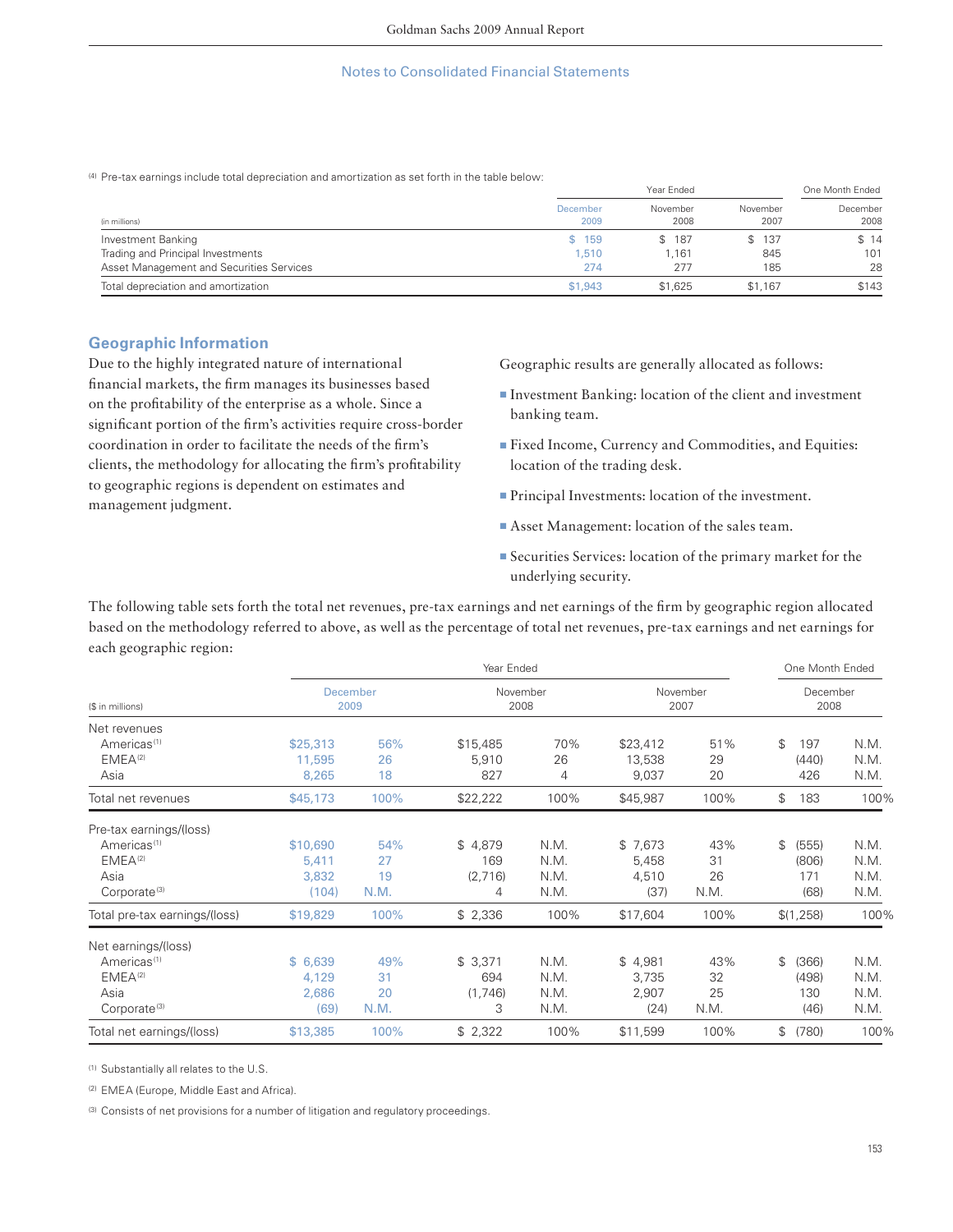# NOTE 19 Interest Income and Interest Expense

The following table sets forth the details of the firm's interest income and interest expense:

|                                                 |                  | One Month Ended  |                  |                  |
|-------------------------------------------------|------------------|------------------|------------------|------------------|
| (in millions)                                   | December<br>2009 | November<br>2008 | November<br>2007 | December<br>2008 |
| Interest income <sup>(1)</sup>                  |                  |                  |                  |                  |
| Deposits with banks                             | \$<br>65         | \$<br>188        | \$<br>119        | \$<br>2          |
| Securities borrowed, securities purchased under |                  |                  |                  |                  |
| agreements to resell and federal funds sold     | 951              | 11,746           | 18,013           | 301              |
| Trading assets, at fair value                   | 11,106           | 13,150           | 13,120           | 1,172            |
| Other interest <sup>(2)</sup>                   | 1,785            | 10,549           | 14,716           | 212              |
| Total interest income                           | \$13,907         | \$35,633         | \$45,968         | \$1,687          |
| Interest expense                                |                  |                  |                  |                  |
| Deposits                                        | \$<br>415        | \$<br>756        | \$<br>677        | \$<br>51         |
| Securities loaned and securities sold under     |                  |                  |                  |                  |
| agreements to repurchase, at fair value         | 1,317            | 7,414            | 12,612           | 229              |
| Trading liabilities, at fair value              | 1,854            | 2,789            | 3,866            | 174              |
| Short-term borrowings <sup>(3)</sup>            | 623              | 1,864            | 3,398            | 107              |
| Long-term borrowings <sup>(4)</sup>             | 2,585            | 6,975            | 6,830            | 297              |
| Other interest <sup>(5)</sup>                   | (294)            | 11,559           | 14,598           | 144              |
| Total interest expense                          | \$6,500          | \$31,357         | \$41,981         | \$1,002          |
| Net interest income                             | \$7,407          | \$4,276          | \$3,987          | \$<br>685        |

(1) Interest income is recorded on an accrual basis based on contractual interest rates.

(2) Primarily includes interest income on customer debit balances and other interest-earning assets.

(3) Includes interest on unsecured short-term borrowings and short-term other secured financings.

(4) Includes interest on unsecured long-term borrowings and long-term other secured financings.

(5) Primarily includes interest expense on customer credit balances and other interest-bearing liabilities.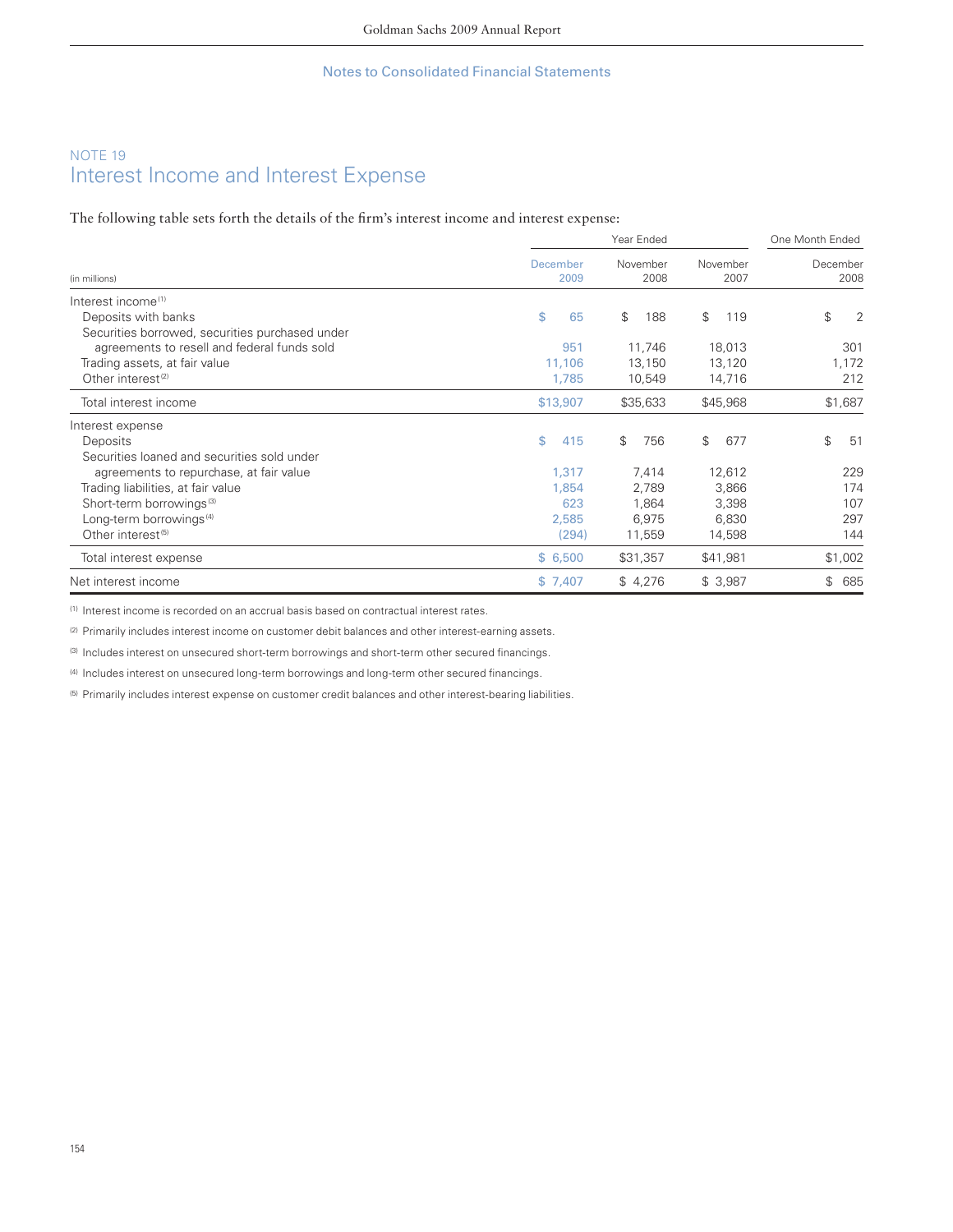# NOTE 20 Parent Company

#### Group Inc.— Condensed Statements of Earnings

|                                               |          | Year Ended |          | One<br>Month<br>Ended |
|-----------------------------------------------|----------|------------|----------|-----------------------|
|                                               | December | November   | November | December              |
| (in millions)                                 | 2009     | 2008       | 2007     | 2008                  |
| Revenues                                      |          |            |          |                       |
| Dividends from bank subsidiary                | \$       | \$2,922    | 18<br>\$ | \$<br>5               |
| Dividends from nonbank subsidiaries           | 8.793    | 3.716      | 4,273    | 130                   |
| Undistributed earnings/(loss) of subsidiaries | 5.884    | (3,971)    | 6,708    | (1, 115)              |
| Other revenues                                | (1.018)  | (2.886)    | 2.062    | (1,004)               |
| Interest income                               | 4.565    | 7,167      | 9,049    | 462                   |
| Total revenues                                | 18,224   | 6,948      | 22,110   | (1,522)               |
| Interest expense                              | 3.112    | 8,229      | 8,914    | 448                   |
| Revenues, net of interest expense             | 15,112   | (1, 281)   | 13,196   | (1,970)               |
| Operating expenses                            |          |            |          |                       |
| Compensation and benefits                     | 637      | 122        | 780      | (94)                  |
| Other expenses                                | 1,034    | 471        | 281      | 32                    |
| Total operating expenses                      | 1,671    | 593        | 1,061    | (62)                  |
| Pre-tax earnings/(loss)                       | 13.441   | (1.874)    | 12,135   | (1,908)               |
| Provision/(benefit) for taxes                 | 56       | (4, 196)   | 536      | (1, 128)              |
| Net earnings/(loss)                           | 13.385   | 2.322      | 11.599   | (780)                 |
| Preferred stock dividends                     | 1,193    | 281        | 192      | 248                   |
| Net earnings/(loss) applicable to             |          |            |          |                       |
| common shareholders                           | \$12,192 | \$2,041    | \$11,407 | \$(1,028)             |

#### Group Inc.— Condensed Statements of Financial Condition

| December<br>2009 | November    |
|------------------|-------------|
|                  |             |
|                  | 2008        |
|                  |             |
| 1.140            | \$<br>1.035 |
|                  |             |
| 5.564            | 19,247      |
| 177.952          | 157.086     |
|                  |             |
| 17,318           | 13.322      |
| 48.421           | 38.375      |
| 23.977           | 40.171      |
| 11.254           | 10,414      |
| \$285,626        | \$279.650   |
|                  |             |

#### Liabilities and shareholders' equity

| Unsecured short-term borrowings <sup>(1)</sup> |          |          |
|------------------------------------------------|----------|----------|
| With third parties                             | \$24.604 | \$37.941 |
| With subsidiaries                              | 4.208    | 7.462    |
| Payables to subsidiaries                       | 509      | 754      |
| Trading liabilities, at fair value             | 1.907    | 3,530    |
| Other liabilities                              | 6.682    | 5.247    |
| Unsecured long-term borrowings <sup>(2)</sup>  |          |          |
| With third parties                             | 175,300  | 158,472  |
| With subsidiaries <sup>(3)</sup>               | 1,702    | 1,875    |
| <b>Total liabilities</b>                       | 214.912  | 215.281  |
|                                                |          |          |

#### Commitments, contingencies and guarantees

| Shareholders' equity                              |           |           |
|---------------------------------------------------|-----------|-----------|
| Preferred stock                                   | 6.957     | 16.471    |
| Common stock                                      | 8         |           |
| Restricted stock units and employee stock options | 6.245     | 9.284     |
| Additional paid-in capital                        | 39.770    | 31.071    |
| Retained earnings                                 | 50.252    | 39.913    |
| Accumulated other comprehensive loss              | (362)     | (202)     |
| Common stock held in treasury, at cost            | (32.156)  | (32, 175) |
| Total shareholders' equity                        | 70.714    | 64.369    |
| Total liabilities and shareholders' equity        | \$285.626 | \$279.650 |

#### Group Inc.— Condensed Statements of Cash Flows

|                                              |                  | Year Ended       |                  | One<br>Month<br>Ended |
|----------------------------------------------|------------------|------------------|------------------|-----------------------|
| (in millions)                                | December<br>2009 | November<br>2008 | November<br>2007 | December<br>2008      |
| Cash flows from operating activities         |                  |                  |                  |                       |
| Net earnings/(loss)                          | \$13,385         | \$<br>2,322      | \$11,599         | \$<br>(780)           |
| Non-cash items included in net earnings      |                  |                  |                  |                       |
| Undistributed (earnings)/loss                |                  |                  |                  |                       |
| of subsidiaries                              | (5,884)          | 3,971            | (6,708)          | 1,115                 |
| Depreciation and amortization <sup>(4)</sup> | 39               | 36               | 35               | 3                     |
| Deferred income taxes                        | (3, 347)         | (2, 178)         | 877              | (847)                 |
| Share-based compensation                     | 100              | 40               | 459              |                       |
| Changes in operating assets and liabilities  |                  |                  |                  |                       |
| Trading assets, at fair value                | 24,382           | (4,661)          | (17, 795)        | (8, 188)              |
| Trading liabilities, at fair value           | (1,032)          | 1,559            | 86               | (557)                 |
| Other, net <sup>(4)</sup>                    | 10,081           | (12, 162)        | 12,111           | 4,091                 |
| Net cash provided by/(used for)              |                  |                  |                  |                       |
| operating activities                         | 37,724           | (11, 073)        | 664              | (5, 163)              |
| Cash flows from investing activities         |                  |                  |                  |                       |
| Purchase of property, leasehold              |                  |                  |                  |                       |
| improvements and equipment                   | (5)              | (49)             | (29)             |                       |
| Proceeds from sales of property, leasehold   |                  |                  |                  |                       |
| improvements and equipment                   |                  |                  | 11               |                       |
| Issuance of short-term loans to              |                  |                  |                  |                       |
| subsidiaries, net of repayments              | (6, 335)         | 3,701            | (22, 668)        | 1,923                 |
| Issuance of term loans to subsidiaries       | (13, 823)        | (14, 242)        | (48, 299)        | (1,687)               |
| Repayments of term loans by subsidiaries     | 9,601            | 24,925           | 41,143           | 714                   |
| Capital contributions to subsidiaries, net   | (2,781)          | (22, 245)        | (4, 517)         | (6, 179)              |
| Net cash used for investing activities       | (13, 343)        | (7.910)          | (34, 359)        | (5, 229)              |
| Cash flows from financing activities         |                  |                  |                  |                       |
| Unsecured short-term borrowings, net         | (13, 266)        | (10, 564)        | 3,255            | 4.616                 |
| Secured short-term financings, net           |                  |                  | (380)            |                       |
| Proceeds from issuance of                    |                  |                  |                  |                       |
| long-term borrowings                         | 22,814           | 35,645           | 53,041           | 9,171                 |
| Repayment of long-term borrowings,           |                  |                  |                  |                       |
| including the current portion                | (27, 374)        | (23, 959)        | (13, 984)        | (3, 358)              |
| Common stock repurchased                     | (2)              | (2,034)          | (8,956)          | (1)                   |
| Preferred stock repurchased                  | (9,574)          |                  |                  |                       |
| Repurchase of common stock warrants          | (1,100)          |                  |                  |                       |
| Dividends and dividend equivalents           |                  |                  |                  |                       |
| paid on common stock, preferred              |                  |                  |                  |                       |
| stock and restricted stock units             | (2, 205)         | (850)            | (831)            |                       |
| Proceeds from issuance of common             |                  |                  |                  |                       |
| stock, including stock option exercises      | 6,260            | 6,105            | 791              | $\mathfrak{p}$        |
| Proceeds from issuance of preferred          |                  |                  |                  |                       |
| stock, net of issuance costs                 |                  | 13,366           |                  |                       |
| Proceeds from issuance of                    |                  |                  |                  |                       |
| common stock warrants                        |                  | 1,633            |                  |                       |
| Excess tax benefit related to                |                  |                  |                  |                       |
| share-based compensation                     | 135              | 614              | 817              |                       |
| Cash settlement of                           |                  |                  |                  |                       |
| share-based compensation                     | (2)              |                  | (1)              |                       |
| Net cash provided by/(used for)              |                  |                  |                  |                       |
| financing activities                         | (24, 314)        | 19,956           | 33,752           | 10,430                |
| Net increase in cash and cash equivalents    | 67               | 973              | 57               | 38                    |
| Cash and cash equivalents,                   |                  |                  |                  |                       |
| beginning of year                            | 1,073<br>\$      | 62<br>\$         | 5<br>\$<br>62    | 1,035                 |
| Cash and cash equivalents, end of year       | 1,140            | 1,035            |                  | \$<br>1,073           |

#### Supplemental Disclosures:

Cash payments for third-party interest, net of capitalized interest, were \$2.77 billion, \$7.18 billion, \$7.78 billion and \$248 million for the years ended December 2009, November 2008 and November 2007 and one month ended December 2008, respectively.

Cash payments for income taxes, net of refunds, were \$2.77 billion, \$991 million, \$3.27 billion and<br>\$1 million for the years ended December 2009, November 2008 and November 2007 and one month<br>ended December 2008, respectiv

(1) Includes \$6.57 billion and \$11.67 billion at fair value as of December 2009 and November 2008, respectively.

(2) Includes \$13.67 billion and \$10.90 billion at fair value as of December 2009 and November 2008, respectively.

<sup>(3)</sup> Unsecured long-term borrowings with subsidiaries by maturity date are \$1.05 billion in 2011, \$98 million in 2012, \$179 million in 2013, \$64 million in 2014 and \$309 million in 2015–thereafter.

(4) Prior periods have been reclassified to conform to the current presentation.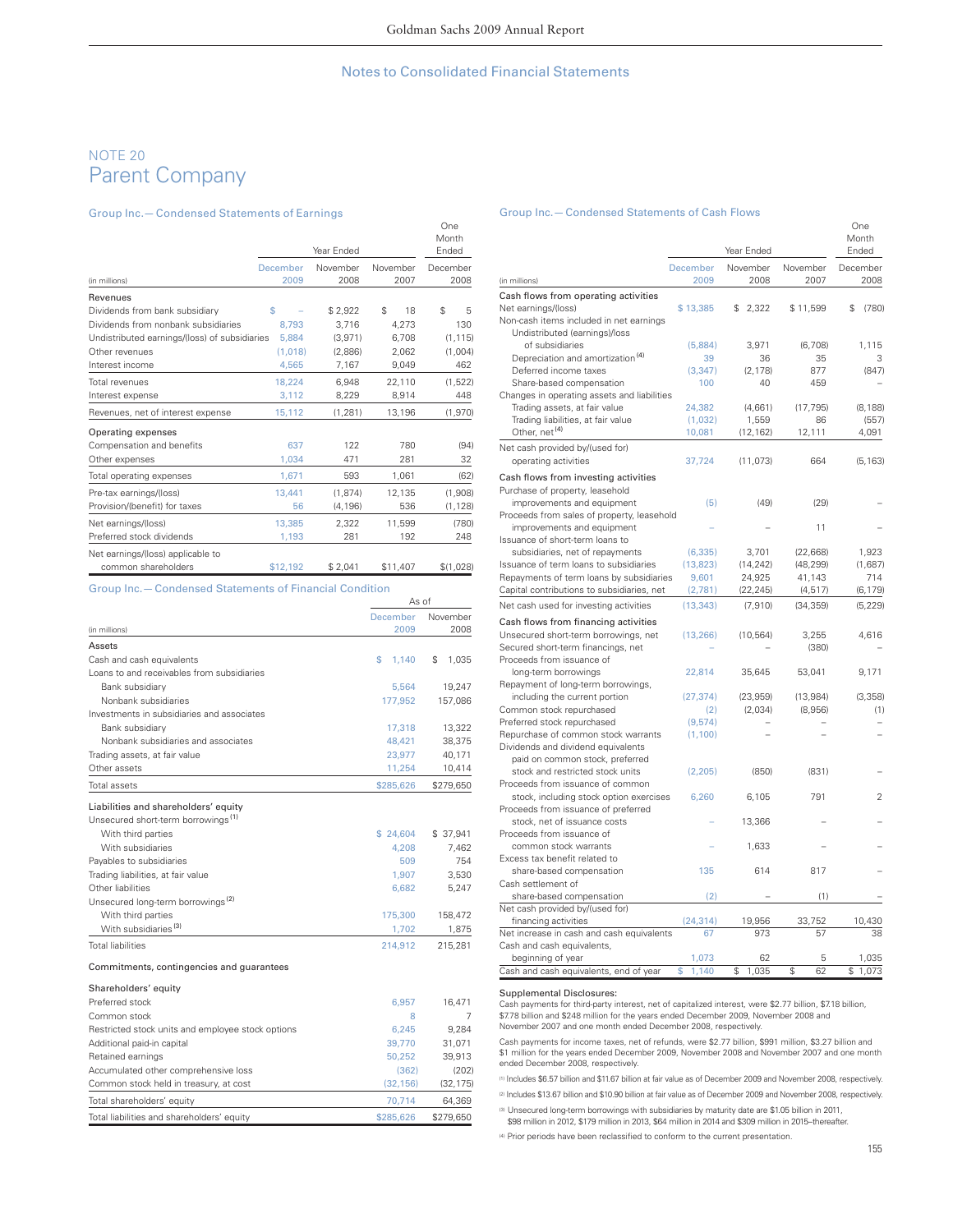# **Quarterly Results (unaudited)**

The following represents the firm's unaudited quarterly results for the fiscal years ended December 2009 and November 2008. These quarterly results were prepared in accordance with generally accepted accounting principles and reflect all adjustments that are, in the opinion of management, necessary for a fair statement of the results. These adjustments are of a normal recurring nature.

|                                                | Three Months Ended <sup>(1)</sup> |              |                   |                  |  |  |  |  |
|------------------------------------------------|-----------------------------------|--------------|-------------------|------------------|--|--|--|--|
| (in millions, except per share data)           | <b>March</b><br>2009              | June<br>2009 | September<br>2009 | December<br>2009 |  |  |  |  |
| Total non-interest revenues                    | \$7,518                           | \$11,719     | \$10,682          | \$7,847          |  |  |  |  |
| Interest income                                | 4,362                             | 3,470        | 3,000             | 3,075            |  |  |  |  |
| Interest expense                               | 2,455                             | 1,428        | 1,310             | 1,307            |  |  |  |  |
| Net interest income                            | 1,907                             | 2,042        | 1,690             | 1,768            |  |  |  |  |
| Net revenues, including net interest income    | 9,425                             | 13,761       | 12,372            | 9,615            |  |  |  |  |
| Operating expenses <sup>(2)</sup>              | 6,796                             | 8,732        | 7,578             | 2,238            |  |  |  |  |
| Pre-tax earnings                               | 2,629                             | 5,029        | 4,794             | 7,377            |  |  |  |  |
| Provision for taxes                            | 815                               | 1,594        | 1,606             | 2,429            |  |  |  |  |
| Net earnings                                   | 1,814                             | 3,435        | 3,188             | 4,948            |  |  |  |  |
| Preferred stock dividends                      | 155                               | 717          | 160               | 161              |  |  |  |  |
| Net earnings applicable to common shareholders | \$1,659                           | \$2,718      | \$3,028           | \$4,787          |  |  |  |  |
| Earnings per common share                      |                                   |              |                   |                  |  |  |  |  |
| <b>Basic</b>                                   | \$3.48                            | \$<br>5.27   | 5.74<br>\$        | \$<br>9.01       |  |  |  |  |
| Diluted                                        | 3.39                              | 4.93         | 5.25              | 8.20             |  |  |  |  |
| Dividends declared per common share            |                                   | 0.35         | 0.35              | 0.35             |  |  |  |  |

|                                                       | Three Months Ended <sup>(1)</sup> |             |                    |                  |  |  |  |  |  |
|-------------------------------------------------------|-----------------------------------|-------------|--------------------|------------------|--|--|--|--|--|
| (in millions, except per share data)                  | February<br>2008                  | May<br>2008 | August<br>2008     | November<br>2008 |  |  |  |  |  |
| Total non-interest revenues                           | \$7,384                           | \$8,145     | \$4,908            | \$(2,491)        |  |  |  |  |  |
| Interest income                                       | 11.245                            | 9,498       | 8,717              | 6,173            |  |  |  |  |  |
| Interest expense                                      | 10,294                            | 8,221       | 7,582              | 5,260            |  |  |  |  |  |
| Net interest income                                   | 951                               | 1,277       | 1,135              | 913              |  |  |  |  |  |
| Net revenues, including net interest income           | 8,335                             | 9,422       | 6,043              | (1, 578)         |  |  |  |  |  |
| Operating expenses <sup>(2)</sup>                     | 6,192                             | 6,590       | 5,083              | 2,021            |  |  |  |  |  |
| Pre-tax earnings/(loss)                               | 2,143                             | 2,832       | 960                | (3,599)          |  |  |  |  |  |
| Provision/(benefit) for taxes                         | 632                               | 745         | 115                | (1, 478)         |  |  |  |  |  |
| Net earnings/(loss)                                   | 1,511                             | 2,087       | 845                | (2, 121)         |  |  |  |  |  |
| Preferred stock dividends                             | 44                                | 36          | 35                 | 166              |  |  |  |  |  |
| Net earnings/(loss) applicable to common shareholders | \$1,467                           | \$2,051     | $\mathbb S$<br>810 | \$(2,287)        |  |  |  |  |  |
| Earnings/(loss) per common share                      |                                   |             |                    |                  |  |  |  |  |  |
| Basic                                                 | 3.39<br>\$                        | \$4.80      | \$<br>1.89         | \$ (4.97)        |  |  |  |  |  |
| Diluted                                               | 3.23                              | 4.58        | 1.81               | (4.97)           |  |  |  |  |  |
| Dividends declared per common share                   | 0.35                              | 0.35        | 0.35               | 0.35             |  |  |  |  |  |

(1) Financial information for the three months ended March 2008, June 2008, September 2008 and December 2008 has not been included for the following reasons: (i) the three months ended February 2008, May 2008, August 2008 and November 2008 (collectively, the 2008 quarters) provide a meaningful comparison for the three months ended March 2009, June 2009, September 2009 and December 2009 (collectively, the 2009 quarters), respectively; (ii) there are no seasonal or other factors that would impact the comparability of the results for the 2009 quarters with the results for the 2008 quarters; and (iii) it was not practicable or cost justified to prepare this information.

(2) The timing and magnitude of changes in the firm's discretionary compensation accruals can have a significant effect on results in a given quarter.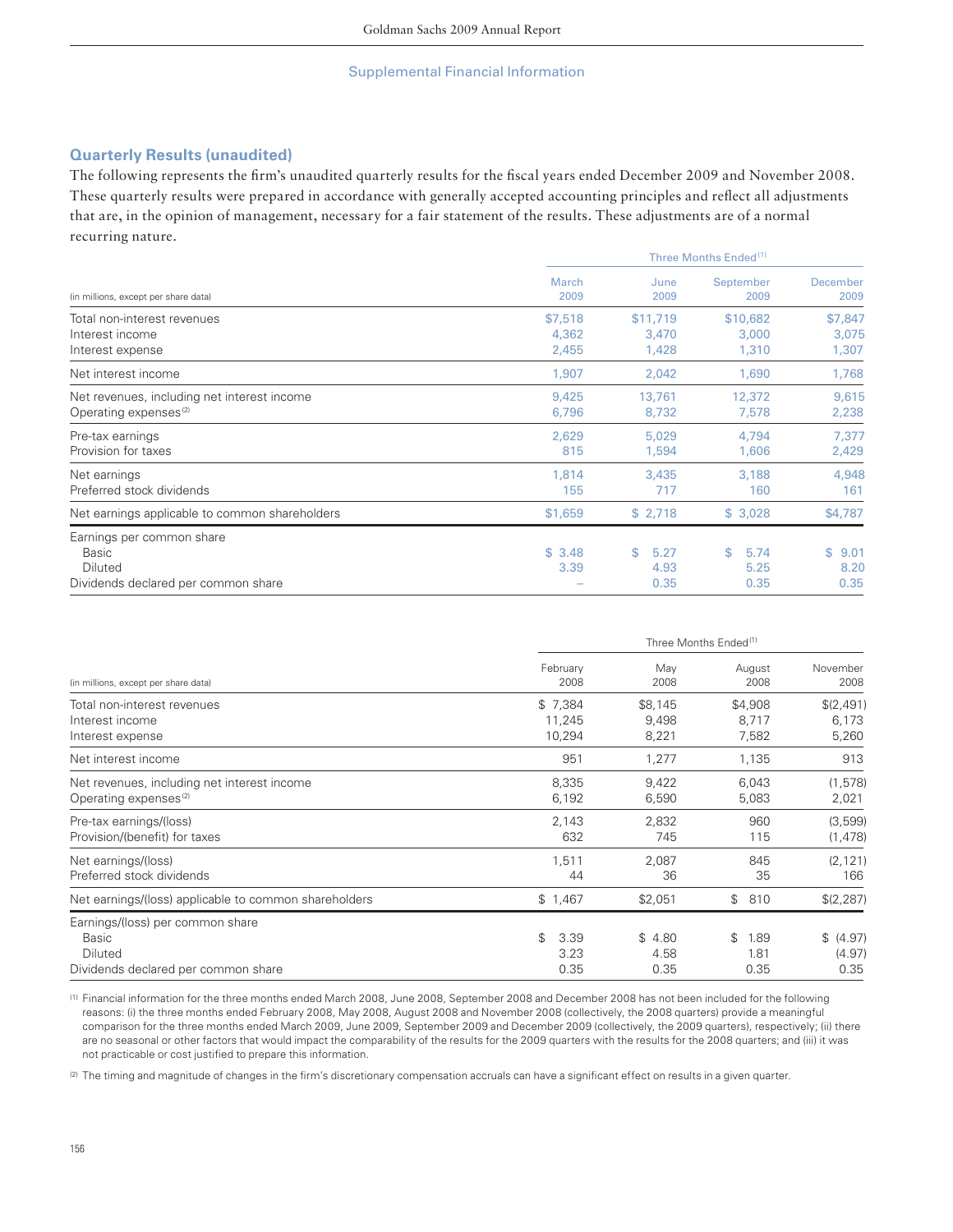# **Common Stock Price Range**

The following table sets forth, for the quarters indicated, the high and low sales prices per share of the firm's common stock:

|                |             |                         |          | icai Liiucu |                  |          |  |
|----------------|-------------|-------------------------|----------|-------------|------------------|----------|--|
|                |             | <b>December</b><br>2009 |          |             | November<br>2007 |          |  |
|                | <b>High</b> | ∟ow                     | High     | Low         | High             | Low      |  |
| First quarter  | \$115.65    | \$59.13                 | \$229.35 | \$169.00    | \$222.75         | \$191.50 |  |
| Second quarter | 151.17      | 100.46                  | 203.39   | 140.27      | 232.41           | 189.85   |  |
| Third quarter  | 188.00      | 135.23                  | 190.04   | 152.25      | 233.97           | 157.38   |  |
| Fourth quarter | 193.60      | 160.20                  | 172.45   | 47.41       | 250.70           | 175.00   |  |

Year Ended

As of February 12, 2010, there were 11,720 holders of record of the firm's common stock.

On February 12, 2010, the last reported sales price for the firm's common stock on the New York Stock Exchange was \$153.93 per share.

## **Common Stock Price Performance**

The following graph compares the performance of an investment in the firm's common stock from November 26, 2004 through December 31, 2009, with the S&P 500 Index and the S&P 500 Financials Index. The graph assumes \$100 was invested on November 26, 2004 in each of the firm's common stock, the S&P 500 Index and the S&P 500 Financials Index, and the dividends were reinvested on the date of payment without payment of any commissions. The performance shown in the graph represents past performance and should not be considered an indication of future performance.



The table below shows the cumulative total returns in dollars of the firm's common stock, the S&P 500 Index and the S&P 500 Financials Index for Goldman Sachs' last five fiscal year ends<sup>(1)</sup>, assuming \$100 was invested on November 26, 2004 in each of the firm's common stock, the S&P 500 Index and the S&P 500 Financials Index, and the dividends were reinvested on the date of payment without payment of any commissions. The performance shown in the table represents past performance and should not be considered an indication of future performance.

|                               | 11/26/04 | 11/25/05 | 11/24/06 | 11/30/07 | 1/28/08 | 12/31/09 |
|-------------------------------|----------|----------|----------|----------|---------|----------|
| The Goldman Sachs Group, Inc. | \$100.00 | \$129.09 | \$195.63 | \$221.45 | \$78.06 | \$168.62 |
| S&P 500 Index                 | 100.00   | 107.24   | 118.46   | 125.24   | 75.78   | 94.29    |
| S&P 500 Financials Index      | 100.00   | 109.49   | 121.69   | 104 70   | 42 78   | 48.78    |

(1) As a result of the firm's change in fiscal year-end during 2009, this table includes 61 months, beginning November 26, 2004 and ending December 31, 2009.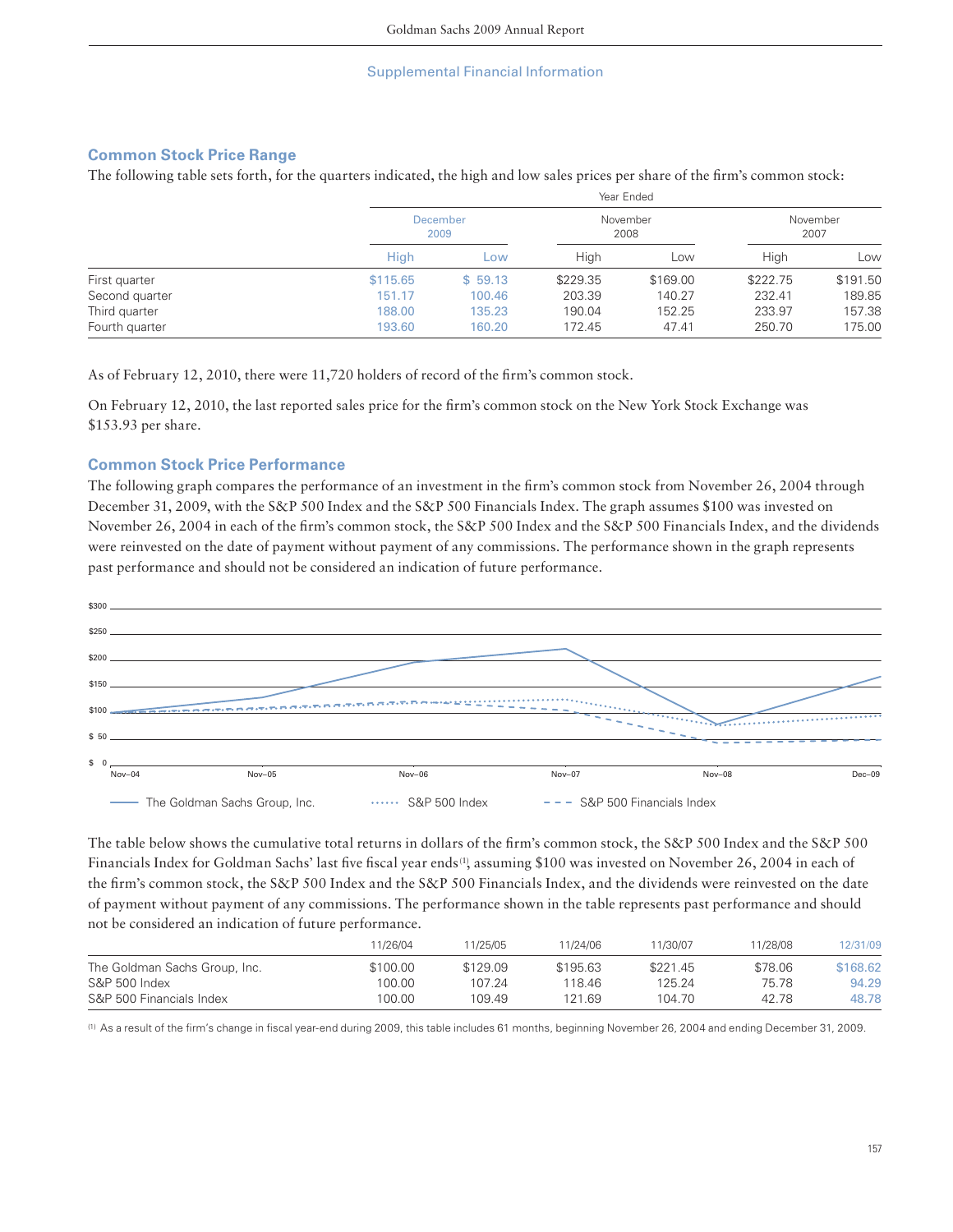# **Selected Financial Data**

|                                                                                                                                                                                                                                                                        |                      |                                                    |             |                                                     |               |                                                         | As of or for the |                                                     |               |                                                    |               |                                                             |
|------------------------------------------------------------------------------------------------------------------------------------------------------------------------------------------------------------------------------------------------------------------------|----------------------|----------------------------------------------------|-------------|-----------------------------------------------------|---------------|---------------------------------------------------------|------------------|-----------------------------------------------------|---------------|----------------------------------------------------|---------------|-------------------------------------------------------------|
|                                                                                                                                                                                                                                                                        |                      |                                                    |             |                                                     |               | Year Ended                                              |                  |                                                     |               |                                                    |               | One Month Ended                                             |
|                                                                                                                                                                                                                                                                        | December             | 2009                                               |             | November<br>2008                                    |               | November<br>2007                                        |                  | November<br>2006                                    |               | November<br>2005                                   |               | December<br>2008                                            |
| Income statement data (in millions)<br>Total non-interest revenues<br>Interest income<br>Interest expense                                                                                                                                                              | \$37,766             | 13,907<br>6,500                                    |             | \$17,946<br>35,633<br>31,357                        | \$            | 42,000<br>45,968<br>41,981                              |                  | \$34,167<br>35,186<br>31,688                        |               | \$22,141<br>21,250<br>18,153                       | $\mathbb{S}$  | (502)<br>1,687<br>1,002                                     |
| Net interest income                                                                                                                                                                                                                                                    |                      | 7,407                                              |             | 4,276                                               |               | 3,987                                                   |                  | 3,498                                               |               | 3,097                                              |               | 685                                                         |
| Net revenues, including net interest income<br>Compensation and benefits<br>Other operating expenses                                                                                                                                                                   |                      | 45,173<br>16,193<br>9,151                          |             | 22,222<br>10,934<br>8,952                           |               | 45,987<br>20,190<br>8,193                               |                  | 37,665<br>16,457<br>6,648                           |               | 25,238<br>11,758<br>5,207                          |               | 183<br>744<br>697                                           |
| Pre-tax earnings/(loss)                                                                                                                                                                                                                                                | \$19,829             |                                                    | $\mathbb S$ | 2,336                                               | $\mathcal{L}$ | 17,604                                                  |                  | \$14,560                                            | $\mathbb S$   | 8,273                                              | ${\mathbb S}$ | (1, 258)                                                    |
| Balance sheet data (in millions)<br><b>Total assets</b><br>Other secured financings (long-term)<br>Unsecured long-term borrowings<br><b>Total liabilities</b><br>Total shareholders' equity                                                                            | \$848,942<br>778,228 | 11,203<br>185,085<br>70,714                        |             | \$884,547<br>17,458<br>168,220<br>820,178<br>64,369 |               | \$1,119,796<br>33,300<br>164,174<br>1,076,996<br>42,800 |                  | \$838,201<br>26,134<br>122,842<br>802,415<br>35,786 |               | \$706,804<br>15,669<br>84,338<br>678,802<br>28,002 |               | \$1,112,225<br>18,413<br>185,564<br>1,049,171<br>63,054     |
| Common share data (in millions, except per share amounts)<br>Earnings/(loss) per common share<br><b>Basic</b><br>Diluted<br>Dividends declared per common share<br>Book value per common share <sup>(1)</sup><br>Average common shares outstanding<br>Basic<br>Diluted | \$                   | 23.74<br>22.13<br>1.05<br>117.48<br>512.3<br>550.9 | \$          | 4.67<br>4.47<br>1.40<br>98.68<br>437.0<br>456.2     | \$            | 26.34<br>24.73<br>1.40<br>90.43<br>433.0<br>461.2       | $\mathfrak{P}$   | 20.93<br>19.69<br>1.30<br>72.62<br>449.0<br>477.4   | $\mathcal{L}$ | 11.73<br>11.21<br>1.00<br>57.02<br>478.1<br>500.2  | $\mathcal{S}$ | (2.15)<br>(2.15)<br>$0.47^{(5)}$<br>95.84<br>485.5<br>485.5 |
| Selected data (unaudited)<br>Total staff<br>Americas<br>Non-Americas<br>Total staff <sup>(2)</sup><br>Total staff, including consolidated<br>entities held for investment purposes                                                                                     |                      | 18,900<br>13,600<br>32,500<br>36,200               |             | 19,700<br>14,800<br>34,500<br>39,200                |               | 20,100<br>15,400<br>35,500<br>40,000                    |                  | 18,100<br>12,800<br>30,900<br>34,700                |               | 16,900<br>10,600<br>27,500<br>34,900               |               | 19,200<br>14,100<br>33,300<br>38,000                        |
| Assets under management (in billions) <sup>(3)</sup><br>Asset class<br>Alternative investments <sup>(4)</sup>                                                                                                                                                          | \$                   | 146                                                | \$          | 146                                                 | $\mathbb{S}$  | 151                                                     | $\mathcal{L}$    | 145                                                 | \$            | 110                                                | $\mathbb{S}$  | 145                                                         |
| Equity<br>Fixed income                                                                                                                                                                                                                                                 |                      | 146<br>315                                         |             | 112<br>248                                          |               | 255<br>256                                              |                  | 215<br>198                                          |               | 167<br>154                                         |               | 114<br>253                                                  |
| Total non-money market assets<br>Money markets                                                                                                                                                                                                                         |                      | 607<br>264                                         |             | 506<br>273                                          |               | 662<br>206                                              |                  | 558<br>118                                          |               | 431<br>101                                         |               | 512<br>286                                                  |
| Total assets under management                                                                                                                                                                                                                                          | \$                   | 871                                                | \$          | 779                                                 | $\mathbb{S}$  | 868                                                     | \$               | 676                                                 | \$            | 532                                                | $\mathbb{S}$  | 798                                                         |

(1) Book value per common share is based on common shares outstanding, including RSUs granted to employees with no future service requirements, of 542.7 million, 485.4 million, 439.0 million, 450.1 million, 460.4 million and 485.9 million as of December 2009, November 2008, November 2007, November 2006, November 2005 and December 2008, respectively.

(2) Includes employees, consultants and temporary staff.

(3) Substantially all assets under management are valued as of calendar month-end.

(4) Primarily includes hedge funds, private equity, real estate, currencies, commodities and asset allocation strategies.

<sup>(5)</sup> Rounded to the nearest penny. Exact dividend amount was \$0.4666666 per common share and was reflective of a four-month period (December 2008 through March 2009), due to the change in the firm's fiscal year-end.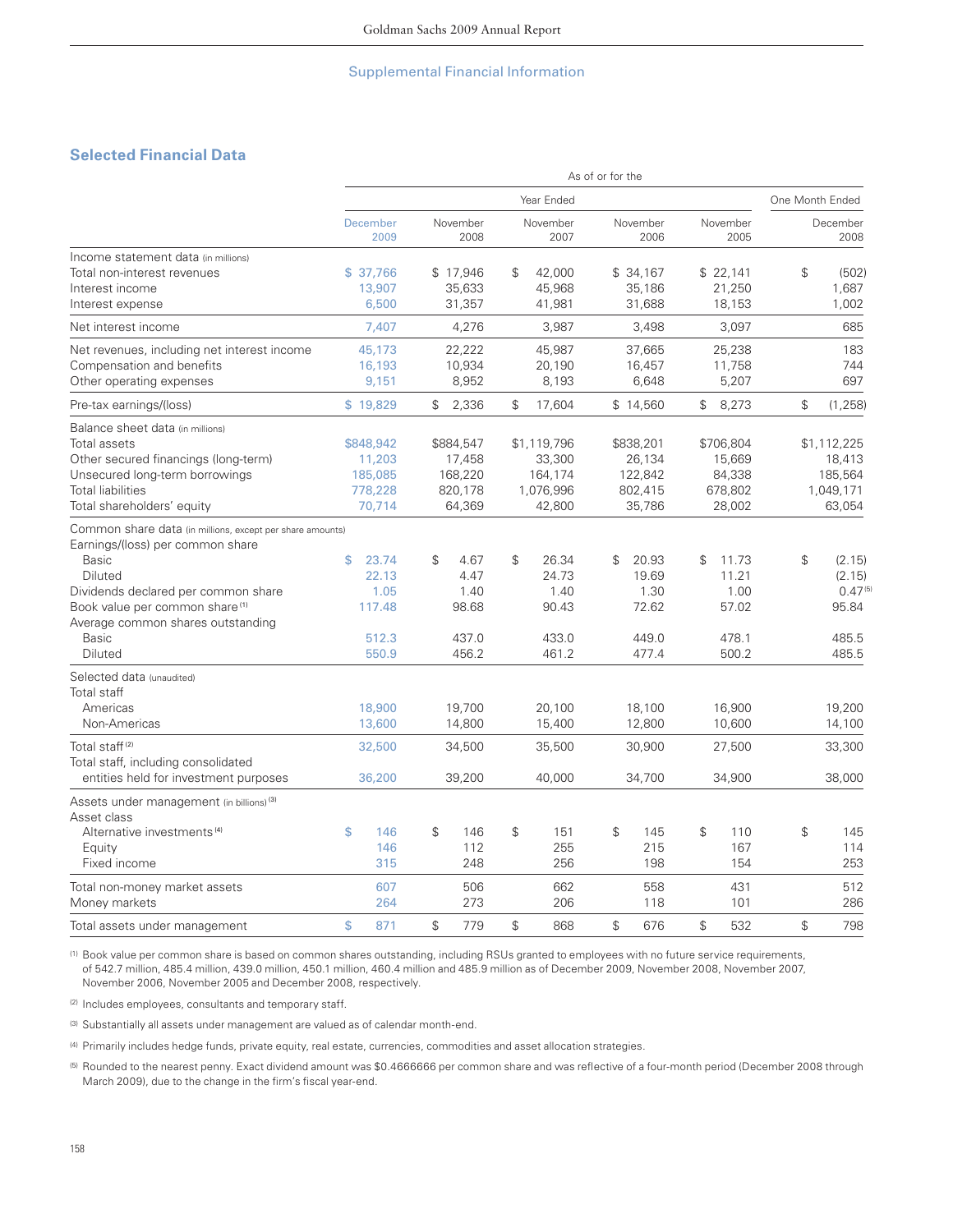# **Statistical Disclosures**

## **Distribution of Assets, Liabilities and Shareholders' Equity**

The following table sets forth a summary of consolidated average balances and interest rates for the years ended December 2009, November 2008 and November 2007:

|                                                                                                |                    |                |                 |                    | For the Year Ended |                 |                    |                      |                 |
|------------------------------------------------------------------------------------------------|--------------------|----------------|-----------------|--------------------|--------------------|-----------------|--------------------|----------------------|-----------------|
|                                                                                                |                    | December 2009  |                 | November 2008      | November 2007      |                 |                    |                      |                 |
| (in millions, except rates)                                                                    | Average<br>balance | Interest       | Average<br>rate | Average<br>balance | Interest           | Average<br>rate | Average<br>balance | Interest             | Average<br>rate |
| Assets                                                                                         |                    |                |                 |                    |                    |                 |                    |                      |                 |
| Deposits with banks                                                                            | \$22,108           | \$<br>65       | 0.29%           | \$<br>5,887        | \$<br>188          | 3.19%           | \$<br>3,516        | $\mathcal{L}$<br>119 | 3.38%           |
| U.S.                                                                                           | 18,134             | 45             | 0.25            | 1,541              | 41                 | 2.66            | 741                | 23                   | 3.10            |
| Non-U.S.                                                                                       | 3,974              | 20             | 0.50            | 4,346              | 147                | 3.38            | 2,775              | 96                   | 3.46            |
| Securities borrowed, securities<br>purchased under agreements<br>to resell, at fair value, and |                    |                |                 |                    |                    |                 |                    |                      |                 |
| federal funds sold                                                                             |                    |                |                 |                    |                    |                 |                    |                      |                 |
| U.S.                                                                                           | 355,636            | 951            | 0.27<br>0.01    | 421,157            | 11,746             | 2.79            | 348,691            | 18,013               | 5.17            |
|                                                                                                | 255,785            | 14             |                 | 331,043            | 8,791              | 2.66            | 279,456            | 15,449               | 5.53            |
| Non-U.S.                                                                                       | 99,851             | 937            | 0.94            | 90,114             | 2,955              | 3.28            | 69,235             | 2,564                | 3.70            |
| Trading assets <sup>(1)(2)</sup>                                                               | 277,706            | 11,106         | 4.00            | 328,208            | 13,150             | 4.01            | 336,412            | 13,120               | 3.90            |
| U.S.                                                                                           | 198,849            | 8,429          | 4.24            | 186,498            | 7,700              | 4.13            | 190,589            | 8,167                | 4.29            |
| Non-U.S.                                                                                       | 78,857             | 2,677          | 3.39            | 141,710            | 5,450              | 3.85            | 145,823            | 4,953                | 3.40            |
| Other interest-earning assets <sup>(3)</sup>                                                   | 127,067            | 1,785          | 1.40            | 221,040            | 10,549             | 4.77            | 203,048            | 14,716               | 7.25            |
| U.S.                                                                                           | 83,000             | 1,052          | 1.27            | 131,778            | 4,438              | 3.37            | 97,830             | 6,480                | 6.62            |
| Non-U.S.                                                                                       | 44,067             | 733            | 1.66            | 89,262             | 6,111              | 6.85            | 105,218            | 8,236                | 7.83            |
| Total interest-earning assets                                                                  | 782,517            | 13,907         | 1.78            | 976,292            | 35,633             | 3.65            | 891,667            | 45,968               | 5.16            |
| Cash and due from banks                                                                        | 5,066              |                |                 | 7,975              |                    |                 | 3,926              |                      |                 |
| Other noninterest-earning assets <sup>(2)</sup>                                                | 124,554            |                |                 | 154,727            |                    |                 | 102,312            |                      |                 |
| <b>Total Assets</b>                                                                            | \$912,137          |                |                 | \$1,138,994        |                    |                 | \$997,905          |                      |                 |
| Liabilities                                                                                    |                    |                |                 |                    |                    |                 |                    |                      |                 |
| Interest-bearing deposits                                                                      | \$41,076           | 415            | 1.01            | \$<br>26,455       | 756                | 2.86            | \$13,227           | 677                  | 5.12            |
| U.S.                                                                                           | 35,043             | 371            | 1.06            | 21,598             | 617                | 2.86            | 13,128             | 674                  | 5.13            |
| Non-U.S.                                                                                       | 6,033              | 44             | 0.73            | 4,857              | 139                | 2.86            | 99                 | 3                    | 3.03            |
| Securities loaned and securities sold                                                          |                    |                |                 |                    |                    |                 |                    |                      |                 |
| under agreements to repurchase,                                                                |                    |                |                 |                    |                    |                 |                    |                      |                 |
| at fair value                                                                                  | 156,794            | 1,317          | 0.84            | 194,935            | 7,414              | 3.80            | 214,511            | 12,612               | 5.88            |
| U.S.                                                                                           | 111,718            | 392            | 0.35            | 107,361            | 3,663              | 3.41            | 95,391             | 7,697                | 8.07            |
| Non-U.S.                                                                                       | 45,076             | 925            | 2.05            | 87,574             | 3,751              | 4.28            | 119,120            | 4,915                | 4.13            |
| Trading liabilities <sup>(1)(2)</sup>                                                          | 72,866             | 1,854          | 2.54            | 95,377             | 2,789              | 2.92            | 109,736            | 3,866                | 3.52            |
| U.S.                                                                                           | 39,647             | 586            | 1.48            | 49,152             | 1,202              | 2.45            | 61,510             | 2,334                | 3.79            |
| Non-U.S.                                                                                       | 33,219             | 1,268          | 3.82            | 46,225             | 1,587              | 3.43            | 48,226             | 1,532                | 3.18            |
| Commercial paper                                                                               | 1,002              | 5              | 0.50            | 4,097              | 145                | 3.54            | 5,605              | 269                  | 4.80            |
| U.S.                                                                                           | 284                | 3              | 1.06            | 3,147              | 121                | 3.84            | 4,871              | 242                  | 4.97            |
| Non-U.S.                                                                                       | 718                | $\overline{2}$ | 0.28            | 950                | 24                 | 2.53            | 734                | 27                   | 3.68            |
| Other borrowings <sup>(4)(5)</sup>                                                             | 58,129             | 618            | 1.06            | 99,351             | 1,719              | 1.73            | 89,924             | 3,129                | 3.48            |
| U.S.                                                                                           | 36,164             | 525            | 1.45            | 52,126             | 1,046              | 2.01            | 44,789             | 1,779                | 3.97            |
| Non-U.S.                                                                                       | 21,965             | 93             | 0.42            | 47,225             | 673                | 1.43            | 45,135             | 1,350                | 2.99            |
| Long-term borrowings (5) (6)                                                                   | 203,280            | 2,585          | 1.27            | 203,360            | 6,975              | 3.43            | 167,997            | 6,830                | 4.07            |
| U.S.                                                                                           | 192,054            | 2,313          | 1.20            | 181,775            | 6,271              | 3.45            | 158,694            | 6,416                | 4.04            |
| Non-U.S.                                                                                       | 11,226             | 272            | 2.42            | 21,585             | 704                | 3.26            | 9,303              | 414                  | 4.45            |
| Other interest-bearing liabilities <sup>(7)</sup>                                              | 207,148            | (294)          | (0.14)          | 345,956            | 11,559             | 3.34            | 248,640            | 14,598               | 5.87            |
| U.S.                                                                                           | 147,206            | (723)          | (0.49)          | 214,780            | 6,275              | 2.92            | 142,002            | 10,567               | 7.44            |
| Non-U.S.                                                                                       | 59,942             | 429            | 0.72            | 131,176            | 5,284              | 4.03            | 106,638            | 4,031                | 3.78            |
|                                                                                                |                    |                |                 |                    |                    |                 |                    |                      |                 |
| Total interest-bearing liabilities                                                             | 740,295            | 6,500          | 0.88            | 969,531            | 31,357             | 3.23            | 849,640            | 41,981               | 4.94            |
| Noninterest-bearing deposits                                                                   | 115                |                |                 | 4                  |                    |                 |                    |                      |                 |
| Other noninterest-bearing liabilities <sup>(2)</sup>                                           | 106,200            |                |                 | 122,292            |                    |                 | 110,306            |                      |                 |
| <b>Total liabilities</b>                                                                       | 846,610            |                |                 | 1,091,827          |                    |                 | 959,946            |                      |                 |

Table continued on following page.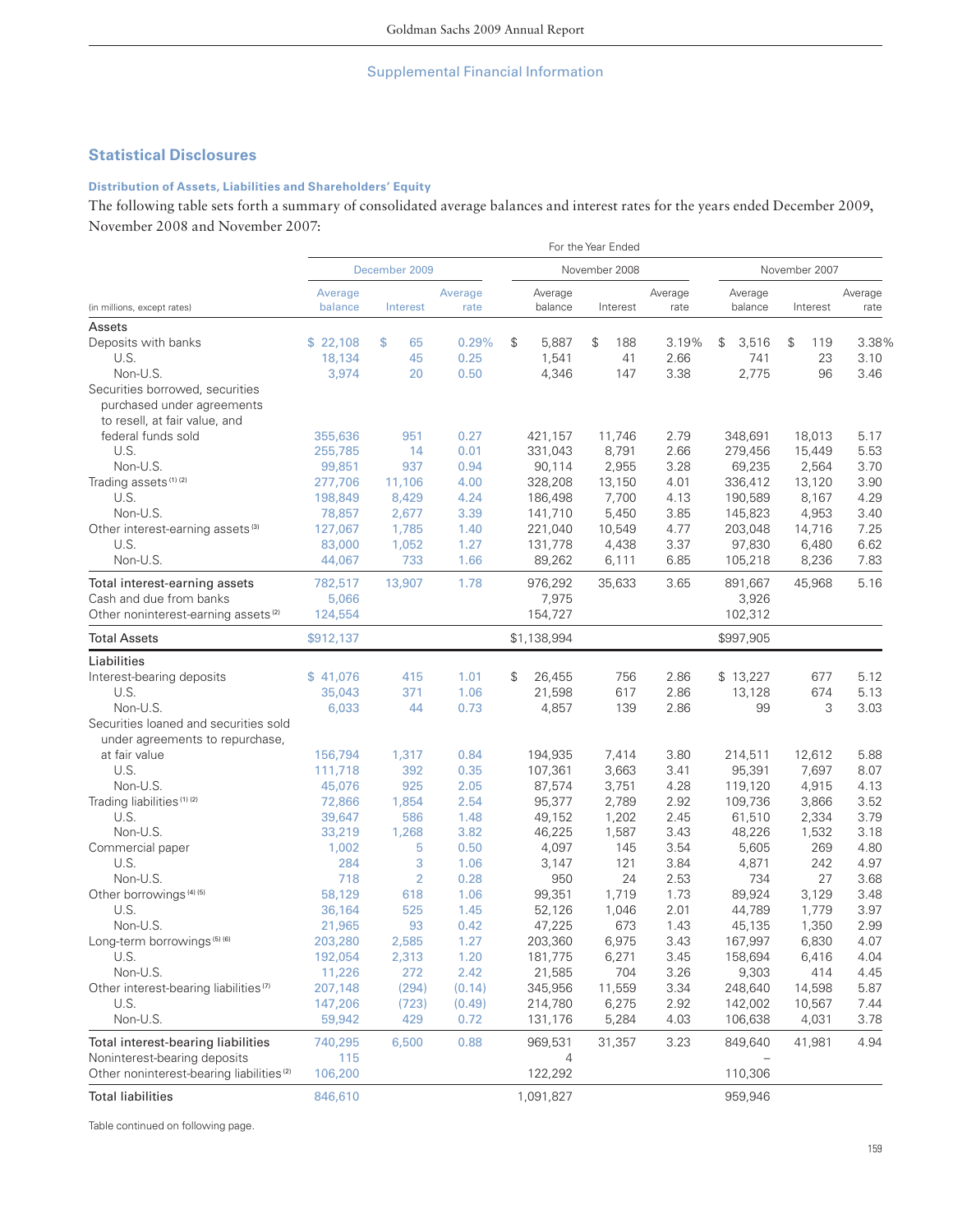### **Distribution of Assets, Liabilities and Shareholders' Equity (continued)**

|                                                                |                    | For the Year Ended |                 |                    |               |                 |                    |               |                 |  |  |  |  |
|----------------------------------------------------------------|--------------------|--------------------|-----------------|--------------------|---------------|-----------------|--------------------|---------------|-----------------|--|--|--|--|
|                                                                |                    | December 2009      |                 |                    | November 2008 |                 |                    | November 2007 |                 |  |  |  |  |
| (in millions, except rates)                                    | Average<br>balance | Interest           | Average<br>rate | Average<br>balance | Interest      | Average<br>rate | Average<br>balance | Interest      | Average<br>rate |  |  |  |  |
| Shareholders' equity                                           |                    |                    |                 |                    |               |                 |                    |               |                 |  |  |  |  |
| Preferred stock                                                | 11,363             |                    |                 | 5,157              |               |                 | 3,100              |               |                 |  |  |  |  |
| Common stock                                                   | 54,164             |                    |                 | 42,010             |               |                 | 34,859             |               |                 |  |  |  |  |
| Total shareholders' equity                                     | 65,527             |                    |                 | 47,167             |               |                 | 37,959             |               |                 |  |  |  |  |
| Total liabilities, preferred stock<br>and shareholders' equity | \$912,137          |                    |                 | \$1,138,994        |               |                 | \$997,905          |               |                 |  |  |  |  |
| Interest rate spread                                           |                    |                    | 0.90%           |                    |               | 0.42%           |                    |               | 0.22%           |  |  |  |  |
| Net interest income and net yield on                           |                    |                    |                 |                    |               |                 |                    |               |                 |  |  |  |  |
| interest-earning assets                                        |                    | \$7,407            | 0.95            |                    | \$4,276       | 0.44            |                    | \$3,987       | 0.45            |  |  |  |  |
| U.S.                                                           |                    | 6,073              | 1.09            |                    | 1,775         | 0.27            |                    | 410           | 0.07            |  |  |  |  |
| Non-U.S.                                                       |                    | 1,334              | 0.59            |                    | 2,501         | 0.77            |                    | 3,577         | 1.11            |  |  |  |  |
| Percentage of interest-earning                                 |                    |                    |                 |                    |               |                 |                    |               |                 |  |  |  |  |
| assets and interest-bearing                                    |                    |                    |                 |                    |               |                 |                    |               |                 |  |  |  |  |
| liabilities attributable to                                    |                    |                    |                 |                    |               |                 |                    |               |                 |  |  |  |  |
| non-U.S. operations <sup>(8)</sup>                             |                    |                    |                 |                    |               |                 |                    |               |                 |  |  |  |  |
| Assets                                                         |                    |                    | 28.98%          |                    |               | 33.33%          |                    |               | 36.23%          |  |  |  |  |
| Liabilities                                                    |                    |                    | 24.07           |                    |               | 35.03           |                    |               | 38.75           |  |  |  |  |

(1) Consists of cash trading instruments, including equity securities and convertible debentures.

(2) Derivative instruments are included in other noninterest-earning assets and other noninterest-bearing liabilities.

(3) Primarily consists of cash and securities segregated for regulatory and other purposes and receivables from customers and counterparties.

(4) Consists of short-term other secured financings and unsecured short-term borrowings, excluding commercial paper.

(5) Interest rates include the effects of interest rate swaps accounted for as hedges.

 $(6)$  Consists of long-term other secured financings and unsecured long-term borrowings.

(7) Primarily consists of payables to customers and counterparties.

(8) Assets, liabilities and interest are attributed to U.S. and non-U.S. based on the location of the legal entity in which the assets and liabilities are held.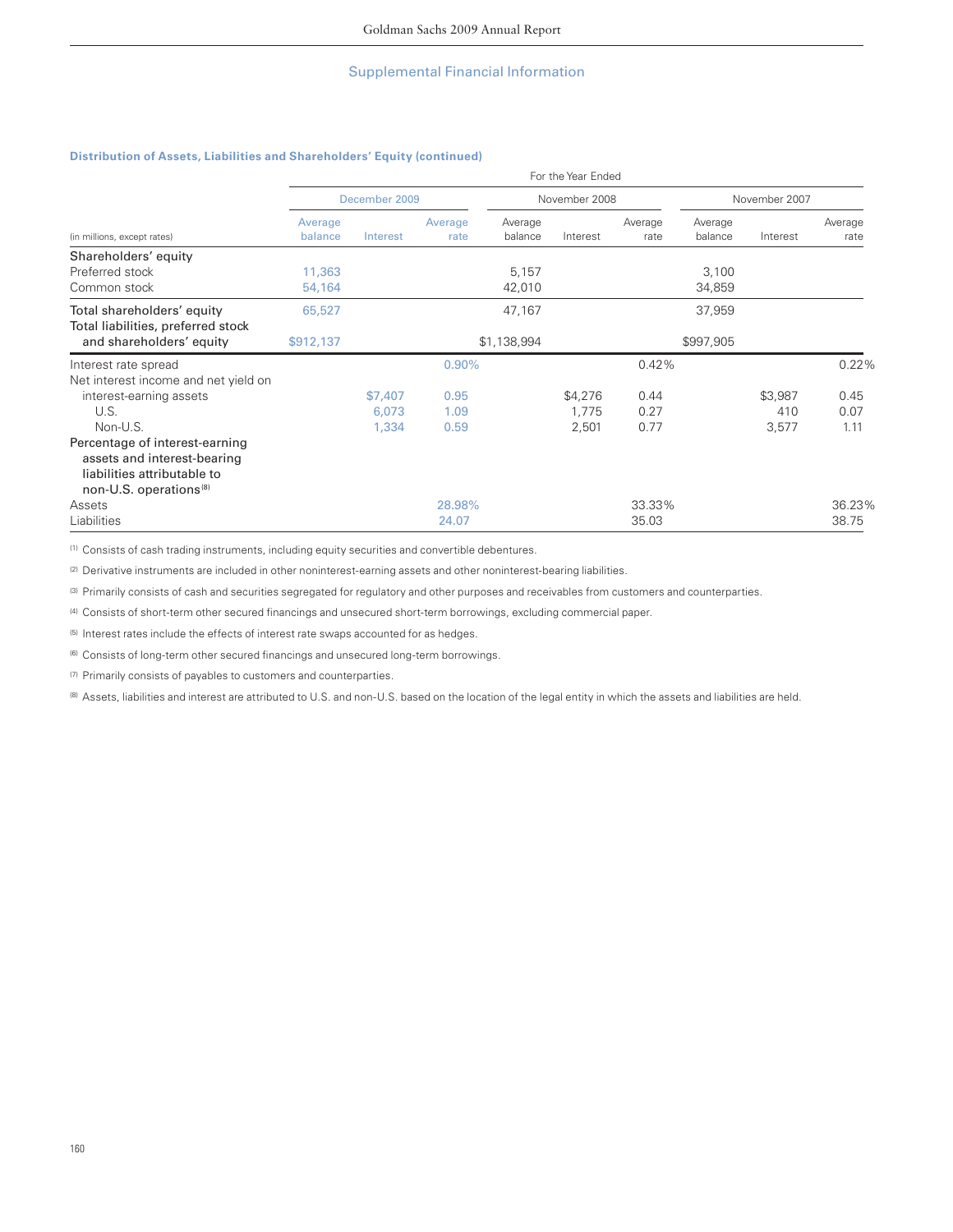# **Changes in Net Interest Income, Volume and Rate Analysis**

The following table sets forth an analysis of the effect on net interest income of volume and rate changes for the periods 2009 versus 2008 and 2008 versus 2007. In this analysis, changes due to volume/rate variance have been allocated to volume.

|                                                 | For the Year Ended |                                          |                |                                          |                      |            |  |  |
|-------------------------------------------------|--------------------|------------------------------------------|----------------|------------------------------------------|----------------------|------------|--|--|
|                                                 |                    | December 2009 versus November 2008       |                | November 2008 versus November 2007       |                      |            |  |  |
|                                                 |                    | Increase (decrease) due<br>to change in: |                | Increase (decrease) due<br>to change in: |                      |            |  |  |
| (in millions)                                   | Volume             | Rate                                     | Net change     | Volume                                   | Rate                 | Net change |  |  |
| Interest-earning assets                         |                    |                                          |                |                                          |                      |            |  |  |
| Deposits with banks                             | \$<br>39           | (162)<br>\$                              | \$<br>(123)    | \$<br>74                                 | $\mathcal{L}$<br>(5) | \$<br>69   |  |  |
| U.S.                                            | 41                 | (37)                                     | $\overline{4}$ | 21                                       | (3)                  | 18         |  |  |
| Non-U.S.                                        | (2)                | (125)                                    | (127)          | 53                                       | (2)                  | 51         |  |  |
| Securities borrowed, securities purchased under |                    |                                          |                |                                          |                      |            |  |  |
| agreements to resell, at fair value and         |                    |                                          |                |                                          |                      |            |  |  |
| federal funds sold                              | 87                 | (10, 882)                                | (10, 795)      | 2,055                                    | (8, 322)             | (6, 267)   |  |  |
| U.S.                                            | (4)                | (8, 773)                                 | (8, 777)       | 1,370                                    | (8,028)              | (6,658)    |  |  |
| Non-U.S.                                        | 91                 | (2, 109)                                 | (2,018)        | 685                                      | (294)                | 391        |  |  |
| Trading assets                                  | (1.610)            | (434)                                    | (2,044)        | (327)                                    | 357                  | 30         |  |  |
| U.S.                                            | 524                | 205                                      | 729            | (169)                                    | (298)                | (467)      |  |  |
| Non-U.S.                                        | (2, 134)           | (639)                                    | (2,773)        | (158)                                    | 655                  | 497        |  |  |
| Other interest-earning assets                   | (1,370)            | (7, 394)                                 | (8, 764)       | 51                                       | (4, 218)             | (4, 167)   |  |  |
| U.S.                                            | (618)              | (2,768)                                  | (3,386)        | 1,143                                    | (3, 185)             | (2,042)    |  |  |
| Non-U.S.                                        | (752)              | (4,626)                                  | (5, 378)       | (1,092)                                  | (1,033)              | (2, 125)   |  |  |
| Change in interest income                       | (2,854)            | (18, 872)                                | (21, 726)      | 1,853                                    | (12, 188)            | (10, 335)  |  |  |
| Interest-bearing liabilities                    |                    |                                          |                |                                          |                      |            |  |  |
| Interest-bearing deposits                       | 151                | (492)                                    | (341)          | 378                                      | (299)                | 79         |  |  |
| U.S.                                            | 142                | (388)                                    | (246)          | 242                                      | (299)                | (57)       |  |  |
| Non-U.S.                                        | 9                  | (104)                                    | (95)           | 136                                      |                      | 136        |  |  |
| Securities loaned and securities sold under     |                    |                                          |                |                                          |                      |            |  |  |
| agreements to repurchase, at fair value         | (857)              | (5, 240)                                 | (6,097)        | (943)                                    | (4, 255)             | (5, 198)   |  |  |
| U.S.                                            | 15                 | (3, 286)                                 | (3, 271)       | 408                                      | (4, 442)             | (4,034)    |  |  |
| Non-U.S.                                        | (872)              | (1, 954)                                 | (2,826)        | (1, 351)                                 | 187                  | (1, 164)   |  |  |
| Trading liabilities                             | (636)              | (299)                                    | (935)          | (371)                                    | (706)                | (1,077)    |  |  |
| U.S.                                            | (140)              | (476)                                    | (616)          | (302)                                    | (830)                | (1, 132)   |  |  |
| Non-U.S.                                        | (496)              | 177                                      | (319)          | (69)                                     | 124                  | 55         |  |  |
| Commercial paper                                | (31)               | (109)                                    | (140)          | (61)                                     | (63)                 | (124)      |  |  |
| U.S.                                            | (30)               | (88)                                     | (118)          | (66)                                     | (55)                 | (121)      |  |  |
| Non-U.S.                                        | (1)                | (21)                                     | (22)           | 5                                        | (8)                  | (3)        |  |  |
| Other borrowings                                | (339)              | (762)                                    | (1, 101)       | 177                                      | (1, 587)             | (1, 410)   |  |  |
| U.S.                                            | (232)              | (289)                                    | (521)          | 147                                      | (880)                | (733)      |  |  |
| Non-U.S.                                        | (107)              | (473)                                    | (580)          | 30                                       | (707)                | (677)      |  |  |
| Long-term debt                                  | (128)              | (4, 262)                                 | (4,390)        | 1,197                                    | (1,052)              | 145        |  |  |
| U.S.                                            | 123                | (4,081)                                  | (3,958)        | 796                                      | (941)                | (145)      |  |  |
| Non-U.S.                                        | (251)              | (181)                                    | (432)          | 401                                      | (111)                | 290        |  |  |
| Other interest-bearing liabilities              | (178)              | (11, 675)                                | (11, 853)      | 3,115                                    | (6, 154)             | (3,039)    |  |  |
| U.S.                                            | 332                | (7, 330)                                 | (6,998)        | 2,127                                    | (6, 419)             | (4, 292)   |  |  |
| Non-U.S.                                        | (510)              | (4, 345)                                 | (4,855)        | 988                                      | 265                  | 1,253      |  |  |
| Change in interest expense                      | (2,018)            | (22, 839)                                | (24, 857)      | 3,492                                    | (14, 116)            | (10, 624)  |  |  |
| Change in net interest income                   | \$ (836)           | \$3,967                                  | \$3,131        | \$(1,639)                                | \$1,928              | \$<br>289  |  |  |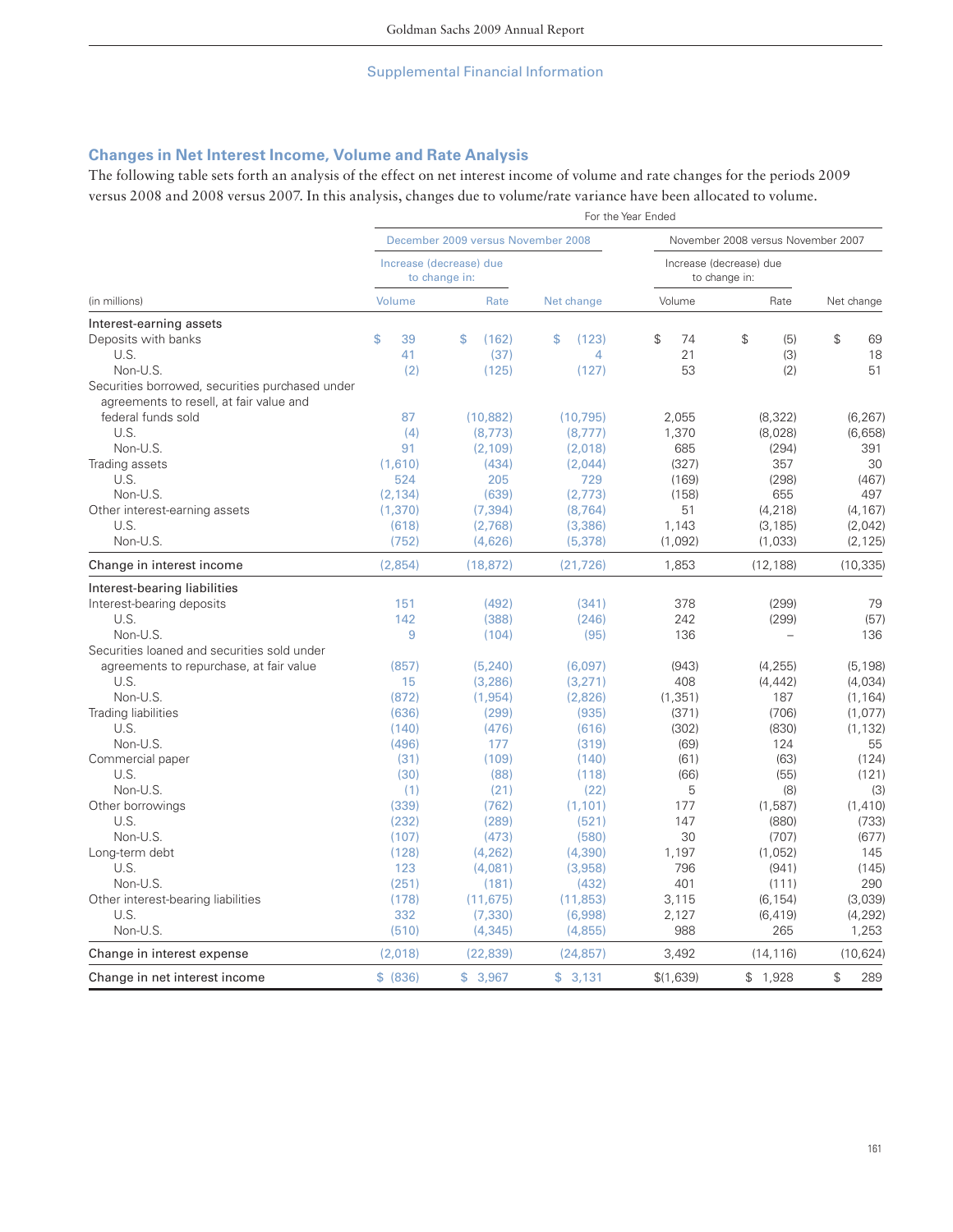# **Available-for-sale Securities Portfolio**

The following table sets forth the amortized cost, gross unrealized gains and losses, and fair value of available-for-sale securities at December 2009 and November 2008:

| (in millions)                                             | Amortized<br>Cost | Gross<br><b>Unrealized Gains</b> | Gross<br>Unrealized Losses | Fair<br>Value |
|-----------------------------------------------------------|-------------------|----------------------------------|----------------------------|---------------|
| Available-for-sale securities, December 2009              |                   |                                  |                            |               |
| Commercial paper, certificates of deposit, time deposits  |                   |                                  |                            |               |
| and other money market instruments                        | S.<br>309         | \$                               | \$.                        | \$<br>309     |
| U.S. government, federal agency and sovereign obligations | 1.014             | 9                                | (40)                       | 983           |
| Mortgage and other asset-backed loans and securities      | 583               | 70                               | (15)                       | 638           |
| Corporate debt securities and other debt obligations      | 1,772             | 168                              | (6)                        | 1,934         |
| Total available-for-sale securities                       | \$3,678           | \$247                            | \$ (61)                    | \$3,864       |
| Available-for-sale securities, November 2008              |                   |                                  |                            |               |
| Commercial paper, certificates of deposit, time deposits  |                   |                                  |                            |               |
| and other money market instruments                        | \$.<br>259        | \$                               | \$                         | \$.<br>259    |
| U.S. government, federal agency and sovereign obligations | 574               | 23                               | (3)                        | 594           |
| Mortgage and other asset-backed loans and securities      | 213               |                                  | (49)                       | 164           |
| Corporate debt securities and other debt obligations      | 750               | 5                                | (90)                       | 665           |
| Total available-for-sale securities                       | \$1,796           | \$28                             | \$(142)                    | \$1,682       |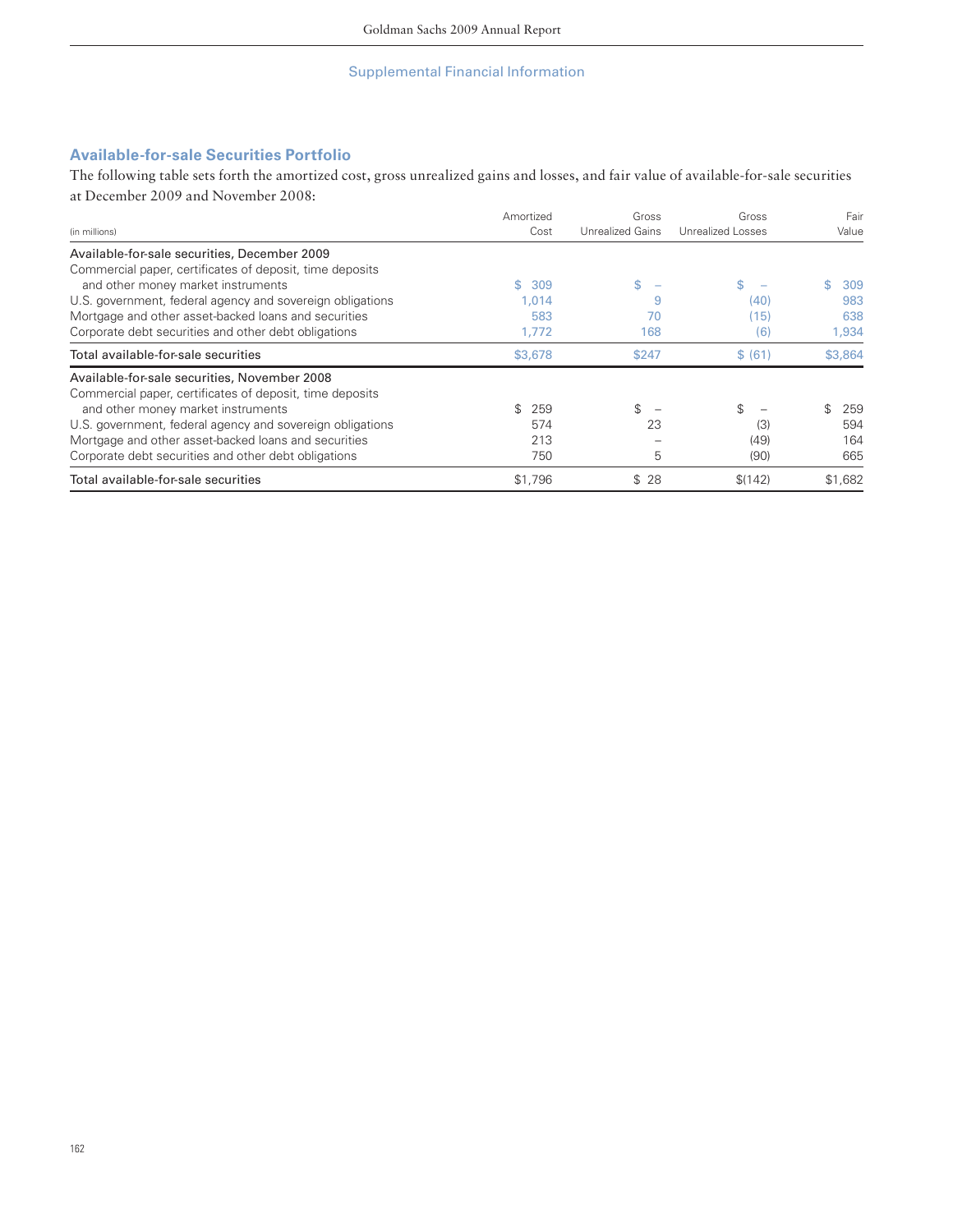|                                                                                                                                                     | As of December 2009        |               |                                                    |               |                                                            |               |                                |               |              |               |
|-----------------------------------------------------------------------------------------------------------------------------------------------------|----------------------------|---------------|----------------------------------------------------|---------------|------------------------------------------------------------|---------------|--------------------------------|---------------|--------------|---------------|
|                                                                                                                                                     | Due in One Year<br>or Less |               | Due After<br>One Year Through<br><b>Five Years</b> |               | Due After<br><b>Five Years Through</b><br><b>Ten Years</b> |               | Due After<br><b>Ten Years</b>  |               | Total        |               |
| (\$ in millions)                                                                                                                                    | Amount                     | $Yield^{(1)}$ | Amount                                             | $Yield^{(1)}$ | Amount                                                     | $Yield^{(1)}$ | Amount                         | $Yield^{(1)}$ | Amount       | $Yield^{(1)}$ |
| Fair value of<br>available-for-sale securities<br>Commercial paper, certificates of<br>deposit, time deposits and other<br>money market instruments | \$309                      | $-$ %         | \$<br>$\overline{\phantom{a}}$                     | $-$ %         | \$<br>$\sim$                                               | $-$ %         | \$<br>$\overline{\phantom{a}}$ | $-$ %         | \$309        | $-$ %         |
| U.S. government, federal agency<br>and sovereign obligations                                                                                        | 15                         | 3             | 175                                                | 3             | 148                                                        | 4             | 645                            | 4             | 983          | 4             |
| Mortgage and other asset-backed<br>loans and securities<br>Corporate debt securities and<br>other debt obligations                                  | 71                         | 6             | 303                                                | 5             | 22<br>663                                                  | 5<br>6        | 616<br>897                     | 15<br>7       | 638<br>1,934 | 15<br>6       |
| Total available-for-sale securities                                                                                                                 | \$395                      |               | \$478                                              |               | \$833                                                      |               | \$2,158                        |               | \$3,864      |               |
| Amortized cost of available-<br>for-sale securities                                                                                                 | \$394                      |               | \$458                                              |               | \$772                                                      |               | \$2,054                        |               | \$3,678      |               |

|                                                                                                                                                                                                                                                                                                                                           | As of November 2008        |                      |                                             |                      |                                              |                      |                         |                       |                                |                      |
|-------------------------------------------------------------------------------------------------------------------------------------------------------------------------------------------------------------------------------------------------------------------------------------------------------------------------------------------|----------------------------|----------------------|---------------------------------------------|----------------------|----------------------------------------------|----------------------|-------------------------|-----------------------|--------------------------------|----------------------|
|                                                                                                                                                                                                                                                                                                                                           | Due in One Year<br>or Less |                      | Due After<br>One Year Through<br>Five Years |                      | Due After<br>Five Years Through<br>Ten Years |                      | Due After<br>Ten Years  |                       | Total                          |                      |
| (\$ in millions)                                                                                                                                                                                                                                                                                                                          | Amount                     | Yield <sup>(1)</sup> | Amount                                      | Yield <sup>(1)</sup> | Amount                                       | Yield <sup>(1)</sup> | Amount                  | Yield <sup>(1)</sup>  | Amount                         | Yield <sup>(1)</sup> |
| Fair value of<br>available-for-sale securities<br>Commercial paper, certificates of<br>deposit, time deposits and other<br>money market instruments<br>U.S. government, federal agency<br>and sovereign obligations<br>Mortgage and other asset-backed<br>loans and securities<br>Corporate debt securities and<br>other debt obligations | \$259<br>48                | $1\%$<br>16          | \$<br>144<br>227                            | $-$ %<br>2<br>7      | \$<br>133<br>94                              | $-$ %<br>4<br>8      | \$<br>317<br>164<br>296 | $-$ %<br>5<br>21<br>9 | \$<br>259<br>594<br>164<br>665 | 1%<br>4<br>21<br>9   |
| Total available-for-sale securities                                                                                                                                                                                                                                                                                                       | \$307                      |                      | \$371                                       |                      | \$227                                        |                      | \$777                   |                       | \$1,682                        |                      |
| Amortized cost of available-<br>for-sale securities                                                                                                                                                                                                                                                                                       | \$310                      |                      | \$377                                       |                      | \$229                                        |                      | \$880                   |                       | \$1,796                        |                      |

(1) Yields are calculated on a weighted average basis.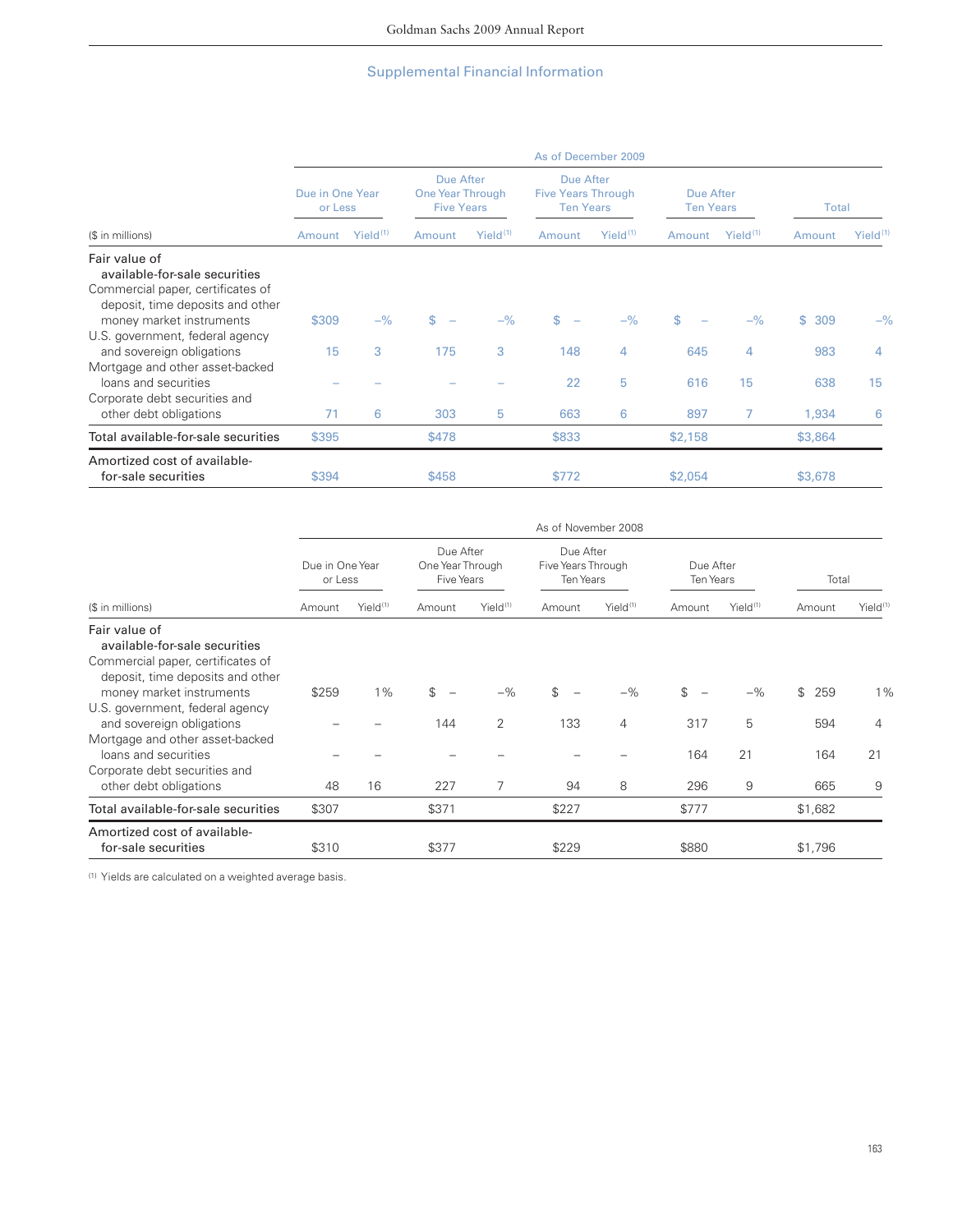## **Deposits**

The following table sets forth a summary of the average balances and average interest rates for the firm's interest-bearing deposits for the years ended December 2009, November 2008 and November 2007:

|                                         |                    | Average Balances  |                  | Average Interest Rates |                  |                  |  |
|-----------------------------------------|--------------------|-------------------|------------------|------------------------|------------------|------------------|--|
| (\$ in millions)                        | December<br>2009   | November<br>2008  | November<br>2007 | December<br>2009       | November<br>2008 | November<br>2007 |  |
| U.S.:<br>Savings <sup>(1)</sup><br>Time | \$23,024<br>12,019 | \$20,214<br>1,384 | \$13,096<br>32   | 0.62%<br>1.89          | 2.82%<br>3.40    | 5.12%<br>9.96    |  |
| Total U.S. deposits                     | 35,043             | 21,598            | 13,128           | 1.06                   | 2.86             | 5.13             |  |
| Non-U.S.:<br>Demand<br>Time             | 5,402<br>631       | 4,842<br>15       | 99               | 0.61<br>1.65           | 2.83<br>13.00    | 3.03             |  |
| Total Non-U.S. deposits                 | 6,033              | 4,857             | 99               | 0.73                   | 2.86             | 3.03             |  |
| Total deposits                          | \$41,076           | \$26,455          | \$13,227         | 1.01%                  | 2.86%            | 5.12%            |  |

(1) Amounts are available for withdrawal upon short notice, generally within seven days.

# **Ratios**

The following table sets forth selected financial ratios:

|                                                      |                  | Year Ended       |                  |  |  |  |
|------------------------------------------------------|------------------|------------------|------------------|--|--|--|
|                                                      | December<br>2009 | November<br>2008 | November<br>2007 |  |  |  |
| Net earnings to average assets                       | $1.5\%$          | $0.2\%$          | 1.2%             |  |  |  |
| Return on common shareholders' equity <sup>(1)</sup> | 22.5             | 4.9              | 32.7             |  |  |  |
| Return on total shareholders' equity <sup>(2)</sup>  | 20.4             | 4.9              | 30.6             |  |  |  |
| Total average equity to average assets               |                  | 4.1              | 3.8              |  |  |  |

(1) Based on net earnings applicable to common shareholders divided by average monthly common shareholders' equity.

(2) Based on net earnings divided by average monthly total shareholders' equity.

## **Short-term and Other Borrowed Funds (1)**

The following table sets forth a summary of the firm's securities loaned and securities sold under agreements to repurchase and short-term borrowings as of or for the years ended December 2009, November 2008 and November 2007 as indicated below:

|                                        | Securities Loaned and Securities Sold<br>Under Agreements to Repurchase |                  |                  | Commercial Paper |                  |                  | Other Funds Borrowed <sup>(2)(3)</sup> |                  |                  |
|----------------------------------------|-------------------------------------------------------------------------|------------------|------------------|------------------|------------------|------------------|----------------------------------------|------------------|------------------|
| (\$ in millions)                       | December<br>2009                                                        | November<br>2008 | November<br>2007 | December<br>2009 | November<br>2008 | November<br>2007 | December<br>2009                       | November<br>2008 | November<br>2007 |
| Amounts outstanding<br>at year-end     | \$143,567                                                               | \$79.943         | \$187,802        | \$1,660          | \$1,125          | \$4,343          | \$48,787                               | \$72.758         | \$99,624         |
| Average outstanding<br>during the year | 156,794                                                                 | 194.935          | 214.511          | 1.002            | 4,097            | 5,605            | 58,129                                 | 99.351           | 89,924           |
| Maximum month-end<br>outstanding       | 169,083                                                                 | 256,596          | 270.991          | 3,060            | 12.718           | 8,846            | 77.712                                 | 109.927          | 105.845          |
| Weighted average<br>interest rate      |                                                                         |                  |                  |                  |                  |                  |                                        |                  |                  |
| During the year<br>At year-end         | 0.84%<br>0.26                                                           | 3.80%<br>3.27    | 5.88%<br>5.15    | 0.50%<br>0.37    | 3.54%<br>2.79    | 4.80%<br>4.81    | 1.06%<br>0.76                          | 1.73%<br>2.06    | 3.48%<br>3.11    |

(1) Includes borrowings maturing within one year of the financial statement date and borrowings that are redeemable at the option of the holder within one year of the financial statement date.

(2) Includes short-term secured financings of \$12.93 billion as of December 2009, \$21.23 billion as of November 2008 and \$32.41 billion as of November 2007.

(3) As of December 2009, November 2008 and November 2007, weighted average interest rates include the effects of hedging.